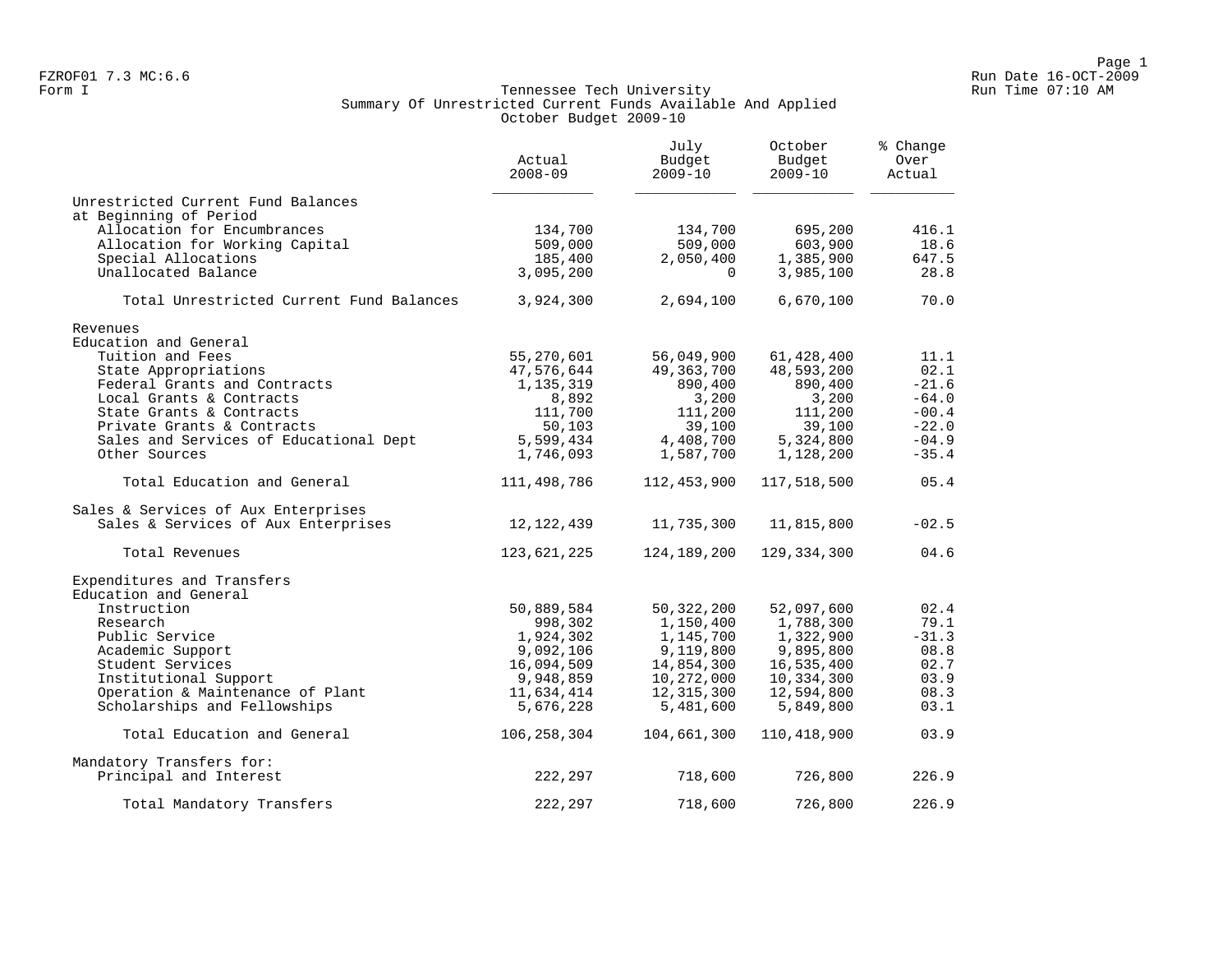#### Form I Georgian Communication of the Communication of Tennessee Tech University Communication Run Time 07:10 AM Summary Of Unrestricted Current Funds Available And Applied October Budget 2009-10

|                                                                                                                                                | Actual<br>$2008 - 09$           | July<br>Budget<br>$2009 - 10$   | October<br>Budget<br>$2009 - 10$  | % Change<br>Over<br>Actual |
|------------------------------------------------------------------------------------------------------------------------------------------------|---------------------------------|---------------------------------|-----------------------------------|----------------------------|
| Non-Mandatory Transfers for:<br>Transfers to Unexpended Plant Fund<br>Transfers to Renewal & Replacements<br>Transfers to Other Funds          | 314,800<br>2,425,040<br>813,833 | 304,800<br>2,757,900<br>327,400 | 7,150,800<br>2,610,400<br>341,400 | 2171.5<br>07.6<br>$-58.1$  |
| Total Non-Mandatory Transfers                                                                                                                  | 3,553,673                       | 3,390,100                       | 10,102,600                        | 184.3                      |
| Total Education and General                                                                                                                    | 110,034,274                     | 108,770,000                     | 121, 248, 300                     | 10.2                       |
| Auxiliary Enterprises Expenditures<br>Auxiliary Enterprise Expenditures                                                                        | 6,653,761                       | 6,961,700                       | 7,215,600                         | 08.4                       |
| Total Auxiliary Expenditures                                                                                                                   | 6,653,761                       | 6,961,700                       | 7,215,600                         | 08.4                       |
| Mandatory Transfers for:<br>Principal and Interest                                                                                             | 926,945                         | 820,100                         | 910,100                           | $-01.8$                    |
| Total Mandatory Transfers                                                                                                                      | 926,945                         | 820,100                         | 910,100                           | $-01.8$                    |
| Non-Mandatory Transfers for:<br>Transfers to Renewal & Replacements                                                                            | 4,541,733                       | 3,953,500                       | 3,690,100                         | $-18.8$                    |
| Total Non-Mandatory Transfers                                                                                                                  | 4,541,733                       | 3,953,500                       | 3,690,100                         | $-18.8$                    |
| Total Auxiliary Enterprises                                                                                                                    | 12, 122, 439                    | 11,735,300                      | 11,815,800                        | $-02.5$                    |
| Total Expenditures And Transfers                                                                                                               | 122, 156, 713                   | 120,505,300                     | 133,064,100                       | 08.9                       |
| Other                                                                                                                                          |                                 |                                 |                                   | 00.0<br>00.0               |
| Total Other                                                                                                                                    | $\mathbf 0$                     | $\mathbf 0$                     | $\Omega$                          | 00.0                       |
| Unrestricted Current Fund Balances<br>at End of Period<br>Allocation for Encumbrances<br>Allocation for Working Capital<br>Special Allocations | 695,190<br>603,930<br>104,550   | 134,700<br>509,000<br>5,734,300 | 695,200<br>603,900<br>1,641,200   | 00.0<br>00.0<br>1469.8     |
| Unallocated Balance                                                                                                                            | 3,985,142                       | $\Omega$                        | $\Omega$                          | $-100.0$                   |
| Total Unrestricted Current Fund Balances                                                                                                       | 5,388,812                       | 6,378,000                       | 2,940,300                         | $-45.4$                    |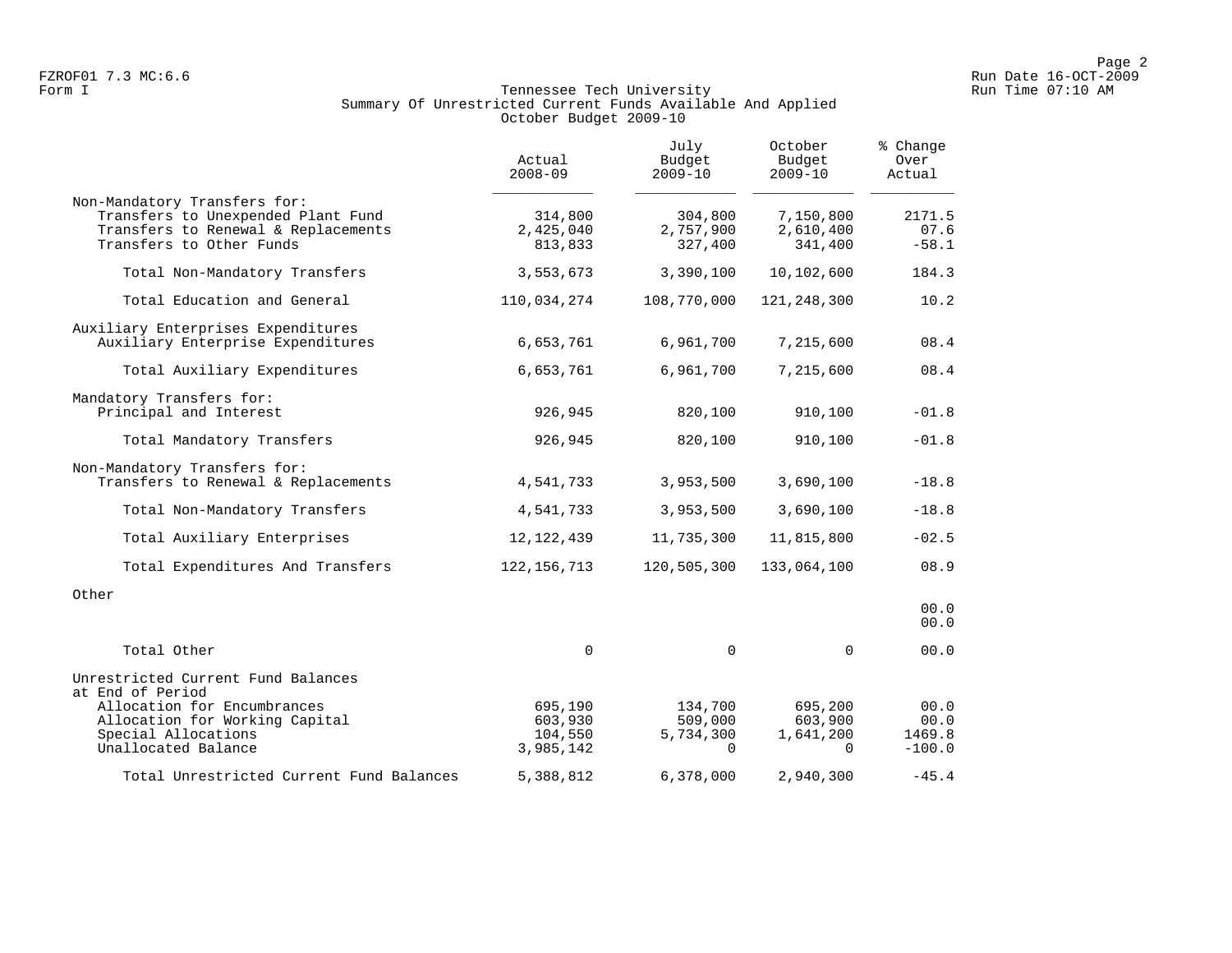Page 3 and 20 and 20 and 20 and 20 and 20 and 20 and 20 and 20 and 20 and 20 and 20 and 20 and 20 and 20 and 20

FZROF01 7.3 MC:6.6 Run Date 16-OCT-2009 Form I Georgian Controller Controller Controller Controller Tech University Corner Controller Run Time 07:10 AM Summary Of Unrestricted Current Funds Available And Applied October Budget 2009-10 \* \* \* Report Control Information \* \* \* Parameters have been entered via Job Submission.

| Parameter Name         | Value  |
|------------------------|--------|
| Parameter Seq No:      | 224001 |
| $chart$ :              | т      |
| Budget Id:             | FY2010 |
| Budget Phase 5:        | 095A   |
| Budget Phase 1:        | 1010   |
| Budget Phase 2:        | 102R   |
| Fund:                  |        |
| Begin Page Number:     |        |
| Suppress Zero Amounts: | Y      |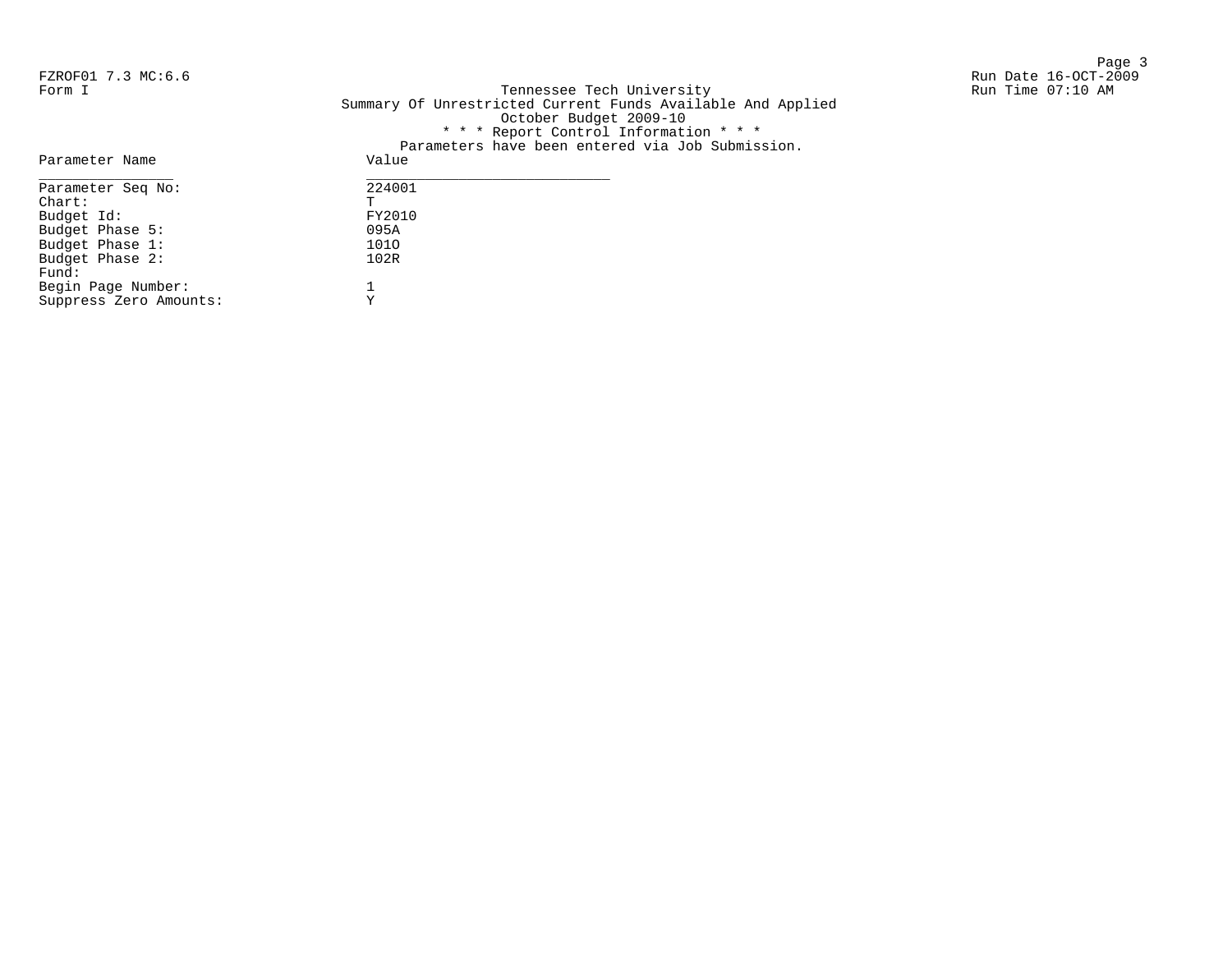# Form II Tennessee Tech University Run Time 07:10 AM Special Allocations October Budget 2009-10

|                                                 | Actual<br>$2008 - 09$ | July<br>Budget<br>$2009 - 10$ | October<br>Budget<br>$2009 - 10$ |
|-------------------------------------------------|-----------------------|-------------------------------|----------------------------------|
| At Beginning of Period                          |                       |                               |                                  |
| 2% to 5% Reserve                                | 2,830,340             | 2,274,620                     | 3,600,000                        |
| Allocation for Compensated Absences             | $-3,061,690$          | $-3,061,690$                  | $-2,977,190$                     |
| Allocation for Student Activity Fees            | 1,025,340             | 596,030                       | 945,060                          |
| Allocation for Technology Access Fees           | 106,510               | 106,510                       | 253,740                          |
| Allocation for Auxiliary Contingency            | 563,560               | 585,590                       | 606,120                          |
| Allocation for Specialized Academic Course Fees | 216,520               | 216,520                       | 608,580                          |
| Allocation for Unexpended Contracts             |                       |                               |                                  |
| Allocation for Conferences and Institutes       |                       |                               |                                  |
| Allocation for Floyd Scholarship                |                       |                               |                                  |
| Allocation for RODP                             |                       |                               |                                  |
| Allocation for TTC Equipment Appropriation      |                       |                               |                                  |
| Allocation for OPEB                             | $-1,495,180$          | -1,495,180                    | $-2,931,760$                     |
| Allocation for Designated Appropriations        |                       |                               | 2,827,950 1,281,370              |
| Total                                           | 185,400               | 2,050,350                     | 1,385,920                        |
|                                                 |                       |                               |                                  |
| At End of Period                                |                       |                               |                                  |
| 2% to 5% Reserve                                | 3,600,000             | 2,249,100                     | 5,152,020                        |
| Allocation for Compensated Absences             | -2,977,190            | $-3,061,690$                  | $-2,977,190$                     |
| Allocation for Student Activity Fees            | 945,060               | 596,030                       | 945,060                          |
| Allocation for Technology Access Fees           | 253,740               | 106,510                       | 253,740                          |
| Allocation for Auxiliary Contingency            | 606,120               | 586,770                       | 590,790                          |
| Allocation for Specialized Academic Course Fees | 608,580               | 216,520                       | 608,580                          |
| Allocation for Unexpended Contracts             |                       |                               |                                  |
| Allocation for Conferences and Institutes       |                       |                               |                                  |
| Allocation for Floyd Scholarship                |                       |                               |                                  |
| Allocation for RODP                             |                       |                               |                                  |
| Allocation for TTC Equipment Appropriation      |                       |                               |                                  |
| Allocation for OPEB                             | $-2,931,760$          | $-1,495,180$                  | $-2,931,760$                     |
| Allocation for Designated Appropriations        |                       | 6,536,240                     |                                  |
| Total                                           | 104,550               | 5,734,300                     | 1,641,240                        |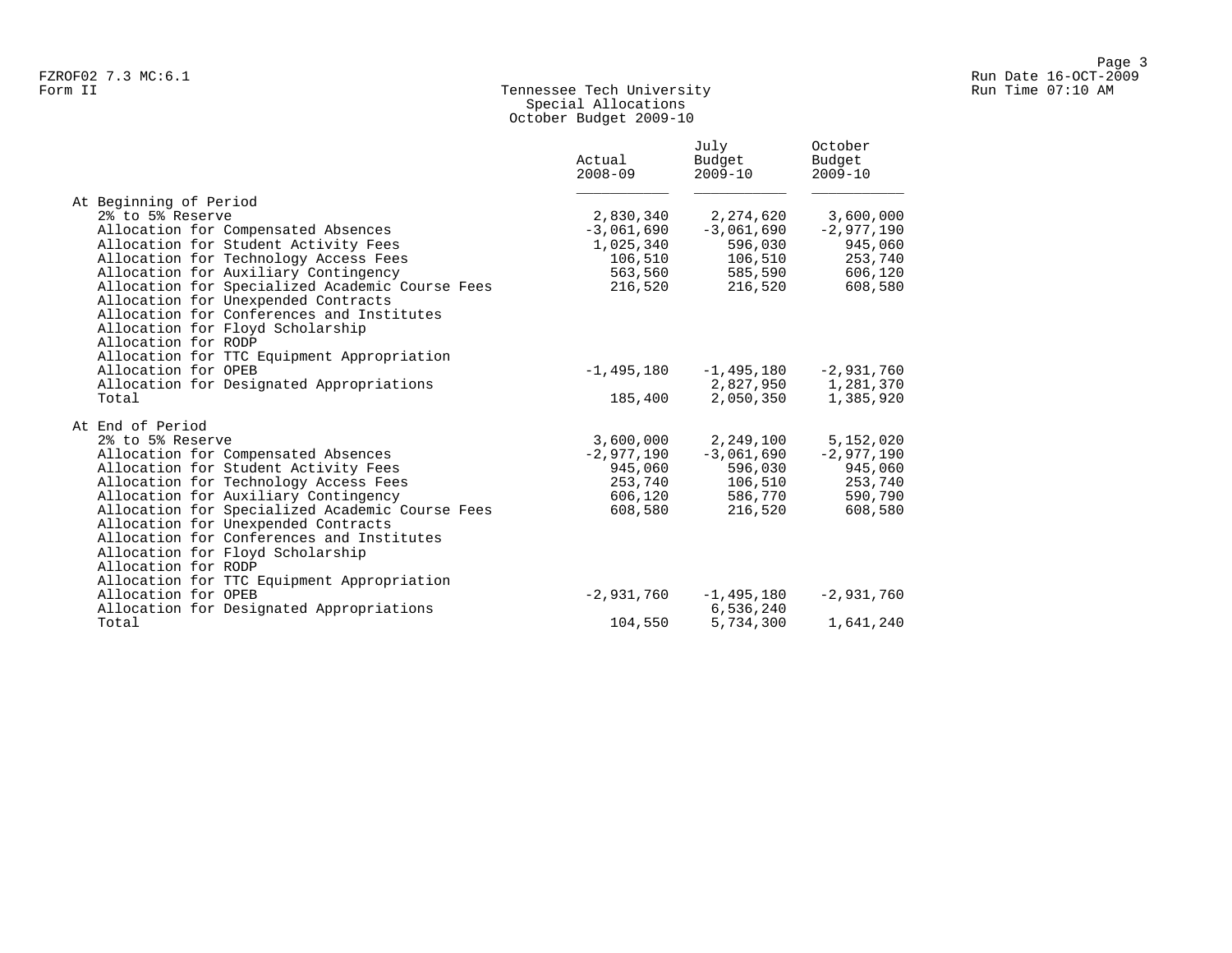Page 4 FZROF02 7.3 MC:6.1 Run Date 16-OCT-2009

| Form II                | Tennessee Tech University<br>Special Allocations<br>October Budget 2009-10<br>* * * Report Control Information * * *<br>Parameters have been entered via Job Submission. | Run Time 07:10 AM |
|------------------------|--------------------------------------------------------------------------------------------------------------------------------------------------------------------------|-------------------|
| Parameter Name         | Value                                                                                                                                                                    |                   |
| Parameter Seq No:      | 224002                                                                                                                                                                   |                   |
| Chart:                 | m.                                                                                                                                                                       |                   |
| Budget Id:             | FY2010                                                                                                                                                                   |                   |
| Fund:                  |                                                                                                                                                                          |                   |
| Begin Page Number:     |                                                                                                                                                                          |                   |
| Suppress Zero Amounts: |                                                                                                                                                                          |                   |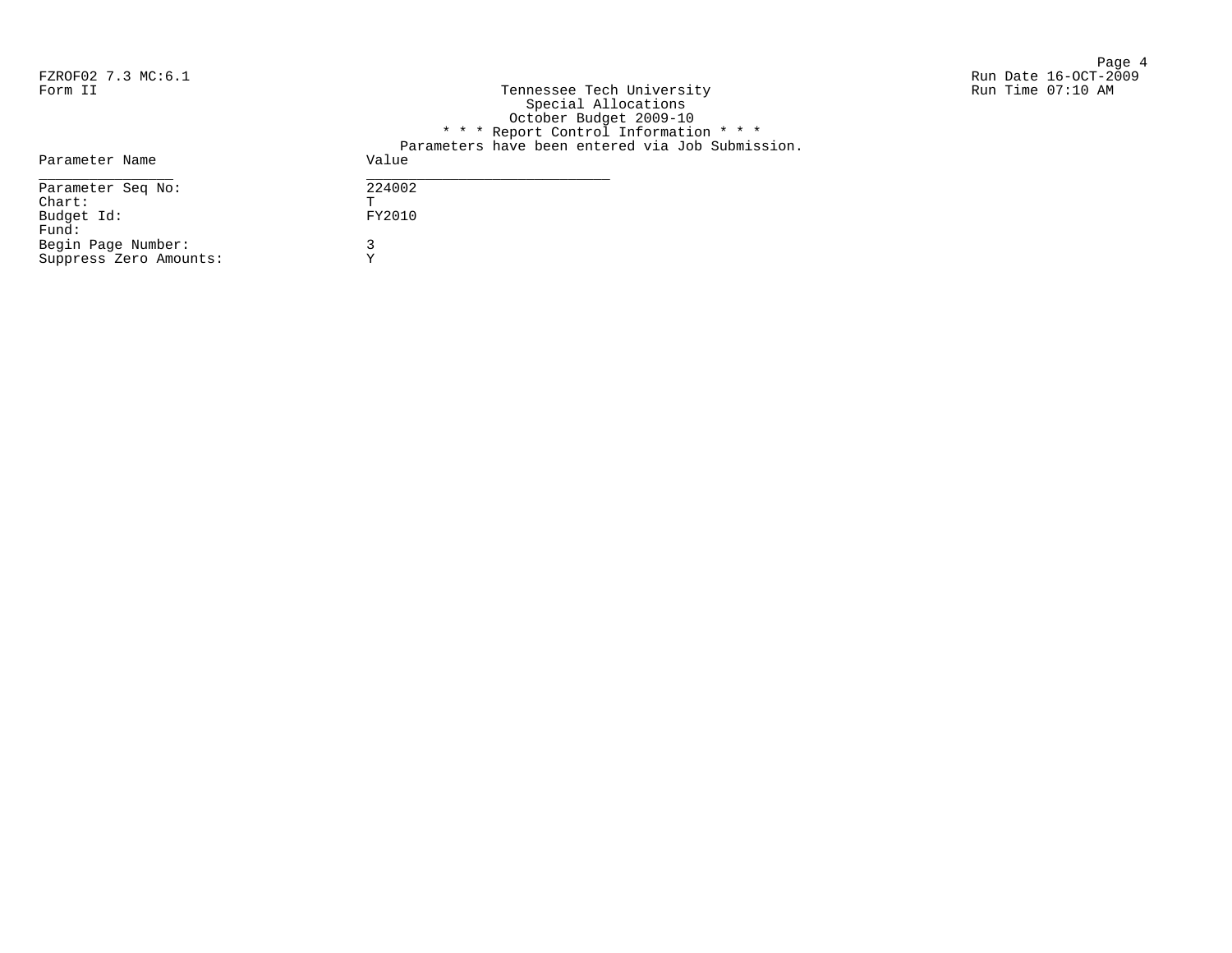FZROF03 7.3 MC:6.7 Run Date 16-OCT-2009<br>Form III Run Date 16-OCT-2009 Run Date 16-OCT-2009 Run Date 16-OCT-2009

#### Form III Tennessee Tech University Run Time 07:11 AM Unrestricted Educational And General Expenditures By Budget Category Actual 2008-09

| UNRESTRICTED EXPENDITURES<br>EDUCATION AND GENERAL | Professional<br>Salaries | Other<br>Salaries | Employee<br>Benefits | Travel    | Operating<br>Expense | Capital<br>Outlay | Total       | % OF<br>Total<br>E & G |
|----------------------------------------------------|--------------------------|-------------------|----------------------|-----------|----------------------|-------------------|-------------|------------------------|
| Instruction                                        | 30,791,975               | 2,585,095         | 10,703,748           | 370,469   | 6,336,177            | 102,120           | 50,889,584  | 47.89                  |
| Research                                           | 234,157                  | 75,027            | 148,794              | 113,267   | 393,678              | 33,379            | 998,302     | 0.94                   |
| Public Service                                     | 356,034                  | 276,456           | 202,484              | 12,450    | 1,068,594            | 8,284             | 1,924,302   | 1.81                   |
| Academic Support                                   | 5,090,218                | 1,501,594         | 2,596,022            | 88,367    | $-1,142,218$         | 958,123           | 9,092,106   | 8.56                   |
| Student Services                                   | 3,539,496                | 1,760,854         | 2,153,206            | 931,164   | 7,709,789            | 0                 | 16,094,509  | 15.15                  |
| Institutional Support                              | 4,294,767                | 2,078,314         | 2,613,203            | 66,725    | 895,850              | 0                 | 9,948,859   | 9.36                   |
| Oper & Maint of Plant                              | 799,707                  | 3,496,220         | 2,102,250            | 5,115     | 5, 115, 392          | 115,730           | 11,634,414  | 10.95                  |
| Scholarships & Fellow                              | $\mathbf 0$              | $\mathbf 0$       | $\mathbf 0$          | $\circ$   | 5,676,228            | $\mathbf 0$       | 5,676,228   | 5.34                   |
| Total Educational and General                      | 45,106,354               | 11,773,560        | 20,519,707           | 1,587,557 | 26,053,490           | 1,217,636         | 106,258,304 |                        |
| Auxiliary Enterprises                              | 455,305                  | 1,812,268         | 946,604              | 4,661     | 3,434,923            | 0                 | 6,653,761   |                        |
| Total Unrestricted                                 | 45,561,659               | 13,585,828        | 21,466,311           | 1,592,218 | 29, 488, 413         | 1,217,636         | 112,912,065 |                        |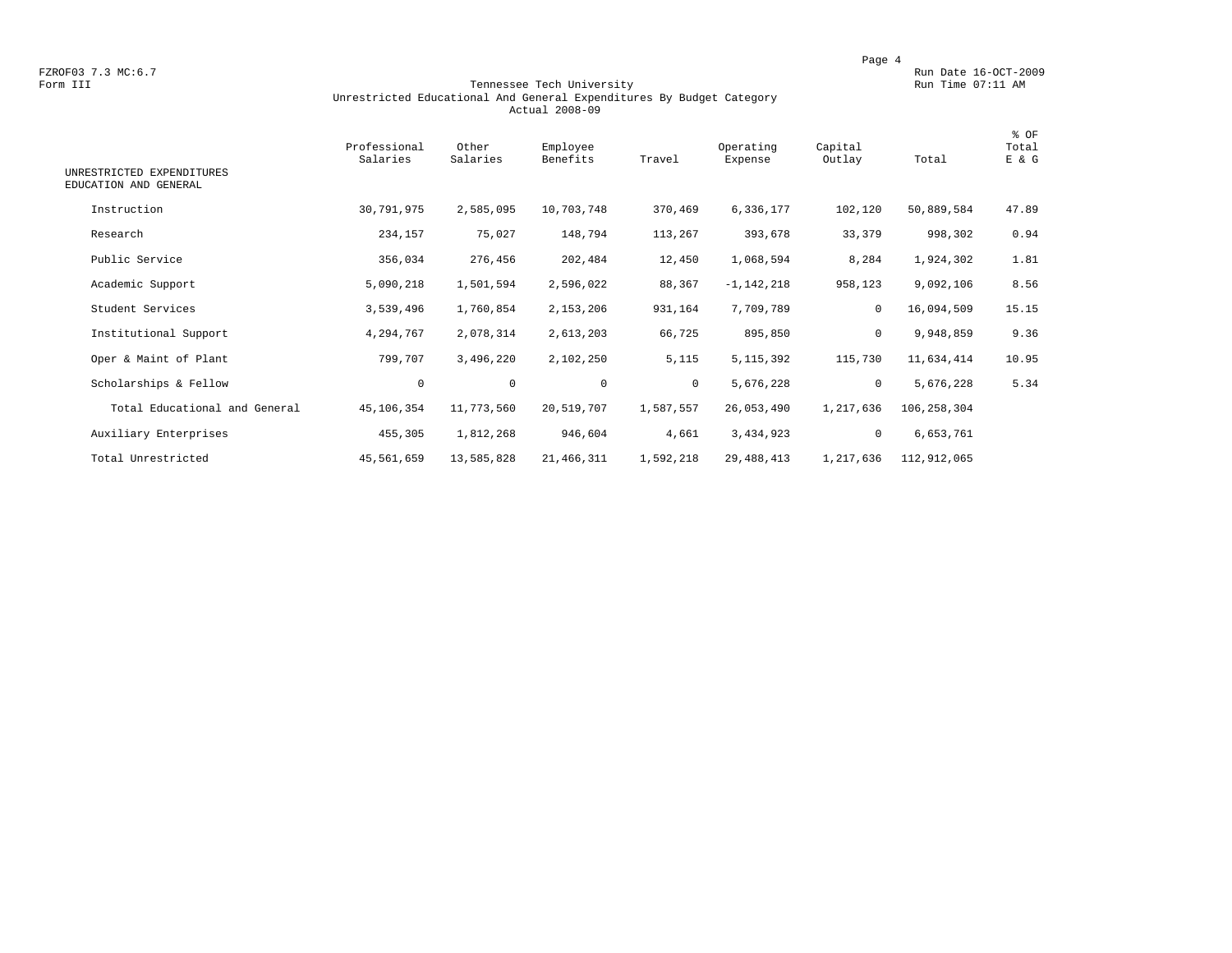FZROF03 7.3 MC:6.7 Run Date 16-OCT-2009<br>Form III Run Date 16-OCT-2009 Run Date 16-OCT-2009 Run Date 16-OCT-2009

#### Form III Tennessee Tech University Run Time 07:11 AM Unrestricted Educational And General Expenditures By Budget Category Original 2009-10

| UNRESTRICTED EXPENDITURES<br>EDUCATION AND GENERAL | Professional<br>Salaries | Other<br>Salaries | Employee<br>Benefits | Travel       | Operating<br>Expense | Capital<br>Outlay | Total        | % OF<br>Total<br>E & G |
|----------------------------------------------------|--------------------------|-------------------|----------------------|--------------|----------------------|-------------------|--------------|------------------------|
| Instruction                                        | 31,191,600               | 2,183,000         | 10,002,800           | 140,100      | 6,684,700            | 120,000           | 50,322,200   | 48.08                  |
| Research                                           | 143,500                  | 48,300            | 105,300              | 900          | 827,400              | 25,000            | 1,150,400    | 1.10                   |
| Public Service                                     | 383,200                  | 223,500           | 164,900              | 5,500        | 366,100              | 2,500             | 1,145,700    | 1.09                   |
| Academic Support                                   | 5,116,500                | 1,506,800         | 2,429,400            | 69,500       | $-1,005,900$         | 1,003,500         | 9,119,800    | 8.71                   |
| Student Services                                   | 3,652,500                | 1,478,800         | 2,254,300            | 467,900      | 6,999,700            | 1,100             | 14,854,300   | 14.19                  |
| Institutional Support                              | 4,452,500                | 1,992,000         | 2,575,200            | 57,200       | 1,188,100            | 7,000             | 10,272,000   | 9.81                   |
| Oper & Maint of Plant                              | 930,300                  | 3,348,400         | 2,183,300            | 2,200        | 5,851,100            | $\mathbf 0$       | 12, 315, 300 | 11.77                  |
| Scholarships & Fellow                              | $\mathbf 0$              | $\mathbf 0$       | 1,400                | $\mathbf{0}$ | 5,480,200            | $\mathbf 0$       | 5,481,600    | 5.24                   |
| Total Educational and General                      | 45,870,100               | 10,780,800        | 19,716,600           | 743,300      | 26,391,400           | 1,159,100         | 104,661,300  |                        |
| Auxiliary Enterprises                              | 556,200                  | 1,794,400         | 933,600              | 4,900        | 3,672,600            | 0                 | 6,961,700    |                        |
| Total Unrestricted                                 | 46, 426, 300             | 12,575,200        | 20,650,200           | 748,200      | 30,064,000           | 1,159,100         | 111,623,000  |                        |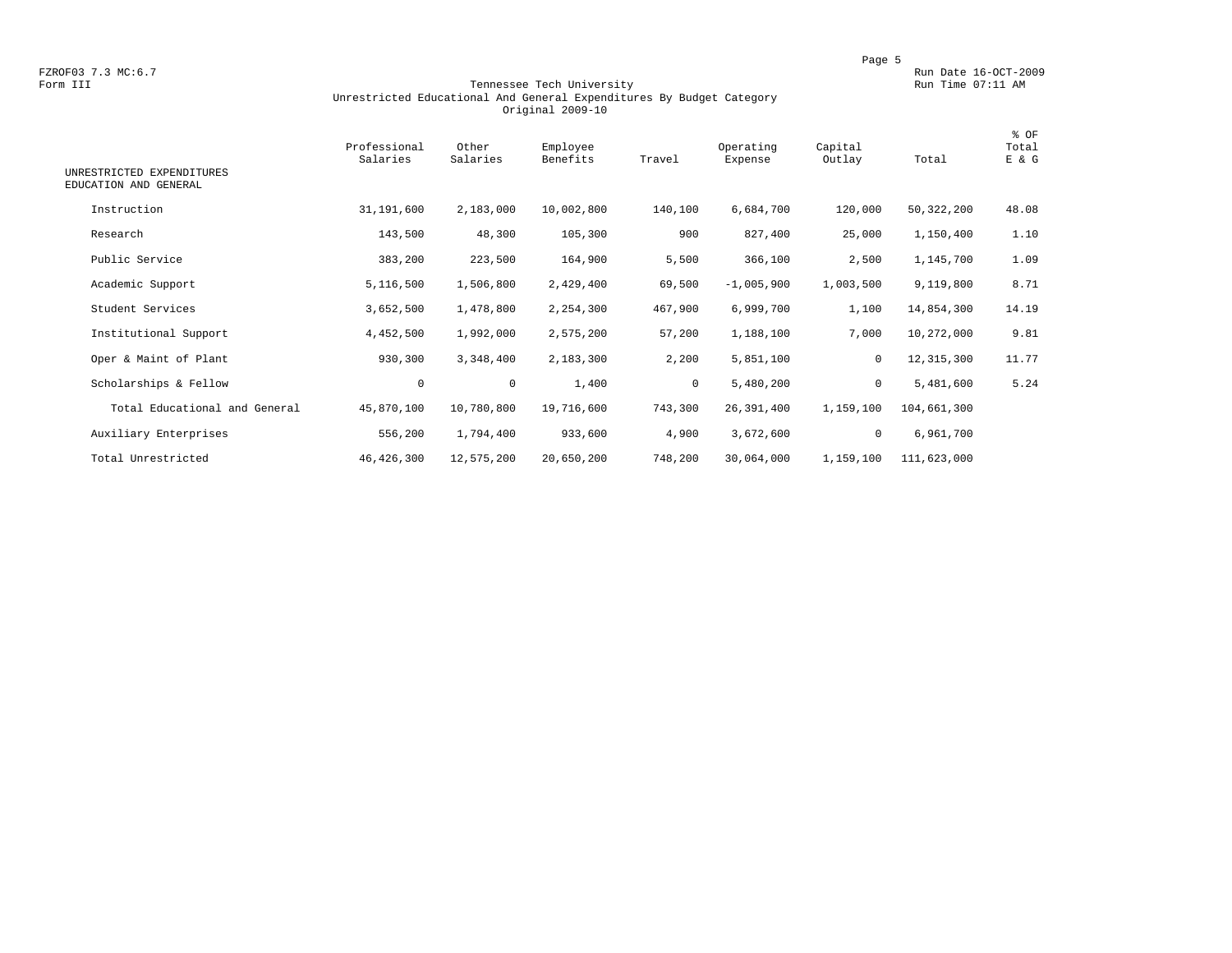FZROF03 7.3 MC:6.7 Run Date 16-OCT-2009<br>Form III Run Date 16-OCT-2009 Run Date 16-OCT-2009 Run Date 16-OCT-2009

#### Form III Tennessee Tech University Run Time 07:11 AM Unrestricted Educational And General Expenditures By Budget Category Revised 2009-10

| UNRESTRICTED EXPENDITURES<br>EDUCATION AND GENERAL | Professional<br>Salaries | Other<br>Salaries | Employee<br>Benefits | Travel       | Operating<br>Expense | Capital<br>Outlay | Total       | % OF<br>Total<br>E & G |
|----------------------------------------------------|--------------------------|-------------------|----------------------|--------------|----------------------|-------------------|-------------|------------------------|
| Instruction                                        | 31,140,100               | 2,206,300         | 10,088,200           | 196,000      | 8,176,100            | 290,900           | 52,097,600  | 47.18                  |
| Research                                           | 164,500                  | 65,900            | 132,100              | 35,700       | 1,354,100            | 36,000            | 1,788,300   | 1.62                   |
| Public Service                                     | 405,100                  | 196,100           | 195,300              | 13,500       | 510,400              | 2,500             | 1,322,900   | 1.20                   |
| Academic Support                                   | 5,053,900                | 1,437,700         | 2,467,600            | 127,700      | $-204,100$           | 1,013,000         | 9,895,800   | 8.96                   |
| Student Services                                   | 3,761,800                | 1,497,000         | 2,348,200            | 458,400      | 8,468,900            | 1,100             | 16,535,400  | 14.98                  |
| Institutional Support                              | 4,286,500                | 1,819,200         | 2,623,200            | 89,200       | 1,509,200            | 7,000             | 10,334,300  | 9.36                   |
| Oper & Maint of Plant                              | 873,500                  | 3,096,900         | 2,177,700            | 3,200        | 6,417,100            | 26,400            | 12,594,800  | 11.41                  |
| Scholarships & Fellow                              | $\mathbf 0$              | $\mathbf 0$       | 1,400                | $\mathbf{0}$ | 5,848,400            | $\mathbf 0$       | 5,849,800   | 5.30                   |
| Total Educational and General                      | 45,685,400               | 10,319,100        | 20,033,700           | 923,700      | 32,080,100           | 1,376,900         | 110,418,900 |                        |
| Auxiliary Enterprises                              | 547,900                  | 1,796,900         | 946,900              | 6,500        | 3,917,400            | $\circ$           | 7,215,600   |                        |
| Total Unrestricted                                 | 46, 233, 300             | 12,116,000        | 20,980,600           | 930,200      | 35,997,500           | 1,376,900         | 117,634,500 |                        |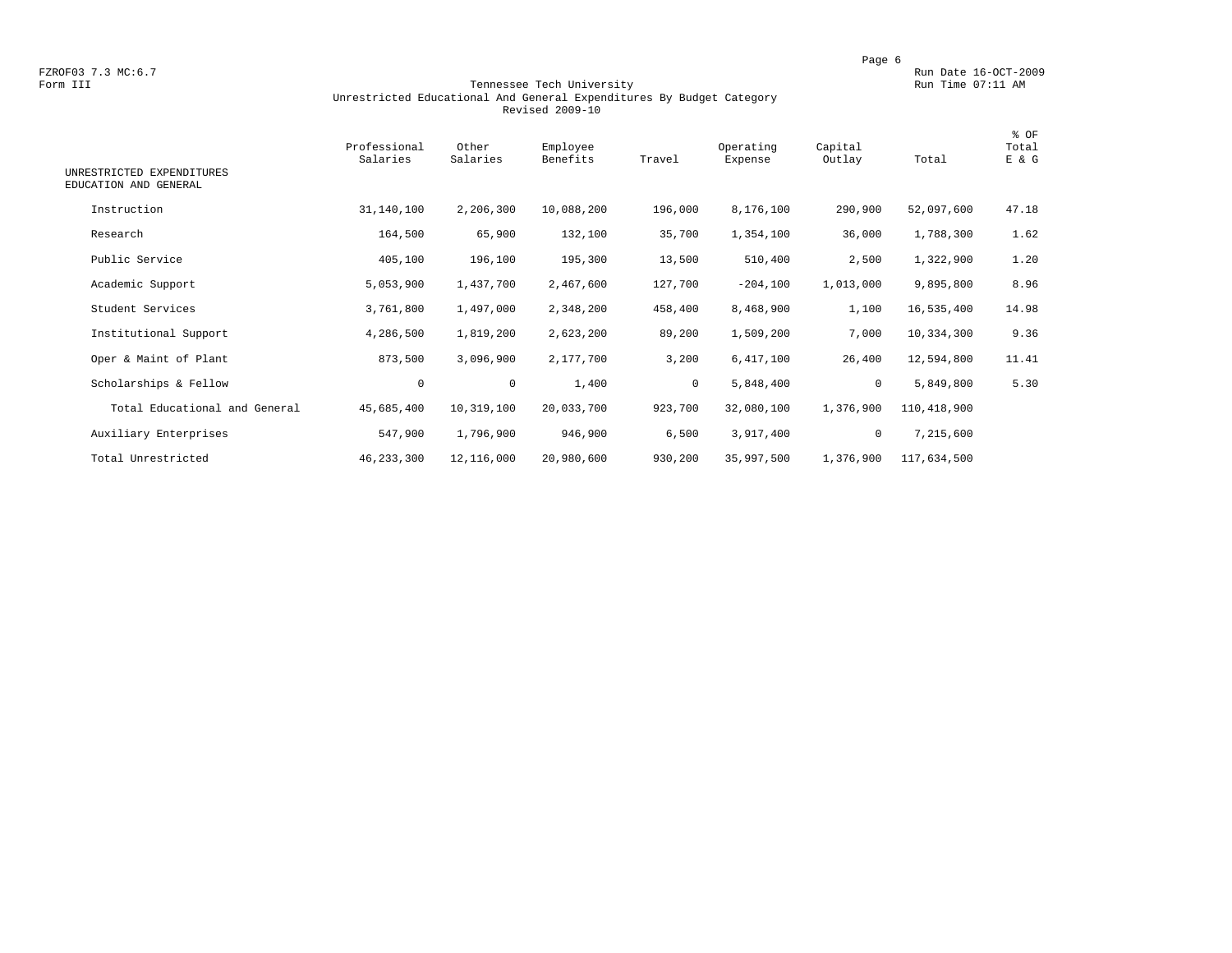Parameter Name

#### FZROF03 7.3 MC:6.7 Run Date 16-OCT-2009<br>Form III Run Date 16-OCT-2009 Run Date 16-OCT-2009 Run Date 16-OCT-2009 Tennessee Tech University Unrestricted Educational And General Expenditures By Budget Category Revised 2009-10 \* \* \* Report Control Information \* \* \*

# Parameters have been entered via Job Submission.<br>Value

| Parameter Seq No:      | 224003 |  |
|------------------------|--------|--|
| $Chart$ :              | Τ      |  |
| Budget Id:             | FY2010 |  |
| Budget Phase 5:        | 095A   |  |
| Budget Phase 1:        | 1010   |  |
| Budget Phase 2:        | 102R   |  |
| Fund:                  |        |  |
| Begin Page Number:     | 4      |  |
| Suppress Zero Amounts: | Y      |  |
|                        |        |  |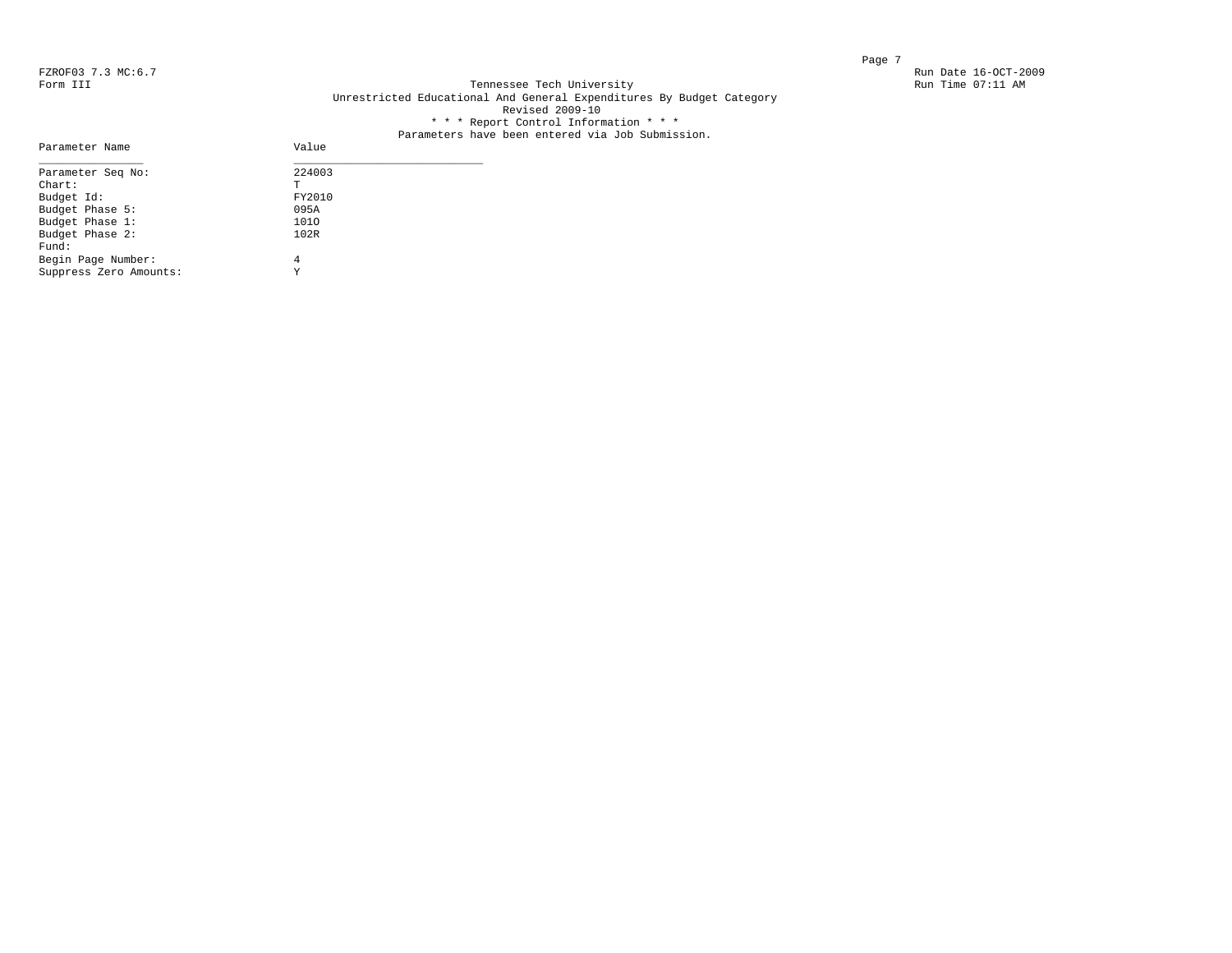#### Form IV Tennessee Tech University Run Time 07:11 AM Detail Of Transfers October Budget 2009-10

|                                     | Actual<br>$2008 - 09$ | July<br>$2009 - 10$ | October<br>$2009 - 10$ |
|-------------------------------------|-----------------------|---------------------|------------------------|
| Educational And General             |                       |                     |                        |
| Mandatory Transfers                 |                       |                     |                        |
| Retirement of Indebtedness:         |                       |                     |                        |
| ROI Fitness Center 1998D 912 Bds    | 203,703               | 209,520             | 209,520                |
| ROI Energy Performance Contract     | 15,960                | 317,750             | 314,650                |
| ROI Performance Contr Order 2       | 2,634                 | 191,350             | 202,580                |
| Loan Fund Matching-NDSL             |                       |                     |                        |
| Renewals and Replacements:          |                       |                     |                        |
| Total E&G Mandatory Transfers       | 222,297               | 718,620             | 726,750                |
| Non-Mandatory Transfers To (From)   |                       |                     |                        |
| Unexpended Plant Funds:             |                       |                     |                        |
| Transf to Un Ex Plant Extra Maint   | 90,000                | 90,000              | 90,000                 |
| Transf to Un Ex Plant Parkg Paving  | 224,800               | 214,800             | 214,800                |
| Trf to Un Ex Plnt JH 401 Renov      | $\Omega$              | $\Omega$            | 170,000                |
| Trf to Un Ex Plnt Learning Village  | $\Omega$              | $\Omega$            | 46,000                 |
| Trf to Un Ex Plnt ARRA Central Cool | $\Omega$              | $\mathbf 0$         | 3,250,000              |
| Trf to Un Ex Plnt ARRA IT Infrastr  | $\Omega$              | $\Omega$            | 3,380,000              |
| Renewals and Replacements:          |                       |                     |                        |
| Transfers to RR Computer Ctr        | 300,000               | 300,000             | 300,000                |
| Transfers to RR Computer TAF        | 465,903               | 446,200             | 474,700                |
| Transfers to RR Motor Pool          | 8,160                 | $\Omega$            | 0                      |
| Transfers to RR Ag Pavilion         | 2,550                 | $\mathbf 0$         | $\mathbf 0$            |
| Transfers to RR MP Athletics        | 15,076                | $\Omega$            | $\mathbf 0$            |
| Transfers to RR MP Ext Educ         | 9,911                 | 8,000               | 8,000                  |
| Transfers to RR MP Arts n Sci       | 10,020                | 6,000               | 6,000                  |
| Transfers to RR MP Water Ctr        | 17,975                | 17,590              | 17,590                 |
| Transfers to RR Reserves            | 1,329,310             | 1,329,310           | 1,329,310              |
| Transfers to RR Athletic Fund       | 73,892                | 573,656             | 397,731                |
| Transfers to RR Craft Ctr E&G       | 30,509                | $\Omega$            | 0                      |
| Transfers to RR Com Equipment Repl  | 100,000               | 77,110              | 77,110                 |
| Transfers to RR Oakley Sust Aq Ctr  | 61,734                | $\Omega$            | $\mathbf 0$            |
| Other:                              |                       |                     |                        |
| Transfers to ROI Fitness Center     | 32,552                | 31,170              | 37,440                 |
| Transfers to ROI Univ Center        | 90,867                | 92,560              | 94,980                 |
| Transfers to ROI Eblen Center       | 199,908               | 203,650             | 208,960                |
| Transfers to ROI Engy Perform Contr | 301,790               | $\Omega$            | 0                      |
| Transfers to ROI Perf Order 2       | 188,716               | $\Omega$            | $\Omega$               |
| Total E&G Non-Mandatory Transfers   | 3,553,673             | 3,390,046           | 10,102,621             |
| Total Educational And General       | 3,775,970             | 4,108,666           | 10,829,371             |
| Auxiliary Enterprises               |                       |                     |                        |
| Mandatory Transfers                 |                       |                     |                        |
| Retirement of Indebtedness:         |                       |                     |                        |
| ROI TV West 1976B 907 Bonds         | 12,837                | 12,940              | 12,940                 |
| ROI TV West 2005A 907 Bonds         | 78,034                | 43,750              | 43,750                 |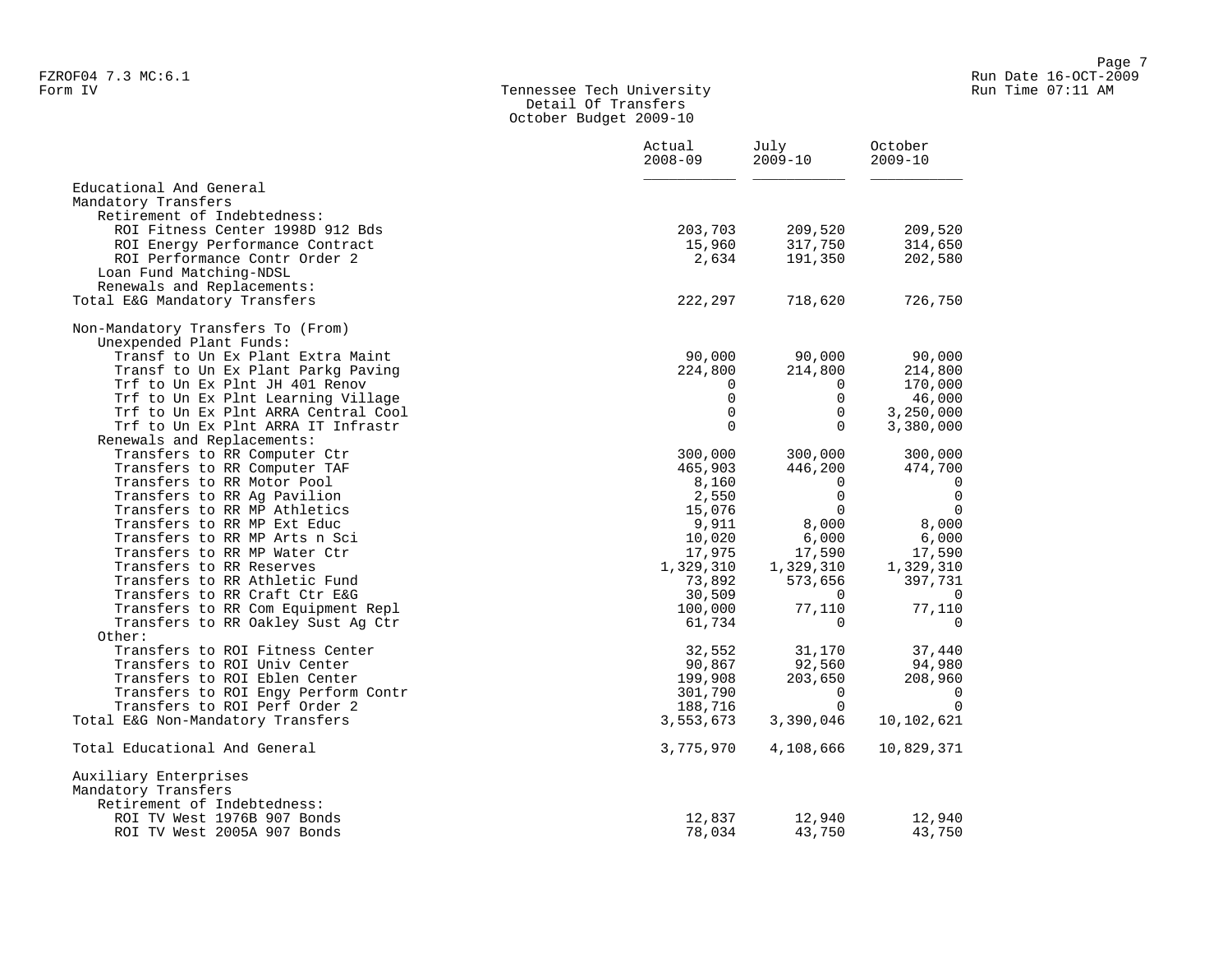# Form IV Tennessee Tech University Run Time 07:11 AM Detail Of Transfers October Budget 2009-10

|                                         | Actual<br>$2008 - 09$ | July<br>$2009 - 10$ | October<br>$2009 - 10$ |
|-----------------------------------------|-----------------------|---------------------|------------------------|
| ROI Dorms 10TH Dixie 2002A 914 Bd       | 130,498               | 131,430             | 131,430                |
| ROI Dorms 10TH Dixie 2004B 914 Bd       | 392,227               | 401,190             | 401,190                |
| ROI Dorms 10TH Dixie 2005A 914 Bd       | 35,772                | 37,200              | 37,200                 |
| ROI R H Rep 2007C 914 Bd                | 186,172               | 193,620             | 193,620                |
| ROI New Dorm Phase 2                    | 91,405                | $\Omega$            | 90,000                 |
| Renewals and Replacements:              |                       |                     |                        |
| Total Auxiliary Mandatory Transfers     | 926,945               | 820,130             | 910,130                |
| Non-Mandatory Transfers To (From)       |                       |                     |                        |
| Unexpended Plant Funds:                 |                       |                     |                        |
| Renewals and Replacements:              |                       |                     |                        |
| Transfers to RR Housing                 | 2,707,077             | 2,269,645           | 1,946,032              |
| Transfers to RR Aptments                |                       | 87,467 149,435      | 115,368                |
| Transfers to RR Bookstore               | 311,611               | 231,080             | 232,520                |
| Transfers to RR Cafeteria               | 1,263,143             | 1,140,150           | 1,232,400              |
| Transfers to RR Vending                 | 121,585               | 108,680             | 109,120                |
| Transfers to RR Post Office             | $\Omega$              | 10,810              | 17,050                 |
| Transfers to RR Fitness Center          |                       | 39,537 7,084        | 9,194                  |
| Transfers to RR CC Housing              | 11,313                | 35,630              | 27,070                 |
| Transfers to RR CC Gallery              |                       | 956                 | 1,316                  |
| Other:                                  |                       |                     |                        |
| Total Auxiliary Non-Mandatory Transfers | 4,541,733             | 3,953,470           | 3,690,070              |
| Total Auxiliary Enterprises             | 5,468,678             | 4,773,600           | 4,600,200              |
| Total Transfers                         | 9,244,648             | 8,882,266           | 15,429,571             |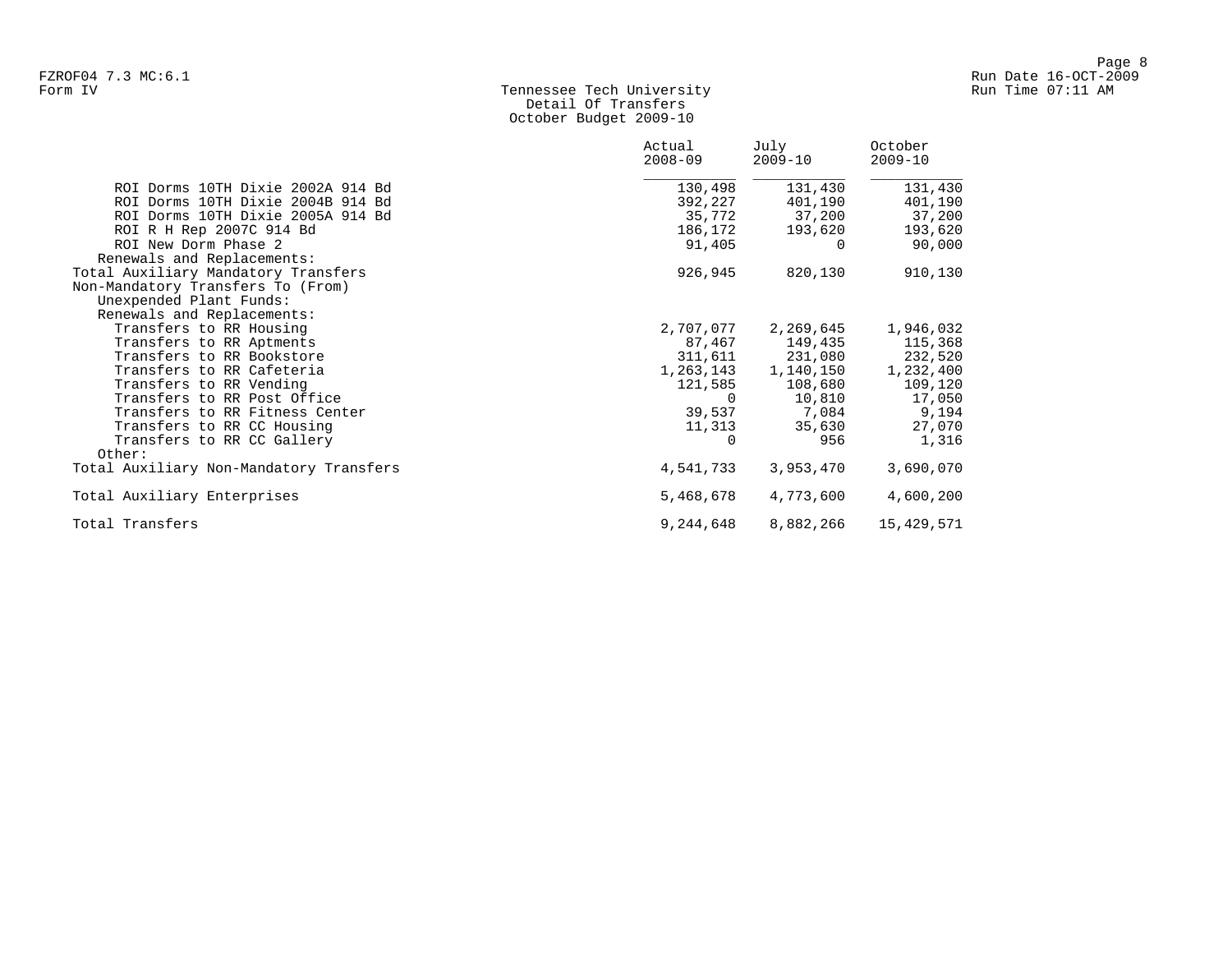Page 9 and 2012 12:00 the state of the state of the state of the state of the state of the state of the state o

# FZROF04 7.3 MC:6.1 Run Date 16-OCT-2009 Tennessee Tech University Detail Of Transfers October Budget 2009-10 \* \* \* Report Control Information \* \* \* Parameters have been entered via Job Submission. Parameter Name value  $\frac{1}{\sqrt{2\pi}}$

| Parameter Seq No:      | 224004 |
|------------------------|--------|
| $chart$ :              | Ͳ      |
| Budget Id:             | FY2010 |
| Budget Phase 5:        | 095A   |
| Budget Phase 1:        | 1010   |
| Budget Phase 2:        | 102R   |
| Fund:                  |        |
| Begin Page Number:     | 7      |
| Suppress Zero Amounts: | v      |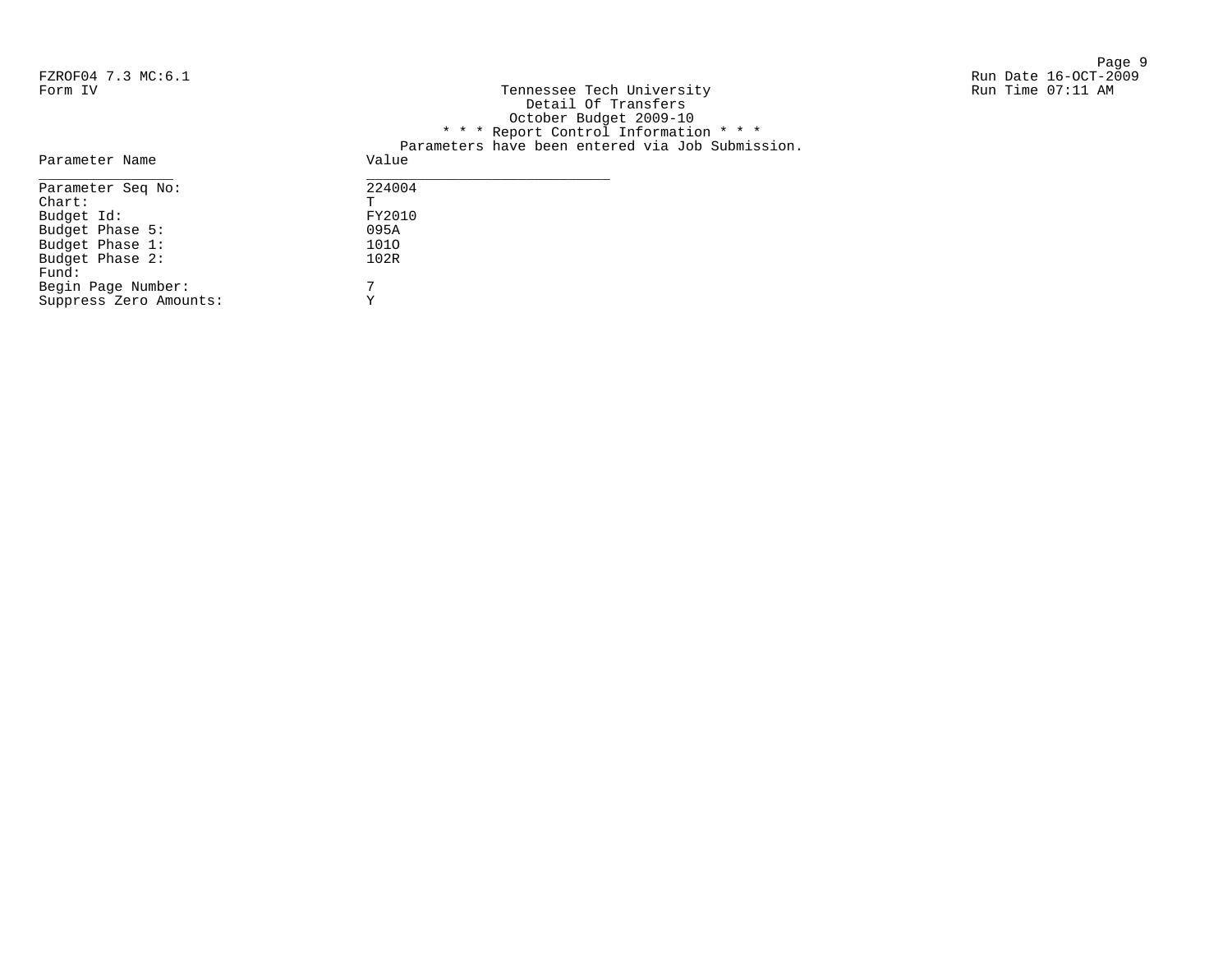Page 9 FZROF05 7.3 MC:6.9 Run Date 16-OCT-2009

#### Form V Tennessee Tech University **Tennessee Tech University** Run Time 07:12 AM Unrestricted Expenditures And Transfers By Major Functional Area And Account For Fiscal Year Actual 2008-09

|                             |              |              | Public    | Academic       | Student        | Inst.        | Operation &    | Scholar/    | Total          |              |               |
|-----------------------------|--------------|--------------|-----------|----------------|----------------|--------------|----------------|-------------|----------------|--------------|---------------|
|                             | Instruction  | Research     | Service   | Support        | Services       | Support      | Maintenance    | Fellowships | $E$ & $G$      | Auxiliary    | Total         |
| Salaries                    |              |              |           |                |                |              |                |             |                |              |               |
| Administrative/Professional | 430,553      | 4,658        | 85,757    | 1,499,590      | 557,161        | 1,533,824    | 194,820        | $\Omega$    | 4,306,363      | 69,270       | 4,375,633     |
| Academic                    | 29, 259, 477 | 165,436      | 30,439    | 642,825        | 1,500          | 2,670        | 1,409          | $\Omega$    | 30,103,756     | $\Omega$     | 30,103,756    |
| Supporting                  | 2,076,819    | 56,011       | 172,084   | 1,314,879      | 1,463,619      | 1,993,494    | 3,456,662      | $\Omega$    | 10,533,568     | 1,341,891    | 11,875,459    |
| Students                    | 508,276      | 19,016       | 104,372   | 186,715        | 297,235        | 84,820       | 39,558         | $\Omega$    | 1,239,992      | 470,377      | 1,710,369     |
| Professional                | 1,101,945    | 64,063       | 239,838   | 2,947,803      | 2,980,835      | 2,758,273    | 603,478        | $\Omega$    | 10,696,235     | 386,035      | 11,082,270    |
| Total Salaries              | 33, 377, 070 | 309,184      | 632,490   | 6,591,812      | 5,300,350      | 6,373,081    | 4,295,927      | $\Omega$    | 56,879,914     | 2,267,573    | 59, 147, 487  |
| Employee Benefits           |              |              |           |                |                |              |                |             |                |              |               |
| FICA                        | 2,223,064    | 18,172       | 37,273    | 455,794        | 350,862        | 437,407      | 308,390        | $\Omega$    | 3,830,962      | 133,005      | 3,963,967     |
| Retirement                  | 3,258,012    | 27,276       | 51,144    | 695,615        | 517,354        | 707,221      | 473,017        | $\Omega$    | 5,729,639      | 213,203      | 5,942,842     |
| Insurance                   | 4,016,834    | 41,512       | 76,941    | 1,128,517      | 923,690        | 1,179,919    | 1,165,492      | $\Omega$    | 8,532,905      | 482,388      | 9,015,293     |
| Unemployment Compensation   | 12,282       | 5,308        | 20        | $\Omega$       | 4,264          | 216          | 5,046          | $\Omega$    | 27,136         | 813          | 27,949        |
| Other                       | 1,193,556    | 56,526       | 37,106    | 316,096        | 357,036        | 288,440      | 150,305        | $\Omega$    | 2,399,065      | 117,195      | 2,516,260     |
| Total Benefits              | 10,703,748   | 148,794      | 202,484   | 2,596,022      | 2,153,206      | 2,613,203    | 2,102,250      | $\Omega$    | 20,519,707     | 946,604      | 21, 466, 311  |
| Total Personal Serv.        | 44,080,818   | 457,978      | 834,974   | 9,187,834      | 7,453,556      | 8,986,284    | 6,398,177      | $\Omega$    | 77,399,621     | 3, 214, 177  | 80, 613, 798  |
| Other                       |              |              |           |                |                |              |                |             |                |              |               |
| Travel                      | 370,469      | 113,267      | 12,450    | 88,367         | 931,164        | 66,725       | 5,115          | $\Omega$    | 1,587,557      | 4,661        | 1,592,218     |
| Printing, Duplicating, Film | 98,501       | 7,722        | 16,144    | 7,678          | 330,033        | $-371,045$   | 3,529          | $\Omega$    | 92,562         | 6,526        | 99,088        |
| Processing                  |              |              |           |                |                |              |                |             |                |              |               |
| Utilities & Fuel            | $\Omega$     | $\mathbf 0$  | $\Omega$  | $\mathbf{0}$   | $\mathbf 0$    | $\Omega$     | 5,001,040      | $\Omega$    | 5,001,040      | 65           | 5,001,105     |
| Communications & Shipping   | 133,046      | $-4, 125$    | $-1,102$  | 62,998         | 186,693        | $-401,943$   | 6,026          | $\mathbf 0$ | $-18,407$      | 446,207      | 427,800       |
| Cost                        |              |              |           |                |                |              |                |             |                |              |               |
| Maintenance/Repairs         | 76,915       | 2,539        | 20,509    | 33,583         | 122,573        | 23,010       | 485,031        | $\Omega$    | 764.160        | 103,590      | 867,750       |
| Professional/Admin.         | 1,162,851    | 36,542       | 234,098   | 538,515        | 924,381        | 628,818      | 198,390        | $\Omega$    | 3,723,595      | 58,596       | 3,782,191     |
| Services                    |              |              |           |                |                |              |                |             |                |              |               |
| Supplies                    | 1,533,122    | 185,862      | 383,071   | 1,188,963      | 1,839,367      | 277,092      | 902,251        | $\mathbf 0$ | 6,309,728      | 338,342      | 6,648,070     |
| Rental & Insurance          | 182,629      | 18,728       | 10,639    | 64,508         | 260,475        | 56,527       | 313,841        | $\Omega$    | 907,347        | 165,502      | 1,072,849     |
| Motor Vehicle Operation     | 666          | 1,136        | $-4,022$  | 17,247         | 38,800         | 19,240       | 60,824         | $\Omega$    | 133,891        | 1,049        | 134,940       |
| Awards & Idemnities         | $\mathbf 0$  | $\mathbf{0}$ | $\Omega$  | $\Omega$       | 9,127          | $\Omega$     | $\overline{0}$ | $\Omega$    | 9,127          | $\mathbf 0$  | 9,127         |
| Grants & Subsidies          | $\mathbf 0$  | $\circ$      | $\Omega$  | $\mathbf 0$    | $-152$         | $\mathbf 0$  | $\mathbf 0$    | $\Omega$    | $-152$         | 152          | $\mathbf{0}$  |
| Other Services & Expenses   | 20,355       | $\Omega$     | 54,153    | $\mathbf 0$    | 115,267        | 593,699      | $-6,631$       | $\Omega$    | 776,843        | $-22,856$    | 753,987       |
| Stores for Resale           | $\mathbf 0$  | $\mathbf 0$  | $\Omega$  | $\Omega$       | $\overline{0}$ | $\mathbf{0}$ | $\Omega$       | $\Omega$    | $\overline{0}$ | 124,965      | 124,965       |
| Equipment                   | 102,037      | 33,379       | 8,284     | 16,500         | $\Omega$       | $\mathbf 0$  | 115,730        | $\Omega$    | 275,930        | $\mathbf 0$  | 275,930       |
| Dept Revenue & Service      | 1,964,800    | 131,511      | 342,166   | $-3, 154, 208$ | 150,415        | $-9,337$     | $-1,848,909$   | $\Omega$    | $-2,423,562$   | 2,180,025    | $-243,537$    |
| Charges                     |              |              |           |                |                |              |                |             |                |              |               |
| Library Holdings & Bindings | 83           | $\mathbf{0}$ | $\Omega$  | 941,623        | $^{\circ}$     | $^{\circ}$   | $\mathbf 0$    | $\Omega$    | 941,706        | $^{\circ}$   | 941,706       |
| Scholarships                | 1,163,292    | 13,763       | 12,938    | 98,498         | 3,732,810      | 79,789       | $\mathbf 0$    | 5,676,228   | 10,777,318     | 32,760       | 10,810,078    |
| Total Other                 | 6,808,766    | 540,324      | 1,089,328 | $-95,728$      | 8,640,953      | 962,575      | 5,236,237      | 5,676,228   | 28,858,683     | 3,439,584    | 32, 298, 267  |
| Total E & G                 | 50,889,584   | 998,302      | 1,924,302 | 9,092,106      | 16,094,509     | 9,948,859    | 11,634,414     | 5,676,228   | 106, 258, 304  | 6,653,761    | 112,912,065   |
| Transfers & Debt Serv.      | $\Omega$     | $\mathbf 0$  | $\Omega$  | $^{\circ}$     | $^{\circ}$     | $^{\circ}$   | $\mathbf 0$    | $\Omega$    | 3,775,970      | 5,468,678    | 9,244,648     |
| Grand Total                 | 50,889,584   | 998,302      | 1,924,302 | 9,092,106      | 16,094,509     | 9,948,859    | 11,634,414     | 5,676,228   | 110,034,274    | 12, 122, 439 | 122, 156, 713 |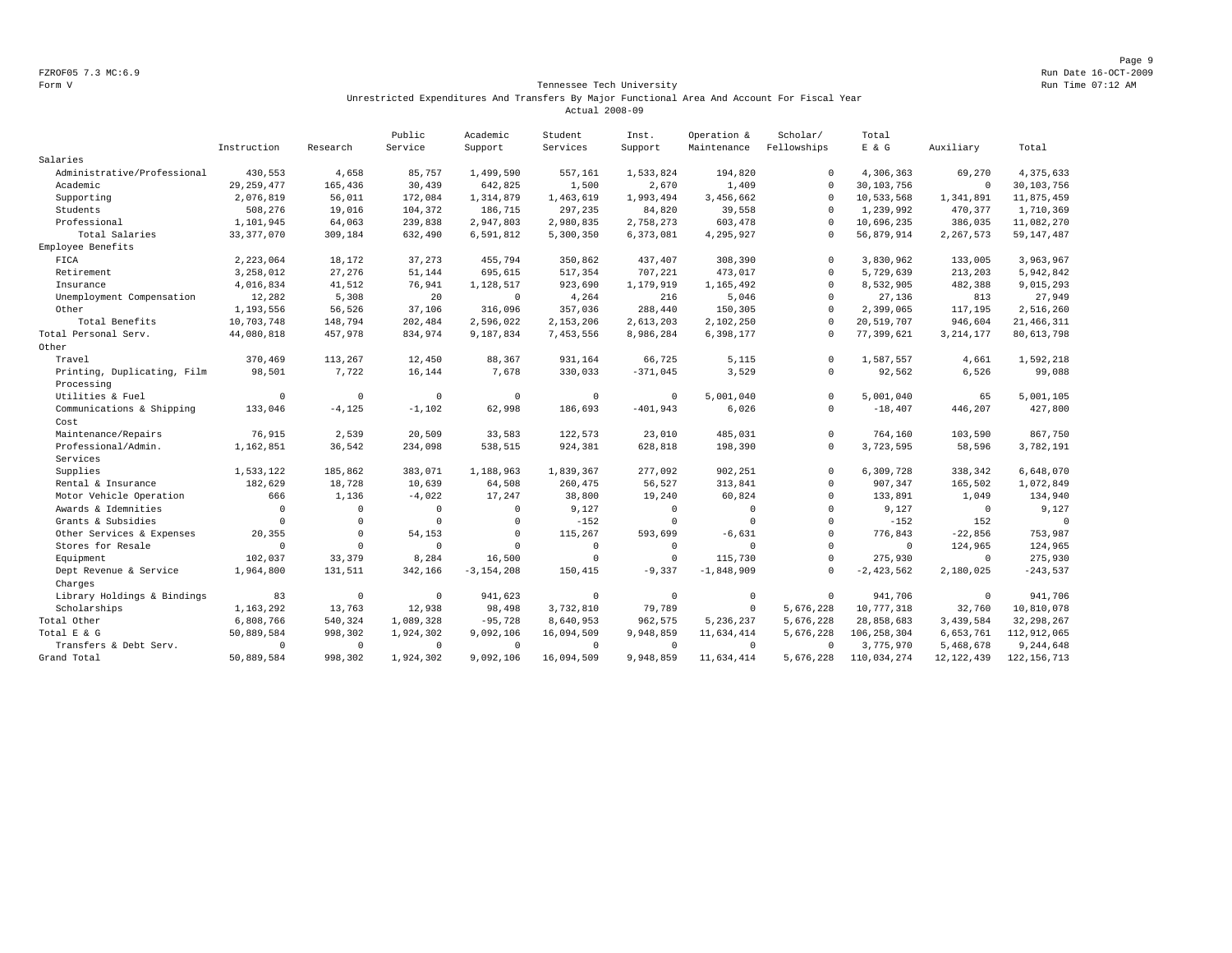Page 10 FZROF05 7.3 MC:6.9 Run Date 16-OCT-2009

#### Form V Tennessee Tech University Run Time 07:12 AM Unrestricted Expenditures And Transfers By Major Functional Area And Account For Fiscal Year Original 2009-10

|                             |              |            | Public     | Academic     | Student     | Inst.        | Operation &    | Scholar/    | Total        |            |                |
|-----------------------------|--------------|------------|------------|--------------|-------------|--------------|----------------|-------------|--------------|------------|----------------|
|                             | Instruction  | Research   | Service    | Support      | Services    | Support      | Maintenance    | Fellowships | E & G        | Auxiliary  | Total          |
| Salaries                    |              |            |            |              |             |              |                |             |              |            |                |
| Administrative/Professional | 470,120      | $^{\circ}$ | 3,000      | 1,638,735    | 551,498     | 1,606,603    | 194,020        |             | 4,463,976    | 69,370     | 4,533,346      |
| Academic                    | 29, 512, 245 | 71,280     | 20,750     | 831,970      | $^{\circ}$  | 2,400        | $\Omega$       | $\cap$      | 30,438,645   | 6,000      | 30, 444, 645   |
| Supporting                  | 1,890,637    | 48,020     | 172,306    | 1,417,261    | 1,350,069   | 1,958,610    | 3, 316, 179    | $\cap$      | 10,153,082   | 1,303,520  | 11,456,602     |
| Students                    | 292,370      | 300        | 51,230     | 89,540       | 128,740     | 33,390       | 32,230         | $\cap$      | 627,800      | 490,910    | 1,118,710      |
| Professional                | 1,209,265    | 72,190     | 359,424    | 2,645,780    | 3,101,041   | 2,843,475    | 736,320        | $\cap$      | 10,967,495   | 480,790    | 11, 448, 285   |
| Total Salaries              | 33, 374, 637 | 191,790    | 606,710    | 6,623,286    | 5, 131, 348 | 6,444,478    | 4,278,749      | $\Omega$    | 56,650,998   | 2,350,590  | 59,001,588     |
| Employee Benefits           |              |            |            |              |             |              |                |             |              |            |                |
| FICA                        | 1,600,451    | 16,853     | 26,386     | 388,704      | 360,688     | 412,027      | 349,326        | 230         | 3,154,665    | 149,368    | 3,304,033      |
| Retirement                  | 3,200,902    | 33,706     | 52,771     | 777,408      | 721,376     | 824,054      | 698,653        | 461         | 6,309,331    | 298,736    | 6,608,067      |
| Insurance                   | 4,401,241    | 46,345     | 72,560     | 1,068,936    | 991,892     | 1,133,075    | 960,648        | 634         | 8,675,331    | 410,762    | 9,086,093      |
| Unemployment Compensation   | 100,028      | 1,053      | 1,649      | 24,294       | 22,543      | 25,752       | 21,833         | 14          | 197,166      | 9,336      | 206,502        |
| Other                       | 700,197      | 7,373      | 11,544     | 170,058      | 157,801     | 180,262      | 152,830        | 101         | 1,380,166    | 65,349     | 1,445,515      |
| Total Benefits              | 10,002,819   | 105,330    | 164,910    | 2,429,400    | 2,254,300   | 2,575,170    | 2,183,290      | 1,440       | 19,716,659   | 933,551    | 20,650,210     |
| Total Personal Serv.        | 43, 377, 456 | 297,120    | 771,620    | 9,052,686    | 7,385,648   | 9,019,648    | 6,462,039      | 1,440       | 76, 367, 657 | 3,284,141  | 79,651,798     |
| Other                       |              |            |            |              |             |              |                |             |              |            |                |
| Travel                      | 140,050      | 940        | 5,520      | 69,450       | 467,890     | 57,170       | 2,230          | $\cap$      | 743,250      | 4,850      | 748,100        |
| Operating Expense Budget    | 3,634,196    | 692,110    | 379,128    | 1,520,570    | 2,409,649   | 2,948,395    | 2,348,294      | $\Omega$    | 13,932,342   | 1,371,250  | 15, 303, 592   |
| Capital Expenditure Budget  | 120,000      | 25,000     | 2,500      | 1,003,470    | 1,050       | 6,970        | $\Omega$       | $\Omega$    | 1,158,990    | $^{\circ}$ | 1,158,990      |
| Utilities & Fuel            | $^{\circ}$   | $\Omega$   | $\Omega$   | $^{\circ}$   | $^{\circ}$  | $^{\circ}$   | 5,745,520      | $\Omega$    | 5,745,520    | $^{\circ}$ | 5,745,520      |
| Dept Revenue & Service      | 1,826,920    | 135,270    | $-13,020$  | $-2,540,270$ | 242,290     | $-1,836,140$ | $-2, 242, 750$ | $\Omega$    | $-4,427,700$ | 2,301,340  | $-2, 126, 360$ |
| Charges                     |              |            |            |              |             |              |                |             |              |            |                |
| Scholarships                | 1,223,620    | $^{\circ}$ | $\Omega$   | 13,780       | 4,347,810   | 75,800       | $^{\circ}$     | 5,480,190   | 11, 141, 200 | $^{\circ}$ | 11, 141, 200   |
| Total Other                 | 6,944,786    | 853,320    | 374,128    | 67,000       | 7,468,689   | 1,252,195    | 5,853,294      | 5,480,190   | 28, 293, 602 | 3,677,440  | 31,971,042     |
| Total E & G                 | 50, 322, 242 | 1,150,440  | 1,145,748  | 9,119,686    | 14,854,337  | 10,271,843   | 12, 315, 333   | 5,481,630   | 104,661,259  | 6,961,581  | 111,622,840    |
| Transfers & Debt Serv.      | $^{\circ}$   | $^{\circ}$ | $^{\circ}$ | $^{\circ}$   | $\Omega$    | $^{\circ}$   | $^{\circ}$     | $\cap$      | 4,108,666    | 4,773,600  | 8,882,266      |
| Grand Total                 | 50, 322, 242 | 1,150,440  | 1,145,748  | 9,119,686    | 14,854,337  | 10,271,843   | 12, 315, 333   | 5,481,630   | 108,769,925  | 11,735,181 | 120,505,106    |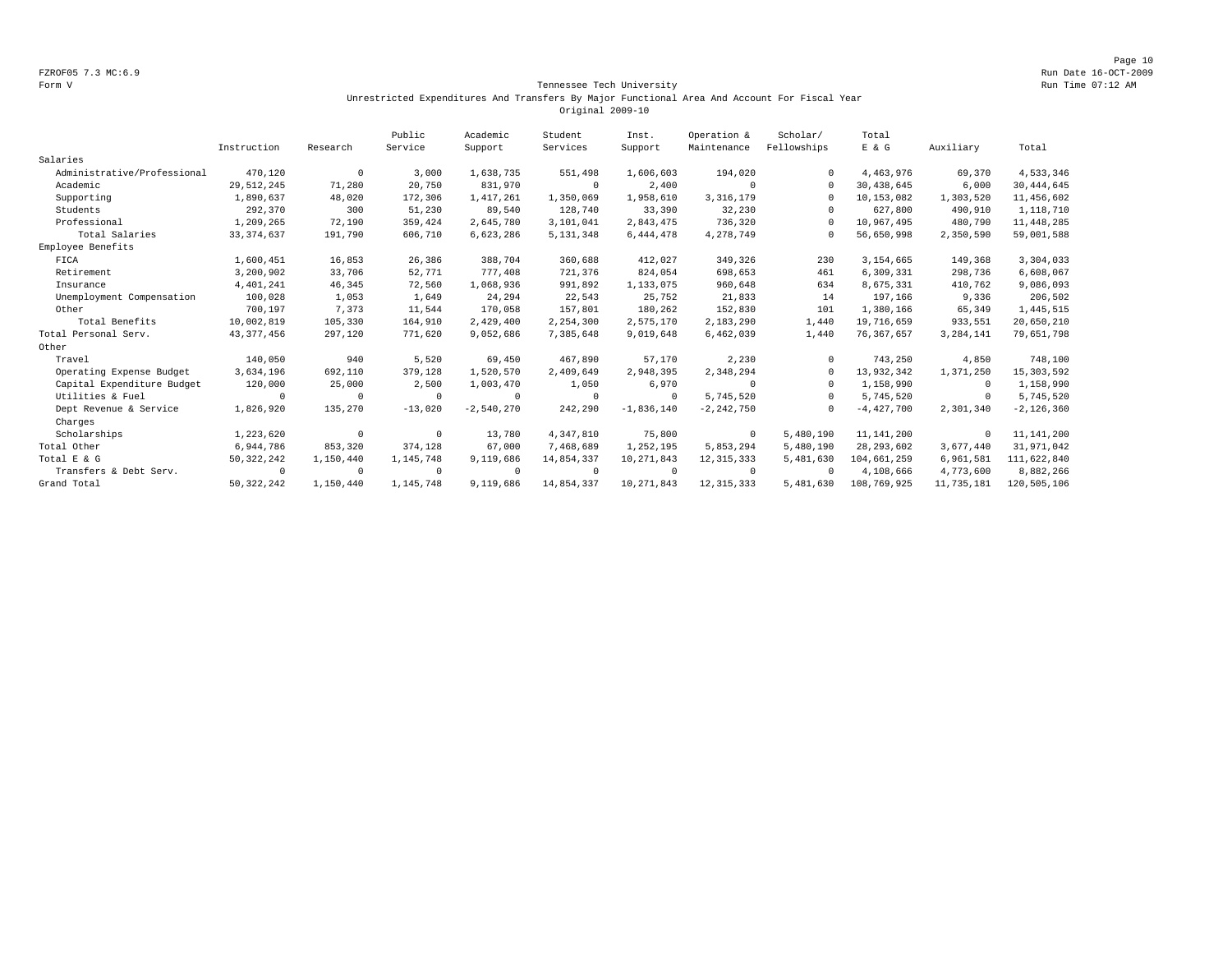Page 11 FZROF05 7.3 MC:6.9 Run Date 16-OCT-2009

#### Form V Tennessee Tech University Run Time 07:12 AM Unrestricted Expenditures And Transfers By Major Functional Area And Account For Fiscal Year Revised 2009-10

|                             |              |            | Public    | Academic     | Student     | Inst.        | Operation &  | Scholar/    | Total         |            |              |
|-----------------------------|--------------|------------|-----------|--------------|-------------|--------------|--------------|-------------|---------------|------------|--------------|
|                             | Instruction  | Research   | Service   | Support      | Services    | Support      | Maintenance  | Fellowships | E & G         | Auxiliary  | Total        |
| Salaries                    |              |            |           |              |             |              |              |             |               |            |              |
| Administrative/Professional | 479,260      | $^{\circ}$ | 3,000     | 1,593,735    | 551,498     | 1,476,707    | 194,020      |             | 4,298,220     | 69,370     | 4,367,590    |
| Academic                    | 29, 427, 527 | 94,860     | 20,750    | 825,670      | $^{\circ}$  | 2,400        | 620          | $\Omega$    | 30, 371, 827  | 6,000      | 30, 377, 827 |
| Supporting                  | 1,899,077    | 49,820     | 145,296   | 1,336,331    | 1,360,229   | 1,775,270    | 3,063,869    | $\Omega$    | 9,629,892     | 1,303,520  | 10,933,412   |
| Students                    | 307,240      | 16,090     | 50,810    | 101,360      | 136,790     | 43,910       | 33,020       |             | 689,220       | 493,410    | 1,182,630    |
| Professional                | 1,233,287    | 69,610     | 381,344   | 2,634,530    | 3,210,288   | 2,807,345    | 678,860      |             | 11,015,264    | 472,570    | 11, 487, 834 |
| Total Salaries              | 33, 346, 391 | 230,380    | 601,200   | 6,491,626    | 5,258,805   | 6,105,632    | 3,970,389    |             | 56,004,423    | 2,344,870  | 58, 349, 293 |
| Employee Benefits           |              |            |           |              |             |              |              |             |               |            |              |
| FICA                        | 1,614,117    | 21,140     | 31,243    | 394,822      | 375,714     | 419,715      | 348,438      | 230         | 3,205,419     | 151,506    | 3,356,925    |
| Retirement                  | 3,228,234    | 42,281     | 62,486    | 789,645      | 751,427     | 839,430      | 696,877      | 461         | 6,410,841     | 303,011    | 6,713,852    |
| Insurance                   | 4,438,822    | 58,136     | 85,919    | 1,085,762    | 1,033,212   | 1,154,217    | 958,206      | 634         | 8,814,908     | 416,640    | 9,231,548    |
| Unemployment Compensation   | 100,882      | 1,321      | 1,953     | 24,676       | 23,482      | 26,232       | 21,777       | 14          | 200,337       | 9,469      | 209,806      |
| Other                       | 706,176      | 9,249      | 13,669    | 172,735      | 164,375     | 183,625      | 152,442      | 101         | 1,402,372     | 66,284     | 1,468,656    |
| Total Benefits              | 10,088,231   | 132,127    | 195,270   | 2,467,640    | 2,348,210   | 2,623,219    | 2,177,740    | 1,440       | 20,033,877    | 946,910    | 20,980,787   |
| Total Personal Serv.        | 43, 434, 622 | 362,507    | 796,470   | 8,959,266    | 7,607,015   | 8,728,851    | 6,148,129    | 1,440       | 76,038,300    | 3,291,780  | 79,330,080   |
| Other                       |              |            |           |              |             |              |              |             |               |            |              |
| Travel                      | 196,000      | 35,690     | 13,520    | 127,680      | 458,430     | 89,170       | 3,230        |             | 923,720       | 6,450      | 930,170      |
| Operating Expense Budget    | 5,023,206    | 1,216,550  | 516,958   | 2,304,060    | 3,560,669   | 3,198,295    | 2,997,084    | $\Omega$    | 18,816,822    | 1,517,370  | 20, 334, 192 |
| Capital Expenditure Budget  | 290,930      | 36,000     | 2,500     | 1,012,990    | 1,050       | 6,970        | 26,420       |             | 1,376,860     | $\Omega$   | 1,376,860    |
| Utilities & Fuel            | $\Omega$     | $\Omega$   | $\Omega$  | 0            | $\mathbf 0$ | $\Omega$     | 5,739,990    | $\Omega$    | 5,739,990     | $^{\circ}$ | 5,739,990    |
| Dept Revenue & Service      | 1,860,730    | 137,560    | $-7,080$  | $-2,545,770$ | 239,470     | $-1,773,290$ | $-2,339,960$ |             | $-4,428,340$  | 2,399,980  | $-2,028,360$ |
| Charges                     |              |            |           |              |             |              |              |             |               |            |              |
| Scholarships                | 1,292,200    | $^{\circ}$ | 540       | 37,570       | 4,668,770   | 84,150       | 20,000       | 5,848,400   | 11,951,630    | 0          | 11,951,630   |
| Total Other                 | 8,663,066    | 1,425,800  | 526,438   | 936,530      | 8,928,389   | 1,605,295    | 6,446,764    | 5,848,400   | 34,380,682    | 3,923,800  | 38, 304, 482 |
| Total E & G                 | 52,097,688   | 1,788,307  | 1,322,908 | 9,895,796    | 16,535,404  | 10,334,146   | 12,594,893   | 5,849,840   | 110,418,982   | 7,215,580  | 117,634,562  |
| Transfers & Debt Serv.      | $\mathbf 0$  | $\Omega$   | $\Omega$  | $\Omega$     | $^{\circ}$  | $\Omega$     | $\Omega$     | $\Omega$    | 10,829,371    | 4,600,200  | 15, 429, 571 |
| Grand Total                 | 52,097,688   | 1,788,307  | 1,322,908 | 9,895,796    | 16,535,404  | 10,334,146   | 12,594,893   | 5,849,840   | 121, 248, 353 | 11,815,780 | 133,064,133  |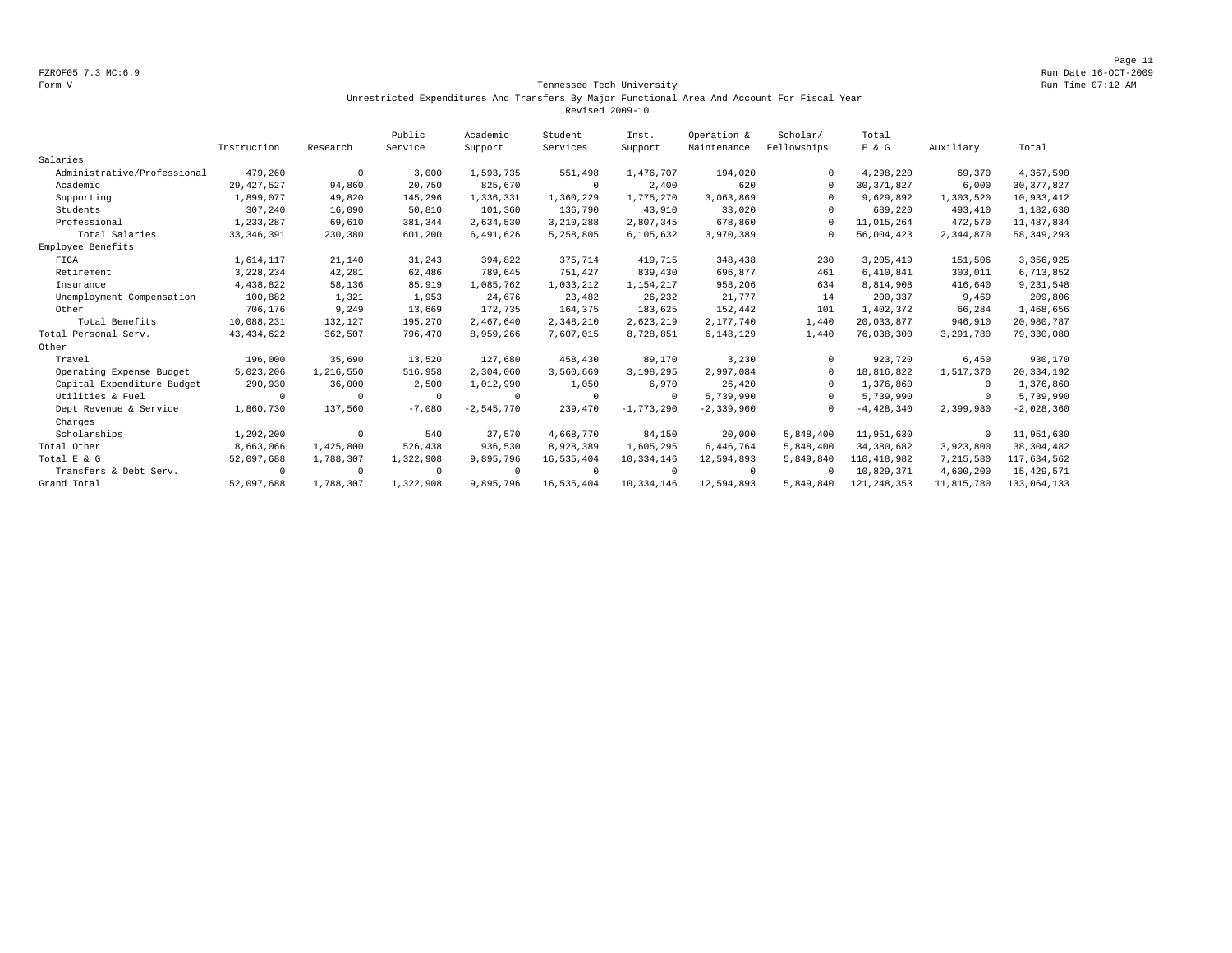Page 12 FZROF05 7.3 MC:6.9 Run Date 16-OCT-2009

# Form V Tennessee Tech University **Tennessee Tech University** Run Time 07:12 AM Unrestricted Expenditures And Transfers By Major Functional Area And Account For Fiscal Year \* \* \* Report Control Information \* \* \* Parameters have been entered via Job Submission.

| Parameter Name                       | Value        |
|--------------------------------------|--------------|
| Parameter Seq No:                    | 224005       |
| Chart:                               | T.           |
| Budget Id:                           | FY2010       |
| Institution Type:                    | $\mathbf{1}$ |
| Budget Phase 5:                      | 095A         |
| Calc Employee Benefits 5:<br>FICA 5: | N            |
| Retirement 5:                        |              |
| Insurance 5:                         |              |
| Unemp Comp 5:                        |              |
| Other 5:                             |              |
| Budget Phase 1:                      | 1010         |
| Calc Employee Benefits 1:            | Y            |
| FICA 1:                              | 16           |
| Retirement 1:                        | 32           |
| Insurance 1:                         | 44           |
| Unemp Comp 1:                        | $\mathbf{1}$ |
| Other 1:                             | 7            |
| Budget Phase 2:                      | 102R         |
| Calc Employee Benefits 2:            | Y            |
| $FTCA$ 2:                            | 16           |
| Retirement 2:                        | 32           |
| Insurance 2:                         | 44           |
| Unemp Comp 2:                        | $\mathbf{1}$ |
| Other 2:                             | 7            |
| Fund:                                |              |
| Begin Page Number:                   | 9            |
| Suppress Zero Amounts:               | Υ            |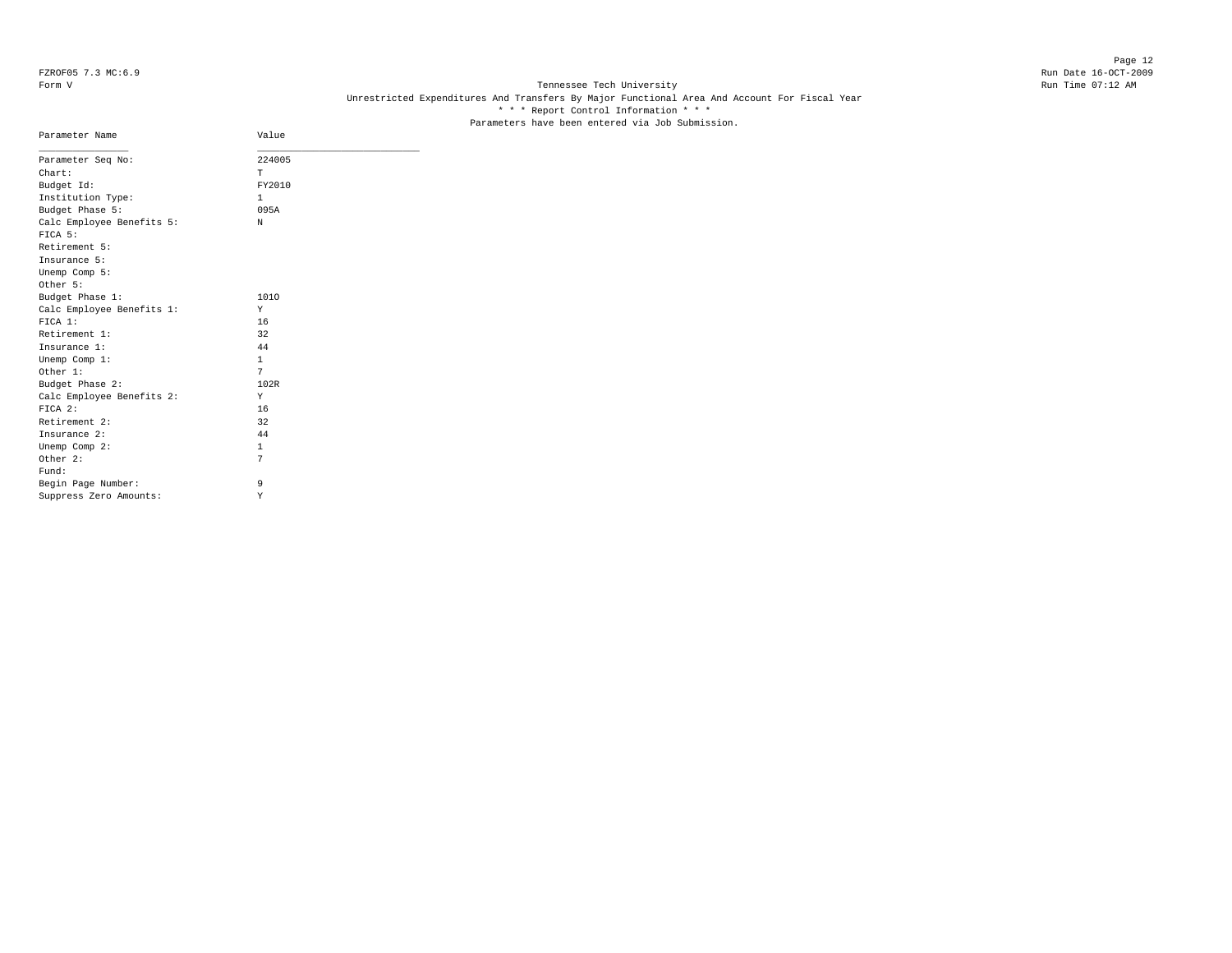| Form VI |  | Tennessee Tech University |
|---------|--|---------------------------|
|         |  | Current Fund Revenues     |
|         |  | October Budget 2009-10    |

|                                           | <b>ACTUAL</b> | JULY        | <b>OCTOBER</b> |
|-------------------------------------------|---------------|-------------|----------------|
|                                           | $2008 - 09$   | $2009 - 10$ | $2009 - 10$    |
| Education and General                     |               |             |                |
| Tuition and Fees                          |               |             |                |
| Mandatory Fees                            |               |             |                |
| 5100 Maintenance Fees                     | 43,022,943    | 43,690,640  | 47,973,380     |
| 5105 Out-Of-State Tuition                 | 3,691,457     | 3,675,820   | 4,431,680      |
| 5110 Debt Service Fees                    | 527,029       | 536,900     | 550,900        |
| General Access                            |               |             |                |
| 51152 Gen Access Schedule Change Reg Term | 130,914       | 144,600     | 148,600        |
| 51153 Gen Access Schedule Change Sum Term | 11,631        | $\Omega$    | $\Omega$       |
| 51154 Gen Access UG Graduation Reg Term   | 70,133        | 75,000      | 79,600         |
| 51155 Gen Access UG Graduation Sum Term   | 6,228         | $\Omega$    |                |
| 5120 Technology Access Fee                | 2,142,955     | 2,176,200   | 2,235,100      |
| 5125 Student Activity Fee                 | 1,598,691     | 1,625,100   | 1,675,300      |
| 5132 Sustainable Campus Fee               | 152,140       | 150,000     | 158,600        |
| 5133 International Fee                    | 266,773       | 270,500     | 278,200        |
| Total Mandatory Fees                      | 51,620,894    | 52,344,760  | 57, 531, 360   |
| Non-Mandatory Fees                        |               |             |                |
| 5160 CEU Student Fees                     | 131,011       | 184,030     | 120,030        |
| 5170 Application Fees                     | 141,925       | 142,000     | 159,000        |
| 5175 Late Registration Fees               | 123,270       | 127,000     | 111,000        |
| 5150 Institution On-Line Course Fee       | 412,458       | 419,000     | 387,000        |
| 5155 RODP Fee                             | 743,698       | 723,000     | 724,000        |
| Specialized Academic Course Fee           |               |             |                |
| 51650 SACFee Engineering Regr Term        | 417,399       | 430,000     | 457,000        |
| 51651 SACFee Engineering Summ Term        | 9,632         | $\Omega$    | $\Omega$       |
| 51652 SACFee Business Regr Term           | 509,500       | 554,200     | 683,200        |
| 51653 SACFee Business Summ Term           | 47,112        | 0           | $\Omega$       |
| 51654 SACFee Nursing Regr Term            | $\mathbf 0$   | 0           | 145,000        |
| 51800 Laboratory Materials Fees           | 226,650       | 230,620     | 234,920        |
| 51801 Music Private Lesson Fees           | 94,988        | 95,120      | 113,120        |
| 51802 Craft Ctr Studio Fees Regr Term     | 93,396        | 90,910      | 96,300         |
| 51803 Craft Ctr Studio Fees Summer Term   | 3,446         | $\mathbf 0$ | $\mathbf 0$    |
| 51804 Craft Ctr Workshop Fees             | 91,215        | 110,000     | 81,620         |
| 51805 Graduation Fees Regular Term        | $\Omega$      | 4,900       | 4,900          |
| 51808 Return Check Fines                  | 4,980         | 5,000       | 5,000          |
| 51811 Deferred Payment Service Charge     | 61,275        | 70,750      | 70,750         |
| 51812 Deferred Payment Late Penalty       | 9,375         | $\Omega$    | $\Omega$       |
| 51813 Examination and Testing Fees        | 20,895        | 8,500       | 8,500          |
| 51814 Examination and Tesing Nursing      | 27,478        | 19,080      | 19,080         |
| 51815 Examination and Testing COMPASS     | 3,440         | 3,000       | 3,000          |
| 51816 Thesis Binding                      | 3,443         | 5,100       | 5,100          |
| 51817 Dissertation Microfilming           | 530           | 2,300       | 2,300          |
| 51818 Library Fines                       | 11,028        | 5,000       | 9,000          |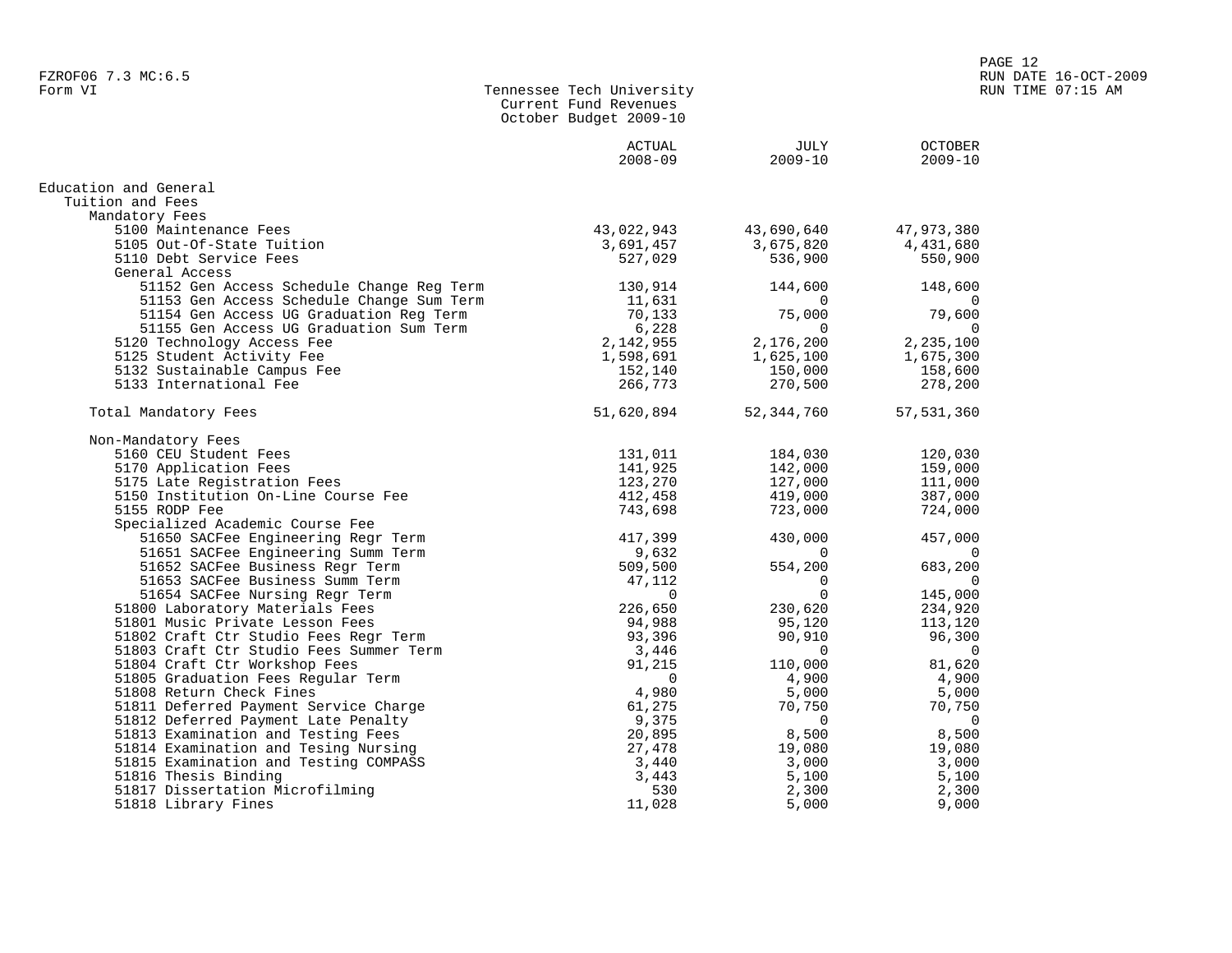# Form VI Tennessee Tech University RUN TIME 07:15 AM Current Fund Revenues October Budget 2009-10

|                                                            | ACTUAL<br>$2008 - 09$ | JULY<br>$2009 - 10$     | <b>OCTOBER</b><br>$2009 - 10$ |
|------------------------------------------------------------|-----------------------|-------------------------|-------------------------------|
| 51819 LRC Library Fines                                    | 4,439                 | 5,100                   | 5,100                         |
| 51822 DMBA Module Fee                                      | 92,825                | 86,750                  | 82,350                        |
| 51823 Eagle Card Replacement Fees                          | 13,447                | 13,200                  | 13,200                        |
| 51825 Laboratory Materials Fees Summer                     | 5,410                 | 0                       | $\overline{0}$                |
| 51826 Alternative Del Fee Acad Yr Undrgrd                  | 122,715               | 370,600                 | 356,600                       |
| 51827 Alternative Del Fee Acad Yr Grad                     | 152,585               | $\mathbf 0$             | $\mathbf 0$                   |
| 51828 Alternative Del Fee Sum Undrgrd                      | 8,274                 | $\mathbf 0$             | $\overline{0}$                |
| 51829 Alternative Del Fee Sum Grad                         | 63,365                | $\mathbf 0$             | $\overline{0}$                |
| 51900 Sales Tax Transmitted                                | $-1,497$              | $\Omega$                | $\Omega$                      |
| Total Non-Mandatory Fees                                   | 3,649,707             | 3,705,160               | 3,897,070                     |
| Total Tuition & Fees                                       | 55,270,601            | 56,049,920              | 61,428,430                    |
| 52000 State Appropriations                                 | 47,576,644            | 49, 363, 700            | 48,593,200                    |
| 5300 Federal Grants and Contracts                          | 1,135,319             | 890,370                 | 890,370                       |
| 5400 State Grants & Contracts                              | 111,700               | 111,200                 | 111,200                       |
| 5500 Local Grants & Contracts                              | 8,892                 | 3,200                   | 3,200                         |
| 5600 Private Grants & Contracts                            | 50,103                | 39,100                  | 39,100                        |
| Sales & Services of Educ. Depts.                           |                       |                         |                               |
| 5800 Athletics                                             | 4, 153, 377           | 3,535,690               | 4,126,690                     |
| 58360 Cheerleader Clinic                                   | 295,720               | 210,000                 | 210,000                       |
| 58361 Extramurals                                          | $\Omega$              | 820                     | 820                           |
| 58362 Band Camps                                           | 74,206                | 46,430                  | 66,430                        |
| 58364 Livestock Dairy Beef Cattle                          | 149,727               | 38,900                  | 287,960                       |
| 58365 Livestock Dairy Sheep                                | 6,864                 | 6,900                   | 6,900                         |
| 58366 Livestock Dairy Hogs                                 | 14,929                | 13,870                  | 13,870                        |
| 58367 Livestock Dairy Milk Sales                           | 81,104                | 72,000                  | 72,000                        |
| 58368 Career Services                                      | 55,258                | 21,100                  | 21,100                        |
| 58369 Pharmacy                                             | 61,330                | 55,000                  | 55,000                        |
| 58370 Infirmary Lab<br>58371 Health Services Faculty Staff | 17,886<br>1,650       | 8,000<br>$\overline{0}$ | 8,000<br>$\overline{0}$       |
| 58374 Dramatics                                            | 4,455                 | 500                     | 500                           |
| 58375 Student Orientation SOAR Req Fees                    | 147,650               | 130,000                 | 130,000                       |
| 58376 Student Orientation SOAR Hous Taxb                   | 18,125                | $\mathbf 0$             | $\overline{0}$                |
| 58377 Career College Fair                                  | 3,485                 | 3,400                   | 3,400                         |
| 58379 Sales Svcs Edu Depts Taxable                         | 331                   | 700                     | 700                           |
| 58380 Sales Svcs Edu Depts Nontaxable                      | 6,591                 | 4,540                   | 4,540                         |
| 58381 Sales Tax Transmitted                                | $-4,469$              | $\mathbf 0$             | $\overline{0}$                |
| 58382 Workshop Fees                                        | 1,148                 | $\mathbf 0$             | $\overline{0}$                |
| 58386 Replacement Diplomas                                 | 600                   | 250                     | 250                           |
| 58387 Dairy Cattle                                         | 9,062                 | 430                     | 430                           |
| 58388 Showing Fitting Services                             | 232                   | 5,240                   | 5,240                         |
| 58389 Bull Development Center                              | 8,803                 | 6,000                   | 6,000                         |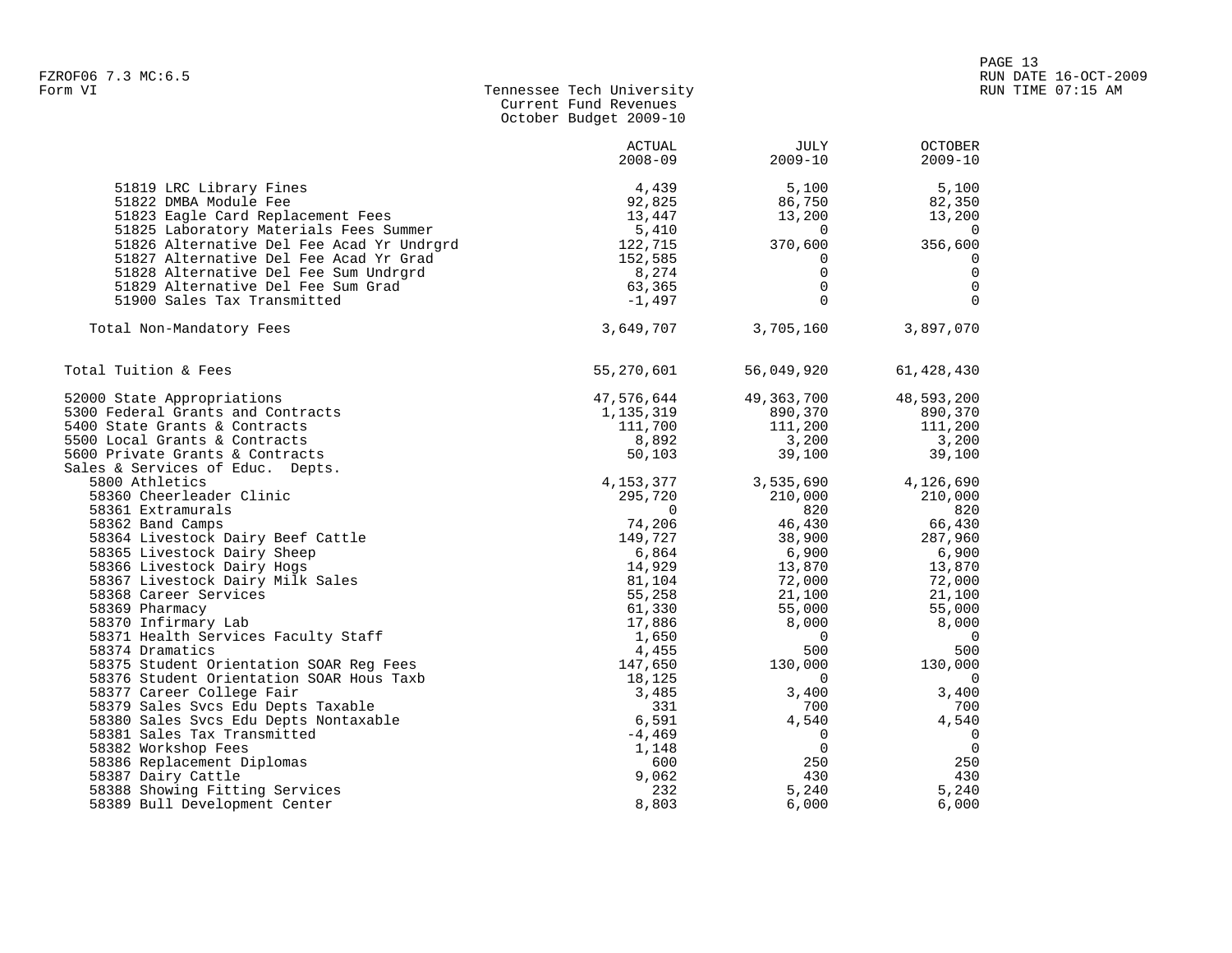| FZROF06 7.3 MC:6.5<br>Form VI                                                                                                                                                                                                                                                                                                                                                                                                                                                                                                           | Tennessee Tech University<br>Current Fund Revenues<br>October Budget 2009-10 |                                                                                                                                                                                                                            | RUN DATE 16-OCT-2009<br>RUN TIME 07:15 AM                                                                                                                                                                                                                                                                                                                                                                                                                                                               |  |  |
|-----------------------------------------------------------------------------------------------------------------------------------------------------------------------------------------------------------------------------------------------------------------------------------------------------------------------------------------------------------------------------------------------------------------------------------------------------------------------------------------------------------------------------------------|------------------------------------------------------------------------------|----------------------------------------------------------------------------------------------------------------------------------------------------------------------------------------------------------------------------|---------------------------------------------------------------------------------------------------------------------------------------------------------------------------------------------------------------------------------------------------------------------------------------------------------------------------------------------------------------------------------------------------------------------------------------------------------------------------------------------------------|--|--|
|                                                                                                                                                                                                                                                                                                                                                                                                                                                                                                                                         | ACTUAL<br>$2008 - 09$                                                        | JULY<br>2009-10                                                                                                                                                                                                            | <b>OCTOBER</b><br>$2009 - 10$                                                                                                                                                                                                                                                                                                                                                                                                                                                                           |  |  |
| 9391 Business Media Service Center<br>58393 Entry Fees<br>58396 Vegetables and Garden Products<br>58400 Indirect Cost Recovery Unrestricted<br>103,856                                                                                                                                                                                                                                                                                                                                                                                  | $2\,$ , 750 $0$                                                              | $248,920$<br>0<br>0<br>$\Omega$                                                                                                                                                                                            | $\mathcal{L}(\mathcal{L})$<br>288,920<br>$\overline{0}$<br>6,000<br>10,000                                                                                                                                                                                                                                                                                                                                                                                                                              |  |  |
| Total Sales & Services of Educ. Depts.                                                                                                                                                                                                                                                                                                                                                                                                                                                                                                  |                                                                              | 5,599,434 4,408,690 5,324,750                                                                                                                                                                                              |                                                                                                                                                                                                                                                                                                                                                                                                                                                                                                         |  |  |
| Other Sources<br>41 - 1<br>er Sources<br>58501 Parking Permits Taxable<br>58502 Parking Permits Non Taxable<br>58503 Campus Access Regular Term<br>437,348<br>58505 Tradities Regular Term<br>33,617<br>58506 Tradities Regular Term<br>33,617<br>58508 Acrettising<br>645<br>545,914<br>55,914<br>55,570<br>55,570<br>55,570<br>55,570<br>55,570<br>73,419<br>1,481<br>1,481<br>1,481<br>1,481<br>1,481<br>1,481<br>58519 Misscellaneous Income Taxable<br>58510 Noyalties Patents Copyrights<br>58522 Comissions on Other Sources Sal |                                                                              | 49,600<br>$1,000$<br>148,450<br>148,450<br>70<br>0<br>$\begin{bmatrix} 0 \\ 0 \\ 0 \end{bmatrix}$<br>$\overline{0}$<br>$11,420$<br>$0$<br>$0$<br>$699,590$<br>$1,000$<br>$1,000$<br>$1,000$<br>$1,000$<br>$1,000$<br>1,000 | 45,100<br>$\begin{bmatrix} 0 & 19 & 19 & 19 & 0 \\ 0 & 0 & 0 & 0 \\ 169 & 0.00 & 0 & 144 & 0.00 \\ 0 & 0 & 0 & 144 & 0.00 \\ 0 & 0 & 0 & 0 & 0 \\ 0 & 0 & 0 & 0 & 0 \\ 0 & 0 & 0 & 0 & 0 \\ 0 & 0 & 0 & 0 & 0 \\ 0 & 0 & 0 & 0 & 0 \\ 0 & 0 & 0 & 0 & 0 \\ 0 & 0 & 0 & 0 & 0 \\ 0 & 0 & 0 & 0 & 0 \\ 0 & 0 & 0 & 0 & 0 \\ 0 & $<br>$1,000$<br>$148,450$<br>$70$<br>0<br>0<br>$\Omega$<br>28, 230<br>1, 300<br>1, 300<br>1, 300<br>$\overline{0}$<br>$\overline{\phantom{0}}$<br>$\overline{0}$<br>1,000 |  |  |
| Total Other Sources                                                                                                                                                                                                                                                                                                                                                                                                                                                                                                                     |                                                                              | 1,746,093 1,587,660 1,128,170                                                                                                                                                                                              |                                                                                                                                                                                                                                                                                                                                                                                                                                                                                                         |  |  |
| Total Educational & General                                                                                                                                                                                                                                                                                                                                                                                                                                                                                                             |                                                                              | 111, 498, 786 112, 453, 840 117, 518, 420                                                                                                                                                                                  |                                                                                                                                                                                                                                                                                                                                                                                                                                                                                                         |  |  |
| Auxiliary Enterprises Revenues<br>310 Book & University Store<br>320 Food Services<br>330 Housing<br>370 Post Office<br>350 Wellness Facility<br>390 Other Auxiliaries<br>Total Auxiliary Revenues                                                                                                                                                                                                                                                                                                                                      | 344,402<br>12, 122, 439                                                      | 280,000<br>1,491,000<br>1,585,834<br>8,61,118<br>309,702<br>368,539<br>302,844<br>337,700<br>309,200<br>309,200<br>309,200<br>11,735,280                                                                                   | 280,000<br>1,582,000<br>11,815,780                                                                                                                                                                                                                                                                                                                                                                                                                                                                      |  |  |

PAGE 14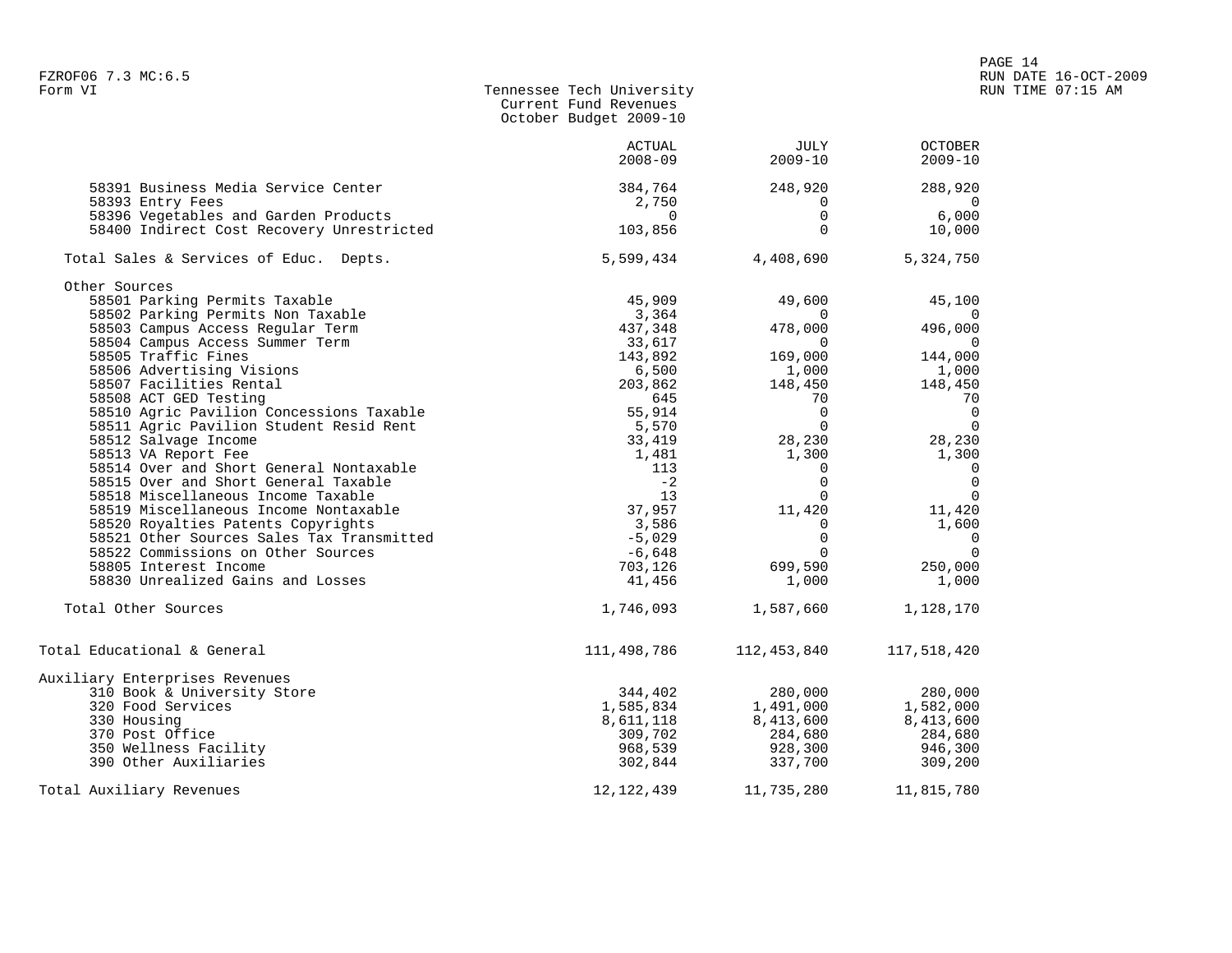| FZROF06 7.3 MC:6.5<br>Form VI | Tennessee Tech University<br>Current Fund Revenues<br>October Budget 2009-10 |                     |                           | PAGE 15<br>RUN DATE 16-OCT-2009<br>RUN TIME 07:15 AM |
|-------------------------------|------------------------------------------------------------------------------|---------------------|---------------------------|------------------------------------------------------|
|                               | ACTUAL<br>$2008 - 09$                                                        | JULY<br>$2009 - 10$ | <b>OCTOBER</b><br>2009-10 |                                                      |
| Total Revenues                | 123,621,225                                                                  | 124,189,120         | 129,334,200               |                                                      |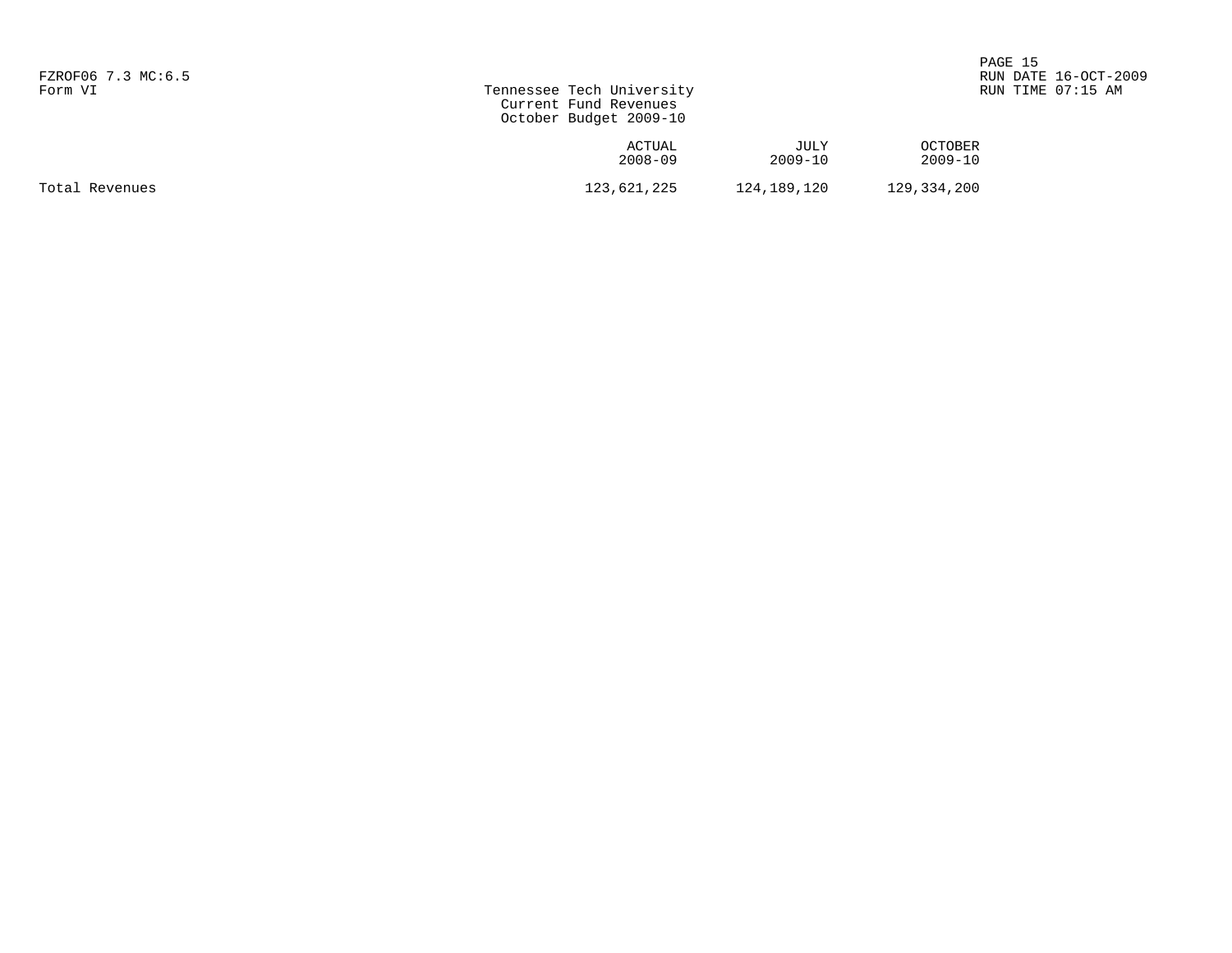|                    |                           | PAGE 16              |
|--------------------|---------------------------|----------------------|
| FZROF06 7.3 MC:6.5 |                           | RUN DATE 16-OCT-2009 |
| Form VI            | Tennessee Tech University | RUN TIME 07:15 AM    |

| FZKUFU0 7.3 MC 6.5                    |                                                  | RUN DAIE IG-OCT-Z |
|---------------------------------------|--------------------------------------------------|-------------------|
| Form VI                               | Tennessee Tech University                        | RUN TIME 07:15 AM |
|                                       | Current Fund Revenues                            |                   |
|                                       | October Budget 2009-10                           |                   |
|                                       | * * * REPORT CONTROL INFORMATION * * *           |                   |
|                                       | Parameters have been entered via Job Submission. |                   |
| Parameter Name                        | Value                                            |                   |
| Parameter Seq No:                     | 224006                                           |                   |
| Chart:                                |                                                  |                   |
| Budget Id:                            | FY2010                                           |                   |
| Budget Phase 5:                       | 095A                                             |                   |
| $D \cdot A \sim A + D \cdot A \sim 1$ | 1010                                             |                   |

| Parameter Seg No:      | 224006 |
|------------------------|--------|
| $char$ :               | Ͳ      |
| Budget Id:             | FY2010 |
| Budget Phase 5:        | 095A   |
| Budget Phase 1:        | 1010   |
| Budget Phase 2:        | 102R   |
| Fund:                  |        |
| Print Account Codes:   | Y      |
| Begin Page Number:     | 12     |
| Suppress Zero Amounts: | Y      |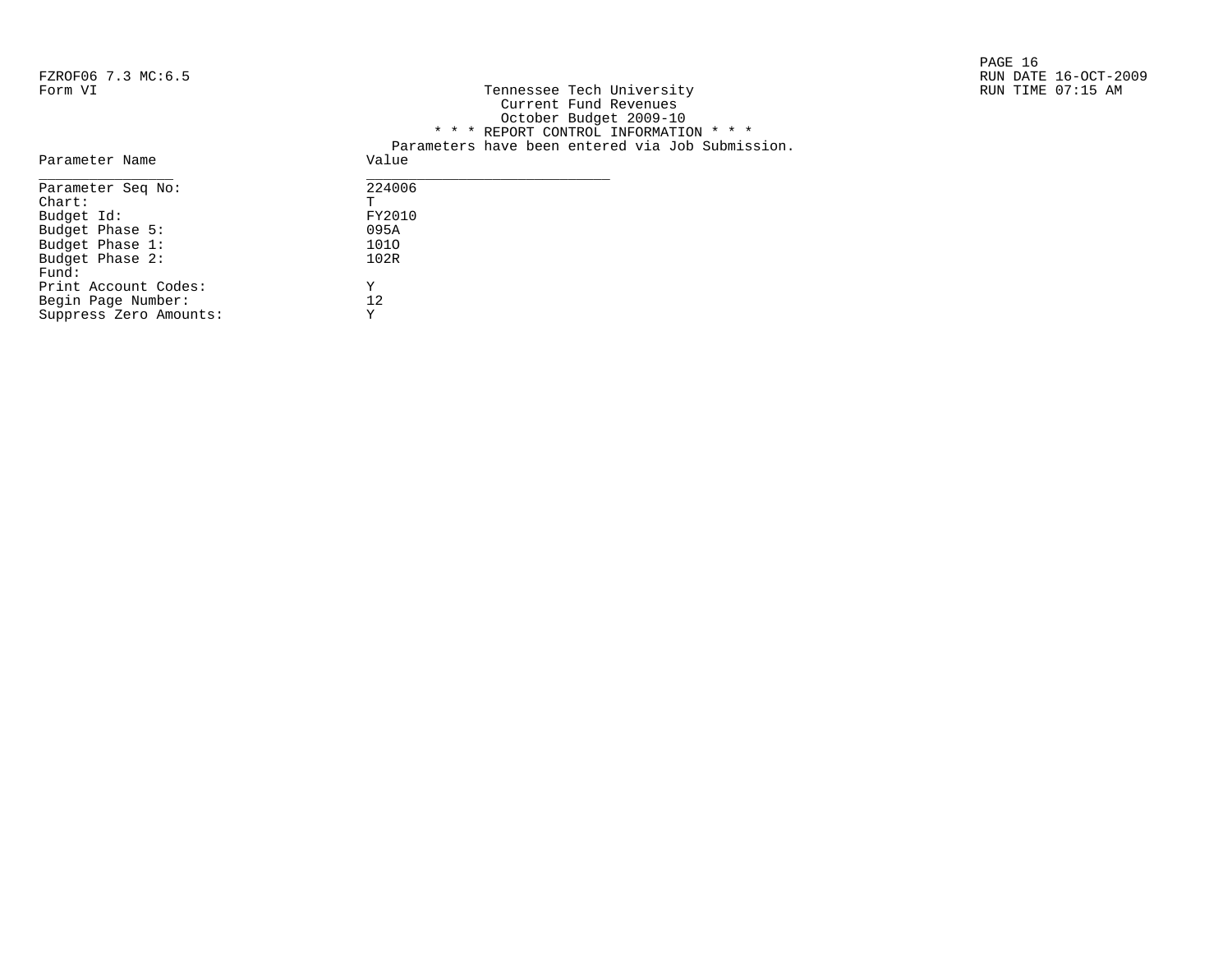PAGE 16 FZROF07 7.3 MC:6.4 RUN DATE 16-OCT-2009

|                                                                | Actual<br>$2008 - 09$ | July<br>$2009 - 10$ | October<br>$2009 - 10$ |
|----------------------------------------------------------------|-----------------------|---------------------|------------------------|
| Education and General<br>Instruction (20)<br>Instruction (200) |                       |                     |                        |
| Summer School (120004)<br>Salaries - Academic                  | 1,581,009             | 1,509,620           | 1,509,620              |
| Salaries - Supporting                                          | 898                   |                     | $\Omega$               |
| Salaries - Students                                            | 20,034                |                     | 0                      |
| Salaries - Professional                                        | 2,154                 |                     | $\mathbf 0$            |
| Employee Benefits                                              | 274,503               | 281,720             | 281,720                |
| Total - Summer School (120004):                                | 1,878,598             | 1,791,340           | 1,791,340              |
| Other Faculty (120025)                                         |                       |                     |                        |
| Salaries - Academic                                            | 0                     | 50,000              | 168,000                |
| Salaries - Supporting                                          | 1,117                 |                     | 0                      |
| Salaries - Students                                            | 2,287                 |                     | $\Omega$               |
| Salaries - Professional                                        | 366                   |                     | 40,820                 |
| Employee Benefits                                              | 311                   |                     | $\Omega$               |
| Total - Other Faculty (120025):                                | 4,081                 | 50,000              | 208,820                |
| SAF Student Success Fee (121000)                               |                       |                     |                        |
| Salaries - Academic                                            | 208,812               | 136,770             | 136,770                |
| Salaries - Supporting                                          | 11,957                | 37,660              | 37,660                 |
| Salaries - Students                                            | 27,270                | 43,500              | 43,500                 |
| Salaries - Professional                                        | $\Omega$              | 18,820              | 18,820                 |
| Employee Benefits                                              | 50,117                | 39,030              | 46,530                 |
| Travel                                                         | 6,336                 | 5,000               | 5,000                  |
| Operating Expenses                                             | 26,923                | 45,020              | 196,770                |
| Total - SAF Student Success Fee (121000):                      | 331,415               | 325,800             | 485,050                |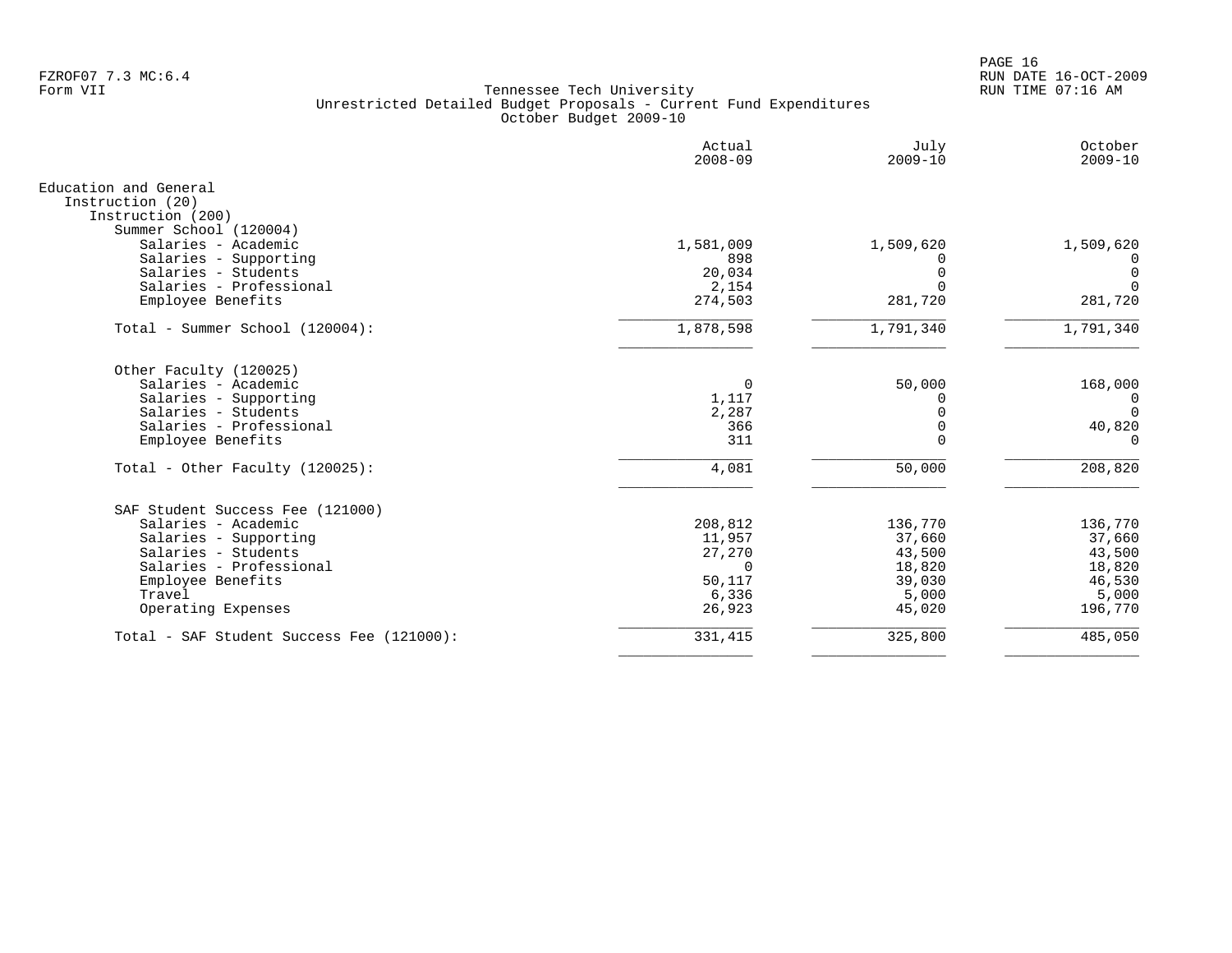PAGE 17 FZROF07 7.3 MC:6.4 RUN DATE 16-OCT-2009

|                                                                      | Actual<br>$2008 - 09$ | July<br>$2009 - 10$ | October<br>$2009 - 10$ |
|----------------------------------------------------------------------|-----------------------|---------------------|------------------------|
| Instr TAF Equipment (121600)<br>Operating Expenses<br>Capital Outlay | 127,630<br>36,083     | 241,400<br>$\Omega$ | 300,540<br>35,900      |
| Total - Instr TAF Equipment (121600):                                | 163,713               | 241,400             | 336,440                |
| COOP Education (121801)<br>Salaries - Professional                   | 52,140                | 51,840              | 51,840                 |
| Employee Benefits<br>Operating Expenses                              | 14,582<br>1,267       | 18,030<br>1,600     | 18,030<br>1,600        |
| Total - COOP Education (121801):                                     | 67,989                | 71,470              | 71,470                 |
| Honors Program (121900)                                              |                       |                     |                        |
| Salaries - Academic                                                  | 57,523                | 71,500              | 71,500                 |
| Salaries - Supporting<br>Salaries - Students                         | 26,385<br>7,080       | 24,610<br>3,780     | 24,610<br>3,780        |
| Salaries - Professional                                              | 49,280                | 55,410              | 55,410                 |
| Employee Benefits                                                    | 42,166                | 39,440              | 39,440                 |
| Travel                                                               | 1,572                 | 2,340               | 2,340                  |
| Operating Expenses                                                   | 10,971                | 2,510               | 8,570                  |
| Total - Honors Program (121900):                                     | 194,977               | 199,590             | 205,650                |
| Federal College Work Study Program (122001)                          |                       |                     |                        |
| Salaries - Students                                                  | 87,929                | 46,370              | 57,730                 |
| Total - Federal College Work Study Program (122001):                 | 87,929                | 46,370              | 57,730                 |
|                                                                      |                       |                     |                        |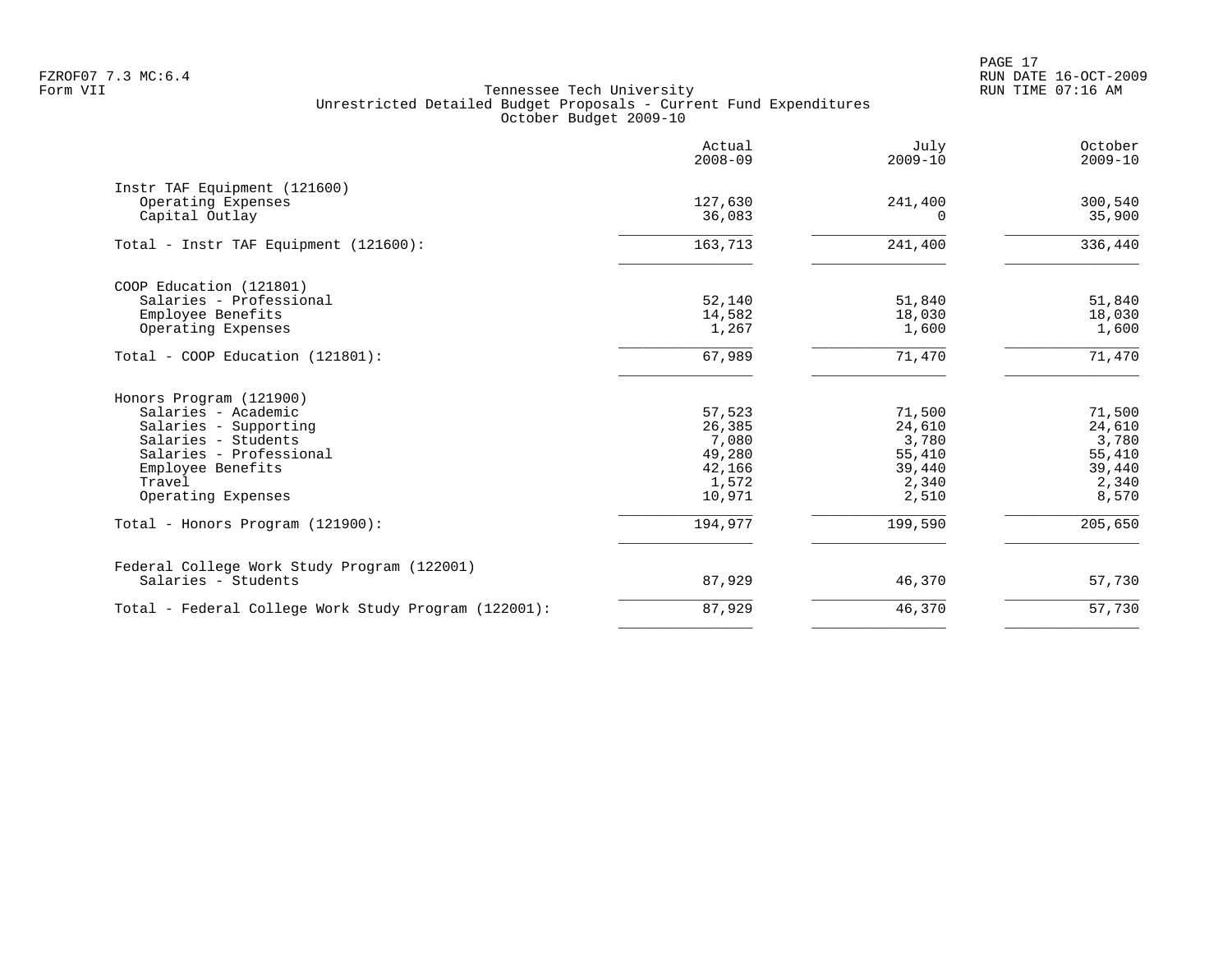PAGE 18 FZROF07 7.3 MC:6.4 RUN DATE 16-OCT-2009

|                                                 | Actual<br>$2008 - 09$ | July<br>$2009 - 10$ | October<br>$2009 - 10$ |
|-------------------------------------------------|-----------------------|---------------------|------------------------|
| Military Science (125600)                       |                       |                     |                        |
| Salaries - Supporting                           | 33,070                | 32,670              | 32,670                 |
| Employee Benefits                               | 18,811                | 20,550              | 20,550                 |
| Operating Expenses                              | 4,652                 | 5,100               | 5,100                  |
| Total - Military Science (125600):              | 56,533                | 58,320              | 58,320                 |
| Arts and Sci Grad Assist (130001)               |                       |                     |                        |
| Operating Expenses                              | 286,187               | 296,420             | 313,410                |
| Total - Arts and Sci Grad Assist (130001):      | 286,187               | 296,420             | 313,410                |
| Arts Science Stimulus Funding (130019)          |                       |                     |                        |
| Salaries - Academic                             | 0                     | 0                   | 851,780                |
| Employee Benefits                               | $\Omega$              | $\Omega$            | 299,970                |
| Total - Arts Science Stimulus Funding (130019): | $\Omega$              | $\Omega$            | 1,151,750              |
| Biology (131000)                                |                       |                     |                        |
| Salaries - Academic                             | 1,124,196             | 1,119,240           | 606,950                |
| Salaries - Supporting                           | 43,360                | 44,080              | 44,080                 |
| Salaries - Students                             | 38,199                | 21,500              | 21,500                 |
| Salaries - Professional                         | 68,330                | 68,630              | 68,630                 |
| Employee Benefits                               | 414,788               | 446,940             | 443,267                |
| Travel                                          | 1,833                 | $\Omega$            | 3,500                  |
| Operating Expenses                              | 33,138                | 24,330              | 21,810                 |
| $Total - Biology (131000):$                     | 1,723,844             | 1,724,720           | 1,209,737              |
|                                                 |                       |                     |                        |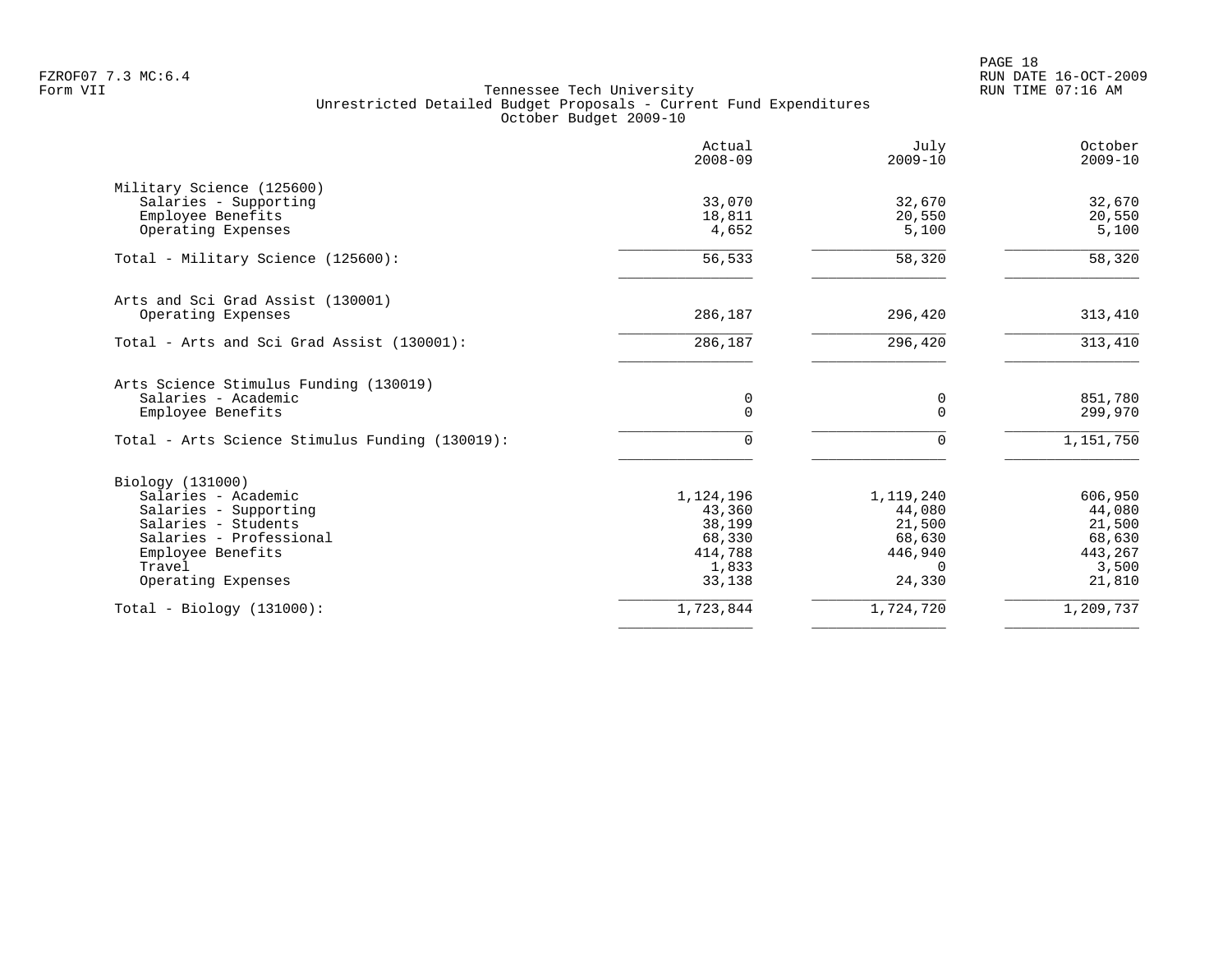PAGE 19 FZROF07 7.3 MC:6.4 RUN DATE 16-OCT-2009

|                                                                                                                                                                                                                                            | Actual<br>$2008 - 09$                                                                             | July<br>$2009 - 10$                                                                        | October<br>$2009 - 10$                                                                        |
|--------------------------------------------------------------------------------------------------------------------------------------------------------------------------------------------------------------------------------------------|---------------------------------------------------------------------------------------------------|--------------------------------------------------------------------------------------------|-----------------------------------------------------------------------------------------------|
| Biology Lab Fees (131001)<br>Travel<br>Operating Expenses                                                                                                                                                                                  | 8,599<br>58,536                                                                                   | 0<br>70,000                                                                                | $\mathbf 0$<br>73,990                                                                         |
| Total - Biology Lab Fees (131001):                                                                                                                                                                                                         | 67,135                                                                                            | 70,000                                                                                     | 73,990                                                                                        |
| Chemistry (131500)<br>Salaries - Academic<br>Salaries - Supporting<br>Salaries - Students<br>Salaries - Professional<br>Employee Benefits<br>Operating Expenses<br>Capital Outlay<br>Department Revenues<br>Total - Chemistry $(131500)$ : | 1,195,960<br>57,850<br>12,442<br>35,090<br>408,264<br>60,803<br>$\Omega$<br>$-1,782$<br>1,768,627 | 1,197,810<br>55,960<br>12,800<br>34,790<br>374,760<br>23,410<br>O<br>$\Omega$<br>1,699,530 | 975,710<br>55,960<br>12,800<br>34,790<br>374,760<br>28,120<br>25,530<br>$\Omega$<br>1,507,670 |
| Chemistry NMR Maint (131501)<br>Operating Expenses                                                                                                                                                                                         | 25,000                                                                                            | 25,000                                                                                     | 25,000                                                                                        |
| Total - Chemistry NMR Maint (131501):                                                                                                                                                                                                      | 25,000                                                                                            | 25,000                                                                                     | 25,000                                                                                        |
| Chemistry Lab Fees (131502)<br>Operating Expenses                                                                                                                                                                                          | 49,899                                                                                            | 50,000                                                                                     | 50,000                                                                                        |
| Total - Chemistry Lab Fees (131502):                                                                                                                                                                                                       | 49,899                                                                                            | 50,000                                                                                     | 50,000                                                                                        |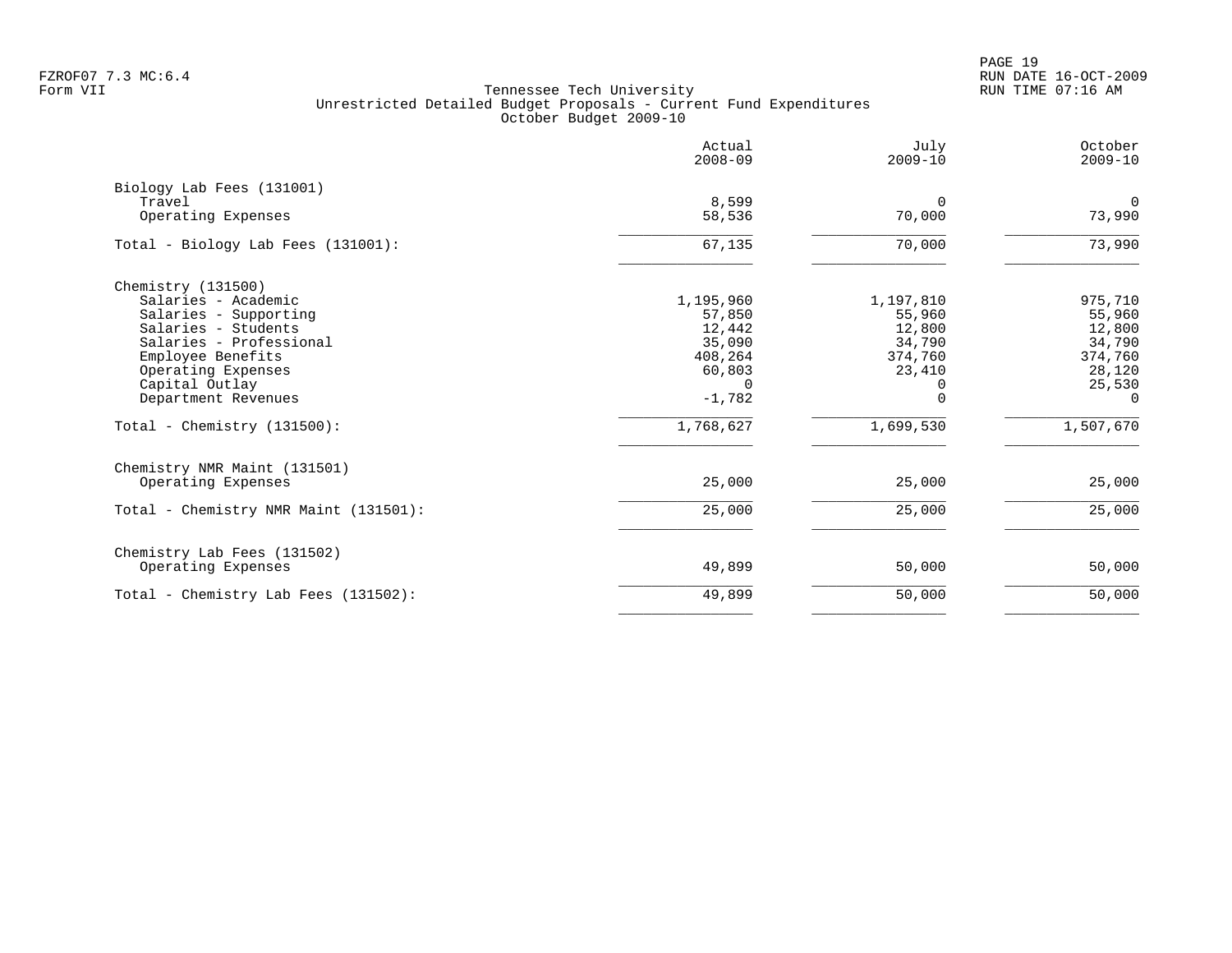|                                           | Actual<br>$2008 - 09$ | July<br>$2009 - 10$ | October<br>$2009 - 10$ |
|-------------------------------------------|-----------------------|---------------------|------------------------|
| Preprof Health Services (131503)          |                       |                     |                        |
| Salaries - Supporting                     | 9,041                 | 9,180               | 9,180                  |
| Employee Benefits                         | 2,074                 | 2,760               | 2,760                  |
| Travel                                    | 800                   | 500                 | 500                    |
| Operating Expenses                        | 505                   | 820                 | 820                    |
| Total - Preprof Health Services (131503): | 12,420                | 13,260              | 13,260                 |
| Environmental Science (131504)            |                       |                     |                        |
| Salaries - Professional                   | 84,792                | 92,500              | 92,500                 |
| Travel                                    | 2,181                 | 500                 | 500                    |
| Operating Expenses                        | 14,232                | 5,770               | 5,770                  |
| Total - Environmental Science (131504):   | 101,205               | 98,770              | 98,770                 |
| Computer Science (132000)                 |                       |                     |                        |
| Salaries - Academic                       | 730,819               | 750,160             | 750,160                |
| Salaries - Supporting                     | 25,887                | 25,240              | 25,440                 |
| Salaries - Students                       | 5,042                 | 6,000               | 7,910                  |
| Salaries - Professional                   | 45,120                | 44,820              | 44,820                 |
| Employee Benefits                         | 231,541               | 208,150             | 208,150                |
| Travel                                    | 2,318                 | $\Omega$            | 2,280                  |
| Operating Expenses                        | 26,337                | 15,400              | 14,420                 |
| Total - Computer Science (132000):        | 1,067,064             | 1,049,770           | 1,053,180              |
| Earth Sciences (132500)                   |                       |                     |                        |
| Salaries - Academic                       | 460,829               | 479,170             | 473,390                |
| Salaries - Supporting                     | 22,297                | 21,700              | 21,700                 |
| Salaries - Students                       | 6,355                 | 5,300               | 5,300                  |
| Employee Benefits                         | 182,201               | 186,440             | 184,185                |
| Travel                                    | 510                   | $\Omega$            | 2,500                  |
| Operating Expenses                        | 23,914                | 13,470              | 17,340                 |
| Total - Earth Sciences (132500):          | 696,106               | 706,080             | 704,415                |
|                                           |                       |                     |                        |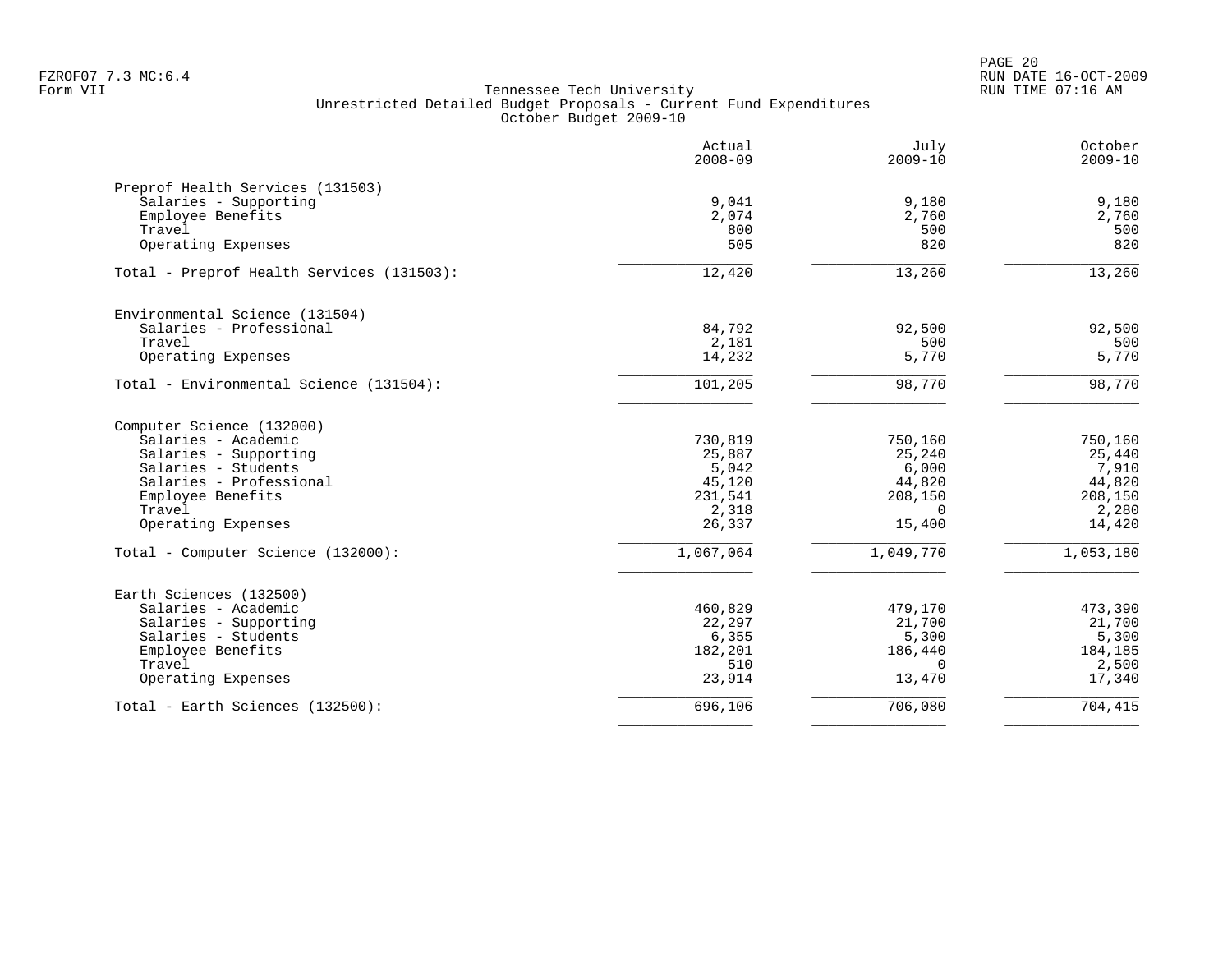PAGE 21 FZROF07 7.3 MC:6.4 RUN DATE 16-OCT-2009

|                                              | Actual<br>$2008 - 09$ | July<br>$2009 - 10$ | October<br>$2009 - 10$ |
|----------------------------------------------|-----------------------|---------------------|------------------------|
| Earth Sciences Lab Fees (132501)<br>Travel   | 2,834                 | $\Omega$            | $\overline{0}$         |
| Operating Expenses                           | 10,562                | 13,000              | 14,500                 |
| Total - Earth Sciences Lab Fees (132501):    | 13,396                | 13,000              | 14,500                 |
| English and Communications (133000)          |                       |                     |                        |
| Salaries - Academic                          | 1,944,304             | 1,896,160           | 1,947,660              |
| Salaries - Supporting<br>Salaries - Students | 42,020                | 42,020<br>400       | 42,020<br>400          |
| Employee Benefits                            | 1,676<br>602,840      | 583,900             | 583,900                |
| Travel                                       | 523                   | $\Omega$            | $\Omega$               |
| Operating Expenses                           | 48,460                | 32,720              | 32,720                 |
| Capital Outlay                               | 83                    | $\Omega$            | $\Omega$               |
| Total - English and Communications (133000): | 2,639,906             | 2,555,200           | 2,606,700              |
| Speech (133001)                              |                       |                     |                        |
| Travel                                       | 9,528                 | 10,000              | 10,000                 |
| Operating Expenses                           | 473                   | $\Omega$            | $\Omega$               |
| Total - Speech $(133001)$ :                  | 10,001                | 10,000              | 10,000                 |
| Debate Scholarship (133002)                  |                       |                     |                        |
| Operating Expenses                           | 12,085                | 6,000               | 6,330                  |
| Total - Debate Scholarship (133002):         | 12,085                | 6,000               | 6,330                  |
|                                              |                       |                     |                        |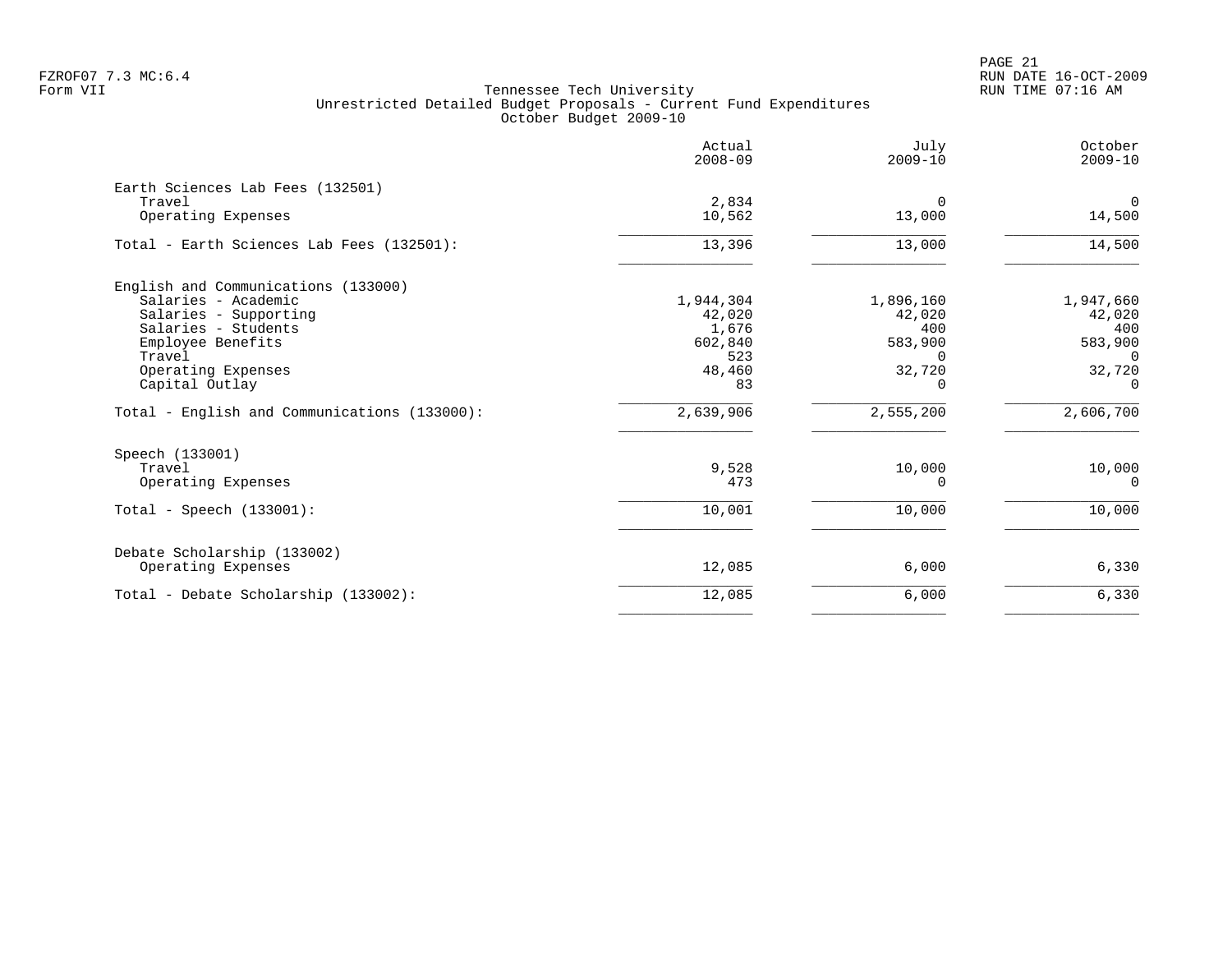|                                           | Actual<br>$2008 - 09$ | July<br>$2009 - 10$ | October<br>$2009 - 10$ |
|-------------------------------------------|-----------------------|---------------------|------------------------|
| Journalism (133003)<br>Operating Expenses | 1,066                 | 1,030               | 1,030                  |
|                                           |                       |                     |                        |
| Total - Journalism $(133003)$ :           | 1,066                 | 1,030               | 1,030                  |
| Theatre (133004)                          |                       |                     |                        |
| Operating Expenses                        | 4,402                 | 500                 | 500                    |
| Total - Theatre $(133004)$ :              | 4,402                 | 500                 | 500                    |
| Foreign Languages (133500)                |                       |                     |                        |
| Salaries - Academic                       | 430,263               | 402,780             | 352,780                |
| Salaries - Supporting                     | 22,560                | 22,260              | 22,260                 |
| Salaries - Students                       | 2,594                 | 5,220               | 5,220                  |
| Employee Benefits                         | 135,591               | 97,810              | 97,810                 |
| Operating Expenses                        | 10,673                | 7,700               | 29,840                 |
| Total - Foreign Languages (133500):       | 601,681               | 535,770             | 507,910                |
| History (134000)                          |                       |                     |                        |
| Salaries - Academic                       | 604,858               | 653,502             | 656,502                |
| Salaries - Supporting                     | 21,235                | 21,710              | 21,710                 |
| Employee Benefits                         | 200,133               | 218,570             | 218,570                |
| Travel                                    | 8,801                 | <sup>n</sup>        | $\Omega$               |
| Operating Expenses                        | 23,131                | 10,390              | 10,390                 |
| Total - History $(134000)$ :              | 858,158               | 904,172             | 907,172                |
|                                           |                       |                     |                        |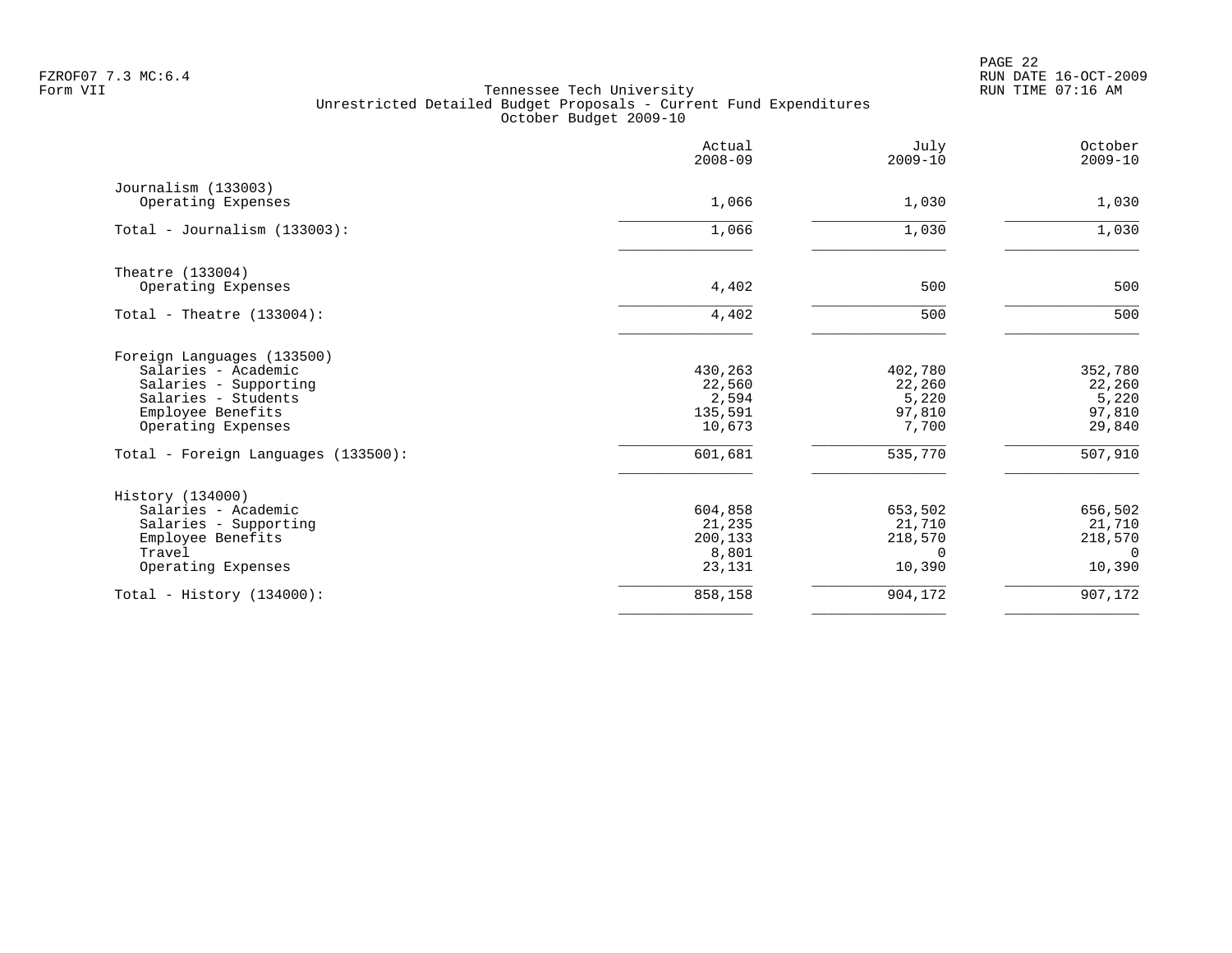PAGE 23 FZROF07 7.3 MC:6.4 RUN DATE 16-OCT-2009

| Actual<br>$2008 - 09$ | July<br>$2009 - 10$                                                                                                    | October<br>$2009 - 10$                                                                             |
|-----------------------|------------------------------------------------------------------------------------------------------------------------|----------------------------------------------------------------------------------------------------|
|                       |                                                                                                                        |                                                                                                    |
| 1,232,566             | 1,219,380                                                                                                              | 1,219,380                                                                                          |
| 47,460                | 46,860                                                                                                                 | 46,860                                                                                             |
|                       |                                                                                                                        | 870                                                                                                |
|                       |                                                                                                                        | 447,660                                                                                            |
|                       | $\Omega$                                                                                                               | 4,000                                                                                              |
|                       |                                                                                                                        | 18,140                                                                                             |
| 1,736,558             | 1,736,910                                                                                                              | 1,736,910                                                                                          |
|                       |                                                                                                                        |                                                                                                    |
|                       |                                                                                                                        | 479,060                                                                                            |
|                       |                                                                                                                        | 75,380                                                                                             |
|                       |                                                                                                                        | 12,640                                                                                             |
|                       |                                                                                                                        | 173,840                                                                                            |
| 9,651                 | 10,780                                                                                                                 | 10,950                                                                                             |
| 745,696               | 751,270                                                                                                                | 751,870                                                                                            |
|                       |                                                                                                                        |                                                                                                    |
| 16,688                | 18,100                                                                                                                 | 18,100                                                                                             |
| 16,688                | 18,100                                                                                                                 | 18,100                                                                                             |
|                       |                                                                                                                        |                                                                                                    |
|                       |                                                                                                                        | 855,940                                                                                            |
|                       |                                                                                                                        | 30,380                                                                                             |
|                       |                                                                                                                        | 285,700                                                                                            |
|                       | $\Omega$                                                                                                               | 1,000                                                                                              |
| 26,921                | 14,440                                                                                                                 | 17,120                                                                                             |
| 1,138,110             | 1,186,460                                                                                                              | 1,190,140                                                                                          |
|                       | 3,015<br>416,185<br>3,355<br>33,977<br>479,568<br>75,987<br>11,232<br>169,258<br>811,548<br>30,280<br>267,861<br>1,500 | 870<br>447,660<br>22,140<br>478,700<br>75,380<br>12,640<br>173,770<br>855,940<br>30,380<br>285,700 |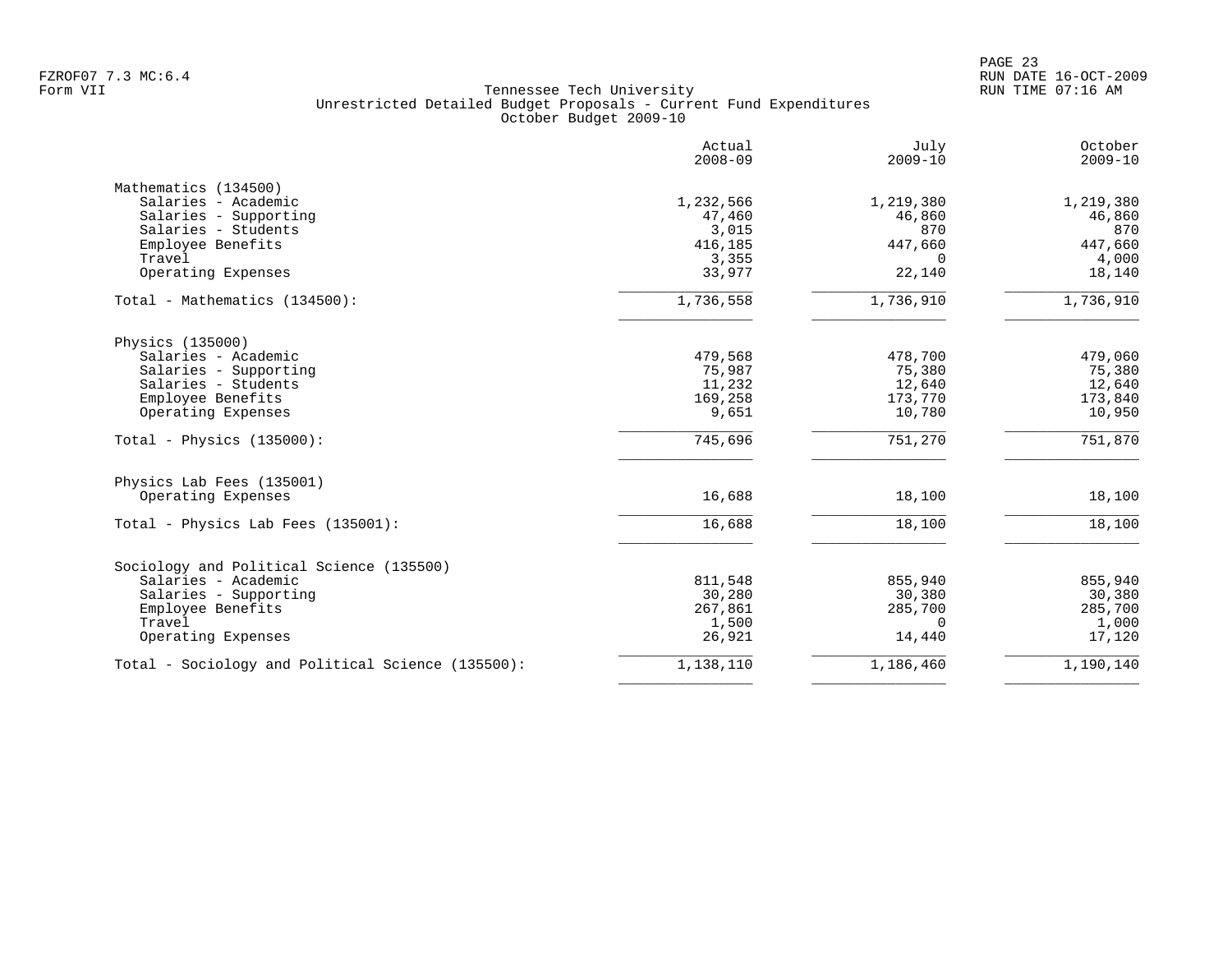| Actual<br>$2008 - 09$ | July<br>$2009 - 10$                                                         | October<br>$2009 - 10$               |
|-----------------------|-----------------------------------------------------------------------------|--------------------------------------|
|                       |                                                                             |                                      |
| 49,645                | 32,820                                                                      | 32,820                               |
| 1,123                 | 1,800                                                                       | 1,800                                |
|                       | 67,310                                                                      | 67,310                               |
|                       |                                                                             | 35,250                               |
| 4,115                 | 2,930                                                                       | 2,930                                |
| 161,371               | 140,110                                                                     | 140,110                              |
|                       |                                                                             |                                      |
| 7,588                 | 8,560                                                                       | 9,050                                |
| 7,588                 | 8,560                                                                       | 9,050                                |
|                       |                                                                             |                                      |
|                       |                                                                             | 90,000                               |
|                       | $\Omega$                                                                    | $\overline{0}$                       |
|                       |                                                                             | 23,530                               |
|                       | $\Omega$                                                                    | $\overline{0}$                       |
| 32,190                | 316,470                                                                     | 830,920                              |
| 17,476                | 0                                                                           | 1,060                                |
| 122, 260              | 430,000                                                                     | 945,510                              |
|                       |                                                                             |                                      |
|                       |                                                                             | 40,000                               |
|                       |                                                                             | 961,170                              |
| 0                     | $\Omega$                                                                    | 350,850                              |
|                       | 0                                                                           | 1,352,020                            |
|                       | 67,560<br>38,928<br>21,841<br>28,307<br>4,998<br>17,448<br>$\mathbf 0$<br>0 | 35,250<br>90,000<br>23,530<br>0<br>0 |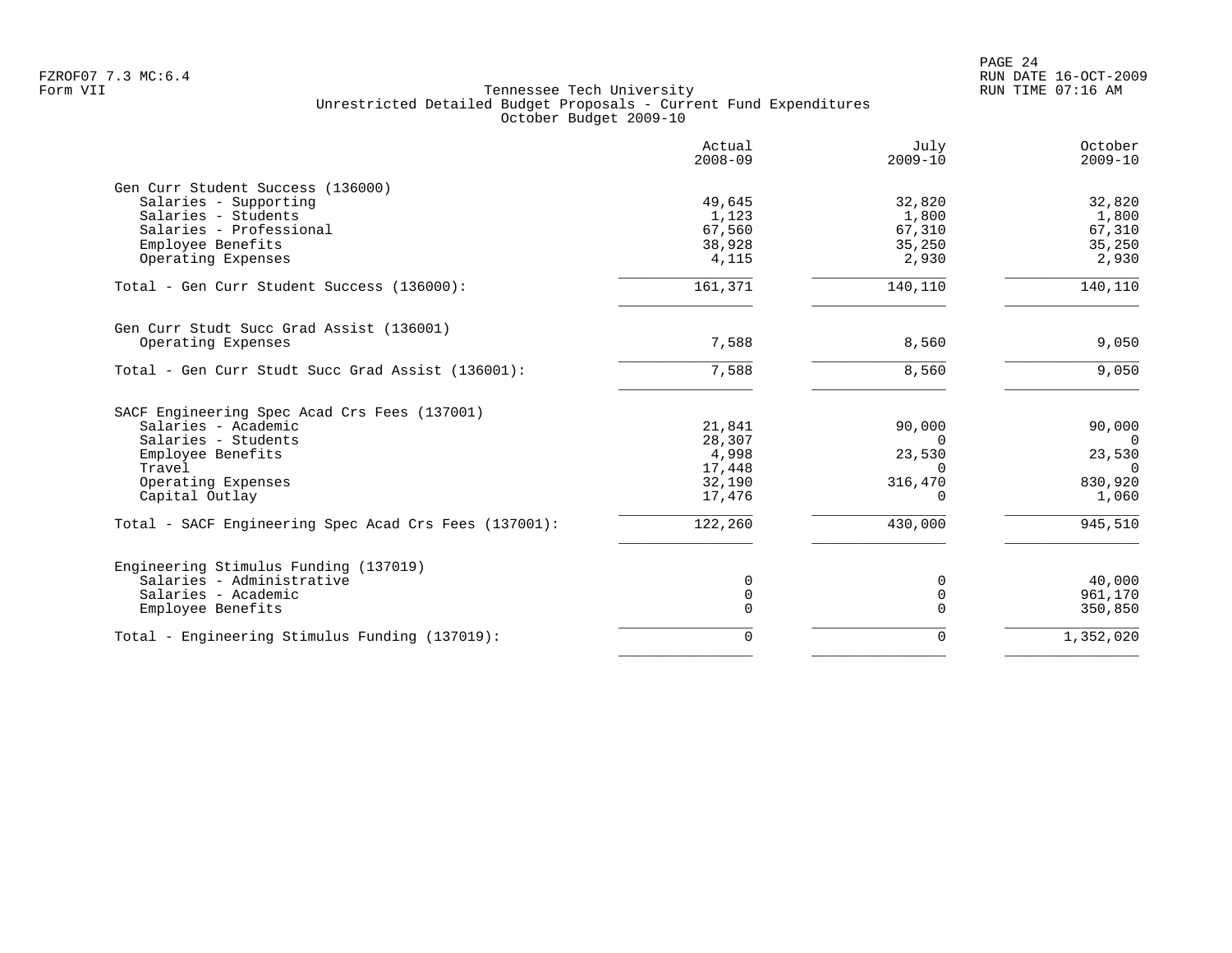|                                                  | Actual<br>$2008 - 09$ | July<br>$2009 - 10$ | October<br>$2009 - 10$ |
|--------------------------------------------------|-----------------------|---------------------|------------------------|
| Basic Engineering (137200)                       |                       |                     |                        |
| Salaries - Academic                              | 342,993               | 353,640             | 144,940                |
| Salaries - Supporting                            | 36,560                | 36,160              | 36,160                 |
| Salaries - Students                              | 6,006                 | $\Omega$            | $\Omega$               |
| Employee Benefits                                | 136,921               | 142,120             | 142,120                |
| Travel                                           | 1,736                 |                     | $\Omega$               |
| Operating Expenses                               | 34,056                | 11,020              | 12,190                 |
| Capital Outlay                                   | 0                     |                     | 23,000                 |
| Total - Basic Engineering (137200):              | 558,272               | 542,940             | 358,410                |
| Basic Engr Manuals Transfer In (137202)          |                       |                     |                        |
| Operating Expenses                               | 20                    | $\mathbf 0$         | $\mathbf 0$            |
| Total - Basic Engr Manuals Transfer In (137202): | 20                    | $\Omega$            | $\Omega$               |
| Basic Engr Lab Fees (137203)                     |                       |                     |                        |
| Operating Expenses                               | 15,230                | 16,830              | 15,830                 |
|                                                  |                       |                     |                        |
| Total - Basic Engr Lab Fees (137203):            | 15,230                | 16,830              | 15,830                 |
| Chemical Engineering (137400)                    |                       |                     |                        |
| Salaries - Academic                              | 486,365               | 486,550             | 486,550                |
| Salaries - Supporting                            | 65,721                | 61,910              | 61,910                 |
| Salaries - Students                              | 1,100                 | $\Omega$            | $\overline{0}$         |
| Employee Benefits                                | 164,155               | 167,910             | 167,910                |
| Travel                                           | 2,708                 | $\Omega$            | $\Omega$               |
| Operating Expenses                               | 18,044                | 9,620               | 13,470                 |
|                                                  |                       |                     | 729,840                |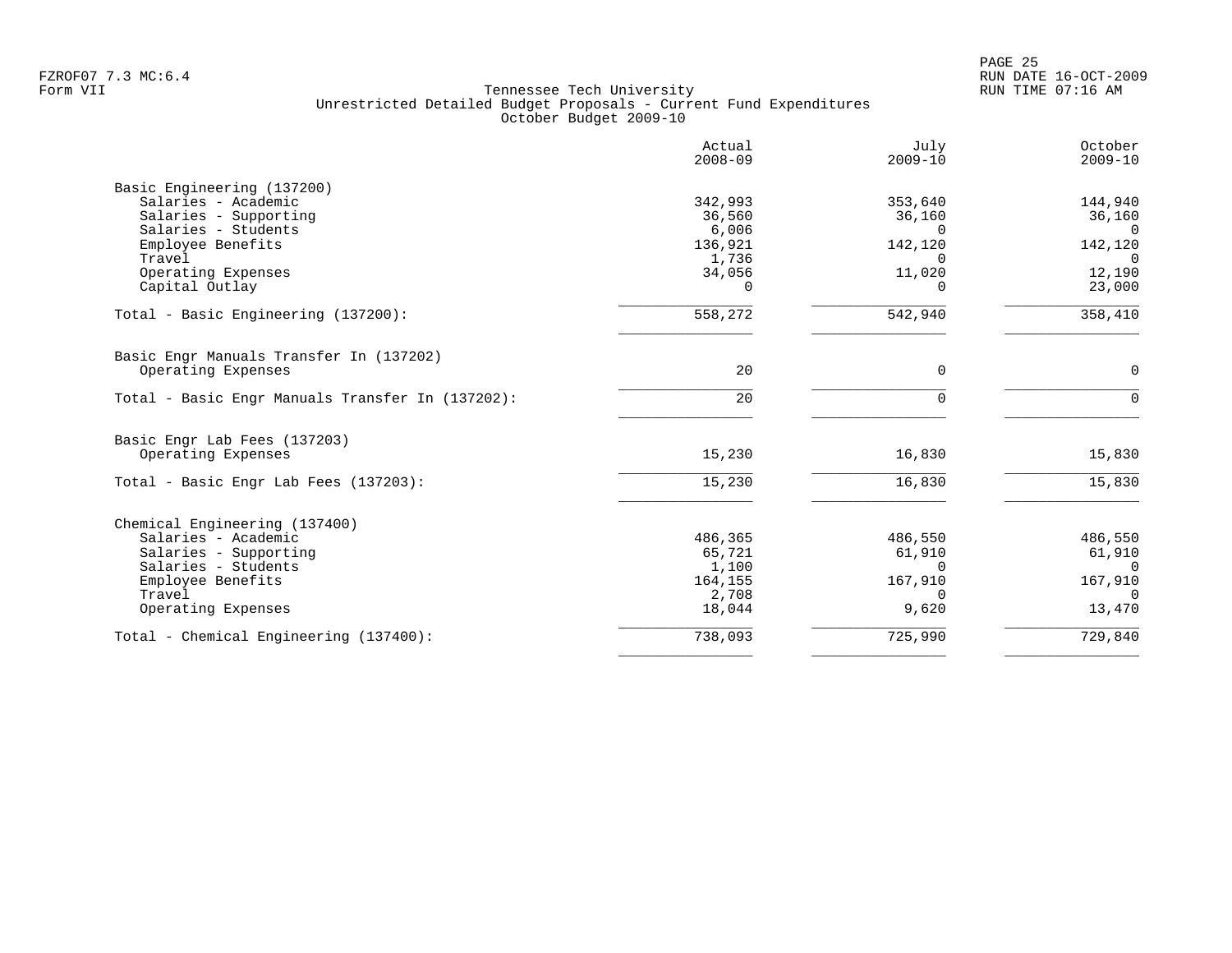PAGE 26 FZROF07 7.3 MC:6.4 RUN DATE 16-OCT-2009

|                                                             | Actual<br>$2008 - 09$ | July<br>$2009 - 10$ | October<br>$2009 - 10$ |
|-------------------------------------------------------------|-----------------------|---------------------|------------------------|
| Chemical Engr Grad Assistant (137401)<br>Operating Expenses | 11,650                | 6,500               | 6,870                  |
| Total - Chemical Engr Grad Assistant (137401):              | 11,650                | 6,500               | 6,870                  |
| Chemical Engr Lab Fees (137402)<br>Operating Expenses       | 3,655                 | 2,720               | 2,720                  |
|                                                             |                       |                     |                        |
| Total - Chemical Engr Lab Fees (137402):                    | 3,655                 | 2,720               | 2,720                  |
| Civil and Environmental Engineering (137600)                |                       |                     |                        |
| Salaries - Academic                                         | 986,735               | 1,067,360           | 993,210                |
| Salaries - Supporting                                       | 91,929                | 90,950              | 90,950                 |
| Employee Benefits<br>Travel                                 | 346,938               | 359,340<br>$\Omega$ | 359,340                |
| Operating Expenses                                          | 12,504<br>55,889      | 18,050              | 2,000<br>18,050        |
| Total - Civil and Environmental Engineering (137600):       | 1,493,995             | 1,535,700           | 1,463,550              |
| Civil and Envir Grad Assistant (137601)                     |                       |                     |                        |
| Operating Expenses                                          | 20,952                | 19,500              | 20,620                 |
| Total - Civil and Envir Grad Assistant (137601):            | 20,952                | 19,500              | 20,620                 |
| Civil and Envir Lab Fees (137602)                           |                       |                     |                        |
| Operating Expenses                                          | 6,280                 | 5,370               | 5,370                  |
| Total - Civil and Envir Lab Fees (137602):                  | 6,280                 | 5,370               | 5,370                  |
|                                                             |                       |                     |                        |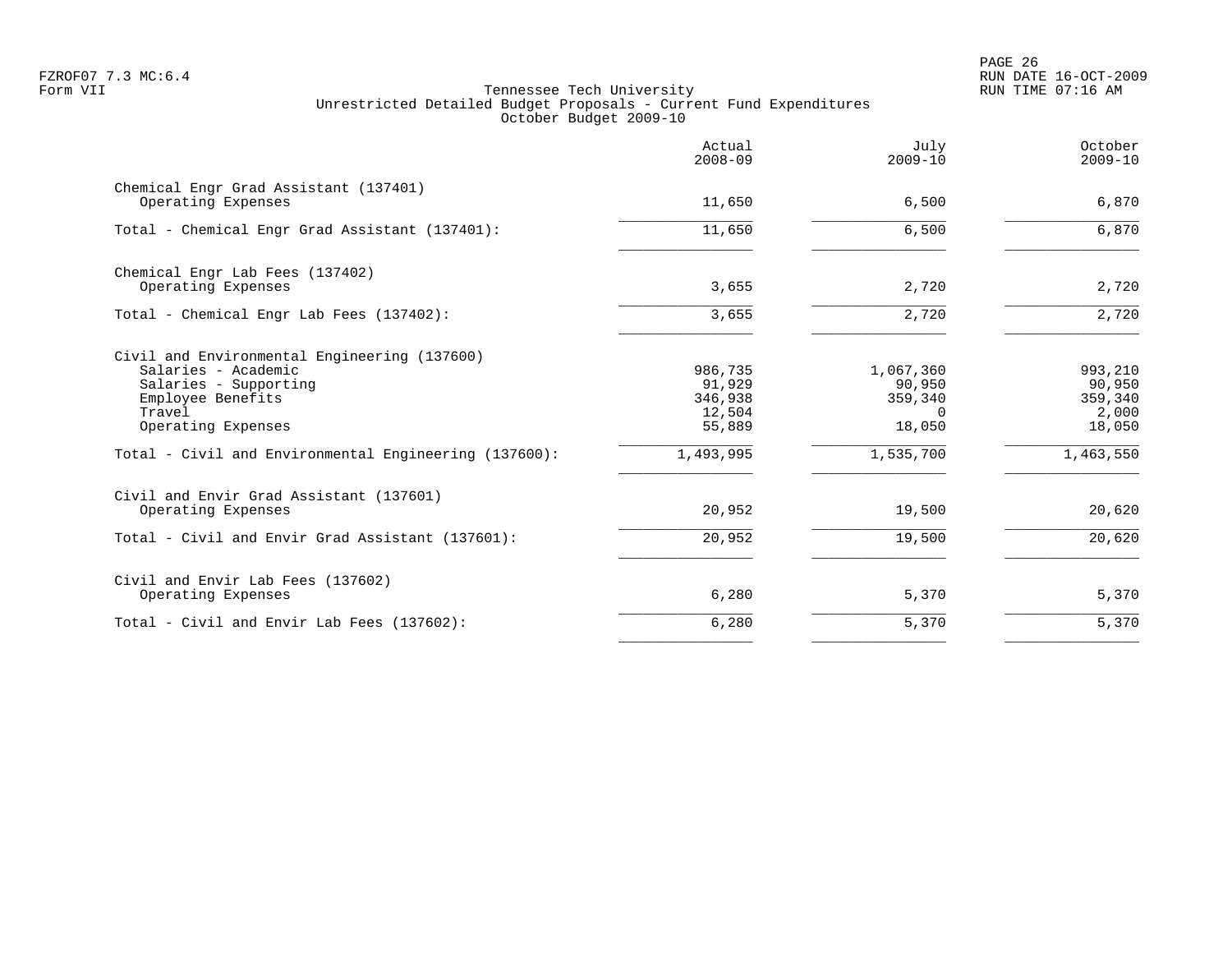|                                                      | Actual<br>$2008 - 09$ | July<br>$2009 - 10$ | October<br>$2009 - 10$ |
|------------------------------------------------------|-----------------------|---------------------|------------------------|
| Elect and Comptr Engr Office (137800)                |                       |                     |                        |
| Salaries - Academic                                  | 1,285,774             | 1,289,420           | 925,250                |
| Salaries - Supporting                                | 91,481                | 91,840              | 91,840                 |
| Salaries - Students                                  | 4,240                 | $\Omega$            | $\Omega$               |
| Salaries - Professional                              | 49,830                | 49,530              | 49,530                 |
| Employee Benefits<br>Travel                          | 454,305<br>2,150      | 489,420<br>990      | 489,420<br>990         |
| Operating Expenses                                   | 33,953                | 17,530              | 46,510                 |
| Total - Elect and Comptr Engr Office (137800):       | 1,921,733             | 1,938,730           | 1,603,540              |
| Elect and Comp Engr Grad Assist (137801)             |                       |                     |                        |
| Operating Expenses                                   | 54,456                | 26,000              | 27,490                 |
| Total - Elect and Comp Engr Grad Assist (137801):    | 54,456                | 26,000              | 27,490                 |
| Elect and Comp Lab Fees (137802)                     |                       |                     |                        |
| Operating Expenses                                   | 6,979                 | 8,220               | 8,220                  |
| Total - Elect and Comp Lab Fees (137802):            | 6,979                 | 8,220               | 8,220                  |
| Industrial and Systems Engineering (138000)          |                       |                     |                        |
| Salaries - Academic                                  | 401,183               | 387,850             | 105,050                |
| Salaries - Supporting                                | 31,680                | 31,480              | 31,480                 |
| Salaries - Students                                  | 1,359                 | $\Omega$            | $\Omega$               |
| Employee Benefits                                    | 130,306               | 125,210             | 125,210                |
| Travel                                               | 2,563                 | $\Omega$            | $\Omega$               |
| Operating Expenses                                   | 8,038                 | 8,320               | 8,320                  |
| Total - Industrial and Systems Engineering (138000): | 575,129               | 552,860             | 270,060                |
|                                                      |                       |                     |                        |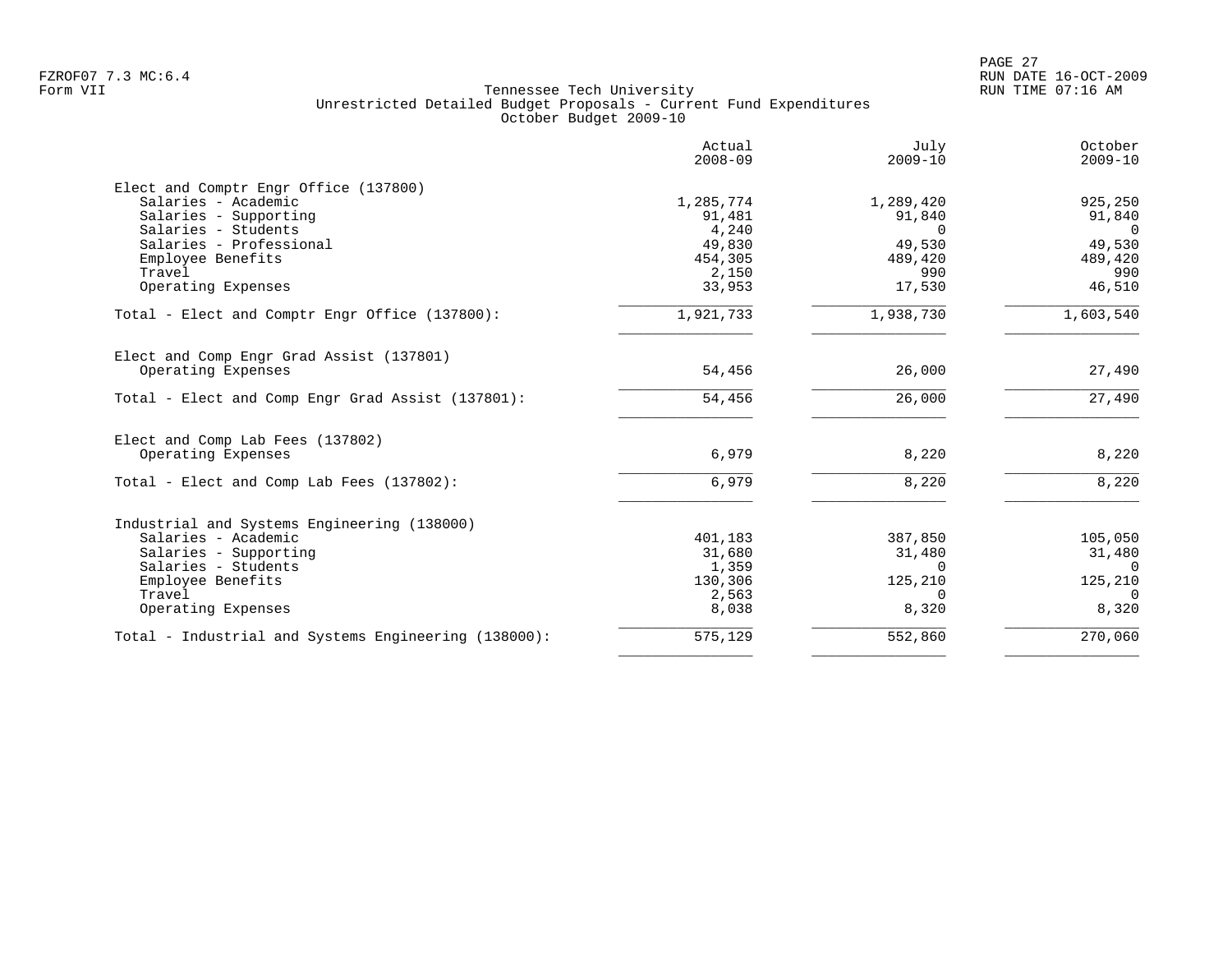PAGE 28 FZROF07 7.3 MC:6.4 RUN DATE 16-OCT-2009

|                                                              | Actual<br>$2008 - 09$ | July<br>$2009 - 10$ | October<br>$2009 - 10$ |
|--------------------------------------------------------------|-----------------------|---------------------|------------------------|
| Indust and Syst Engr Lab Fees (138002)<br>Operating Expenses | 1,012                 | 1,110               | 1,110                  |
| Total - Indust and Syst Engr Lab Fees (138002):              | 1,012                 | 1,110               | 1,110                  |
| Manufacturing and Ind Technology (138200)                    |                       |                     |                        |
| Salaries - Academic                                          | 348,738               | 357,540             | 357,540                |
| Salaries - Supporting                                        | 66,700                | 66,100              | 66,100                 |
| Employee Benefits                                            | 145,768               | 136,120             | 136,120                |
| Travel                                                       | 523                   | $\Omega$            | $\Omega$               |
| Operating Expenses                                           | 15,613                | 10,730              | 10,730                 |
| Capital Outlay                                               | 2,500                 | 0                   | 0                      |
| Total - Manufacturing and Ind Technology (138200):           | 579,842               | 570,490             | 570,490                |
| Manuf and Ind Tech Lab Fees (138202)                         |                       |                     |                        |
| Travel                                                       | $-162$                | 0                   | $\overline{0}$         |
| Operating Expenses                                           | 8,918                 | 8,800               | 8,500                  |
| Total - Manuf and Ind Tech Lab Fees (138202):                | 8,756                 | 8,800               | 8,500                  |
| Mechanical Engineering (138400)                              |                       |                     |                        |
| Salaries - Academic                                          | 1,441,841             | 1,435,840           | 1,440,340              |
| Salaries - Supporting                                        | 107,818               | 94,060              | 113,510                |
| Salaries - Students                                          | 2,823                 | $\Omega$            | $\Omega$               |
| Salaries - Professional                                      | 84,970                | 85,810              | 85,810                 |
| Employee Benefits                                            | 512,376               | 531,740             | 531,740                |
| Travel                                                       | 17,773                | $\Omega$            | $\Omega$               |
| Operating Expenses                                           | 79,477                | 24,140              | 29,800                 |
| Capital Outlay                                               | 5,846                 | $\Omega$            | $\Omega$               |
| Total - Mechanical Engineering (138400):                     | 2, 252, 924           | 2,171,590           | 2,201,200              |
|                                                              |                       |                     |                        |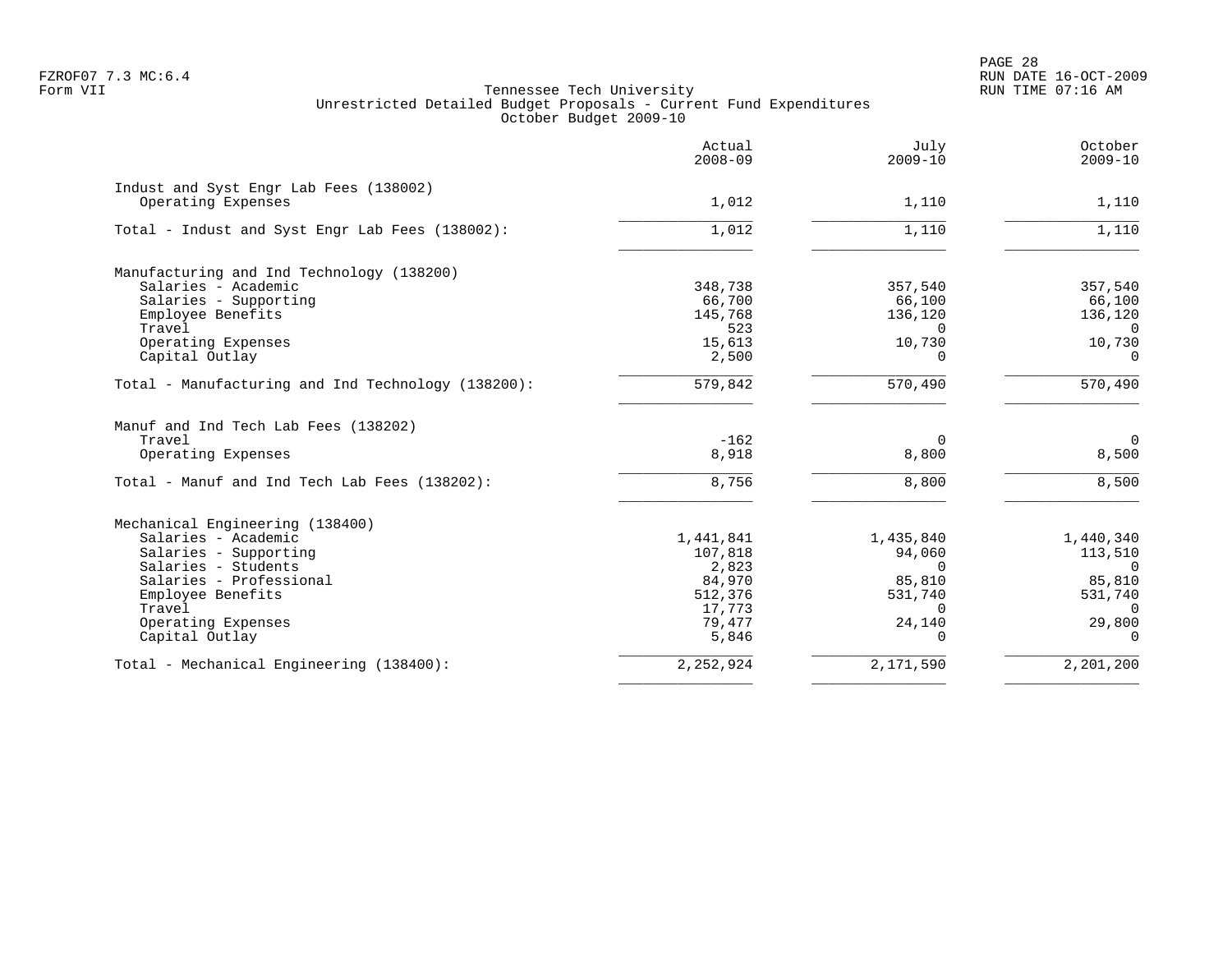PAGE 29 FZROF07 7.3 MC:6.4 RUN DATE 16-OCT-2009

|                                                         | Actual<br>$2008 - 09$ | July<br>$2009 - 10$     | October<br>$2009 - 10$ |
|---------------------------------------------------------|-----------------------|-------------------------|------------------------|
| Mech Engr Grad Assistant (138401)<br>Operating Expenses | 30,613                | 26,000                  | 27,490                 |
|                                                         |                       |                         |                        |
| Total - Mech Engr Grad Assistant (138401):              | 30,613                | 26,000                  | 27,490                 |
| Mech Engr Lab Fees (138402)                             |                       |                         |                        |
| Operating Expenses                                      | 7,073                 | 6,820                   | 5,820                  |
| Total - Mech Engr Lab Fees (138402):                    | 7,073                 | 6,820                   | 5,820                  |
| SACF Business Spec Acad Course Fee (140002)             |                       |                         |                        |
| Salaries - Academic                                     | 25,092                |                         | 0                      |
| Salaries - Supporting                                   | 275                   | $\Omega$                | $\mathbf 0$            |
| Salaries - Students                                     | 2,514                 |                         | $\Omega$               |
| Employee Benefits                                       | 4,535                 | 7,190                   | 7,190                  |
| Travel<br>Operating Expenses                            | 12,557<br>44,442      | <sup>n</sup><br>260,571 | 10,000<br>425,541      |
| Total - SACF Business Spec Acad Course Fee (140002):    | 89,415                | 267,761                 | 442,731                |
| Business Admin Stimulus Funding (140019)                |                       |                         |                        |
| Salaries - Academic                                     | 0                     | 80,340                  | 720,680                |
| Salaries - Professional                                 | 0                     |                         | 8,202                  |
| Employee Benefits                                       | $\Omega$              |                         | 255,110                |
| Total - Business Admin Stimulus Funding (140019):       | 0                     | 80,340                  | 983,992                |
|                                                         |                       |                         |                        |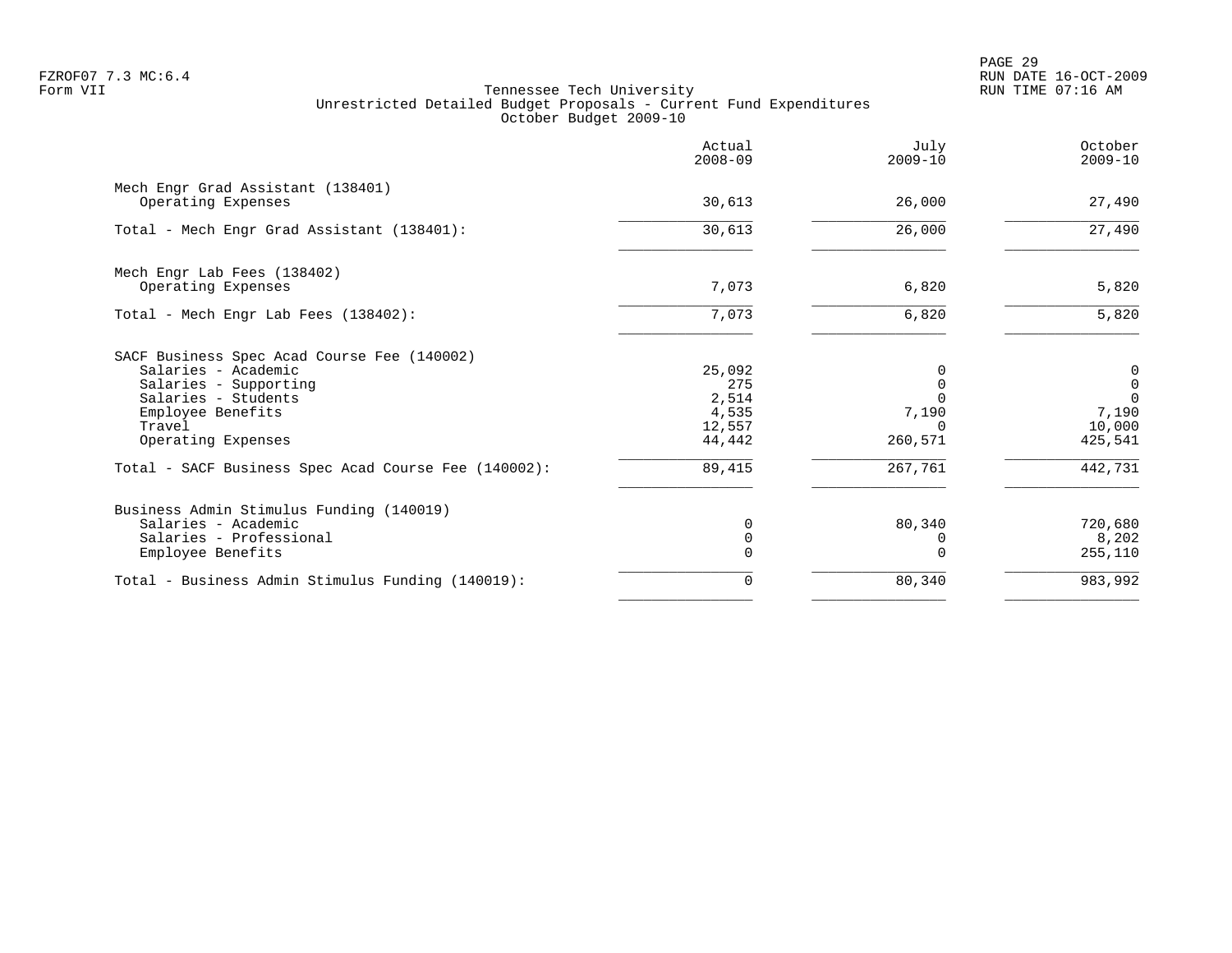|                                               | Actual<br>$2008 - 09$ | July<br>$2009 - 10$ | October<br>$2009 - 10$ |
|-----------------------------------------------|-----------------------|---------------------|------------------------|
| Accounting and Bus Law (141500)               |                       |                     |                        |
| Salaries - Academic                           | 705,128               | 703,888             | 612,438                |
| Salaries - Supporting<br>Salaries - Students  | 19,999                | 19,180<br>930       | 19,180<br>930          |
| Employee Benefits                             | 1,328<br>218,666      | 222,100             | 222,100                |
| Total - Accounting and Bus Law (141500):      | 945,121               | 946,098             | 854,648                |
| SACF Accounting and Bus Law (141501)          |                       |                     |                        |
| Salaries - Academic                           | 66,162                | 66,162              | 66,162                 |
| Salaries - Students                           | 965                   | $\Omega$            | $\overline{0}$         |
| Employee Benefits                             | 17,625                | 2,630               | 9,230                  |
| Travel                                        | 5,597                 | $\Omega$            | 5,000                  |
| Operating Expenses                            | 10,102                | 6,430               | 8,000                  |
| Total - SACF Accounting and Bus Law (141501): | 100,451               | 75,222              | 88,392                 |
| MBA Studies (142000)                          |                       |                     |                        |
| Salaries - Administrative                     | 4,998                 | 5,000               | 5,000                  |
| Salaries - Supporting                         | 18,055                | 17,755              | 17,755                 |
| Salaries - Students                           | 9,088                 | 0                   | $\overline{0}$         |
| Salaries - Professional                       | 42,075                | 52,910              | 52,910                 |
| Employee Benefits                             | 7,938                 | 7,010               | 7,610                  |
| Total - MBA Studies (142000):                 | 82,154                | 82,675              | 83,275                 |
| SACF MBA Studies (142001)                     |                       |                     |                        |
| Operating Expenses                            | 5,661                 | 5,550               | 5,550                  |
| Total - SACF MBA Studies (142001):            | 5,661                 | 5,550               | 5,550                  |
|                                               |                       |                     |                        |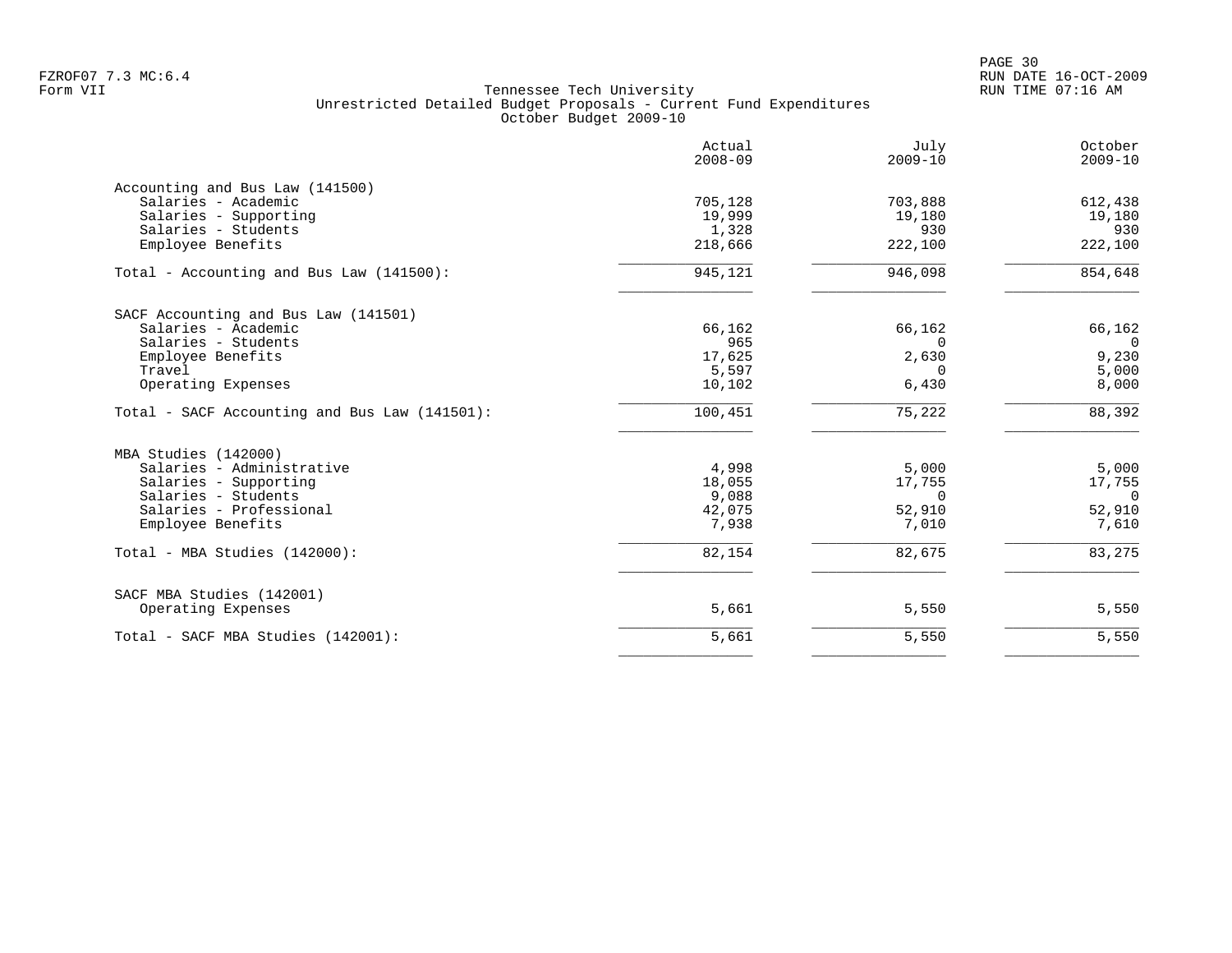PAGE 31 FZROF07 7.3 MC:6.4 RUN DATE 16-OCT-2009

|                                                                                                                                         | Actual<br>$2008 - 09$                          | July<br>$2009 - 10$                                | October<br>$2009 - 10$                          |
|-----------------------------------------------------------------------------------------------------------------------------------------|------------------------------------------------|----------------------------------------------------|-------------------------------------------------|
| Management Programs (142002)<br>Salaries - Supporting<br>Employee Benefits                                                              | 20,184<br>8,169                                | 26,660<br>7,570                                    | 26,660<br>17,570                                |
| Total - Management Programs (142002):                                                                                                   | 28,353                                         | 34,230                                             | 44,230                                          |
| MBA Bus Grad Assist (142004)<br>Operating Expenses                                                                                      | 94,174                                         | 89,560                                             | 94,690                                          |
| Total - MBA Bus Grad Assist (142004):                                                                                                   | 94,174                                         | 89,560                                             | 94,690                                          |
| NIBS Case Competition (142006)<br>Operating Expenses                                                                                    | 2,729                                          | $\mathbf 0$                                        | $\mathbf 0$                                     |
| Total - NIBS Case Competition (142006):                                                                                                 | 2,729                                          | $\Omega$                                           | $\Omega$                                        |
| Economics Finance and Marketing (142500)<br>Salaries - Academic<br>Salaries - Supporting<br>Employee Benefits<br>Operating Expenses     | 994,305<br>31,420<br>279,484<br>274            | 925,424<br>31,120<br>335,040<br>$\Omega$           | 859,344<br>31,120<br>335,040<br>$\Omega$        |
| Total - Economics Finance and Marketing (142500):                                                                                       | 1,305,483                                      | 1,291,584                                          | 1,225,504                                       |
| SACF Econ Fin and Marketing (142501)<br>Salaries - Academic<br>Salaries - Students<br>Employee Benefits<br>Travel<br>Operating Expenses | 109,000<br>1,100<br>29,145<br>14,471<br>10,786 | 109,194<br>$\Omega$<br>17,300<br>$\Omega$<br>6,810 | 109,194<br>$\Omega$<br>29,300<br>5,000<br>8,000 |
| Total - SACF Econ Fin and Marketing (142501):                                                                                           | 164,502                                        | 133,304                                            | 151,494                                         |
|                                                                                                                                         |                                                |                                                    |                                                 |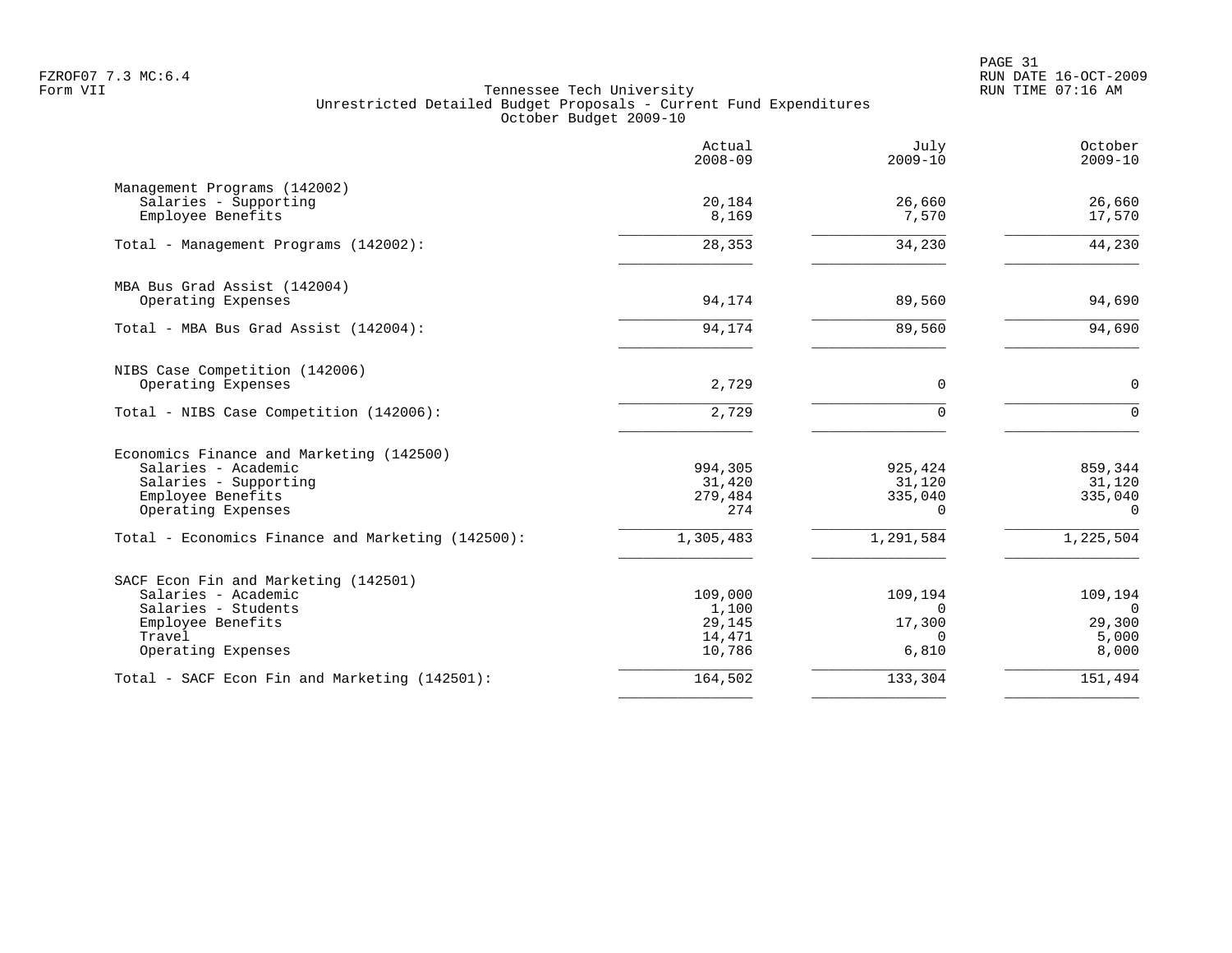| Actual<br>$2008 - 09$ | July<br>$2009 - 10$                                                           | October<br>$2009 - 10$                                 |
|-----------------------|-------------------------------------------------------------------------------|--------------------------------------------------------|
|                       |                                                                               |                                                        |
| 92,146                | 82,200                                                                        | 82,200                                                 |
| 1,499                 | $\Omega$                                                                      | $\Omega$                                               |
| 52,460                | 52,160                                                                        | 52,160                                                 |
| 47,954                | 52,030                                                                        | 52,030                                                 |
| 194,059               | 186,390                                                                       | 186,390                                                |
|                       |                                                                               |                                                        |
|                       | $\Omega$                                                                      | $\overline{0}$                                         |
| 5,458                 | 2,970                                                                         | 5,470                                                  |
| 7,158                 | 2,970                                                                         | 5,470                                                  |
|                       |                                                                               |                                                        |
|                       |                                                                               | 685,833                                                |
|                       |                                                                               | 22,440                                                 |
|                       |                                                                               | 307,830                                                |
|                       |                                                                               | $\overline{0}$                                         |
| 456                   | $\Omega$                                                                      | 620                                                    |
| 1,673,011             | 1,556,763                                                                     | 1,016,723                                              |
|                       |                                                                               |                                                        |
|                       |                                                                               | 48,123                                                 |
|                       |                                                                               | 12,530                                                 |
|                       | $\Omega$                                                                      | 5,000                                                  |
| 8,376                 | 7,490                                                                         | 7,490                                                  |
| 73,077                | 62,843                                                                        | 73,143                                                 |
|                       | 1,700<br>1,287,284<br>22,796<br>360,509<br>1,966<br>48,123<br>11,478<br>5,100 | 1,226,493<br>22,440<br>307,830<br>0<br>48,123<br>7,230 |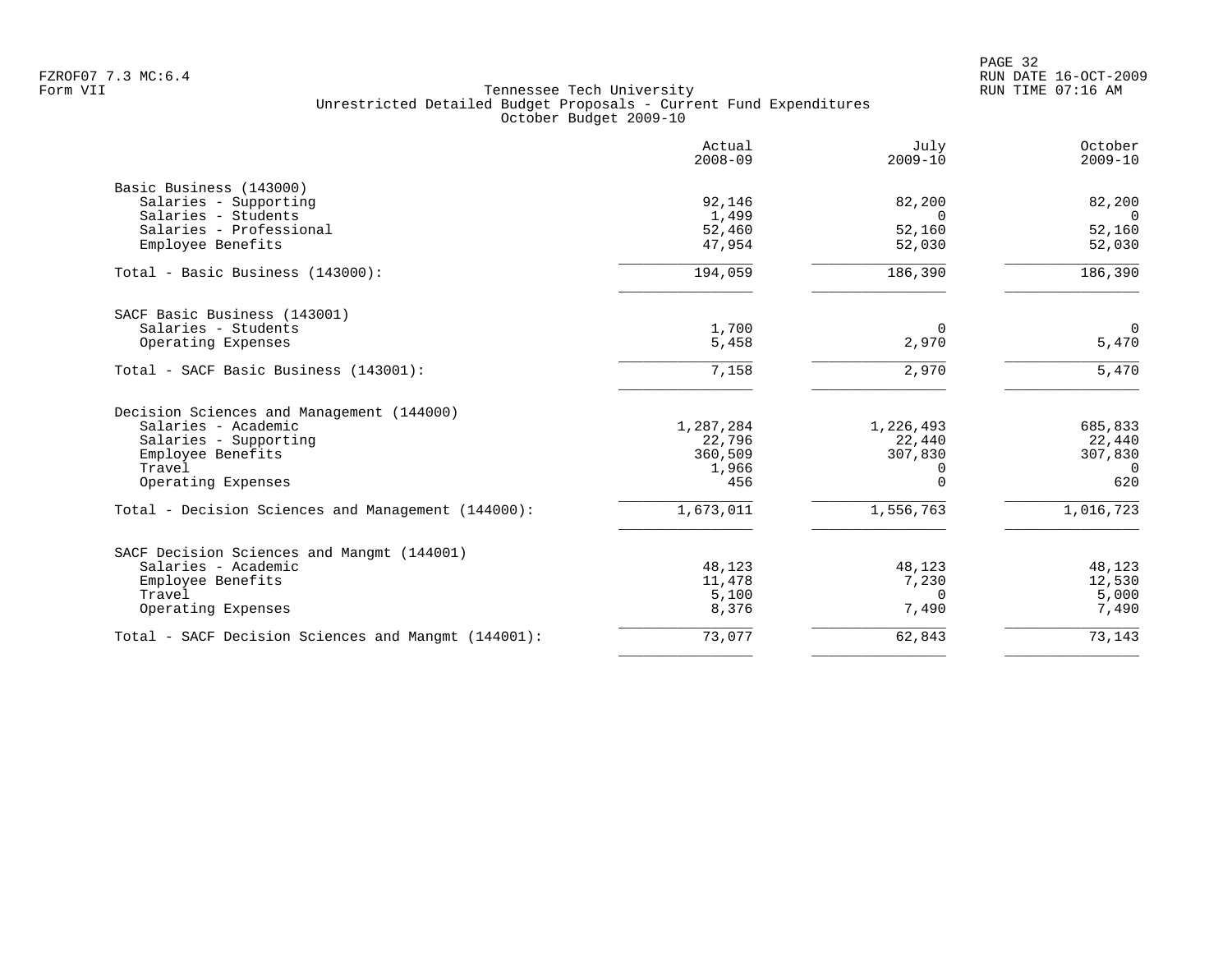|                                                   | Actual<br>$2008 - 09$ | July<br>$2009 - 10$ | October<br>$2009 - 10$ |
|---------------------------------------------------|-----------------------|---------------------|------------------------|
| World Cultures (144003)                           |                       |                     |                        |
| Travel                                            | 78<br>870             | $\Omega$<br>950     | $\overline{0}$<br>950  |
| Operating Expenses                                |                       |                     |                        |
| Total - World Cultures (144003):                  | 948                   | 950                 | 950                    |
| Fleetguard Cummins Computer Ctr (145000)          |                       |                     |                        |
| Salaries - Administrative                         | 200                   | $\Omega$            | $\overline{0}$         |
| Salaries - Professional                           | 2,199                 | 2,400               | 2,400                  |
| Employee Benefits                                 | 761                   | 750                 | 750                    |
| Operating Expenses                                | 3,336                 | 3,340               | 3,340                  |
| Total - Fleetguard Cummins Computer Ctr (145000): | 6,496                 | 6,490               | 6,490                  |
| External Relations (146000)                       |                       |                     |                        |
| Salaries - Supporting                             | 29,407                | 20,660              | 20,660                 |
| Salaries - Professional                           | 8,202                 | $\Omega$            | $\Omega$               |
| Employee Benefits                                 | 17,658                | 32,780              | 32,780                 |
| Total - External Relations (146000):              | 55,267                | 53,440              | 53,440                 |
| SACF External Relations (146001)                  |                       |                     |                        |
| Operating Expenses                                | 4,551                 | $\Omega$            | $\mathbf 0$            |
| Total - SACF External Relations (146001):         | 4,551                 | 0                   | $\mathbf 0$            |
|                                                   |                       |                     |                        |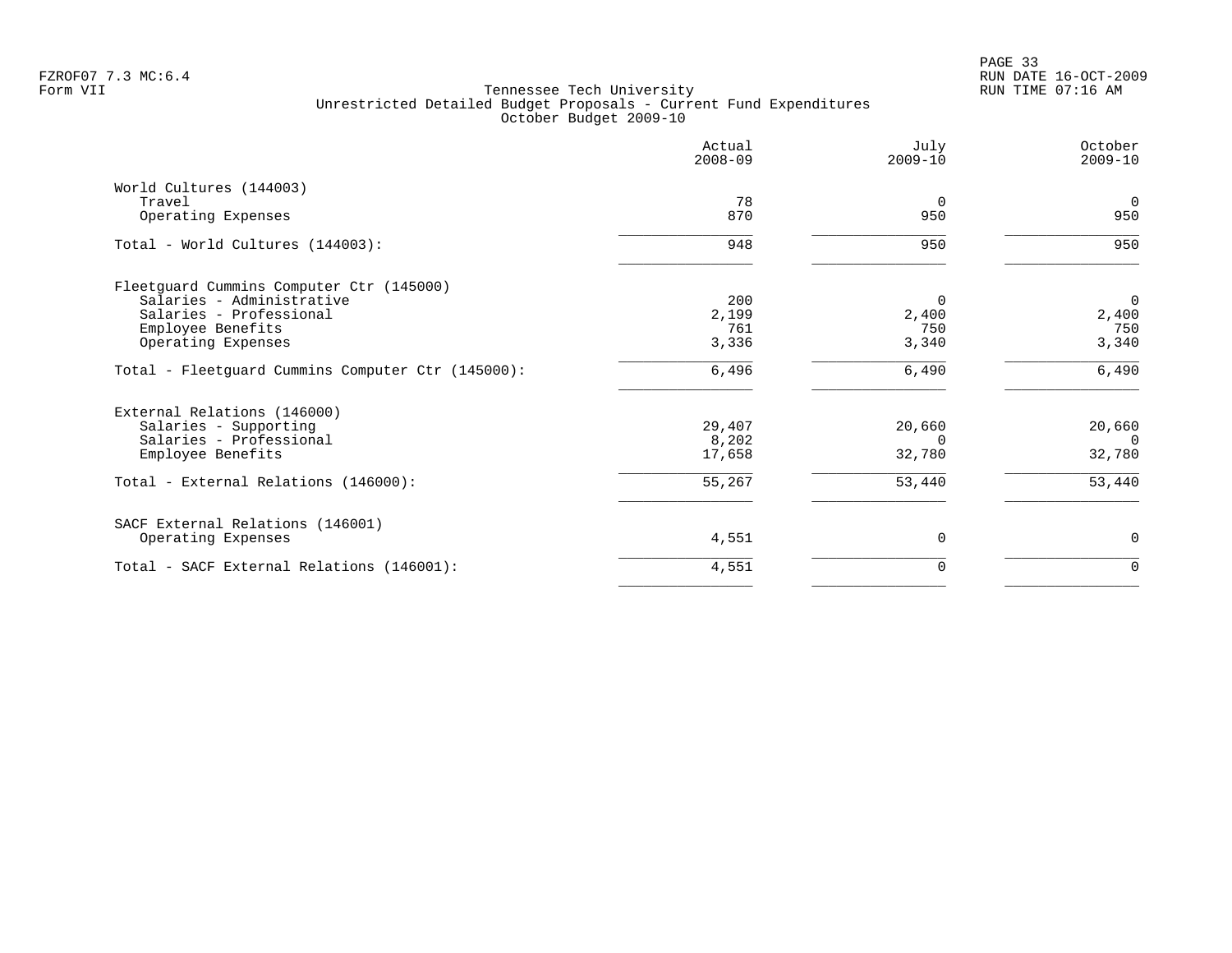PAGE 34 FZROF07 7.3 MC:6.4 RUN DATE 16-OCT-2009

|                                                | Actual<br>$2008 - 09$ | July<br>$2009 - 10$ | October<br>$2009 - 10$ |
|------------------------------------------------|-----------------------|---------------------|------------------------|
| Governors Schools (148000)                     |                       |                     |                        |
| Salaries - Academic                            | 9,697                 | O                   | 0                      |
| Employee Benefits                              | 1,562                 |                     | $\overline{0}$         |
| Travel                                         | 130                   |                     | $\Omega$               |
| Operating Expenses                             | 12,336                | U                   | 10,220                 |
| Total - Governors Schools (148000):            | 23,725                | U                   | 10,220                 |
| Education Grad Assistant (150001)              |                       |                     |                        |
| Operating Expenses                             | 184,428               | 220,140             | 232,760                |
| Total - Education Grad Assistant (150001):     | 184,428               | 220,140             | 232,760                |
| Education Stimulus Funding (150019)            |                       |                     |                        |
| Salaries - Academic                            | 0                     | 0                   | 397,510                |
| Employee Benefits                              | $\Omega$              | $\Omega$            | 139,680                |
| Total - Education Stimulus Funding (150019):   | $\Omega$              | $\Omega$            | 537,190                |
| Academic Development Program (151000)          |                       |                     |                        |
| Salaries - Academic                            | 292,950               | 293,630             | 293,630                |
| Salaries - Supporting                          | 23,442                | 23,870              | 23,870                 |
| Salaries - Students                            | 6,182                 | 7,820               | 7,820                  |
| Employee Benefits                              | 116,790               | 123,090             | 123,090                |
| Travel<br>Operating Expenses                   | 168<br>10,182         | 1,420<br>11,110     | 1,420<br>11,110        |
|                                                |                       |                     |                        |
| Total - Academic Development Program (151000): | 449,714               | 460,940             | 460,940                |
|                                                |                       |                     |                        |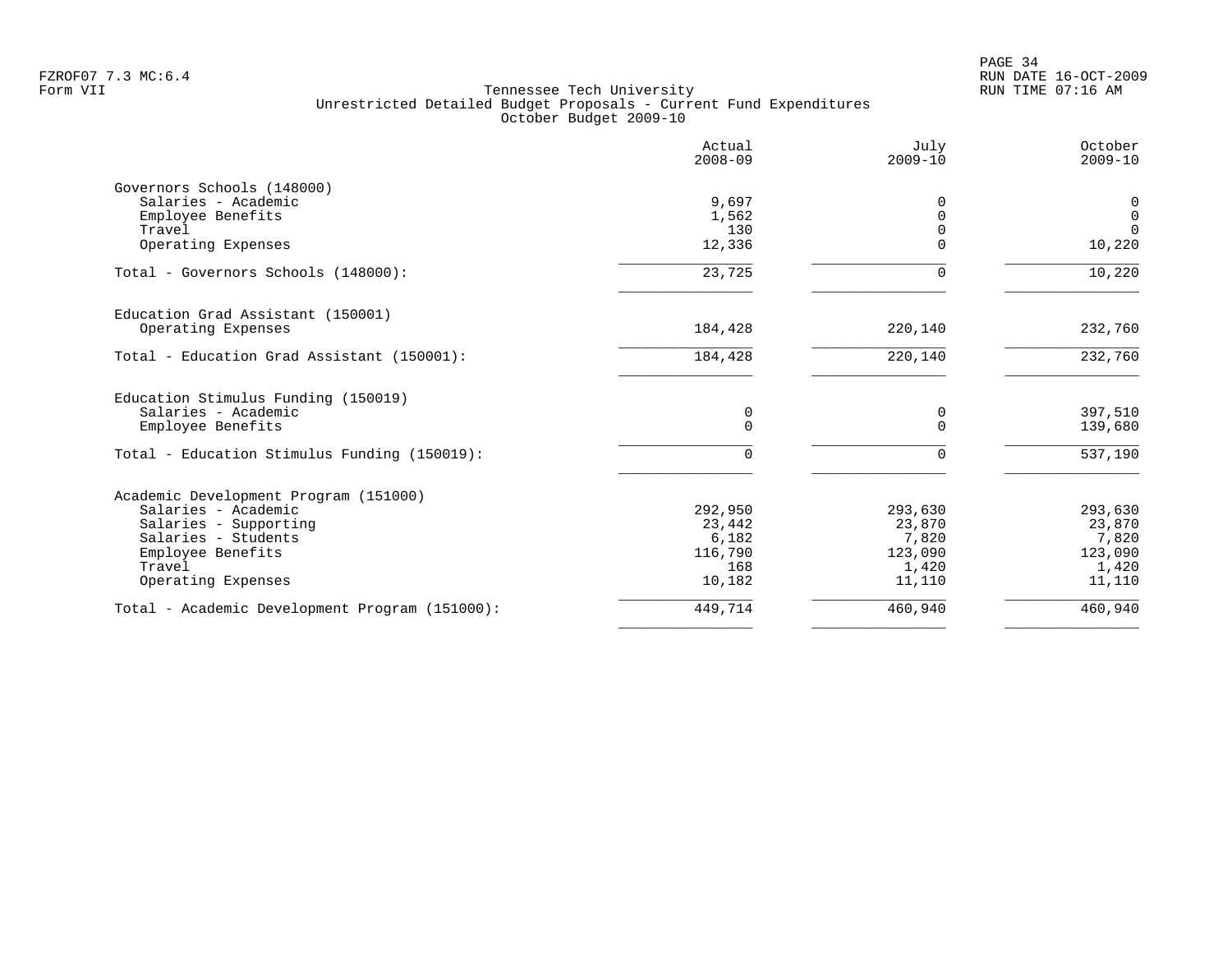en and the state of the state of the state of the state of the state of the state of the state of the state of the state of the state of the state of the state of the state of the state of the state of the state of the sta FZROF07 7.3 MC:6.4 RUN DATE 16-OCT-2009

|                                                  | Actual<br>$2008 - 09$ | July<br>$2009 - 10$ | October<br>$2009 - 10$ |
|--------------------------------------------------|-----------------------|---------------------|------------------------|
| Associate Dean Coll of Educ (151500)             |                       |                     |                        |
| Salaries - Administrative                        | 97,580                | 97,280              | 97,280                 |
| Salaries - Supporting                            | 22,072                | 21,760              | 21,760                 |
| Salaries - Professional                          | 9,000                 | 8,000               | 8,000                  |
| Employee Benefits                                | 45,543                | 44,410              | 47,410                 |
| Operating Expenses                               | 1,416                 | 12,500              | 2,500                  |
| Total - Associate Dean Coll of Educ (151500):    | 175,611               | 183,950             | 176,950                |
| Education PHD (151501)                           |                       |                     |                        |
| Salaries - Administrative                        | 900                   | $\Omega$            | 0                      |
| Salaries - Academic                              | 13,514                | 15,490              | 15,490                 |
| Salaries - Professional                          | 74,100                | 84,000              | 84,000                 |
| Employee Benefits                                | 3,609                 | 6,300               | 6,300                  |
| Operating Expenses                               | 1,097                 | 4,000               | 4,000                  |
| Total - Education PHD (151501):                  | 93,220                | 109,790             | 109,790                |
| Exceptional Learning Grad Asst (151502)          |                       |                     |                        |
| Operating Expenses                               | 52,446                | 69,350              | 73,330                 |
| Total - Exceptional Learning Grad Asst (151502): | 52,446                | 69,350              | 73,330                 |
|                                                  |                       |                     |                        |
| Counseling and Psychology (152000)               |                       |                     |                        |
| Salaries - Academic                              | 798,522               | 787,984             | 781,984                |
| Salaries - Supporting                            | 35,410                | 39,880              | 42,880                 |
| Salaries - Students                              | 9,068                 | 860                 | 860                    |
| Employee Benefits                                | 251,889               | 244,200             | 244,200                |
| Travel                                           | 5,902                 | $\Omega$            | 6,000                  |
| Operating Expenses                               | 33,279                | 8,960               | 19,840                 |
| Total - Counseling and Psychology (152000):      | 1,134,070             | 1,081,884           | 1,095,764              |
|                                                  |                       |                     |                        |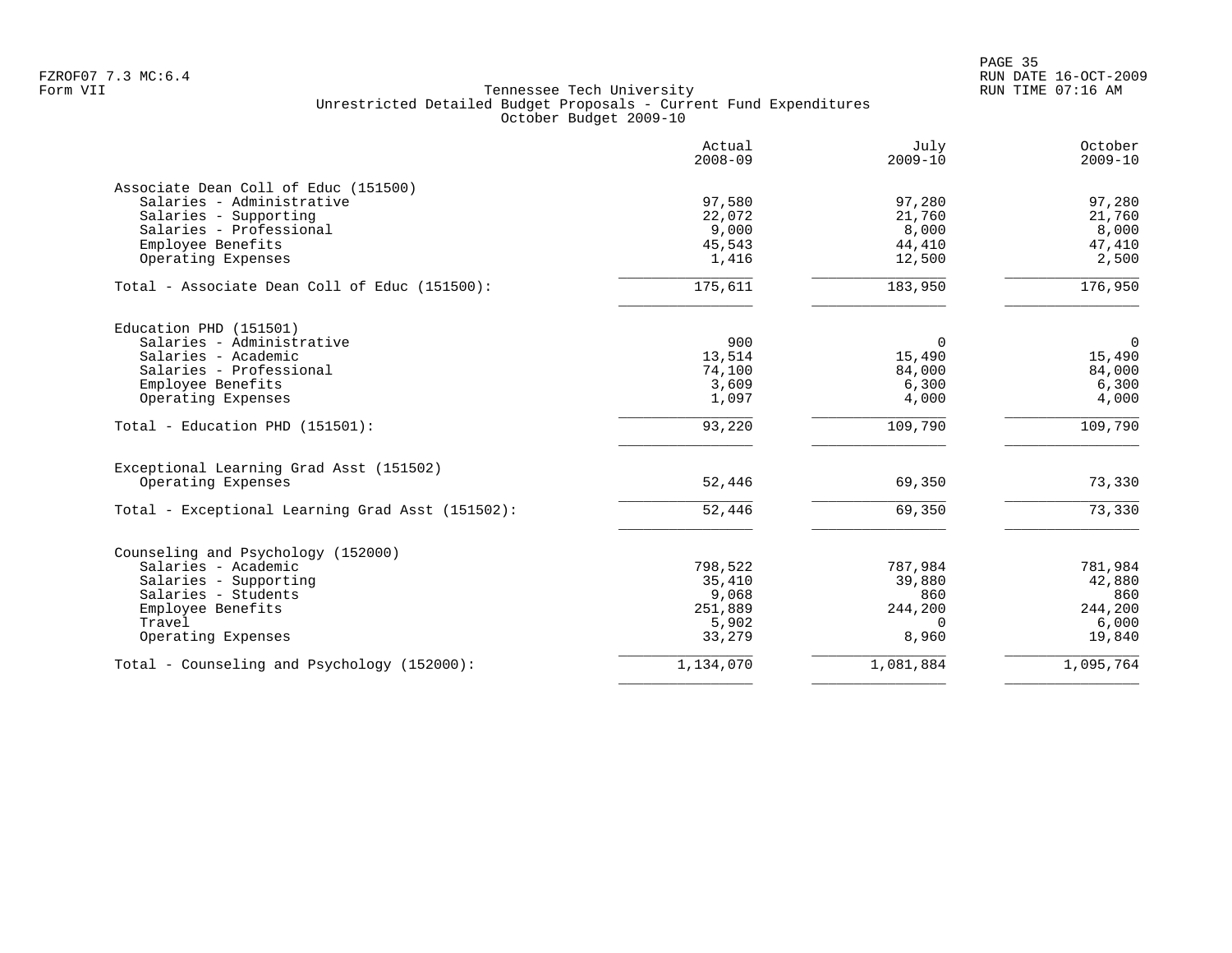en and the state of the state of the state of the state of the state of the state of the state of the state of the state of the state of the state of the state of the state of the state of the state of the state of the sta FZROF07 7.3 MC:6.4 RUN DATE 16-OCT-2009

|                                                   | Actual<br>$2008 - 09$ | July<br>$2009 - 10$ | October<br>$2009 - 10$ |
|---------------------------------------------------|-----------------------|---------------------|------------------------|
| Department of Teacher Education (152500)          |                       |                     |                        |
| Salaries - Academic                               | 93,831                | 103,980             | 116,710                |
| Salaries - Supporting                             | 63,690                | 62,990              | 45,890                 |
| Salaries - Students                               | 762                   | 1,000               | 1,000                  |
| Employee Benefits                                 | 62,710                | 67,510              | 67,510                 |
| Travel                                            | 37,432                | 18,280              | 22,650                 |
| Operating Expenses                                | 35,950                | 40,570              | 48,070                 |
| Total - Department of Teacher Education (152500): | 294,375               | 294,330             | 301,830                |
| Match Dept of Teacher Educ (152515)               |                       |                     |                        |
| Salaries - Academic                               | 8,144                 | 0                   | 0                      |
| Employee Benefits                                 | 3,321                 | $\Omega$            | $\mathbf 0$            |
| Total - Match Dept of Teacher Educ (152515):      | 11,465                | $\Omega$            | $\mathbf 0$            |
| Curriculum and Instr Office (153000)              |                       |                     |                        |
| Salaries - Academic                               | 1,691,446             | 2,162,130           | 1,782,460              |
| Salaries - Supporting                             | 172,487               | 105,190             | 105,190                |
| Employee Benefits                                 | 542,668               | 582,900             | 582,900                |
| Travel                                            | 7,709                 | 490                 | 5,490                  |
| Operating Expenses                                | 95,127                | 50,120              | 45,120                 |
| Total - Curriculum and Instr Office (153000):     | 2,509,437             | 2,900,830           | 2,521,160              |
| Matching Curriculum Instruction (153005)          |                       |                     |                        |
| Salaries - Academic                               | 11,799                | 0                   | 0                      |
| Employee Benefits                                 | 4,553                 | $\mathbf 0$         | $\mathbf 0$            |
| Total - Matching Curriculum Instruction (153005): | 16,352                | $\mathbf 0$         | $\Omega$               |
|                                                   |                       |                     |                        |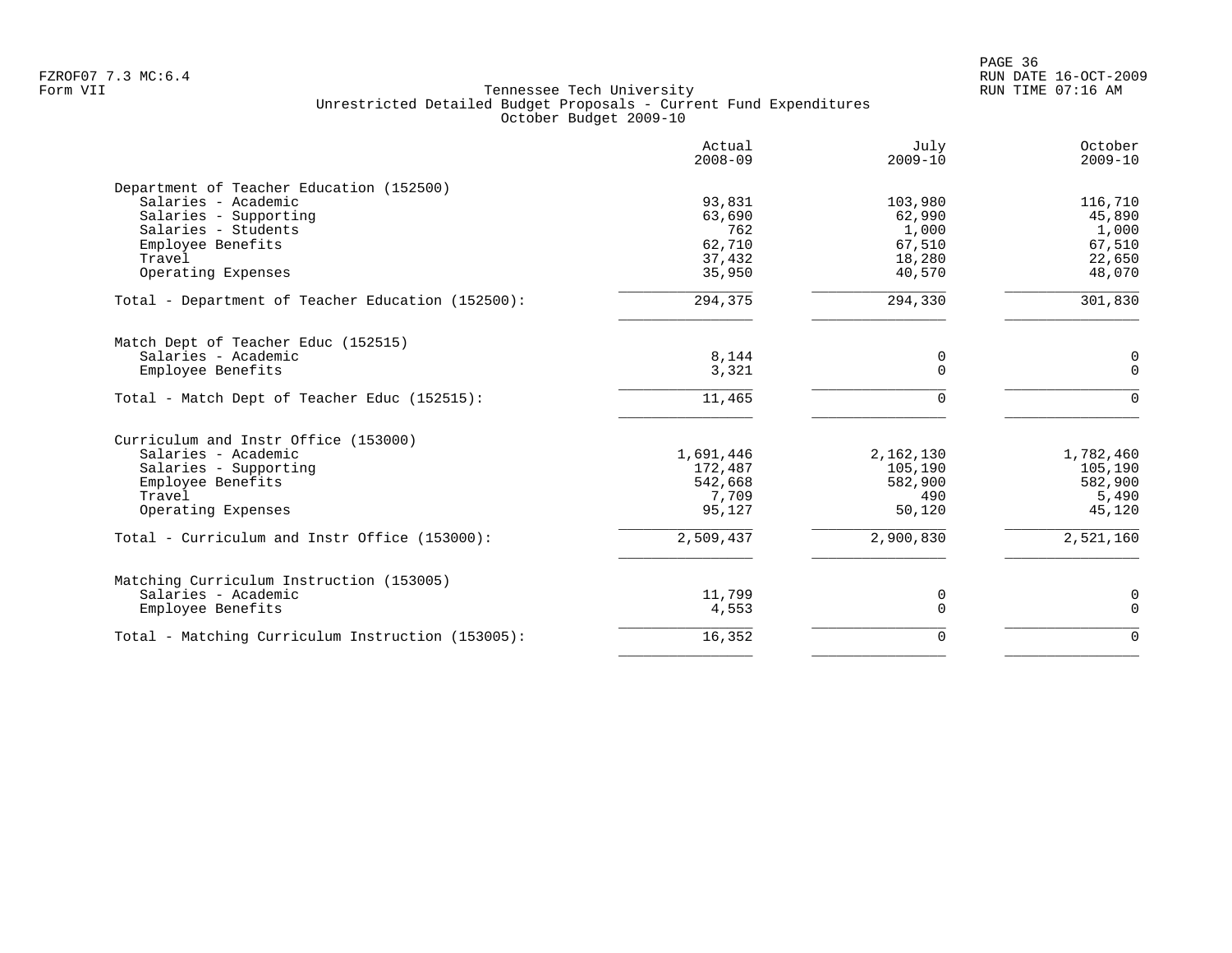PAGE 37 FZROF07 7.3 MC:6.4 RUN DATE 16-OCT-2009

|                                                        | Actual<br>$2008 - 09$ | July<br>$2009 - 10$ | October<br>$2009 - 10$ |
|--------------------------------------------------------|-----------------------|---------------------|------------------------|
| Two Plus Two Tullahoma (153050)<br>Salaries - Academic | 92,050                | 96,280              | 96,280                 |
| Employee Benefits                                      | 41,593                | 42,420              | 42,420                 |
| Total - Two Plus Two Tullahoma (153050):               | 133,643               | 138,700             | 138,700                |
| Two Plus Two Crossville (153051)                       |                       |                     |                        |
| Salaries - Academic                                    | 92,840                | 97,240              | 97,240                 |
| Salaries - Supporting                                  | 9,170                 | 9,170               | 9,170                  |
| Employee Benefits                                      | 37,304                | 43,390              | 43,390                 |
| Total - Two Plus Two Crossville (153051):              | 139,314               | 149,800             | 149,800                |
| Two Plus Two Oak Ridge (153052)                        |                       |                     |                        |
| Salaries - Academic                                    | 147,270               | 150,330             | 156,330                |
| Salaries - Supporting                                  | 9,170                 | 9,170               | 9,170                  |
| Employee Benefits                                      | 67,634                | 69,940              | 69,940                 |
| Total - Two Plus Two Oak Ridge (153052):               | 224,074               | 229,440             | 235,440                |
| Two Plus Two Pellissippii (153053)                     |                       |                     |                        |
| Salaries - Academic                                    | 187,000               | 189,750             | 195,750                |
| Salaries - Supporting                                  | 9,370                 | 9,170               | 9,170                  |
| Employee Benefits                                      | 61,478                | 61,910              | 61,910                 |
| Total - Two Plus Two Pellissippii (153053):            | 257,848               | 260,830             | 266,830                |
|                                                        |                       |                     |                        |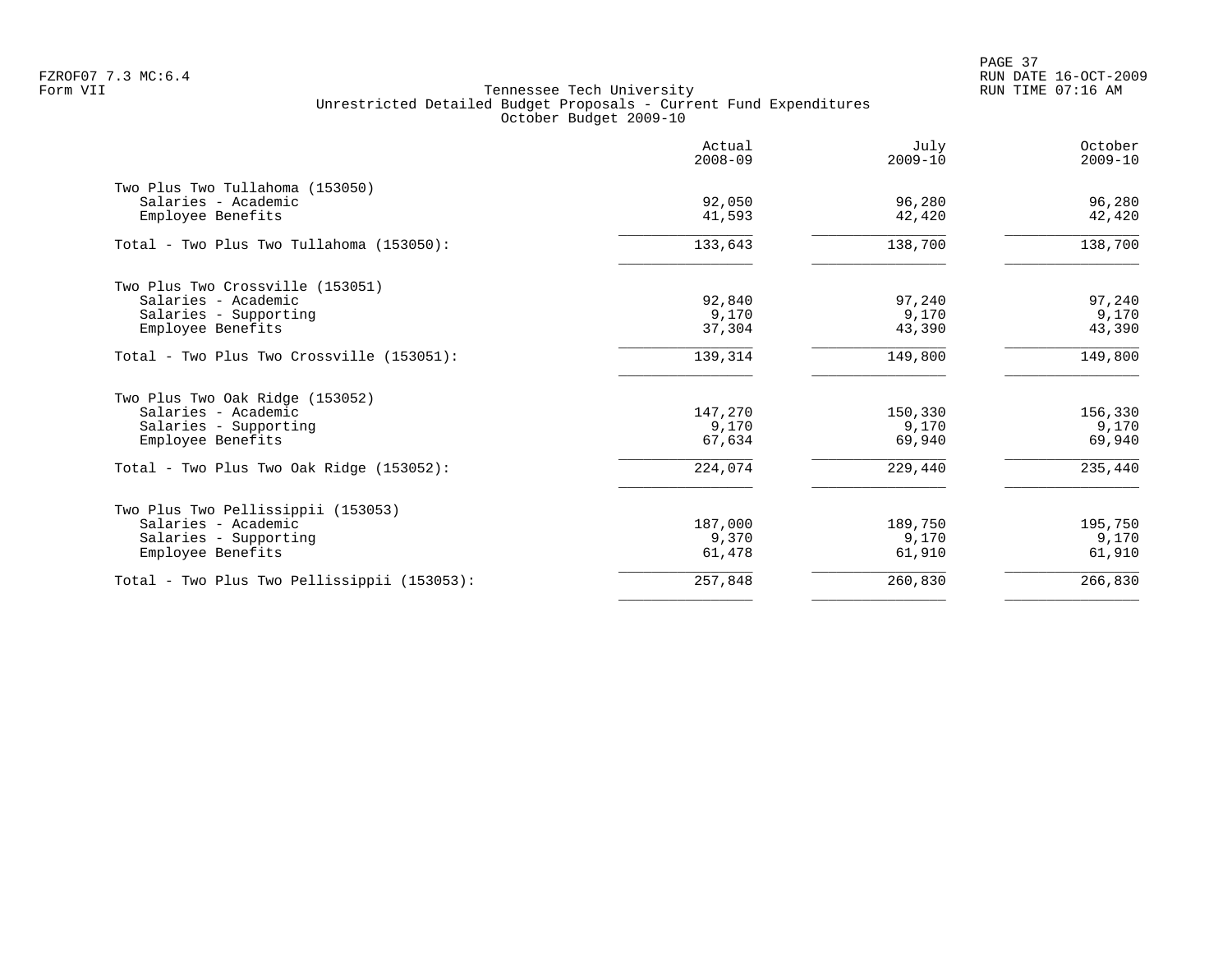|                                                                                                                                         | Actual<br>$2008 - 09$      | July<br>$2009 - 10$         | October<br>$2009 - 10$      |
|-----------------------------------------------------------------------------------------------------------------------------------------|----------------------------|-----------------------------|-----------------------------|
| Two Plus Two Chattanooga (153054)<br>Salaries - Academic<br>Salaries - Supporting<br>Employee Benefits                                  | 120,750<br>9,370<br>50,737 | 129,150<br>9,170<br>45,230  | 129,150<br>9,170<br>45,230  |
| Total - Two Plus Two Chattanooga (153054):                                                                                              | 180,857                    | 183,550                     | 183,550                     |
| Two Plus Two Motlow (153055)<br>Salaries - Academic<br>Salaries - Supporting<br>Employee Benefits                                       | 99,870<br>9,370<br>47,751  | 99,270<br>9,170<br>48,770   | 102,270<br>9,170<br>48,770  |
| Total - Two Plus Two Motlow $(153055)$ :                                                                                                | 156,991                    | 157,210                     | 160,210                     |
| Two Plus Two Roane St Harriman (153056)<br>Salaries - Academic<br>Employee Benefits<br>Total - Two Plus Two Roane St Harriman (153056): | 42,400<br>21,492<br>63,892 | 92,300<br>21,570<br>113,870 | 95,300<br>21,570<br>116,870 |
| Two Plus Two Scott Co (153059)<br>Salaries - Academic<br>Employee Benefits                                                              | 89,200<br>29,836           | 45,000<br>31,470            | 45,000<br>31,470            |
| Total - Two Plus Two Scott Co (153059):                                                                                                 | 119,036                    | 76,470                      | 76,470                      |
|                                                                                                                                         |                            |                             |                             |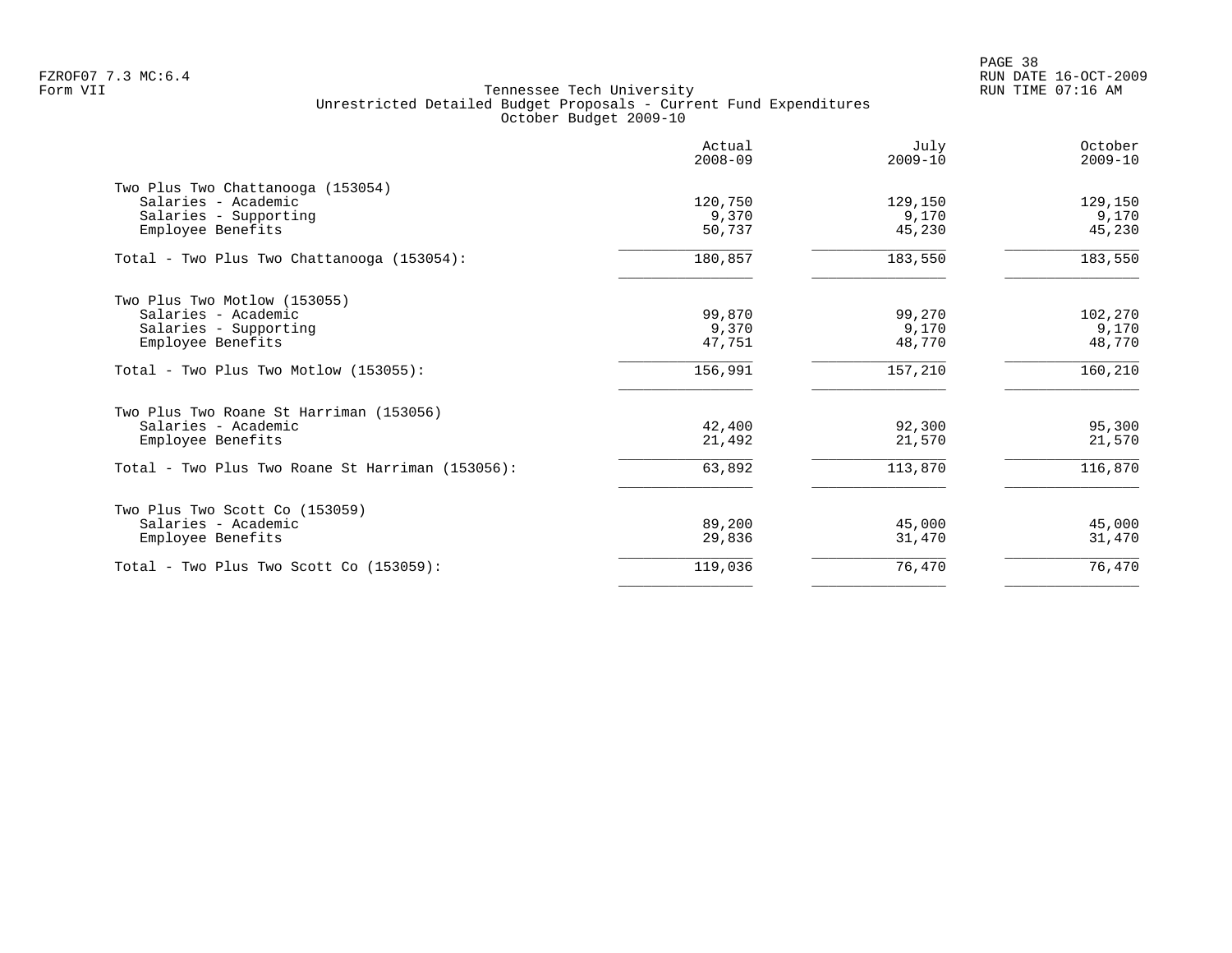|                                                     | Actual<br>$2008 - 09$ | July<br>$2009 - 10$ | October<br>$2009 - 10$ |
|-----------------------------------------------------|-----------------------|---------------------|------------------------|
| Exercise Sci Physical Ed Wellness (154000)          |                       |                     |                        |
| Salaries - Academic                                 | 601,105               | 629,793             | 626,385                |
| Salaries - Supporting                               | 38,802                | 47,322              | 75,212                 |
| Salaries - Students                                 | 5,958                 | 100                 | 1,700                  |
| Salaries - Professional                             | 7,700                 | 5,800               | 5,800                  |
| Employee Benefits                                   | 197,945               | 192,990             | 192,990                |
| Travel                                              | 86                    | $\Omega$            | $\overline{0}$         |
| Operating Expenses                                  | 24,183                | 25,470              | 32,850                 |
| Total - Exercise Sci Physical Ed Wellness (154000): | 875,779               | 901,475             | 934,937                |
| EXPW Special Courses (154001)                       |                       |                     |                        |
| Salaries - Supporting                               | 762                   | $\mathbf 0$         | $\mathbf 0$            |
| Employee Benefits                                   | 58                    | 30                  | 30                     |
| Operating Expenses                                  | 2,249                 | $\mathbf 0$         | $\Omega$               |
| Total - EXPW Special Courses (154001):              | 3,069                 | 30                  | 30                     |
| EXPW Special Courses Transf In (154002)             |                       |                     |                        |
| Department Revenues                                 | $-4,613$              | 0                   | $\mathbf 0$            |
| Total - EXPW Special Courses Transf In (154002):    | $-4,613$              | $\mathbf 0$         | $\Omega$               |
| Music and Art (155000)                              |                       |                     |                        |
| Salaries - Academic                                 | 1,653,337             | 1,555,170           | 1,559,170              |
| Salaries - Supporting                               | 79,578                | 78,930              | 78,930                 |
| Salaries - Students                                 | 1,530                 | 1,000               | 1,000                  |
| Employee Benefits                                   | 584,309               | 588,000             | 588,000                |
| Travel                                              | 2,622                 | $\Omega$            | $\Omega$               |
| Operating Expenses                                  | 49,635                | 53,940              | 71,940                 |
| Department Revenues                                 | $-375$                | $\Omega$            | $\Omega$               |
| Total - Music and Art $(155000)$ :                  | 2,370,636             | 2, 277, 040         | 2,299,040              |
|                                                     |                       |                     |                        |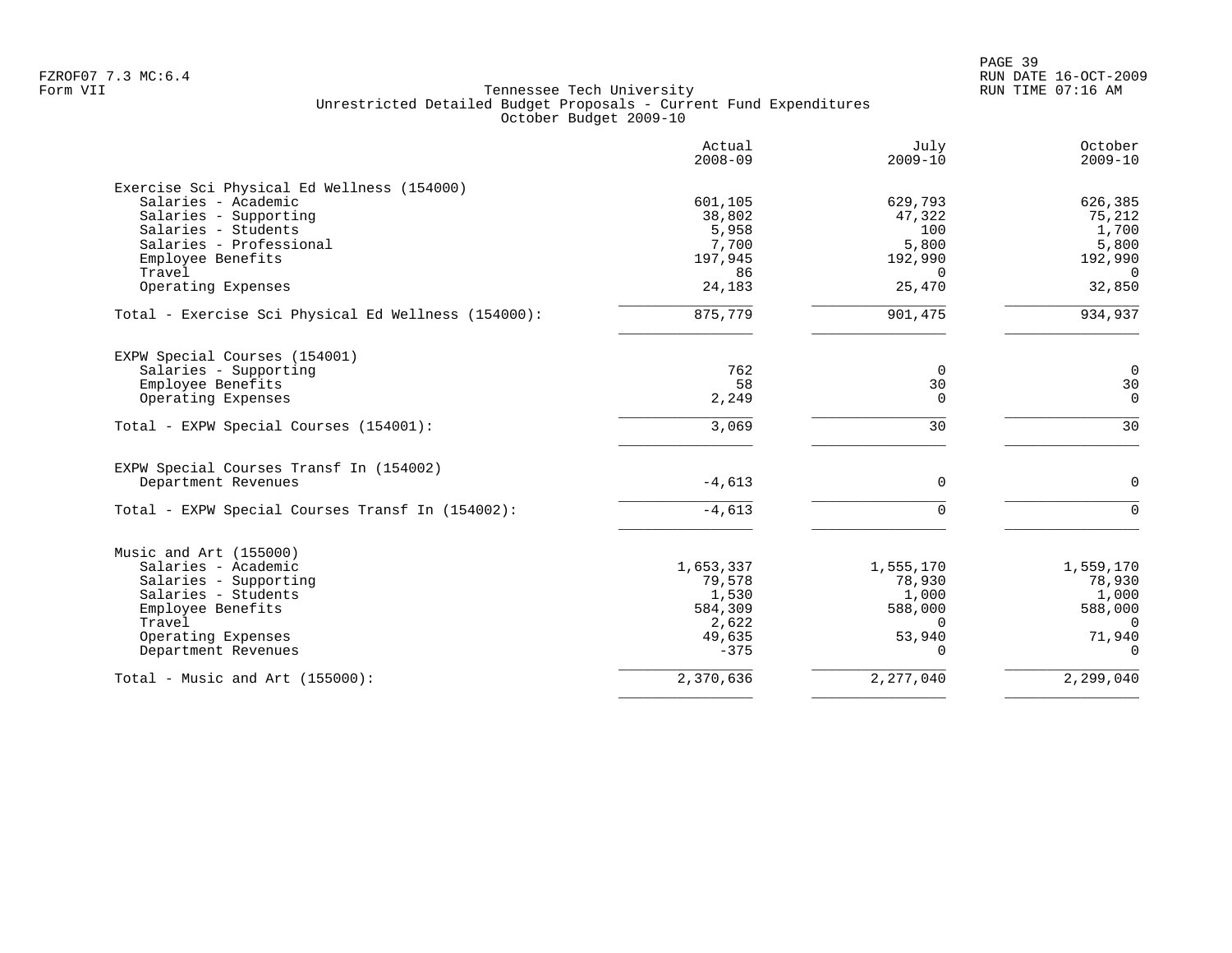|                                                   | Actual<br>$2008 - 09$ | July<br>$2009 - 10$ | October<br>$2009 - 10$ |
|---------------------------------------------------|-----------------------|---------------------|------------------------|
| Music Scholarships (155005)<br>Operating Expenses | 307,147               | 308,130             | 325,600                |
| Total - Music Scholarships (155005):              | 307,147               | 308,130             | 325,600                |
| Craft Center Instruction (155500)                 |                       |                     |                        |
| Salaries - Administrative                         | 76,950                | 76,650              | 76,650                 |
| Salaries - Academic                               | 290,660               | 284,960             | 284,960                |
| Salaries - Supporting                             | 28,204                | 21,120              | 21,120                 |
| Employee Benefits                                 | 136,750               | 131,890             | 131,890                |
| Travel                                            | 810                   | <sup>n</sup>        | $\Omega$               |
| Operating Expenses                                | 61,048                | 63,850              | 61,850                 |
| Total - Craft Center Instruction (155500):        | 594,422               | 578,470             | 576,470                |
| Match Rural Education (156015)                    |                       |                     |                        |
| Salaries - Supporting                             | 516                   | 0                   | 0                      |
| Employee Benefits                                 | 204                   | $\Omega$            | $\Omega$               |
| Total - Match Rural Education (156015):           | 720                   | 0                   | $\Omega$               |
| Ag Hum Ec Stimulus Funding (160019)               |                       |                     |                        |
| Salaries - Academic                               | 0                     | 0                   | 424,340                |
| Employee Benefits                                 | $\Omega$              | $\Omega$            | 149,050                |
| Total - Ag Hum Ec Stimulus Funding (160019):      | 0                     | 0                   | 573,390                |
|                                                   |                       |                     |                        |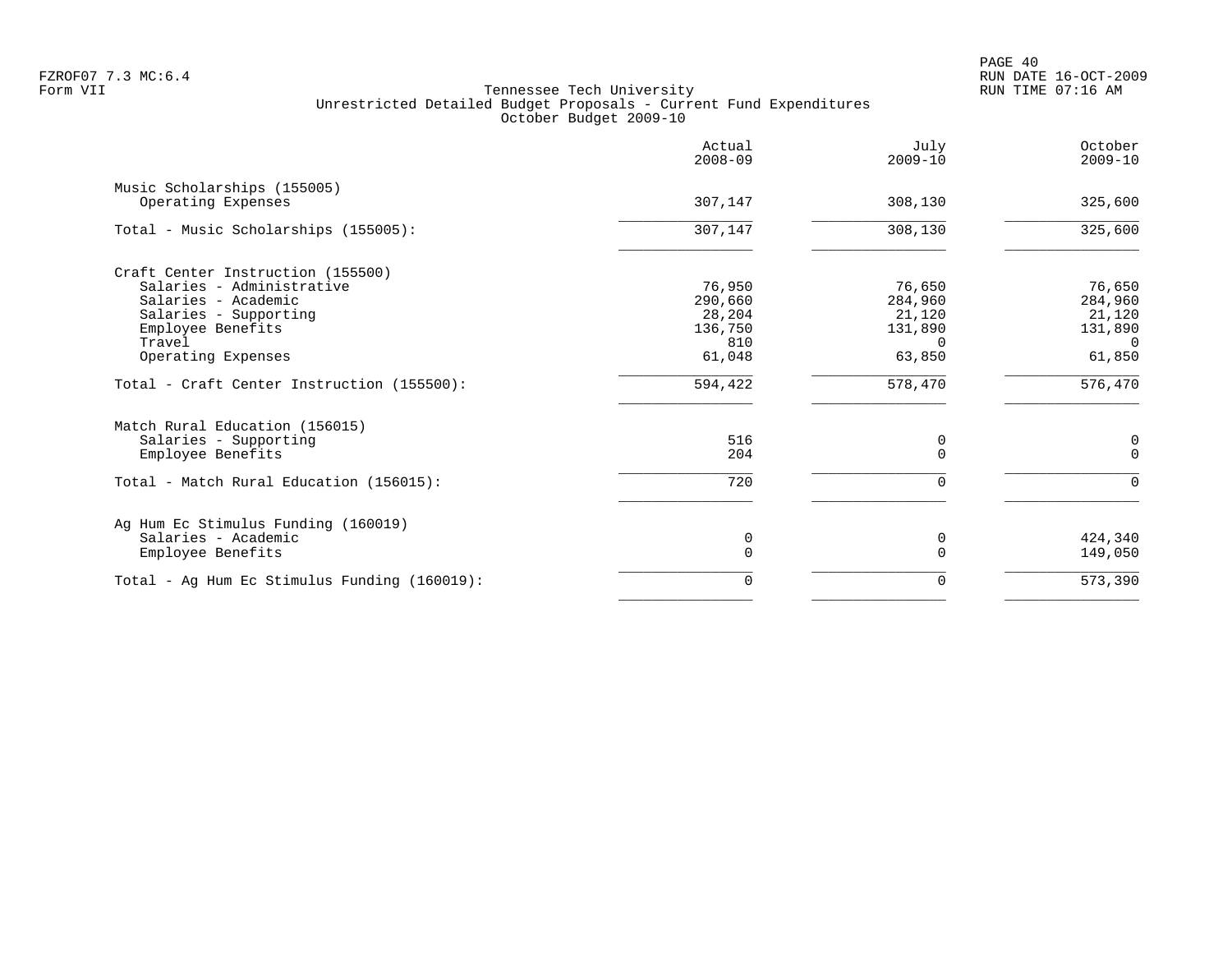| Actual<br>$2008 - 09$ | July<br>$2009 - 10$                                                                                                                                                  | October<br>$2009 - 10$                                                                                                                                     |
|-----------------------|----------------------------------------------------------------------------------------------------------------------------------------------------------------------|------------------------------------------------------------------------------------------------------------------------------------------------------------|
|                       |                                                                                                                                                                      |                                                                                                                                                            |
|                       |                                                                                                                                                                      | 100,000                                                                                                                                                    |
|                       |                                                                                                                                                                      |                                                                                                                                                            |
|                       |                                                                                                                                                                      | 288,782                                                                                                                                                    |
|                       |                                                                                                                                                                      | 22,510<br>20                                                                                                                                               |
|                       |                                                                                                                                                                      |                                                                                                                                                            |
|                       |                                                                                                                                                                      | 209,370                                                                                                                                                    |
|                       |                                                                                                                                                                      | 2,500                                                                                                                                                      |
|                       |                                                                                                                                                                      | 23,480                                                                                                                                                     |
|                       |                                                                                                                                                                      | $\Omega$                                                                                                                                                   |
| 872,660               | 840,452                                                                                                                                                              | 646,662                                                                                                                                                    |
|                       |                                                                                                                                                                      |                                                                                                                                                            |
|                       | $\Omega$                                                                                                                                                             | $\Omega$                                                                                                                                                   |
|                       |                                                                                                                                                                      | 8,350                                                                                                                                                      |
| 8,591                 | 8,850                                                                                                                                                                | 8,350                                                                                                                                                      |
|                       |                                                                                                                                                                      |                                                                                                                                                            |
|                       |                                                                                                                                                                      | 77,140                                                                                                                                                     |
|                       |                                                                                                                                                                      | 152,330                                                                                                                                                    |
|                       |                                                                                                                                                                      | 21,060                                                                                                                                                     |
|                       |                                                                                                                                                                      | 168,660                                                                                                                                                    |
|                       |                                                                                                                                                                      | 100                                                                                                                                                        |
|                       |                                                                                                                                                                      | 7,630                                                                                                                                                      |
|                       |                                                                                                                                                                      | 10,130                                                                                                                                                     |
| $-135$                | $\Omega$                                                                                                                                                             | $\Omega$                                                                                                                                                   |
|                       |                                                                                                                                                                      |                                                                                                                                                            |
|                       | 64,545<br>515,883<br>25,976<br>4,154<br>184,305<br>3,387<br>74,458<br>$-48$<br>747<br>7,844<br>77,440<br>302,947<br>21,369<br>138,598<br>6,731<br>66,779<br>$\Omega$ | 89,590<br>492,982<br>22,510<br>20<br>209,370<br>2,500<br>23,480<br>$\Omega$<br>8,850<br>77,140<br>338,420<br>21,060<br>168,660<br>100<br>6,240<br>$\Omega$ |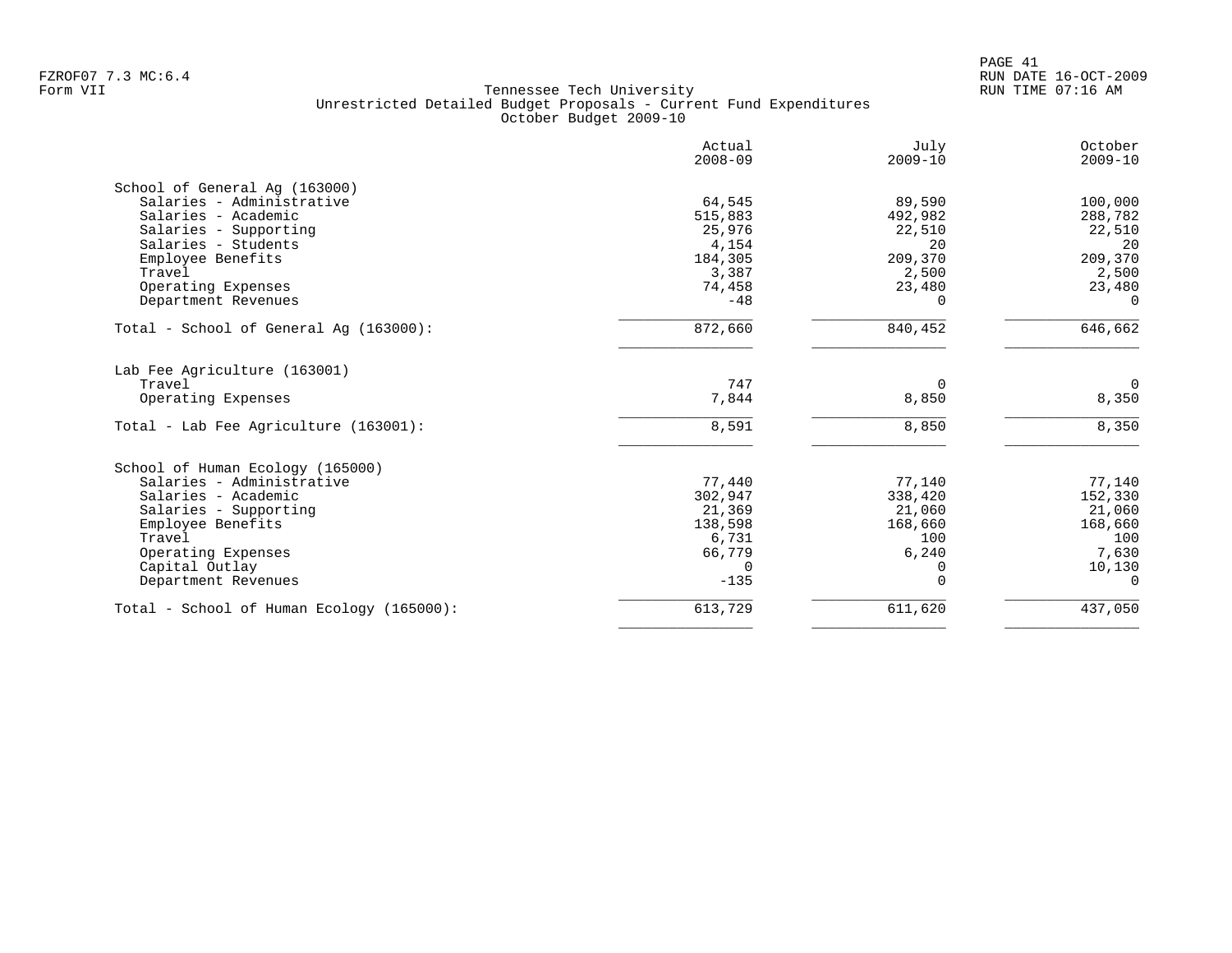PAGE 42 FZROF07 7.3 MC:6.4 RUN DATE 16-OCT-2009

|                                            | Actual<br>$2008 - 09$ | July<br>$2009 - 10$ | October<br>$2009 - 10$ |
|--------------------------------------------|-----------------------|---------------------|------------------------|
| Lab Fee Human Ecology (165001)             |                       |                     |                        |
| Travel                                     | 300                   | 0                   | $\Omega$               |
| Operating Expenses                         | 7,136                 | 5,400               | 6,200                  |
| Department Revenues                        | $-137$                | U                   | $\Omega$               |
| Total - Lab Fee Human Ecology (165001):    | 7,299                 | 5,400               | 6,200                  |
| Lab Fee Nursing (166000)                   |                       |                     |                        |
| Operating Expenses                         | 14,976                | 15,400              | 20,200                 |
| Total - Lab Fee Nursing (166000):          | 14,976                | 15,400              | 20,200                 |
| Nursing Instruction (166001)               |                       |                     |                        |
| Salaries - Administrative                  | 107,940               | 99,460              | 83,190                 |
| Salaries - Academic                        | 706,126               | 718,020             | 80,660                 |
| Salaries - Supporting                      | 38,620                | 38,320              | 38,320                 |
| Salaries - Professional                    | 54,427                | 82,710              | 82,710                 |
| Employee Benefits                          | 333,296               | 253,140             | 253,140                |
| Travel                                     | 10,140                | 6,690               | 6,690                  |
| Operating Expenses                         | 60,323                | 20,920              | 26,990                 |
| Department Revenues                        | $-4,409$              | <sup>n</sup>        | $\Omega$               |
| Total - Nursing Instruction (166001):      | 1,306,463             | 1,219,260           | 571,700                |
| Nursing Exam and Testing (166002)          |                       |                     |                        |
| Operating Expenses                         | 30,140                | 19,080              | 19,080                 |
| Total - Nursing Exam and Testing (166002): | 30,140                | 19,080              | 19,080                 |
|                                            |                       |                     |                        |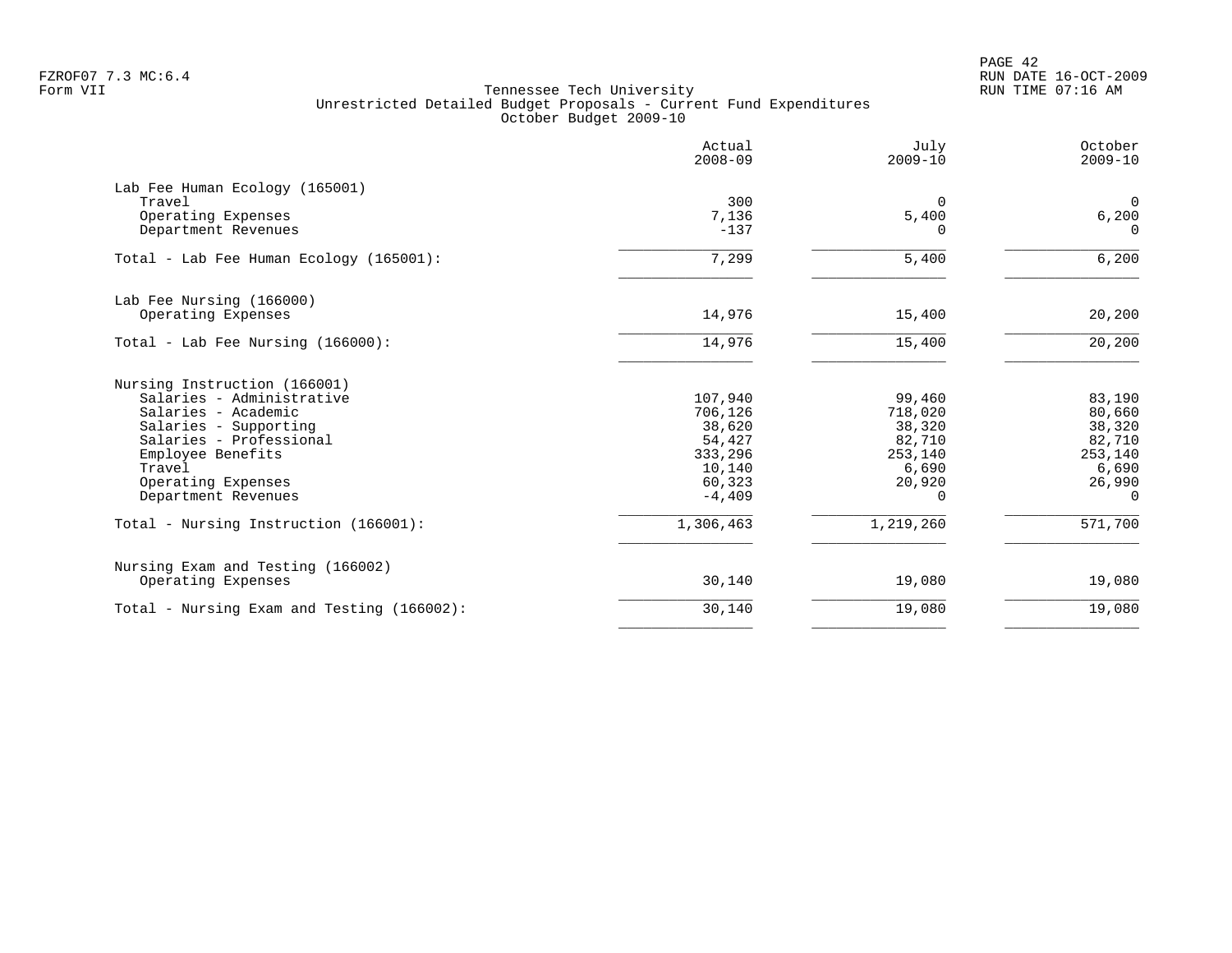PAGE 43 FZROF07 7.3 MC:6.4 RUN DATE 16-OCT-2009

|                                               | Actual<br>$2008 - 09$   | July<br>$2009 - 10$ | October<br>$2009 - 10$ |
|-----------------------------------------------|-------------------------|---------------------|------------------------|
| SACF Nursing (166003)                         |                         |                     |                        |
| Salaries - Academic                           | 0                       |                     | 104,000                |
| Employee Benefits<br>Operating Expenses       | $\mathbf 0$<br>$\Omega$ | $\Omega$<br>U       | 6,500<br>34,500        |
|                                               |                         |                     |                        |
| Total - SACF Nursing (166003):                | $\Omega$                | $\Omega$            | 145,000                |
| Nursing Stimulus Funding (166019)             |                         |                     |                        |
| Salaries - Academic                           | 0                       | 0                   | 679,630                |
| Employee Benefits                             | $\Omega$                | $\Omega$            | 237,870                |
| Total - Nursing Stimulus Funding (166019):    | $\cap$                  | U                   | 917,500                |
| Minority Graduate Assistant (176004)          |                         |                     |                        |
| Salaries - Professional                       | 83,500                  | 49,910              | 49,910                 |
| Operating Expenses                            | 60,448                  | 123,860             | 160,780                |
| Total - Minority Graduate Assistant (176004): | 143,948                 | 173,770             | 210,690                |
| Ext Edu Off Campus (180003)                   |                         |                     |                        |
| Salaries - Academic                           | 327,580                 | 337,260             | 337,260                |
| Salaries - Supporting                         | 53,960                  | $\Omega$            | $\Omega$               |
| Salaries - Students                           |                         | 650                 | 650                    |
| Salaries - Professional                       |                         | 4,960               | 4,960                  |
| Employee Benefits                             | 13,882                  | 15,110              | 15,110                 |
| Travel                                        | 78,423                  | 40,450              | 40,450                 |
| Operating Expenses                            | 122,401                 | 40,130              | 40,130                 |
| Total - Ext Edu Off Campus (180003):          | 596,246                 | 438,560             | 438,560                |
|                                               |                         |                     |                        |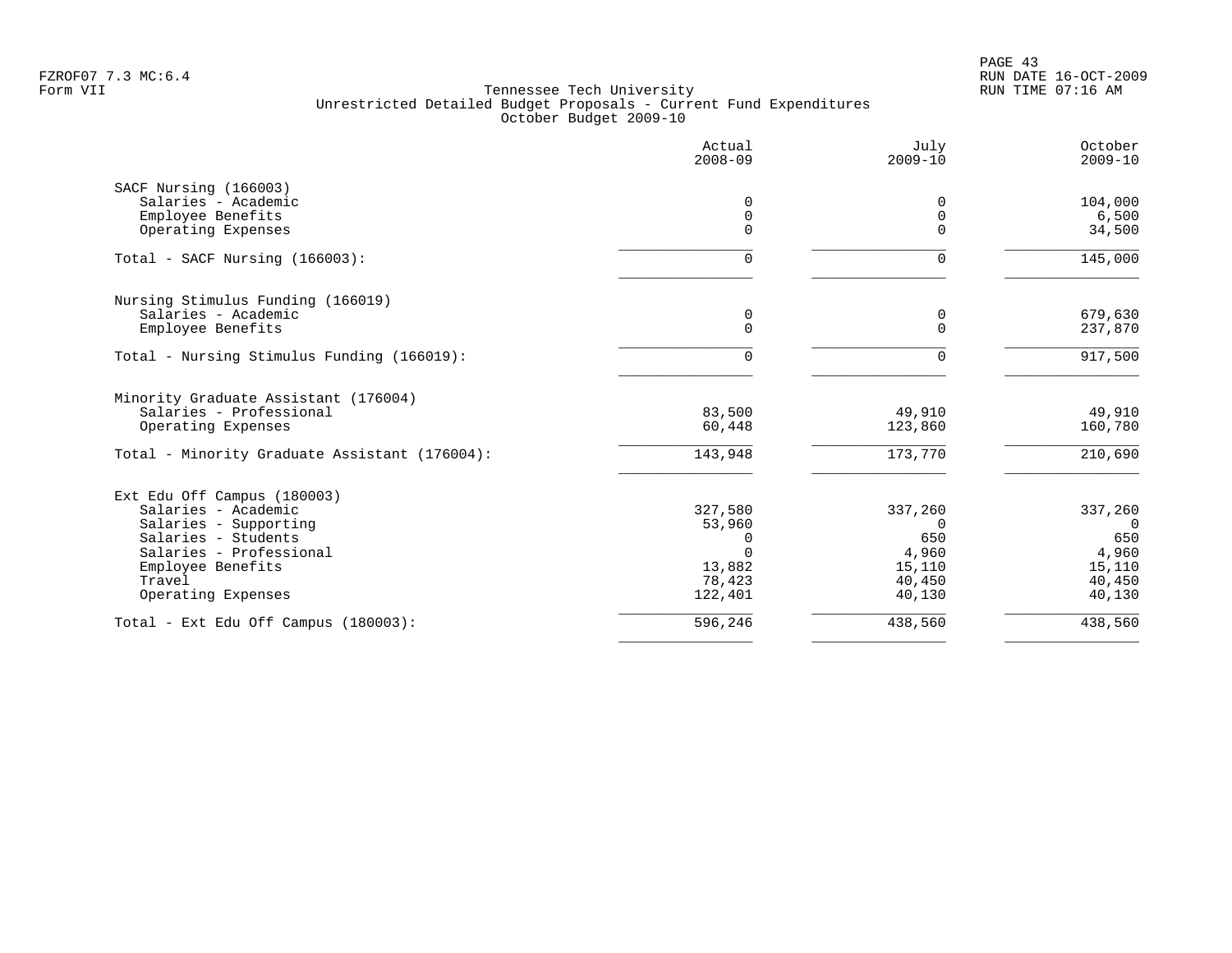PAGE 44 FZROF07 7.3 MC:6.4 RUN DATE 16-OCT-2009

|                                                 | Actual<br>$2008 - 09$ | July<br>$2009 - 10$ | October<br>$2009 - 10$ |
|-------------------------------------------------|-----------------------|---------------------|------------------------|
| Ext Educ Overload (180005)                      |                       |                     |                        |
| Salaries - Academic                             | 0                     | 65,440              | 65,440                 |
| Employee Benefits                               | 0                     | 1,510               | 1,510                  |
| Total - Ext Educ Overload (180005):             | $\Omega$              | 66,950              | 66,950                 |
| Ext Programs Stimulus Funding (180019)          |                       |                     |                        |
| Salaries - Academic                             | 0                     | 51,500              | 51,500                 |
| Employee Benefits                               | $\Omega$              | $\Omega$            | 18,000                 |
| Total - Ext Programs Stimulus Funding (180019): | $\Omega$              | 51,500              | 69,500                 |
| Distance MBA (180500)                           |                       |                     |                        |
| Salaries - Academic                             | 303,205               | 40,500              | 82,500                 |
| Salaries - Supporting                           | 2,939                 | 5,000               | 5,000                  |
| Salaries - Professional                         | 81,290                | 86,690              | 86,690                 |
| Employee Benefits                               | 87,640                | 95,290              | 95,290                 |
| Travel                                          | 1,653                 | $\Omega$            | 300                    |
| Operating Expenses                              | 51,060                | 331,010             | 288,710                |
| Capital Outlay                                  | $\Omega$              | 20,000              | 95,310                 |
| Total - Distance MBA (180500):                  | 527,787               | 578,490             | 653,800                |
| Distance MBA Modules (180501)                   |                       |                     |                        |
| Salaries - Academic                             | 13,900                | 15,750              | 15,750                 |
| Salaries - Students                             | 9,253                 | $\Omega$            | $\Omega$               |
| Salaries - Professional                         | 8,750                 | 15,000              | 15,000                 |
| Employee Benefits                               | 5,759                 | 3,030               | 3,030                  |
| Travel                                          | 7,244                 | $\Omega$            | $\Omega$               |
| Operating Expenses                              | 36,318                | 52,970              | 48,570                 |
| Total - Distance MBA Modules (180501):          | 81,224                | 86,750              | 82,350                 |
|                                                 |                       |                     |                        |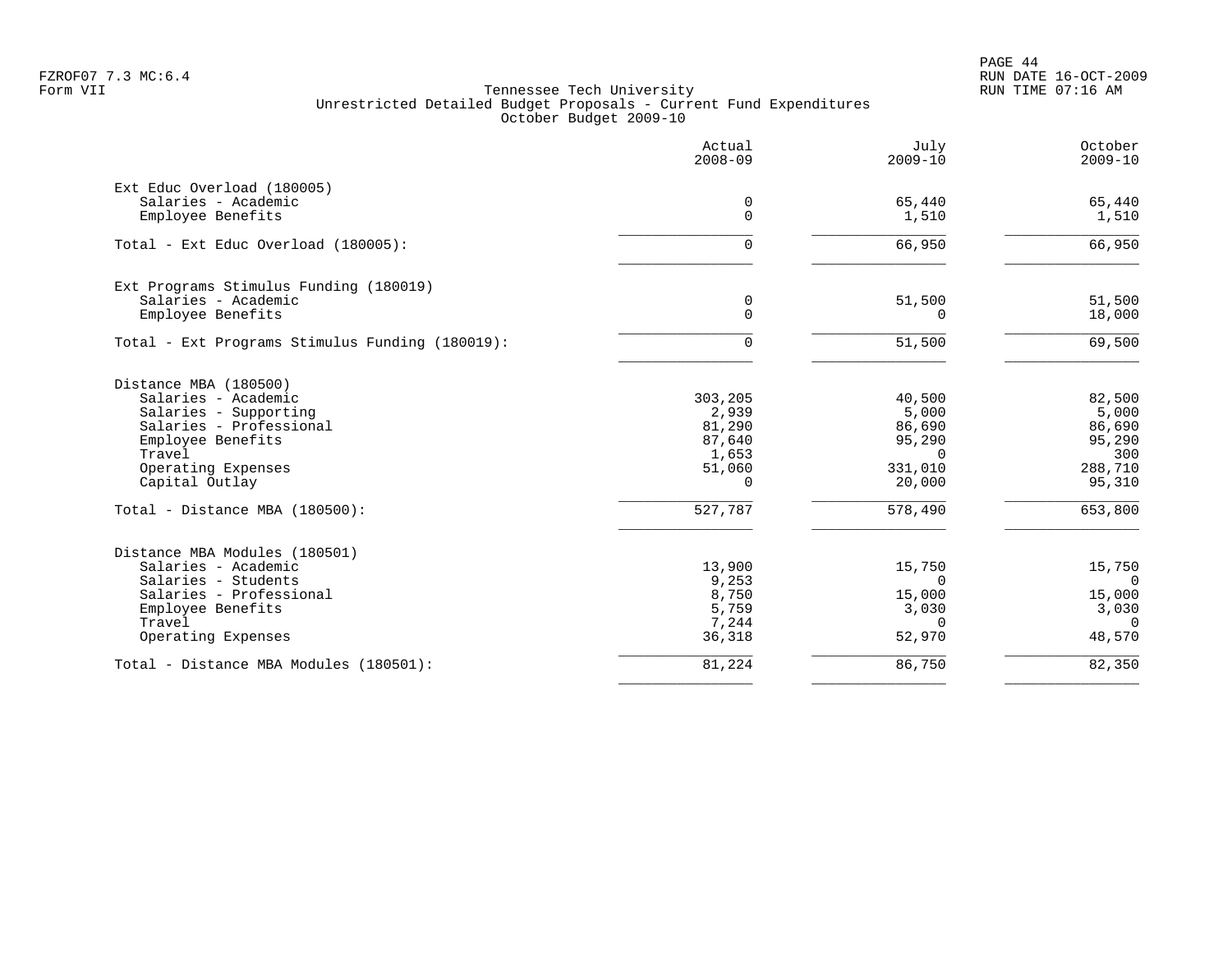|                                                       | Actual<br>$2008 - 09$ | July<br>$2009 - 10$ | October<br>$2009 - 10$ |
|-------------------------------------------------------|-----------------------|---------------------|------------------------|
| Non Credit Ext Educ Instuction (181001)               |                       |                     |                        |
| Salaries - Academic                                   | 30,166                | 9,110               | 9,110                  |
| Salaries - Supporting                                 | 27,800                | 27,500              | 27,500                 |
| Salaries - Professional                               | 45,670                | 45,370              | 45,370                 |
| Employee Benefits                                     | 32,638                | 34,760              | 34,760                 |
| Travel                                                | 989                   | 600                 | 600                    |
| Operating Expenses                                    | 16,873                | 40,490              | 40,490                 |
| Total - Non Credit Ext Educ Instuction (181001):      | 154,136               | 157,830             | 157,830                |
| Non Credit Ext Ed (181002)                            |                       |                     |                        |
| Salaries - Academic                                   | 10,373                | 5,880               | 5,880                  |
| Salaries - Supporting                                 | 24,247                | 23,610              | 23,610                 |
| Salaries - Students                                   | 1,536                 | 980                 | 980                    |
| Salaries - Professional                               | 25,551                | 27,165              | 27,165                 |
| Employee Benefits                                     | 25,831                | 30,610              | 30,610                 |
| Travel                                                | 427                   | 200                 | 200                    |
| Operating Expenses                                    | 19,255                | 22,820              | 22,820                 |
| Total - Non Credit Ext Ed (181002):                   | 107,220               | 111,265             | 111,265                |
| Governor Sch fr Emerging Technology (183000)          |                       |                     |                        |
| Salaries - Academic                                   | 20,022                | 0                   | 0                      |
| Salaries - Supporting                                 | 960                   | $\Omega$            | $\mathbf 0$            |
| Salaries - Professional                               | 1,330                 | $\Omega$            | $\Omega$               |
| Employee Benefits                                     | 7,899                 | $\Omega$            | 1,000                  |
| Operating Expenses                                    | 146                   | $\Omega$            | 8,460                  |
| Total - Governor Sch fr Emerging Technology (183000): | 30,357                | 0                   | 9,460                  |
|                                                       |                       |                     |                        |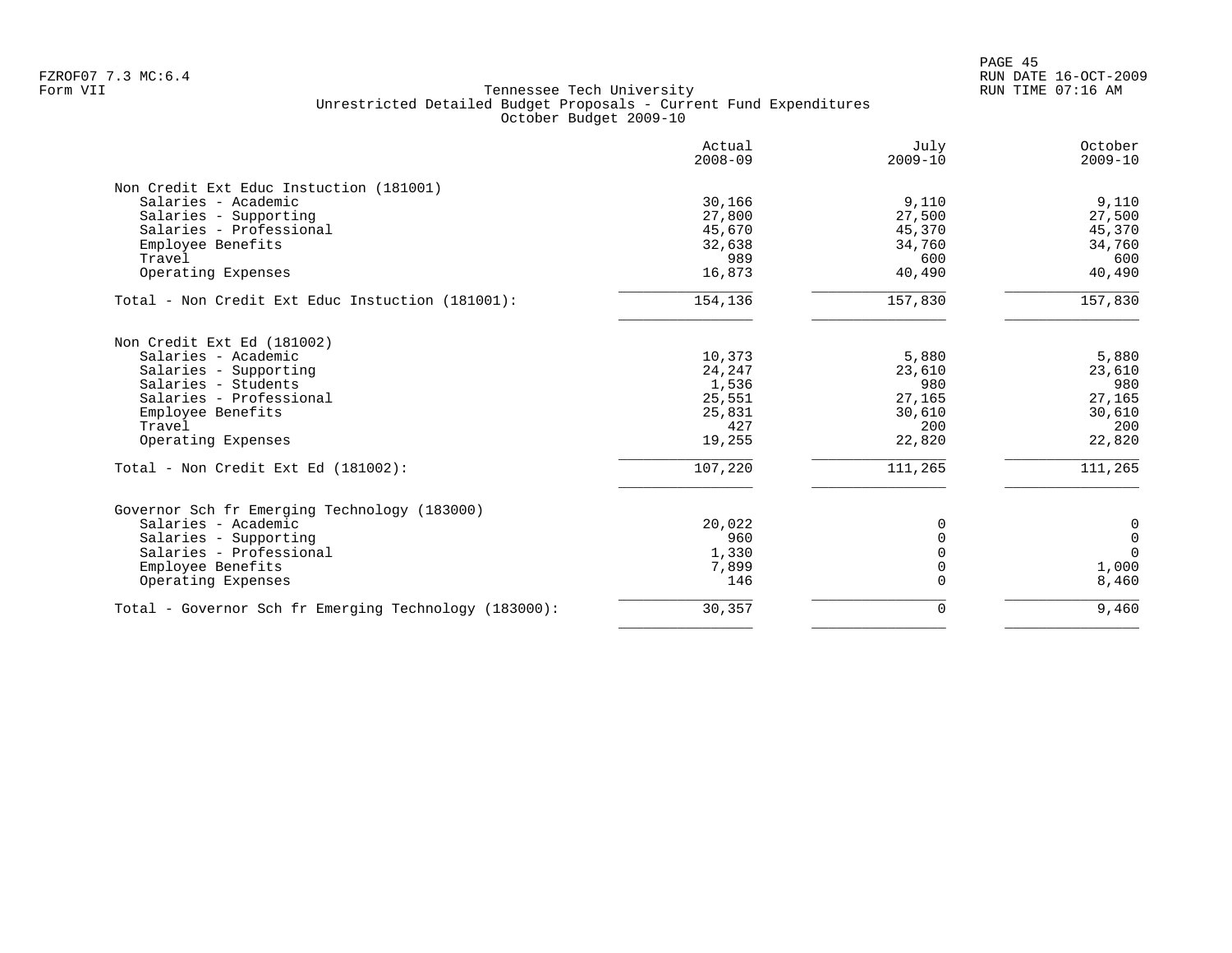PAGE 46 FZROF07 7.3 MC:6.4 RUN DATE 16-OCT-2009

|                                                  | Actual<br>$2008 - 09$ | July<br>$2009 - 10$ | October<br>$2009 - 10$ |
|--------------------------------------------------|-----------------------|---------------------|------------------------|
| Two Plus Two Eled Crossville (184000)            |                       |                     |                        |
| Salaries - Academic                              | 4,800                 | 7,250               | 7,250                  |
| Salaries - Supporting                            | 6,608                 |                     | $\Omega$               |
| Employee Benefits                                | 239                   | 210                 | 210                    |
| Travel                                           | 5,151                 | 2,940               | 2,940                  |
| Operating Expenses                               | 7,097                 | 7,540               | 7,540                  |
| Total - Two Plus Two Eled Crossville (184000):   | 23,895                | 17,940              | 17,940                 |
| Two Plus Two Eled Oak Ridge (184001)             |                       |                     |                        |
| Salaries - Academic                              | 4,800                 | 14,150              | 14,150                 |
| Salaries - Supporting                            | 6,599                 | 7,050               | 7,050                  |
| Employee Benefits                                | 976                   | 190                 | 190                    |
| Travel                                           | 7,298                 | 8,720               | 8,720                  |
| Operating Expenses                               | 6,337                 | 13,040              | 13,040                 |
| Total - Two Plus Two Eled Oak Ridge (184001):    | 26,010                | 43,150              | 43,150                 |
| Two Plus Two Eled Pellissippii (184002)          |                       |                     |                        |
| Salaries - Academic                              | 13,800                | 14,110              | 14,110                 |
| Salaries - Supporting                            | 15,509                | 8,130               | 8,130                  |
| Employee Benefits                                | 2,381                 | 1,020               | 1,020                  |
| Travel                                           | 9,737                 | 12,640              | 12,640                 |
| Operating Expenses                               | 22,361                | 21,470              | 21,470                 |
| Total - Two Plus Two Eled Pellissippii (184002): | 63,788                | 57,370              | 57,370                 |
|                                                  |                       |                     |                        |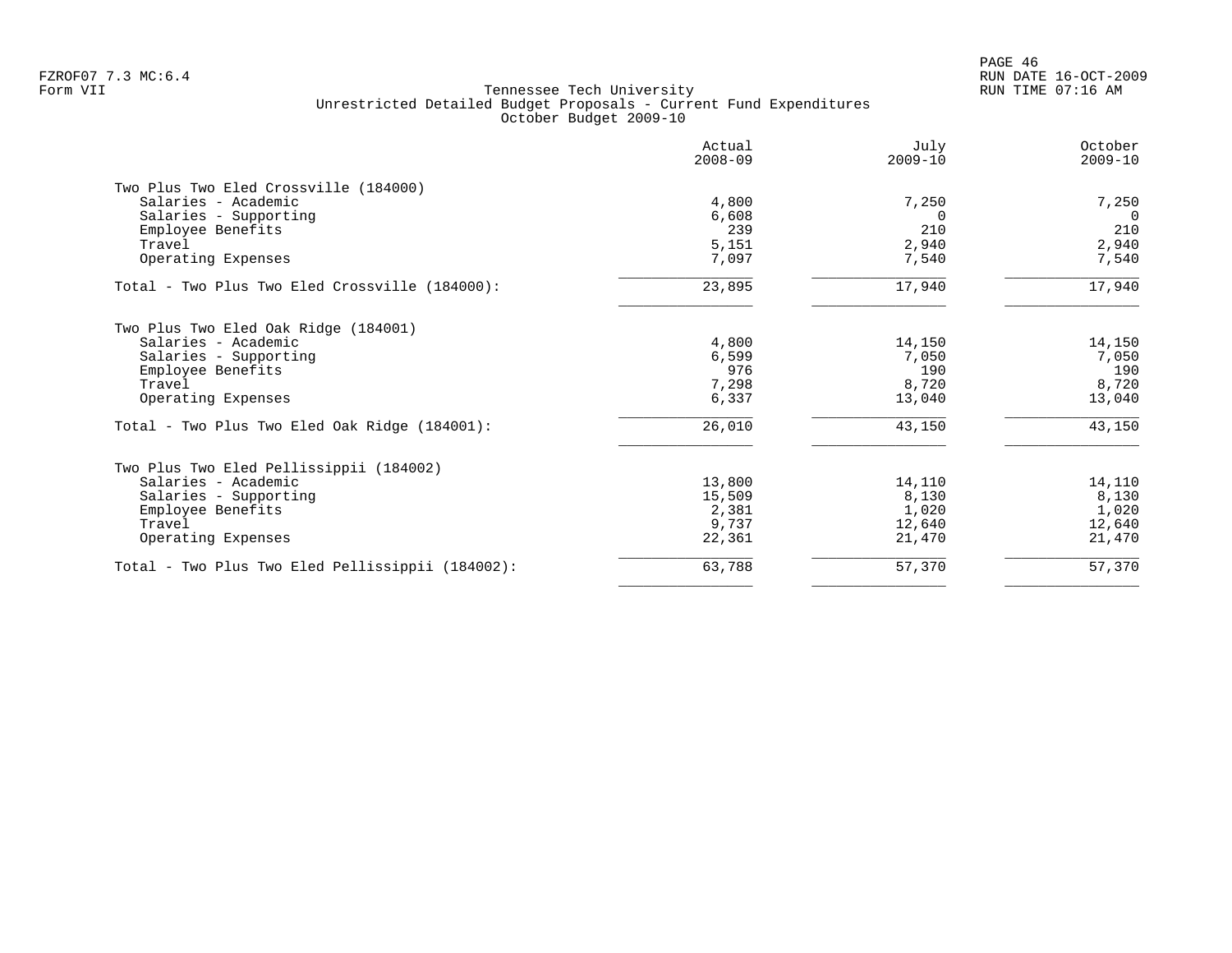PAGE 47 FZROF07 7.3 MC:6.4 RUN DATE 16-OCT-2009

|                                                 | Actual<br>$2008 - 09$ | July<br>$2009 - 10$ | October<br>$2009 - 10$ |
|-------------------------------------------------|-----------------------|---------------------|------------------------|
| Two Plus Two Eled Chattanooga (184003)          |                       |                     |                        |
| Salaries - Academic                             | 6,600                 | 3,520               | 3,520                  |
| Employee Benefits                               | 612                   | 350                 | 350                    |
| Travel                                          | 6,072                 | 5,480               | 5,480                  |
| Operating Expenses                              | 14,584                | 16,740              | 16,740                 |
| Total - Two Plus Two Eled Chattanooga (184003): | 27,868                | 26,090              | 26,090                 |
| Two Plus Two Eled Motlow (184004)               |                       |                     |                        |
| Salaries - Academic                             | 4,500                 | 9,410               | 9,410                  |
| Salaries - Supporting                           | 9,358                 | $\Omega$            | $\Omega$               |
| Employee Benefits                               | 433                   | 1,040               | 1,040                  |
| Travel                                          | 6,922                 | 5,880               | 5,880                  |
| Operating Expenses                              | 5,249                 | 15,150              | 15,150                 |
| Total - Two Plus Two Eled Motlow (184004):      | 26,462                | 31,480              | 31,480                 |
| Two Plus Two Eled Tullahoma (184005)            |                       |                     |                        |
| Salaries - Academic                             | 4,800                 | 3,530               | 3,530                  |
| Salaries - Supporting                           | 6,963                 | 0                   | $\overline{0}$         |
| Employee Benefits                               | 171                   | $\Omega$            | $\Omega$               |
| Travel                                          | 6,884                 | 5,000               | 5,000                  |
| Operating Expenses                              | 20,660                | 10,250              | 10,250                 |
| Total - Two Plus Two Eled Tullahoma (184005):   | 39,478                | 18,780              | 18,780                 |
| Two Plus Two Eled RS Harriman (184006)          |                       |                     |                        |
| Salaries - Academic                             | 3,000                 | 7,050               | 7,050                  |
| Salaries - Supporting                           | 10,494                | 0                   | $\Omega$               |
| Employee Benefits                               | 612                   | $\Omega$            | 1,000                  |
| Travel                                          | 5,933                 | 5,000               | 5,000                  |
| Operating Expenses                              | 4,821                 | 10,840              | 10,840                 |
| Total - Two Plus Two Eled RS Harriman (184006): | 24,860                | 22,890              | 23,890                 |
|                                                 |                       |                     |                        |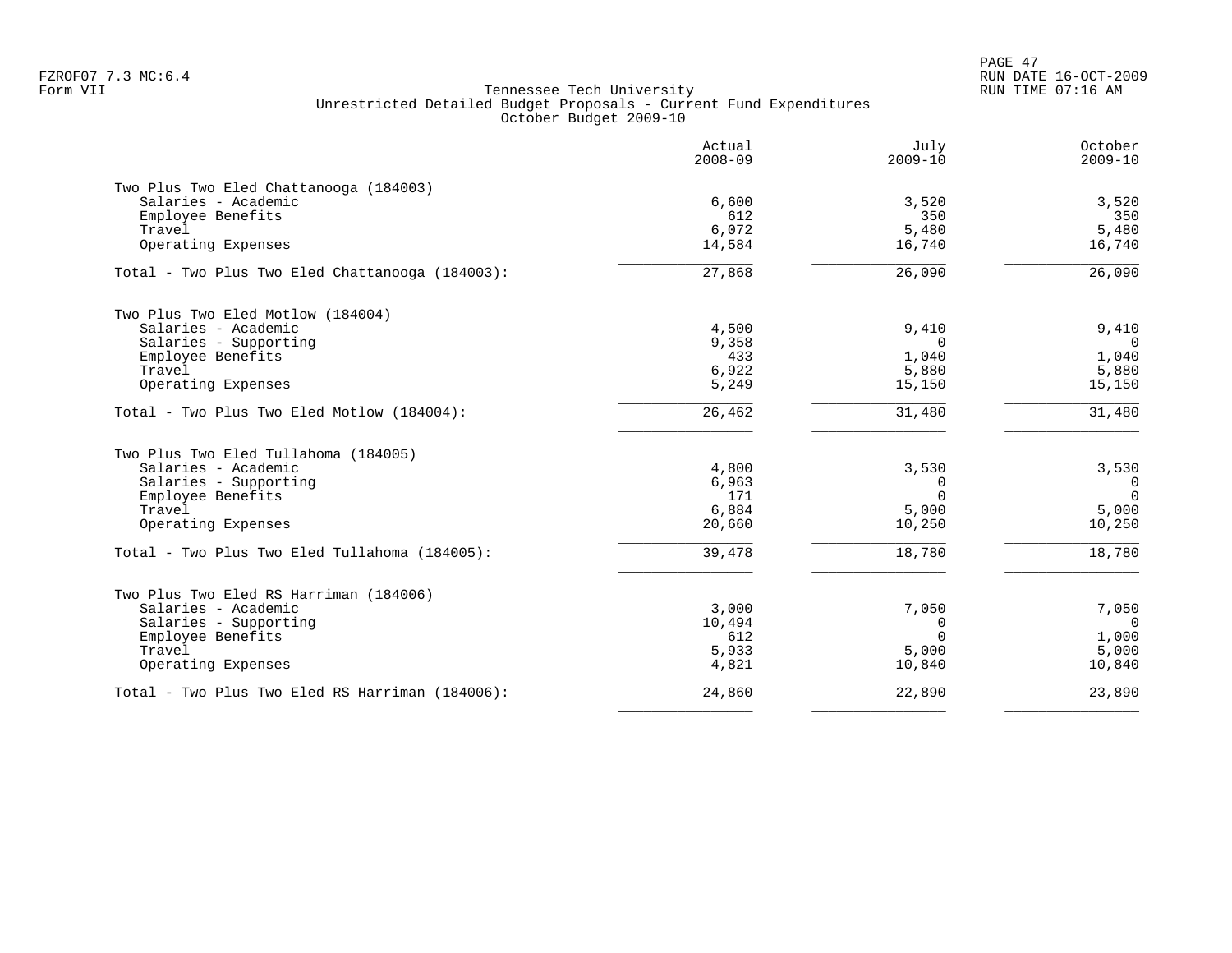|                                                           | Actual<br>$2008 - 09$ | July<br>$2009 - 10$ | October<br>$2009 - 10$ |
|-----------------------------------------------------------|-----------------------|---------------------|------------------------|
| Two Plus Two Eled Scott Co (184007)                       |                       |                     |                        |
| Salaries - Academic                                       | 1,800                 | 7,060               | 7,060                  |
| Salaries - Supporting                                     | 10,758                | $\Omega$            | $\Omega$               |
| Employee Benefits                                         | 471                   | $\Omega$            | 1,200                  |
| Travel                                                    | 4,047                 | $\mathbf 0$         | $\mathbf 0$            |
| Operating Expenses                                        | 2,636                 | $\Omega$            | $\Omega$               |
| Total - Two Plus Two Eled Scott Co (184007):              | 19,712                | 7,060               | 8,260                  |
| RODP Instruction (185002)                                 |                       |                     |                        |
| Salaries - Academic                                       | 419,190               | 445,290             | 445,290                |
| Salaries - Supporting                                     | 33,686                | 33,030              | 33,030                 |
| Salaries - Professional                                   | 64,000                | 64,300              | 64,300                 |
| Employee Benefits                                         | 113,710               | 111,830             | 123,830                |
| Travel                                                    | 5,823                 | 4,330               | 4,330                  |
| Operating Expenses                                        | 29,184                | 17,575              | 19,355                 |
| Total - RODP Instruction (185002):                        | 665,593               | 676,355             | 690, 135               |
| Interdiscip Studies Campus Instr (185007)                 |                       |                     |                        |
| Salaries - Academic                                       | 0                     | 40,000              | 48,000                 |
| Employee Benefits                                         | 0                     | $\mathbf 0$         | 7,500                  |
| Total - Interdiscip Studies Campus Instr (185007):        | $\mathbf 0$           | 40,000              | 55,500                 |
|                                                           |                       |                     |                        |
| TAF Technology Access Fee (190006)<br>Salaries - Students | 112,268               | 118,830             | 118,830                |
| Salaries - Professional                                   | 2,059                 | 33,430              | 33,430                 |
| Employee Benefits                                         | 2,137                 | 15,310              | 15,310                 |
| Operating Expenses                                        | 1,070,377             | 1,055,320           | 1,259,920              |
| Capital Outlay                                            | 40,132                | 100,000             | 100,000                |
| Total - TAF Technology Access Fee (190006):               | 1,226,973             | 1,322,890           | 1,527,490              |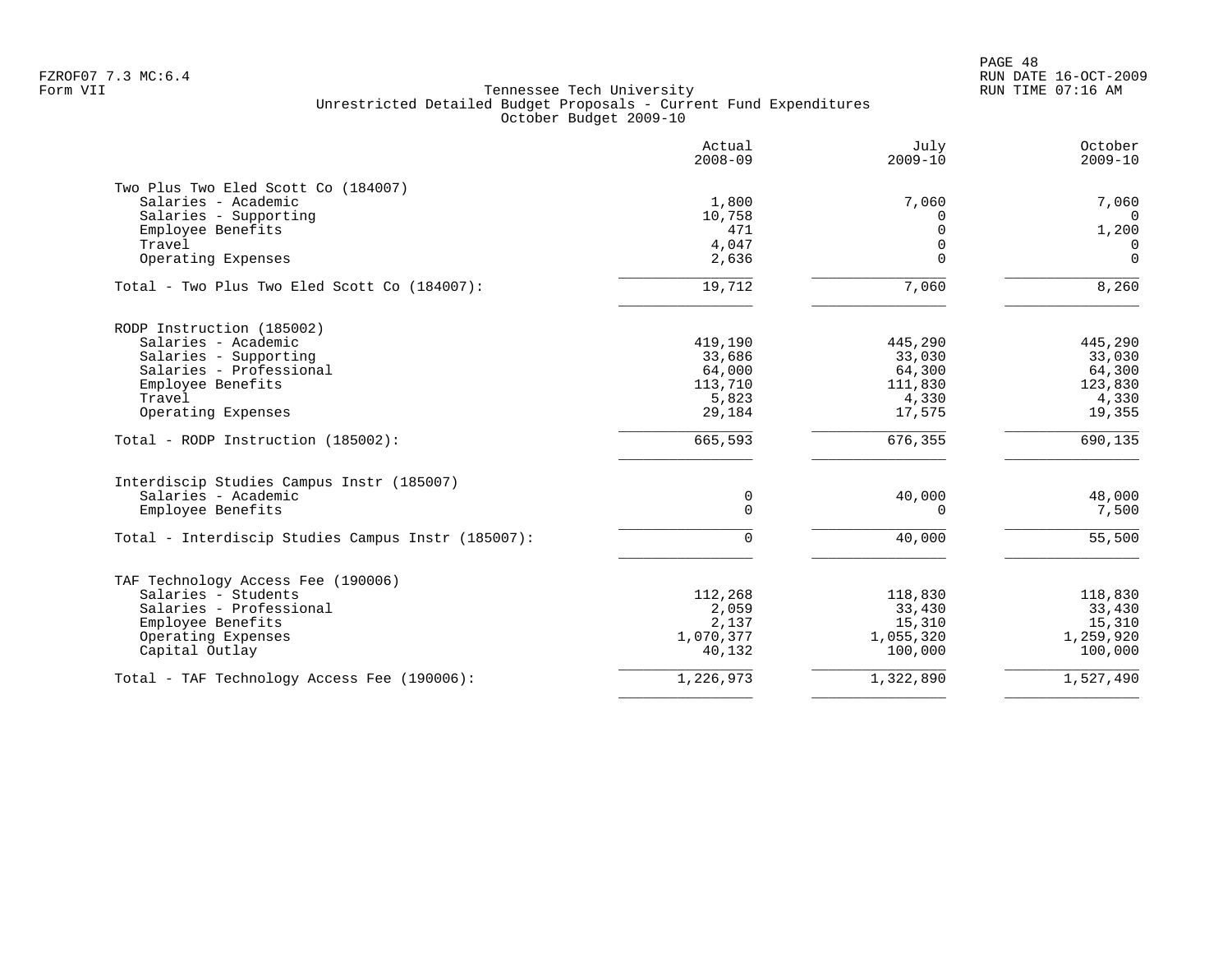|                                                                    | Actual<br>$2008 - 09$ | July<br>$2009 - 10$ | October<br>$2009 - 10$ |
|--------------------------------------------------------------------|-----------------------|---------------------|------------------------|
| Craft Center Instuct Transfer (200007)<br>Operating Expenses       | $-444,620$            | $-359,600$          | $-359,600$             |
| Total - Craft Center Instuct Transfer (200007):                    | $-444,620$            | $-359,600$          | $-359,600$             |
| TBR Spouse Dependent Discount (700000)<br>Employee Benefits        | 175,213               | 149,920             | 197,800                |
| Total - TBR Spouse Dependent Discount (700000):                    | 175,213               | 149,920             | 197,800                |
| TBR Employ Remission PC191 (700001)<br>Employee Benefits           | 42,295                | 52,110              | 62,600                 |
| Total - TBR Employ Remission PC191 (700001):                       | 42,295                | 52,110              | 62,600                 |
| E and G Data Processing Allocation (700003)<br>Department Revenues | 1,938,823             | 1,826,920           | 1,860,730              |
| Total - E and G Data Processing Allocation (700003):               | 1,938,823             | 1,826,920           | 1,860,730              |
| E and G Claims Adjustment (700004)<br>Operating Expenses           | 102,093               | 147,110             | 156,900                |
| Total - E and G Claims Adjustment (700004):                        | 102,093               | 147,110             | 156,900                |
|                                                                    |                       |                     |                        |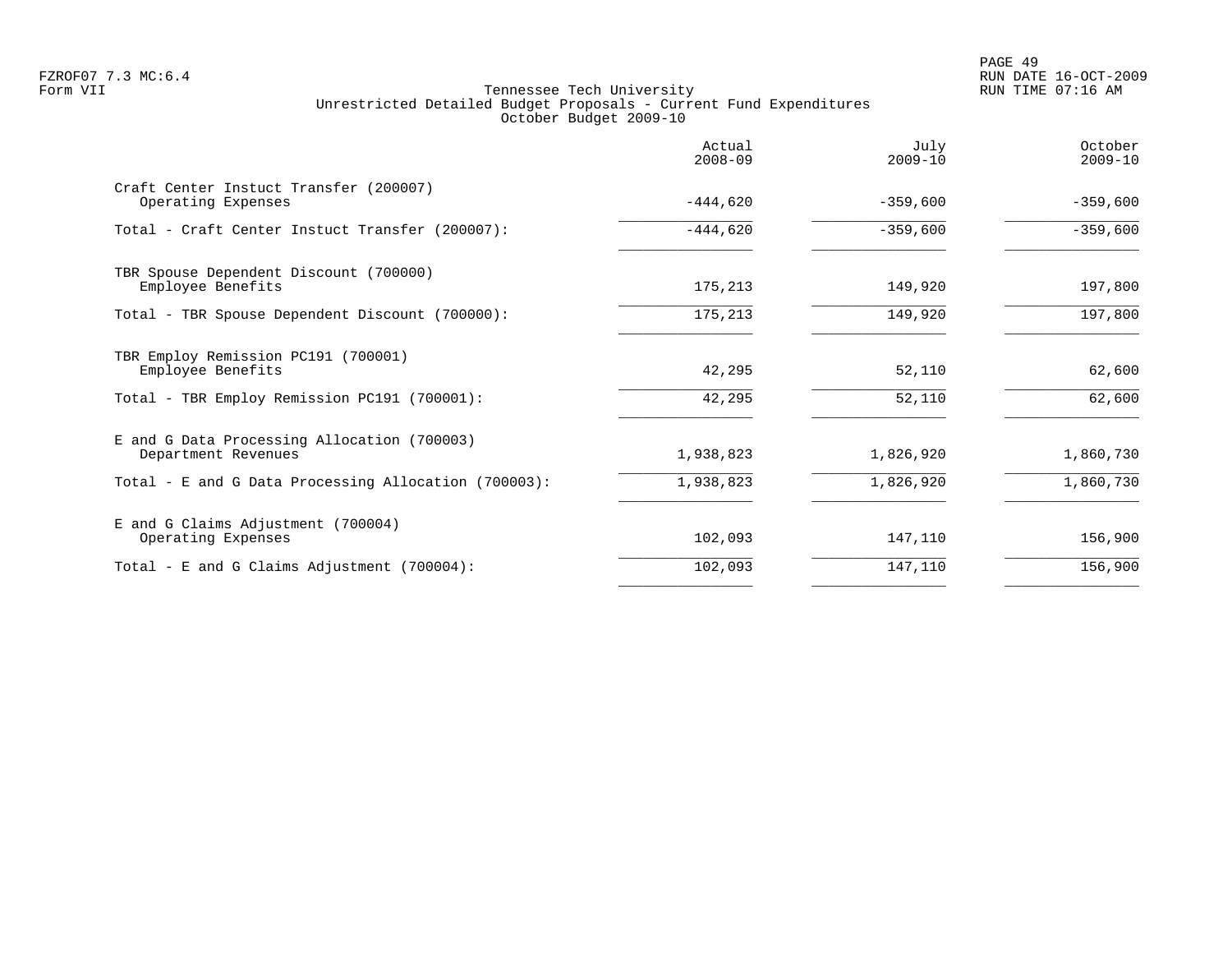PAGE 50 FZROF07 7.3 MC:6.4 RUN DATE 16-OCT-2009

|                                                                                                                     | Actual<br>$2008 - 09$             | July<br>$2009 - 10$                    | October<br>$2009 - 10$                         |
|---------------------------------------------------------------------------------------------------------------------|-----------------------------------|----------------------------------------|------------------------------------------------|
| E and G Support (700005)<br>Salaries - Academic<br>Salaries - Supporting<br>Employee Benefits<br>Operating Expenses | 0<br>$\Omega$<br>781,148<br>4,631 | 18,530<br>1,820<br>33,340<br>$-69,200$ | 18,530<br>1,820<br>$-1, 413, 820$<br>$-81,730$ |
| Total - E and G Support $(700005)$ :                                                                                | 785,779                           | $-15,510$                              | $-1,475,200$                                   |
| Pool Reclass (700007)<br>Salaries - Supporting                                                                      | 0                                 | 10,000                                 | 10,000                                         |
| Total - Pool Reclass (700007):                                                                                      | $\Omega$                          | 10,000                                 | 10,000                                         |
| Pool Degree Adj (700008)<br>Salaries - Academic                                                                     | 0                                 | 5,000                                  | 5,000                                          |
| Total - Pool Degree Adj (700008):                                                                                   | $\Omega$                          | 5,000                                  | 5,000                                          |
| E and G Other Salary Pool (700009)<br>Salaries - Academic<br>Salaries - Supporting                                  | 0<br>$\Omega$                     | 110,800<br>5,650                       | 110,800<br>5,650                               |
| Total - E and G Other Salary Pool (700009):                                                                         | 0                                 | 116,450                                | 116,450                                        |
| TBR Chargeback RODP (700016)<br>Operating Expenses                                                                  | 492,188                           | 472,300                                | 532,300                                        |
| Total - TBR Chargeback RODP (700016):                                                                               | 492,188                           | 472,300                                | 532,300                                        |
|                                                                                                                     |                                   |                                        |                                                |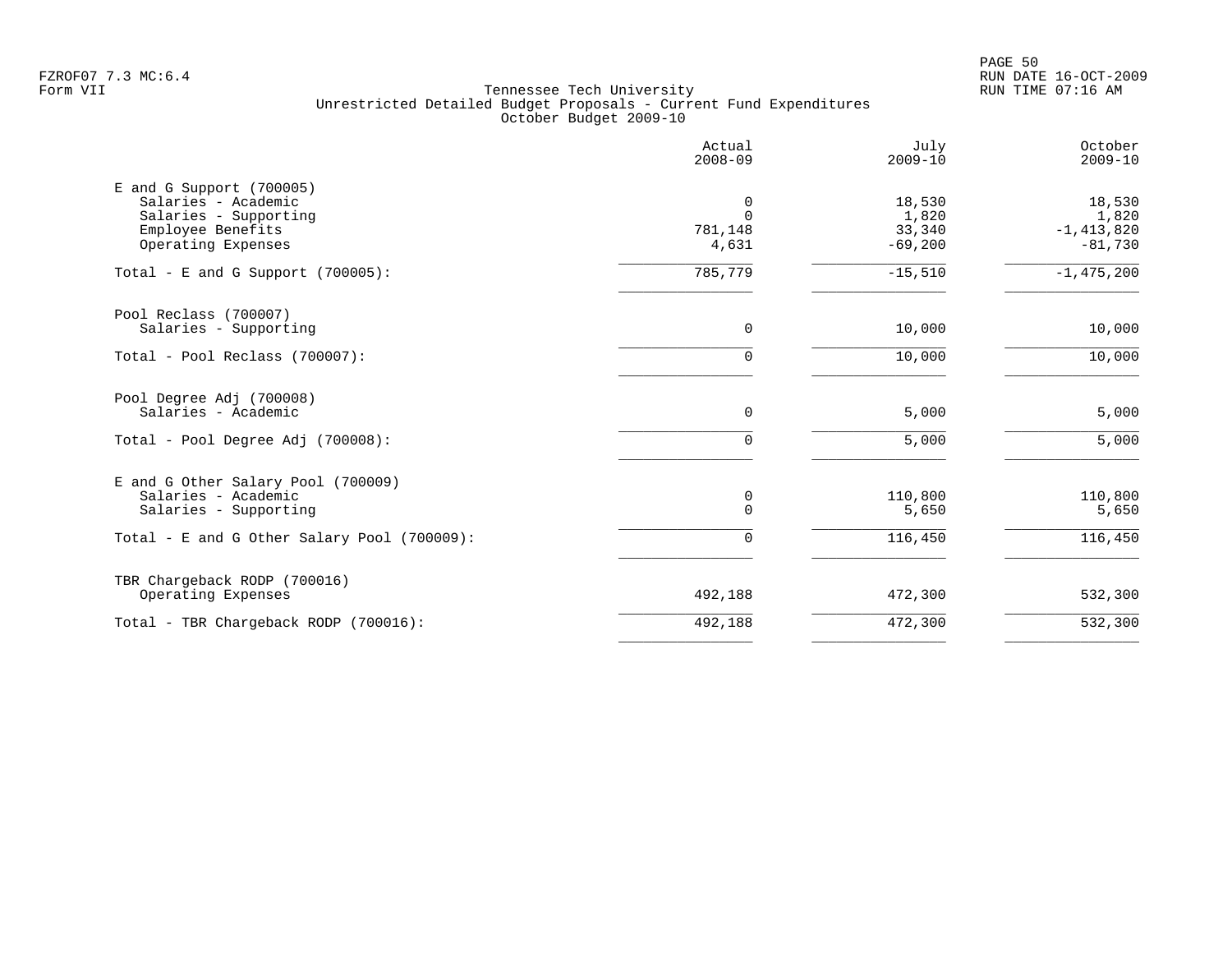PAGE 51 FZROF07 7.3 MC:6.4 RUN DATE 16-OCT-2009

|                                              | Actual<br>$2008 - 09$ | July<br>$2009 - 10$  | October<br>$2009 - 10$  |
|----------------------------------------------|-----------------------|----------------------|-------------------------|
| Post Office Allocation (700045)              |                       |                      |                         |
| Operating Expenses                           | $\mathbf 0$           | 24,530               | 22,810                  |
| Department Revenues                          | 37,476                | $\Omega$             | $\overline{0}$          |
| Total - Post Office Allocation (700045):     | 37,476                | 24,530               | 22,810                  |
| ARRA Am Recvry Reinvst Act (700062)          |                       |                      |                         |
| Salaries - Administrative                    | $\Omega$              | 25,000               | 0                       |
| Salaries - Academic                          | 816,781               | 570,670              | $\mathbf 0$             |
| Salaries - Supporting                        | 22,340                | 25,000               | $\mathbf 0$             |
| Salaries - Students                          | 69,258                | $\mathbf 0$          | $\mathbf 0$             |
| Salaries - Professional<br>Employee Benefits | 0<br>73,923           | 25,000<br>44,670     | $\mathbf 0$<br>$\Omega$ |
|                                              |                       |                      |                         |
| Total - ARRA Am Recvry Reinvst Act (700062): | 982,302               | 690,340              | $\Omega$                |
| TQI TBR System Charge (700063)               |                       |                      |                         |
| Operating Expenses                           | $\mathbf 0$           | $\mathbf 0$          | 80,300                  |
| Total - TQI TBR System Charge (700063):      | 0                     | $\Omega$             | 80,300                  |
| Total - Instruction (200):                   |                       |                      |                         |
| Salaries - Administrative                    | 430,553               | 470,120              | 479,260                 |
| Salaries - Academic                          | 29, 259, 477          | 29, 512, 245         | 29, 427, 527            |
| Salaries - Supporting                        | 2,076,819             | 1,890,637            | 1,899,077               |
| Salaries - Students                          | 508,276               | 292,370              | 307,240                 |
| Salaries - Professional                      | 1,101,945             | 1,209,265            | 1,233,287               |
| Employee Benefits                            | 10,703,748            | 10,002,820           | 10,088,232              |
| Travel                                       | 370,469               | 140,050              | 196,000                 |
| Operating Expenses<br>Capital Outlay         | 4,371,377<br>102,120  | 4,857,816<br>120,000 | 6,315,406<br>290,930    |
| Department Revenues                          | 1,964,800             | 1,826,920            | 1,860,730               |
| Total                                        | 50,889,584            | 50, 322, 243         | 52,097,689              |
|                                              |                       |                      |                         |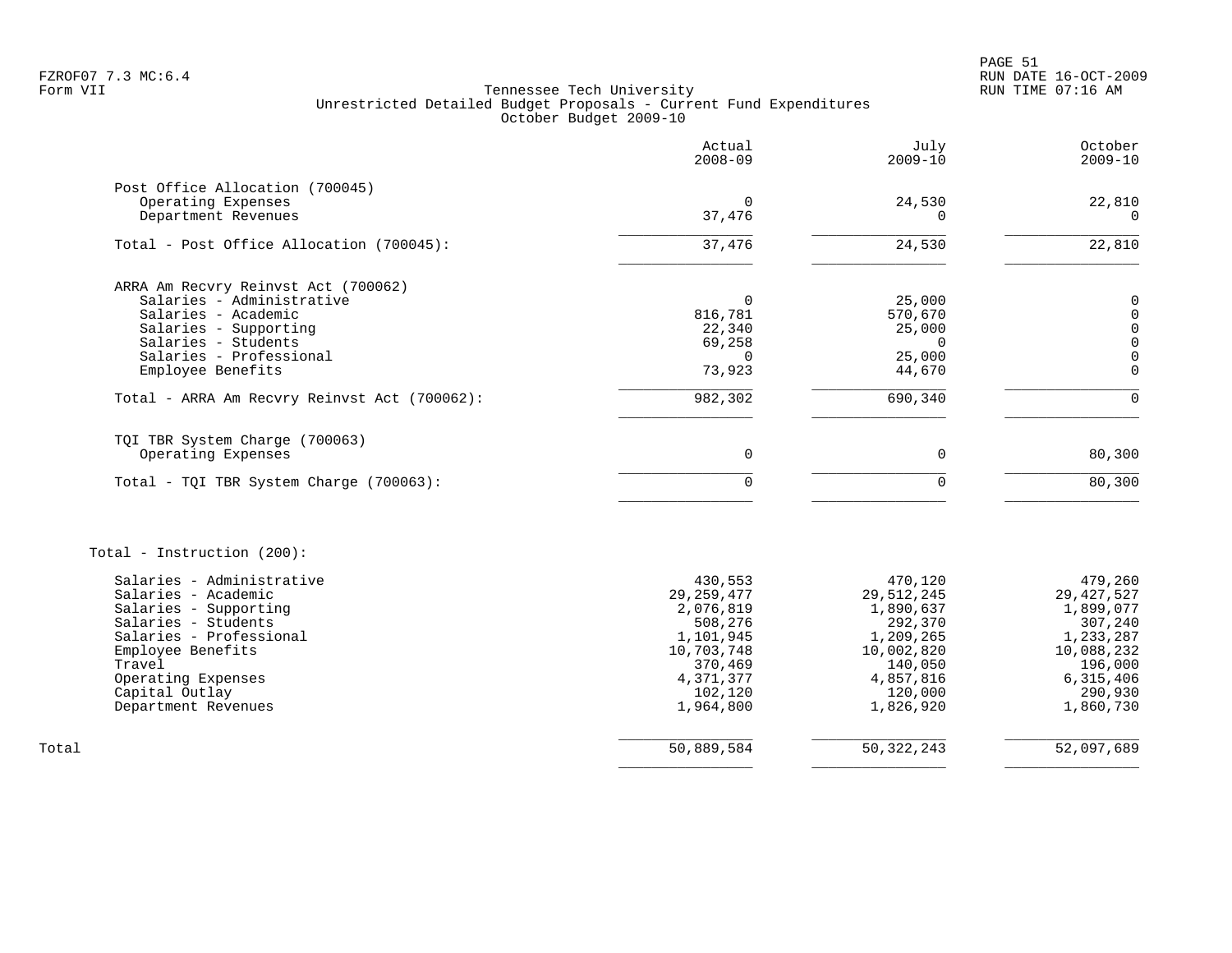PAGE 52 FZROF07 7.3 MC:6.4 RUN DATE 16-OCT-2009

|                                                                               | Actual<br>$2008 - 09$ | July<br>$2009 - 10$  | October<br>$2009 - 10$ |
|-------------------------------------------------------------------------------|-----------------------|----------------------|------------------------|
| Total - Instruction $(20)$ :                                                  |                       |                      |                        |
| Salaries - Administrative                                                     | 430,553               | 470,120              | 479,260                |
| Salaries - Academic                                                           | 29, 259, 477          | 29, 512, 245         | 29, 427, 527           |
| Salaries - Supporting                                                         | 2,076,819             | 1,890,637            | 1,899,077              |
| Salaries - Students<br>Salaries - Professional                                | 508,276<br>1,101,945  | 292,370<br>1,209,265 | 307,240<br>1,233,287   |
| Employee Benefits                                                             | 10,703,748            | 10,002,820           | 10,088,232             |
| Travel                                                                        | 370,469               | 140,050              | 196,000                |
| Operating Expense                                                             | 4,371,377             | 4,857,816            | 6,315,406              |
| Capital Outlay                                                                | 102,120               | 120,000              | 290,930                |
| Department Revenues                                                           | 1,964,800             | 1,826,920            | 1,860,730              |
| Total                                                                         | 50,889,584            | 50, 322, 243         | 52,097,689             |
| Research (25)<br>Research (250)<br>Distinguished Faculty Fellowships (120024) |                       |                      |                        |
| Salaries - Academic                                                           | $\mathbf 0$           | 7,500                | 7,500                  |
| Employee Benefits                                                             | $\Omega$              | 5,300                | 5,300                  |
| Operating Expenses                                                            | $-13$                 | 15,000               | 15,000                 |
| Total - Distinguished Faculty Fellowships (120024):                           | $-13$                 | 27,800               | 27,800                 |
| QEP Operating (121702)                                                        |                       |                      |                        |
| Salaries - Academic                                                           | 8,551                 | 0                    | 7,800                  |
| Salaries - Students                                                           | 297                   | $\Omega$             | $\Omega$               |
| Employee Benefits                                                             | 136                   | $\Omega$             | 7,200                  |
| Travel                                                                        | 236                   | 0                    | 500                    |
| Operating Expenses                                                            | 19,909                | $\Omega$             | 41,700                 |
| Total - QEP Operating $(121702)$ :                                            | 29,129                | $\mathbf 0$          | 57,200                 |
|                                                                               |                       |                      |                        |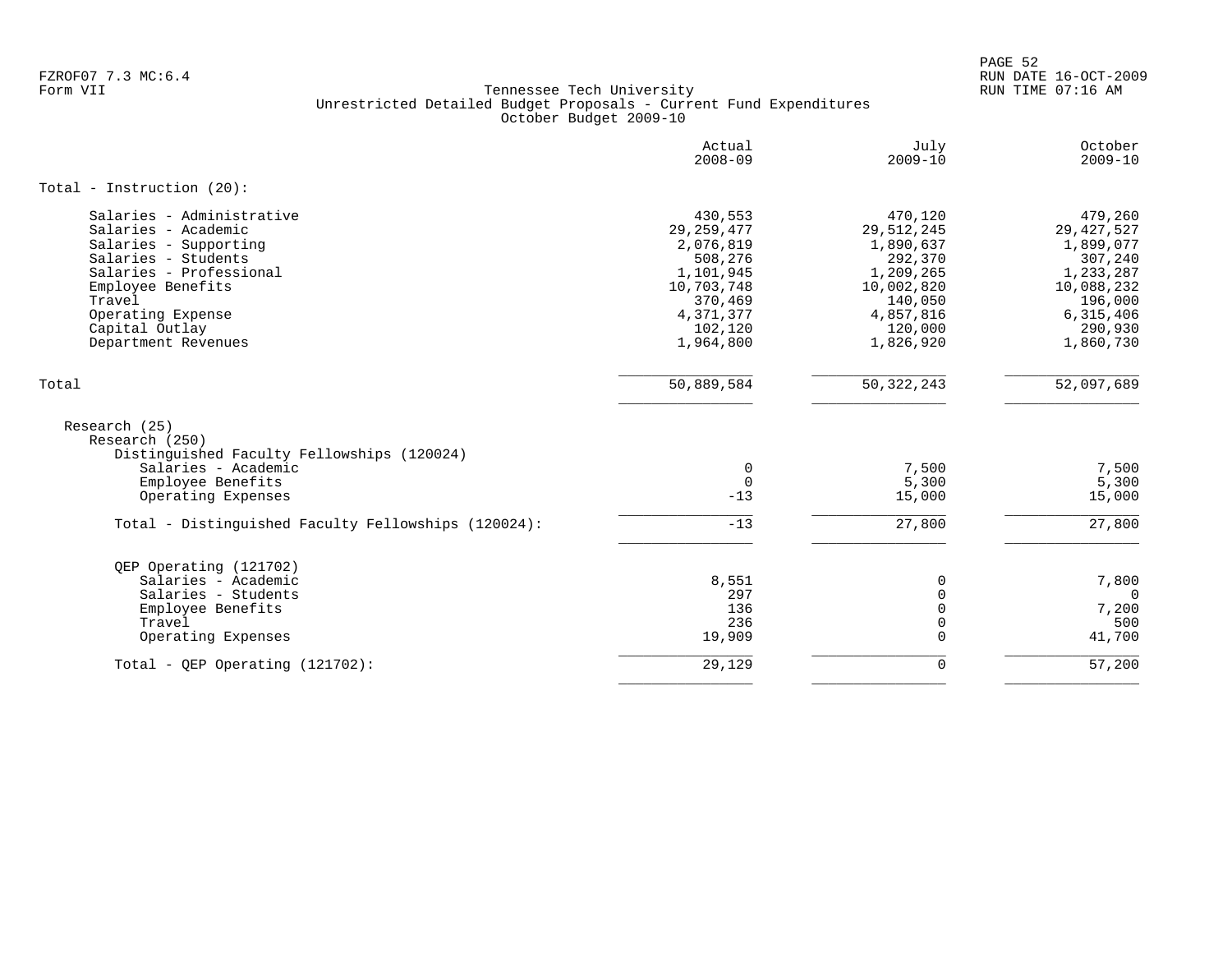PAGE 53 FZROF07 7.3 MC:6.4 RUN DATE 16-OCT-2009

|                                                                                                                                        | Actual<br>$2008 - 09$        | July<br>$2009 - 10$             | October<br>$2009 - 10$          |
|----------------------------------------------------------------------------------------------------------------------------------------|------------------------------|---------------------------------|---------------------------------|
| Federal College Work Study Program (122001)<br>Salaries - Students                                                                     | 2,475                        | 300                             | 390                             |
| Total - Federal College Work Study Program (122001):                                                                                   | 2,475                        | 300                             | 390                             |
| Faculty Research Volpe Library (124014)<br>Travel<br>Operating Expenses                                                                | 749<br>1,806                 | 0<br>$\Omega$                   | $\mathsf 0$<br>$\Omega$         |
| Total - Faculty Research Volpe Library (124014):                                                                                       | 2,555                        |                                 | $\Omega$                        |
| Upper Cumberland Hum Sci (130008)<br>Salaries - Students<br>Travel<br>Operating Expenses<br>Total - Upper Cumberland Hum Sci (130008): | 32<br>$\Omega$<br>705<br>737 | $\Omega$<br>470<br>930<br>1,400 | $\Omega$<br>470<br>930<br>1,400 |
| Upper Cumb Hum Soc Sci Institute (130009)<br>Operating Expenses<br>Total - Upper Cumb Hum Soc Sci Institute (130009):                  | $\mathbf 0$<br>$\Omega$      | $\Omega$<br>U                   | 1,120<br>1,120                  |
| Research Arts and Science (130014)<br>Travel                                                                                           | 1,998                        | $\Omega$                        | 2,000                           |
| Total - Research Arts and Science (130014):                                                                                            | 1,998                        | $\Omega$                        | 2,000                           |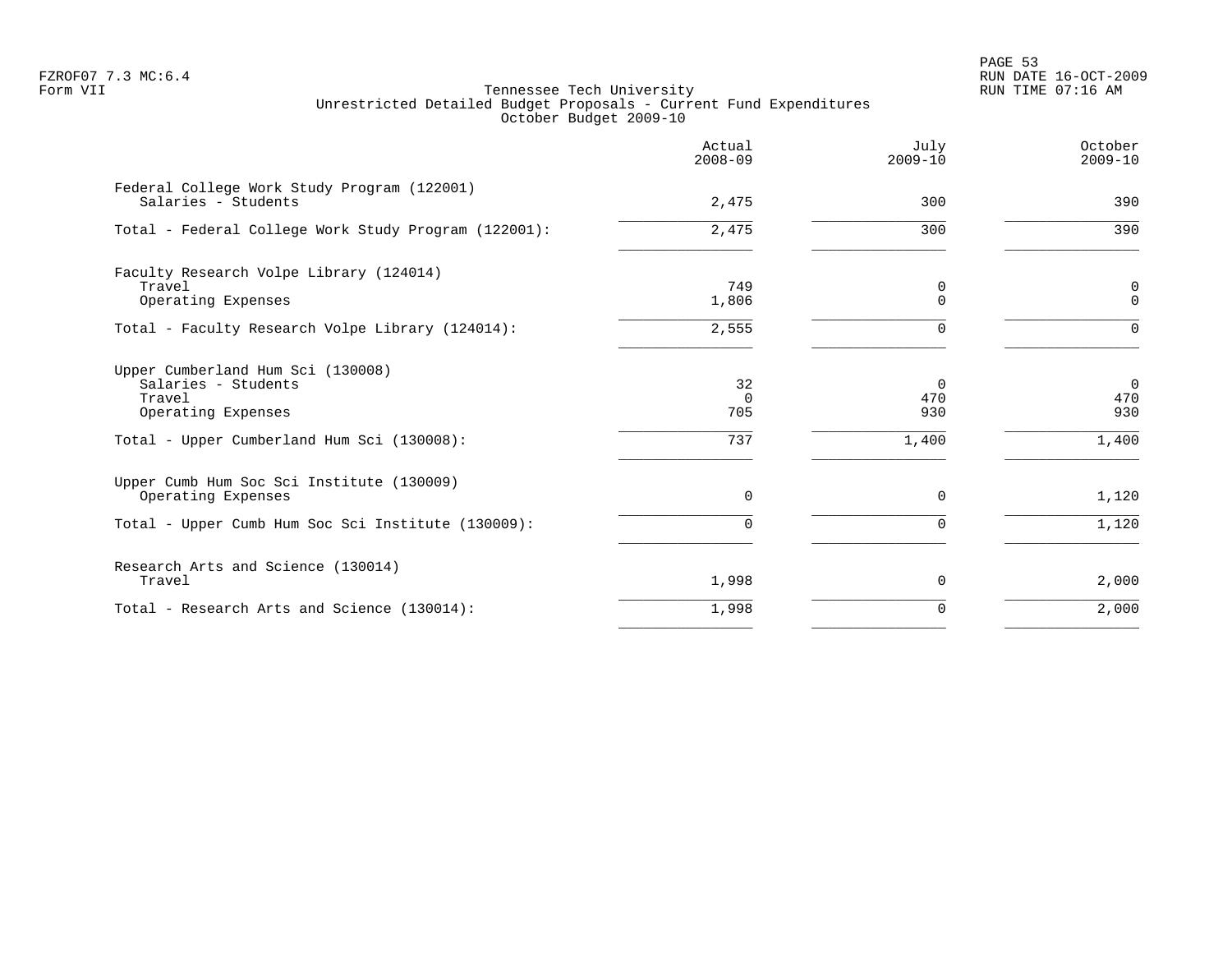PAGE 54 FZROF07 7.3 MC:6.4 RUN DATE 16-OCT-2009

|                                                  | Actual<br>$2008 - 09$ | July<br>$2009 - 10$ | October<br>$2009 - 10$ |
|--------------------------------------------------|-----------------------|---------------------|------------------------|
| Indirect Cost Arts and Science (130029)          |                       |                     |                        |
| Salaries - Academic                              | 2,304                 | 0                   | 0                      |
| Employee Benefits                                | 414                   |                     | $\mathsf 0$            |
| Travel                                           | 3,224                 |                     | $\Omega$               |
| Operating Expenses                               | 11,741                | $\Omega$            | 33,320                 |
| Total - Indirect Cost Arts and Science (130029): | 17,683                | $\Omega$            | 33,320                 |
| Match Biology (131005)                           |                       |                     |                        |
| Salaries - Academic                              | 0                     | 0                   | 9,670                  |
| Employee Benefits                                | $\mathbf 0$           |                     | 3,673                  |
| Total - Match Biology (131005):                  | 0                     | 0                   | 13,343                 |
| IC Faculty Biology (131011)                      |                       |                     |                        |
| Salaries - Supporting                            | 2,093                 | 0                   | $\mathbf 0$            |
| Employee Benefits                                | 160                   | U                   | $\mathsf 0$            |
| Travel                                           | 1,136                 |                     | $\Omega$               |
| Operating Expenses                               | 4,036                 |                     | 5,700                  |
| Total - IC Faculty Biology (131011):             | 7,425                 | $\Omega$            | 5,700                  |
| Biology Faculty Research (131014)                |                       |                     |                        |
| Salaries - Supporting                            | $\Omega$              | 0                   | 1,310                  |
| Travel                                           | 1,766                 | 0                   | 1,300                  |
| Operating Expenses                               | 1,583                 |                     | 5,200                  |
| Total - Biology Faculty Research (131014):       | 3,349                 | $\Omega$            | 7,810                  |
|                                                  |                       |                     |                        |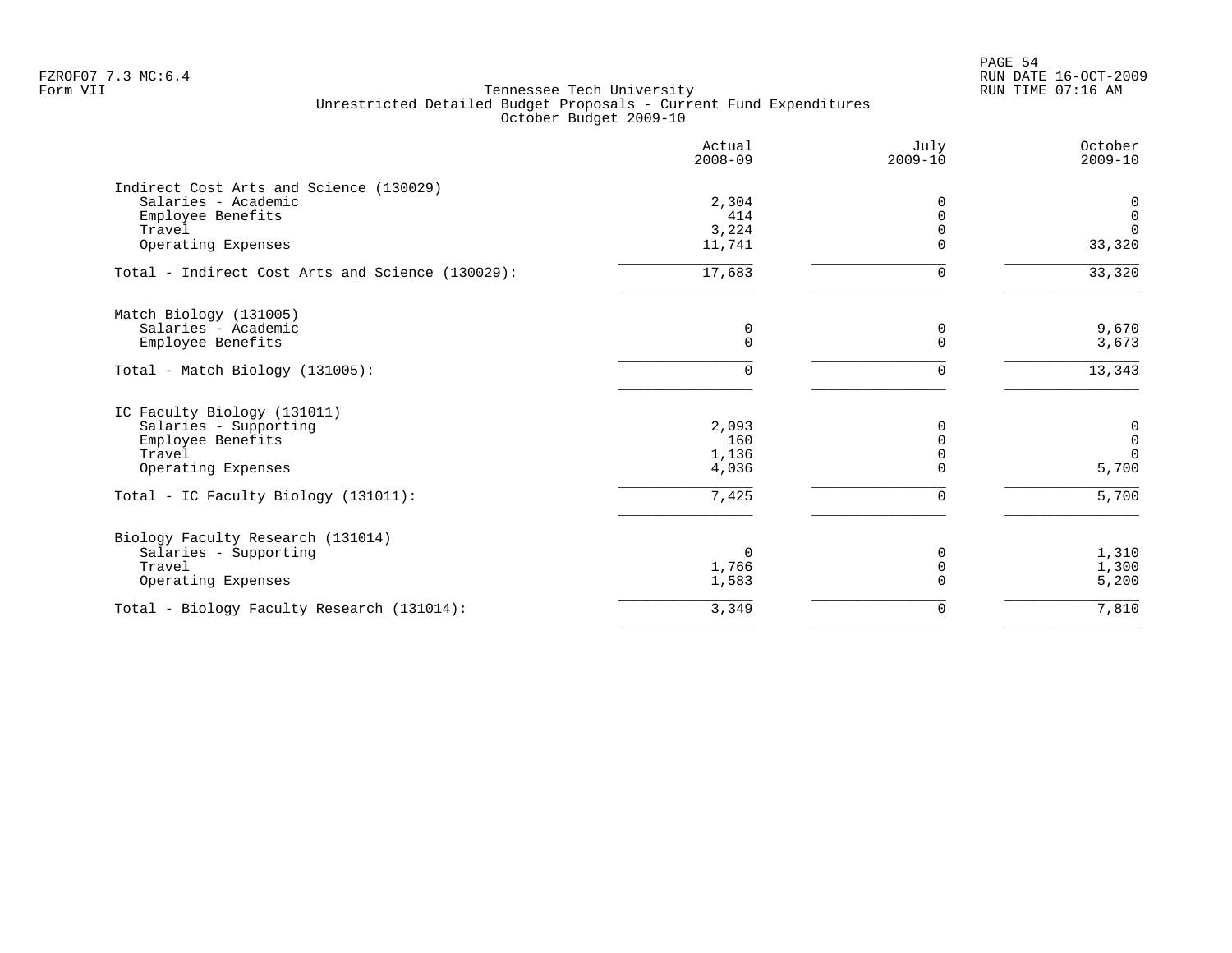en and the state of the state of the state of the state of the state of the state of the state of the state of the state of the state of the state of the state of the state of the state of the state of the state of the sta FZROF07 7.3 MC:6.4 RUN DATE 16-OCT-2009

|                                                     | Actual<br>$2008 - 09$ | July<br>$2009 - 10$ | October<br>$2009 - 10$ |
|-----------------------------------------------------|-----------------------|---------------------|------------------------|
| IC Faculty Fisheries (131021)<br>Operating Expenses | 2,830                 | 0                   | 3,650                  |
| Total - IC Faculty Fisheries (131021):              | 2,830                 | $\Omega$            | 3,650                  |
| Indirect Cost Biology (131029)                      |                       |                     |                        |
| Salaries - Supporting                               | 2,873                 | O                   | $\mathbf 0$            |
| Employee Benefits                                   | 220                   |                     | $\Omega$               |
| Travel                                              | 2,915                 |                     | 6,000                  |
| Operating Expenses                                  | 4,840                 |                     | 9,710                  |
| Total - Indirect Cost Biology (131029):             | 10,848                | 0                   | 15,710                 |
| Indirect Cost Fisheries (131039)                    | 7,292                 |                     |                        |
| Operating Expenses                                  |                       | 0                   | 5,620                  |
| Total - Indirect Cost Fisheries (131039):           | 7,292                 | $\Omega$            | 5,620                  |
| IC Faculty Chemistry (131511)                       |                       |                     |                        |
| Operating Expenses                                  | 257                   | 0                   | 800                    |
| Total - IC Faculty Chemistry (131511):              | 257                   | $\Omega$            | 800                    |
| Faculty Research Chemistry (131514)                 |                       |                     |                        |
| Salaries - Students                                 | 5,060                 | 0                   | $\mathbf 0$            |
| Salaries - Professional                             | 1,440                 | 0                   | $\Omega$               |
| Operating Expenses                                  | 7,739                 | $\Omega$            | 3,250                  |
| Total - Faculty Research Chemistry (131514):        | 14,239                | 0                   | 3,250                  |
|                                                     |                       |                     |                        |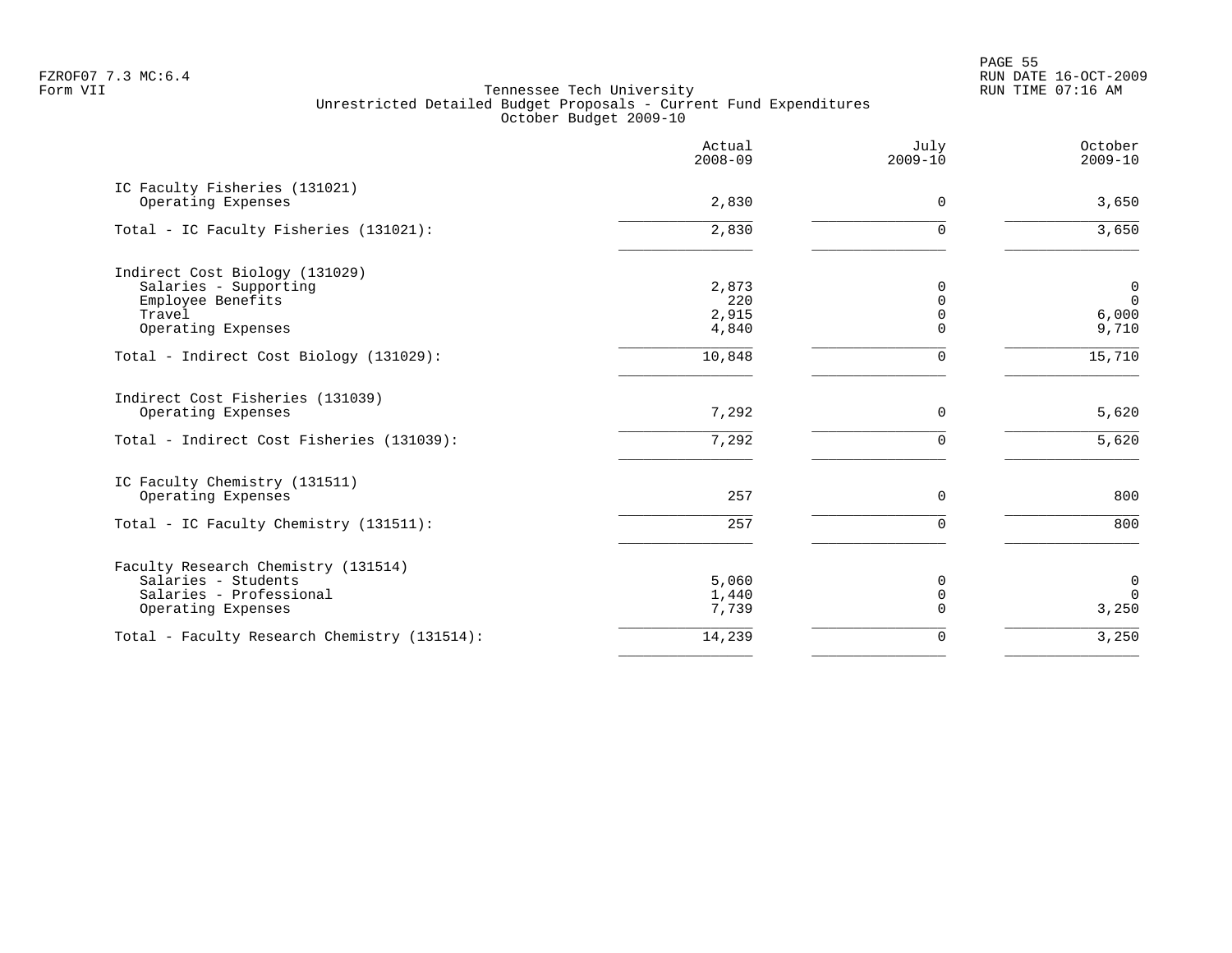PAGE 56 FZROF07 7.3 MC:6.4 RUN DATE 16-OCT-2009

|                                                  | Actual<br>$2008 - 09$ | July<br>$2009 - 10$     | October<br>$2009 - 10$     |
|--------------------------------------------------|-----------------------|-------------------------|----------------------------|
| Match Chemistry (131515)                         |                       |                         |                            |
| Salaries - Academic<br>Operating Expenses        | 3,750<br>28,000       | $\mathbf 0$<br>$\Omega$ | 0<br>$\mathbf 0$           |
| Total - Match Chemistry (131515):                | 31,750                | $\mathbf 0$             | $\Omega$                   |
| Indirect Cost Chemistry (131529)                 |                       |                         |                            |
| Operating Expenses                               | 1,754                 | 0                       | 2,080                      |
| Total - Indirect Cost Chemistry (131529):        | 1,754                 | $\mathbf 0$             | 2,080                      |
| Faculty Research Computer Sci (132004)           |                       |                         |                            |
| Salaries - Students<br>Travel                    | 1,439<br>1,342        | 0<br>$\overline{0}$     | 3,000<br>1,000             |
| Total - Faculty Research Computer Sci (132004):  | 2,781                 | $\mathbf 0$             | 4,000                      |
| IC Faculty Computer Sci (132011)                 |                       |                         |                            |
| Travel                                           | 470                   | 0                       | 0                          |
| Operating Expenses<br>Capital Outlay             | 9,835<br>5,184        | 0<br>$\mathbf 0$        | $\mathbf 0$<br>$\mathbf 0$ |
| Total - IC Faculty Computer Sci (132011):        | 15,489                | $\Omega$                | $\Omega$                   |
| Indirect Cost Computer Science (132029)          |                       |                         |                            |
| Operating Expenses<br>Capital Outlay             | 6, 255<br>6,745       | 0<br>$\Omega$           | 17,960<br>$\Omega$         |
| Total - Indirect Cost Computer Science (132029): | 13,000                | $\mathbf 0$             | 17,960                     |
|                                                  |                       |                         |                            |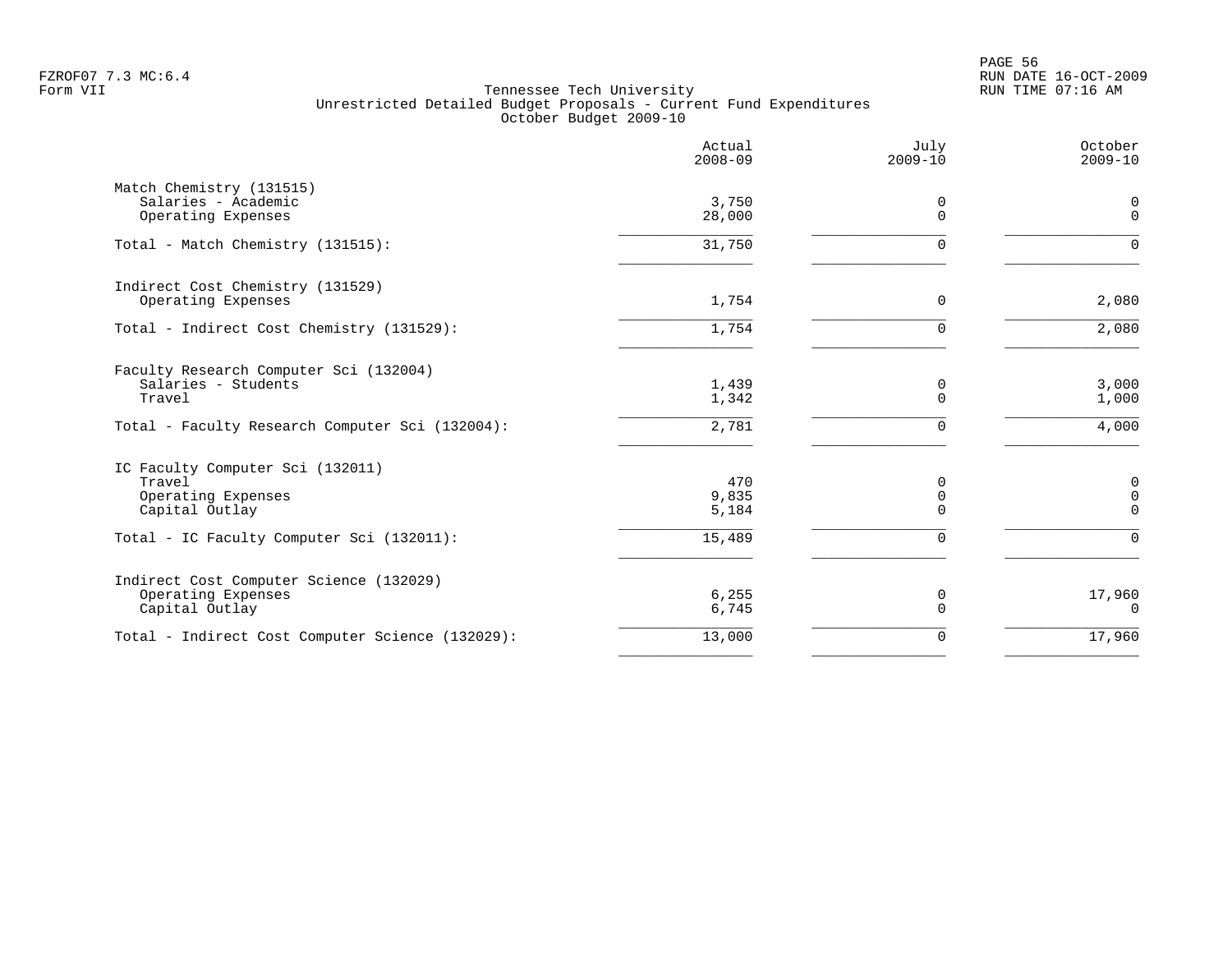PAGE 57 FZROF07 7.3 MC:6.4 RUN DATE 16-OCT-2009

|                                                                          | Actual<br>$2008 - 09$ | July<br>$2009 - 10$  | October<br>$2009 - 10$ |
|--------------------------------------------------------------------------|-----------------------|----------------------|------------------------|
| Faculty Research Earth Science (132504)<br>Travel<br>Operating Expenses  | 4,000<br>7,358        | $\Omega$<br>$\Omega$ | $\Omega$               |
| Total - Faculty Research Earth Science (132504):                         | 11,358                | <sup>n</sup>         |                        |
| Match Earth Science (132505)<br>Salaries - Academic<br>Employee Benefits | 0<br>$\Omega$         | 0<br>$\Omega$        | 5,780<br>2,255         |
| Total - Match Earth Science (132505):                                    | 0                     | $\Omega$             | 8,035                  |
| Indirect Cost Earth Sciences (132529)<br>Operating Expenses              | $\Omega$              | $\Omega$             | 1,850                  |
| Total - Indirect Cost Earth Sciences (132529):                           | 0                     | $\Omega$             | 1,850                  |
| Indirect Cost English Communicat (133029)<br>Operating Expenses          | $\Omega$              | $\Omega$             | 70                     |
| Total - Indirect Cost English Communicat (133029):                       | 0                     | $\Omega$             | 70                     |
| Indirect Cost History (134029)<br>Operating Expenses                     | $\Omega$              | $\Omega$             | 70                     |
| Total - Indirect Cost History (134029):                                  | 0                     | $\Omega$             | 70                     |
|                                                                          |                       |                      |                        |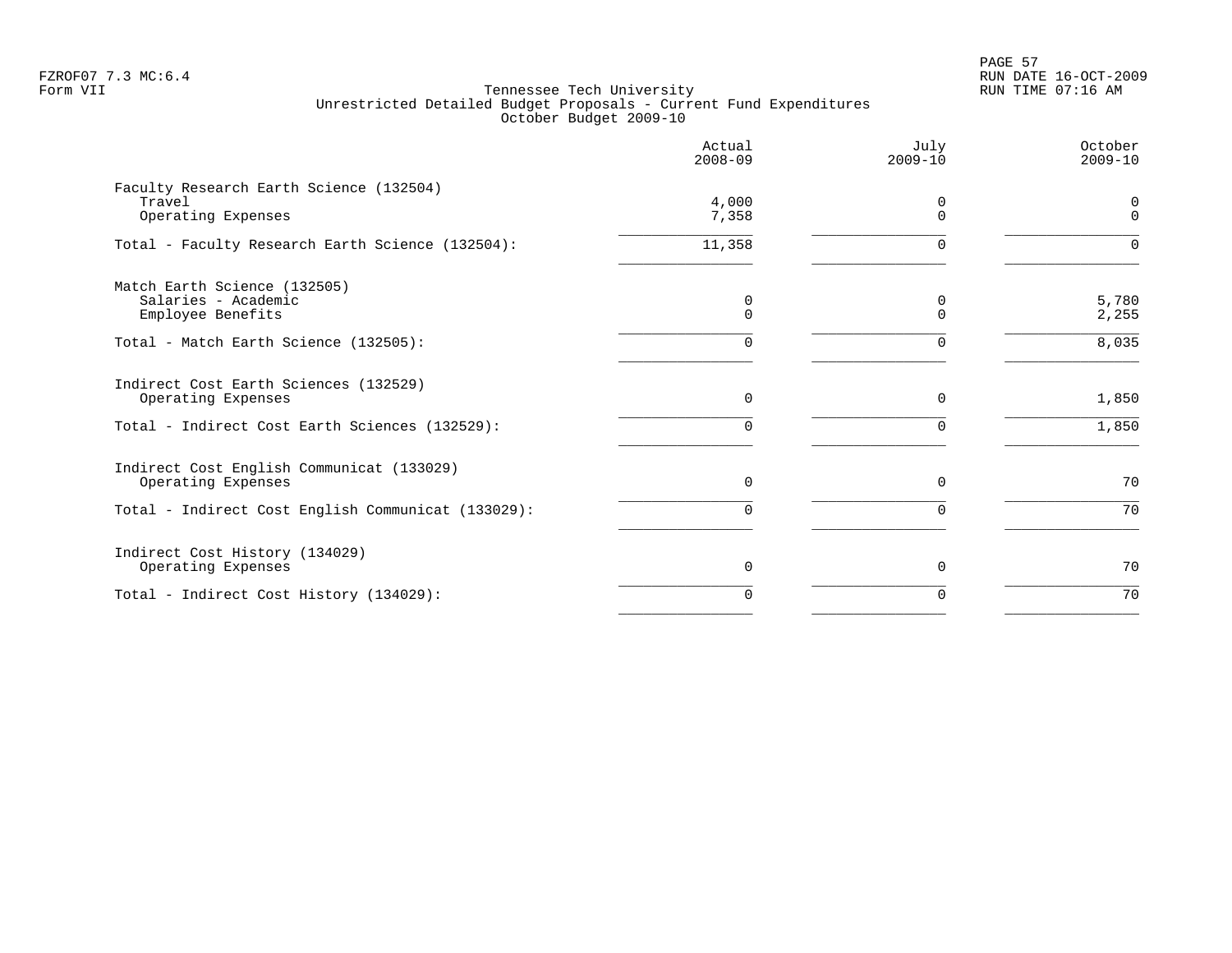PAGE 58 FZROF07 7.3 MC:6.4 RUN DATE 16-OCT-2009

|                                                             | Actual<br>$2008 - 09$ | July<br>$2009 - 10$ | October<br>$2009 - 10$ |
|-------------------------------------------------------------|-----------------------|---------------------|------------------------|
| IC Faculty Mathematics (134511)<br>Operating Expenses       | $\mathbf 0$           | 0                   | 3,750                  |
| Total - IC Faculty Mathematics (134511):                    | U                     | ∩                   | 3,750                  |
| Faculty Research Mathematics (134514)<br>Travel             | 2,000                 | 0                   | 1,000                  |
| Total - Faculty Research Mathematics (134514):              | 2,000                 | $\Omega$            | 1,000                  |
| Indirect Cost Mathematics (134529)<br>Operating Expenses    | 7,616                 | 0                   | 5,520                  |
| Total - Indirect Cost Mathematics (134529):                 | 7,616                 | $\Omega$            | 5,520                  |
| Unisor (135002)<br>Operating Expenses                       | 250                   | $\Omega$            | $\mathbf 0$            |
| Total - Unisor $(135002)$ :                                 | 250                   | 0                   | $\mathbf 0$            |
| IC Faculty Physics (135011)<br>Travel<br>Operating Expenses | 2,680<br>1,819        | 0<br>$\Omega$       | 920<br>$\overline{0}$  |
| Total - IC Faculty Physics (135011):                        | 4,499                 | 0                   | 920                    |
|                                                             |                       |                     |                        |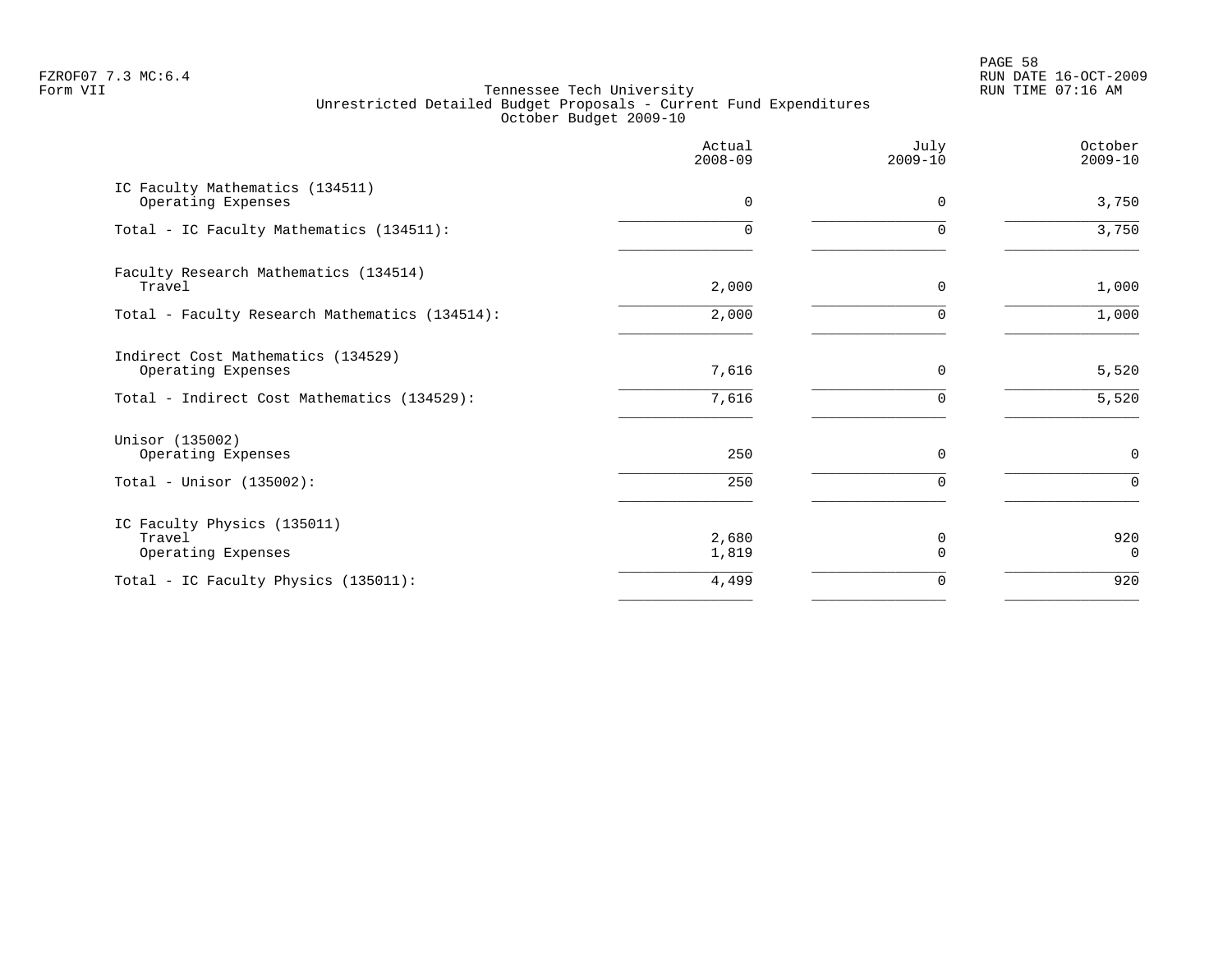|                                                                 | Actual<br>$2008 - 09$ | July<br>$2009 - 10$ | October<br>$2009 - 10$ |
|-----------------------------------------------------------------|-----------------------|---------------------|------------------------|
| Indirect Cost Physics (135029)<br>Operating Expenses            | 5,786                 | $\Omega$            | 6,440                  |
| Total - Indirect Cost Physics (135029):                         | 5,786                 | $\Omega$            | $6,440$                |
| IC Faculty Sociology and Pol Sci (135511)<br>Operating Expenses | 1,260                 | $\Omega$            | $\mathbf 0$            |
| Total - IC Faculty Sociology and Pol Sci (135511):              | 1,260                 | 0                   | $\Omega$               |
| Indirect Cost Soc and Pol Sci (135529)<br>Operating Expenses    | 1,039                 | $\Omega$            | 1,500                  |
| Total - Indirect Cost Soc and Pol Sci (135529):                 | 1,039                 | 0                   | 1,500                  |
| Research College of Engineering (137004)<br>Travel              | 1,518                 | $\Omega$            | 2,500                  |
| Total - Research College of Engineering (137004):               | 1,518                 | 0                   | 2,500                  |
| Match Dean Engineering (137005)<br>Capital Outlay               | 5,000                 | $\Omega$            | 0                      |
| Total - Match Dean Engineering (137005):                        | 5,000                 | 0                   | $\Omega$               |
|                                                                 |                       |                     |                        |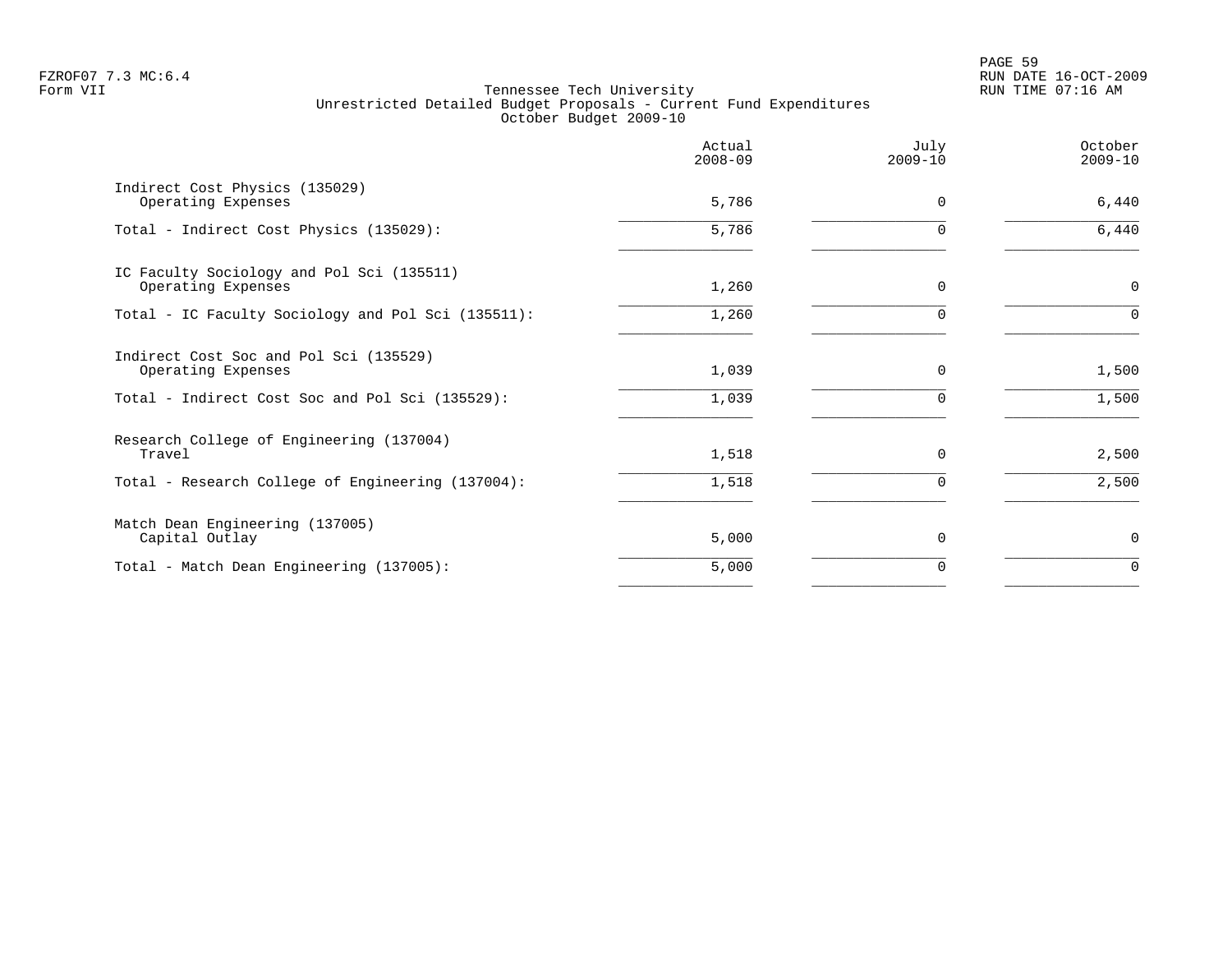PAGE 60 FZROF07 7.3 MC:6.4 RUN DATE 16-OCT-2009

|                                                                                                                                                        | Actual<br>$2008 - 09$            | July<br>$2009 - 10$                      | October<br>$2009 - 10$                             |
|--------------------------------------------------------------------------------------------------------------------------------------------------------|----------------------------------|------------------------------------------|----------------------------------------------------|
| Indirect Cost Coll of Engineering (137029)<br>Salaries - Students<br>Travel<br>Operating Expenses                                                      | 871<br>15,450<br>19,870          | $\Omega$<br>0<br>$\Omega$                | 0<br>$\Omega$<br>125,130                           |
| Total - Indirect Cost Coll of Engineering (137029):                                                                                                    | 36,191                           | $\Omega$                                 | 125, 130                                           |
| IC Faculty Basic Engineering (137211)<br>Operating Expenses                                                                                            | $\Omega$                         | $\Omega$                                 | 2,650                                              |
| Total - IC Faculty Basic Engineering (137211):                                                                                                         | $\Omega$                         | $\Omega$                                 | 2,650                                              |
| Match Basic Engineering (137215)<br>Salaries - Administrative<br>Salaries - Academic<br>Employee Benefits<br>Total - Match Basic Engineering (137215): | 2,365<br>3,449<br>1,434<br>7,248 | 0<br>$\mathbf 0$<br>$\Omega$<br>$\Omega$ | $\mathbf 0$<br>$\mathbf 0$<br>$\Omega$<br>$\Omega$ |
| Indirect Cost Basic Engineering (137229)<br>Operating Expenses                                                                                         | 0                                | $\Omega$                                 | 5,360                                              |
| Total - Indirect Cost Basic Engineering (137229):                                                                                                      | 0                                | $\Omega$                                 | 5,360                                              |
| Faculty Research Chem Engineering (137404)<br>Salaries - Students<br>Employee Benefits<br>Travel<br>Operating Expenses                                 | 538<br>31<br>500<br>1,970        | 0<br>$\Omega$<br>$\mathbf 0$<br>$\Omega$ | $\mathbf 0$<br>$\overline{0}$<br>570<br>390        |
| Total - Faculty Research Chem Engineering (137404):                                                                                                    | 3,039                            | $\Omega$                                 | 960                                                |
|                                                                                                                                                        |                                  |                                          |                                                    |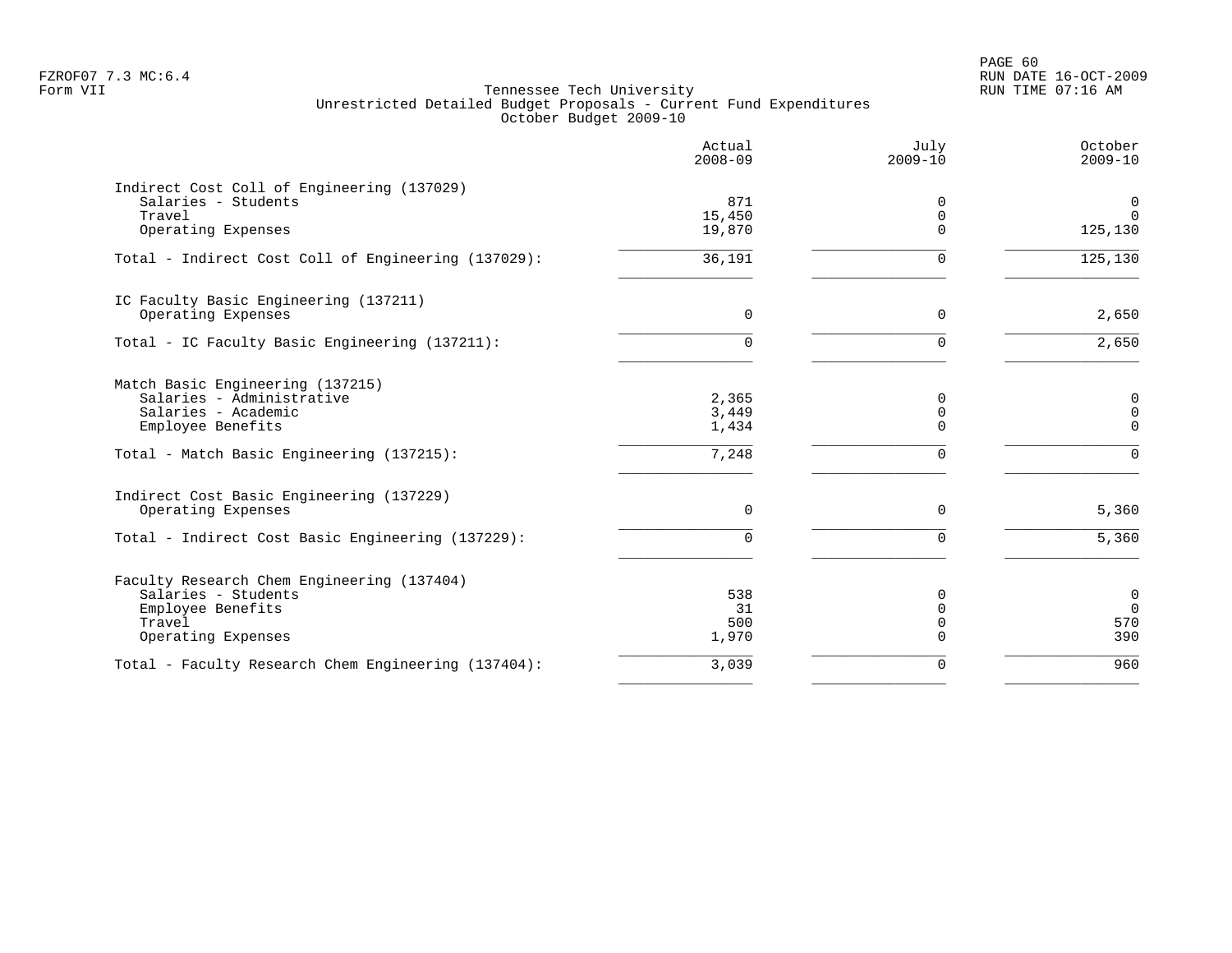PAGE 61 FZROF07 7.3 MC:6.4 RUN DATE 16-OCT-2009

|                                                      | Actual<br>$2008 - 09$ | July<br>$2009 - 10$ | October<br>$2009 - 10$ |
|------------------------------------------------------|-----------------------|---------------------|------------------------|
| Match Dept of Chemical Engrg (137405)                |                       |                     |                        |
| Salaries - Academic                                  | 4,353                 | 0<br>$\Omega$       | $\Omega$<br>$\Omega$   |
| Employee Benefits                                    | 1,164                 |                     |                        |
| Total - Match Dept of Chemical Engrg (137405):       | 5,517                 | <sup>n</sup>        | <sup>n</sup>           |
| IC Faculty Chemical Engineering (137411)             |                       |                     |                        |
| Salaries - Professional                              | 80                    | $\Omega$            | 0                      |
| Travel                                               | 6,444                 | $\Omega$            | $\Omega$               |
| Operating Expenses                                   | 1,660                 | $\Omega$            | 2,070                  |
| Total - IC Faculty Chemical Engineering (137411):    | 8,184                 | $\Omega$            | 2,070                  |
| Indirect Cost Chemical Engineering (137429)          |                       |                     |                        |
| Salaries - Supporting                                | 2,270                 |                     | 0                      |
| Employee Benefits                                    | 174                   |                     | 0                      |
| Travel                                               | 3,850                 |                     | $\Omega$               |
| Operating Expenses                                   | 2,357                 | $\Omega$            | 12,580                 |
| Total - Indirect Cost Chemical Engineering (137429): | 8,651                 | $\Omega$            | 12,580                 |
| Match Civil and Envir Engrg (137605)                 |                       |                     |                        |
| Salaries - Academic                                  | 8,496                 |                     | 0                      |
| Employee Benefits                                    | 847                   | 0                   | $\Omega$               |
| Operating Expenses                                   | 3,350                 | $\Omega$            | $\Omega$               |
| Total - Match Civil and Envir Engrg (137605):        | 12,693                | $\Omega$            | $\Omega$               |
|                                                      |                       |                     |                        |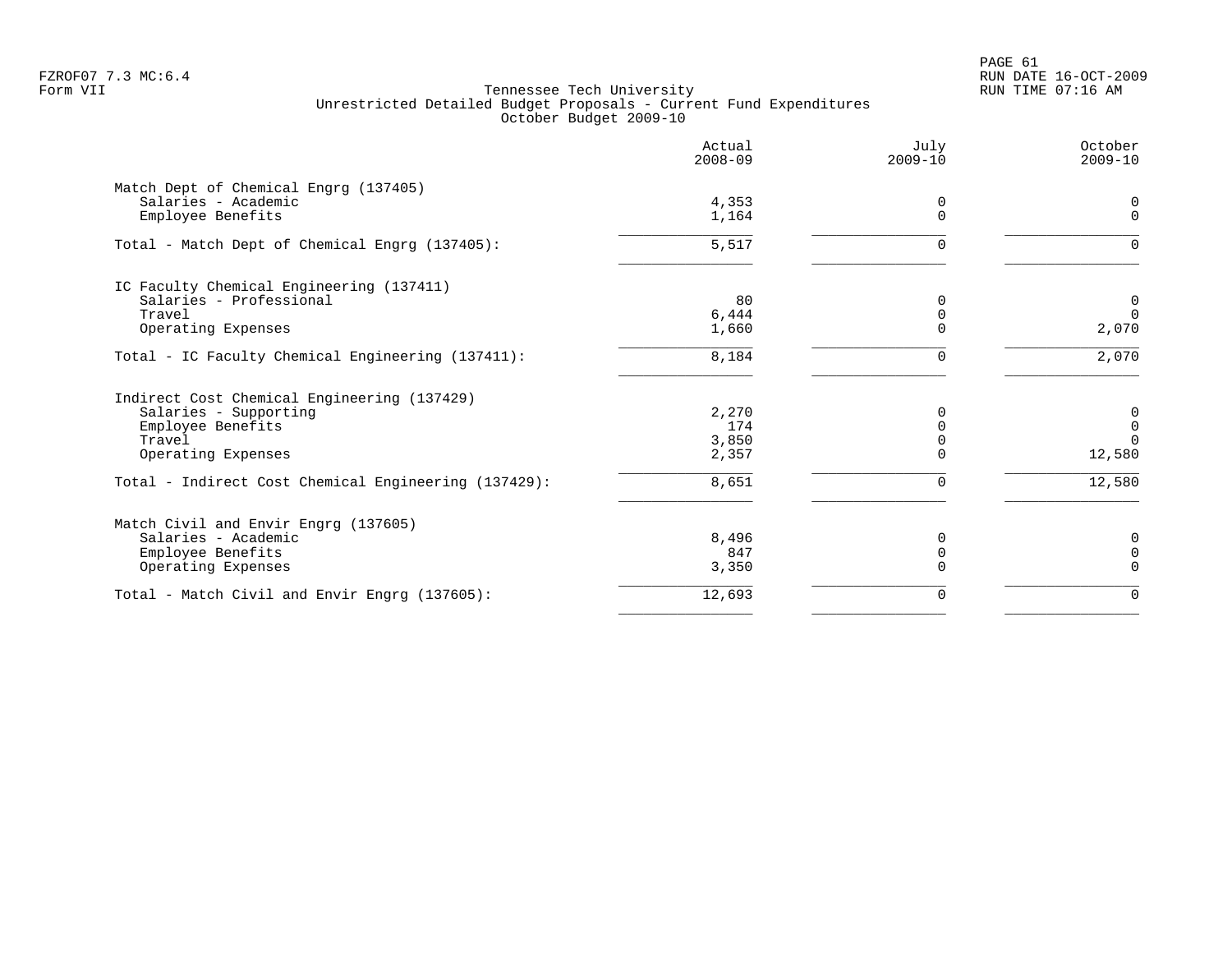PAGE 62 FZROF07 7.3 MC:6.4 RUN DATE 16-OCT-2009

|                                                     | Actual<br>$2008 - 09$ | July<br>$2009 - 10$  | October<br>$2009 - 10$ |
|-----------------------------------------------------|-----------------------|----------------------|------------------------|
| IC Faculty Civil and Envir Engr (137611)            |                       |                      |                        |
| Salaries - Academic                                 | 3,887                 | <sup>0</sup>         | $\mathbf 0$            |
| Employee Benefits                                   | 700                   | $\mathbf 0$          | $\mathbf 0$            |
| Travel<br>Operating Expenses                        | 350<br>1,037          | $\Omega$<br>$\Omega$ | $\Omega$<br>5,000      |
| Total - IC Faculty Civil and Envir Engr (137611):   | 5,974                 | $\Omega$             | 5,000                  |
| Faculty Research Civil Envir Engr (137614)          |                       |                      |                        |
| Travel                                              | 1,000                 | 0                    | 1,000                  |
| Operating Expenses                                  | $\Omega$              | $\Omega$             | 1,000                  |
| Total - Faculty Research Civil Envir Engr (137614): | 1,000                 | $\mathbf 0$          | 2,000                  |
| Indirect Cost Civil Envir Engr (137629)             |                       |                      |                        |
| Operating Expenses                                  | 0                     | $\Omega$             | 19,960                 |
| Total - Indirect Cost Civil Envir Engr (137629):    | 0                     | $\Omega$             | 19,960                 |
| Faculty Research Elect Comp Engr (137804)           |                       |                      |                        |
| Travel                                              | 894                   | 0                    | 3,500                  |
| Operating Expenses                                  | 1,126                 | $\Omega$             | 2,500                  |
| Total - Faculty Research Elect Comp Engr (137804):  | 2,020                 | $\Omega$             | 6,000                  |
| Match Dept of Elect Comp Engrg (137805)             |                       |                      |                        |
| Salaries - Professional                             | 829                   | $\Omega$             | 0                      |
| Employee Benefits                                   | 282                   | $\mathbf 0$          | $\Omega$               |
| Operating Expenses                                  | $\Omega$              | $\Omega$             | 3,540                  |
| Total - Match Dept of Elect Comp Engrg (137805):    | 1,111                 | $\Omega$             | 3,540                  |
|                                                     |                       |                      |                        |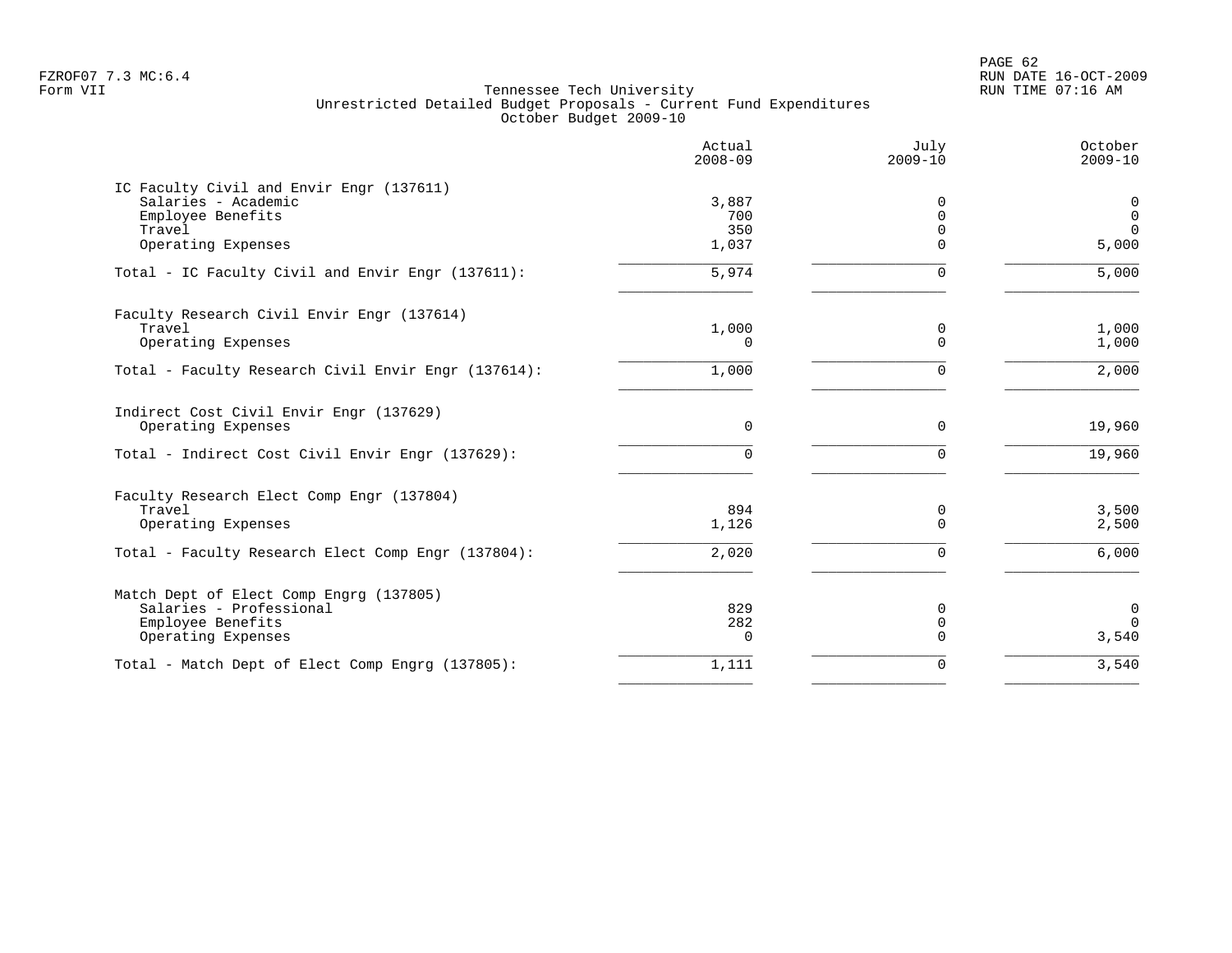PAGE 63 FZROF07 7.3 MC:6.4 RUN DATE 16-OCT-2009

|                                                       | Actual<br>$2008 - 09$ | July<br>$2009 - 10$  | October<br>$2009 - 10$ |
|-------------------------------------------------------|-----------------------|----------------------|------------------------|
| IC Faculty Elect and Comp Engr (137811)<br>Travel     |                       |                      | $\Omega$               |
| Operating Expenses                                    | 2,121<br>1,141        | $\Omega$<br>$\Omega$ | 28,460                 |
| Total - IC Faculty Elect and Comp Engr (137811):      | 3,262                 | 0                    | 28,460                 |
| Match Electrical Computer Engineerg (137815)          |                       |                      |                        |
| Salaries - Academic                                   | 7,363                 | $\Omega$             | 0                      |
| Employee Benefits                                     | 1,915                 | $\Omega$<br>$\Omega$ | $\Omega$<br>$\Omega$   |
| Capital Outlay                                        | 10,000                |                      |                        |
| Total - Match Electrical Computer Engineerg (137815): | 19,278                | $\Omega$             | $\Omega$               |
| Indirect Cost Elect Comp Engr (137829)                |                       |                      |                        |
| Salaries - Students                                   | 5,224                 | $\Omega$             | 0                      |
| Travel                                                | 16,594                | 0                    | $\Omega$               |
| Operating Expenses                                    | 18,391                | $\Omega$             | 34,840                 |
| Total - Indirect Cost Elect Comp Engr (137829):       | 40,209                |                      | 34,840                 |
| Faculty Research Manuf Ind Tech (138204)              |                       |                      |                        |
| Travel                                                | 1,040                 | <sup>0</sup>         | 1,000                  |
| Operating Expenses                                    | 0                     |                      | 6,000                  |
| Capital Outlay                                        | $\Omega$              |                      | 3,000                  |
| Total - Faculty Research Manuf Ind Tech (138204):     | 1,040                 | 0                    | 10,000                 |
|                                                       |                       |                      |                        |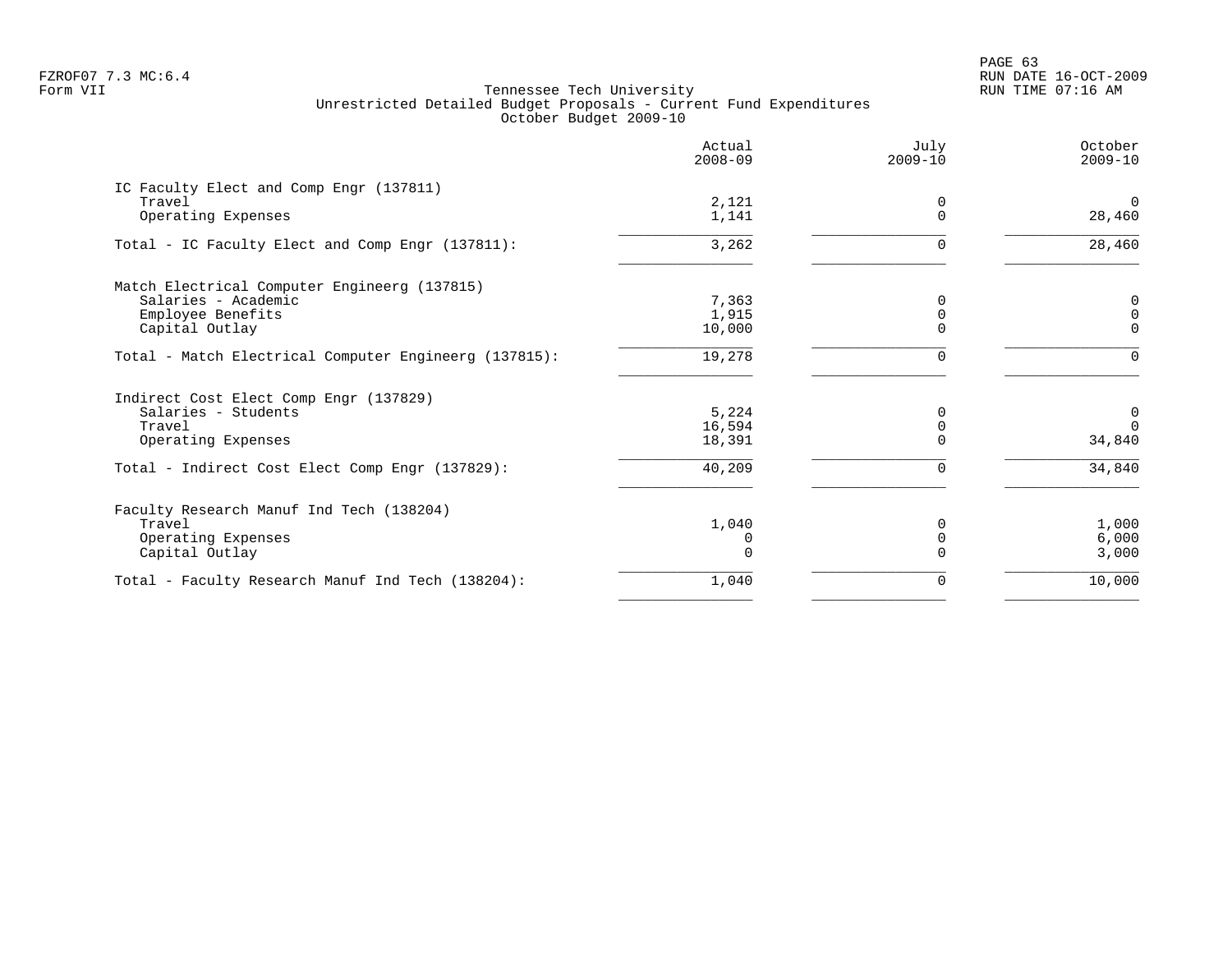PAGE 64 FZROF07 7.3 MC:6.4 RUN DATE 16-OCT-2009

|                                                                                                         | Actual<br>$2008 - 09$        | July<br>$2009 - 10$       | October<br>$2009 - 10$               |
|---------------------------------------------------------------------------------------------------------|------------------------------|---------------------------|--------------------------------------|
| IC Faculty Manuf and Ind Tech (138211)<br>Operating Expenses                                            | 669                          | $\Omega$                  | 720                                  |
| Total - IC Faculty Manuf and Ind Tech (138211):                                                         | 669                          | U                         | 720                                  |
| Indirect Cost Manuf Indust Tech (138229)<br>Operating Expenses                                          | 0                            | 0                         | 830                                  |
| Total - Indirect Cost Manuf Indust Tech (138229):                                                       | $\Omega$                     | $\Omega$                  | 830                                  |
| Match Mechanical Engineering (138405)<br>Salaries - Academic<br>Employee Benefits<br>Operating Expenses | 10,000<br>3,203<br>5,617     | $\Omega$<br>$\Omega$      | 0<br>$\mathsf{O}\xspace$<br>$\Omega$ |
| Total - Match Mechanical Engineering (138405):                                                          | 18,820                       | U                         | $\Omega$                             |
| IC Faculty Mechanical Engineering (138411)<br>Employee Benefits<br>Travel<br>Operating Expenses         | 1,563<br>6,660<br>25         | $\Omega$<br>0<br>$\Omega$ | $\overline{0}$<br>$\Omega$<br>19,700 |
| Total - IC Faculty Mechanical Engineering (138411):                                                     | 8,248                        | $\Omega$                  | 19,700                               |
| Faculty Research Mechanical Engrg (138414)<br>Salaries - Students<br>Travel<br>Operating Expenses       | 0<br>$\mathbf 0$<br>$\Omega$ | O<br>0                    | 9,700<br>4,600<br>1,700              |
| Total - Faculty Research Mechanical Engrg (138414):                                                     | $\Omega$                     | $\Omega$                  | 16,000                               |
|                                                                                                         |                              |                           |                                      |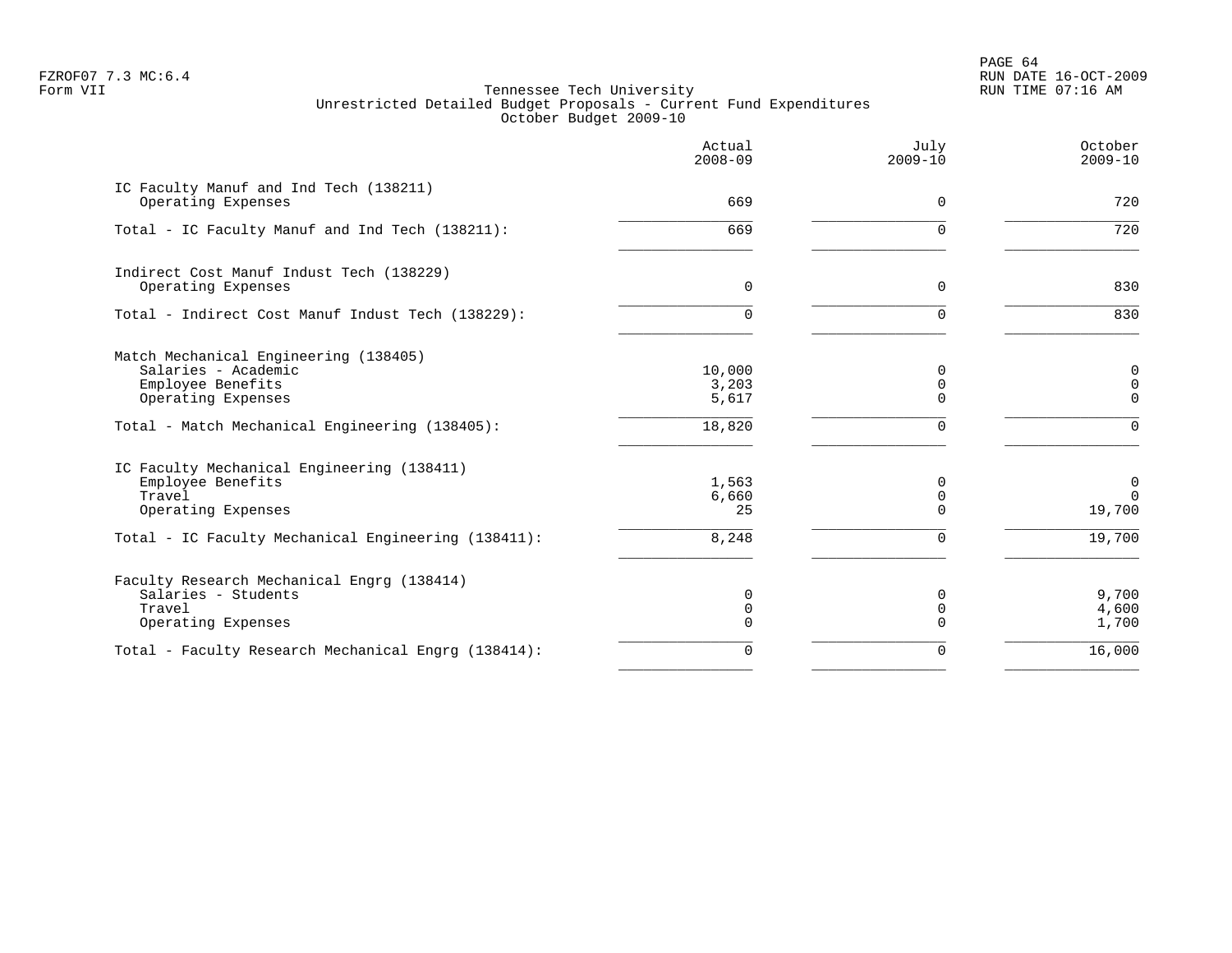|                                                                                                    | Actual<br>$2008 - 09$ | July<br>$2009 - 10$            | October<br>$2009 - 10$         |
|----------------------------------------------------------------------------------------------------|-----------------------|--------------------------------|--------------------------------|
| Indirect Cost Mech Engr (138429)<br>Travel<br>Operating Expenses                                   | 1,927<br>14,970       | $\Omega$<br>$\Omega$           | $\Omega$<br>74,780             |
| Total - Indirect Cost Mech Engr (138429):                                                          | 16,897                | $\Omega$                       | 74,780                         |
| Manufacturing Center (139000)<br>Employee Benefits                                                 | 4,307                 | $\mathbf 0$                    | $\mathbf 0$                    |
| Total - Manufacturing Center (139000):                                                             | 4,307                 | $\Omega$                       | $\Omega$                       |
| IC Faculty Manufacturing Center (139011)<br>Operating Expenses                                     | 7,970                 | 0                              | 10,670                         |
| Total - IC Faculty Manufacturing Center (139011):                                                  | 7,970                 | $\mathbf 0$                    | 10,670                         |
| Faculty Research Manufacturing Ctr (139014)<br>Salaries - Students<br>Travel<br>Operating Expenses | 0<br>0<br>0           | n<br>0                         | 3,000<br>1,000<br>4,000        |
| Total - Faculty Research Manufacturing Ctr (139014):                                               | $\Omega$              | $\Omega$                       | 8,000                          |
| Indirect Cost Manuf Res Center (139029)<br>Travel<br>Operating Expenses<br>Capital Outlay          | 275<br>19,054<br>450  | $\Omega$<br>18,850<br>$\Omega$ | $\Omega$<br>18,850<br>$\Omega$ |
| Total - Indirect Cost Manuf Res Center (139029):                                                   | 19,779                | 18,850                         | 18,850                         |
|                                                                                                    |                       |                                |                                |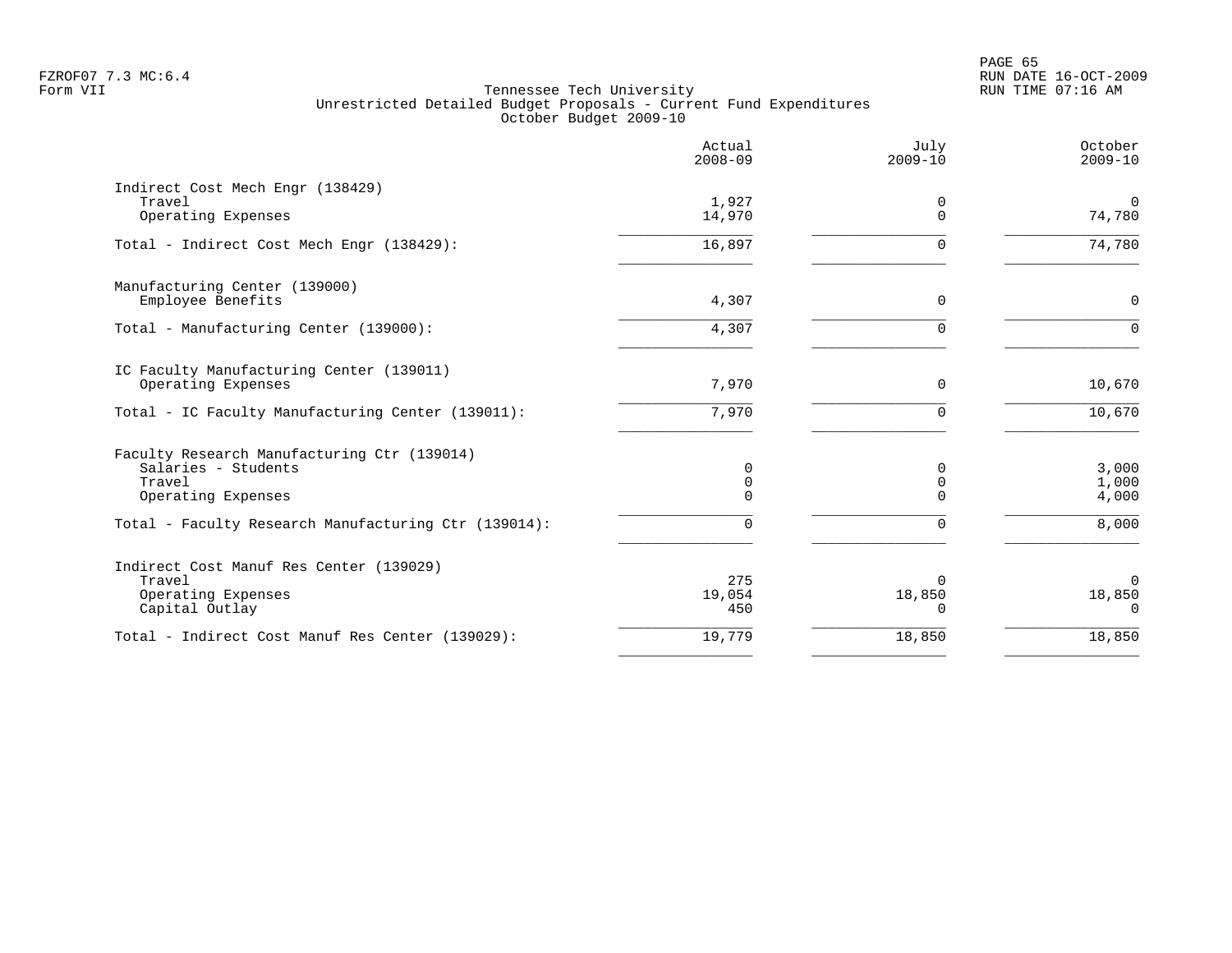PAGE 66 FZROF07 7.3 MC:6.4 RUN DATE 16-OCT-2009

|                                                      | Actual<br>$2008 - 09$ | July<br>$2009 - 10$ | October<br>$2009 - 10$ |
|------------------------------------------------------|-----------------------|---------------------|------------------------|
| Power Center (139200)                                | $-576$                | $\Omega$            | $\mathbf 0$            |
| Employee Benefits                                    |                       |                     |                        |
| Total - Power Center (139200):                       | $-576$                | $\Omega$            | $\Omega$               |
| IC Faculty Energy Sys Research Ctr (139211)          |                       |                     |                        |
| Travel                                               | 1,861                 | 0                   | $\mathbf 0$            |
| Operating Expenses                                   | 1,982                 | $\Omega$            | 7,780                  |
| Total - IC Faculty Energy Sys Research Ctr (139211): | 3,843                 |                     | 7,780                  |
| Indirect Cost Energy Syst Res Ctr (139229)           |                       |                     |                        |
| Operating Expenses                                   | 4,530                 | 18,980              | 18,980                 |
| Total - Indirect Cost Energy Syst Res Ctr (139229):  | 4,530                 | 18,980              | 18,980                 |
| Water Center (139400)                                |                       |                     |                        |
| Employee Benefits                                    | $-748$                | 0                   | $\mathbf 0$            |
| Total - Water Center (139400):                       | $-748$                | $\Omega$            | $\Omega$               |
| Match Water Center (139405)                          |                       |                     |                        |
| Capital Outlay                                       | 6,000                 | $\mathbf 0$         | $\mathbf 0$            |
| Total - Match Water Center (139405):                 | 6,000                 | 0                   | $\mathbf 0$            |
|                                                      |                       |                     |                        |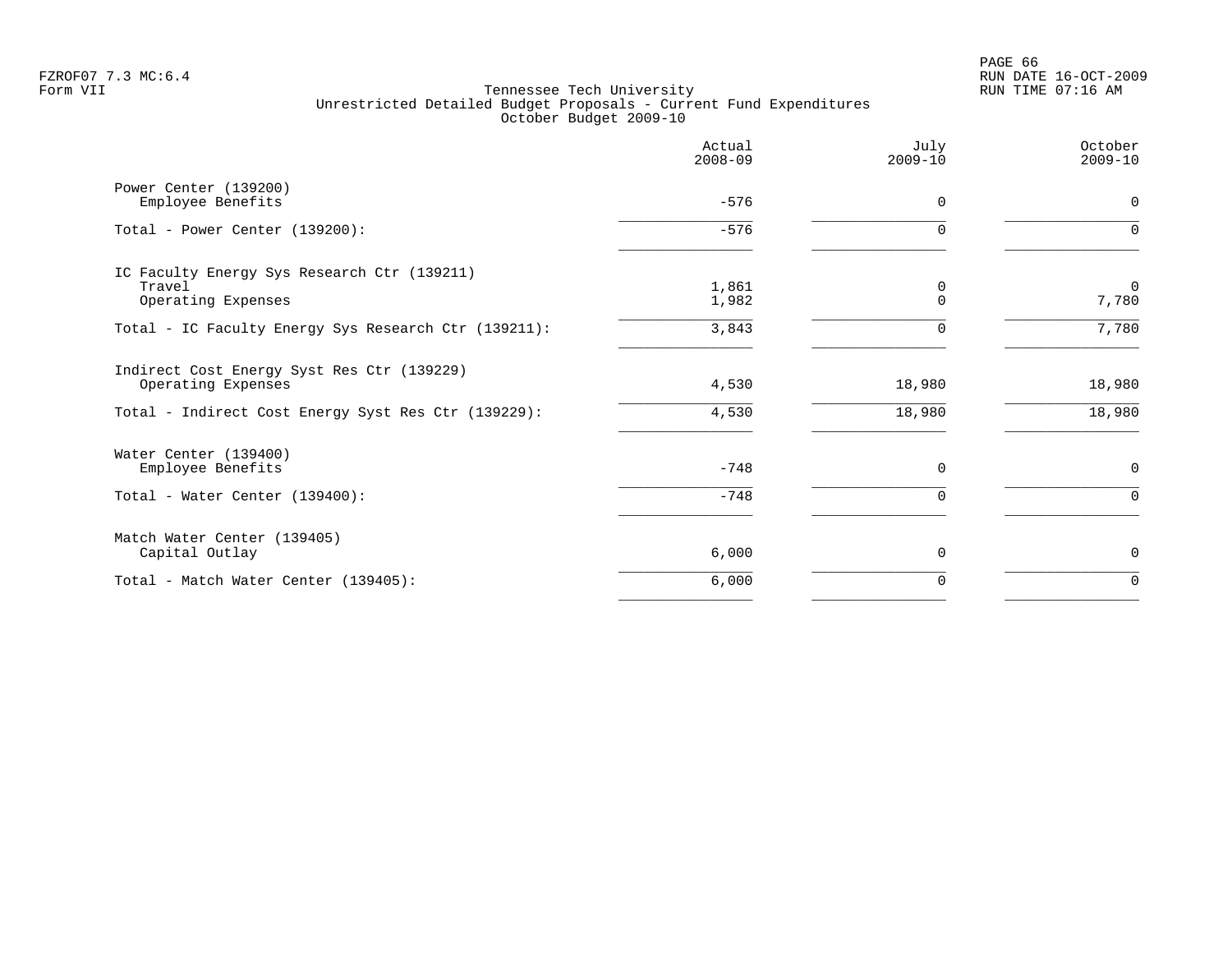PAGE 67 FZROF07 7.3 MC:6.4 RUN DATE 16-OCT-2009

|                                                                                                                   | Actual<br>$2008 - 09$ | July<br>$2009 - 10$     | October<br>$2009 - 10$               |
|-------------------------------------------------------------------------------------------------------------------|-----------------------|-------------------------|--------------------------------------|
| IC Faculty Water Center (139411)<br>Operating Expenses                                                            | 2,600                 | 0                       | 8,470                                |
| Total - IC Faculty Water Center (139411):                                                                         | 2,600                 | $\Omega$                | 8,470                                |
| Indirect Cost Water Res Center (139429)<br>Salaries - Academic<br>Employee Benefits<br>Operating Expenses         | 1,008<br>180<br>6,692 | 0<br>$\Omega$<br>14,500 | $\overline{0}$<br>$\Omega$<br>14,500 |
| Total - Indirect Cost Water Res Center (139429):                                                                  | 7,880                 | 14,500                  | 14,500                               |
| Research Business (140024)<br>Travel<br>Total - Research Business (140024):                                       | 2,000<br>2,000        | $\Omega$                | 2,000<br>2,000                       |
| Indirect Cost Dean Coll of Bus (140029)<br>Operating Expenses<br>Total - Indirect Cost Dean Coll of Bus (140029): | $\Omega$<br>$\Omega$  | $\Omega$<br>$\Omega$    | 2,040<br>2,040                       |
|                                                                                                                   |                       |                         |                                      |
| IC Faculty Econ Finance Marketing (142511)<br>Operating Expenses                                                  | 2,300                 | $\Omega$                | $\mathbf 0$                          |
| Total - IC Faculty Econ Finance Marketing (142511):                                                               | 2,300                 | O                       | $\Omega$                             |
|                                                                                                                   |                       |                         |                                      |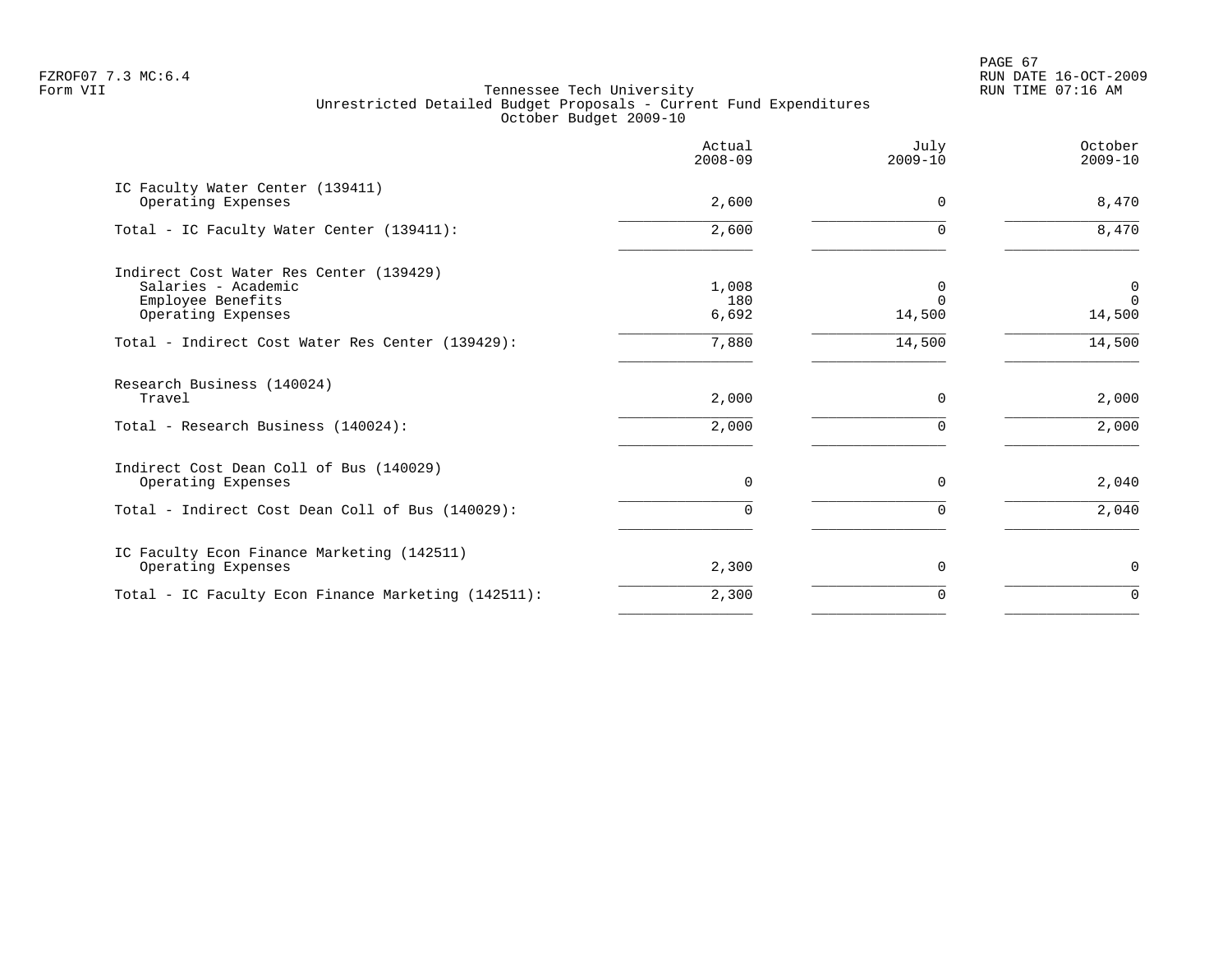PAGE 68 FZROF07 7.3 MC:6.4 RUN DATE 16-OCT-2009

|                                                                                           | Actual<br>$2008 - 09$      | July<br>$2009 - 10$     | October<br>$2009 - 10$       |
|-------------------------------------------------------------------------------------------|----------------------------|-------------------------|------------------------------|
| Faculty Research Econ Fin Marketing (142524)<br>Travel                                    | 230                        | 0                       | $\mathbf 0$                  |
| Total - Faculty Research Econ Fin Marketing (142524):                                     | 230                        | $\Omega$                | $\Omega$                     |
| Indirect Cost Econ and Finance (142529)<br>Operating Expenses                             | 932                        | $\Omega$                | 4,070                        |
| Total - Indirect Cost Econ and Finance (142529):                                          | 932                        |                         | 4,070                        |
| Faculty Research Dec Sci and Manag (144014)<br>Travel                                     | 210                        | $\Omega$                | $\mathbf 0$                  |
| Total - Faculty Research Dec Sci and Manag (144014):                                      | 210                        | $\Omega$                | $\Omega$                     |
| SBDC Match (147005)<br>Salaries - Professional<br>Employee Benefits<br>Operating Expenses | 9,583<br>3,762<br>$\Omega$ | 23,000<br>0<br>$\Omega$ | 20,360<br>$\Omega$<br>15,000 |
| Total - SBDC Match $(147005)$ :                                                           | 13,345                     | 23,000                  | 35,360                       |
| Indirect Cost College of Educ (150029)<br>Travel<br>Operating Expenses                    | 1,528<br>4,856             | 0<br>$\Omega$           | $\Omega$<br>14,200           |
| Total - Indirect Cost College of Educ (150029):                                           | 6,384                      | $\Omega$                | 14,200                       |
|                                                                                           |                            |                         |                              |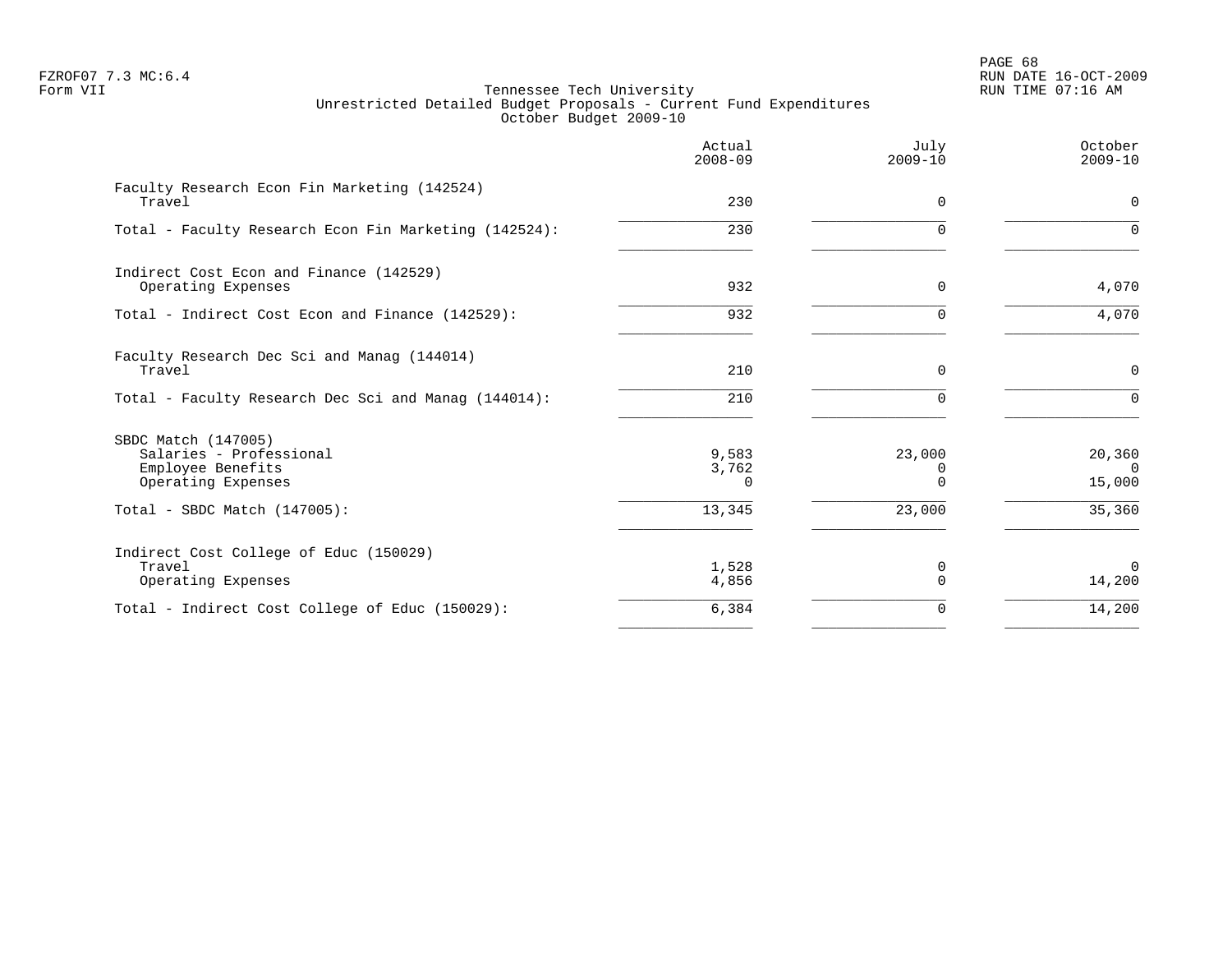PAGE 69 FZROF07 7.3 MC:6.4 RUN DATE 16-OCT-2009

|                                                                                  | Actual<br>$2008 - 09$ | July<br>$2009 - 10$ | October<br>$2009 - 10$     |
|----------------------------------------------------------------------------------|-----------------------|---------------------|----------------------------|
| Research Education (151504)<br>Travel                                            | 1,308                 | $\Omega$            | 2,500                      |
| Total - Research Education (151504):                                             | 1,308                 | $\Omega$            | 2,500                      |
| IC Faculty Assoc Dean Education (151511)<br>Travel<br>Operating Expenses         | 993<br>894            | 0<br>$\Omega$       | $\mathsf 0$<br>$\mathbf 0$ |
| Total - IC Faculty Assoc Dean Education (151511):                                | 1,887                 |                     | $\Omega$                   |
| Indirect Cost Assoc Dean Educ (151529)<br>Travel<br>Operating Expenses           | 512<br>1,214          | 0<br>$\Omega$       | $\overline{0}$<br>2,120    |
| Total - Indirect Cost Assoc Dean Educ (151529):                                  | 1,726                 | $\Omega$            | 2,120                      |
| Counseling and Psychology (152000)<br>Employee Benefits                          | $\Omega$              | 200                 | 200                        |
| Total - Counseling and Psychology (152000):                                      | $\Omega$              | 200                 | 200                        |
| Match Counseling Psychology (152005)<br>Salaries - Academic<br>Employee Benefits | 11,248<br>2,600       | 0<br>$\Omega$       | 0<br>$\Omega$              |
| Total - Match Counseling Psychology (152005):                                    | 13,848                | $\Omega$            | $\mathbf 0$                |
|                                                                                  |                       |                     |                            |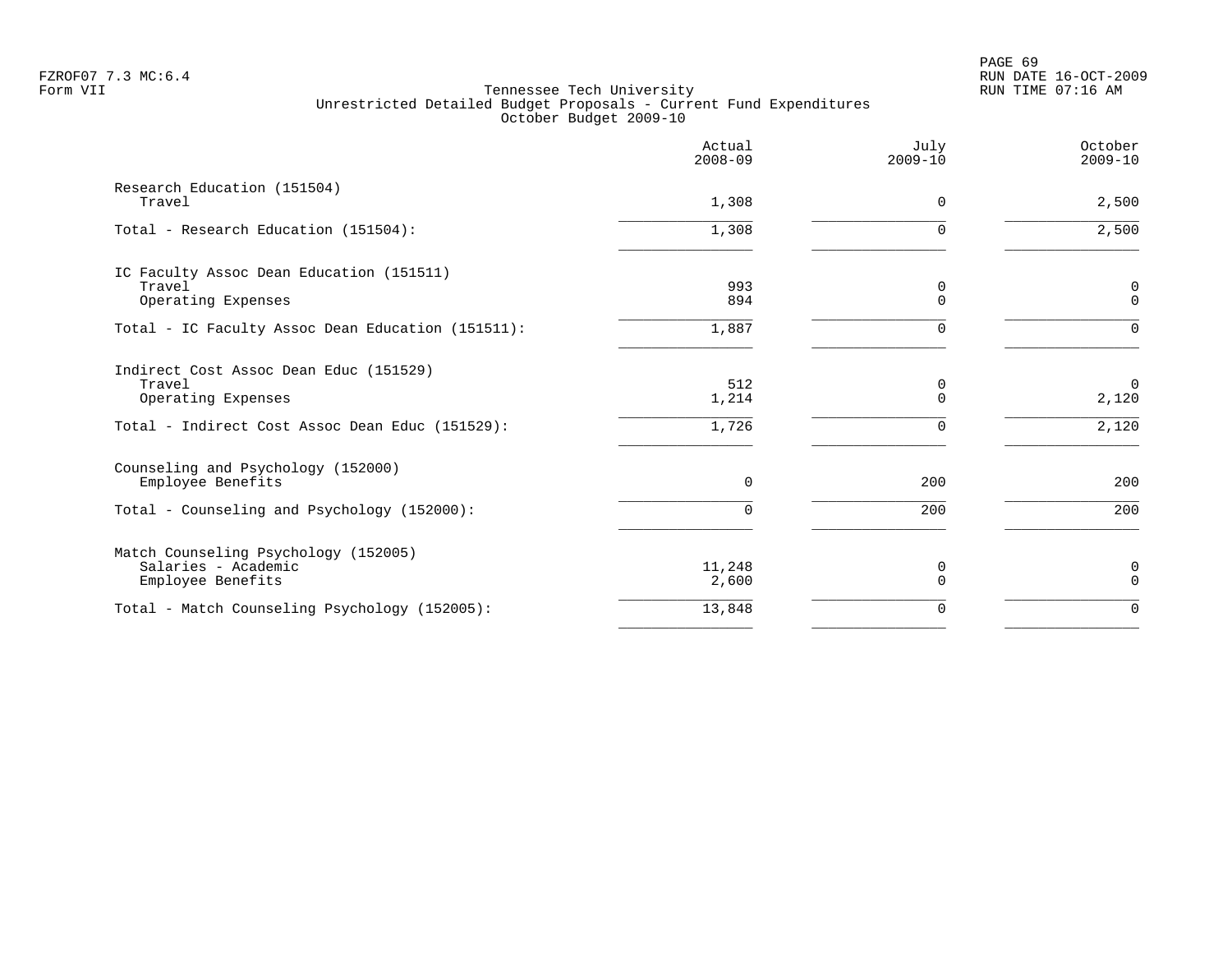PAGE 70 FZROF07 7.3 MC:6.4 RUN DATE 16-OCT-2009

|                                                                                                                                           | Actual<br>$2008 - 09$                             | July<br>$2009 - 10$ | October<br>$2009 - 10$                           |
|-------------------------------------------------------------------------------------------------------------------------------------------|---------------------------------------------------|---------------------|--------------------------------------------------|
| IC Faculty Counseling and Psych (152011)<br>Operating Expenses                                                                            | 3,469                                             | $\Omega$            | $\Omega$                                         |
| Total - IC Faculty Counseling and Psych (152011):                                                                                         | 3,469                                             | U                   | $\Omega$                                         |
| Indirect Cost Counsel and Psychol (152029)<br>Operating Expenses                                                                          | 1,788                                             | 0                   | 5,160                                            |
| Total - Indirect Cost Counsel and Psychol (152029):                                                                                       | 1,788                                             | $\Omega$            | 5,160                                            |
| Faculty Research Curr Instruct (153004)<br>Salaries - Supporting<br>Salaries - Students<br>Travel<br>Operating Expenses<br>Capital Outlay | $\overline{0}$<br>350<br>1,673<br>400<br>$\Omega$ | $\Omega$            | 400<br>$\overline{0}$<br>2,980<br>6,280<br>8,000 |
| Total - Faculty Research Curr Instruct (153004):                                                                                          | 2,423                                             | $\Omega$            | 17,660                                           |
| IC Faculty Curr and Instruction (153011)<br>Travel<br>Operating Expenses                                                                  | 716<br>2,600                                      | 0<br>$\Omega$       | 0<br>$\Omega$                                    |
| Total - IC Faculty Curr and Instruction (153011):                                                                                         | 3,316                                             | $\Omega$            | $\Omega$                                         |
| Indirect Cost Curr and Instruct (153029)<br>Travel<br>Operating Expenses                                                                  | 8,564<br>18,704                                   | 0<br>$\Omega$       | $\Omega$<br>33,910                               |
| Total - Indirect Cost Curr and Instruct (153029):                                                                                         | 27,268                                            | $\Omega$            | 33,910                                           |
|                                                                                                                                           |                                                   |                     |                                                  |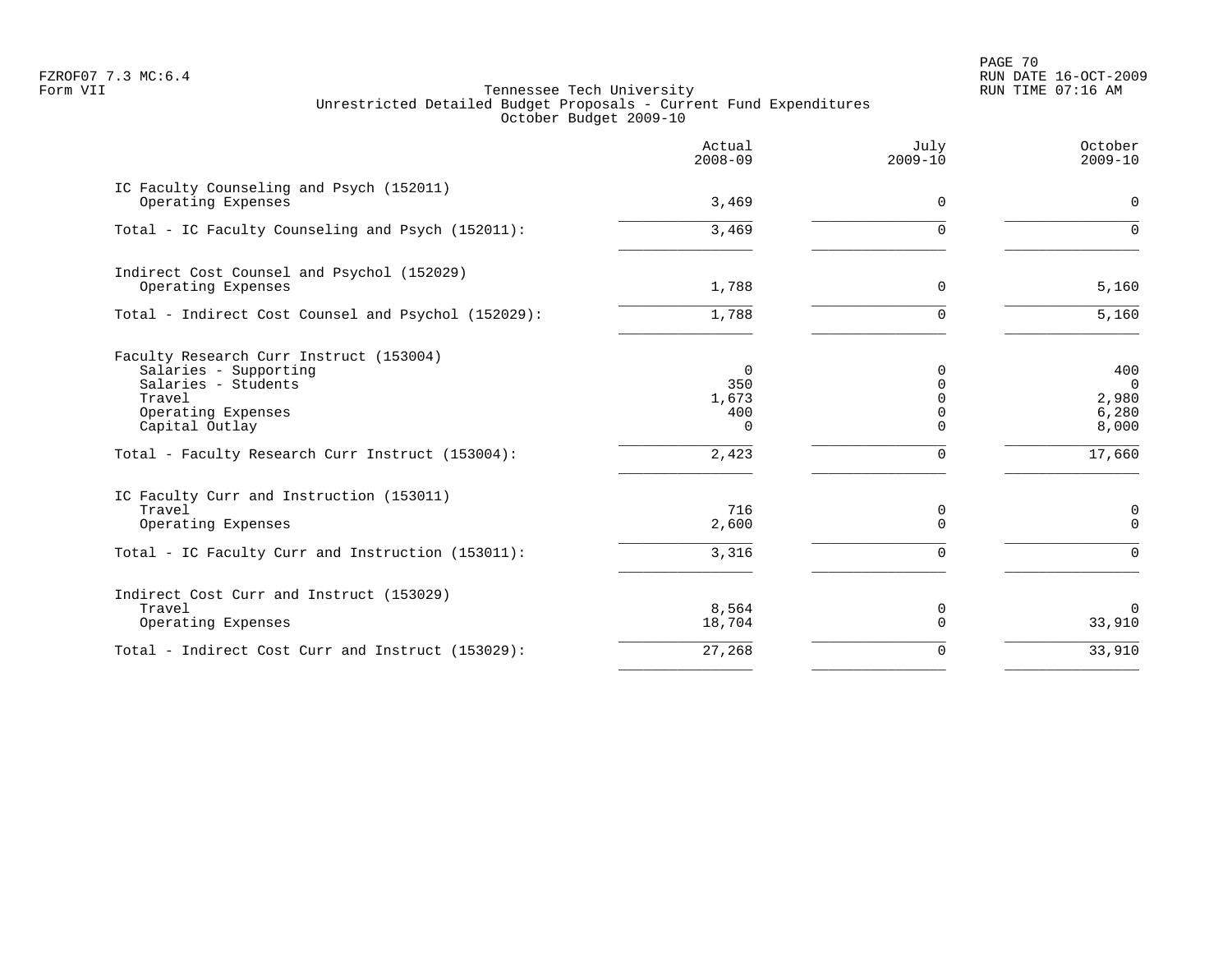PAGE 71 FZROF07 7.3 MC:6.4 RUN DATE 16-OCT-2009

|                                                                                                 | Actual<br>$2008 - 09$ | July<br>$2009 - 10$ | October<br>$2009 - 10$       |
|-------------------------------------------------------------------------------------------------|-----------------------|---------------------|------------------------------|
| Child Dev Lab Indirect Costs (153429)<br>Operating Expenses                                     | $\mathbf 0$           | 0                   | 750                          |
| Total - Child Dev Lab Indirect Costs (153429):                                                  | $\Omega$              | $\Omega$            | 750                          |
| Faculty Research Music Art (155014)<br>Operating Expenses                                       | 89                    | 0                   | 7,910                        |
| Total - Faculty Research Music Art (155014):                                                    | 89                    | 0                   | 7,910                        |
| Match STEM (156005)<br>Salaries - Academic<br>Employee Benefits<br>Total - Match STEM (156005): | 1,433<br>292<br>1,725 | 0<br>$\Omega$<br>∩  | 0<br>$\mathbf 0$<br>$\Omega$ |
| Indirect Costs STEM Center (156009)<br>Operating Expenses                                       | 649                   | 0                   | 3,180                        |
| Total - Indirect Costs STEM Center (156009):                                                    | 649                   | $\Omega$            | 3,180                        |
| Match Rural Education (156015)<br>Salaries - Administrative<br>Employee Benefits                | 2,293<br>664          | 0<br>$\Omega$       | 0<br>$\Omega$                |
| Total - Match Rural Education (156015):                                                         | 2,957                 | 0                   | $\mathbf 0$                  |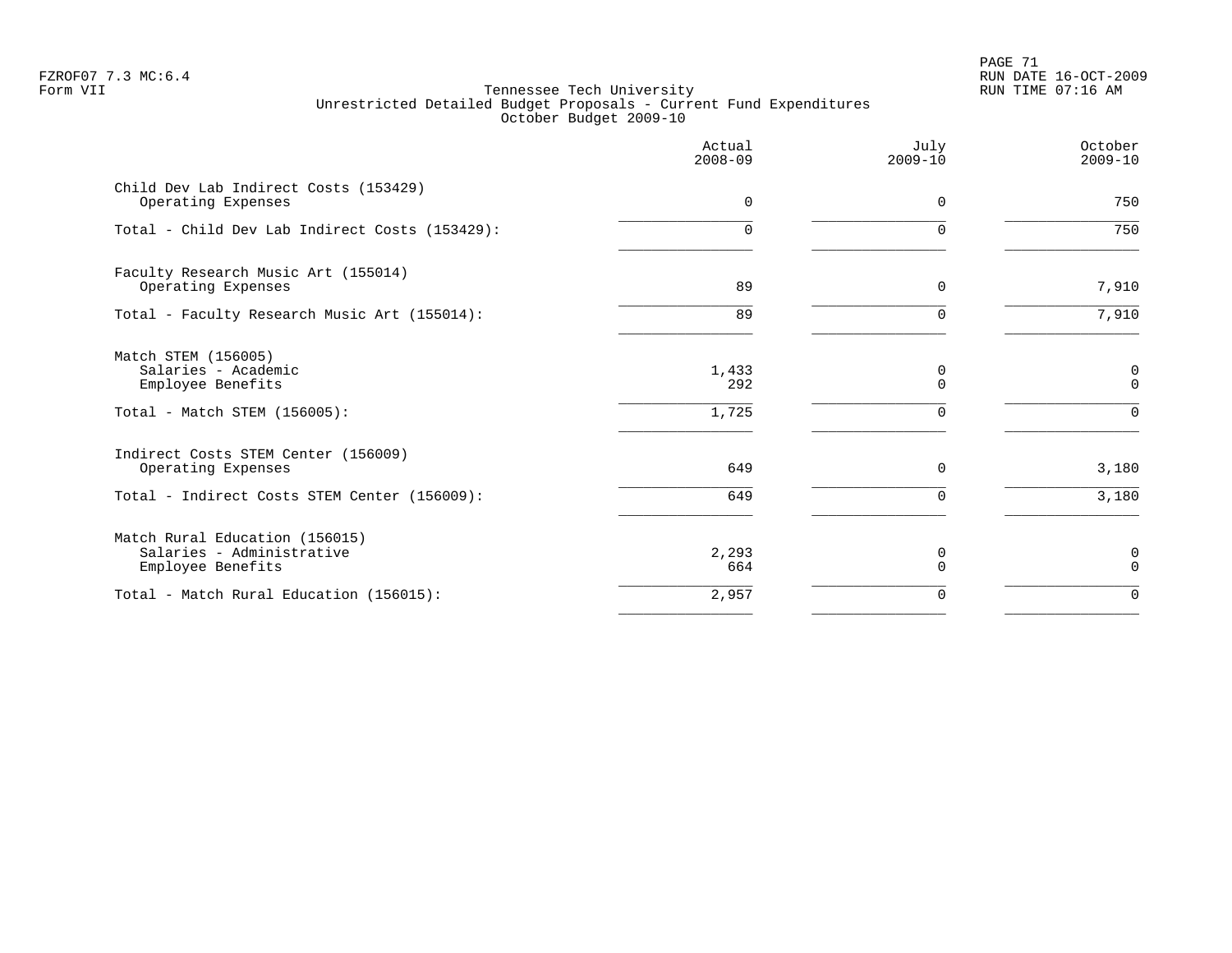PAGE 72 FZROF07 7.3 MC:6.4 RUN DATE 16-OCT-2009

|                                                    | Actual<br>$2008 - 09$ | July<br>$2009 - 10$ | October<br>$2009 - 10$ |
|----------------------------------------------------|-----------------------|---------------------|------------------------|
| IC Faculty STEM (156021)                           |                       |                     |                        |
| Operating Expenses                                 | 1,753                 | 0                   | 0                      |
| Total - IC Faculty STEM (156021):                  | 1,753                 | $\Omega$            | $\Omega$               |
| Horticulure Rest Staff (160001)                    |                       |                     |                        |
| Salaries - Academic                                | 60,638                | 61,980              | 61,980                 |
| Salaries - Supporting                              | 29,890                | 29,590              | 29,590                 |
| Salaries - Professional                            | 42,881                | 49,190              | 49,190                 |
| Employee Benefits                                  | 45,371                | 49,060              | 49,060                 |
| Travel                                             | 597                   | 470                 | 850                    |
| Operating Expenses                                 | 6,771                 | 6,900               | 6,520                  |
| Total - Horticulure Rest Staff (160001):           | 186,148               | 197,190             | 197,190                |
| Indirect Cost Coll of Aq Hum Sci (160029)          |                       |                     |                        |
| Salaries - Supporting                              | 0                     | <sup>0</sup>        | 90                     |
| Salaries - Professional                            | $\Omega$              | $\Omega$            | 60                     |
| Travel                                             | 5,696                 |                     | $\Omega$               |
| Operating Expenses                                 | 3,415                 | $\Omega$            | 6,610                  |
| Total - Indirect Cost Coll of Ag Hum Sci (160029): | 9,111                 | $\Omega$            | 6,760                  |
| Dept Match Agriculture (163005)                    |                       |                     |                        |
| Salaries - Academic                                | 3,161                 | 0                   | 0                      |
| Employee Benefits                                  | 713                   | $\Omega$            | $\mathbf 0$            |
| Total - Dept Match Agriculture (163005):           | 3,874                 | $\Omega$            | $\Omega$               |
|                                                    |                       |                     |                        |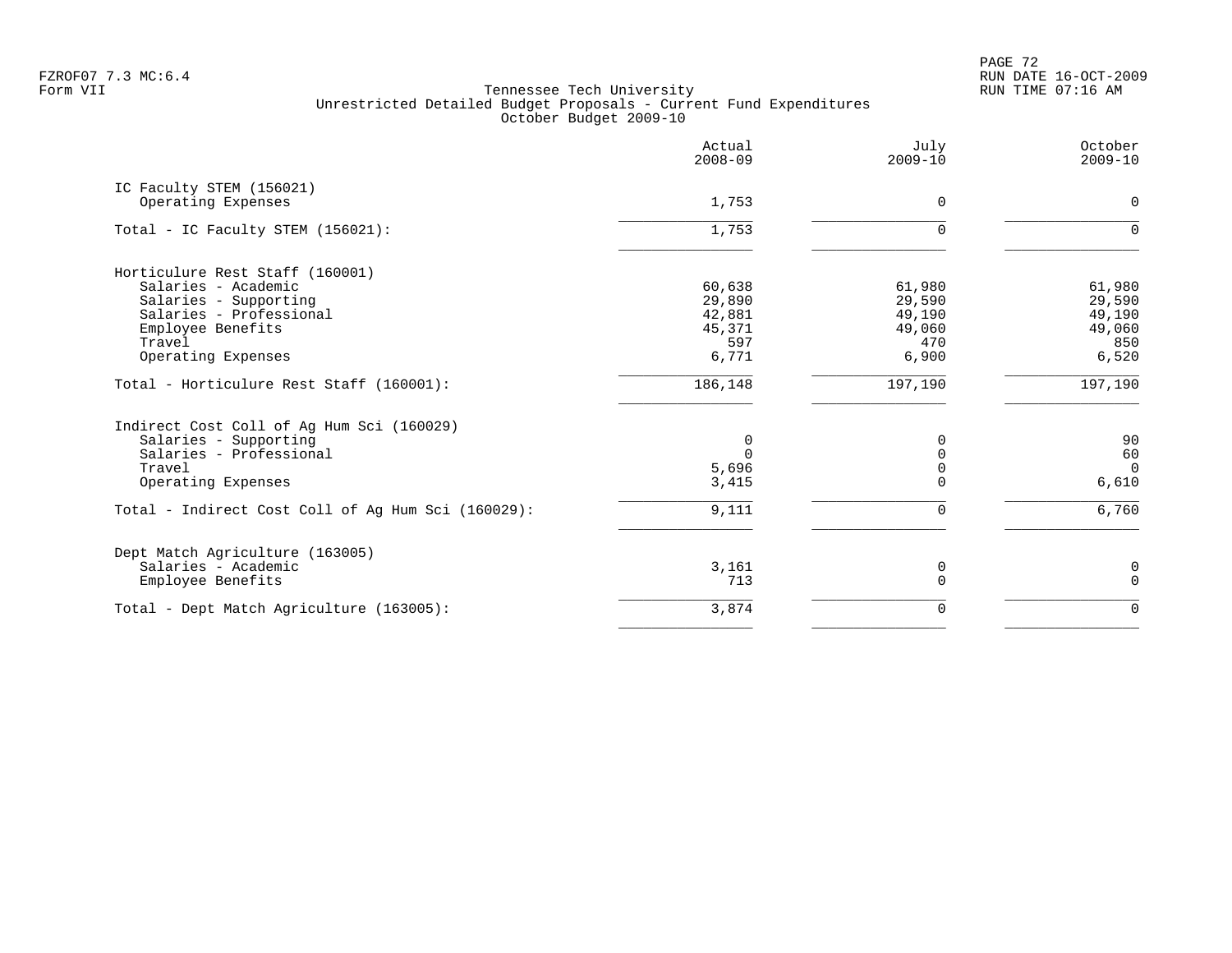PAGE 73 FZROF07 7.3 MC:6.4 RUN DATE 16-OCT-2009

|                                                  | Actual<br>$2008 - 09$ | July<br>$2009 - 10$ | October<br>$2009 - 10$ |
|--------------------------------------------------|-----------------------|---------------------|------------------------|
| IC Faculty School of Gen Aq (163011)             |                       |                     |                        |
| Salaries - Supporting                            | 678                   | $\Omega$            | 0                      |
| Employee Benefits                                | 149                   | $\Omega$            | $\Omega$               |
| Travel                                           | 522                   | $\Omega$            | $\Omega$               |
| Operating Expenses                               | 1,610                 | $\Omega$            | $\Omega$               |
| Total - IC Faculty School of Gen Ag (163011):    | 2,959                 | <sup>n</sup>        | $\Omega$               |
| Indirect Cost Gen Ag (163029)                    |                       |                     |                        |
| Employee Benefits                                | 2                     | 0                   | $\mathbf 0$            |
| Operating Expenses                               | 3,471                 | $\Omega$            | 2,570                  |
| Total - Indirect Cost Gen Ag (163029):           | 3,473                 | $\Omega$            | 2,570                  |
| Faculty Research Human Ecology (165004)          |                       |                     |                        |
| Travel                                           | 945                   | 0                   | $\overline{0}$         |
| Operating Expenses                               | 1,136                 | $\Omega$            | 1,380                  |
| Total - Faculty Research Human Ecology (165004): | 2,081                 | $\Omega$            | 1,380                  |
| IC Faculty Human Ecology (165011)                |                       |                     |                        |
| Salaries - Supporting                            | 313                   | $\Omega$            | 0                      |
| Employee Benefits                                | 5.                    | $\Omega$            | $\mathsf 0$            |
| Travel                                           | 5,379                 | 0                   | $\Omega$               |
| Operating Expenses                               | 4,718                 | $\Omega$            | 670                    |
| Total - IC Faculty Human Ecology (165011):       | 10,415                | 0                   | 670                    |
|                                                  |                       |                     |                        |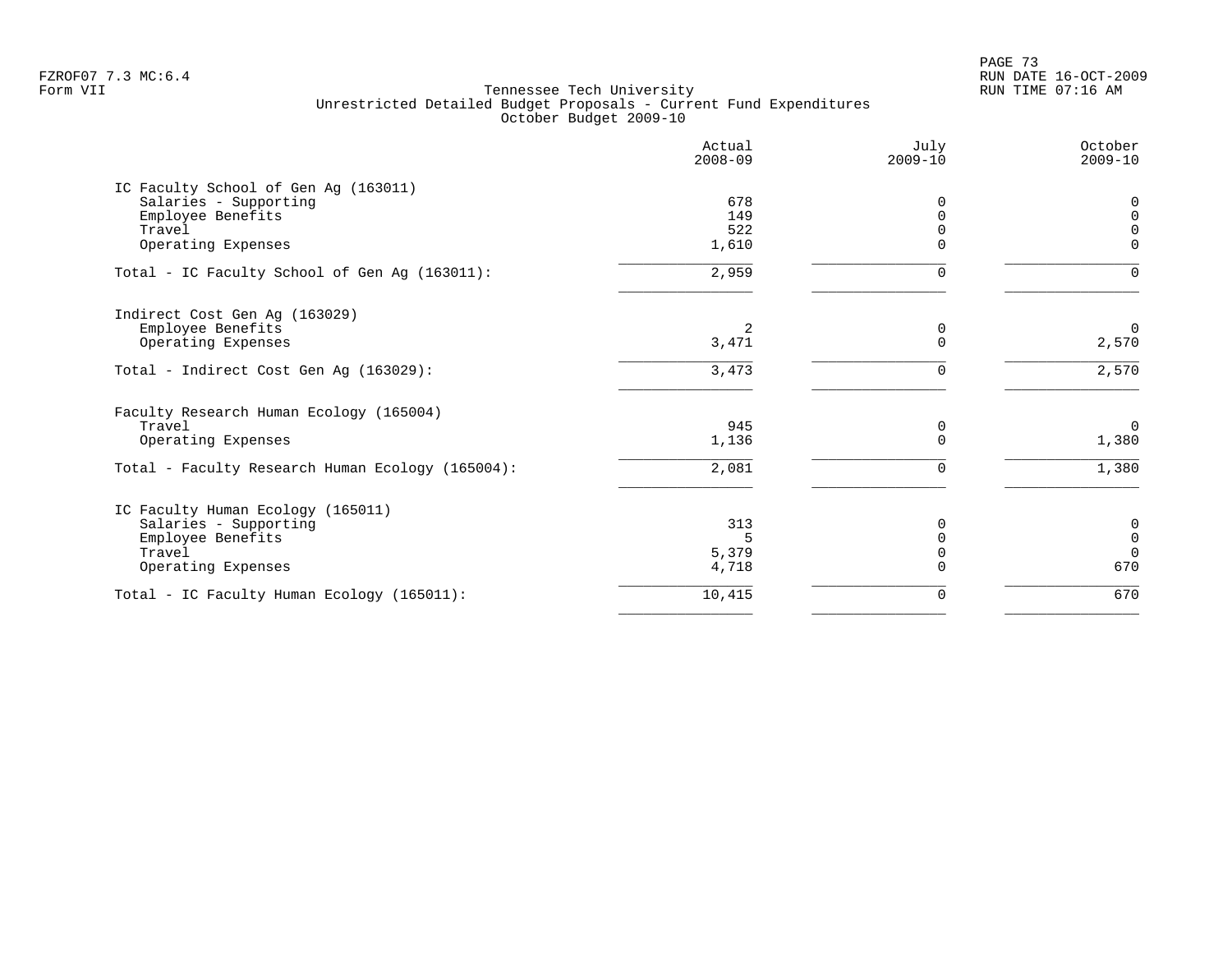# PAGE 74 FZROF07 7.3 MC:6.4 RUN DATE 16-OCT-2009

|                                                 | Actual<br>$2008 - 09$ | July<br>$2009 - 10$ | October<br>$2009 - 10$ |
|-------------------------------------------------|-----------------------|---------------------|------------------------|
| Indirect Cost Human Ecology (165029)            |                       |                     |                        |
| Travel<br>Operating Expenses                    | 1,166<br>160          | 0<br>$\Omega$       | $\mathbf 0$<br>23,260  |
| Total - Indirect Cost Human Ecology (165029):   | 1,326                 | 0                   | 23,260                 |
| Research Admin (170001)                         |                       |                     |                        |
| Salaries - Professional                         | 9,250                 | $\Omega$            | 0                      |
| Travel                                          | $-2,730$              | $\mathbf 0$         | $\Omega$               |
| Operating Expenses                              | 27,575                | $\Omega$            | 88,710                 |
| Total - Research Admin (170001):                | 34,095                | $\Omega$            | 88,710                 |
| Research Leave (170002)                         |                       |                     |                        |
| Employee Benefits                               | 5,308                 | 15,010              | 15,010                 |
| Total - Research Leave (170002):                | 5,308                 | 15,010              | 15,010                 |
| Royalties Patents Copyrights (170005)           |                       |                     |                        |
| Salaries - Academic                             | 1,295                 | 0                   | 330                    |
| Employee Benefits                               | 233                   | $\Omega$            | 60                     |
| Total - Royalties Patents Copyrights (170005):  | 1,528                 | $\Omega$            | 390                    |
| IC Faculty Office of Research (170011)          |                       |                     |                        |
| Operating Expenses                              | $\mathbf 0$           | 0                   | 840                    |
| Total - IC Faculty Office of Research (170011): | $\Omega$              | $\Omega$            | 840                    |
|                                                 |                       |                     |                        |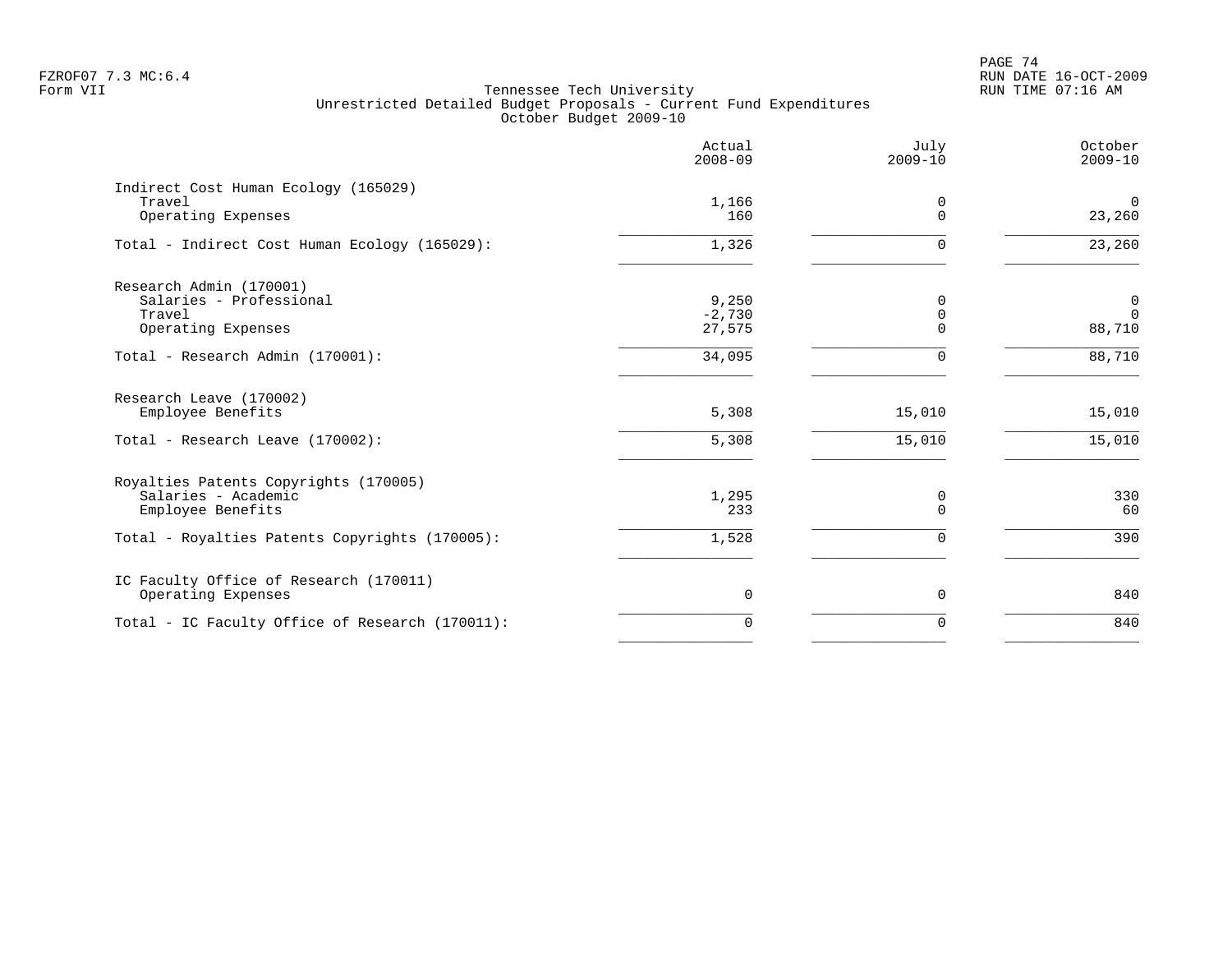en and the set of the set of the set of the set of the set of the set of the set of the set of the set of the set of the set of the set of the set of the set of the set of the set of the set of the set of the set of the se FZROF07 7.3 MC:6.4 RUN DATE 16-OCT-2009

|                                                                                                          | Actual<br>$2008 - 09$        | July<br>$2009 - 10$           | October<br>$2009 - 10$ |
|----------------------------------------------------------------------------------------------------------|------------------------------|-------------------------------|------------------------|
| Indirect Cost Office of Research (170029)<br>Operating Expenses                                          | $\Omega$                     | $\Omega$                      | 1,790                  |
| Total - Indirect Cost Office of Research (170029):                                                       | $\Omega$                     | $\Omega$                      | 1,790                  |
| TTU Matching (171000)<br>Operating Expenses                                                              | $\mathbf 0$                  | $\Omega$                      | 260                    |
| Total - TTU Matching (171000):                                                                           | 0                            |                               | 260                    |
| Indirect Cost Pool 20 Percent (172000)<br>Operating Expenses<br>Capital Outlay                           | 0<br>$\Omega$                | 261,560<br>25,000             | $-25,010$<br>25,000    |
| Total - Indirect Cost Pool 20 Percent (172000):                                                          | $\Omega$                     | 286,560                       | $-10$                  |
| Indirect Cost Pool Faculty 10 Per (172005)<br>Operating Expenses                                         | $\Omega$                     | 112,960                       | 121,290                |
| Total - Indirect Cost Pool Faculty 10 Per (172005):                                                      | $\cap$                       | 112,960                       | 121,290                |
| Faculty Research 30 Percent (174000)<br>Salaries - Supporting<br>Employee Benefits<br>Operating Expenses | 17,894<br>11,700<br>$\Omega$ | 18,430<br>$\Omega$<br>247,160 | 18,430<br>299,530      |
| Total - Faculty Research 30 Percent (174000):                                                            | 29,594                       | 265,590                       | 317,960                |
|                                                                                                          |                              |                               |                        |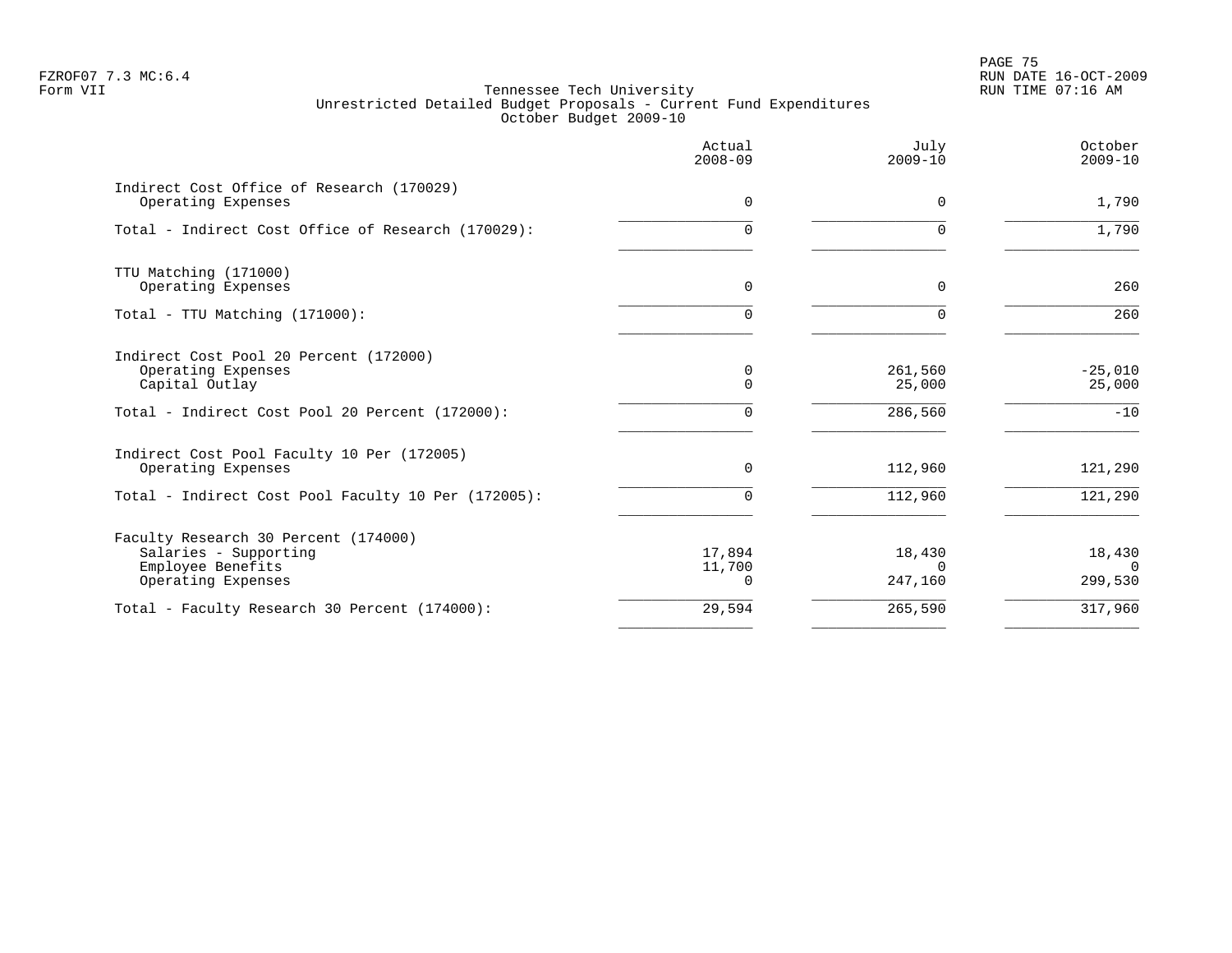en and the set of the set of the set of the set of the set of the set of the set of the set of the set of the set of the set of the set of the set of the set of the set of the set of the set of the set of the set of the se FZROF07 7.3 MC:6.4 RUN DATE 16-OCT-2009

|                                                                            | Actual<br>$2008 - 09$ | July<br>$2009 - 10$ | October<br>$2009 - 10$ |
|----------------------------------------------------------------------------|-----------------------|---------------------|------------------------|
| Fac Research Combined (174001)<br>Salaries - Academic<br>Employee Benefits | 34,500<br>9,939       | $\Omega$<br>340     | $\overline{0}$<br>340  |
| Total - Fac Research Combined (174001):                                    | 44,439                | 340                 | 340                    |
| Match Ext Progs Reg Dev (180015)<br>Operating Expenses                     | 7,128                 | $\Omega$            | $\mathbf 0$            |
| Total - Match Ext Progs Reg Dev (180015):                                  | 7,128                 |                     | $\Omega$               |
| IC Faculty Ext Prog Regl Dev (180021)<br>Travel                            | 958                   | $\Omega$            | 0                      |
| Total - IC Faculty Ext Prog Regl Dev (180021):                             | 958                   | $\Omega$            | $\Omega$               |
| Indirect Costs Extended Programs (180029)<br>Operating Expenses            | 0                     | $\mathbf 0$         | 2,510                  |
| Total - Indirect Costs Extended Programs (180029):                         | $\Omega$              | $\Omega$            | 2,510                  |
| Match SAF Utilities (260015)<br>Operating Expenses                         | 204                   | $\Omega$            | 0                      |
| Total - Match SAF Utilities (260015):                                      | 204                   | $\Omega$            | $\mathbf 0$            |
|                                                                            |                       |                     |                        |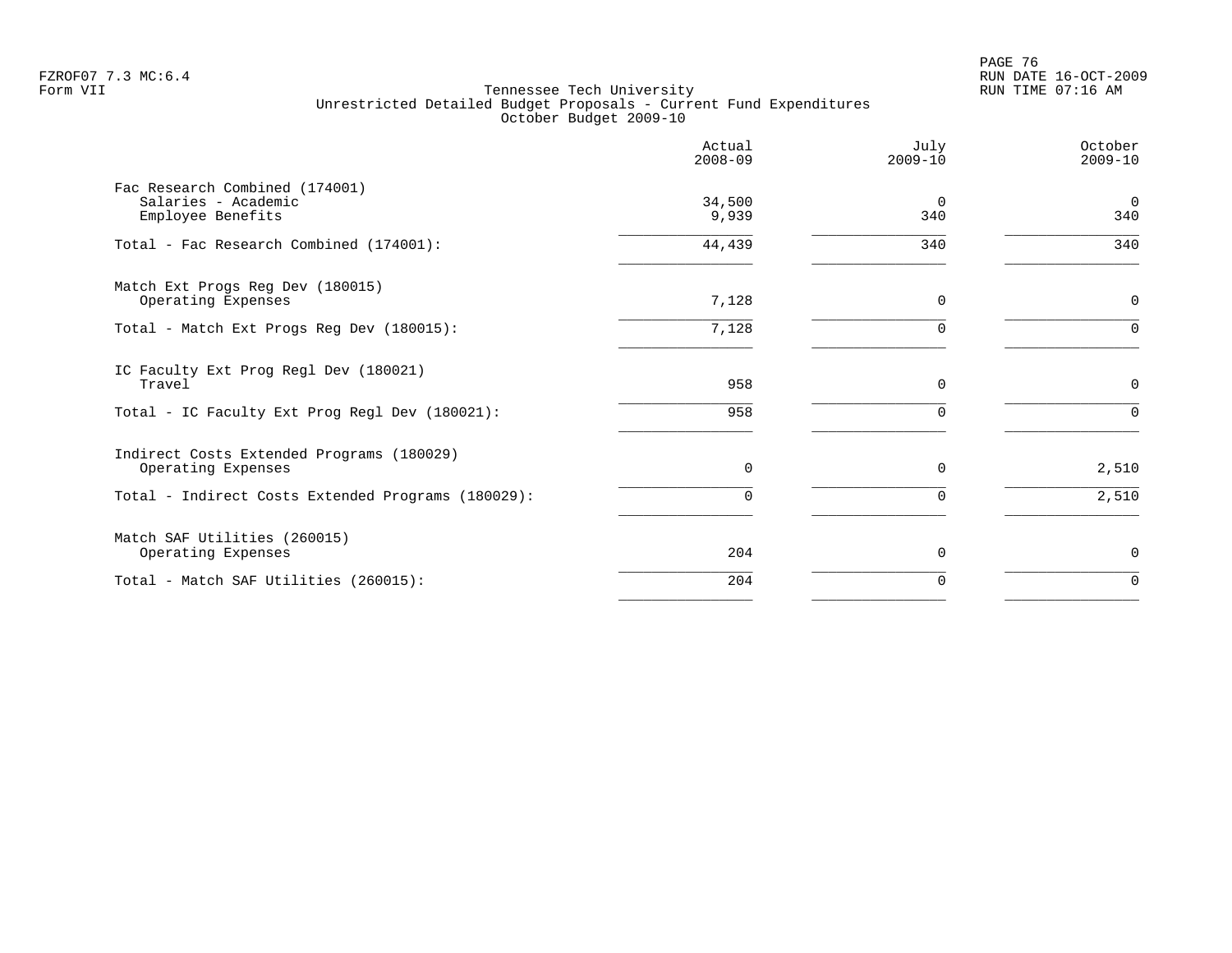PAGE 77 FZROF07 7.3 MC:6.4 RUN DATE 16-OCT-2009

|                                                                       | Actual<br>$2008 - 09$ | July<br>$2009 - 10$ | October<br>$2009 - 10$ |
|-----------------------------------------------------------------------|-----------------------|---------------------|------------------------|
| TBR Spouse Dependent Discount (700000)<br>Employee Benefits           | 28,371                | 29,290              | 29,290                 |
| Total - TBR Spouse Dependent Discount (700000):                       | 28,371                | 29,290              | 29,290                 |
| TBR Employ Remission PC191 (700001)<br>Employee Benefits              | 13,053                | 2,410               | 16,020                 |
| Total - TBR Employ Remission PC191 (700001):                          | 13,053                | 2,410               | 16,020                 |
| E and G Data Processing Allocation (700003)<br>Department Revenues    | 131,511               | 135,270             | 137,560                |
| Total - E and G Data Processing Allocation (700003):                  | 131,511               | 135,270             | 137,560                |
| E and G Claims Adjustment (700004)<br>Operating Expenses              | 14,921                | 20,520              | 21,950                 |
| Total - E and G Claims Adjustment (700004):                           | 14,921                | 20,520              | 21,950                 |
| $E$ and G Support (700005)<br>Employee Benefits<br>Operating Expenses | 11,226<br>$-4,998$    | 3,720<br>67,050     | 3,720<br>65,650        |
| Total - E and G Support $(700005)$ :                                  | 6,228                 | 70,770              | 69,370                 |
|                                                                       |                       |                     |                        |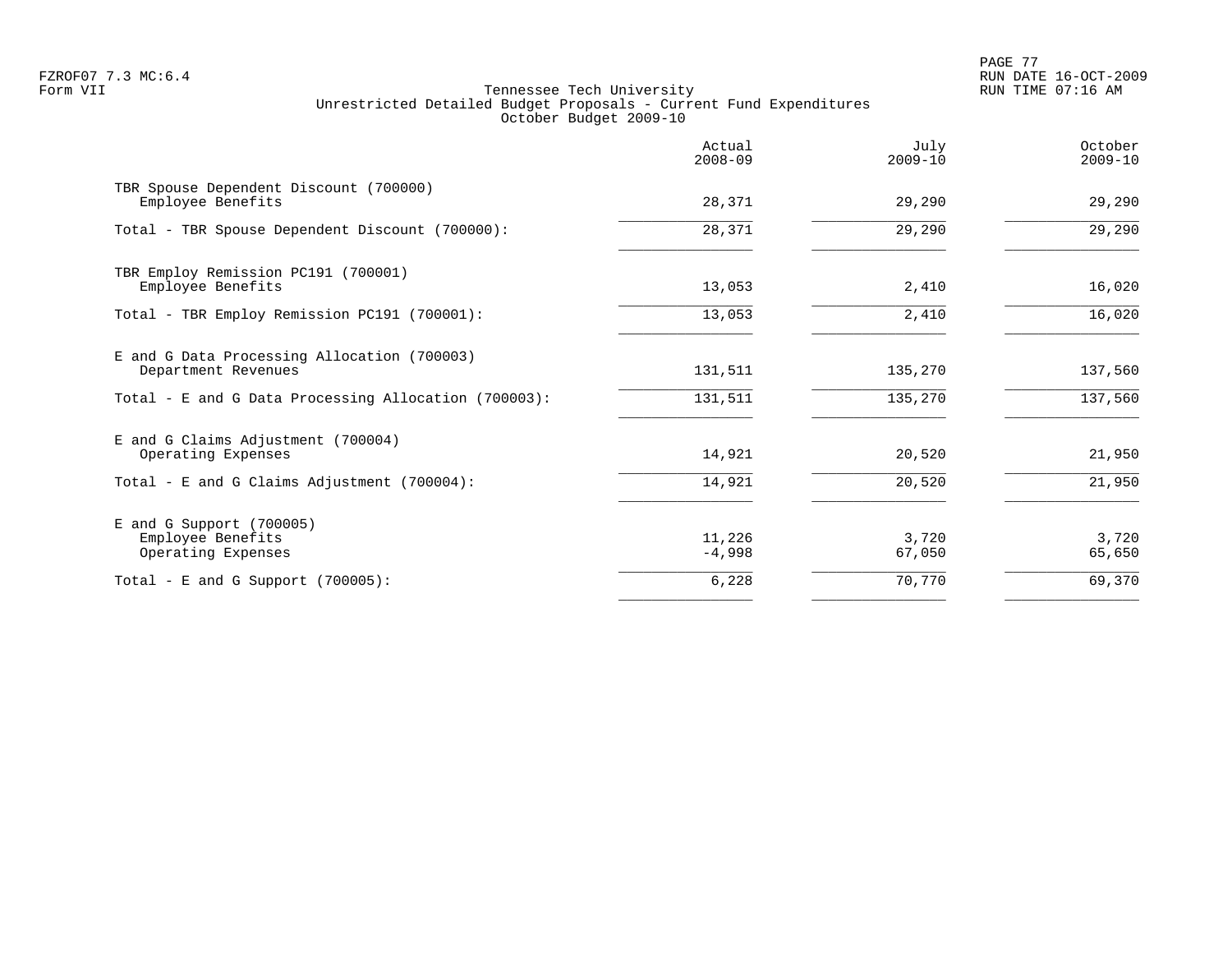PAGE 78 FZROF07 7.3 MC:6.4 RUN DATE 16-OCT-2009

# Form VII Tennessee Tech University RUN TIME 07:16 AM Unrestricted Detailed Budget Proposals - Current Fund Expenditures October Budget 2009-10

|                                                              | Actual<br>$2008 - 09$ | July<br>$2009 - 10$ | October<br>$2009 - 10$ |
|--------------------------------------------------------------|-----------------------|---------------------|------------------------|
| E and G Salary Increase Pool (700010)<br>Salaries - Academic | 0                     | 1,800               | 1,800                  |
| Total - E and G Salary Increase Pool (700010):               |                       | 1,800               | 1,800                  |
| Horticulure Rest Staff Alloc (700050)<br>Operating Expenses  | $-92,300$             | $-92,300$           | $-92,300$              |
| Total - Horticulure Rest Staff Alloc (700050):               | $-92,300$             | $-92,300$           | $-92,300$              |
| ARRA Am Recvry Reinvst Act (700062)<br>Salaries - Students   | 2,730                 | 0                   | $\Omega$               |
| Total - ARRA Am Recvry Reinvst Act (700062):                 | 2,730                 |                     | $\Omega$               |
|                                                              |                       |                     |                        |

# Total - Research (250):

| 4,658   |         | 0         |
|---------|---------|-----------|
| 165,436 | 71,280  | 94,860    |
| 56,011  | 48,020  | 49,820    |
| 19,016  | 300     | 16,090    |
| 64,063  | 72,190  | 69,610    |
| 148,794 | 105,330 | 132,128   |
| 113,267 | 940     | 35,690    |
| 262,167 | 692,110 | 1,216,550 |
| 33,379  | 25,000  | 36,000    |
| 131,511 | 135,270 | 137,560   |
|         |         |           |
|         |         | 1,788,308 |
|         | 998,302 | 1,150,440 |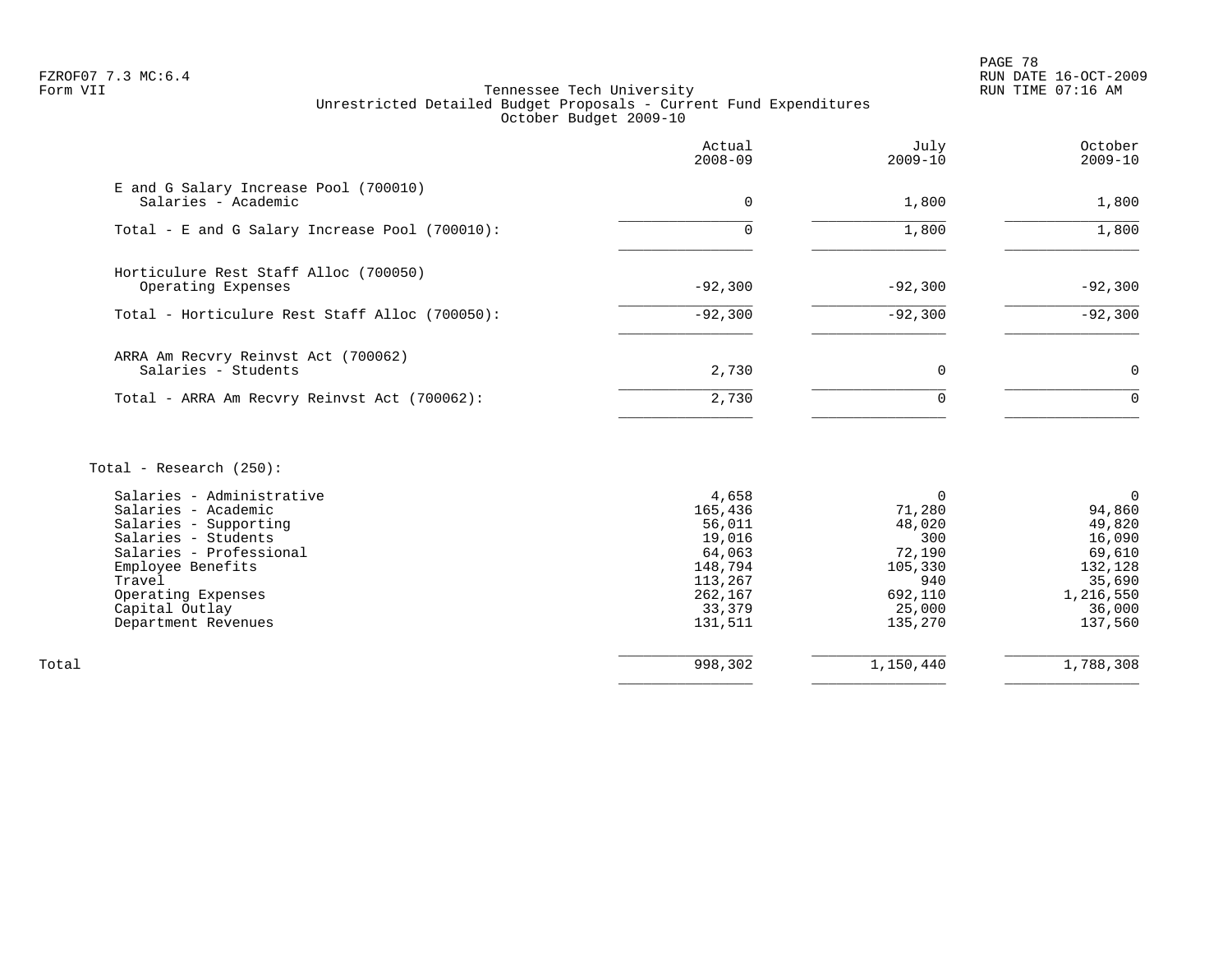PAGE 79 FZROF07 7.3 MC:6.4 RUN DATE 16-OCT-2009

|                                                                                                                                                                                                                                       | Actual<br>$2008 - 09$                                                                                | July<br>$2009 - 10$                                                                                | October<br>$2009 - 10$                                                                                     |
|---------------------------------------------------------------------------------------------------------------------------------------------------------------------------------------------------------------------------------------|------------------------------------------------------------------------------------------------------|----------------------------------------------------------------------------------------------------|------------------------------------------------------------------------------------------------------------|
| Total - Research $(25)$ :                                                                                                                                                                                                             |                                                                                                      |                                                                                                    |                                                                                                            |
| Salaries - Administrative<br>Salaries - Academic<br>Salaries - Supporting<br>Salaries - Students<br>Salaries - Professional<br>Employee Benefits<br>Travel<br>Operating Expense<br>Capital Outlay<br>Department Revenues              | 4,658<br>165,436<br>56,011<br>19,016<br>64,063<br>148,794<br>113,267<br>262,167<br>33,379<br>131,511 | $\mathbf 0$<br>71,280<br>48,020<br>300<br>72,190<br>105,330<br>940<br>692,110<br>25,000<br>135,270 | $\mathbf 0$<br>94,860<br>49,820<br>16,090<br>69,610<br>132,128<br>35,690<br>1,216,550<br>36,000<br>137,560 |
| Total                                                                                                                                                                                                                                 | 998,302                                                                                              | 1,150,440                                                                                          | 1,788,308                                                                                                  |
| Public Service (30)<br>Public Service (300)<br>Craft Center Workshops (121762)<br>Salaries - Academic<br>Salaries - Supporting<br>Salaries - Students<br>Salaries - Professional<br>Employee Benefits<br>Travel<br>Operating Expenses | $\mathbf 0$<br>3,251<br>2,415<br>35,520<br>11,878<br>855<br>54,540                                   | 750<br>8,250<br>4,000<br>35,220<br>13,530<br>600<br>45,240                                         | 750<br>8,250<br>4,000<br>32,540<br>13,530<br>600<br>45,240                                                 |
| Total - Craft Center Workshops (121762):                                                                                                                                                                                              | 108,459                                                                                              | 107,590                                                                                            | 104,910                                                                                                    |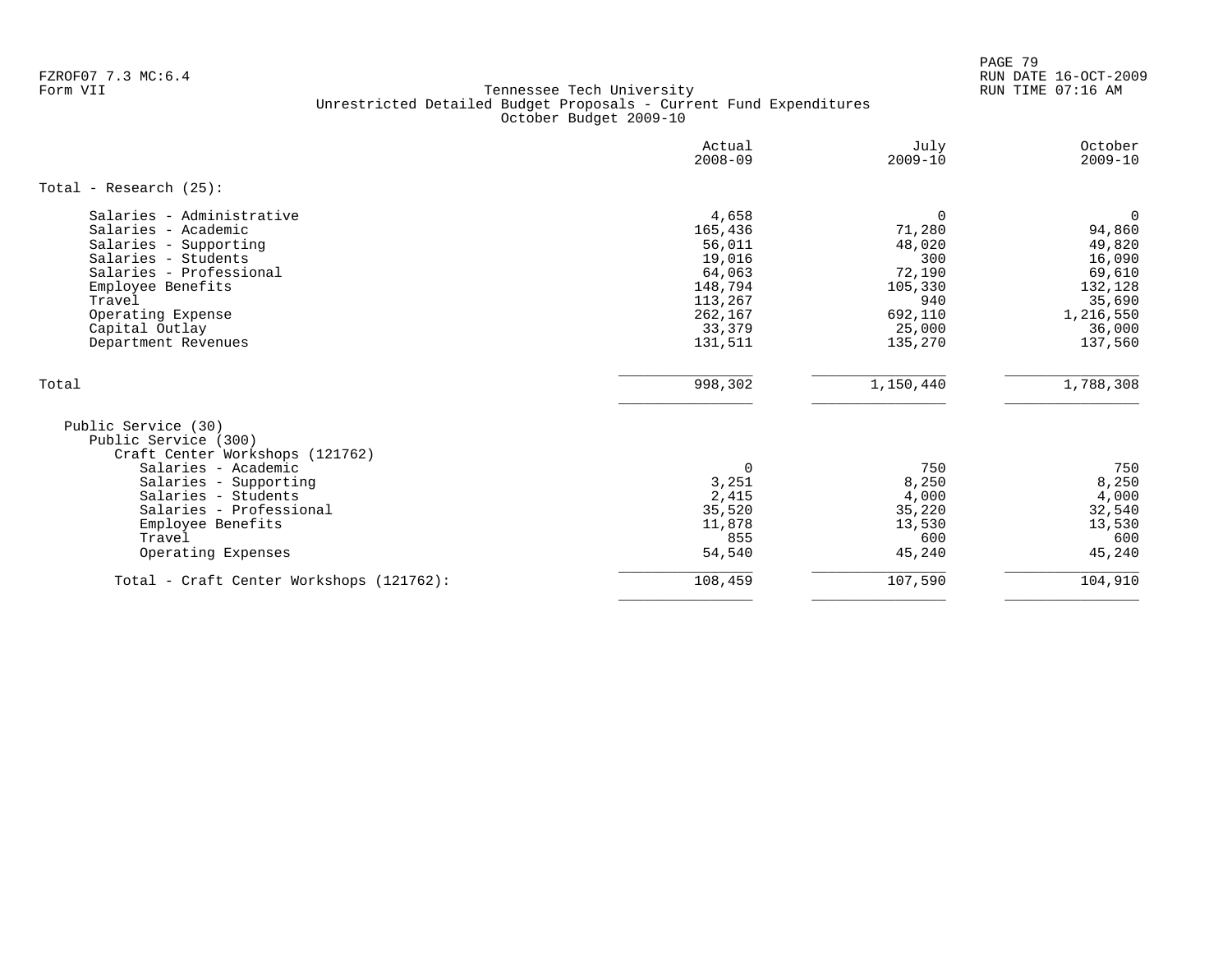PAGE 80 FZROF07 7.3 MC:6.4 RUN DATE 16-OCT-2009

|                                                                 | Actual<br>$2008 - 09$ | July<br>$2009 - 10$ | October<br>$2009 - 10$ |
|-----------------------------------------------------------------|-----------------------|---------------------|------------------------|
| Craft Center Workshops Transf In (121763)<br>Operating Expenses | $\Omega$              | $-79,000$           | $-79,000$              |
| Total - Craft Center Workshops Transf In (121763):              | 0                     | $-79,000$           | $-79,000$              |
| Craft Center Exhibitions (121769)                               |                       |                     |                        |
| Salaries - Supporting                                           | 1,205                 | 1,000               | 1,000                  |
| Employee Benefits                                               | 249                   | 760                 | 760                    |
| Travel                                                          | 40                    | 100                 | 100                    |
| Operating Expenses                                              | 2,962                 | 3,180               | 3,180                  |
| Total - Craft Center Exhibitions (121769):                      | 4,456                 | 5,040               | 5,040                  |
| Federal College Work Study Program (122001)                     |                       |                     |                        |
| Salaries - Students                                             | 9,729                 | 1,900               | 2,360                  |
| Total - Federal College Work Study Program (122001):            | 9,729                 | 1,900               | 2,360                  |
| Restricted CWSP (122010)                                        |                       |                     |                        |
| Salaries - Students                                             | 6,952                 | 0                   | $\mathbf 0$            |
| Total - Restricted CWSP (122010):                               | 6,952                 | $\Omega$            | $\Omega$               |
| WTTU Tech Radio (127904)                                        |                       |                     |                        |
| Salaries - Supporting                                           | 7,917                 | 7,313               | 8,193                  |
| Salaries - Students                                             | 8,923                 | 11,280              | 10,400                 |
| Salaries - Professional                                         | $\Omega$              | 1,800               | 1,800                  |
| Employee Benefits                                               | 5,289                 | 5,130               | 5,830                  |
| Operating Expenses                                              | 9,757                 | 9,680               | 9,680                  |
| Total - WTTU Tech Radio (127904):                               | 31,886                | 35,203              | 35,903                 |
|                                                                 |                       |                     |                        |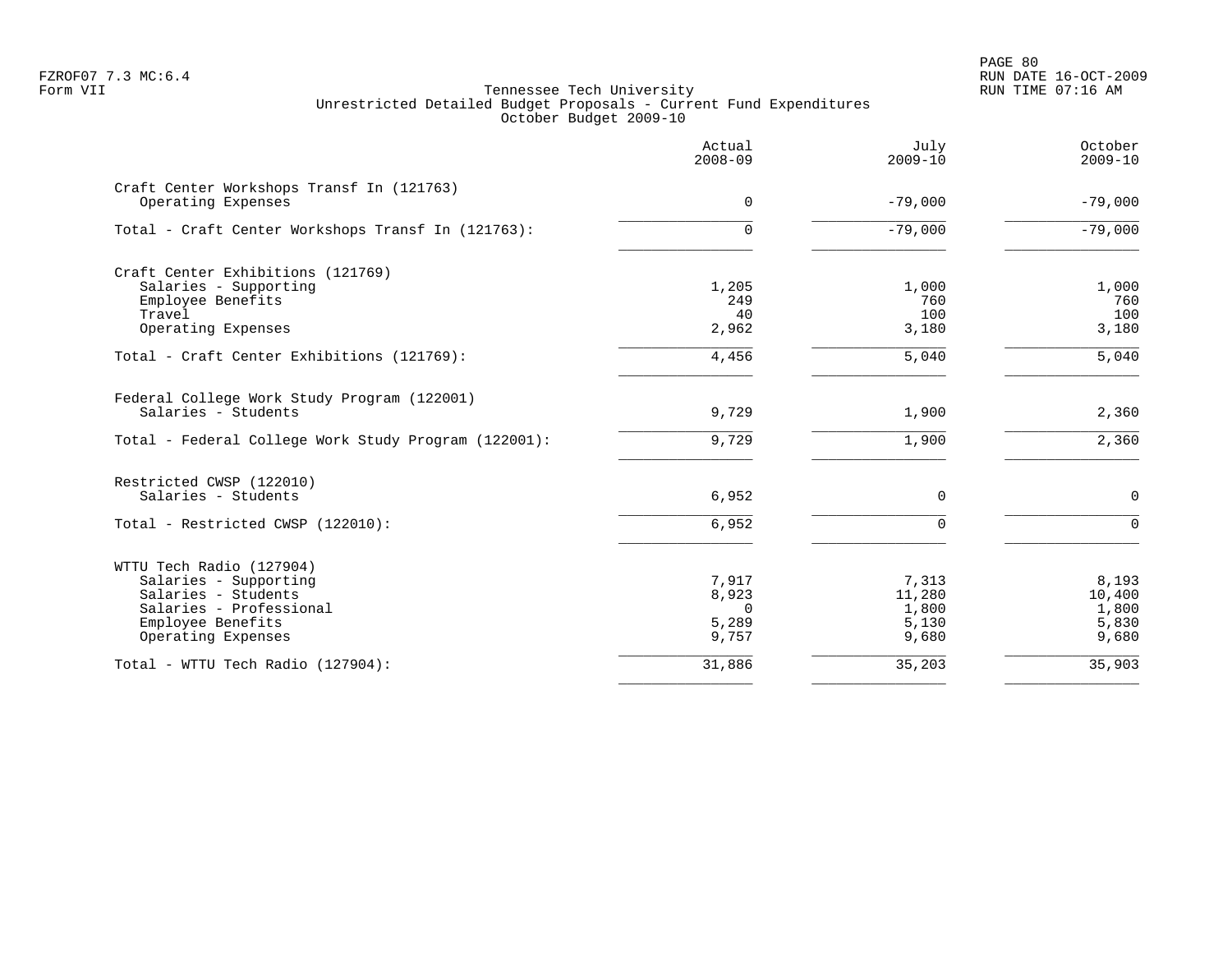| Actual<br>$2008 - 09$ | July<br>$2009 - 10$                                                          | October<br>$2009 - 10$                                                          |
|-----------------------|------------------------------------------------------------------------------|---------------------------------------------------------------------------------|
|                       |                                                                              |                                                                                 |
| 29,943                | 35,543                                                                       | 35,543                                                                          |
| 17,747                | 28,650                                                                       | 28,650                                                                          |
| 8,274                 | 11,634                                                                       | 11,634                                                                          |
| 21,026                |                                                                              | 23,220                                                                          |
| $\Omega$              | 2,000                                                                        | 2,000                                                                           |
|                       | 106,453                                                                      | 106,453                                                                         |
| $\Omega$              | 2,500                                                                        | 2,500                                                                           |
| 349,276               | 210,000                                                                      | 210,000                                                                         |
|                       |                                                                              |                                                                                 |
| 0                     | 0                                                                            | 8,000                                                                           |
| 0                     | $\mathbf 0$                                                                  | 4,000                                                                           |
| 0                     | $\Omega$                                                                     | 12,000                                                                          |
|                       |                                                                              |                                                                                 |
|                       |                                                                              | 30,920                                                                          |
|                       |                                                                              | 18,650                                                                          |
|                       |                                                                              |                                                                                 |
| 49,678                | 49,570                                                                       | 49,570                                                                          |
|                       |                                                                              |                                                                                 |
|                       |                                                                              | 20,000                                                                          |
|                       | $\Omega$                                                                     | $\Omega$                                                                        |
|                       |                                                                              | 118,120                                                                         |
|                       |                                                                              | 16,000                                                                          |
|                       | $\Omega$                                                                     | $\Omega$                                                                        |
| 222,111               | 94,800                                                                       | 203,100                                                                         |
|                       |                                                                              | 357,220                                                                         |
|                       | 272,286<br>31,220<br>18,458<br>6,000<br>12,818<br>128,040<br>34,162<br>9,518 | 23,220<br>30,920<br>18,650<br>20,000<br>118,120<br>16,000<br>412,649<br>248,920 |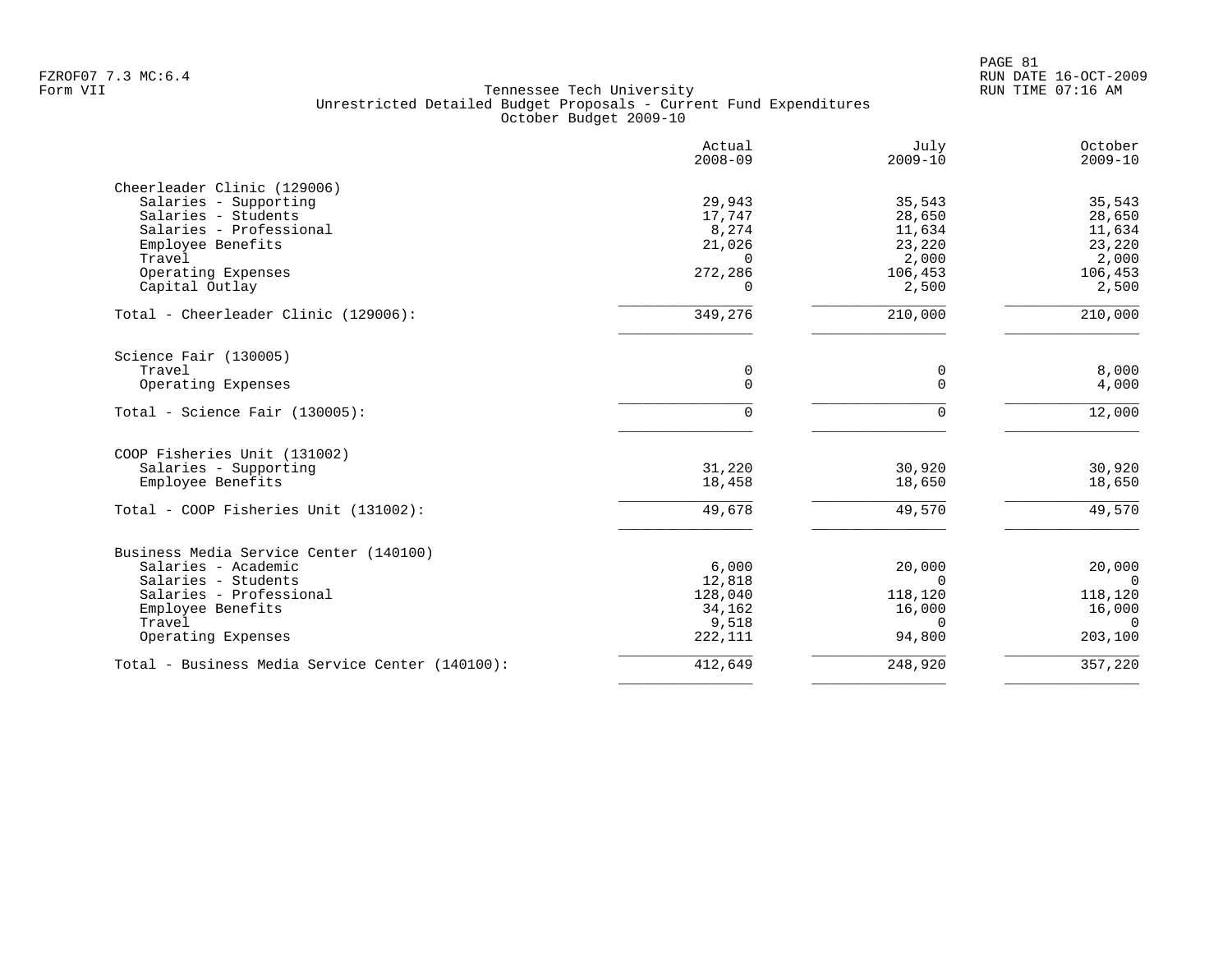PAGE 82 FZROF07 7.3 MC:6.4 RUN DATE 16-OCT-2009

|                                                                  | Actual<br>$2008 - 09$ | July<br>$2009 - 10$        | October<br>$2009 - 10$      |
|------------------------------------------------------------------|-----------------------|----------------------------|-----------------------------|
| Annual Perkins Report Bus Med Ctr (144006)<br>Operating Expenses | 296                   | $\mathbf 0$                | $\Omega$                    |
| Total - Annual Perkins Report Bus Med Ctr (144006):              | 296                   | $\Omega$                   | $\Omega$                    |
| SACF SBDC (147001)                                               |                       |                            |                             |
| Salaries - Professional<br>Employee Benefits                     | 14,184<br>3,766       | 0<br>850                   | 24,600<br>5,350             |
| Total - SACF SBDC (147001):                                      | 17,950                | 850                        | 29,950                      |
| Match Child Development Lab (153405)                             |                       |                            |                             |
| Salaries - Supporting<br>Employee Benefits                       | 5,569<br>2,974        | 6,870<br>$\Omega$          | 6,870<br>$\Omega$           |
| Total - Match Child Development Lab (153405):                    | 8,543                 | 6,870                      | 6,870                       |
| Band Camps and Clinics (155002)                                  |                       |                            |                             |
| Salaries - Academic                                              | 650                   | 0                          | $\mathbf 0$                 |
| Employee Benefits<br>Travel                                      | $\Omega$<br>217       | 110<br>$\Omega$            | 110<br>$\Omega$             |
| Operating Expenses                                               | 48,939                | 46,320                     | 46,320                      |
| Total - Band Camps and Clinics (155002):                         | 49,806                | 46,430                     | 46,430                      |
| Southeast Chamber Music (155007)                                 |                       |                            |                             |
| Salaries - Academic                                              | 8,896                 | 0                          | $\mathbf 0$                 |
| Salaries - Supporting<br>Employee Benefits                       | 407<br>1,700          | $\mathbf 0$<br>$\mathbf 0$ | $\mathbf{0}$<br>$\mathbf 0$ |
| Operating Expenses                                               | 9,159                 | $\Omega$                   | 24,950                      |
| Total - Southeast Chamber Music (155007):                        | 20,162                | $\mathbf 0$                | 24,950                      |
|                                                                  |                       |                            |                             |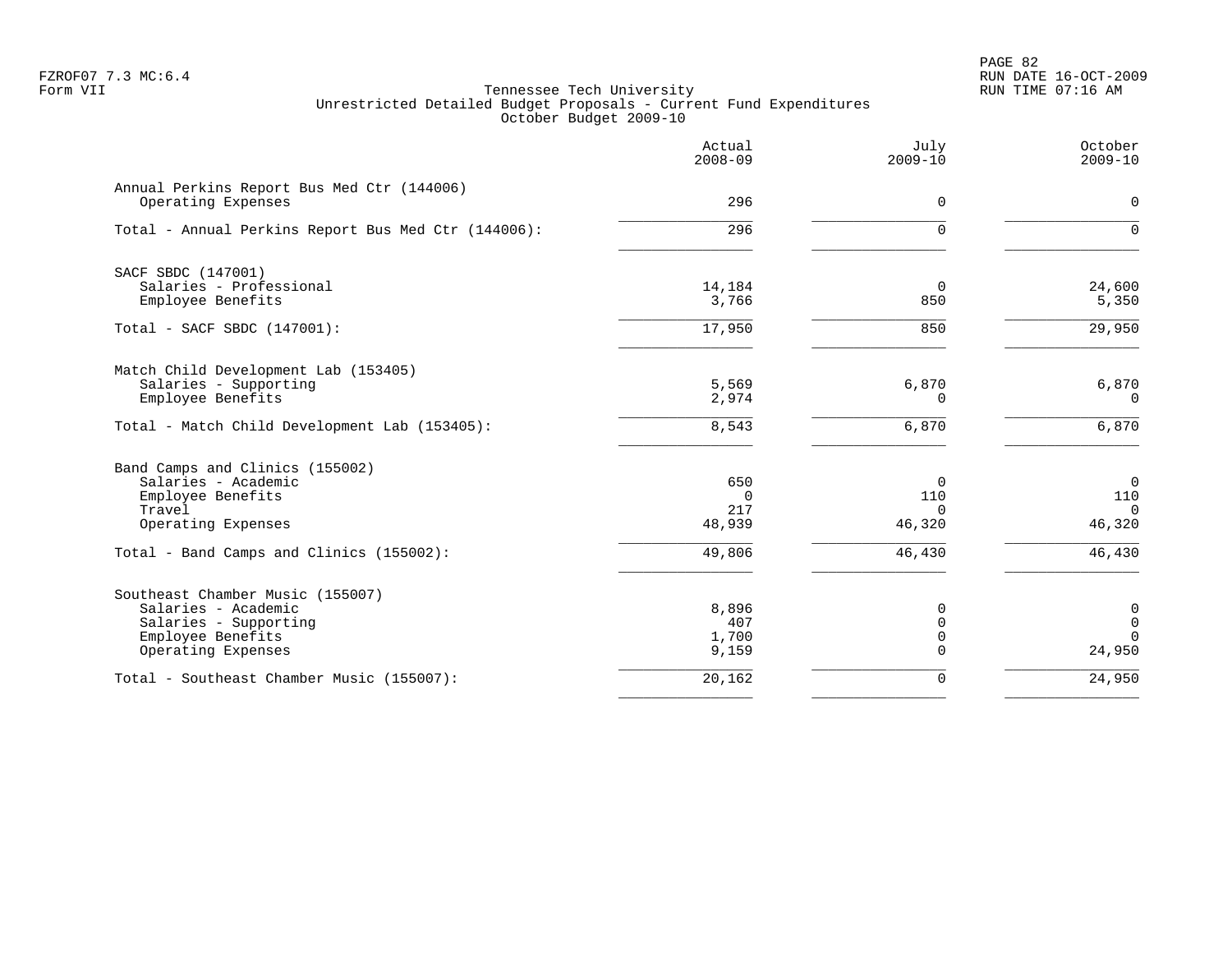|                                           | Actual<br>$2008 - 09$ | July<br>$2009 - 10$ | October<br>$2009 - 10$ |
|-------------------------------------------|-----------------------|---------------------|------------------------|
| Rural Education Program (156000)          |                       |                     |                        |
| Salaries - Administrative                 | 34,901                | 3,000               | 3,000                  |
| Salaries - Academic                       | 6,801                 | $\Omega$            | $\Omega$               |
| Salaries - Supporting                     | 30,621                | 30,790              | 2,900                  |
| Employee Benefits                         | 26,566                | 26,890              | 26,890                 |
| Travel                                    | 2,764                 | $\Omega$            | $\Omega$               |
| Operating Expenses                        | 9,750                 | 1,670               | 1,670                  |
| Total - Rural Education Program (156000): | 111,403               | 62,350              | 34,460                 |
| STEM Operating (156002)                   |                       |                     |                        |
| Salaries - Supporting                     | 29,056                | 20,160              | 20,160                 |
| Salaries - Students                       | 608                   | 400                 | 400                    |
| Salaries - Professional                   | 6,800                 | 107,530             | 107,530                |
| Employee Benefits                         | 5,490                 | 4,600               | 22,600                 |
| Travel                                    | 3,237                 | 2,820               | 2,820                  |
| Operating Expenses                        | 6,653                 | 4,080               | 4,080                  |
| Total - STEM Operating (156002):          | 51,844                | 139,590             | 157,590                |
| STEM Graduate Assistant (156003)          |                       |                     |                        |
| Operating Expenses                        | 9,830                 | 9,430               | 9,970                  |
| Total - STEM Graduate Assistant (156003): | 9,830                 | 9,430               | 9,970                  |
| STEM Workshops (156004)                   |                       |                     |                        |
| Salaries - Academic                       | 892                   | 0                   | $\mathbf 0$            |
| Employee Benefits                         | 161                   | $\mathbf 0$         | $\Omega$               |
| Operating Expenses                        | 14                    | $\Omega$            | 1,750                  |
| Total - STEM Workshops (156004):          | 1,067                 | $\mathbf 0$         | 1,750                  |
|                                           |                       |                     |                        |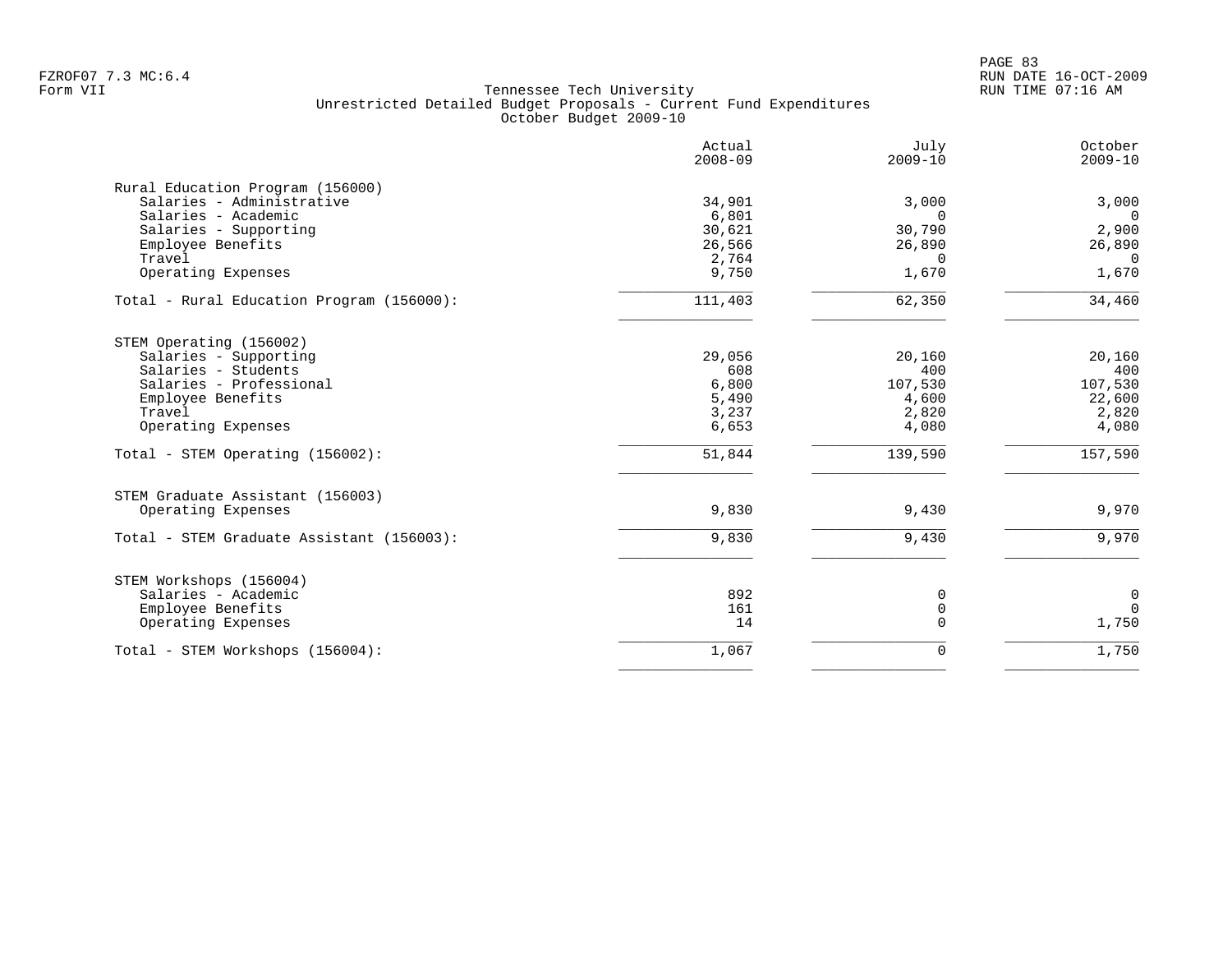| Actual<br>$2008 - 09$ | July<br>$2009 - 10$                    | October<br>$2009 - 10$ |
|-----------------------|----------------------------------------|------------------------|
|                       |                                        |                        |
| 32,895                | 31,460                                 | 31,460                 |
|                       | 5,000                                  | 5,000                  |
|                       |                                        | 46,720                 |
| 33,012                | 33,660                                 | 33,660                 |
| 215                   | $\Omega$                               | $\Omega$               |
|                       | 69,350                                 | 69,350                 |
| 8,284                 | $\Omega$                               | $\Omega$               |
| 231,695               | 186,190                                | 186,190                |
|                       |                                        |                        |
| 119                   | 0                                      | 0                      |
| 119                   | $\Omega$                               | $\Omega$               |
|                       |                                        |                        |
| 3,121                 | 4,000                                  | 4,000                  |
| 3,121                 | 4,000                                  | 4,000                  |
|                       |                                        |                        |
|                       |                                        | $\Omega$               |
| $-8,532$              | $-12,000$                              | $-12,000$              |
| $-13,031$             | $-12,000$                              | $-12,000$              |
|                       | 22,564<br>47,020<br>87,705<br>$-4,499$ | 46,720<br>$\Omega$     |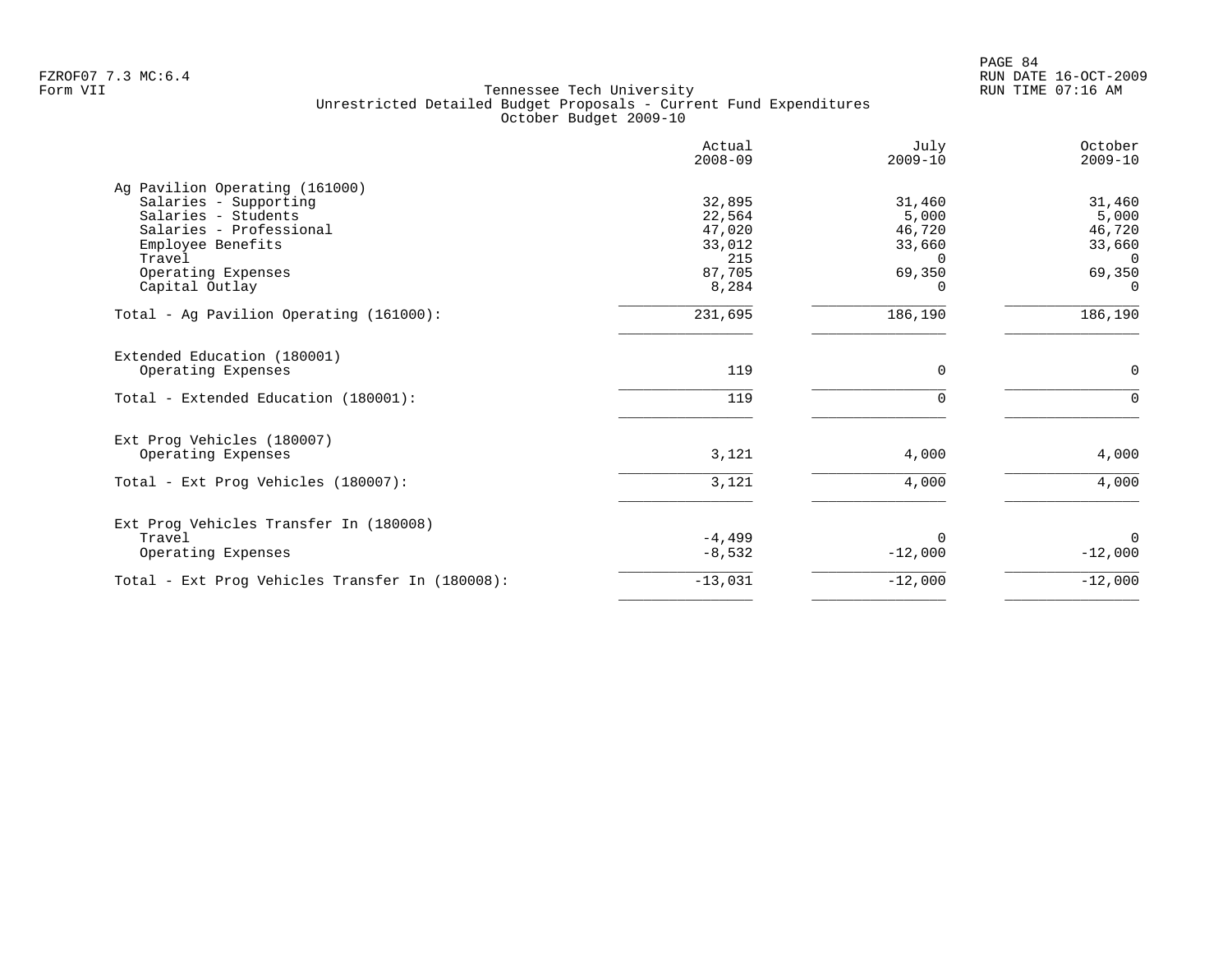PAGE 85 FZROF07 7.3 MC:6.4 RUN DATE 16-OCT-2009

| October<br>$2009 - 10$ |
|------------------------|
| 0<br>$\Omega$          |
| $\Omega$               |
| 0                      |
| $\Omega$               |
| 16,800                 |
| 16,800                 |
| 11,840                 |
| 11,840                 |
| $-7,080$               |
| $-7,080$               |
|                        |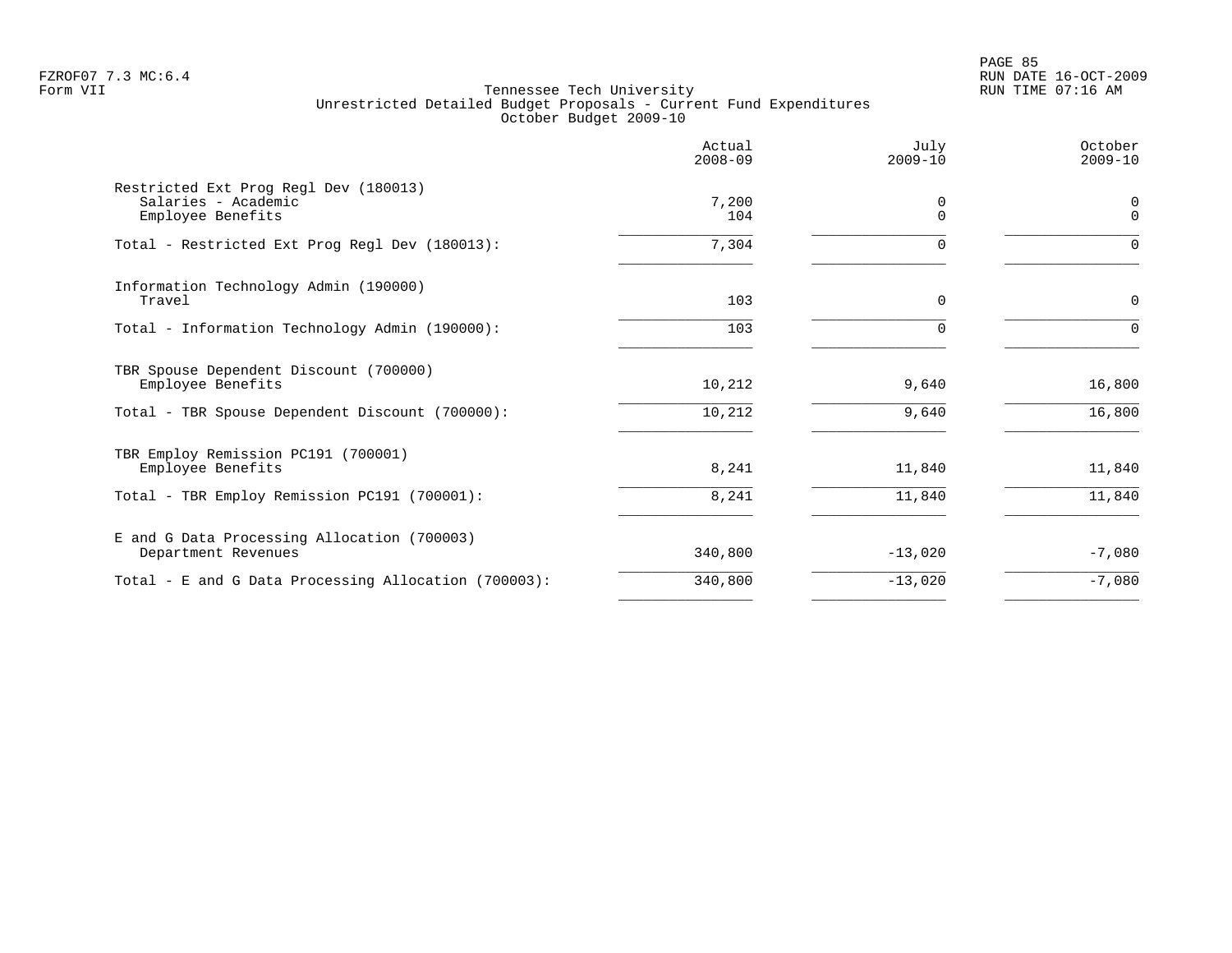PAGE 86 FZROF07 7.3 MC:6.4 RUN DATE 16-OCT-2009

|                                                                              | Actual<br>$2008 - 09$ | July<br>$2009 - 10$ | October<br>$2009 - 10$ |
|------------------------------------------------------------------------------|-----------------------|---------------------|------------------------|
| E and G Claims Adjustment (700004)<br>Operating Expenses                     | 4,854                 | 10,110              | 10,580                 |
| Total - E and G Claims Adjustment (700004):                                  | 4,854                 | 10,110              | 10,580                 |
| $E$ and G Support (700005)<br>Employee Benefits<br>Operating Expenses        | 14,241<br>$-7,141$    | 30<br>65,055        | 30<br>63,595           |
| Total - E and G Support $(700005)$ :                                         | 7,100                 | 65,085              | 63,625                 |
| E and G Lapse Pool (700006)<br>Operating Expenses                            | 5                     | $\mathbf 0$         | 0                      |
| Total - E and G Lapse Pool (700006):                                         | 5                     | <sup>n</sup>        | $\Omega$               |
| E and G Salary Increase Pool (700010)<br>Salaries - Professional             | 0                     | 38,400              | 38,400                 |
| Total - E and G Salary Increase Pool (700010):                               | $\Omega$              | 38,400              | 38,400                 |
| Post Office Allocation (700045)<br>Operating Expenses<br>Department Revenues | $\Omega$<br>1,366     | 760<br>0            | 580<br>$\mathbf 0$     |
| Total - Post Office Allocation (700045):                                     | 1,366                 | 760                 | 580                    |
|                                                                              |                       |                     |                        |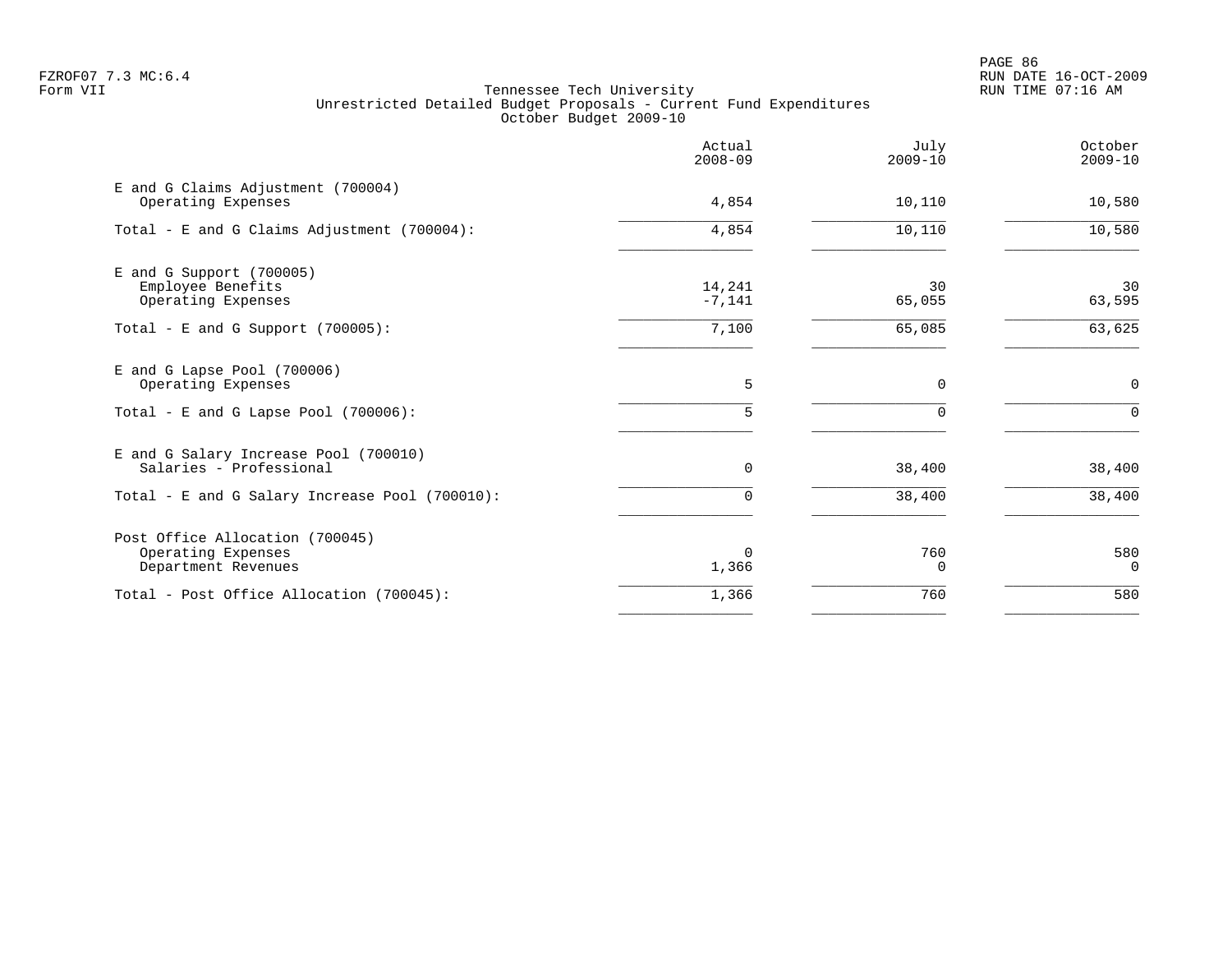PAGE 87 FZROF07 7.3 MC:6.4 RUN DATE 16-OCT-2009

|                                                                                                                                                                                                                           | Actual<br>$2008 - 09$                                                                                 | July<br>$2009 - 10$                                                                                  | October<br>$2009 - 10$                                                                               |
|---------------------------------------------------------------------------------------------------------------------------------------------------------------------------------------------------------------------------|-------------------------------------------------------------------------------------------------------|------------------------------------------------------------------------------------------------------|------------------------------------------------------------------------------------------------------|
| ARRA Am Recvry Reinvst Act (700062)<br>Salaries - Administrative<br>Salaries - Students<br>Employee Benefits                                                                                                              | 50,856<br>22,616<br>4,955                                                                             | $\mathbf 0$<br>$\mathbf 0$<br>$\Omega$                                                               | $\mathbf 0$<br>$\mathbf 0$<br>$\mathbf 0$                                                            |
| Total - ARRA Am Recvry Reinvst Act (700062):                                                                                                                                                                              | 78,427                                                                                                | $\Omega$                                                                                             | $\mathbf 0$                                                                                          |
| Total - Public Service (300):                                                                                                                                                                                             |                                                                                                       |                                                                                                      |                                                                                                      |
| Salaries - Administrative<br>Salaries - Academic<br>Salaries - Supporting<br>Salaries - Students<br>Salaries - Professional<br>Employee Benefits<br>Travel<br>Operating Expenses<br>Capital Outlay<br>Department Revenues | 85,757<br>30,439<br>172,084<br>104,372<br>239,838<br>202,484<br>12,450<br>726,428<br>8,284<br>342,166 | 3,000<br>20,750<br>172,306<br>51,230<br>359,424<br>164,910<br>5,520<br>379,128<br>2,500<br>$-13,020$ | 3,000<br>20,750<br>145,296<br>50,810<br>381,344<br>195,270<br>13,520<br>517,498<br>2,500<br>$-7,080$ |
| Total                                                                                                                                                                                                                     | 1,924,302                                                                                             | 1,145,748                                                                                            | 1,322,908                                                                                            |
| Total - Public Service (30):                                                                                                                                                                                              |                                                                                                       |                                                                                                      |                                                                                                      |
| Salaries - Administrative<br>Salaries - Academic<br>Salaries - Supporting<br>Salaries - Students<br>Salaries - Professional<br>Employee Benefits<br>Travel<br>Operating Expense<br>Capital Outlay<br>Department Revenues  | 85,757<br>30,439<br>172,084<br>104,372<br>239,838<br>202,484<br>12,450<br>726,428<br>8,284<br>342,166 | 3,000<br>20,750<br>172,306<br>51,230<br>359,424<br>164,910<br>5,520<br>379,128<br>2,500<br>$-13,020$ | 3,000<br>20,750<br>145,296<br>50,810<br>381,344<br>195,270<br>13,520<br>517,498<br>2,500<br>$-7,080$ |
| Total                                                                                                                                                                                                                     | 1,924,302                                                                                             | 1, 145, 748                                                                                          | 1,322,908                                                                                            |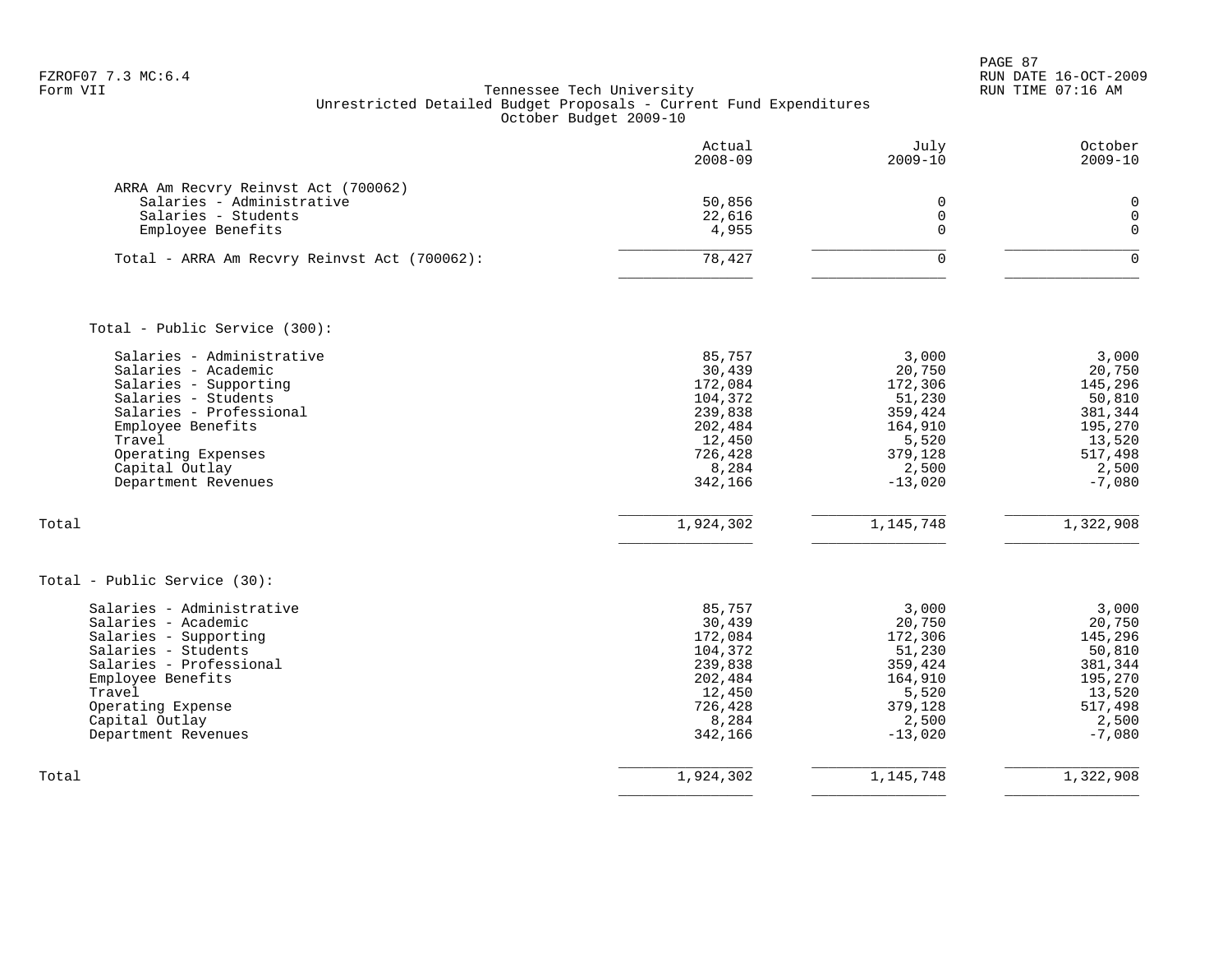PAGE 88 FZROF07 7.3 MC:6.4 RUN DATE 16-OCT-2009

|                                                 | Actual<br>$2008 - 09$ | July<br>$2009 - 10$ | October<br>$2009 - 10$ |
|-------------------------------------------------|-----------------------|---------------------|------------------------|
| Academic Support (35)<br>Academic Support (350) |                       |                     |                        |
| Testing and Surveys (120006)                    |                       |                     |                        |
| Salaries - Academic                             | 2,001                 | $\Omega$            | 0                      |
| Salaries - Students                             | 120                   | $\Omega$            | $\mathbf 0$            |
| Employee Benefits                               | 379                   | $\Omega$            | $\mathbf 0$            |
| Operating Expenses                              | 29,410                | 32,400              | 32,400                 |
| Total - Testing and Surveys (120006):           | 31,910                | 32,400              | 32,400                 |
| Self Study Accred Fee (120007)                  |                       |                     |                        |
| Salaries - Academic                             | 2,000                 | 4,000               | 4,000                  |
| Employee Benefits                               | 617                   | 3,400               | 3,400                  |
| Travel                                          | 1,853                 | 1,100               | 1,100                  |
| Operating Expenses                              | 53,360                | 45,000              | 45,000                 |
| Total - Self Study Accred Fee (120007):         | 57,830                | 53,500              | 53,500                 |
| Faculty Recruitment (120008)                    |                       |                     |                        |
| Travel                                          | 7,722                 | 12,620              | 12,620                 |
| Operating Expenses                              | 1,965                 | 19,323              | 19,323                 |
| Total - Faculty Recruitment (120008):           | 9,687                 | 31,943              | 31,943                 |
|                                                 |                       |                     |                        |
| Faculty Moving (120009)<br>Travel               | 10,981                | 4,620               | 19,550                 |
| Total - Faculty Moving (120009):                | 10,981                | 4,620               | 19,550                 |
|                                                 |                       |                     |                        |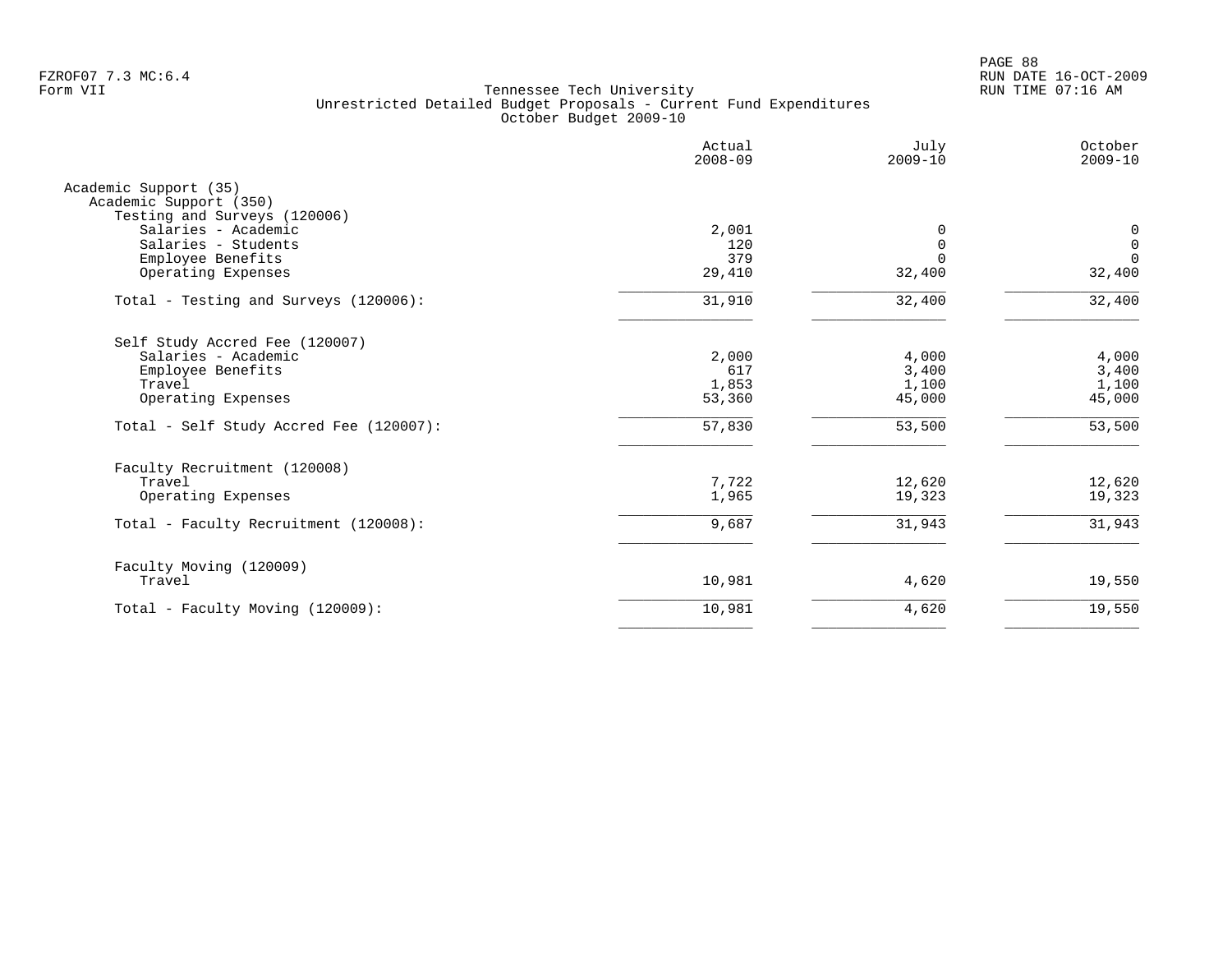PAGE 89 FZROF07 7.3 MC:6.4 RUN DATE 16-OCT-2009

|                                                | Actual<br>$2008 - 09$ | July<br>$2009 - 10$ | October<br>$2009 - 10$ |
|------------------------------------------------|-----------------------|---------------------|------------------------|
| Academic Affairs Discretion (120010)           |                       |                     |                        |
| Salaries - Academic                            | 0                     | 0                   | 8,700                  |
| Salaries - Supporting                          | 367                   | $\Omega$            | $\Omega$               |
| Employee Benefits                              | 80                    |                     | 3,500                  |
| Travel                                         | 13,741                |                     | 6,000                  |
| Operating Expenses                             | 43,360                | 3,000               | 177,860                |
| Total - Academic Affairs Discretion (120010):  | 57,548                | 3,000               | 196,060                |
| Faculty Development (120011)                   |                       |                     |                        |
| Salaries - Professional                        | 7,500                 | 7,500               | 7,500                  |
| Employee Benefits                              | $\Omega$              | 1,000               | 1,000                  |
| Travel                                         | 32,553                | 1,900               | 35,500                 |
| Total - Faculty Development (120011):          | 40,053                | 10,400              | 44,000                 |
| Non Instr Faculty Assignment (120012)          |                       |                     |                        |
| Salaries - Academic                            | 0                     | 44,000              | 44,000                 |
| Employee Benefits                              | 0                     | 12,750              | 12,750                 |
| Total - Non Instr Faculty Assignment (120012): | 0                     | 56,750              | 56,750                 |
| Faculty Grant In Aid (120013)                  |                       |                     |                        |
| Salaries - Academic                            | 0                     | 13,000              | 0                      |
| Total - Faculty Grant In Aid (120013):         | 0                     | 13,000              | $\mathbf 0$            |
|                                                |                       |                     |                        |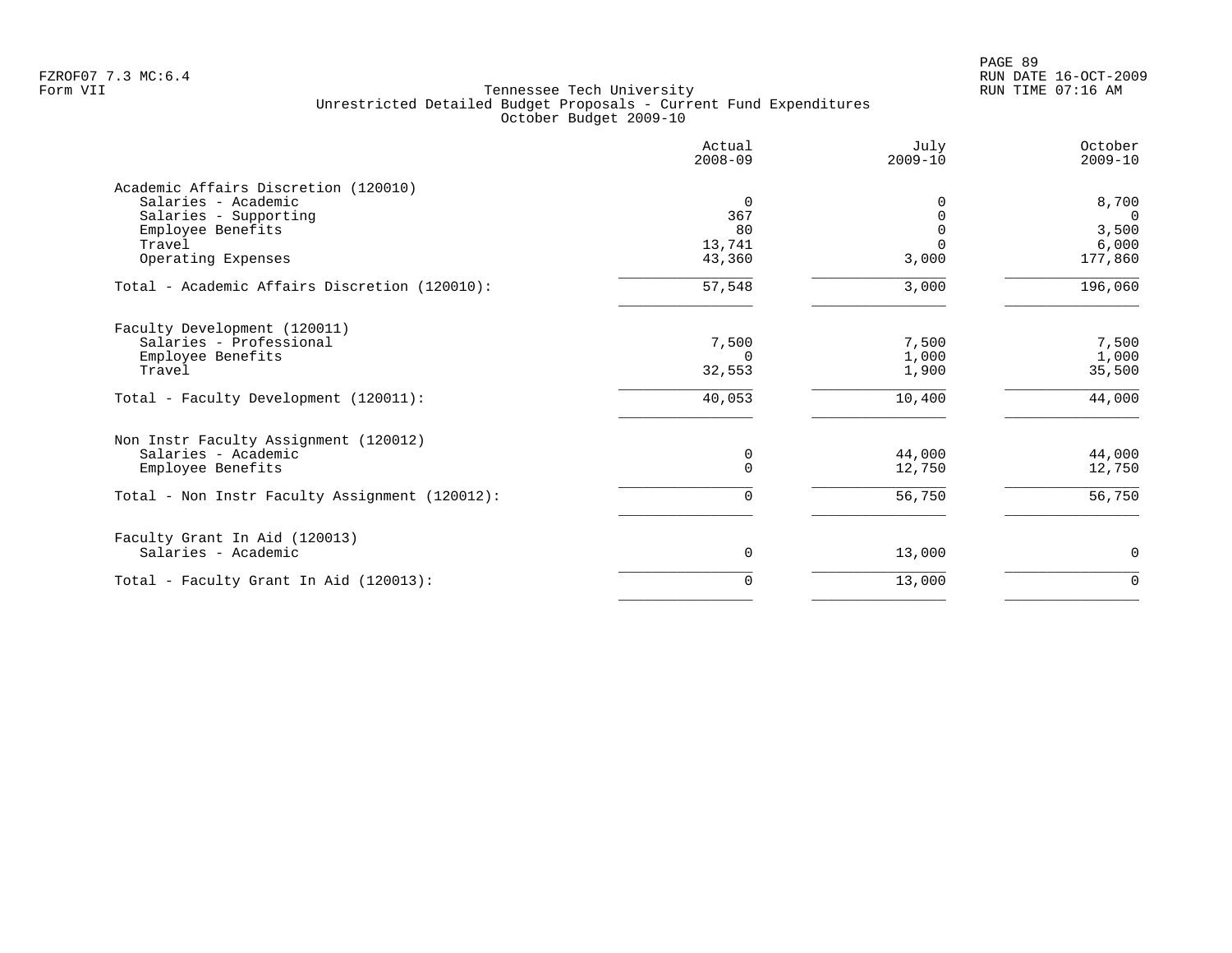PAGE 90 FZROF07 7.3 MC:6.4 RUN DATE 16-OCT-2009

|                                                   | Actual<br>$2008 - 09$ | July<br>$2009 - 10$ | October<br>$2009 - 10$ |
|---------------------------------------------------|-----------------------|---------------------|------------------------|
| Fac Web Course Dev (120015)<br>Employee Benefits  | 0                     | 450                 | 0                      |
|                                                   |                       |                     |                        |
| Total - Fac Web Course Dev (120015):              | $\Omega$              | 450                 | ∩                      |
| Faculty Award (120016)                            |                       |                     |                        |
| Operating Expenses                                | 8,596                 | 7,740               | 7,740                  |
| Total - Faculty Award (120016):                   | 8,596                 | 7,740               | 7,740                  |
| Faculty Evaluations (120017)                      |                       |                     |                        |
| Salaries - Supporting                             | 3,844                 | 4,000               | 4,000                  |
| Employee Benefits                                 | 836                   | 1,750               | 1,750                  |
| Operating Expenses                                | 15,573                | 15,180              | 15,180                 |
| Total - Faculty Evaluations (120017):             | 20,253                | 20,930              | 20,930                 |
| Office of Assoc VP Acad Affairs (121700)          |                       |                     |                        |
| Salaries - Administrative                         | 123,200               | 122,900             | 122,900                |
| Salaries - Supporting                             | 38,460                | 40,550              | 40,550                 |
| Salaries - Professional                           | 9,808                 | 9,319               | 9,319                  |
| Employee Benefits                                 | 57,837                | 70,010              | 70,010                 |
| Travel                                            | $\Omega$              | 1,920               | 1,920                  |
| Operating Expenses                                | 7,927                 | 3,810               | 3,810                  |
| Total - Office of Assoc VP Acad Affairs (121700): | 237,232               | 248,509             | 248,509                |
|                                                   |                       |                     |                        |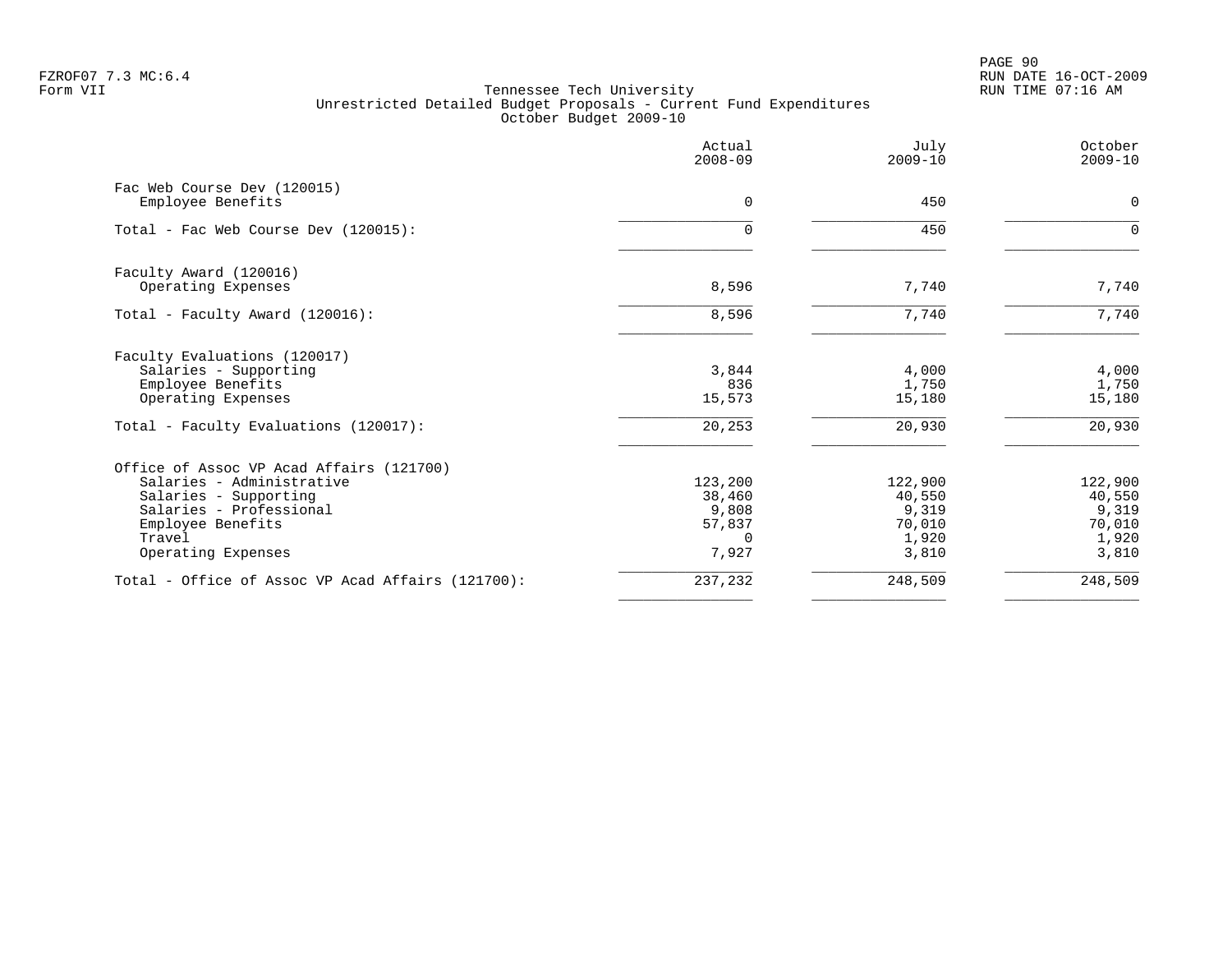PAGE 91 FZROF07 7.3 MC:6.4 RUN DATE 16-OCT-2009

|                                                      | Actual<br>$2008 - 09$ | July<br>$2009 - 10$ | October<br>$2009 - 10$ |
|------------------------------------------------------|-----------------------|---------------------|------------------------|
| Planning (121701)                                    |                       |                     |                        |
| Salaries - Students                                  | 1,000<br>640          | $\cap$              | 0<br>$\Omega$          |
| Operating Expenses                                   |                       |                     |                        |
| Total - Planning $(121701):$                         | 1,640                 | $\Omega$            | $\Omega$               |
| Craft Center Admin (121760)                          |                       |                     |                        |
| Salaries - Supporting                                | 30,690                | 24,980              | 24,980                 |
| Salaries - Students                                  | 10,530                | 11,500              | 11,500                 |
| Salaries - Professional                              | 75,595                | 75,386              | 75,386                 |
| Employee Benefits<br>Travel                          | 45,798<br>5,029       | 48,490<br>4,500     | 48,490<br>200          |
| Operating Expenses                                   | 30,506                | 36,600              | 36,600                 |
| Total - Craft Center Admin (121760):                 | 198,148               | 201,456             | 197,156                |
| Federal College Work Study Program (122001)          |                       |                     |                        |
| Salaries - Students                                  | 32,643                | 29,700              | 36,980                 |
| Total - Federal College Work Study Program (122001): | 32,643                | 29,700              | 36,980                 |
| Student Exchance Program (123703)                    |                       |                     |                        |
| Operating Expenses                                   | 74,570                | 0                   | 0                      |
| Department Revenues                                  | $-64,078$             | $\Omega$            | $\Omega$               |
| Total - Student Exchance Program (123703):           | 10,492                | 0                   | $\mathbf 0$            |
|                                                      |                       |                     |                        |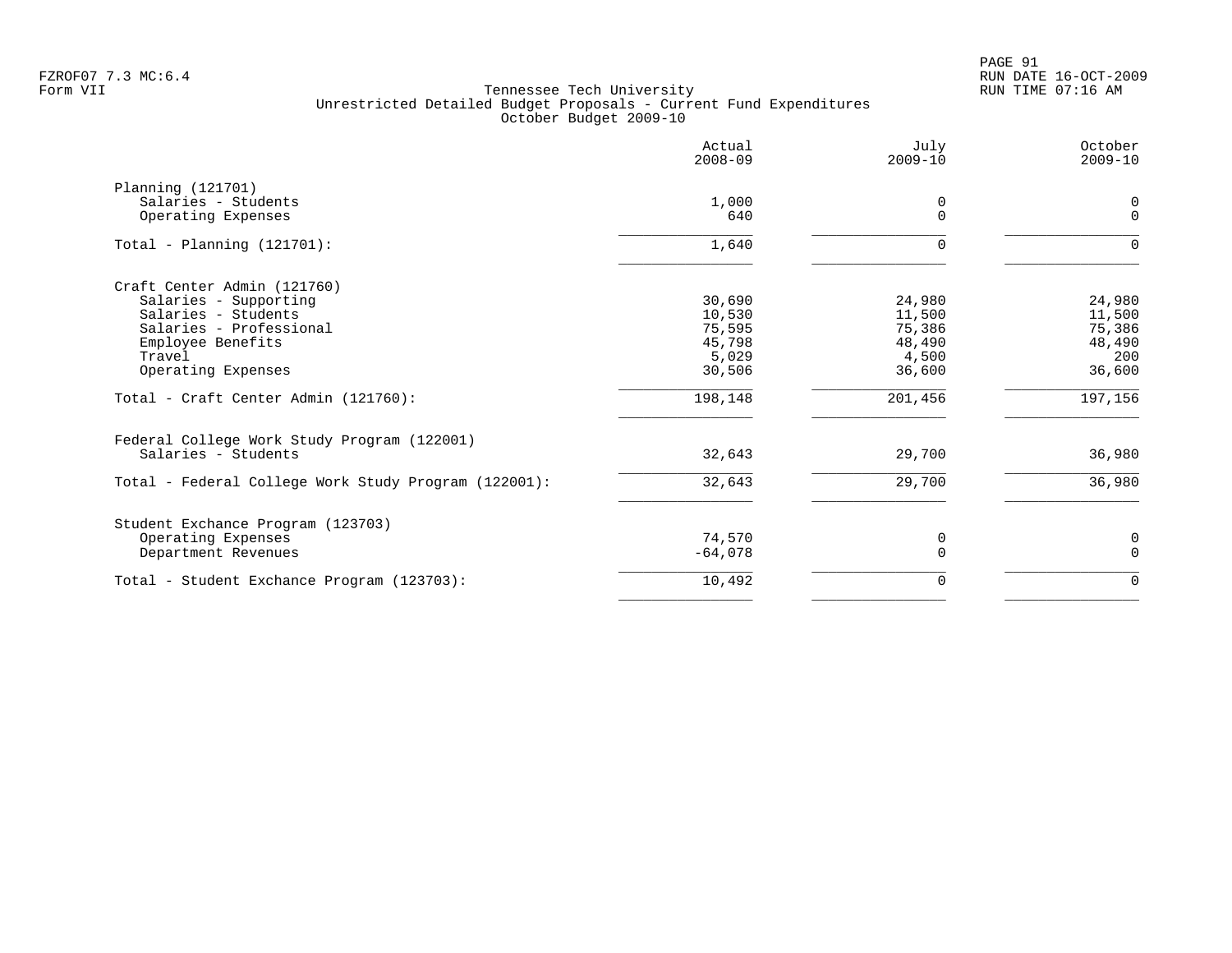PAGE 92 FZROF07 7.3 MC:6.4 RUN DATE 16-OCT-2009

|                                                              | Actual<br>$2008 - 09$ | July<br>$2009 - 10$ | October<br>$2009 - 10$ |
|--------------------------------------------------------------|-----------------------|---------------------|------------------------|
| Exchange BA ENG Course Fee (123704)<br>Operating Expenses    | 5,130                 | 2,500               | 2,500                  |
| Total - Exchange BA ENG Course Fee (123704):                 | 5,130                 | 2,500               | 2,500                  |
| Library Administration (124000)<br>Salaries - Administrative | 40,902                | 96,740              | 96,740                 |
| Salaries - Supporting                                        | 32,760                | 32,460              | 32,460                 |
| Employee Benefits                                            | 31,910                | 50,580              | 50,580                 |
| Travel                                                       | $\Omega$              | 1,660               | 1,660                  |
| Total - Library Administration (124000):                     | 105,572               | 181,440             | 181,440                |
| Library Operating (124001)                                   |                       |                     |                        |
| Salaries - Academic                                          | 627,451               | 747,450             | 747,450                |
| Salaries - Supporting                                        | 387,069               | 382,231             | 384,131                |
| Salaries - Students                                          | 34,156                | 35,000              | 35,000                 |
| Salaries - Professional                                      | 38,930                | 39,030              | 39,030                 |
| Employee Benefits<br>Travel                                  | 458,709               | 480,540             | 480,540                |
| Operating Expenses                                           | 5,325<br>220,706      | 4,850<br>86,230     | 4,850<br>188,690       |
| Department Revenues                                          | $-57,744$             | $\Omega$            | $\Omega$               |
| Total - Library Operating (124001):                          | 1,714,602             | 1,775,331           | 1,879,691              |
| Library Binding (124002)                                     |                       |                     |                        |
| Capital Outlay                                               | 17,997                | 30,000              | 25,500                 |
| Total - Library Binding (124002):                            | 17,997                | 30,000              | 25,500                 |
|                                                              |                       |                     |                        |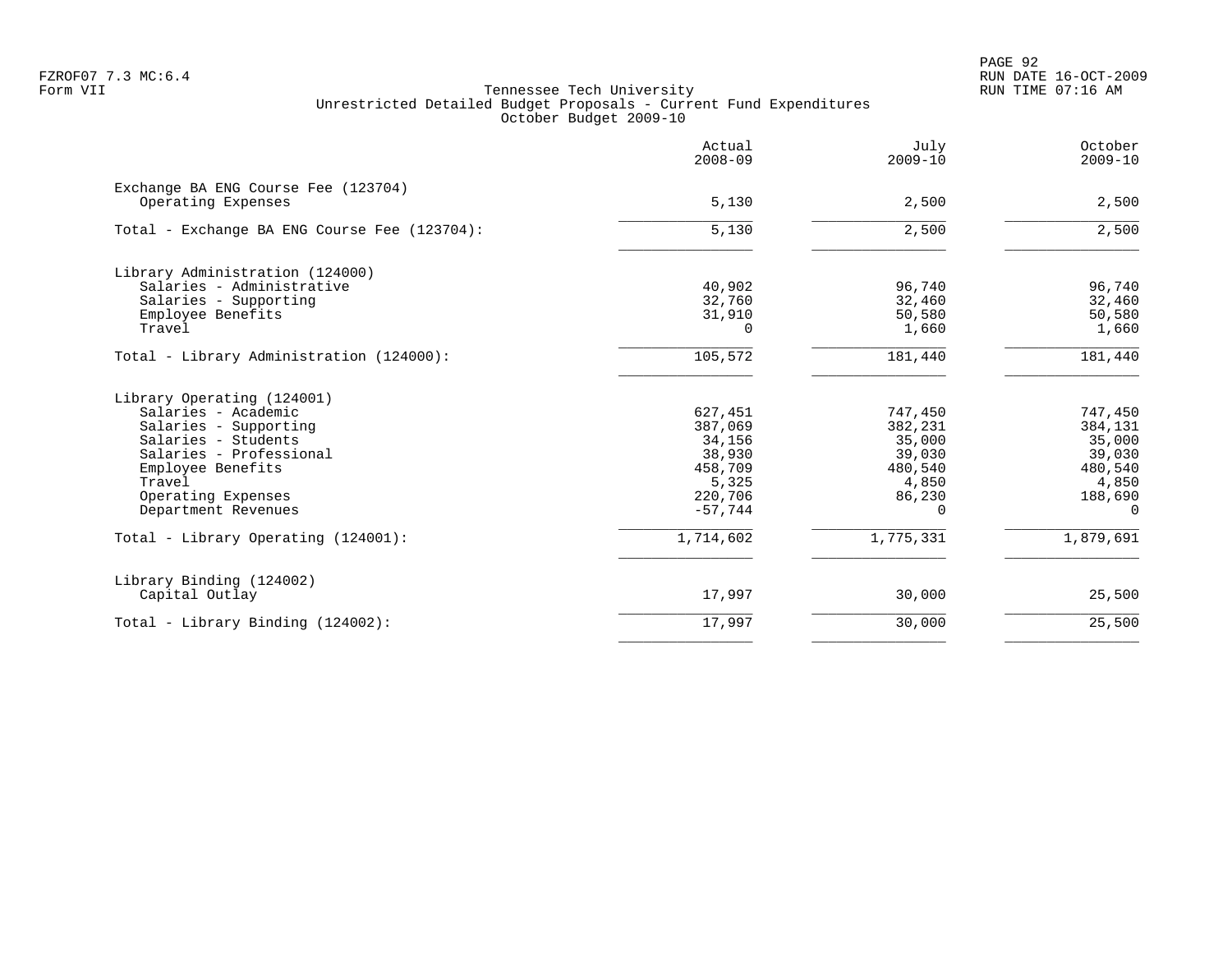PAGE 93 FZROF07 7.3 MC:6.4 RUN DATE 16-OCT-2009

|                                                                                                                        | Actual<br>$2008 - 09$ | July<br>$2009 - 10$              | October<br>$2009 - 10$    |
|------------------------------------------------------------------------------------------------------------------------|-----------------------|----------------------------------|---------------------------|
| Library Microfilms (124003)<br>Capital Outlay                                                                          | 18,880                | 15,000                           | 19,500                    |
| Total - Library Microfilms (124003):                                                                                   | 18,880                | 15,000                           | 19,500                    |
| Library Copying (124004)<br>Operating Expenses                                                                         | 14,930                | 20,000                           | 20,000                    |
| Total - Library Copying (124004):                                                                                      | 14,930                | 20,000                           | 20,000                    |
| Library Copy Trans In (124005)<br>Operating Expenses<br>Department Revenues<br>Total - Library Copy Trans In (124005): | $-323$<br>0<br>$-323$ | $\Omega$<br>$-1,400$<br>$-1,400$ | 0<br>$-1,400$<br>$-1,400$ |
| Library Copy Trans In Rev (124006)<br>Department Revenues                                                              | $-12,171$             | $-22,000$                        | $-22,000$                 |
| Total - Library Copy Trans In Rev (124006):                                                                            | $-12,171$             | $-22,000$                        | $-22,000$                 |
| Library Books and Periodicals (124008)<br>Operating Expenses<br>Capital Outlay                                         | 25,102<br>904,746     | $\Omega$<br>945,050              | 112,360<br>945,050        |
| Total - Library Books and Periodicals (124008):                                                                        | 929,848               | 945,050                          | 1,057,410                 |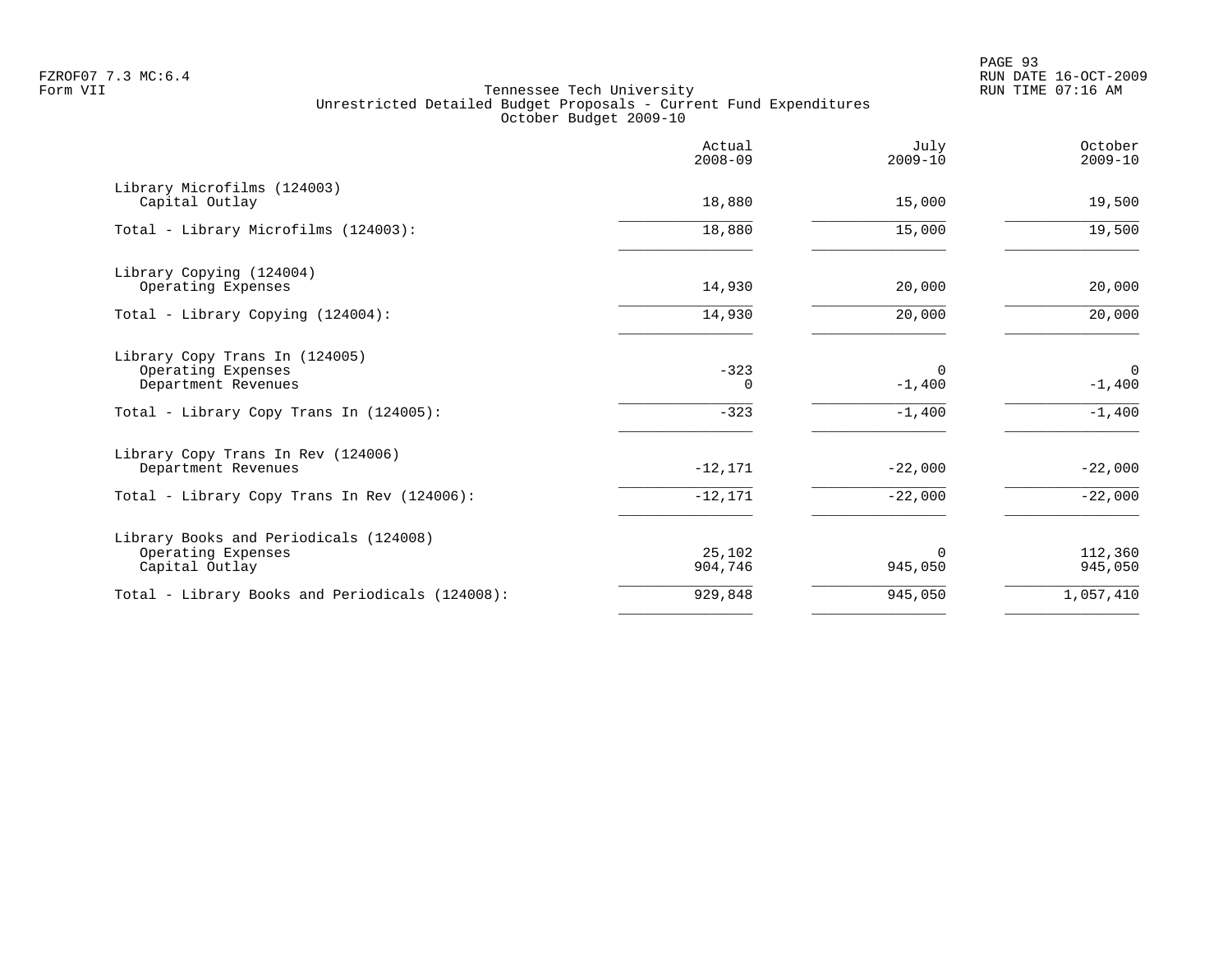PAGE 94 FZROF07 7.3 MC:6.4 RUN DATE 16-OCT-2009

|                                                   | Actual<br>$2008 - 09$ | July<br>$2009 - 10$    | October<br>$2009 - 10$ |
|---------------------------------------------------|-----------------------|------------------------|------------------------|
| SAF Health Services (127504)                      |                       |                        |                        |
| Salaries - Supporting<br>Employee Benefits        | 752<br>58             | 0<br>$\Omega$          | 0<br>$\Omega$          |
| Total - SAF Health Services (127504):             | 810                   |                        | $\Omega$               |
| Dean of Arts and Science Office (130000)          |                       |                        |                        |
| Salaries - Administrative                         | 198,130               | 202,530                | 202,530                |
| Salaries - Academic<br>Salaries - Supporting      | 94<br>63,590          | <sup>n</sup><br>62,940 | $\Omega$<br>62,940     |
| Salaries - Professional                           | 2,907                 | <sup>n</sup>           | $\Omega$               |
| Employee Benefits                                 | 94,778                | 125,760                | 125,760                |
| Travel                                            | 17,841                | 3,270                  | 7,870                  |
| Operating Expenses                                | 22,111                | 10,275                 | 12,025                 |
| Total - Dean of Arts and Science Office (130000): | 399,451               | 404,775                | 411,125                |
| Arts and Sci Vehicles (131003)                    |                       |                        |                        |
| Operating Expenses                                | 5,740                 | 3,860                  | 3,860                  |
| Total - Arts and Sci Vehicles (131003):           | 5,740                 | 3,860                  | 3,860                  |
| Arts and Sci Vehicles Revenue (131004)            |                       |                        |                        |
| Travel                                            | $-15,759$             |                        | $\Omega$               |
| Department Revenues                               | 0                     | $-9,860$               | $-9,860$               |
| Total - Arts and Sci Vehicles Revenue (131004):   | $-15,759$             | $-9,860$               | $-9,860$               |
|                                                   |                       |                        |                        |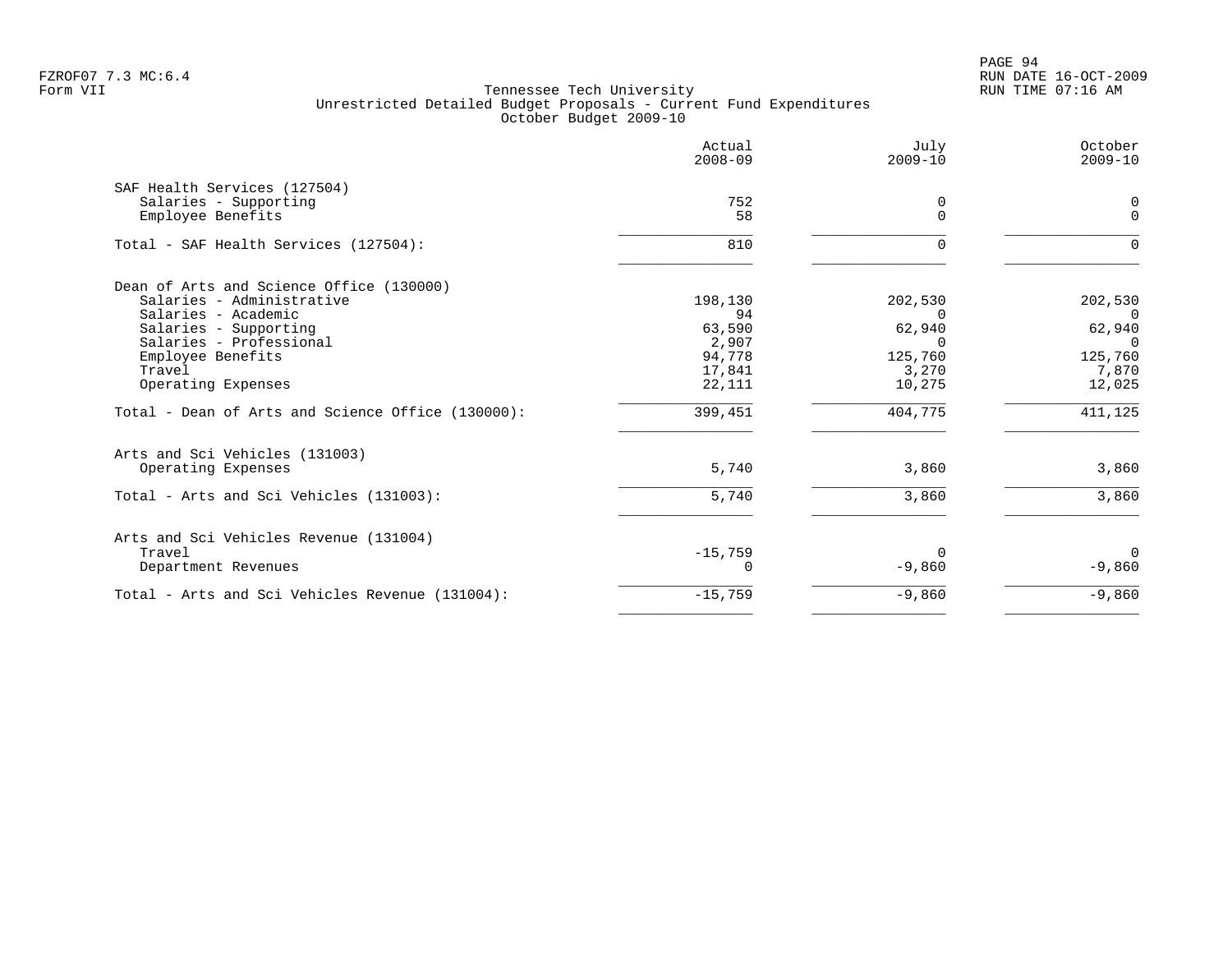PAGE 95 FZROF07 7.3 MC:6.4 RUN DATE 16-OCT-2009

|                                                    | Actual<br>$2008 - 09$ | July<br>$2009 - 10$ | October<br>$2009 - 10$ |
|----------------------------------------------------|-----------------------|---------------------|------------------------|
| Dean of Engineering Admin Office (137000)          |                       |                     |                        |
| Salaries - Administrative                          | 376,556               | 402,670             | 402,670                |
| Salaries - Supporting                              | 71,093                | 70,360              | 50,910                 |
| Salaries - Professional                            | 183,657               | 140,880             | 140,880                |
| Employee Benefits                                  | 205,635               | 194,920             | 194,920                |
| Travel                                             | 495                   | $\Omega$            | $\overline{0}$         |
| Operating Expenses                                 | 59,294                | 12,305              | 25,145                 |
| Total - Dean of Engineering Admin Office (137000): | 896,730               | 821,135             | 814,525                |
| Water Ctr Vehicle (139401)                         |                       |                     |                        |
| Salaries - Supporting                              | 599                   | $\Omega$            | $\mathbf 0$            |
| Employee Benefits                                  | 295                   | $\Omega$            | $\mathsf{O}$           |
| Travel                                             | 7                     |                     | $\overline{0}$         |
| Operating Expenses                                 | 12,135                | 7,410               | 7,410                  |
| Total - Water Ctr Vehicle (139401):                | 13,036                | 7,410               | 7,410                  |
| Water Ctr Vehicle Transfer In (139402)             |                       |                     |                        |
| Travel                                             | $-31,014$             | $\Omega$            | $\mathbf 0$            |
| Operating Expenses                                 | 0                     | $-25,000$           | $-25,000$              |
| Total - Water Ctr Vehicle Transfer In (139402):    | $-31,014$             | $-25,000$           | $-25,000$              |
| Dean College Of Business (140000)                  |                       |                     |                        |
| Salaries - Administrative                          | 142,385               | 156,910             | 156,910                |
| Salaries - Academic                                | 6,000                 | 2,070               | 2,070                  |
| Salaries - Supporting                              | 67,054                | 61,650              | 61,650                 |
| Salaries - Students                                | 942                   | $\Omega$            | $\overline{0}$         |
| Salaries - Professional                            | 74,790                | 85,310              | 74,490                 |
| Employee Benefits                                  | 94,338                | 61,960              | 61,960                 |
| Travel                                             | 6,259                 | $\Omega$            | $\Omega$               |
| Operating Expenses                                 | 24,029                | 3,390               | 108,820                |
| Total - Dean College Of Business (140000):         | 415,797               | 371,290             | 465,900                |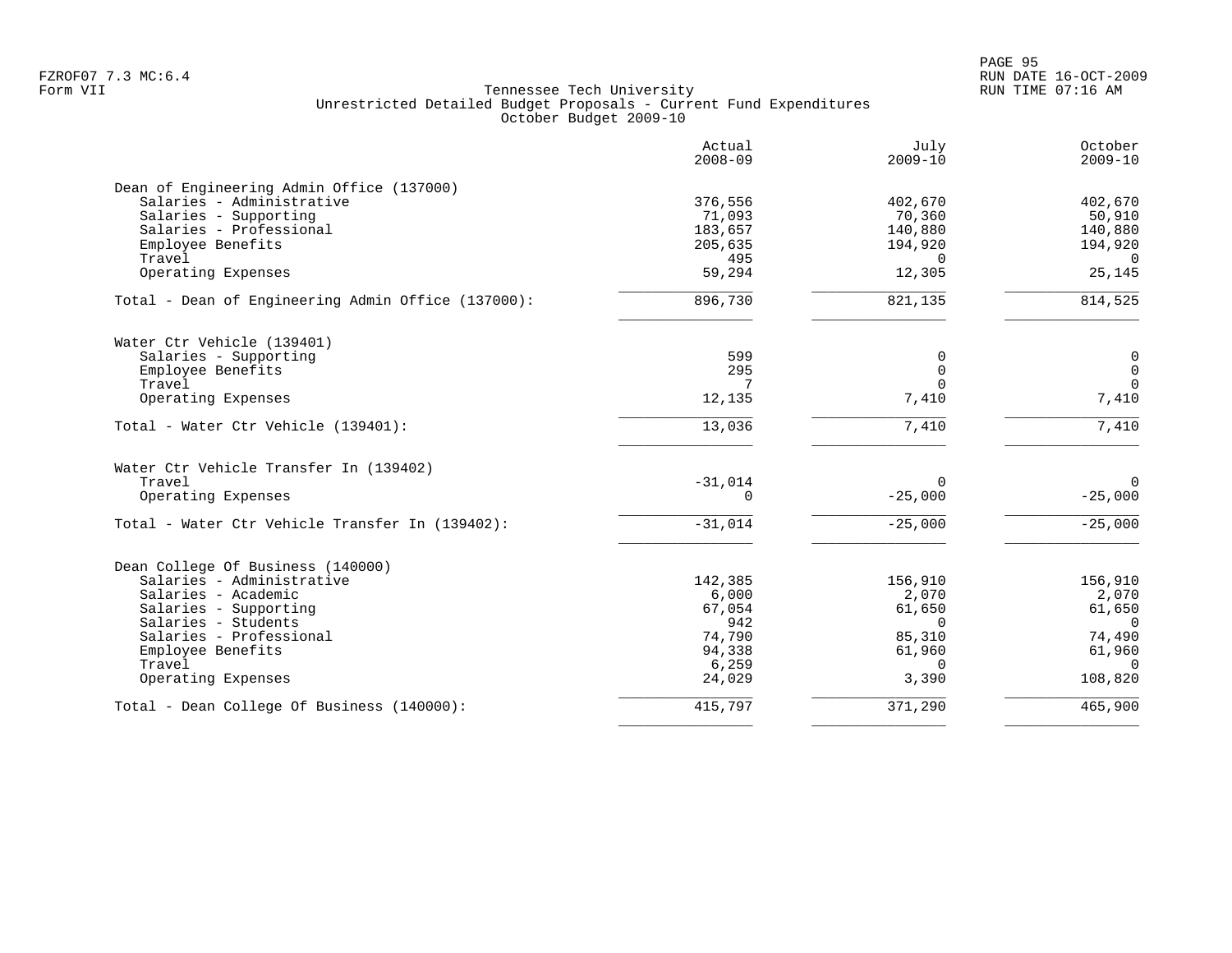PAGE 96 FZROF07 7.3 MC:6.4 RUN DATE 16-OCT-2009

|                                                            | Actual<br>$2008 - 09$ | July<br>$2009 - 10$ | October<br>$2009 - 10$ |
|------------------------------------------------------------|-----------------------|---------------------|------------------------|
| SACF Business Administration (140001)<br>Employee Benefits | 0                     | 540                 | 540                    |
| Travel                                                     | 30                    | $\Omega$            | $\Omega$               |
| Operating Expenses                                         | 6,532                 | 6,010               | 6,010                  |
| Total - SACF Business Administration (140001):             | 6,562                 | 6,550               | 6,550                  |
| Business Admin Vehicles (140004)                           |                       |                     |                        |
| Operating Expenses                                         | 109                   | $\mathbf 0$         | $\mathbf 0$            |
| Total - Business Admin Vehicles (140004):                  | 109                   | $\Omega$            | $\Omega$               |
| Business Copying (140006)                                  |                       |                     |                        |
| Operating Expenses                                         | 4,284                 | 16,220              | 16,220                 |
| Total - Business Copying (140006):                         | 4,284                 | 16,220              | 16,220                 |
| Bus Copying Transfer In (140007)                           |                       |                     |                        |
| Operating Expenses                                         | $-4,669$              | $\Omega$            | $\overline{0}$         |
| Department Revenues                                        | $\Omega$              | $-6,220$            | $-6,220$               |
| Total - Bus Copying Transfer In (140007):                  | $-4,669$              | $-6,220$            | $-6,220$               |
| Bus Copying Revenue (140008)                               |                       |                     |                        |
| Department Revenues                                        | $-21$                 | $-10,000$           | $-10,000$              |
| Total - Bus Copying Revenue (140008):                      | $-21$                 | $-10,000$           | $-10,000$              |
|                                                            |                       |                     |                        |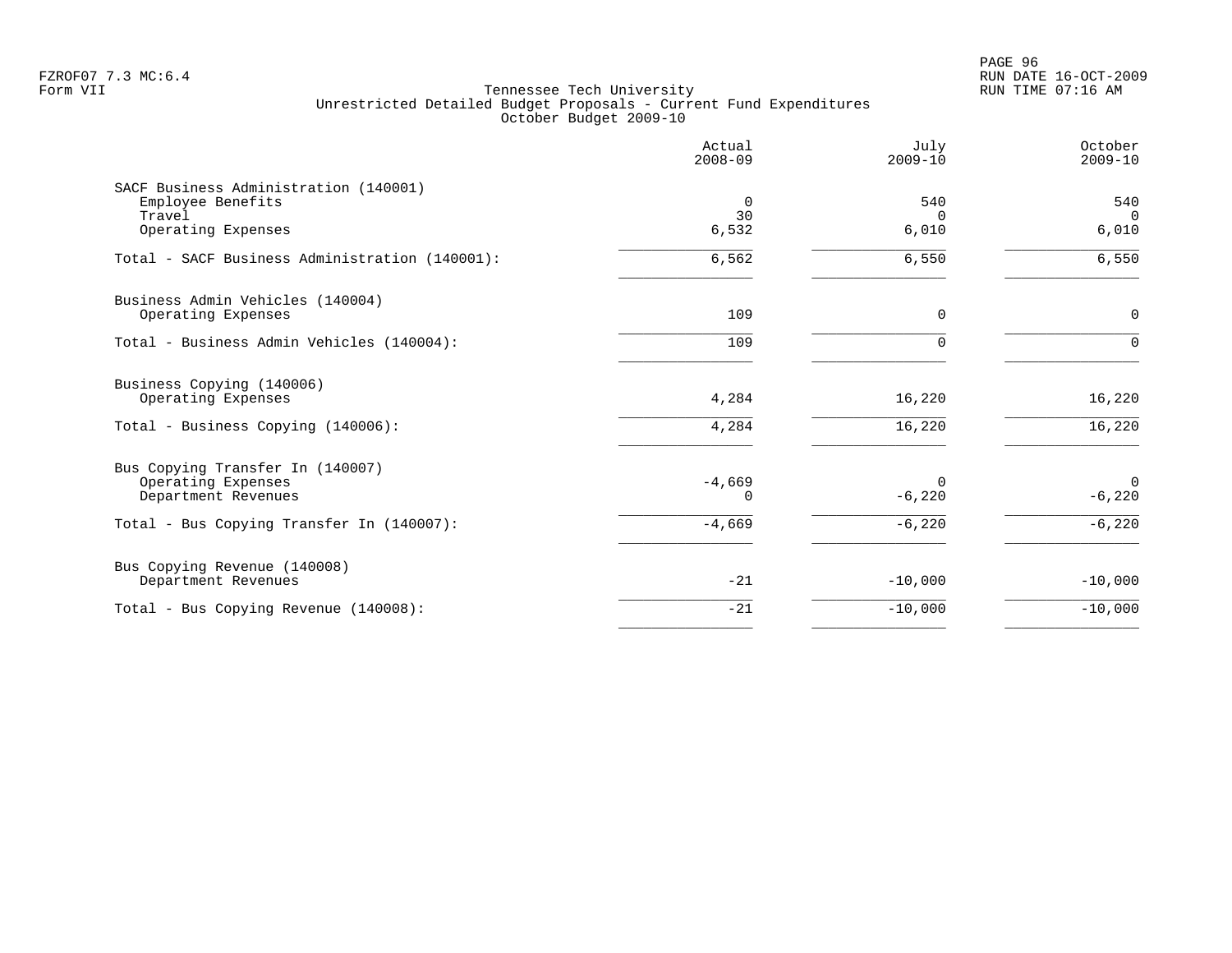PAGE 97 FZROF07 7.3 MC:6.4 RUN DATE 16-OCT-2009

|                                                              | Actual<br>$2008 - 09$ | July<br>$2009 - 10$ | October<br>$2009 - 10$          |
|--------------------------------------------------------------|-----------------------|---------------------|---------------------------------|
| Bus Technology Support (140009)<br>Salaries - Students       | 63                    | $\Omega$            | $\mathbf 0$                     |
| Total - Bus Technology Support (140009):                     | 63                    | $\Omega$            | $\Omega$                        |
|                                                              |                       |                     |                                 |
| Bus Tech Support Transfer In (140010)<br>Department Revenues | $-213$                | 0                   | $\mathbf 0$                     |
| Total - Bus Tech Support Transfer In (140010):               | $-213$                | $\Omega$            | $\Omega$                        |
| Business Typing (140011)                                     |                       |                     |                                 |
| Operating Expenses                                           | 423                   | 0                   | $\mathbf 0$                     |
| Total - Business Typing (140011):                            | 423                   | $\Omega$            | $\Omega$                        |
| Bus Typing Revenue (140013)                                  |                       |                     |                                 |
| Operating Expenses<br>Department Revenues                    | $-635$<br>$-71$       | 0<br>$\Omega$       | $\mathsf{O}\xspace$<br>$\Omega$ |
| Total - Bus Typing Revenue (140013):                         | $-706$                | U                   | $\Omega$                        |
| Dean of College of Education Office (150000)                 |                       |                     |                                 |
| Salaries - Administrative                                    | 198,248               | 190,060             | 190,060                         |
| Salaries - Supporting<br>Salaries - Students                 | 59,247<br>1,730       | 54,580<br>780       | 54,580<br>780                   |
| Salaries - Professional                                      | 44,500                | 40,000              | 40,000                          |
| Employee Benefits                                            | 97,699                | 92,430              | 104,430                         |
| Travel                                                       | 8,314                 | 9,090               | 9,090                           |
| Operating Expenses                                           | 267,968               | 26,750              | 149,250                         |
| Total - Dean of College of Education Office (150000):        | 677,706               | 413,690             | 548,190                         |
|                                                              |                       |                     |                                 |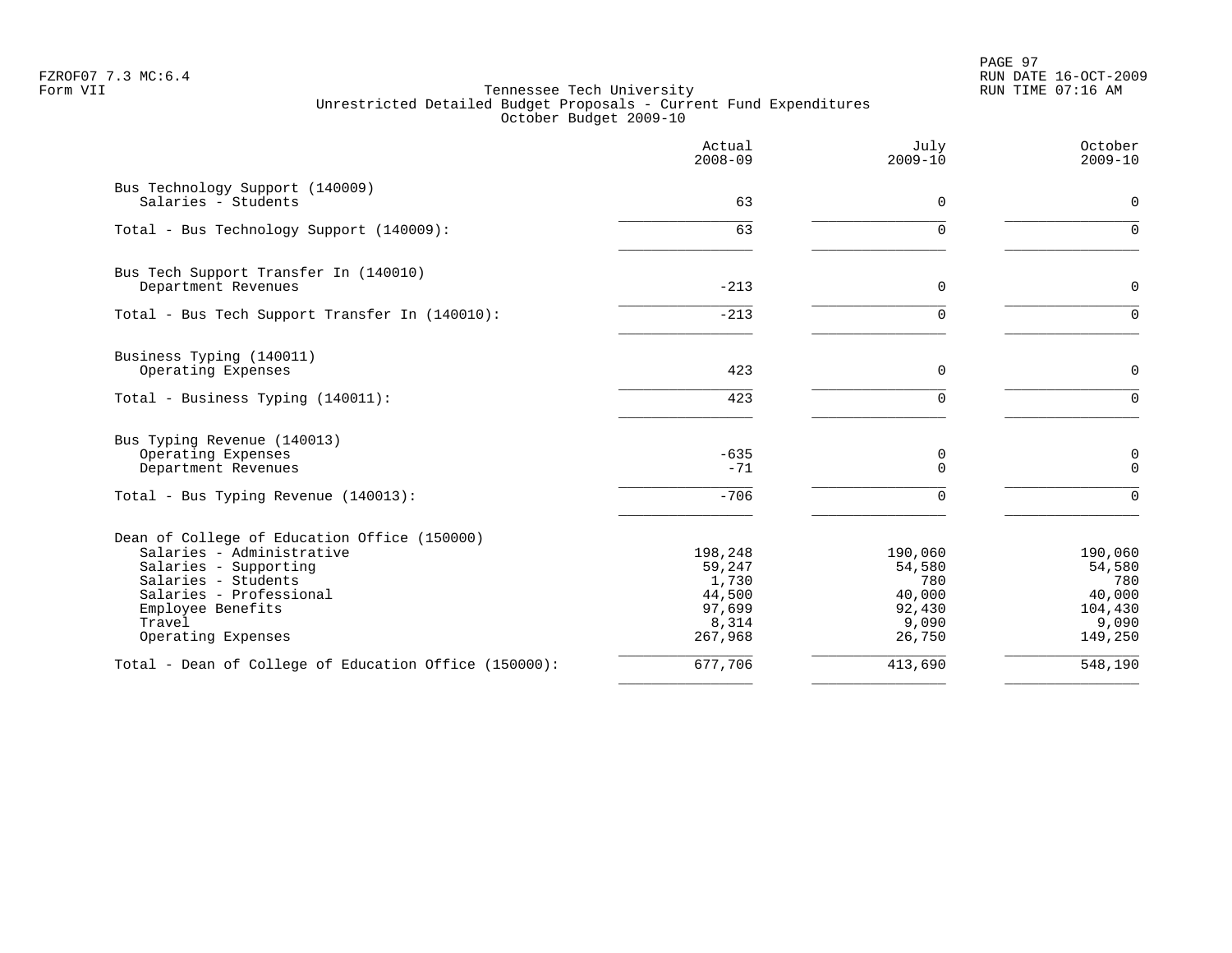| Actual<br>$2008 - 09$ | July<br>$2009 - 10$                              | October<br>$2009 - 10$          |
|-----------------------|--------------------------------------------------|---------------------------------|
|                       |                                                  |                                 |
|                       |                                                  | 43,660                          |
|                       | $\Omega$                                         | 3,950                           |
|                       |                                                  | 62,620                          |
|                       |                                                  | 42,370                          |
| 89                    | $\Omega$                                         | $\overline{0}$                  |
| 3,295                 | 5,000                                            | 5,000                           |
| 159,292               | 157,600                                          | 157,600                         |
|                       |                                                  |                                 |
| 98,152                | 112,230                                          | 112,230                         |
| 40,186                | 6,000                                            | 6,000                           |
| 104,822               | 111,320                                          | 111,320                         |
| 121,289               | 98,540                                           | 98,540                          |
| $\Omega$              | 760                                              | 760                             |
| 26,328                | 8,000                                            | 8,000                           |
| $-195,308$            | $-154,010$                                       | $-154,010$                      |
| 195,469               | 182,840                                          | 182,840                         |
|                       |                                                  |                                 |
|                       |                                                  | $\mathbf 0$                     |
|                       | $\Omega$                                         | $\Omega$                        |
| 1,320                 | 1,770                                            | 1,770                           |
| 2,142                 | 1,770                                            | 1,770                           |
|                       | 43,480<br>1,604<br>67,170<br>43,654<br>810<br>12 | 43,360<br>66,870<br>42,370<br>0 |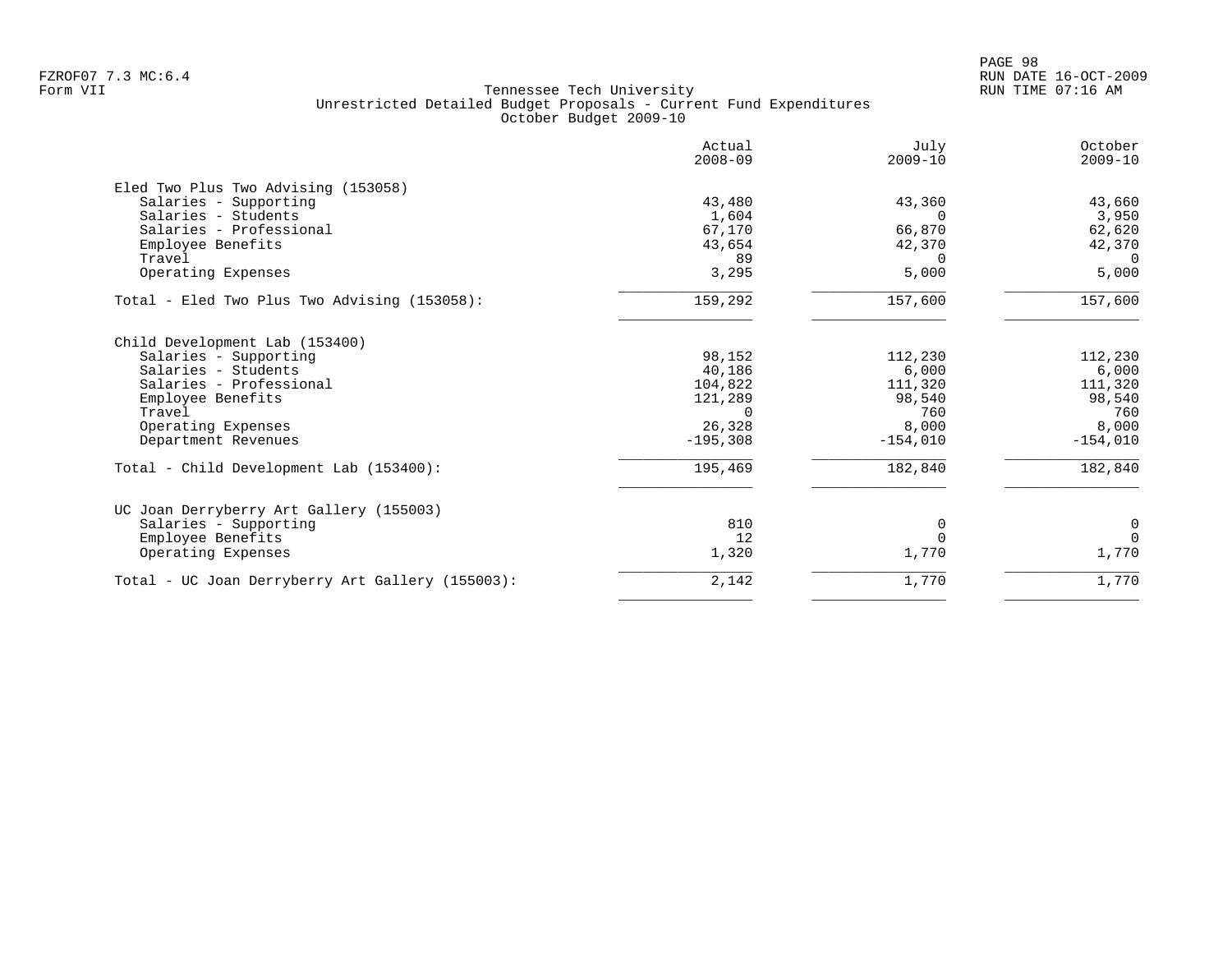|                                               | Actual<br>$2008 - 09$ | July<br>$2009 - 10$ | October<br>$2009 - 10$ |
|-----------------------------------------------|-----------------------|---------------------|------------------------|
| Learning Resource Center (157000)             |                       |                     |                        |
| Salaries - Academic                           | 1,325                 | 6,000               | 4,000                  |
| Salaries - Supporting                         | 20,780                | 20,480              | 20,480                 |
| Salaries - Professional                       | 53,195                | 50,040              | 50,040                 |
| Employee Benefits                             | 38,145                | 39,400              | 39,400                 |
| Travel                                        | $\Omega$              | $\Omega$            | 2,000                  |
| Operating Expenses                            | 20,418                | 16,260              | 19,860                 |
| Department Revenues                           | $-394$                | $\Omega$            | $\Omega$               |
| Total - Learning Resource Center (157000):    | 133,469               | 132,180             | 135,780                |
| Education Media Grad Assist (157001)          |                       |                     |                        |
| Operating Expenses                            | 12,598                | 13,780              | 14,570                 |
| Total - Education Media Grad Assist (157001): | 12,598                | 13,780              | 14,570                 |
| Ag and Human Sciences Admin (160000)          |                       |                     |                        |
| Salaries - Administrative                     | 115,000               | 115,000             | 115,000                |
| Salaries - Supporting                         | 36,370                | 35,970              | 35,970                 |
| Employee Benefits                             | 52,245                | 58,110              | 58,110                 |
| Travel                                        | 922                   | 800                 | 800                    |
| Operating Expenses                            | 6,033                 | 2,525               | 2,605                  |
| Total - Ag and Human Sciences Admin (160000): | 210,570               | 212,405             | 212,485                |
| Farm Administration (162000)                  |                       |                     |                        |
| Salaries - Professional                       | 148,110               | 120,530             | 120,530                |
| Employee Benefits                             | 57,869                | 60,650              | 60,650                 |
| Travel                                        | $\Omega$              | 140                 | 140                    |
| Total - Farm Administration (162000):         | 205,979               | 181,320             | 181,320                |
|                                               |                       |                     |                        |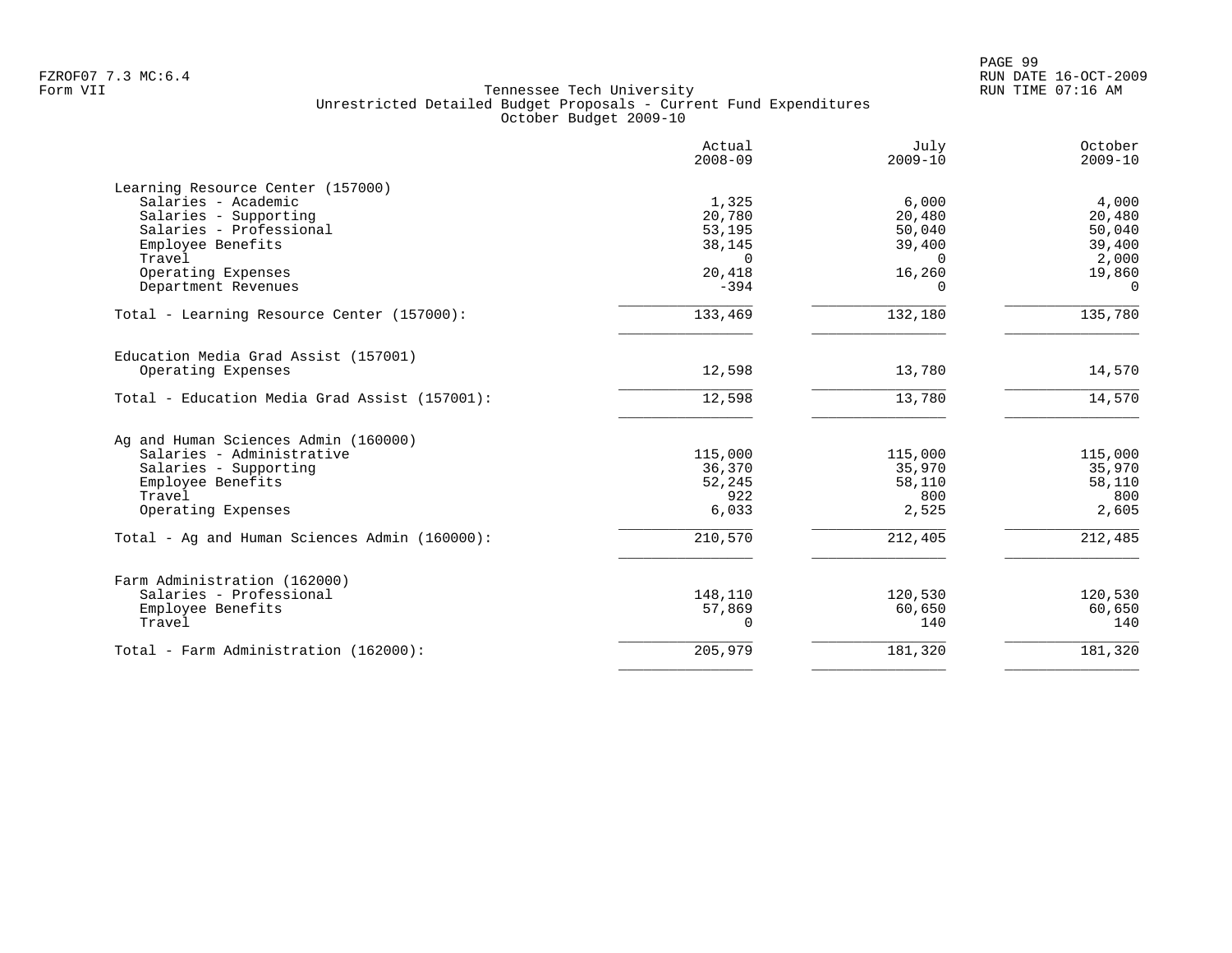|                                                | Actual<br>$2008 - 09$ | July<br>$2009 - 10$   | October<br>$2009 - 10$ |
|------------------------------------------------|-----------------------|-----------------------|------------------------|
| Livestock and Dairy (162001)                   |                       |                       |                        |
| Salaries - Students                            | 18,766                | 3,090                 | 3,090                  |
| Employee Benefits                              | 116                   | 300                   | 300                    |
| Travel                                         | 48                    | $\Omega$              | 1,400                  |
| Operating Expenses                             | 151,512               | 123,740               | 122,340                |
| Capital Outlay                                 | 16,500                | $\Omega$              | $\overline{0}$         |
| Department Revenues                            | $-28$                 | $\mathbf 0$           | $\Omega$               |
| Total - Livestock and Dairy (162001):          | 186,914               | $\overline{127, 130}$ | 127,130                |
| Oakley Sustainable Aq Center (162006)          |                       |                       |                        |
| Salaries - Supporting                          | $\overline{0}$        | $\Omega$              | 55,720                 |
| Salaries - Students                            | 439                   | $\mathbf 0$           | 590                    |
| Salaries - Professional                        | 827                   | $\Omega$              | 46,050                 |
| Employee Benefits                              | 63                    | $\mathbf 0$           | 10,670                 |
| Operating Expenses                             | 14,634                | $\Omega$              | 136,030                |
| Total - Oakley Sustainable Aq Center (162006): | 15,963                | $\Omega$              | 249,060                |
| Waters Organic Farm (162007)                   |                       |                       |                        |
| Salaries - Supporting                          | 0                     | 0                     | 820                    |
| Operating Expenses                             | 0                     | $\mathbf 0$           | 5,180                  |
| Total - Waters Organic Farm (162007):          | $\Omega$              | $\Omega$              | 6,000                  |
| Office of Research (170000)                    |                       |                       |                        |
| Salaries - Administrative                      | 144,600               | 144,300               | 144,300                |
| Salaries - Professional                        | 167,869               | 167,510               | 167,510                |
| Employee Benefits                              | 110,086               | 105,780               | 112,780                |
| Travel                                         | 3,354                 | 2,000                 | 2,000                  |
| Operating Expenses                             | 7,523                 | 5,000                 | 6,070                  |
| Total - Office of Research (170000):           | 433,432               | 424,590               | 432,660                |
|                                                |                       |                       |                        |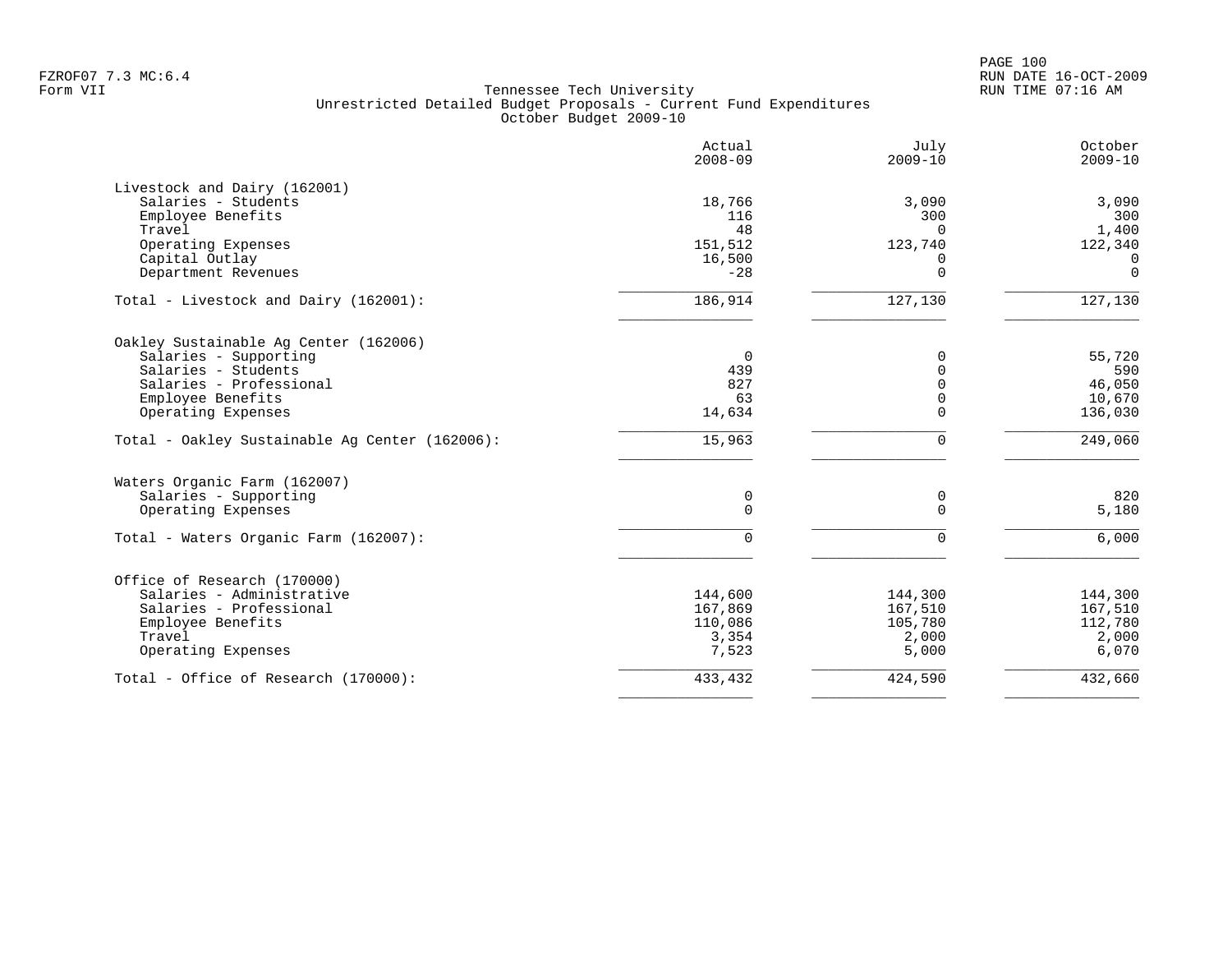|                                          | Actual<br>$2008 - 09$ | July<br>$2009 - 10$ | October<br>$2009 - 10$ |
|------------------------------------------|-----------------------|---------------------|------------------------|
| Graduate Studies Admin (176000)          |                       |                     |                        |
| Salaries - Supporting                    | 110,012               | 104,770             | 104,770                |
| Salaries - Professional                  | 42,650                | 41,350              | 41,350                 |
| Employee Benefits                        | 77,926                | 74,730              | 74,730                 |
| Travel                                   | 1,342                 | 1,000               | 1,000                  |
| Operating Expenses                       | 23,624                | 12,840              | 12,930                 |
| Total - Graduate Studies Admin (176000): | 255,554               | 234,690             | 234,780                |
| Dissertation Micro (176002)              |                       |                     |                        |
| Operating Expenses                       | 165                   | 2,300               | 2,300                  |
| Total - Dissertation Micro (176002):     | 165                   | 2,300               | 2,300                  |
| Thesis Binding (176005)                  |                       |                     |                        |
| Operating Expenses                       | 2,492                 | 3,340               | 5,940                  |
| Total - Thesis Binding $(176005)$ :      | 2,492                 | 3,340               | 5,940                  |
| Visions 5000 (180006)                    |                       |                     |                        |
| Salaries - Supporting                    | 837                   | 0                   | 0                      |
| Salaries - Students                      | 885                   | $\Omega$            | $\mathsf 0$            |
| Employee Benefits                        | 12                    | $\Omega$            | $\Omega$               |
| Operating Expenses                       | 1,194                 | 630                 | 630                    |
| Total - Visions 5000 (180006):           | 2,928                 | 630                 | 630                    |
|                                          |                       |                     |                        |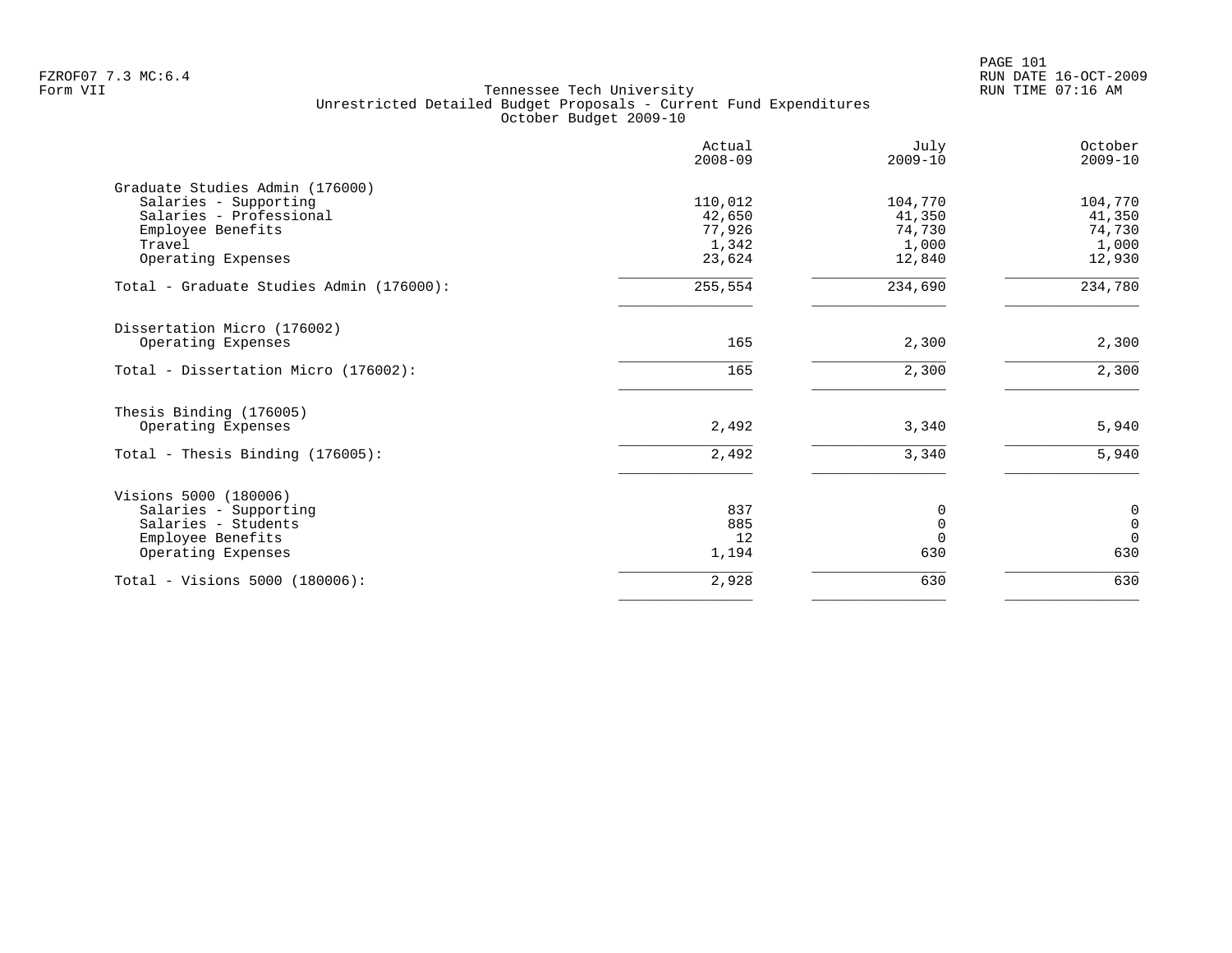|                                                | Actual<br>$2008 - 09$ | July<br>$2009 - 10$ | October<br>$2009 - 10$ |
|------------------------------------------------|-----------------------|---------------------|------------------------|
| Extended Education (180012)                    |                       |                     |                        |
| Salaries - Administrative                      | 51,719                | 54,075              | 54,075                 |
| Salaries - Supporting                          | 79,501                | 69,480              | 69,480                 |
| Salaries - Students                            | 550                   | $\Omega$            | $\Omega$               |
| Salaries - Professional                        | 247,496               | 242,305             | 242,305                |
| Employee Benefits                              | 125,549               | 124,860             | 124,860                |
| Travel                                         | 14                    | 700                 | 700                    |
| Operating Expenses                             | 24,096                | 83,570              | 83,570                 |
| Total - Extended Education (180012):           | 528,925               | 574,990             | 574,990                |
| Extended Educ Grad Asst (180018)               |                       |                     |                        |
| Operating Expenses                             | 6,200                 | 0                   | 0                      |
| Total - Extended Educ Grad Asst (180018):      | 6,200                 | $\Omega$            | $\Omega$               |
| Information Technology Admin (190000)          |                       |                     |                        |
| Salaries - Administrative                      | 108,850               | 108,550             | 108,550                |
| Salaries - Supporting                          | 156,657               | 152,790             | 152,790                |
| Salaries - Students                            | 1,250                 | 2,290               | 2,290                  |
| Salaries - Professional                        | 1,227,316             | 1,229,330           | 1,229,330              |
| Employee Benefits                              | 527,353               | 535,490             | 535,490                |
| Travel                                         | 8,294                 | 5,000               | 5,000                  |
| Operating Expenses                             | 771,660               | 611,600             | 617,360                |
| Department Revenues                            | 128,512               | 160,000             | 206,000                |
| Total - Information Technology Admin (190000): | 2,929,892             | 2,805,050           | 2,856,810              |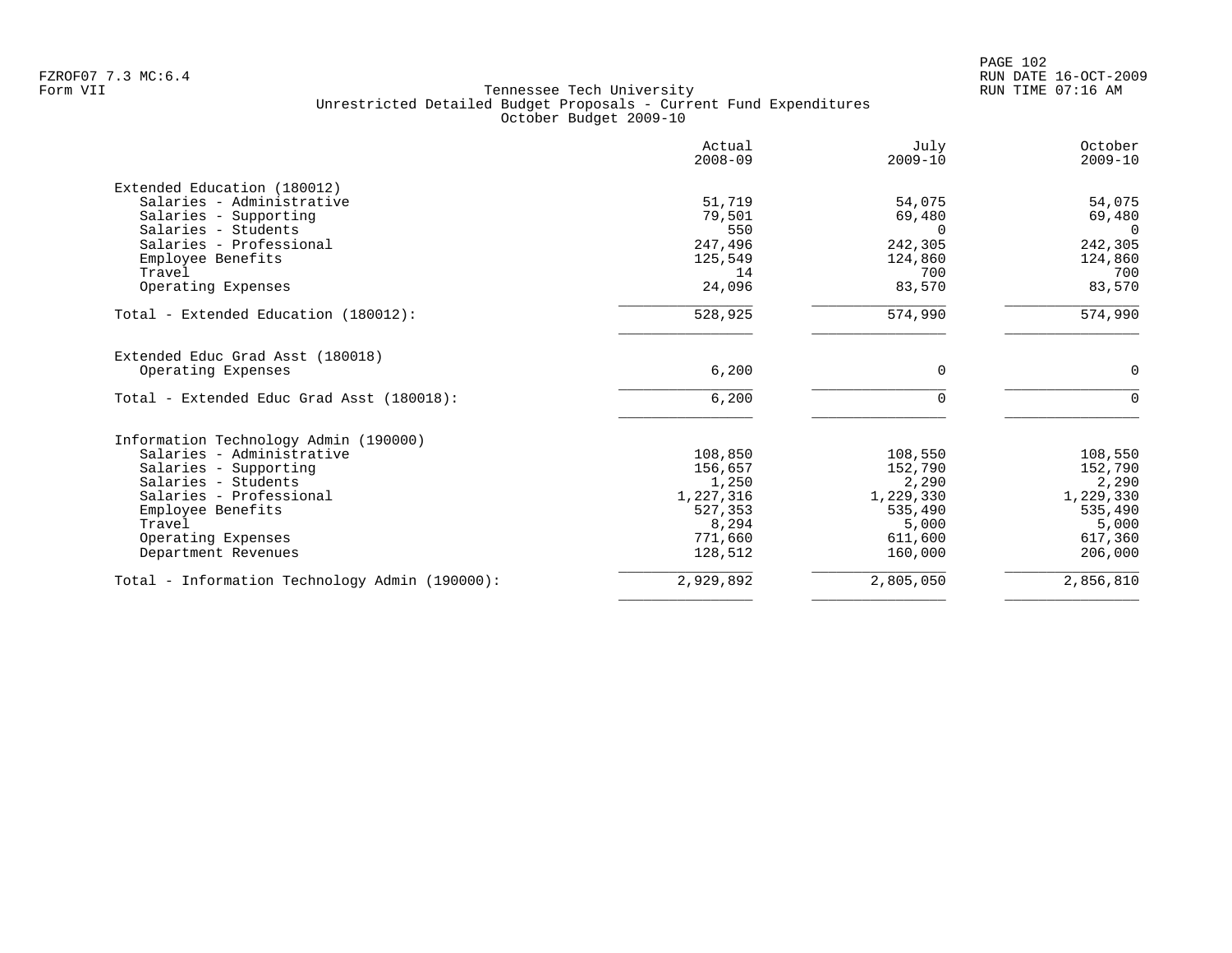PAGE 103 FZROF07 7.3 MC:6.4 RUN DATE 16-OCT-2009

| 38,950<br>$\Omega$<br>38,950<br>1,180<br>70,280 |
|-------------------------------------------------|
|                                                 |
|                                                 |
|                                                 |
|                                                 |
|                                                 |
|                                                 |
| 30,230                                          |
| 5,000                                           |
| 39,570<br>22,940                                |
| 169,200                                         |
|                                                 |
| 87,010                                          |
| 41,200                                          |
| 128,210                                         |
|                                                 |
| 7,200                                           |
| 2,500                                           |
| 23,000                                          |
| 32,700                                          |
|                                                 |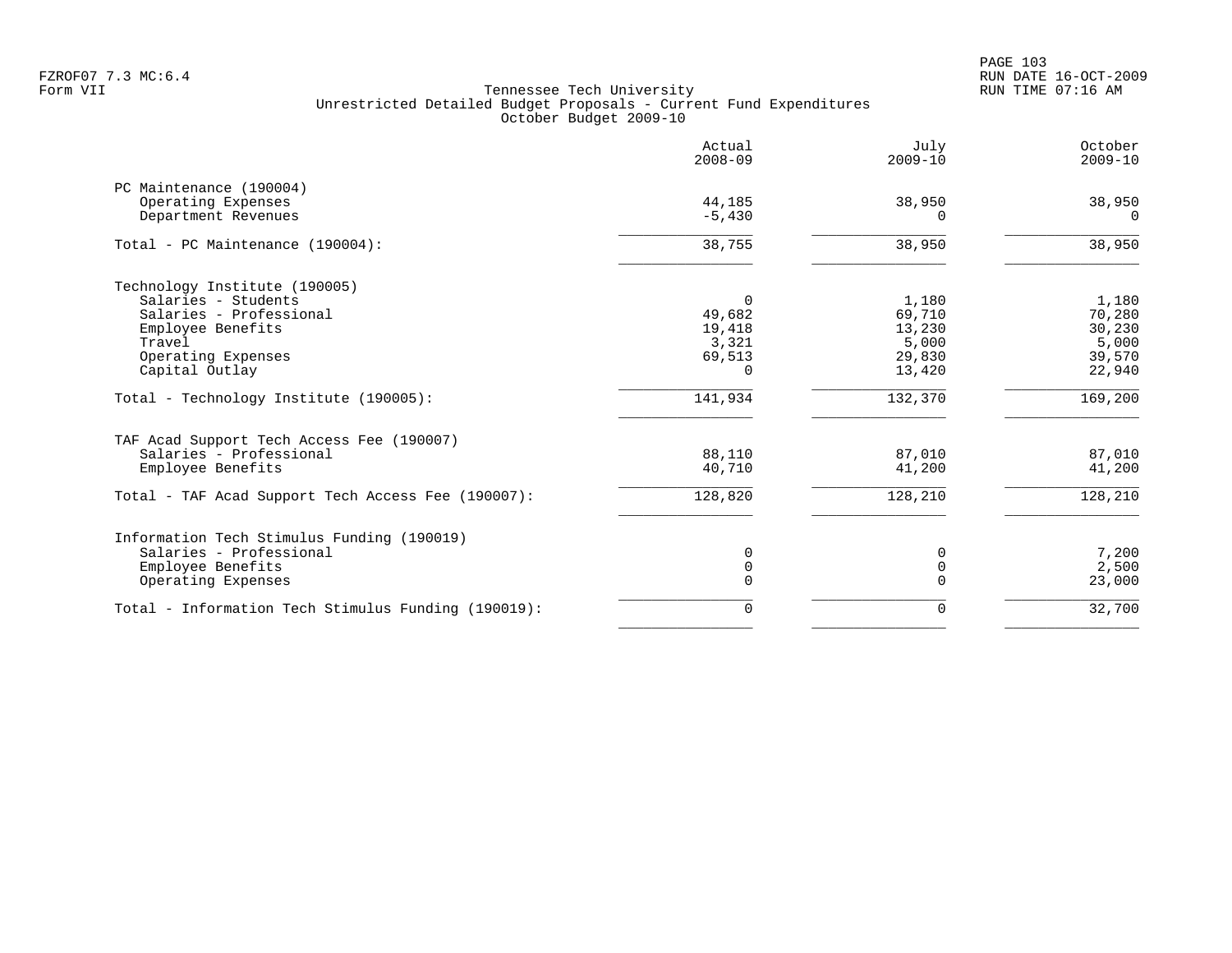PAGE 104 FZROF07 7.3 MC:6.4 RUN DATE 16-OCT-2009

|                                                                                                                     | Actual<br>$2008 - 09$               | July<br>$2009 - 10$                 | October<br>$2009 - 10$               |
|---------------------------------------------------------------------------------------------------------------------|-------------------------------------|-------------------------------------|--------------------------------------|
| TBR Spouse Dependent Discount (700000)<br>Employee Benefits                                                         | 57,008                              | 50,910                              | 50,910                               |
| Total - TBR Spouse Dependent Discount (700000):                                                                     | 57,008                              | 50,910                              | 50,910                               |
| TBR Employ Remission PC191 (700001)<br>Employee Benefits                                                            | 25,741                              | 22,580                              | 26,000                               |
| Total - TBR Employ Remission PC191 (700001):                                                                        | 25,741                              | 22,580                              | 26,000                               |
| E and G Data Processing Allocation (700003)<br>Department Revenues                                                  | 14,843                              | 347,220                             | 347,480                              |
| Total - E and G Data Processing Allocation (700003):                                                                | 14,843                              | 347,220                             | 347,480                              |
| E and G Claims Adjustment (700004)<br>Operating Expenses                                                            | 19,258                              | 29,690                              | 31,540                               |
| Total - E and G Claims Adjustment (700004):                                                                         | 19,258                              | 29,690                              | 31,540                               |
| E and G Support (700005)<br>Salaries - Academic<br>Salaries - Supporting<br>Employee Benefits<br>Operating Expenses | 0<br>$\cap$<br>174,334<br>$-22,831$ | 15,450<br>3,540<br>1,770<br>298,292 | 15,450<br>3,540<br>$-730$<br>294,882 |
| Total - E and G Support $(700005)$ :                                                                                | 151,503                             | 319,052                             | 313,142                              |
|                                                                                                                     |                                     |                                     |                                      |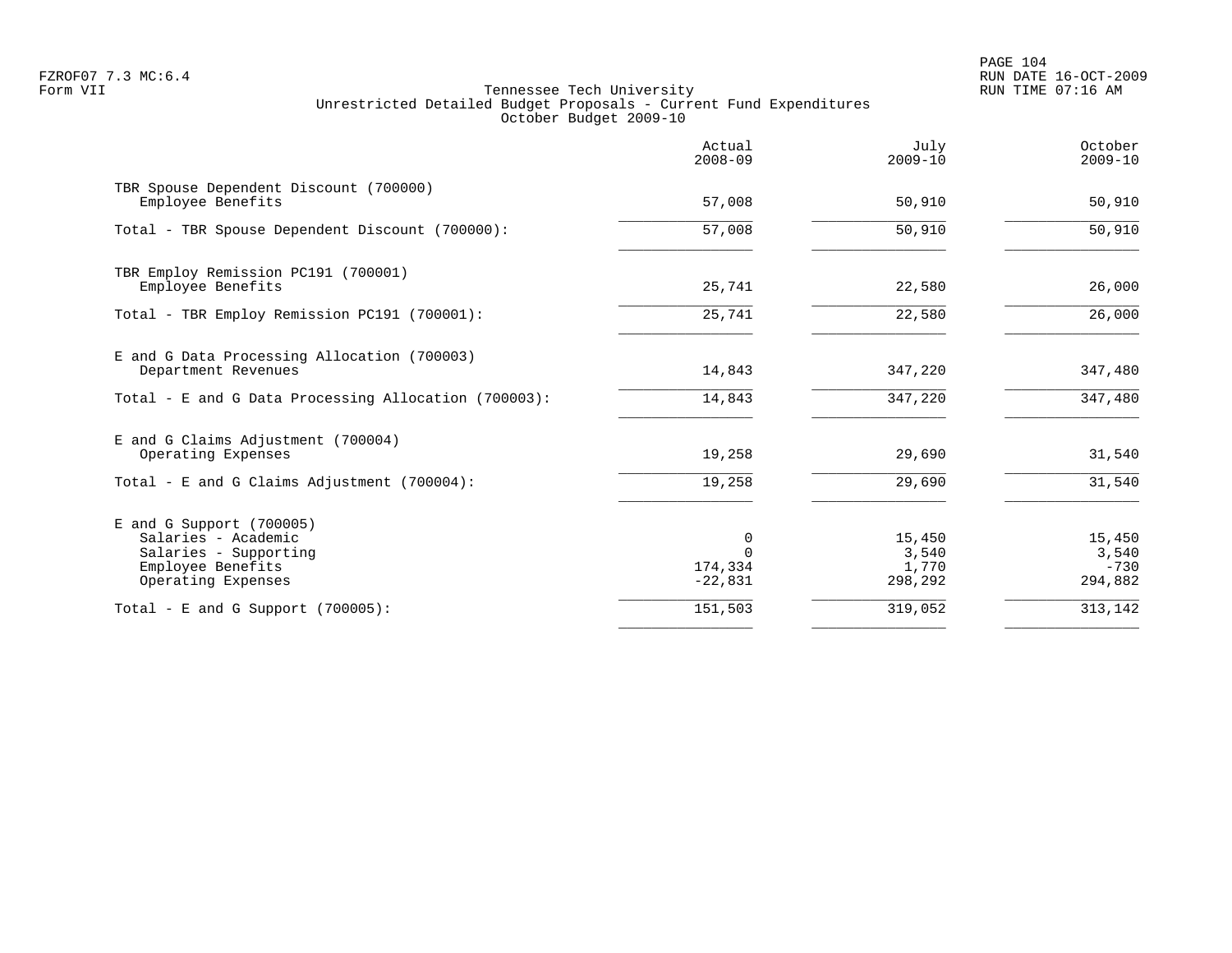PAGE 105 FZROF07 7.3 MC:6.4 RUN DATE 16-OCT-2009

|                                                                                        | Actual<br>$2008 - 09$ | July<br>$2009 - 10$ | October<br>$2009 - 10$ |
|----------------------------------------------------------------------------------------|-----------------------|---------------------|------------------------|
| E and G Other Salary Pool (700009)<br>Salaries - Supporting<br>Salaries - Professional | 0<br>0                | 20,670<br>12,380    | 20,670<br>12,380       |
| Total - E and G Other Salary Pool (700009):                                            | 0                     | 33,050              | 33,050                 |
| $C$ C Admin Trans (700014)<br>Operating Expenses                                       | $-100,000$            | $-100,000$          | $-100,000$             |
| Total - C C Admin Trans $(700014)$ :                                                   | $-100,000$            | $-100,000$          | $-100,000$             |
| TAF Academic Banner Support (700018)<br>Travel<br>Operating Expenses                   | 7,606<br>0            | 8,520<br>10,500     | 8,520<br>$\Omega$      |
| Total - TAF Academic Banner Support (700018):                                          | 7,606                 | 19,020              | 8,520                  |
| Post Office Allocation (700045)<br>Operating Expenses<br>Department Revenues           | $\Omega$<br>6,540     | 3,730<br>$\Omega$   | 4,330<br>$\Omega$      |
| Total - Post Office Allocation (700045):                                               | $6,540$               | 3,730               | 4,330                  |
| Computing Alloc to Other Function (700051)<br>Department Revenues                      | $-2,968,645$          | $-2,844,000$        | $-2,895,760$           |
| Total - Computing Alloc to Other Function (700051):                                    | $-2,968,645$          | $-2,844,000$        | $-2,895,760$           |
|                                                                                        |                       |                     |                        |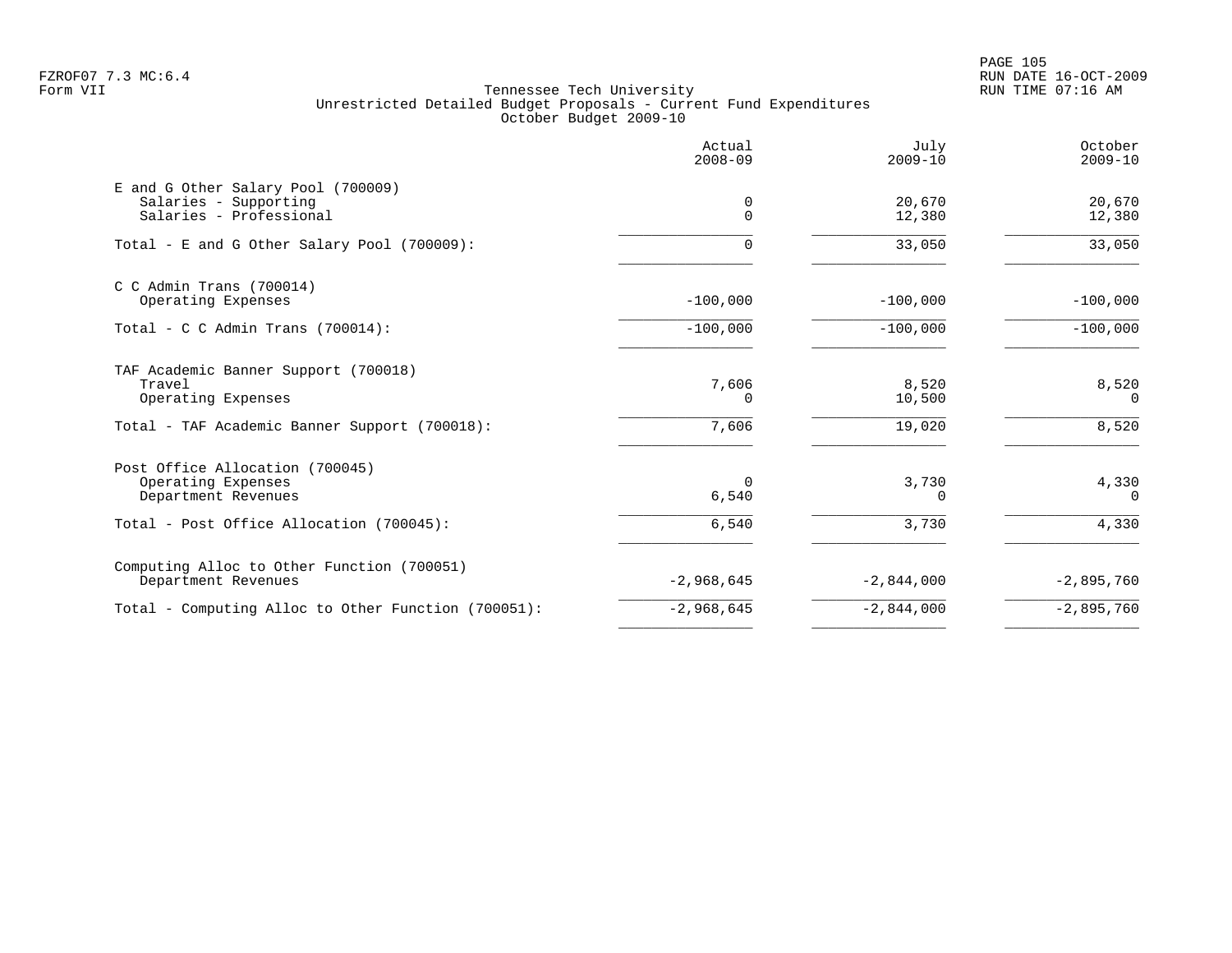|                                                  | Actual<br>$2008 - 09$ | July<br>$2009 - 10$  | October<br>$2009 - 10$ |
|--------------------------------------------------|-----------------------|----------------------|------------------------|
| ARRA Am Recvry Reinvst Act (700062)              |                       |                      |                        |
| Salaries - Administrative                        | $\Omega$              | 45,000               | 0                      |
| Salaries - Academic                              | 3,954                 | 0                    | $\mathbf 0$            |
| Salaries - Supporting                            | 12,755                | 120,220              | $\mathbf 0$            |
| Salaries - Students                              | 41,851                | $\Omega$             | $\Omega$               |
| Salaries - Professional                          | 312,869               | 50,000               | $\mathbf 0$            |
| Employee Benefits                                | 35,523                | 14,900               | $\Omega$               |
| Total - ARRA Am Recvry Reinvst Act (700062):     | 406,952               | 230,120              | 0                      |
|                                                  |                       |                      |                        |
| Total - Academic Support (350):                  |                       |                      |                        |
| Salaries - Administrative<br>Salaries - Academic | 1,499,590             | 1,638,735            | 1,593,735              |
| Salaries - Supporting                            | 642,825<br>1,314,879  | 831,970<br>1,417,261 | 825,670<br>1,336,331   |
| Salaries - Students                              | 186,715               | 89,540               | 101,360                |
| Salaries - Professional                          | 2,947,803             | 2,645,780            | 2,634,530              |
| Employee Benefits                                | 2,596,022             | 2,429,400            | 2,467,640              |
| Travel                                           | 88,367                | 69,450               | 127,680                |
| Operating Expenses                               | 2,011,990             | 1,534,350            | 2,341,630              |
| Capital Outlay                                   | 958,123               | 1,003,470            | 1,012,990              |
| Department Revenues                              | $-3, 154, 208$        | $-2,540,270$         | $-2,545,770$           |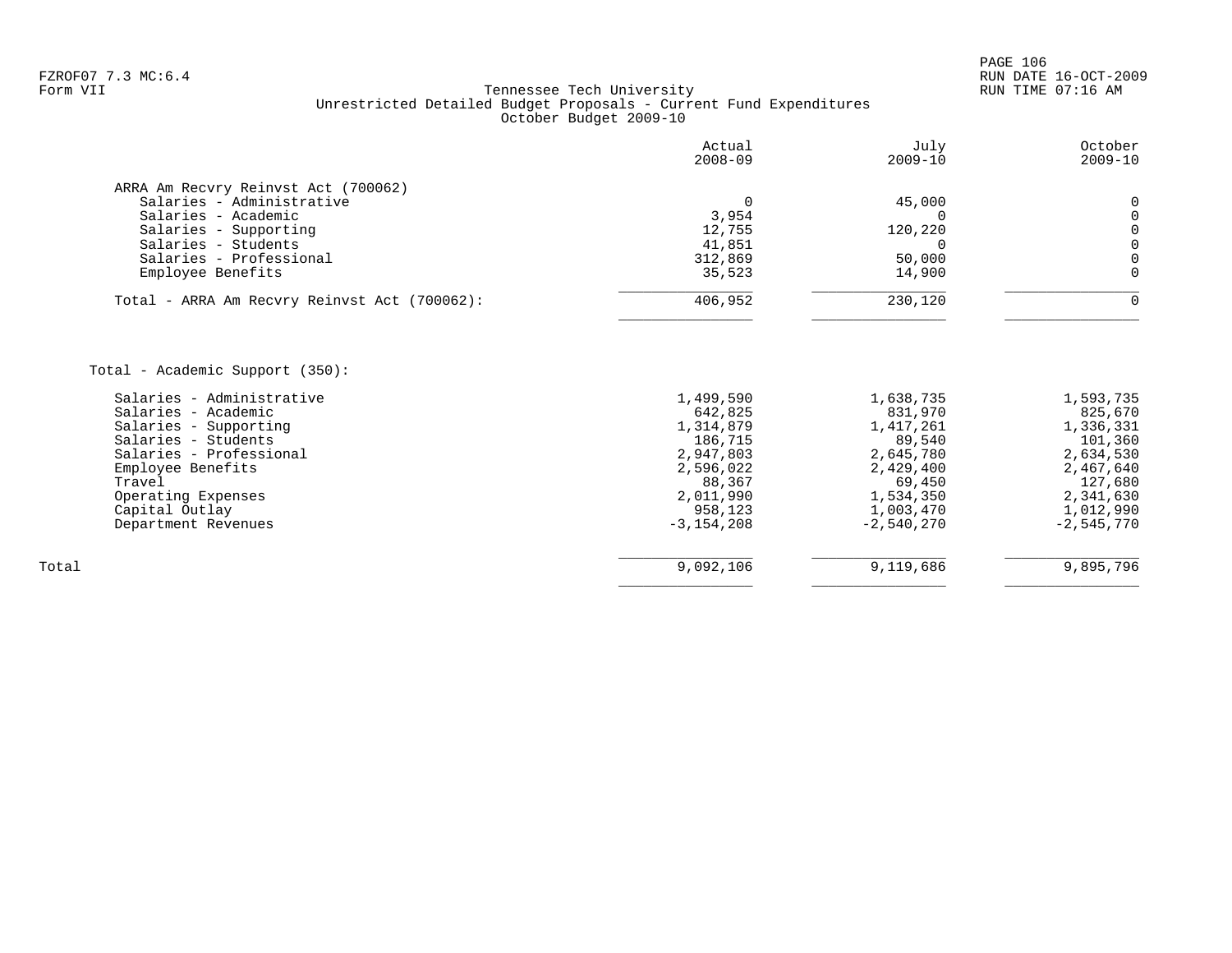PAGE 107 FZROF07 7.3 MC:6.4 RUN DATE 16-OCT-2009

|                                                                                                                                                                                                                          | Actual<br>$2008 - 09$                                                                                                      | July<br>$2009 - 10$                                                                                                         | October<br>$2009 - 10$                                                                                                      |
|--------------------------------------------------------------------------------------------------------------------------------------------------------------------------------------------------------------------------|----------------------------------------------------------------------------------------------------------------------------|-----------------------------------------------------------------------------------------------------------------------------|-----------------------------------------------------------------------------------------------------------------------------|
| Total - Academic Support (35):                                                                                                                                                                                           |                                                                                                                            |                                                                                                                             |                                                                                                                             |
| Salaries - Administrative<br>Salaries - Academic<br>Salaries - Supporting<br>Salaries - Students<br>Salaries - Professional<br>Employee Benefits<br>Travel<br>Operating Expense<br>Capital Outlay<br>Department Revenues | 1,499,590<br>642,825<br>1,314,879<br>186,715<br>2,947,803<br>2,596,022<br>88,367<br>2,011,990<br>958,123<br>$-3, 154, 208$ | 1,638,735<br>831,970<br>1, 417, 261<br>89,540<br>2,645,780<br>2,429,400<br>69,450<br>1,534,350<br>1,003,470<br>$-2,540,270$ | 1,593,735<br>825,670<br>1,336,331<br>101,360<br>2,634,530<br>2,467,640<br>127,680<br>2,341,630<br>1,012,990<br>$-2,545,770$ |
| Total                                                                                                                                                                                                                    | 9,092,106                                                                                                                  | 9,119,686                                                                                                                   | 9,895,796                                                                                                                   |
| Student Services (40)<br>Student Services (400)<br>Seminars and Forums (110013)<br>Operating Expenses                                                                                                                    | 32,793                                                                                                                     | 34,480                                                                                                                      | 34,480                                                                                                                      |
| Total - Seminars and Forums (110013):                                                                                                                                                                                    | 32,793                                                                                                                     | 34,480                                                                                                                      | 34,480                                                                                                                      |
| NCAA Certification and Compliance (110015)<br>Salaries - Professional<br>Employee Benefits<br>Travel<br>Operating Expenses                                                                                               | 93,828<br>27,491<br>1,600<br>713                                                                                           | 93,228<br>31,820<br>3,500<br>1,240                                                                                          | 93,228<br>31,820<br>3,500<br>1,240                                                                                          |
| Total - NCAA Certification and Compliance (110015):                                                                                                                                                                      | 123,632                                                                                                                    | 129,788                                                                                                                     | 129,788                                                                                                                     |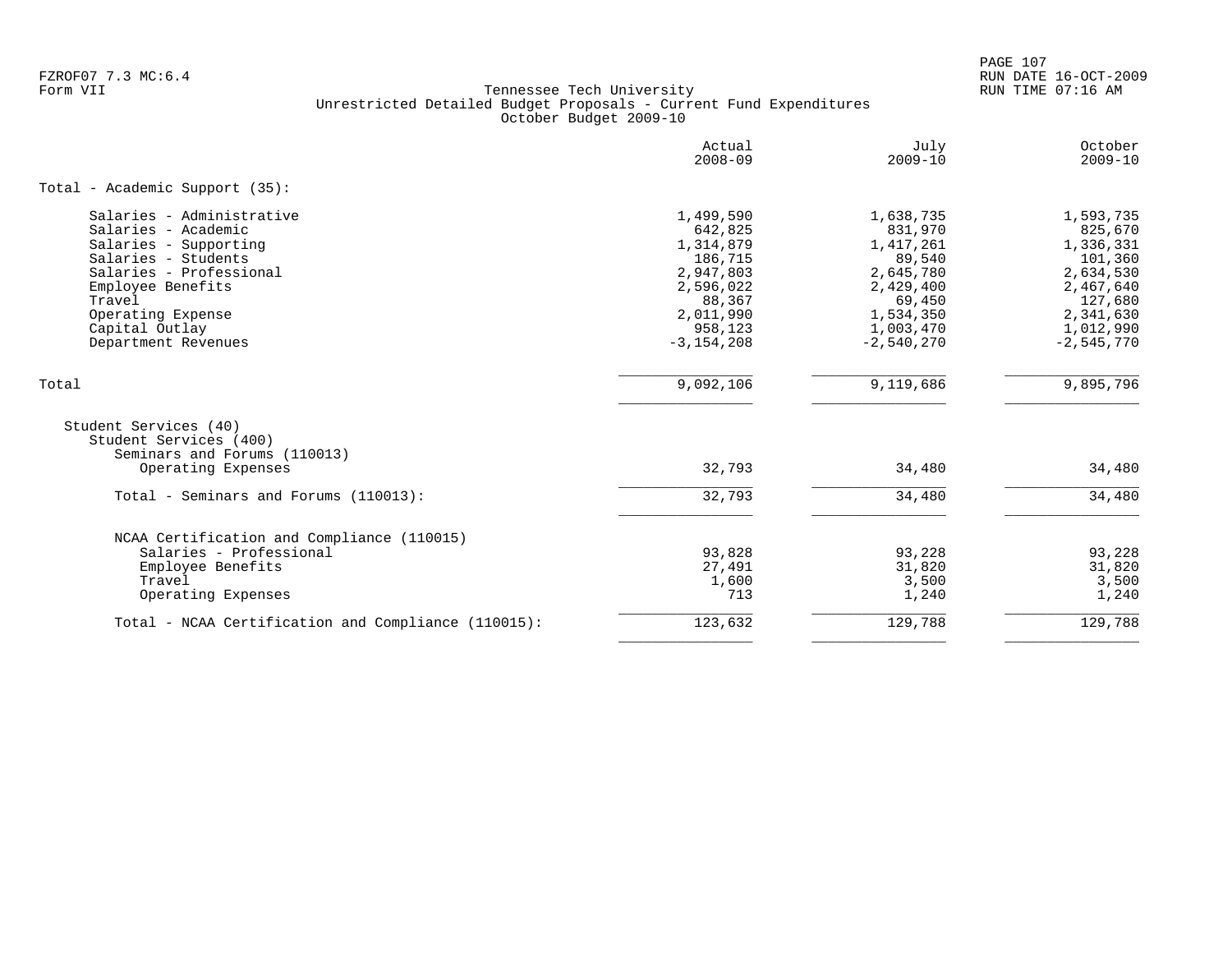|                                           | Actual<br>$2008 - 09$ | July<br>$2009 - 10$ | October<br>$2009 - 10$ |
|-------------------------------------------|-----------------------|---------------------|------------------------|
| Scholarship Manager (120003)              |                       |                     |                        |
| Salaries - Supporting                     | 19,180                | 19,180              | 19,180                 |
| Salaries - Students                       |                       | 800                 | 800                    |
| Salaries - Professional                   | 33,808                | 39,140              | 39,140                 |
| Employee Benefits                         | 18,753                | 11,260              | 21,260                 |
| Travel                                    | $\Omega$              | 800                 | 800                    |
| Operating Expenses                        | 3,659                 | 1,200               | 1,200                  |
| Total - Scholarship Manager (120003):     | 75,400                | 72,380              | 82,380                 |
| Womens Center (121500)                    |                       |                     |                        |
| Salaries - Supporting                     | 17,460                | 17,460              | 17,460                 |
| Salaries - Professional                   | 10,800                | 10,800              | 10,800                 |
| Employee Benefits                         | 8,992                 | 9,220               | 9,220                  |
| Operating Expenses                        | 3,931                 | 1,520               | 1,520                  |
| Total - Womens Center (121500):           | 41,183                | 39,000              | 39,000                 |
| Internaltional Educ Fee (121704)          |                       |                     |                        |
| Salaries - Students                       | 3,500                 | $\Omega$            | 1,460                  |
| Salaries - Professional                   | 31,540                | 31,540              | 75,360                 |
| Employee Benefits                         | 17,598                | 18,310              | 18,310                 |
| Travel                                    | 141,119               | 124,050             | 115,090                |
| Operating Expenses                        | 34,449                | 96,600              | 163,450                |
| Total - Internaltional Educ Fee (121704): | 228,206               | 270,500             | 373,670                |
|                                           |                       |                     |                        |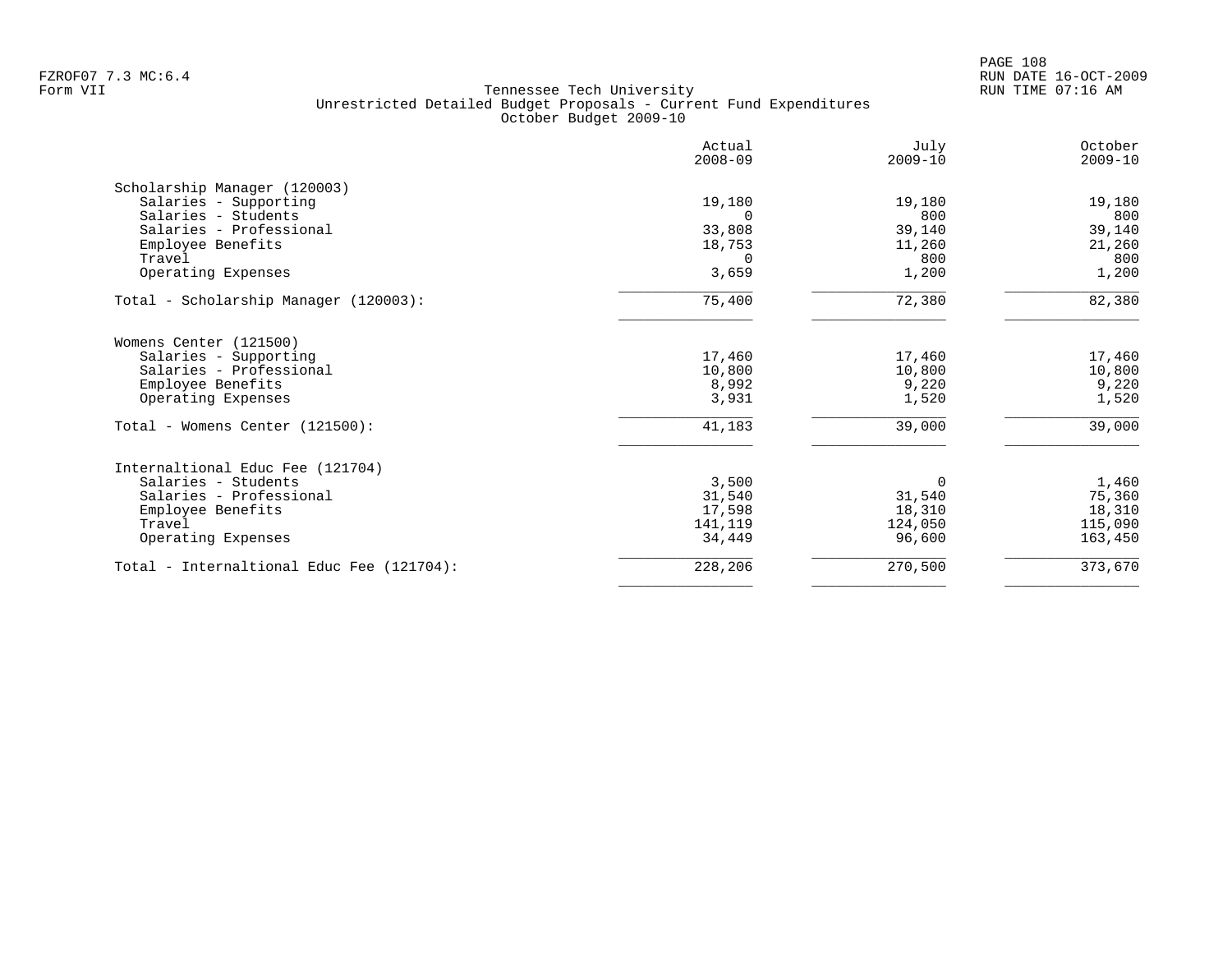|                                                | Actual<br>$2008 - 09$ | July<br>$2009 - 10$ | October<br>$2009 - 10$ |
|------------------------------------------------|-----------------------|---------------------|------------------------|
| Craft Center Promo and Dev (121761)            |                       |                     |                        |
| Salaries - Professional                        | 40,170                | 39,870              | 39,870                 |
| Employee Benefits                              | 12,445                | 14,350              | 14,350                 |
| Travel                                         | $\Omega$              | 500                 | 500                    |
| Operating Expenses                             | 31,260                | 32,780              | 29,720                 |
| Total - Craft Center Promo and Dev (121761):   | 83,875                | 87,500              | 84,440                 |
| Career Services (121800)                       |                       |                     |                        |
| Salaries - Administrative                      | 66,960                | 66,660              | 66,660                 |
| Salaries - Supporting                          | 26,640                | 26,510              | 26,510                 |
| Salaries - Students                            | 487                   | $\Omega$            | $\Omega$               |
| Salaries - Professional                        | 46,009                | 50,890              | 50,890                 |
| Employee Benefits                              | 47,395                | 49,230              | 50,230                 |
| Travel                                         | 12,575                | 1,000               | 1,000                  |
| Operating Expenses                             | 35,025                | 1,000               | 1,000                  |
| Department Revenues                            | $-650$                | $\Omega$            | $\Omega$               |
| Total - Career Services (121800):              | 234,441               | 195,290             | 196,290                |
| Student Financial Aid Office (122000)          |                       |                     |                        |
| Salaries - Administrative                      | 73,600                | 72,550              | 72,550                 |
| Salaries - Supporting                          | 164,138               | 180,260             | 180,260                |
| Salaries - Students                            | 10,938                | $\Omega$            | $\Omega$               |
| Salaries - Professional                        | 126,249               | 124,680             | 124,680                |
| Employee Benefits                              | 160,915               | 147,950             | 147,950                |
| Travel                                         | 4,182                 | 4,190               | 4,190                  |
| Operating Expenses                             | 31,504                | 32,760              | 34,920                 |
| Total - Student Financial Aid Office (122000): | 571,526               | 562,390             | 564,550                |
|                                                |                       |                     |                        |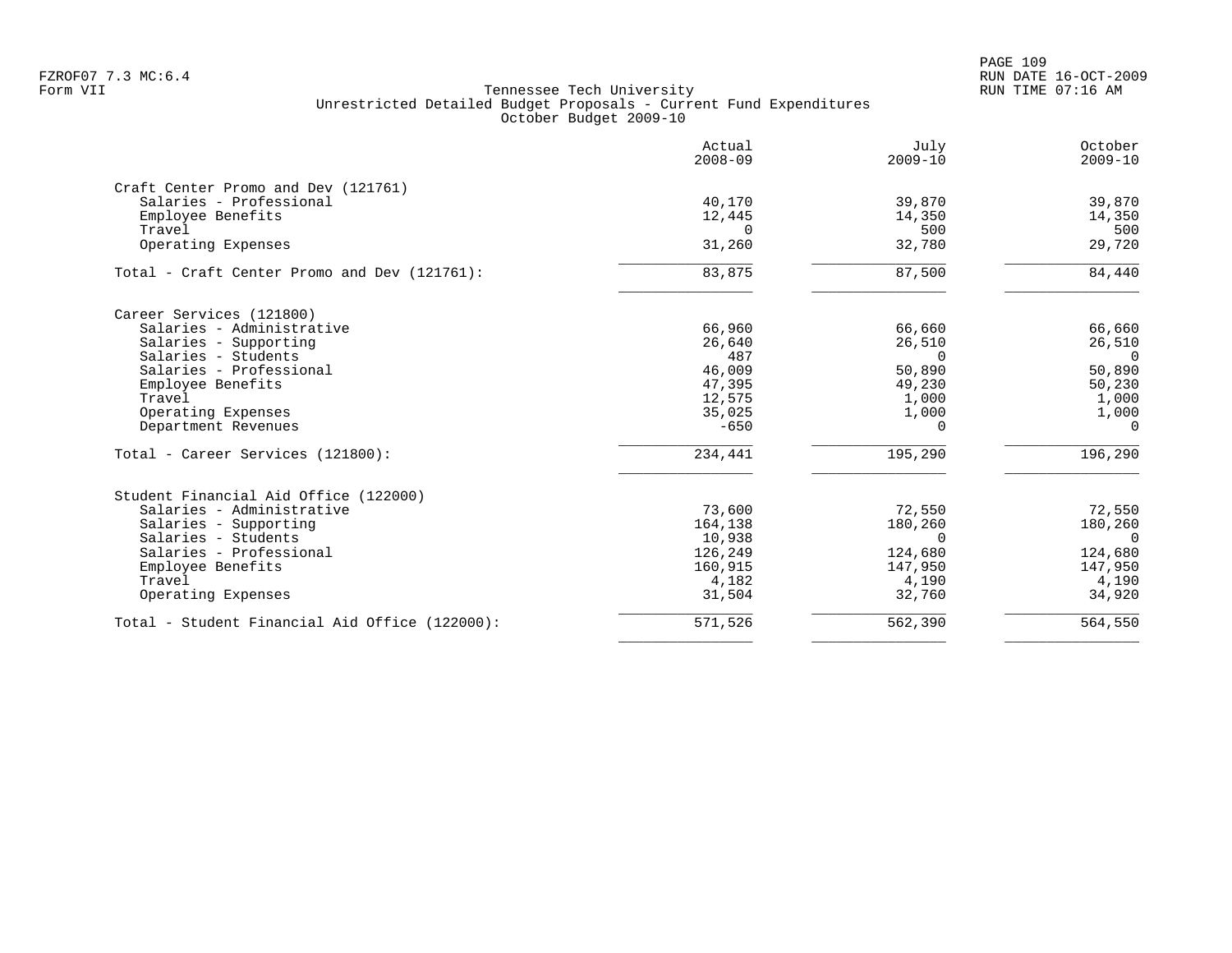PAGE 110 FZROF07 7.3 MC:6.4 RUN DATE 16-OCT-2009

|                                                                    | Actual<br>$2008 - 09$ | July<br>$2009 - 10$ | October<br>$2009 - 10$ |
|--------------------------------------------------------------------|-----------------------|---------------------|------------------------|
| Federal College Work Study Program (122001)<br>Salaries - Students | 34,706                | 22,880              | 28,490                 |
| Total - Federal College Work Study Program (122001):               | 34,706                | 22,880              | 28,490                 |
| Student Fin Aid Grad Asst (122017)                                 |                       |                     |                        |
| Operating Expenses                                                 | 7,880                 | 6,650               | 7,030                  |
| Total - Student Fin Aid Grad Asst (122017):                        | 7,880                 | 6,650               | $\overline{7}$ , 030   |
| Admissions Office (123000)                                         |                       |                     |                        |
| Salaries - Supporting                                              | 162,202               | 181,820             | 186,980                |
| Salaries - Students                                                | $\Omega$              | 2,020               | 2,020                  |
| Salaries - Professional                                            | 481,031               | 497,658             | 526,880                |
| Employee Benefits<br>Travel                                        | 261,242<br>21,500     | 294,450<br>23,400   | 294,450<br>23,400      |
| Operating Expenses                                                 | 17,984                | 20,940              | 20,940                 |
| Total - Admissions Office (123000):                                | 943,959               | 1,020,288           | 1,054,670              |
| Admiss Counsel Athlet Tickets (123001)                             |                       |                     |                        |
| Operating Expenses                                                 | 18,790                | 10,440              | 10,440                 |
| Total - Admiss Counsel Athlet Tickets (123001):                    | 18,790                | 10,440              | 10,440                 |
| Enrollment Management Comm (123002)                                |                       |                     |                        |
| Salaries - Administrative                                          | 77,180                | 76,880              | 76,880                 |
| Salaries - Supporting                                              | 27,025                | $\Omega$            | $\overline{0}$         |
| Salaries - Professional                                            | 40,242                | 45,890              | 45,890                 |
| Employee Benefits<br>Travel                                        | 32,926<br>506         | 19,810<br>2,700     | 33,810<br>2,700        |
| Operating Expenses                                                 | 16,260                | 27,830              | 30,030                 |
| Total - Enrollment Management Comm (123002):                       | 194,139               | 173,110             | 189,310                |
|                                                                    |                       |                     |                        |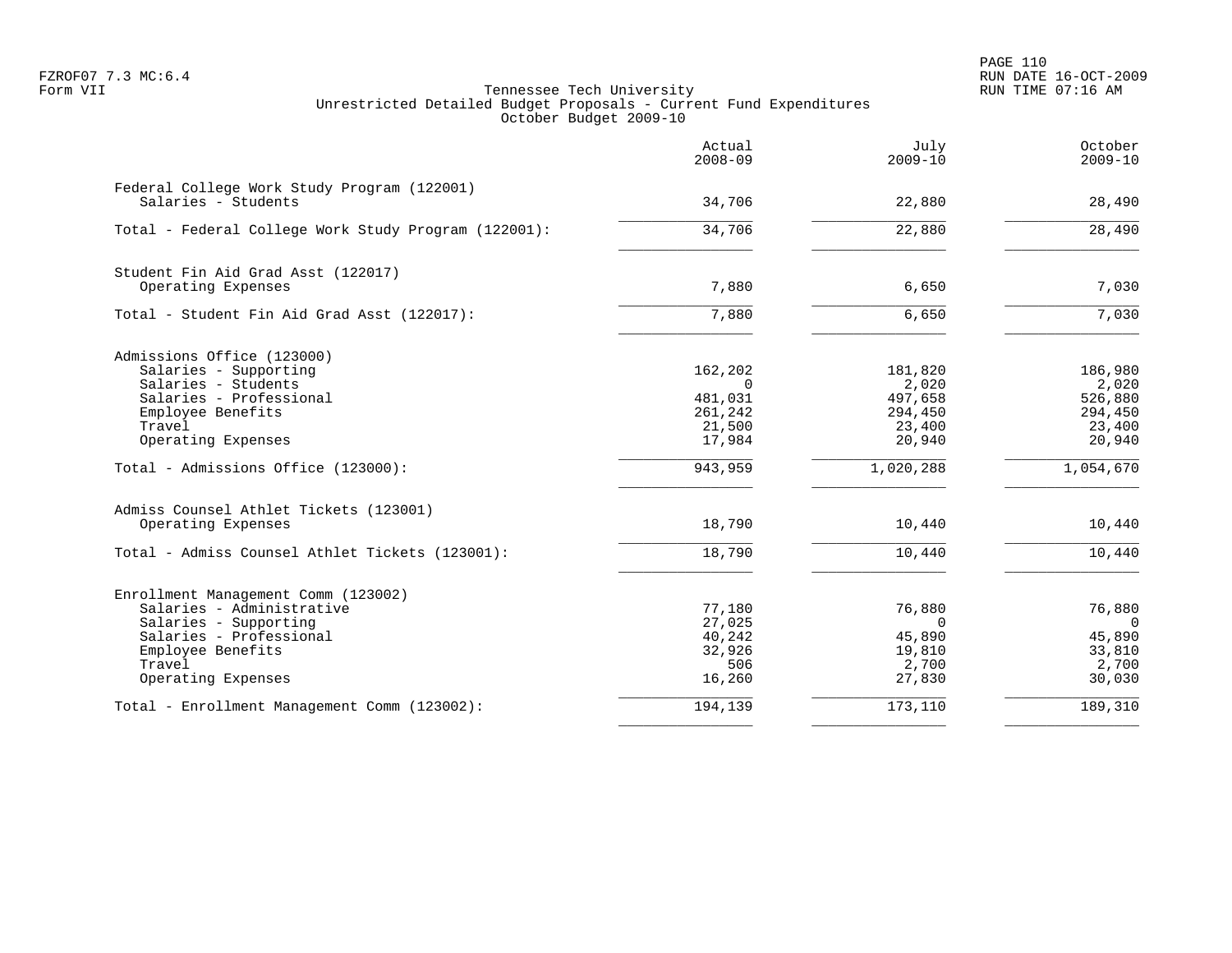|                                                       | Actual<br>$2008 - 09$ | July<br>$2009 - 10$ | October<br>$2009 - 10$ |
|-------------------------------------------------------|-----------------------|---------------------|------------------------|
| Admissions Publicatins (123004)<br>Operating Expenses | 45,334                | 33,250              | 33,250                 |
| Total - Admissions Publicatins (123004):              | 45,334                | 33,250              | 33,250                 |
| Admiss Rec Grad Assist (123005)                       |                       |                     |                        |
| Operating Expenses                                    | 11,509                | 15,540              | 16,430                 |
| Total - Admiss Rec Grad Assist (123005):              | 11,509                | 15,540              | 16,430                 |
| Career College Fair (123007)<br>Operating Expenses    | 4,084                 | 3,400               | 3,400                  |
| Total - Career College Fair (123007):                 | 4,084                 | 3,400               | 3,400                  |
| Campus Visitation (123008)                            |                       |                     |                        |
| Operating Expenses                                    | 4,926                 | 10,000              | 10,000                 |
| Total - Campus Visitation (123008):                   | 4,926                 | 10,000              | 10,000                 |
| Undergrad Recruitment (123009)                        |                       |                     |                        |
| Salaries - Students<br>Employee Benefits              | 34,612<br>656         | 31,340<br>17,230    | 31,340<br>17,230       |
| Operating Expenses                                    | 90,730                | 89,765              | 65,265                 |
| Total - Undergrad Recruitment (123009):               | 125,998               | 138,335             | 113,835                |
|                                                       |                       |                     |                        |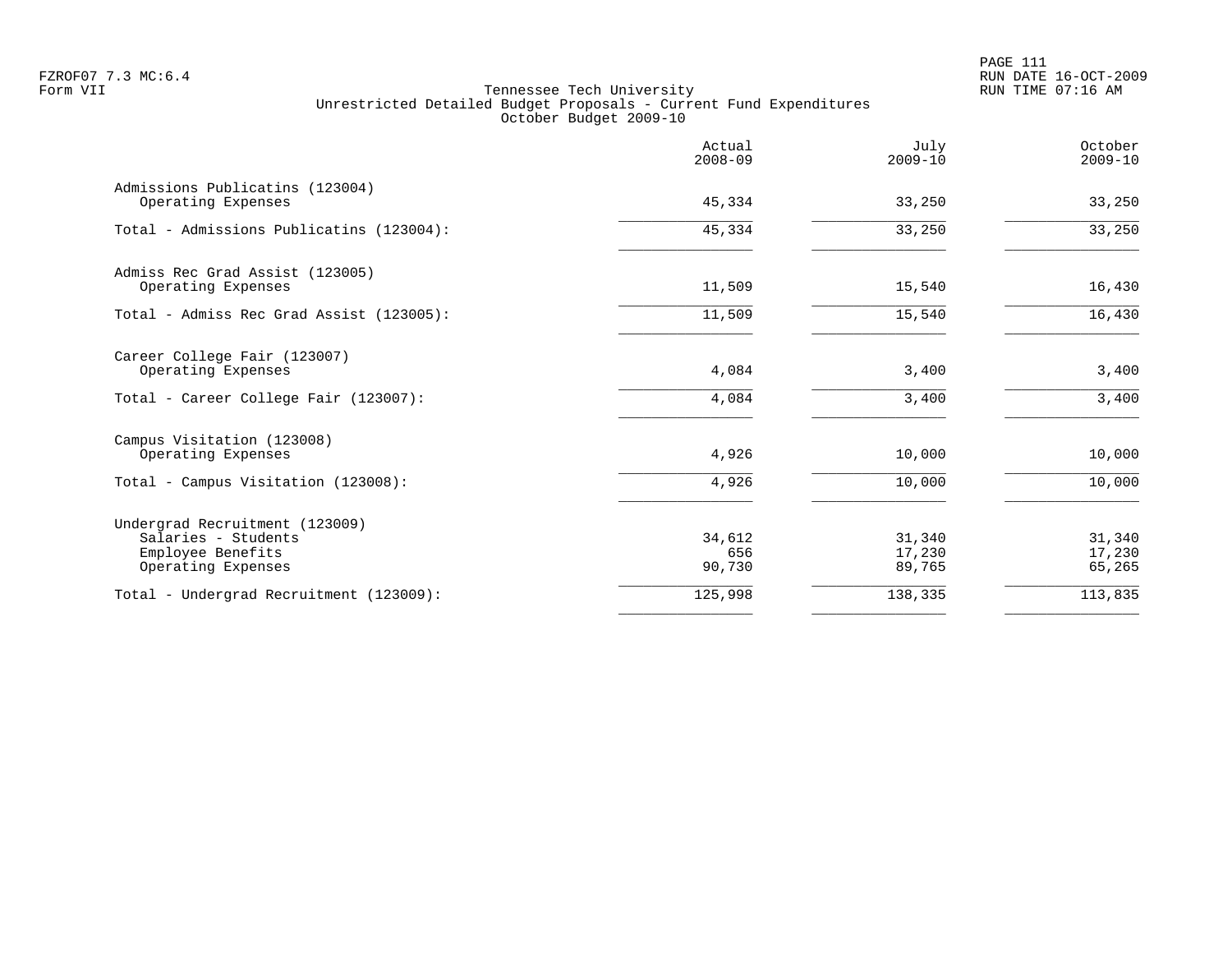|                                                | Actual<br>$2008 - 09$ | July<br>$2009 - 10$ | October<br>$2009 - 10$ |
|------------------------------------------------|-----------------------|---------------------|------------------------|
| Record Office (123500)                         |                       |                     |                        |
| Salaries - Supporting                          | 373,458               | 330,730             | 330,730                |
| Salaries - Students                            | 570                   | 570                 | 570                    |
| Salaries - Professional                        | 61,364                | 89,590              | 109,990                |
| Employee Benefits                              | 185,808               | 203,250             | 204,250                |
| Travel                                         | 1,255                 | 1,170               | 1,170                  |
| Operating Expenses                             | 28,954                | 26,440              | 26,440                 |
| Department Revenues                            | $-27$                 | $\Omega$            | $\Omega$               |
| Total - Record Office (123500):                | 651,382               | 651,750             | 673,150                |
| Microfilm Center (123501)                      |                       |                     |                        |
| Salaries - Students                            | 500                   | 0                   | $\mathbf 0$            |
| Employee Benefits                              | 38                    | 0                   | $\mathsf 0$            |
| Operating Expenses                             | 2,654                 | $\Omega$            | $\mathbf 0$            |
| Total - Microfilm Center (123501):             | 3,192                 | $\Omega$            | $\Omega$               |
| Records Publication (123502)                   |                       |                     |                        |
| Operating Expenses                             | $\mathbf 0$           | 700                 | 700                    |
| Total - Records Publication (123502):          | 0                     | 700                 | 700                    |
| Intern Student Affairs Admin (123700)          |                       |                     |                        |
| Salaries - Administrative                      | 47,220                | 46,420              | 46,420                 |
| Salaries - Supporting                          | 23,240                | 26,180              | 26,180                 |
| Salaries - Students                            | 7,180                 | $\Omega$            | $\Omega$               |
| Employee Benefits                              | 31,241                | 33,050              | 33,050                 |
| Travel                                         | 1,736                 | 1,700               | 1,700                  |
| Operating Expenses                             | 12,796                | 8,040               | 8,040                  |
| Total - Intern Student Affairs Admin (123700): | 123,413               | 115,390             | 115,390                |
|                                                |                       |                     |                        |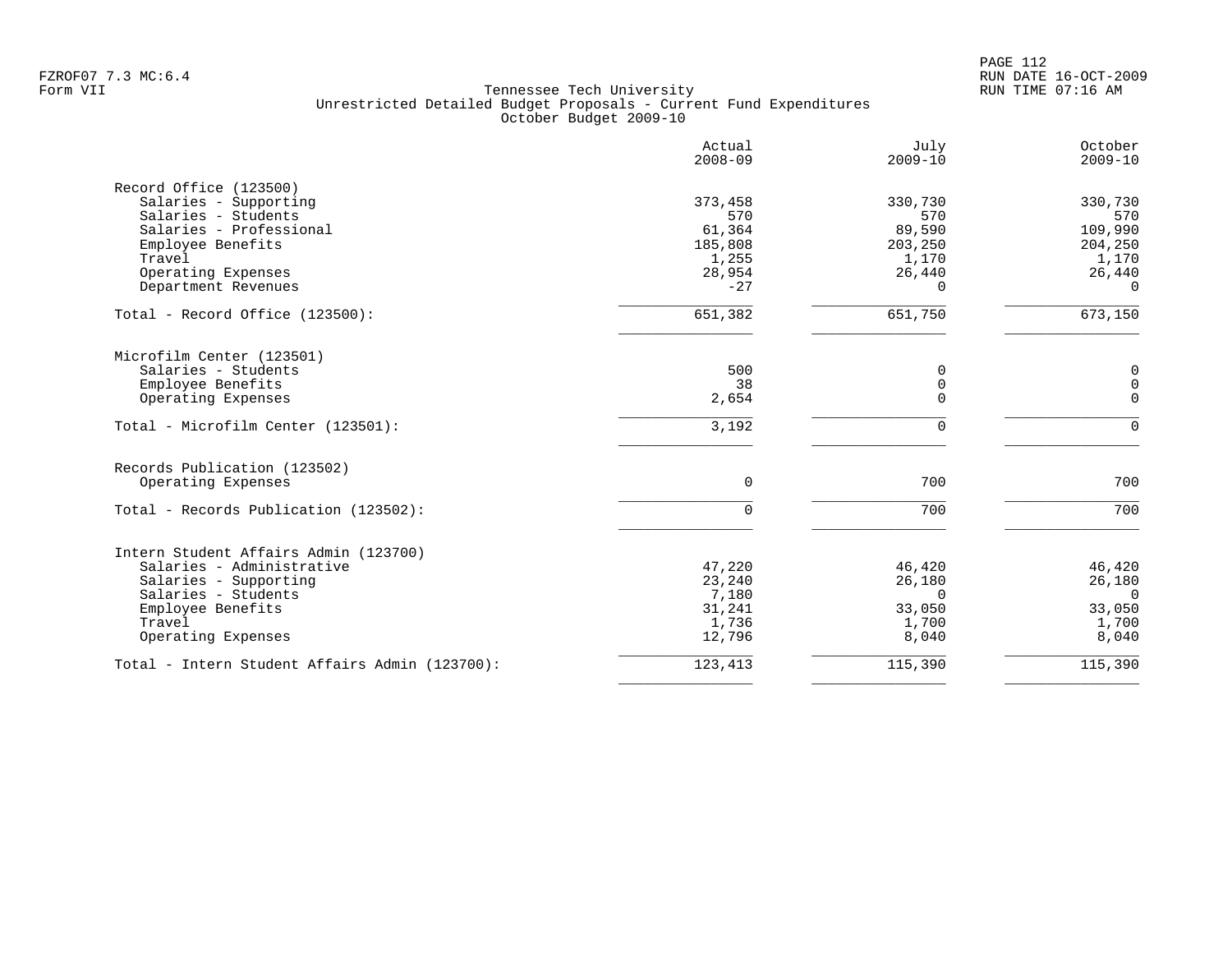PAGE 113 FZROF07 7.3 MC:6.4 RUN DATE 16-OCT-2009

|                                                                                                                              | Actual<br>$2008 - 09$        | July<br>$2009 - 10$          | October<br>$2009 - 10$       |
|------------------------------------------------------------------------------------------------------------------------------|------------------------------|------------------------------|------------------------------|
| International Insurance (123701)<br>Operating Expenses<br>Department Revenues                                                | 71,777<br>$-71,181$          | 0<br>$\Omega$                | 0<br>$\Omega$                |
| Total - International Insurance (123701):                                                                                    | 596                          | $\Omega$                     | $\Omega$                     |
| Intern Student Registration Fees (123702)<br>Salaries - Professional<br>Operating Expenses<br>Department Revenues            | 0<br>10,974<br>$-17,070$     | 0<br>$\mathbf 0$<br>$\Omega$ | 3,000<br>10,600<br>$-7,500$  |
| Total - Intern Student Registration Fees (123702):                                                                           | $-6,096$                     | $\Omega$                     | 6,100                        |
| Airport Transportation Fee (123706)<br>Travel<br>Department Revenues<br>Total - Airport Transportation Fee (123706):         | 3,723<br>$-4,020$<br>$-297$  | 0<br>$\Omega$<br>$\Omega$    | 0<br>$\Omega$<br>$\Omega$    |
| Student Svc Publications (127003)<br>Operating Expenses<br>Department Revenues<br>Total - Student Svc Publications (127003): | 19,483<br>$-15,000$<br>4,483 | 7,500<br>$\Omega$<br>7,500   | 12,210<br>$\Omega$<br>12,210 |
| Student Government Association (127005)<br>Salaries - Students<br>Travel<br>Operating Expenses                               | 4,000<br>247<br>2,186        | 3,520<br>140<br>3,350        | 4,500<br>140<br>2,370        |
| Total - Student Government Association (127005):                                                                             | 6,433                        | 7,010                        | 7,010                        |
|                                                                                                                              |                              |                              |                              |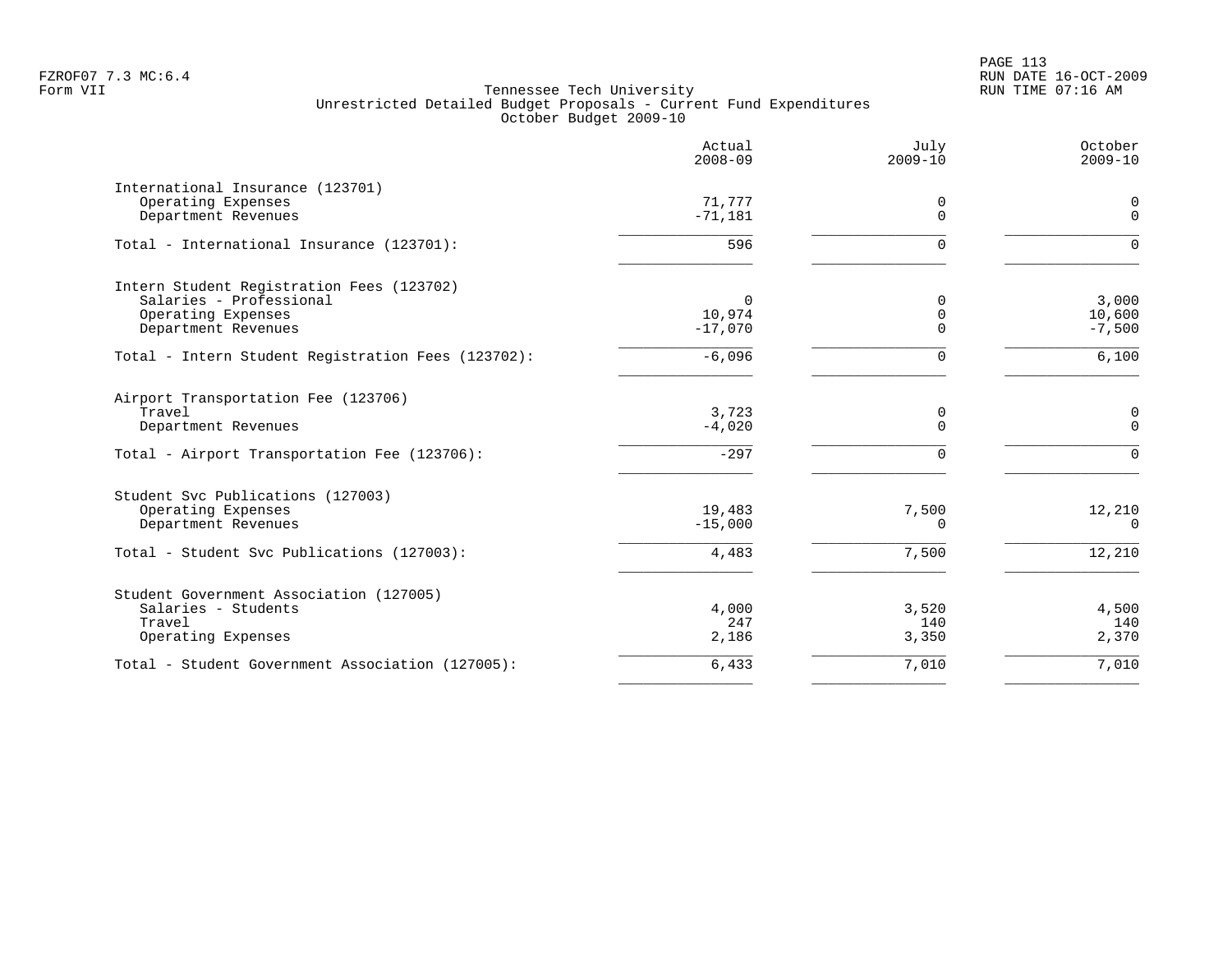|                                                    | Actual<br>$2008 - 09$ | July<br>$2009 - 10$ | October<br>$2009 - 10$ |
|----------------------------------------------------|-----------------------|---------------------|------------------------|
| Student Gov Assoc CDS (127006)                     |                       |                     |                        |
| Salaries - Students                                | 500                   | 0                   | $\mathbf 0$            |
| Travel                                             | 2,735                 | $\Omega$            | $\Omega$               |
| Operating Expenses                                 | 2,814                 | 10,000              | 10,000                 |
| Total - Student Gov Assoc CDS (127006):            | 6,049                 | 10,000              | 10,000                 |
| SAF General Educ Student Affairs (127007)          |                       |                     |                        |
| Salaries - Supporting                              | 17,460                | 17,460              | 17,460                 |
| Salaries - Professional                            | 3,600                 | $\Omega$            | $\Omega$               |
| Employee Benefits                                  | 16,243                | 12,740              | 13,840                 |
| Operating Expenses                                 | 7,060                 | 8,500               | 12,310                 |
| Total - SAF General Educ Student Affairs (127007): | 44,363                | 38,700              | 43,610                 |
| SAF University Programming (127008)                |                       |                     |                        |
| Salaries - Academic                                | 500                   | 0                   | $\mathbf 0$            |
| Salaries - Supporting                              | 535                   | $\Omega$            | $\mathbf 0$            |
| Salaries - Students                                | 432                   | $\Omega$            | $\mathbf 0$            |
| Salaries - Professional                            | 8,000                 | $\Omega$            | $\overline{0}$         |
| Employee Benefits                                  | 286                   | 120                 | 120                    |
| Operating Expenses<br>Department Revenues          | 82,130<br>$-132$      | 96,780<br>$\Omega$  | 164,030<br>$\Omega$    |
|                                                    |                       |                     |                        |
| Total - SAF University Programming (127008):       | 91,751                | 96,900              | 164,150                |
| Counseling Center (127200)                         |                       |                     |                        |
| Salaries - Administrative                          | 36,749                | 40,050              | 40,050                 |
| Salaries - Supporting                              | 25,340                | 25,040              | 25,040                 |
| Salaries - Students                                | 160                   | $\Omega$            | $\overline{0}$         |
| Salaries - Professional                            | 77,261                | 194,890             | 194,890                |
| Employee Benefits                                  | 56,407                | 82,560              | 82,560                 |
| Travel                                             | 1,485                 | $\Omega$            | $\Omega$               |
| Operating Expenses                                 | 29,844                | 16,450              | 17,510                 |
| Total - Counseling Center (127200):                | 227,246               | 358,990             | 360,050                |
|                                                    |                       |                     |                        |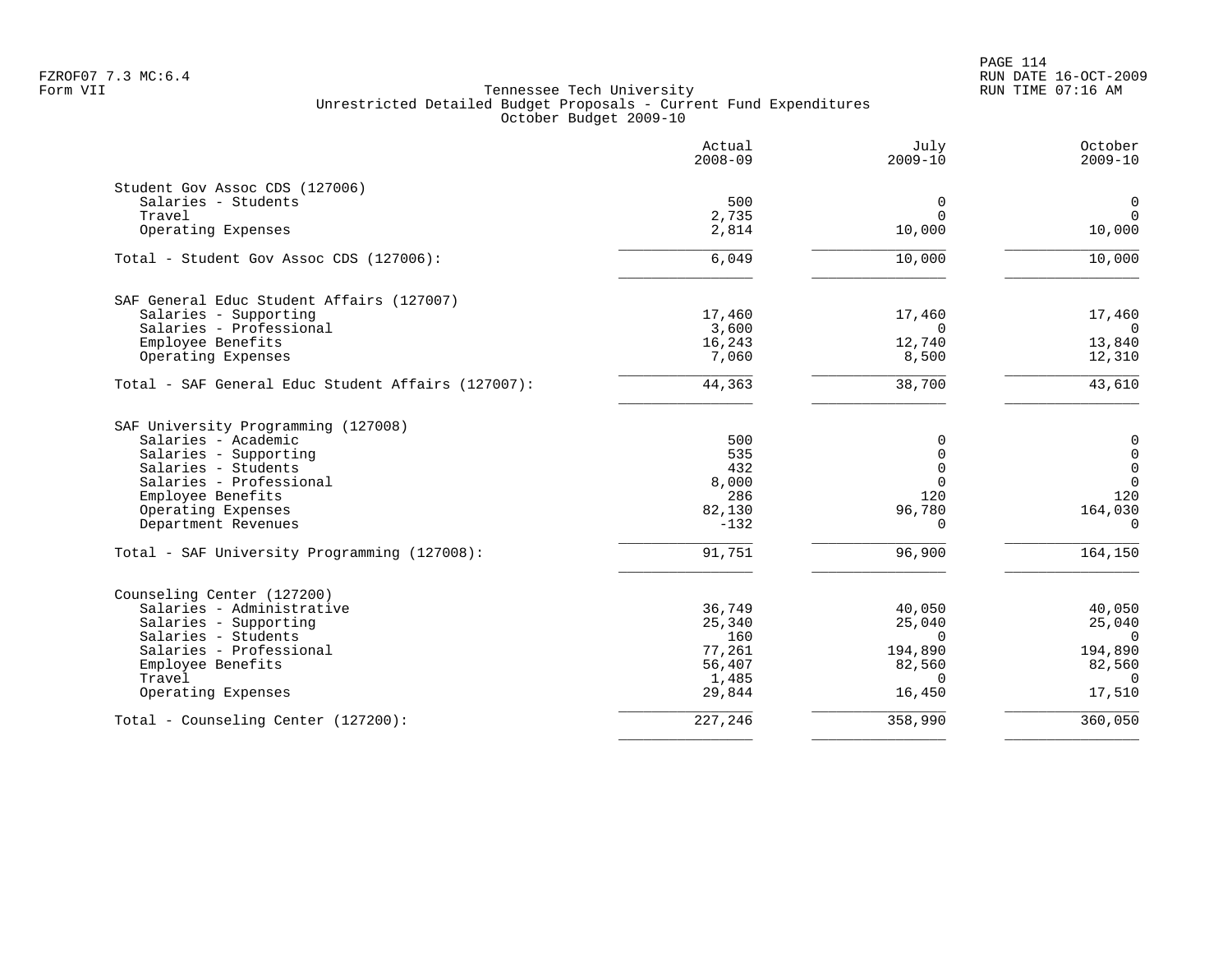|                                              | Actual<br>$2008 - 09$ | July<br>$2009 - 10$ | October<br>$2009 - 10$ |
|----------------------------------------------|-----------------------|---------------------|------------------------|
| Dean of Students (127300)                    |                       |                     |                        |
| Salaries - Administrative                    | 85,420                | 85,020              | 85,020                 |
| Salaries - Supporting                        | 17,435                | 16,129              | 16,129                 |
| Employee Benefits                            | 42,040                | 50,760              | 50,760                 |
| Travel                                       | 249                   | $\Omega$            | $\Omega$               |
| Operating Expenses                           | 5,236                 | 2,520               | 2,520                  |
| Total - Dean of Students (127300):           | 150,380               | 154,429             | 154,429                |
| Student Development (127301)                 |                       |                     |                        |
| Operating Expenses                           | 3,929                 | 3,990               | 3,990                  |
| Total - Student Development (127301):        | 3,929                 | 3,990               | 3,990                  |
| Student Affairs Orient CDS (127302)          |                       |                     |                        |
| Operating Expenses                           | 14,976                | 15,000              | 15,000                 |
| Total - Student Affairs Orient CDS (127302): | 14,976                | 15,000              | 15,000                 |
| SAF Student Orientation (127303)             |                       |                     |                        |
| Salaries - Supporting                        | 21,400                | 14,041              | 14,041                 |
| Salaries - Students                          | 38,859                | $\Omega$            | $\Omega$               |
| Salaries - Professional                      | 46,310                | 40,610              | 40,610                 |
| Employee Benefits                            | 13,494                | 11,320              | 16,820                 |
| Travel                                       | 546                   | $\Omega$            | $\cap$                 |
| Operating Expenses                           | 111,350               | 127,029             | 131,329                |
| Total - SAF Student Orientation (127303):    | 231,959               | 193,000             | 202,800                |
|                                              |                       |                     |                        |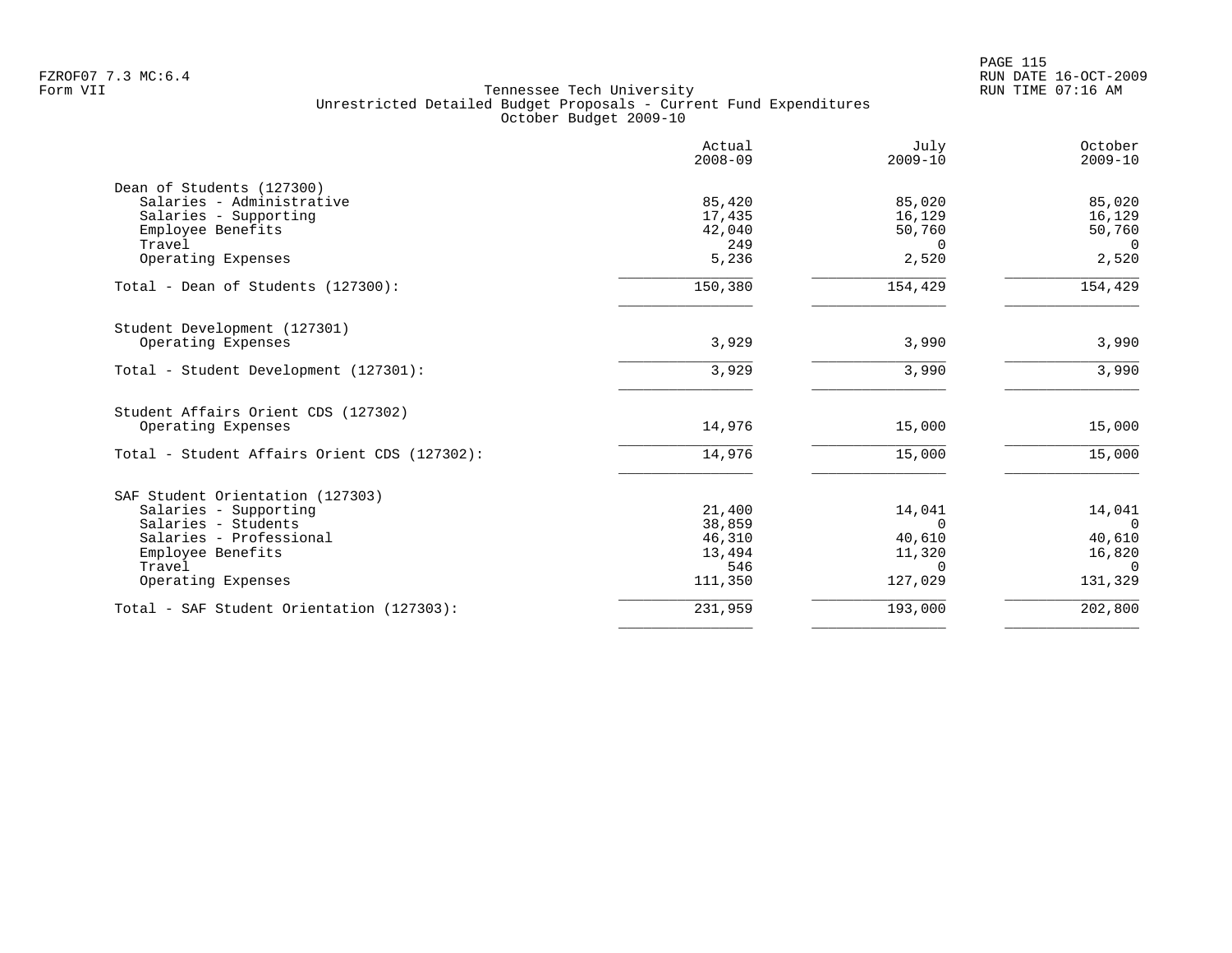PAGE 116 FZROF07 7.3 MC:6.4 RUN DATE 16-OCT-2009

|                                                     | Actual<br>$2008 - 09$ | July<br>$2009 - 10$ | October<br>$2009 - 10$ |
|-----------------------------------------------------|-----------------------|---------------------|------------------------|
| Student Orient Advis Registration (127304)          |                       |                     |                        |
| Salaries - Students                                 | 16,141                | 0                   | $\mathbf 0$            |
| Employee Benefits                                   | 363                   | $\Omega$            | $\Omega$               |
| Operating Expenses                                  | 142,244               | 130,000             | 130,000                |
| Total - Student Orient Advis Registration (127304): | 158,748               | 130,000             | 130,000                |
| Disability Services (127400)                        |                       |                     |                        |
| Salaries - Supporting                               | 48,200                | 47,600              | 47,600                 |
| Salaries - Professional                             | 58,577                | 75,890              | 75,890                 |
| Employee Benefits                                   | 47,128                | 104,890             | 104,890                |
| Travel                                              | 183                   | $\Omega$            | 3,000                  |
| Operating Expenses                                  | 15,873                | 16,720              | 13,720                 |
| Total - Disability Services (127400):               | 169,961               | 245,100             | 245,100                |
| ADA Student Affairs (127401)                        |                       |                     |                        |
| Salaries - Supporting                               | 8,820                 | 0                   | 15,000                 |
| Salaries - Students                                 | 2,810                 | $\Omega$            | $\overline{0}$         |
| Salaries - Professional                             | $\Omega$              | 4,500               | 4,500                  |
| Employee Benefits                                   | 353                   | $\Omega$            | 1,300                  |
| Total - ADA Student Affairs (127401):               | 11,983                | 4,500               | 20,800                 |
| Health Services (127500)                            |                       |                     |                        |
| Salaries - Supporting                               | 79,601                | 77,310              | 77,310                 |
| Salaries - Professional                             | 82,492                | 50,944              | 50,944                 |
| Employee Benefits                                   | 95,985                | 168,680             | 168,680                |
| Operating Expenses                                  | 34,324                | 39,675              | 39,675                 |
| Capital Outlay                                      | $\Omega$              | 1,050               | 1,050                  |
| Total - Health Services (127500):                   | 292,402               | 337,659             | 337,659                |
|                                                     |                       |                     |                        |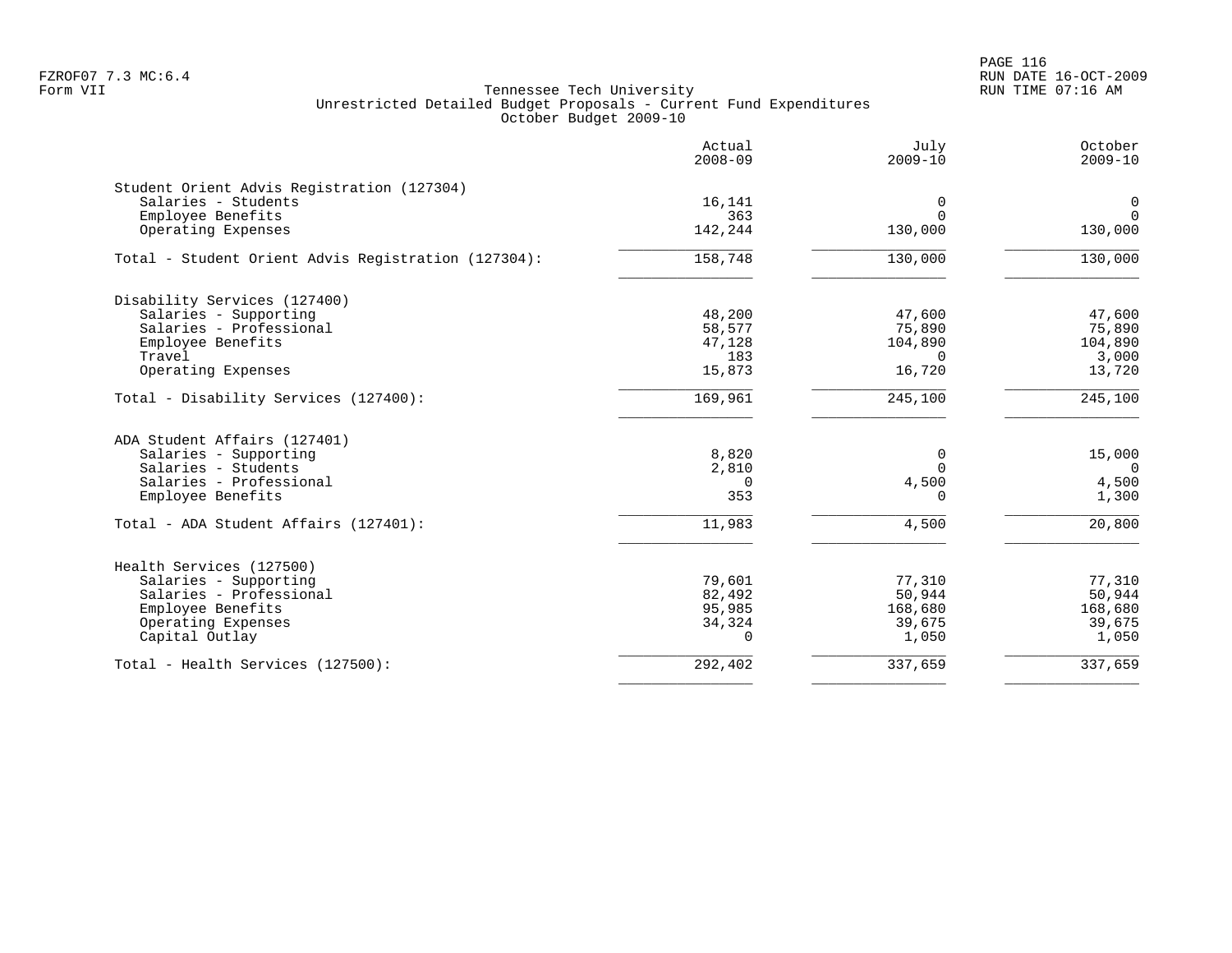|                                              | Actual<br>$2008 - 09$ | July<br>$2009 - 10$ | October<br>$2009 - 10$ |
|----------------------------------------------|-----------------------|---------------------|------------------------|
| Pharmacy (127501)                            |                       |                     |                        |
| Salaries - Supporting                        | 17,213                | 14,970              | 14,970                 |
| Employee Benefits                            | 2,027                 | 1,800               | 1,800                  |
| Operating Expenses                           | 44,239                | 45,440              | 45,440                 |
| Total - Pharmacy $(127501)$ :                | 63,479                | 62,210              | 62,210                 |
| Health Services Laboratory (127502)          |                       |                     |                        |
| Operating Expenses                           | 9,917                 | 6,600               | 6,600                  |
| Total - Health Services Laboratory (127502): | 9,917                 | 6,600               | 6,600                  |
| SAF Health Services (127504)                 |                       |                     |                        |
| Salaries - Administrative                    | 36,749                | 40,050              | 40,050                 |
| Salaries - Supporting                        | 32,357                | 43,740              | 43,740                 |
| Salaries - Professional                      | 98,433                | 89,820              | 89,820                 |
| Employee Benefits                            | 41,541                | 28,070              | 39,070                 |
| Operating Expenses                           | 39,859                | 6,020               | 104,210                |
| Total - SAF Health Services (127504):        | 248,939               | 207,700             | 316,890                |
| Student Activities Admin (127600)            |                       |                     |                        |
| Salaries - Administrative                    | 56,430                | 56,130              | 56,130                 |
| Salaries - Supporting                        | 30,237                | 29,920              | 29,920                 |
| Salaries - Professional                      | 34,170                | 33,970              | 33,970                 |
| Employee Benefits                            | 55,414                | 55,940              | 58,940                 |
| Operating Expenses                           | 7,012                 | 4,620               | 32,310                 |
| Total - Student Activities Admin (127600):   | 183,263               | 180,580             | 211,270                |
|                                              |                       |                     |                        |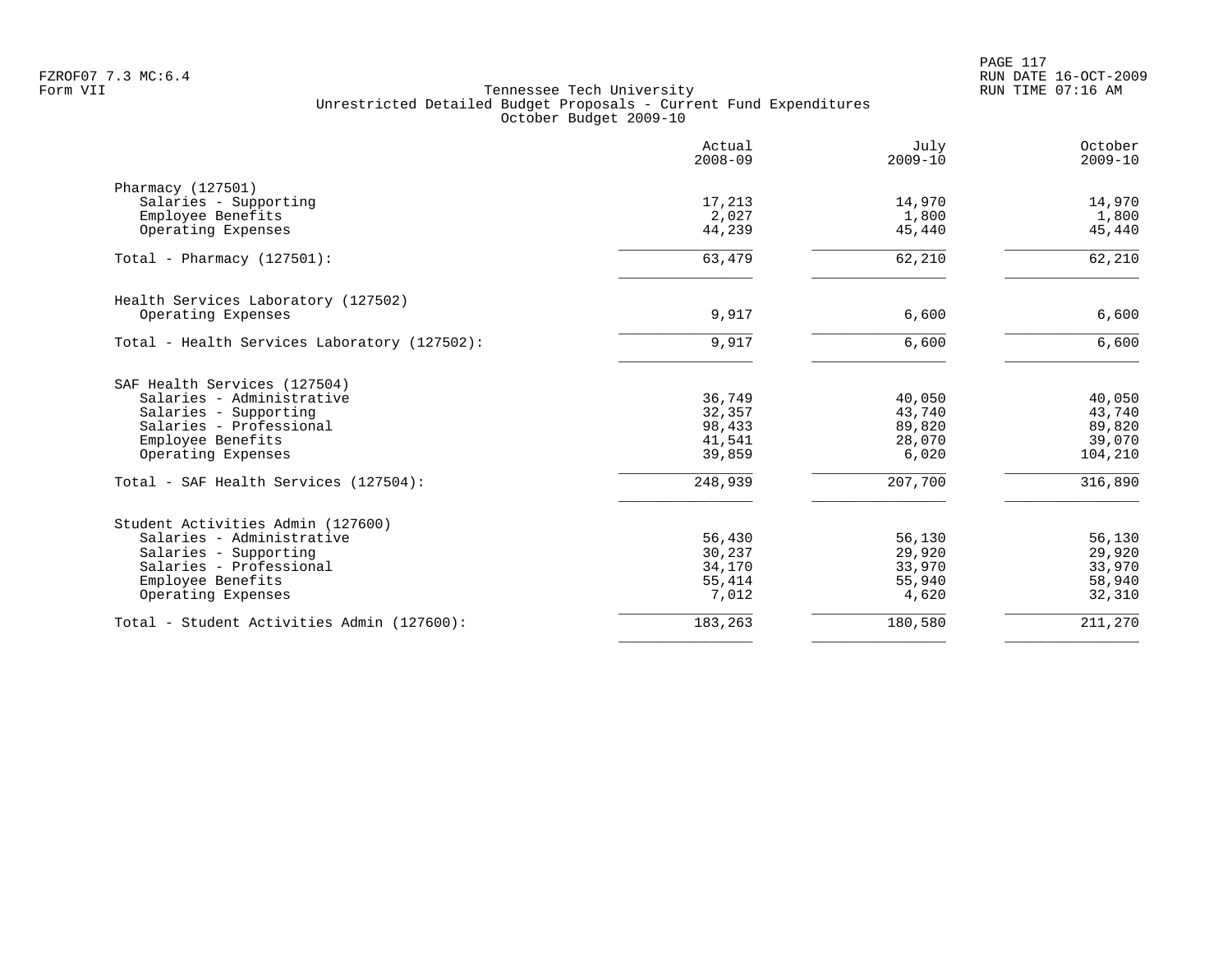|                                                        | Actual<br>$2008 - 09$ | July<br>$2009 - 10$ | October<br>$2009 - 10$ |
|--------------------------------------------------------|-----------------------|---------------------|------------------------|
| Social Development UPC (127602)<br>Salaries - Students | 4,166                 | $\Omega$            | $\mathbf 0$            |
| Salaries - Professional                                | $\Omega$              | 4,000               | $\overline{0}$         |
| Employee Benefits                                      | 79                    | 310                 | 310                    |
| Operating Expenses                                     | 2,074                 | 6,270               | 6,270                  |
| Total - Social Development UPC (127602):               | 6,319                 | 10,580              | 6,580                  |
| Student Act Grad Assist (127603)                       |                       |                     |                        |
| Operating Expenses                                     | $\mathbf 0$           | 50                  | 50                     |
| Total - Student Act Grad Assist (127603):              | 0                     | 50                  | 50                     |
| Minority Student Affairs (127700)                      |                       |                     |                        |
| Salaries - Students                                    | 461                   | $\Omega$            | $\overline{0}$         |
| Salaries - Professional<br>Employee Benefits           | 89,000<br>34,315      | 88,800<br>36,000    | 88,800<br>36,000       |
| Travel                                                 | 2,216                 | $\Omega$            | 1,500                  |
| Operating Expenses                                     | 5,732                 | 5,060               | 5,060                  |
| Total - Minority Student Affairs (127700):             | 131,724               | 129,860             | 131,360                |
| Eagle Card Office (127800)                             |                       |                     |                        |
| Salaries - Supporting                                  | 27,561                | 27,200              | 27,200                 |
| Salaries - Students                                    | 9,429                 | $\Omega$            | $\overline{0}$         |
| Salaries - Professional<br>Employee Benefits           | 42,438<br>29,567      | 35,625<br>31,500    | 35,625<br>31,500       |
| Operating Expenses                                     | 29,166                | 39,500              | 39,500                 |
| Total - Eagle Card Office (127800):                    | 138,161               | 133,825             | 133,825                |
|                                                        |                       |                     |                        |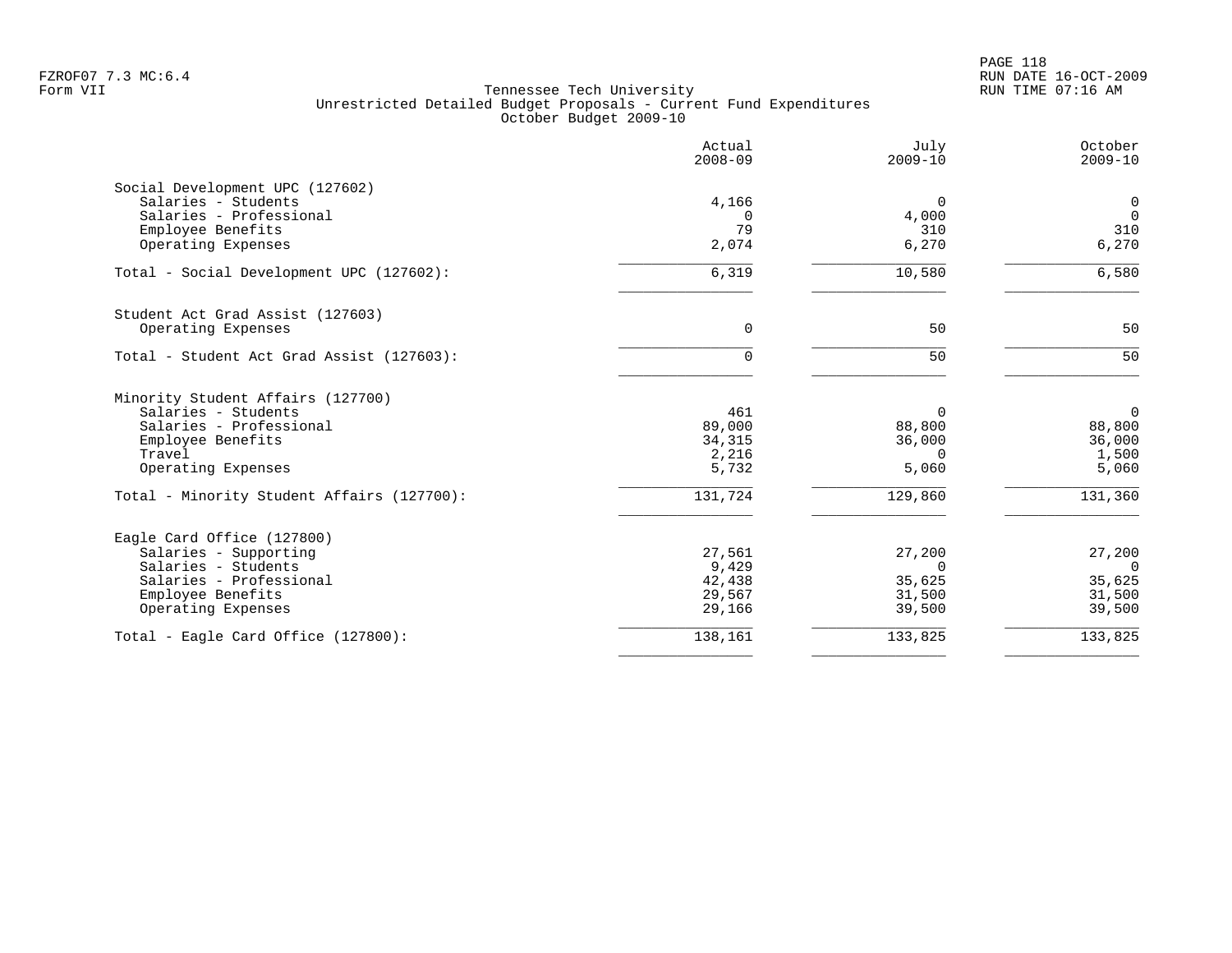PAGE 119 FZROF07 7.3 MC:6.4 RUN DATE 16-OCT-2009

|                                                                                                                                                            | Actual<br>$2008 - 09$                        | July<br>$2009 - 10$                         | October<br>$2009 - 10$                      |
|------------------------------------------------------------------------------------------------------------------------------------------------------------|----------------------------------------------|---------------------------------------------|---------------------------------------------|
| The Eagle (127900)<br>Salaries - Supporting<br>Salaries - Students<br>Employee Benefits<br>Travel<br>Operating Expenses                                    | 7,257<br>8,080<br>5,240<br>$\Omega$<br>5,728 | 7,313<br>7,720<br>5,370<br>400<br>7,290     | 7,313<br>7,720<br>5,370<br>400<br>7,290     |
| Total - The Eagle $(127900)$ :                                                                                                                             | 26,305                                       | 28,093                                      | 28,093                                      |
| Tenn Tech Oracle (127902)<br>Salaries - Supporting<br>Salaries - Students<br>Employee Benefits<br>Operating Expenses<br>Total - Tenn Tech Oracle (127902): | 8,777<br>9,760<br>6,167<br>22,528<br>47,232  | 8,534<br>11,990<br>6,300<br>9,510<br>36,334 | 8,534<br>11,990<br>6,300<br>9,510<br>36,334 |
| Oracle Revenue (127903)<br>Operating Expenses<br>Department Revenues<br>Total - Oracle Revenue (127903):                                                   | 121<br>$-18,416$<br>$-18,295$                | $\Omega$<br>$-10,000$<br>$-10,000$          | $\mathbf{0}$<br>$-10,000$<br>$-10,000$      |
|                                                                                                                                                            |                                              |                                             |                                             |
| Intramurals (129000)<br>Operating Expenses                                                                                                                 | 48                                           | $\mathbf 0$                                 | $\mathbf 0$                                 |
| Total - Intramurals (129000):                                                                                                                              | 48                                           | 0                                           | $\mathbf 0$                                 |
|                                                                                                                                                            |                                              |                                             |                                             |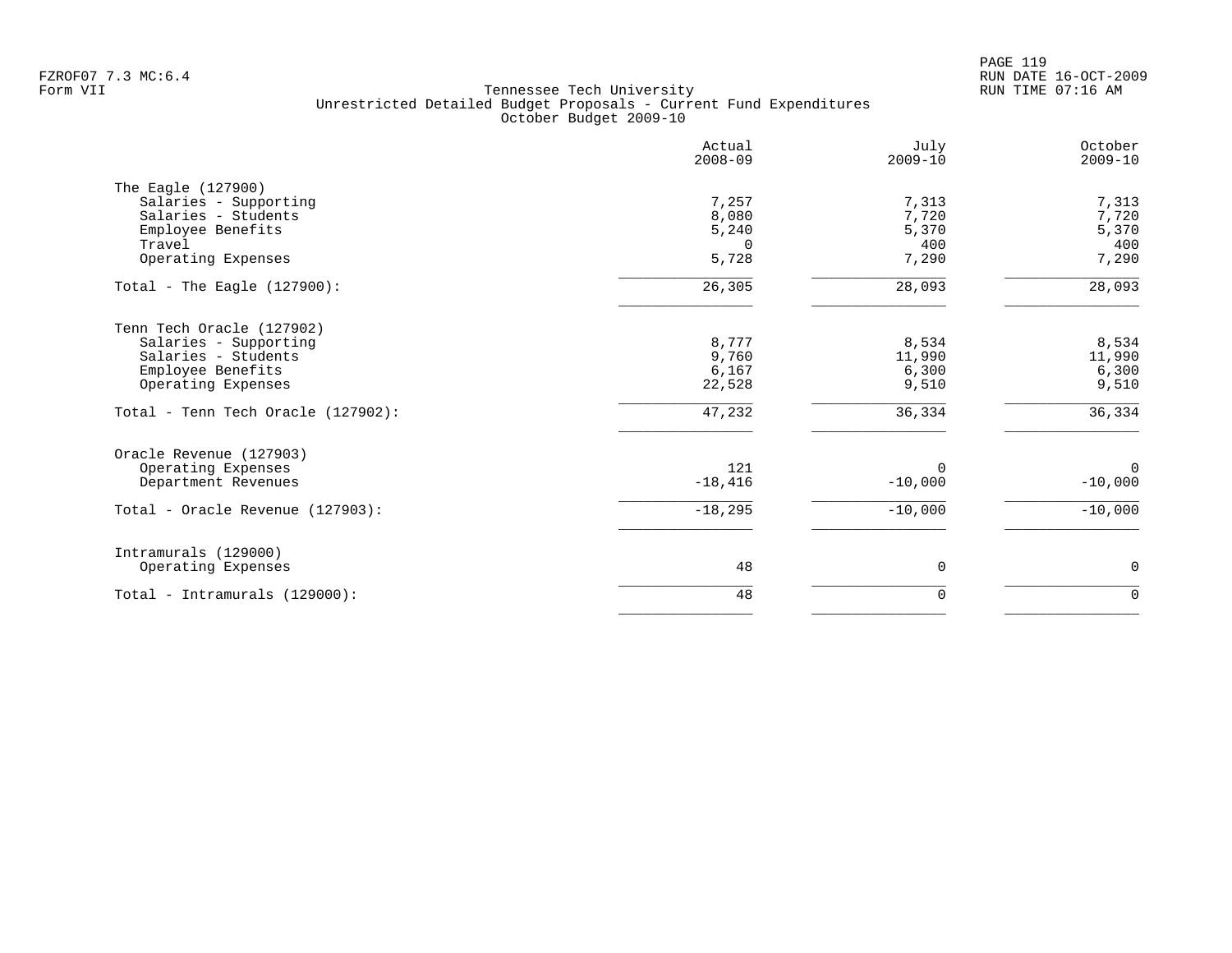PAGE 120 FZROF07 7.3 MC:6.4 RUN DATE 16-OCT-2009

|                                            | Actual<br>$2008 - 09$ | July<br>$2009 - 10$ | October<br>$2009 - 10$ |
|--------------------------------------------|-----------------------|---------------------|------------------------|
| SAF Intramurals (129001)                   |                       |                     |                        |
| Salaries - Supporting                      | 19,184                | 19,180              | 19,180                 |
| Salaries - Students                        | 45,518                | 45,520              | 45,520                 |
| Salaries - Professional                    | 18,000                | 38,360              | 38,360                 |
| Employee Benefits                          | 9,439                 | 12,630              | 12,630                 |
| Travel                                     | 978                   | 3,000               | 3,000                  |
| Operating Expenses                         | 74,448                | 74,310              | 235,100                |
| Total - SAF Intramurals (129001):          | 167,567               | 193,000             | 353,790                |
| Extramurals (129002)                       |                       |                     |                        |
| Operating Expenses                         | 0                     | 820                 | 820                    |
| Total - Extramurals (129002):              | $\Omega$              | 820                 | 820                    |
| Cheerleaders (129003)                      |                       |                     |                        |
| Salaries - Supporting                      | 6,117                 | 6,117               | 6,117                  |
| Employee Benefits                          | 4,407                 | 4,170               | 4,170                  |
| Travel                                     | 1,710                 | 1,000               | 1,000                  |
| Operating Expenses                         | 1,332                 | 2,310               | 2,310                  |
| Total - Cheerleaders (129003):             | 13,566                | 13,597              | 13,597                 |
| Cheerleaders Housing Sch (129004)          |                       |                     |                        |
| Operating Expenses                         | 11,760                | 20,790              | 21,620                 |
| Total - Cheerleaders Housing Sch (129004): | 11,760                | 20,790              | 21,620                 |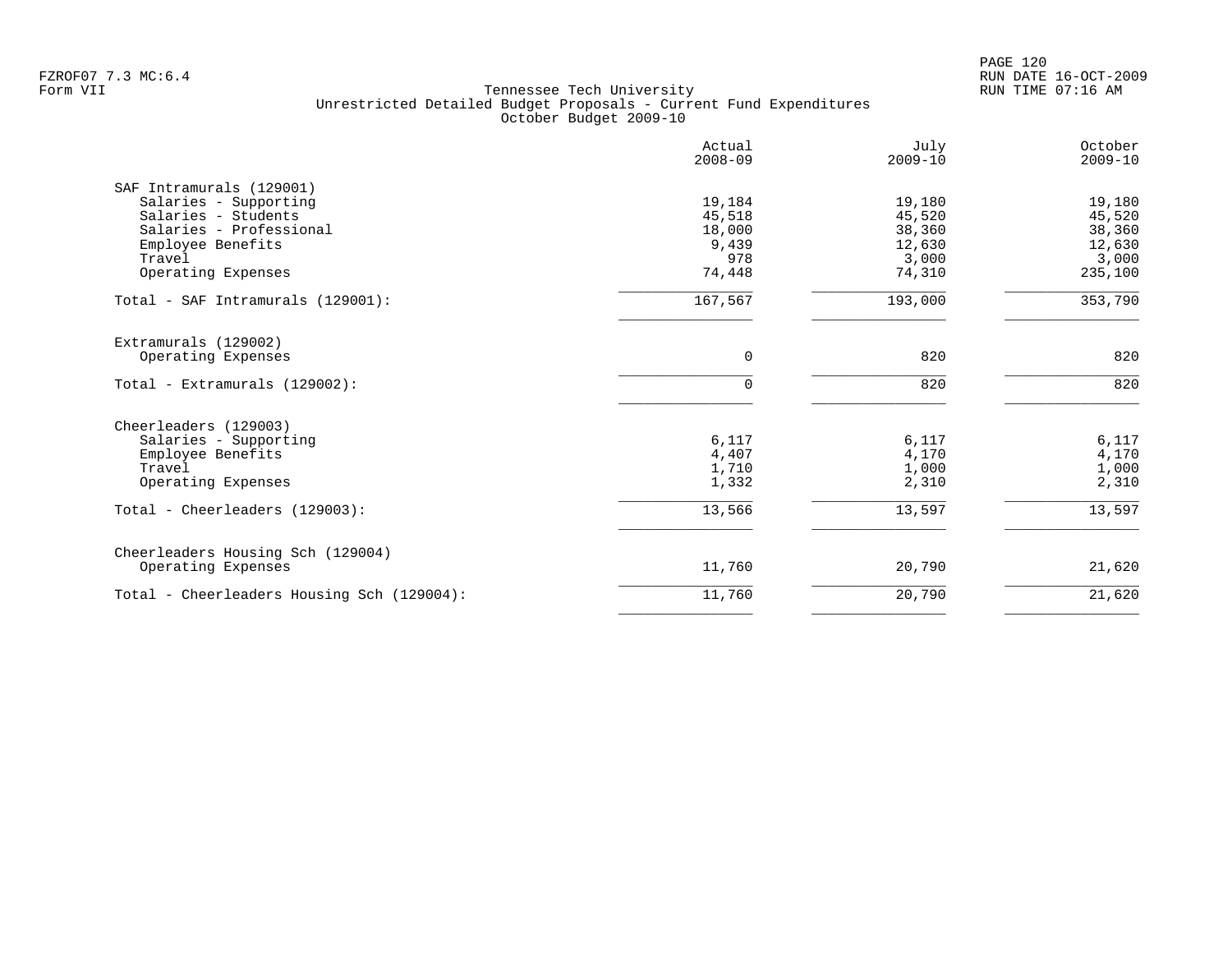PAGE 121 FZROF07 7.3 MC:6.4 RUN DATE 16-OCT-2009

|                                                    | Actual<br>$2008 - 09$ | July<br>$2009 - 10$ | October<br>$2009 - 10$ |
|----------------------------------------------------|-----------------------|---------------------|------------------------|
| Dance Team (129007)                                |                       |                     |                        |
| Travel                                             | 3,750                 | $\mathbf 0$         | $\mathbf 0$            |
| Operating Expenses                                 | 2,161                 | 6,000               | 6,000                  |
| Total - Dance Team $(129007)$ :                    | 5,911                 | 6,000               | 6,000                  |
| SAF General Education Acad Affrs (130002)          |                       |                     |                        |
| Salaries - Academic                                | 1,000                 | $\Omega$            | $\mathbf 0$            |
| Salaries - Supporting                              | 32,477                | $\Omega$            | $\mathbf 0$            |
| Salaries - Students                                | 3,853                 | $\Omega$            | $\overline{0}$         |
| Salaries - Professional                            | 31,890                | 69,670              | 69,670                 |
| Employee Benefits                                  | 21,204                | 34,410              | 34,410                 |
| Travel                                             | 1,188                 | $\Omega$            | $\Omega$               |
| Operating Expenses                                 | 281,057               | 282,620             | 501,850                |
| Total - SAF General Education Acad Affrs (130002): | 372,669               | 386,700             | 605,930                |
| Match Dean Engineering (137005)                    |                       |                     |                        |
| Salaries - Administrative                          | 4,277                 | 0                   | 0                      |
| Employee Benefits                                  | 1,062                 | $\Omega$            | $\Omega$               |
| Total - Match Dean Engineering (137005):           | 5,339                 | $\Omega$            | $\cap$                 |
| Band (155004)                                      |                       |                     |                        |
| Employee Benefits                                  | 0                     | 400                 | 400                    |
| Operating Expenses                                 | 10,618                | 8,250               | 7,550                  |
| Department Revenues                                | $-2,395$              | 0                   | $\Omega$               |
| Total - Band (155004):                             | 8,223                 | 8,650               | 7,950                  |
|                                                    |                       |                     |                        |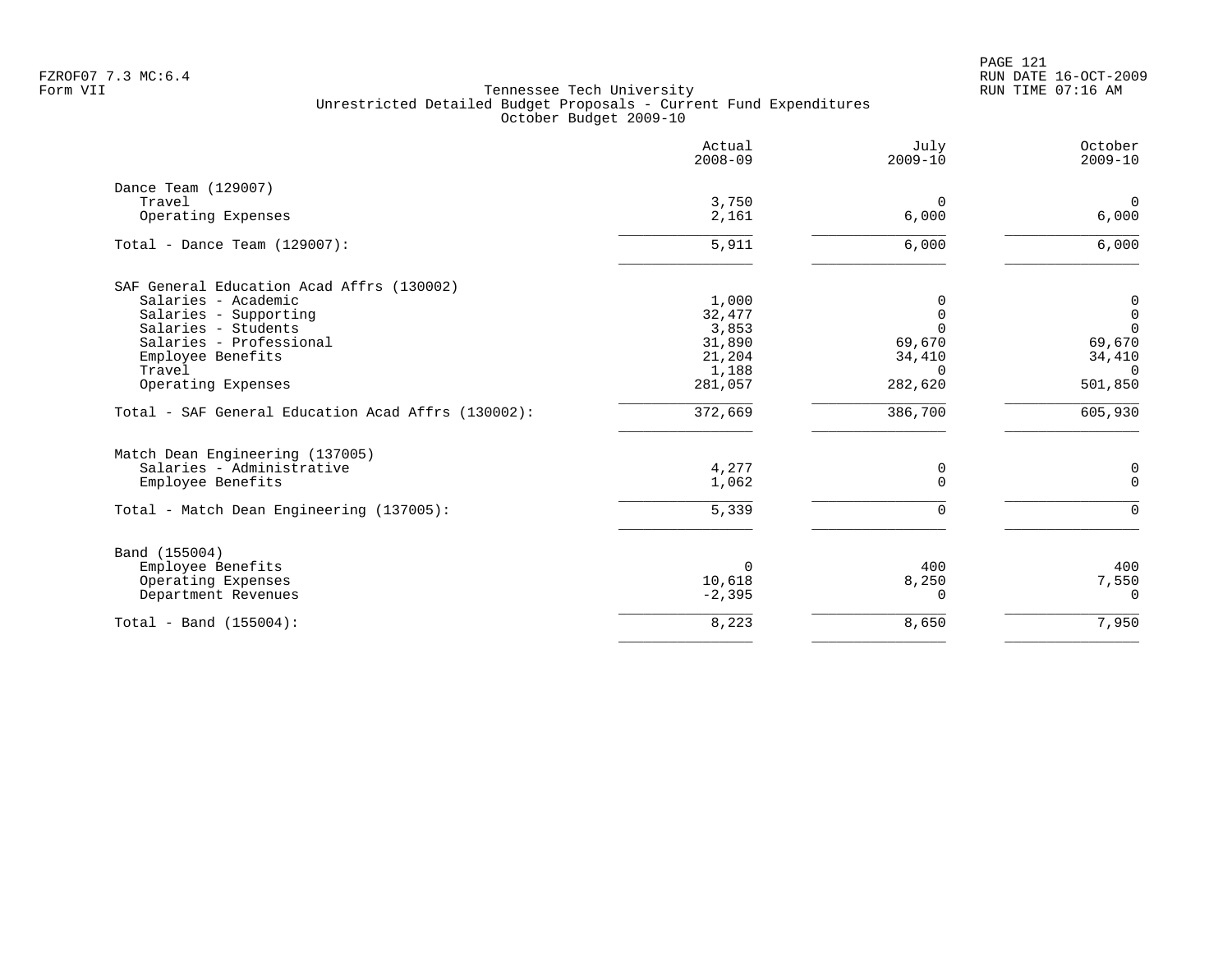|                                                                                    | Actual<br>$2008 - 09$ | July<br>$2009 - 10$ | October<br>$2009 - 10$ |
|------------------------------------------------------------------------------------|-----------------------|---------------------|------------------------|
| Pep Band Scholarships (155006)<br>Operating Expenses                               | 111,300               | 121,230             | 126,080                |
| Total - Pep Band Scholarships (155006):                                            | 111,300               | 121,230             | 126,080                |
| Match STEM (156005)<br>Salaries - Administrative                                   | 1,834                 | 0                   | 0                      |
| Employee Benefits                                                                  | 531                   | $\Omega$            | $\Omega$               |
| Total - Match STEM (156005):                                                       | 2,365                 | 0                   | $\Omega$               |
| Match Ext Progs Reg Dev (180015)<br>Salaries - Administrative<br>Employee Benefits | 2,704<br>544          | 0                   | 0<br>$\mathbf 0$       |
| Total - Match Ext Progs Reg Dev (180015):                                          | 3,248                 | $\Omega$            | $\Omega$               |
| Marketing and Promotions (305000)                                                  |                       |                     |                        |
| Salaries - Supporting                                                              | 437                   | $\Omega$            | $\Omega$               |
| Salaries - Professional<br>Employee Benefits                                       | $\Omega$<br>85        | 100<br>720          | 100<br>720             |
| Travel                                                                             | 4,364                 | $\Omega$            | $\overline{0}$         |
| Operating Expenses                                                                 | 252,906               | 228,930             | 280,830                |
| Total - Marketing and Promotions (305000):                                         | 257,792               | 229,750             | 281,650                |
|                                                                                    |                       |                     |                        |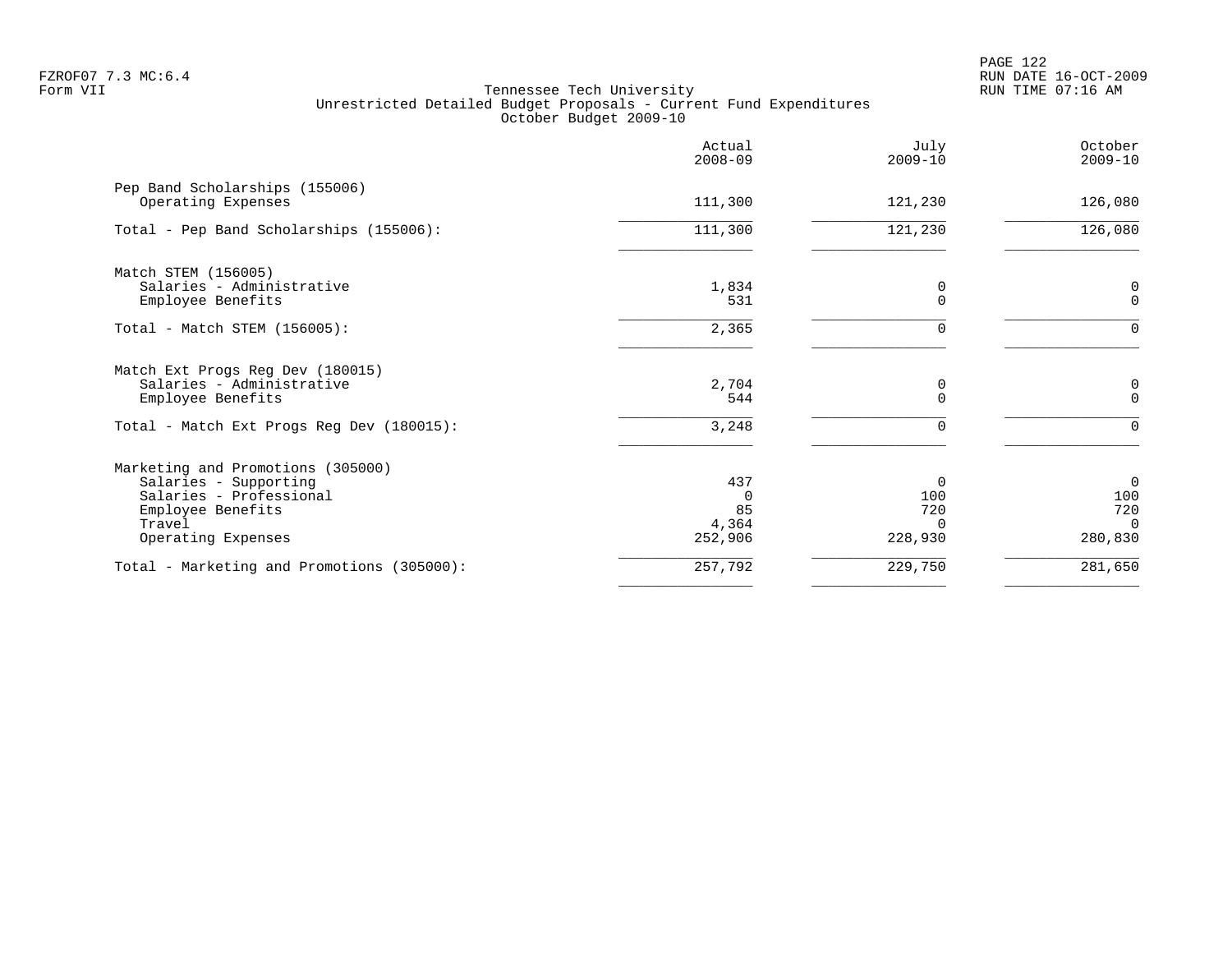|                                                      | Actual<br>$2008 - 09$ | July<br>$2009 - 10$ | October<br>$2009 - 10$ |
|------------------------------------------------------|-----------------------|---------------------|------------------------|
| Athletic Director (600050)                           |                       |                     |                        |
| Salaries - Administrative                            | 68,038                | 67,738              | 67,738                 |
| Salaries - Supporting                                | 100,857               | 93,656              | 93,656                 |
| Salaries - Students                                  | 3,669                 | $\Omega$            | $\Omega$               |
| Salaries - Professional                              | 176,775               | 168,975             | 174,975                |
| Employee Benefits                                    | 129,750               | 123,880             | 123,880                |
| Travel                                               | 12,193                | 2,580               | 2,580                  |
| Operating Expenses                                   | 649,265               | 106,390             | 306,390                |
| Department Revenues                                  | $-222$                | 0                   | $\Omega$               |
| Total - Athletic Director (600050):                  | 1,140,325             | 563,219             | 769,219                |
| Athletic Grad Assistant (600051)                     |                       |                     |                        |
| Operating Expenses                                   | 27,070                | 12,400              | 13,110                 |
| Total - Athletic Grad Assistant (600051):            | 27,070                | 12,400              | 13,110                 |
| Marketing and Promotion Management (600052)          |                       |                     |                        |
| Salaries - Supporting                                | 7,960                 | 0                   | $\mathbf 0$            |
| Salaries - Students                                  | 6,167                 | $\Omega$            | $\Omega$               |
| Employee Benefits                                    | 633                   | 440                 | 440                    |
| Travel                                               | 420                   | Ω                   | $\Omega$               |
| Operating Expenses                                   | 122,803               | N                   | 75,000                 |
| Total - Marketing and Promotion Management (600052): | 137,983               | 440                 | 75,440                 |
|                                                      |                       |                     |                        |
| Athletic Concessions CDS (600053)                    |                       |                     |                        |
| Operating Expenses                                   | 0                     | 32,000              | 32,000                 |
| Total - Athletic Concessions CDS (600053):           | 0                     | 32,000              | 32,000                 |
|                                                      |                       |                     |                        |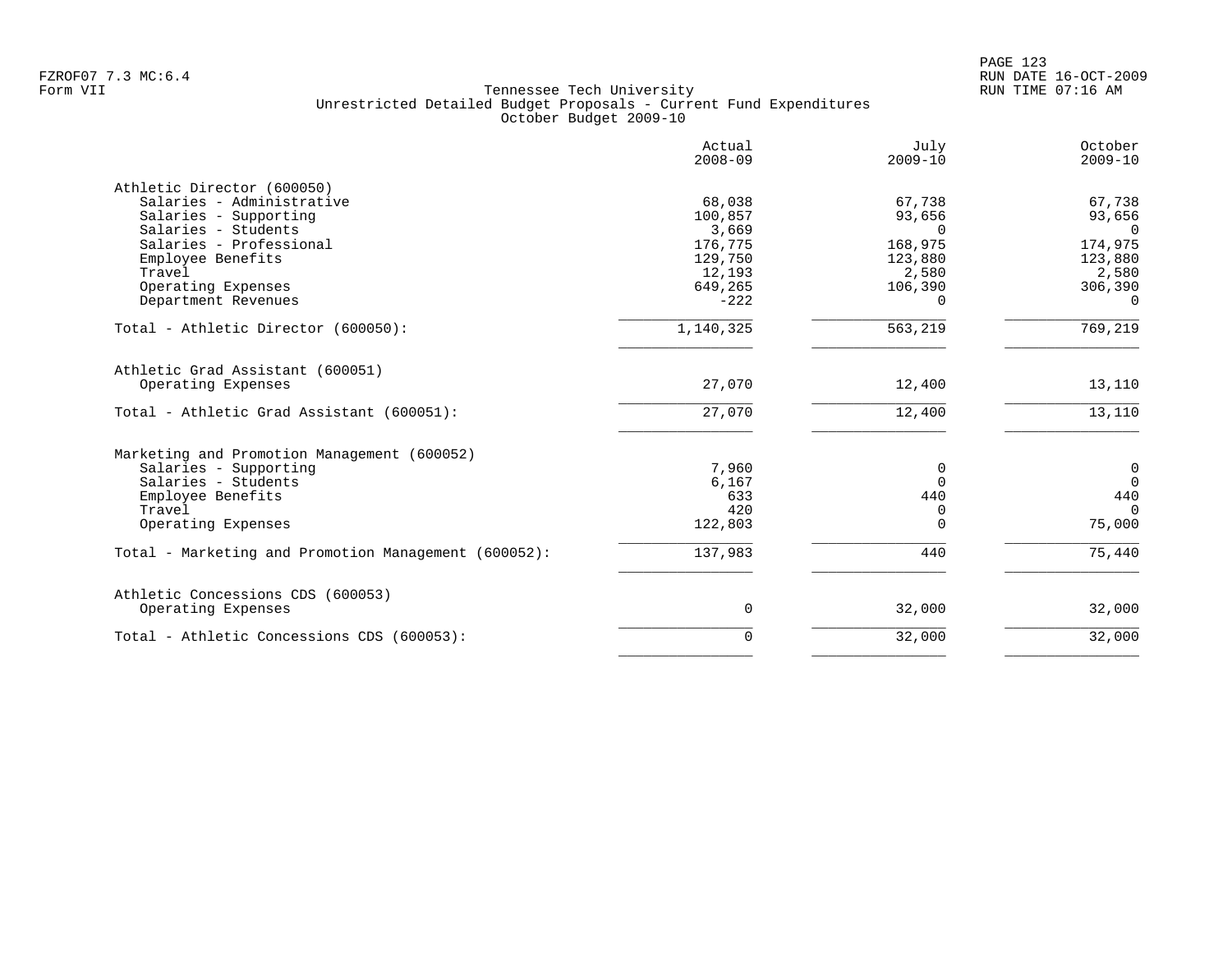PAGE 124 FZROF07 7.3 MC:6.4 RUN DATE 16-OCT-2009

|                                                               | Actual<br>$2008 - 09$ | July<br>$2009 - 10$ | October<br>$2009 - 10$ |
|---------------------------------------------------------------|-----------------------|---------------------|------------------------|
| Athletic Medical and Insurance (600054)<br>Operating Expenses | 211,564               | 187,650             | 187,650                |
| Total - Athletic Medical and Insurance (600054):              | 211,564               | 187,650             | 187,650                |
| Athletic Awards (600055)<br>Operating Expenses                | 12,875                | 0                   | 10,000                 |
| Total - Athletic Awards (600055):                             | 12,875                | $\Omega$            | 10,000                 |
| Athletic Comp Tickets (600056)<br>Operating Expenses          | 61,375                | 16,890              | 16,890                 |
| Total - Athletic Comp Tickets (600056):                       | 61,375                | 16,890              | 16,890                 |
| Athletic Book Account (600057)<br>Operating Expenses          | 117,605               | 45,000              | 45,000                 |
| Total - Athletic Book Account (600057):                       | 117,605               | 45,000              | 45,000                 |
| Athletic Book Trans Out (600058)<br>Operating Expenses        | $-117,605$            | $-45,000$           | $-45,000$              |
| Total - Athletic Book Trans Out (600058):                     | $-117,605$            | $-45,000$           | $-45,000$              |
|                                                               |                       |                     |                        |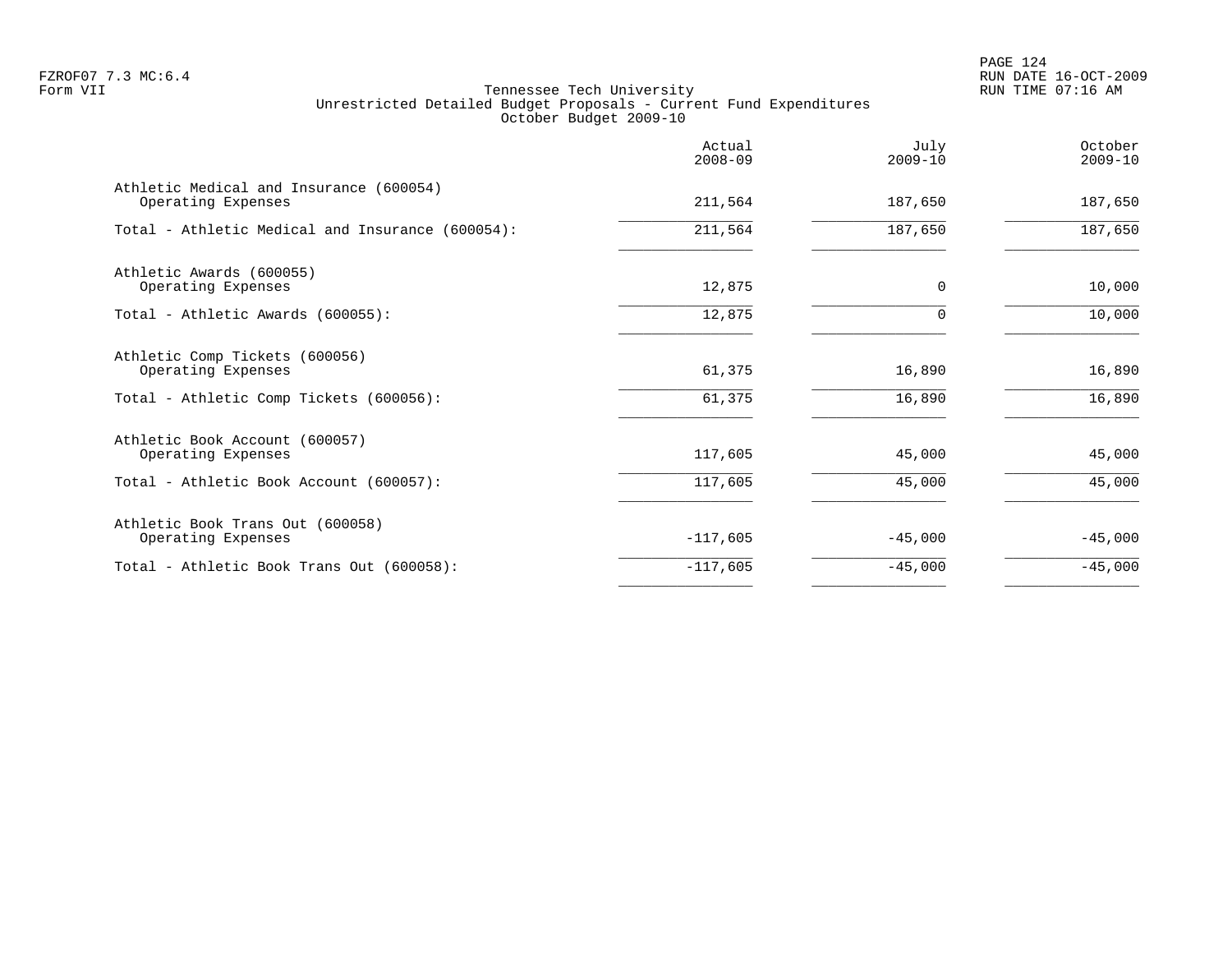|                                                | Actual<br>$2008 - 09$ | July<br>$2009 - 10$ | October<br>$2009 - 10$ |
|------------------------------------------------|-----------------------|---------------------|------------------------|
| Sports Information (600059)                    |                       |                     |                        |
| Salaries - Supporting                          | 25,597                | 4,594               | 4,594                  |
| Salaries - Professional                        | 52,960                | 52,760              | 52,760                 |
| Employee Benefits                              | 28,428                | 32,860              | 32,860                 |
| Travel                                         | 8,636                 | 1,920               | 1,920                  |
| Operating Expenses                             | 60,668                |                     | 50,000                 |
| Department Revenues                            | $-3$                  | $\Omega$            | $\Omega$               |
| Total - Sports Information (600059):           | 176,286               | 92,134              | 142,134                |
| Athletic Academic Counseling (600060)          |                       |                     |                        |
| Salaries - Supporting                          | 6,767                 | 6,767               | 6,767                  |
| Salaries - Students                            | 500                   | $\Omega$            | $\overline{0}$         |
| Salaries - Professional                        | 30,074                | 30,253              | 30,253                 |
| Employee Benefits                              | 18,944                | 31,760              | 31,760                 |
| Travel                                         | 42                    | $\Omega$            | $\Omega$               |
| Operating Expenses                             | 8,439                 | 12,690              | 12,690                 |
| Department Revenues                            | $-8$                  |                     | $\Omega$               |
| Total - Athletic Academic Counseling (600060): | 64,758                | 81,470              | 81,470                 |
| Athletic Academic Tutoring (600061)            |                       |                     |                        |
| Salaries - Students                            | 0                     | 800                 | 800                    |
| Salaries - Professional                        | $\Omega$              | 300                 | 300                    |
| Operating Expenses                             | O                     | 7,490               | 7,490                  |
| Total - Athletic Academic Tutoring (600061):   | 0                     | 8,590               | 8,590                  |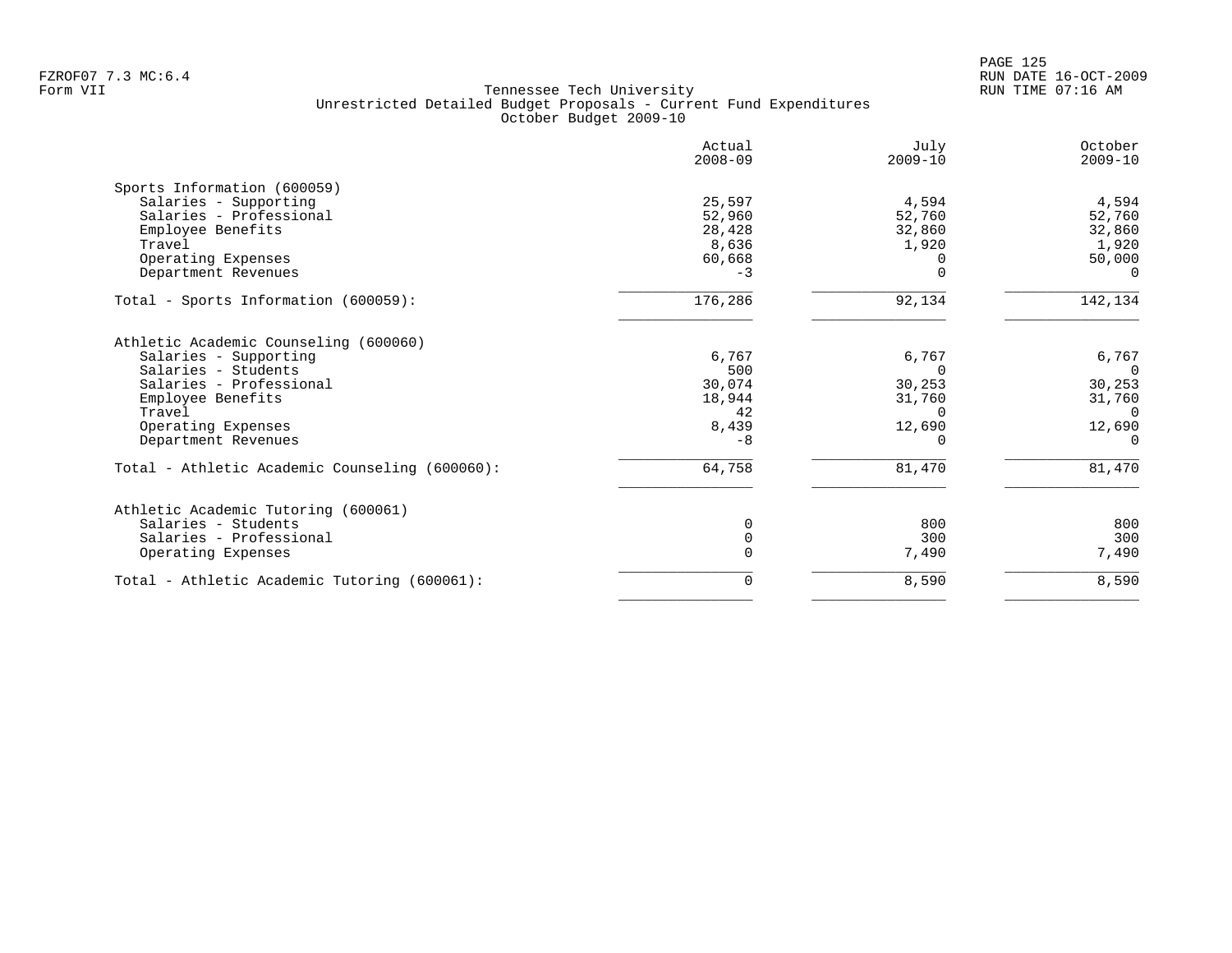|                                                       | Actual<br>$2008 - 09$ | July<br>$2009 - 10$ | October<br>$2009 - 10$ |
|-------------------------------------------------------|-----------------------|---------------------|------------------------|
| Athletic Student Theraphy Center (600062)             |                       |                     |                        |
| Salaries - Supporting                                 | 1,938                 | $\Omega$            | 0                      |
| Salaries - Students                                   | 4,500                 | $\Omega$            | $\Omega$               |
| Salaries - Professional                               | 136,701               | 141,998             | 141,998                |
| Employee Benefits                                     | 41,611                | 73,200              | 73,200                 |
| Travel                                                | 4,270                 | 4,010               | 4,010                  |
| Operating Expenses                                    | 77,614                | 35,190              | 35,190                 |
| Department Revenues                                   | $-71$                 | $\Omega$            | $\Omega$               |
| Total - Athletic Student Theraphy Center (600062):    | 266,563               | 254,398             | 254,398                |
| Athletic Training Graduate Teaching (600064)          |                       |                     |                        |
| Operating Expenses                                    | 22,628                | 19,060              | 20,150                 |
| Total - Athletic Training Graduate Teaching (600064): | 22,628                | 19,060              | 20,150                 |
| Graduation Incentive (600065)                         |                       |                     |                        |
| Operating Expenses                                    | 183,201               | 186,530             | 186,530                |
| Total - Graduation Incentive (600065):                | 183,201               | 186,530             | 186,530                |
| Strength and Conditioning (600066)                    |                       |                     |                        |
| Salaries - Supporting                                 | 902                   | 0                   | 10,000                 |
| Salaries - Students                                   | 1,800                 | $\Omega$            | $\Omega$               |
| Salaries - Professional                               | 42,740                | 39,440              | 39,440                 |
| Employee Benefits                                     | 12,365                | 12,500              | 12,500                 |
| Travel                                                | 1,314                 | 1,500               | 1,500                  |
| Operating Expenses                                    | 12,492                | 9,000               | 9,000                  |
| Department Revenues                                   | $-15$                 | $\Omega$            | $\Omega$               |
| Total - Strength and Conditioning (600066):           | 71,598                | 62,440              | 72,440                 |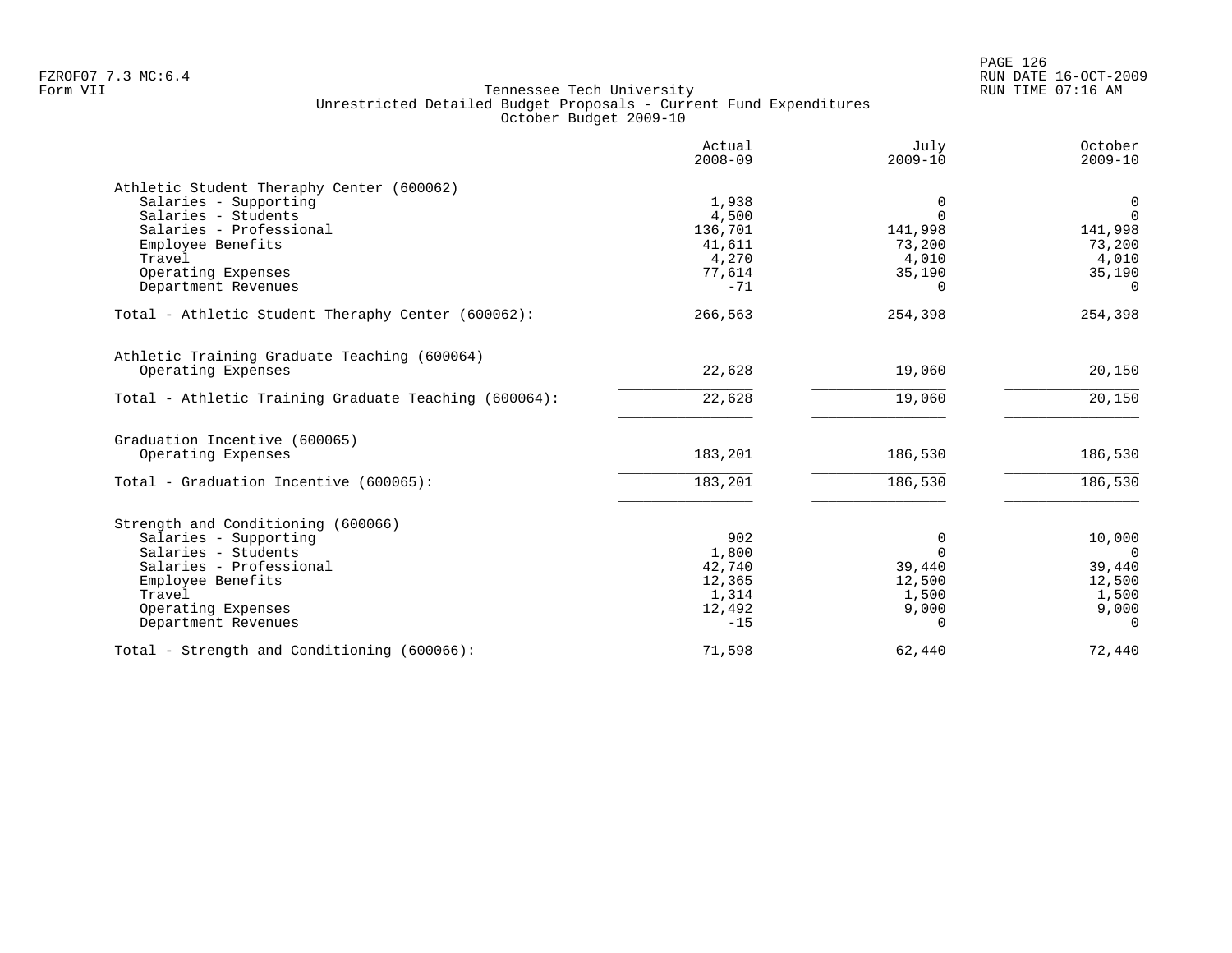PAGE 127 FZROF07 7.3 MC:6.4 RUN DATE 16-OCT-2009

|                                   | Actual<br>$2008 - 09$ | July<br>$2009 - 10$ | October<br>$2009 - 10$ |
|-----------------------------------|-----------------------|---------------------|------------------------|
| Football (601000)                 |                       |                     |                        |
| Salaries - Supporting             | 26,608                | 26,308              | 26,308                 |
| Salaries - Students               |                       | 50                  | 50                     |
| Salaries - Professional           | 279,975               | 251,290             | 251,290                |
| Employee Benefits                 | 91,820                | 144,890             | 144,890                |
| Travel                            | 191,520               | 87,750              | 87,750                 |
| Operating Expenses                | 262,378               | 88,490              | 253,490                |
| Department Revenues               | $-137$                | ∩                   | 0                      |
| $Total - Football (601000):$      | 852,164               | 598,778             | 763,778                |
| Mens Basketball (601001)          |                       |                     |                        |
| Salaries - Supporting             | 31,230                | 20,410              | 20,410                 |
| Salaries - Students               | $\Omega$              | 100                 | 100                    |
| Salaries - Professional           | 178,672               | 178,372             | 178,372                |
| Employee Benefits                 | 79,015                | 79,230              | 79,230                 |
| Travel                            | 117,766               | 60,980              | 60,980                 |
| Operating Expenses                | 125,689               | 56,140              | 56,140                 |
| Department Revenues               | $-31$                 | 0                   | $\Omega$               |
| Total - Mens Basketball (601001): | 532,341               | 395,232             | 395,232                |
| Baseball (601003)                 |                       |                     |                        |
| Salaries - Students               | $\Omega$              | 280                 | 280                    |
| Salaries - Professional           | 69,937                | 41,087              | 41,087                 |
| Employee Benefits                 | 17,854                | 21,050              | 21,050                 |
| Travel                            | 45,664                | 14,490              | 14,490                 |
| Operating Expenses                | 50,105                | 8,950               | 8,950                  |
| Department Revenues               | $-29$                 | 0                   | 0                      |
| $Total - Baseball (601003):$      | 183,531               | 85,857              | 85,857                 |
|                                   |                       |                     |                        |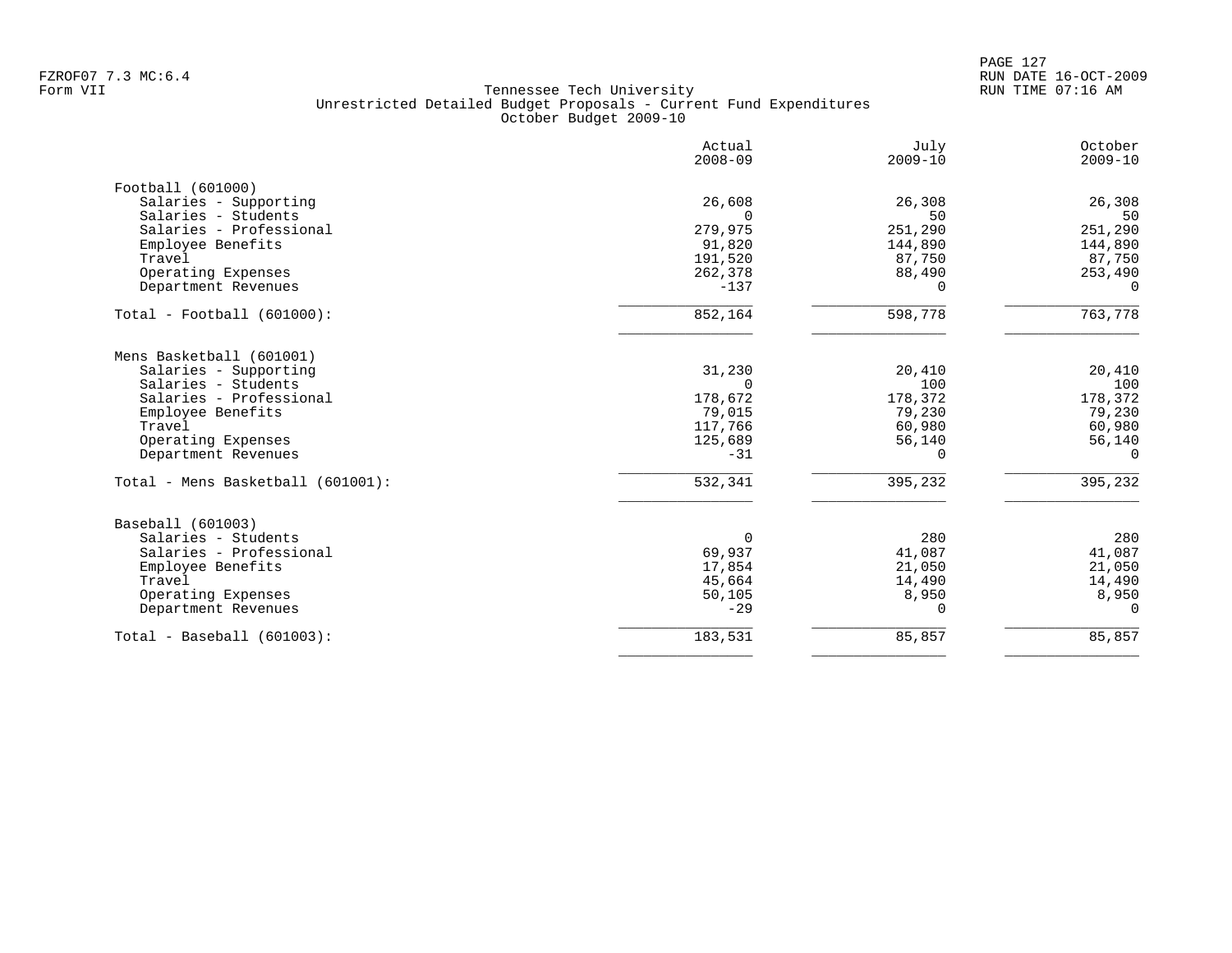|                                                        | Actual<br>$2008 - 09$ | July<br>$2009 - 10$ | October<br>$2009 - 10$ |
|--------------------------------------------------------|-----------------------|---------------------|------------------------|
| Mens Cross Country (601005)<br>Salaries - Professional |                       |                     |                        |
| Employee Benefits                                      | 6,000<br>459          | 1,050<br>90         | 1,050<br>90            |
| Travel                                                 | 4,000                 | 2,970               | 2,970                  |
| Operating Expenses                                     | 1,901                 | 2,240               | 2,240                  |
| Total - Mens Cross Country (601005):                   | 12,360                | 6,350               | 6,350                  |
| Mens Golf (601006)                                     |                       |                     |                        |
| Salaries - Professional                                | 10,500                | 4,380               | 4,380                  |
| Employee Benefits                                      | $\Omega$              | 360                 | 360                    |
| Travel                                                 | 21,312                | 8,910               | 8,910                  |
| Operating Expenses                                     | 6,840                 | 2,240               | 2,240                  |
| Total - Mens Golf (601006):                            | 38,652                | 15,890              | 15,890                 |
| Mens Tennis (601007)                                   |                       |                     |                        |
| Salaries - Professional                                | 16,298                | 15,089              | 18,200                 |
| Employee Benefits                                      | 4,312                 | 7,730               | 7,730                  |
| Travel                                                 | 21,788                | 8,540               | 8,540                  |
| Operating Expenses                                     | 22,051                | 4,460               | 4,460                  |
| Total - Mens Tennis $(601007)$ :                       | 64,449                | 35,819              | 38,930                 |
| Mens Tennis Tournaments (601008)                       |                       |                     |                        |
| Travel                                                 | 3,244                 | 0                   | $\mathbf 0$            |
| Total - Mens Tennis Tournaments (601008):              | 3,244                 | 0                   | $\overline{0}$         |
|                                                        |                       |                     |                        |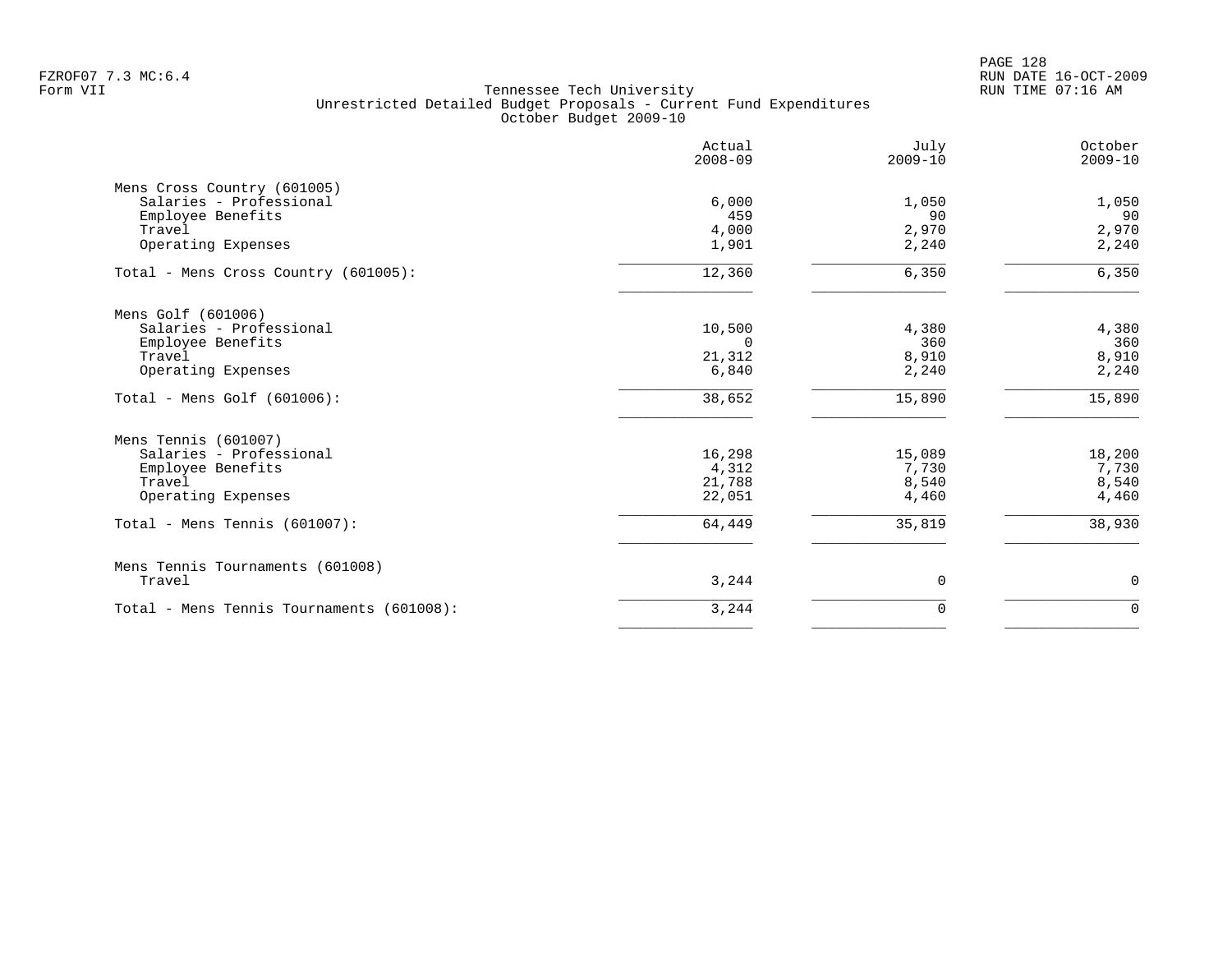|                                                                                                           | Actual<br>$2008 - 09$           | July<br>$2009 - 10$            | October<br>$2009 - 10$         |
|-----------------------------------------------------------------------------------------------------------|---------------------------------|--------------------------------|--------------------------------|
| Mens Rifle Range (601009)<br>Salaries - Professional<br>Employee Benefits<br>Travel<br>Operating Expenses | 3,500<br>284<br>4,673<br>65,149 | 2,100<br>300<br>3,340<br>3,340 | 2,100<br>300<br>3,340<br>3,340 |
| Total - Mens Rifle Range (601009):                                                                        | 73,606                          | 9,080                          | 9,080                          |
| Mens Rifle Tournaments (601010)<br>Operating Expenses                                                     | 1,152                           | 0                              | $\mathbf 0$                    |
| Total - Mens Rifle Tournaments (601010):                                                                  | 1,152                           | $\Omega$                       | $\Omega$                       |
| Mens OVC Tournaments (601011)<br>Travel<br>Operating Expenses<br>Total - Mens OVC Tournaments (601011):   | $6,140$<br>200<br>6,340         | 0<br>$\Omega$<br>$\mathbf 0$   | 0<br>$\mathbf 0$<br>$\Omega$   |
| Mens OVC Golf (601012)<br>Travel<br>Total - Mens OVC Golf (601012):                                       | 3,329<br>3,329                  | $\mathbf 0$<br>$\Omega$        | $\mathbf 0$<br>$\Omega$        |
|                                                                                                           |                                 |                                |                                |
| Mens OVC Baseball Tourney (601014)<br>Travel<br>Operating Expenses                                        | 29,148<br>222                   | 0<br>$\mathbf 0$               | $\mathbf 0$<br>$\mathbf 0$     |
| Total - Mens OVC Baseball Tourney (601014):                                                               | 29,370                          | $\mathbf 0$                    | $\Omega$                       |
|                                                                                                           |                                 |                                |                                |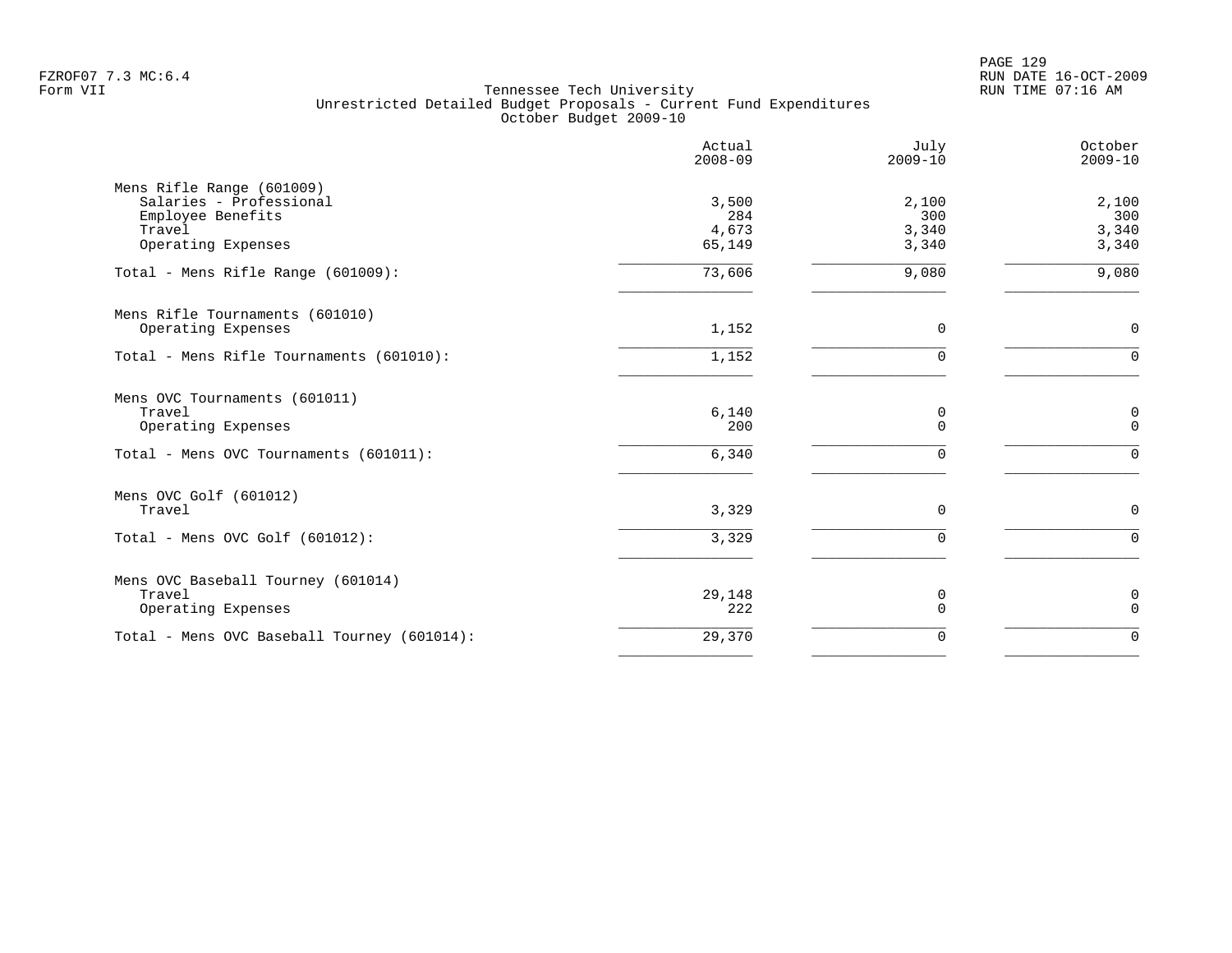# PAGE 130 FZROF07 7.3 MC:6.4 RUN DATE 16-OCT-2009

|                                                              | Actual<br>$2008 - 09$ | July<br>$2009 - 10$ | October<br>$2009 - 10$ |
|--------------------------------------------------------------|-----------------------|---------------------|------------------------|
| Mens OVC Cross Country Tourney (601016)<br>Travel            | 1,289                 | $\Omega$            | $\mathbf 0$            |
| Total - Mens OVC Cross Country Tourney (601016):             | 1,289                 | $\Omega$            | $\Omega$               |
| Football Scholarships (601060)<br>Operating Expenses         | 1,143,058             | 1,211,280           | 1,296,970              |
| Total - Football Scholarships (601060):                      | 1,143,058             | 1,211,280           | 1,296,970              |
| Mens Basketball Scholarships (601061)<br>Operating Expenses  | 330,362               | 316,370             | 340,550                |
| Total - Mens Basketball Scholarships (601061):               | 330,362               | 316,370             | 340,550                |
| Baseball Scholarships (601062)<br>Operating Expenses         | 162,525               | 244,090             | 262,090                |
| Total - Baseball Scholarships (601062):                      | 162,525               | 244,090             | 262,090                |
| Mens Rifle Range Scholarships (601063)<br>Operating Expenses | 60,859                | 84,150              | 90,680                 |
| Total - Mens Rifle Range Scholarships (601063):              | 60,859                | 84,150              | 90,680                 |
|                                                              |                       |                     |                        |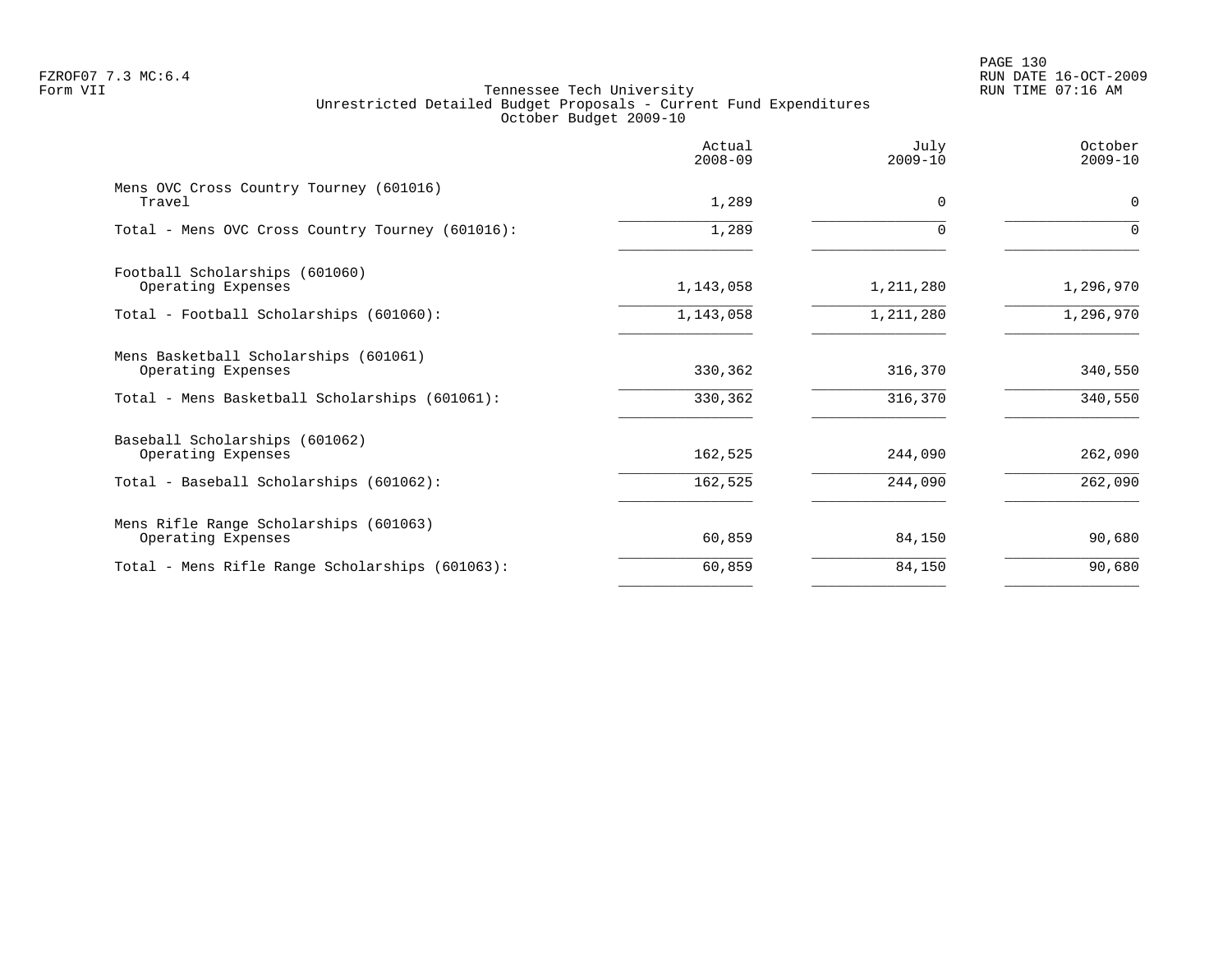|                                                                | Actual<br>$2008 - 09$ | July<br>$2009 - 10$ | October<br>$2009 - 10$ |
|----------------------------------------------------------------|-----------------------|---------------------|------------------------|
| Mens Tennis Scholarships (601064)<br>Operating Expenses        | 95,419                | 105,190             | 113,350                |
| Total - Mens Tennis Scholarships (601064):                     | 95,419                | 105,190             | 113,350                |
| Mens Golf Scholarships (601065)                                |                       |                     |                        |
| Operating Expenses                                             | 16,783                | 67,070              | 71,070                 |
| Total - Mens Golf Scholarships (601065):                       | 16,783                | 67,070              | 71,070                 |
| Mens Cross Country Scholarships (601066)<br>Operating Expenses | 62,607                | 73,320              | 77,630                 |
| Total - Mens Cross Country Scholarships (601066):              | 62,607                | 73,320              | 77,630                 |
| Womens Basketball (602000)                                     |                       |                     |                        |
| Salaries - Supporting                                          | 19,990                | 20,290              | 20,290                 |
| Salaries - Students                                            |                       | 100                 | 100                    |
| Salaries - Professional                                        | 156,495               | 163,058             | 178,380                |
| Employee Benefits<br>Travel                                    | 63,405<br>97,716      | 55,170<br>31,530    | 55,170<br>31,530       |
| Operating Expenses                                             | 58,193                | 15,870              | 15,870                 |
| Department Revenues                                            | $-53$                 | <sup>n</sup>        | $\Omega$               |
| Total - Womens Basketball (602000):                            | 395,746               | 286,018             | 301,340                |
|                                                                |                       |                     |                        |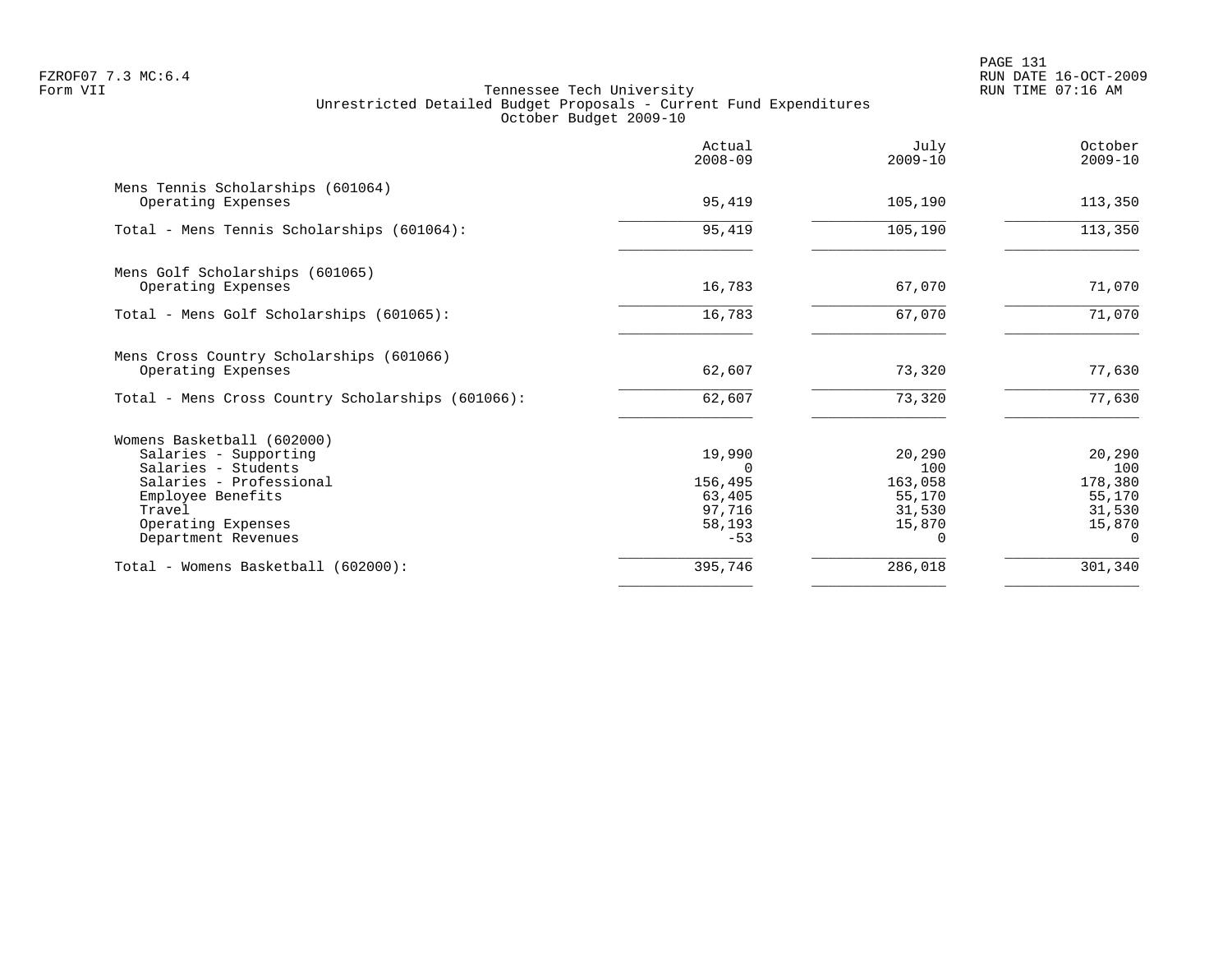PAGE 132 FZROF07 7.3 MC:6.4 RUN DATE 16-OCT-2009

|                                                 | Actual<br>$2008 - 09$ | July<br>$2009 - 10$ | October<br>$2009 - 10$ |
|-------------------------------------------------|-----------------------|---------------------|------------------------|
| Womens Bball OVC Tournaments (602001)           |                       |                     |                        |
| Travel                                          | 3,983                 | $\Omega$            | $\Omega$               |
| Total - Womens Bball OVC Tournaments (602001):  | 3,983                 | $\Omega$            | $\Omega$               |
| Womens Volleyball (602004)                      |                       |                     |                        |
| Salaries - Students                             | 705                   | 550                 | 550                    |
| Salaries - Professional                         | 57,719                | 54,645              | 54,645                 |
| Employee Benefits                               | 17,745                | 29,090              | 29,090                 |
| Travel                                          | 31,803                | 15,240              | 15,240                 |
| Operating Expenses                              | 15,407                | 8,750               | 8,750                  |
| Department Revenues                             | $-2$                  | $\Omega$            | $\Omega$               |
| Total - Womens Volleyball (602004):             | 123,377               | 108,275             | 108, 275               |
| Womens Volleyball Tournaments (602005)          |                       |                     |                        |
| Salaries - Supporting                           | 447                   | 0                   | $\mathbf 0$            |
| Salaries - Students                             | 385                   | $\Omega$            | 0                      |
| Employee Benefits                               | 92                    | $\Omega$            | $\Omega$               |
| Travel                                          | 10,271                | 0                   | 0                      |
| Operating Expenses                              | 1,293                 | $\Omega$            | $\Omega$               |
| Total - Womens Volleyball Tournaments (602005): | 12,488                | $\Omega$            | $\Omega$               |
| Womens Tennis (602006)                          |                       |                     |                        |
| Salaries - Professional                         | 16,298                | 19,088              | 22,200                 |
| Employee Benefits                               | 4,312                 | 7,400               | 7,400                  |
| Travel                                          | 20,952                | 8,910               | 8,910                  |
| Operating Expenses                              | 19,145                | 2,810               | 2,810                  |
| Department Revenues                             | $-200$                | $\Omega$            | $\Omega$               |
| Total - Womens Tennis (602006):                 | 60,507                | 38,208              | 41,320                 |
|                                                 |                       |                     |                        |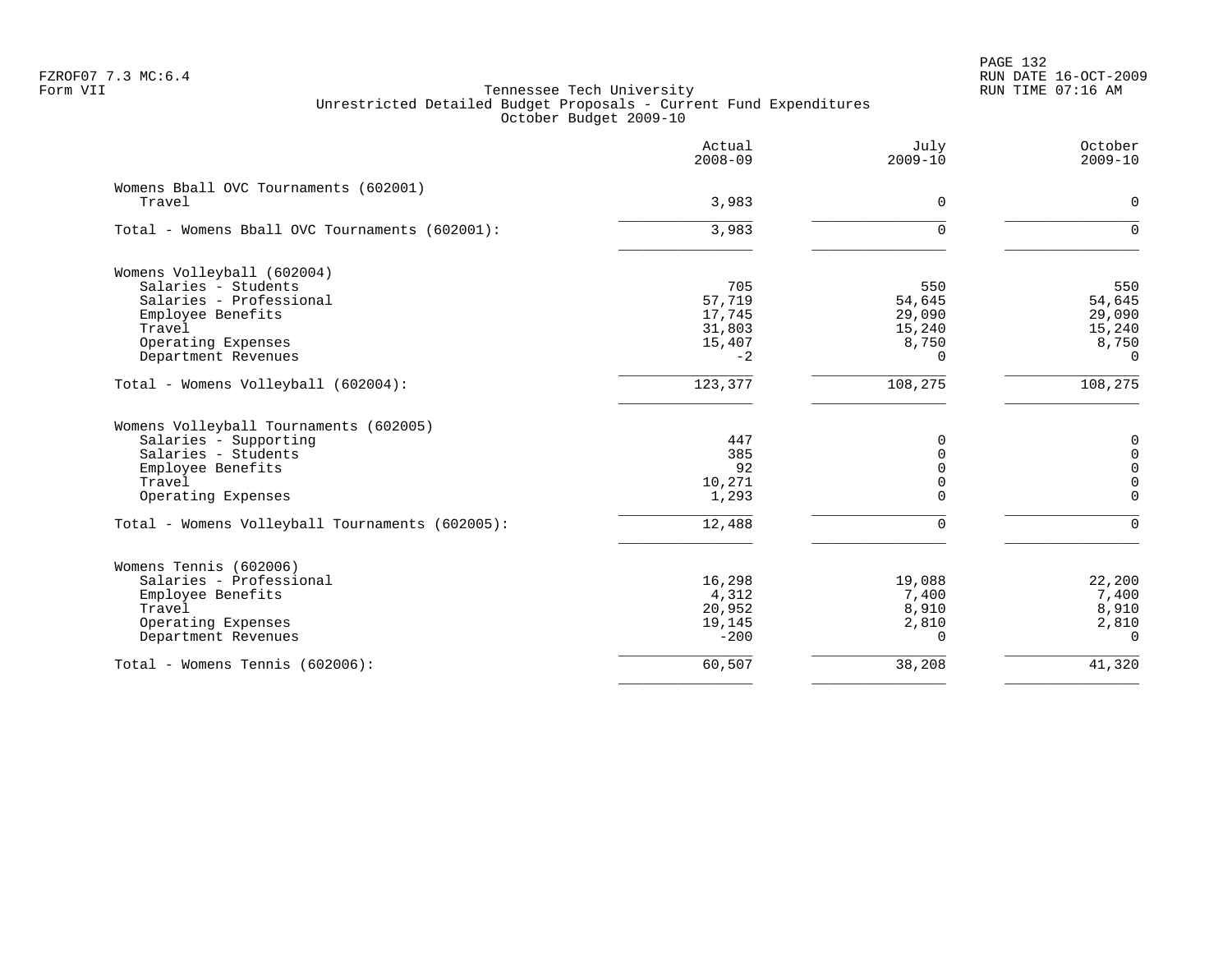# PAGE 133 FZROF07 7.3 MC:6.4 RUN DATE 16-OCT-2009

|                                              | Actual<br>$2008 - 09$ | July<br>$2009 - 10$ | October<br>$2009 - 10$ |
|----------------------------------------------|-----------------------|---------------------|------------------------|
| Womens Tennis Tournaments (602007)<br>Travel | 1,043                 | $\Omega$            | $\Omega$               |
| Total - Womens Tennis Tournaments (602007):  | 1,043                 | $\Omega$            | $\Omega$               |
| Womens Golf (602008)                         |                       |                     |                        |
| Salaries - Professional                      | 10,500                | 6,130               | 6,130                  |
| Employee Benefits                            | 818                   | 510                 | 510                    |
| Travel                                       | 19,752                | 8,910               | 8,910                  |
| Operating Expenses                           | 5,408                 | 1,480               | 1,480                  |
| Total - Womens Golf (602008):                | 36,478                | 17,030              | 17,030                 |
| Womens Cross Country Track (602009)          |                       |                     |                        |
| Salaries - Professional                      | 9,000                 | 8,400               | 8,400                  |
| Employee Benefits                            | 689                   | 1,130               | 1,130                  |
| Travel                                       | 14,280                | 7,430               | 7,430                  |
| Operating Expenses                           | 20,903                | 3,260               | 3,260                  |
| Total - Womens Cross Country Track (602009): | 44,872                | 20,220              | 20,220                 |
| Womens Track Tournaments (602010)            |                       |                     |                        |
| Travel                                       | 4,104                 | $\Omega$            | 0                      |
| Total - Womens Track Tournaments (602010):   | 4,104                 | $\Omega$            | $\Omega$               |
|                                              |                       |                     |                        |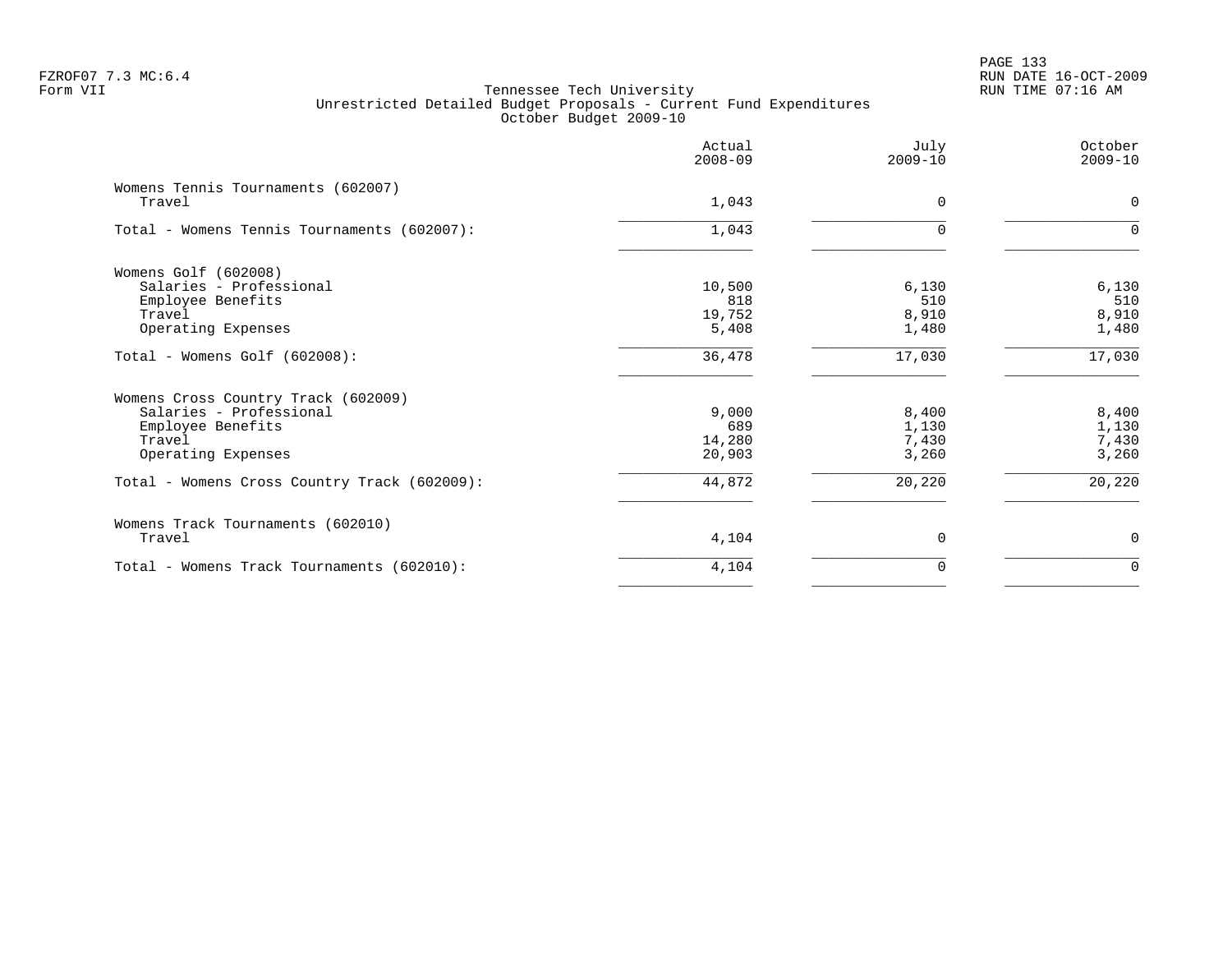PAGE 134 FZROF07 7.3 MC:6.4 RUN DATE 16-OCT-2009

|                                                                                                                                                      | Actual<br>$2008 - 09$                                     | July<br>$2009 - 10$                                    | October<br>$2009 - 10$                                 |
|------------------------------------------------------------------------------------------------------------------------------------------------------|-----------------------------------------------------------|--------------------------------------------------------|--------------------------------------------------------|
| Womens Softball (602011)<br>Salaries - Professional<br>Employee Benefits<br>Travel<br>Operating Expenses<br>Department Revenues                      | 74,006<br>18,835<br>36,724<br>42,594<br>$-14$             | 55,716<br>17,330<br>15,420<br>10,030<br>O.             | 55,716<br>17,330<br>15,420<br>10,030<br>$\Omega$       |
| Total - Womens Softball (602011):                                                                                                                    | 172,145                                                   | 98,496                                                 | 98,496                                                 |
| Womens Soccer (602012)<br>Salaries - Students<br>Salaries - Professional<br>Employee Benefits<br>Travel<br>Operating Expenses<br>Department Revenues | $\Omega$<br>58,768<br>10,375<br>44,271<br>39,287<br>$-13$ | 500<br>38,950<br>10,860<br>7,430<br>10,410<br>$\Omega$ | 500<br>38,950<br>10,860<br>7,430<br>10,410<br>$\Omega$ |
| Total - Womens Soccer (602012):                                                                                                                      | 152,688                                                   | 68,150                                                 | 68,150                                                 |
| Womens OVC Softball Tournaments (602013)<br>Travel                                                                                                   | 4,942                                                     | $\Omega$                                               | $\mathbf 0$                                            |
| Total - Womens OVC Softball Tournaments (602013):                                                                                                    | 4,942                                                     | $\Omega$                                               | $\Omega$                                               |
| Womens OVC Golf (602014)<br>Travel                                                                                                                   | 2,058                                                     | 0                                                      | 0                                                      |
| Total - Womens OVC Golf (602014):                                                                                                                    | 2,058                                                     | $\Omega$                                               | $\Omega$                                               |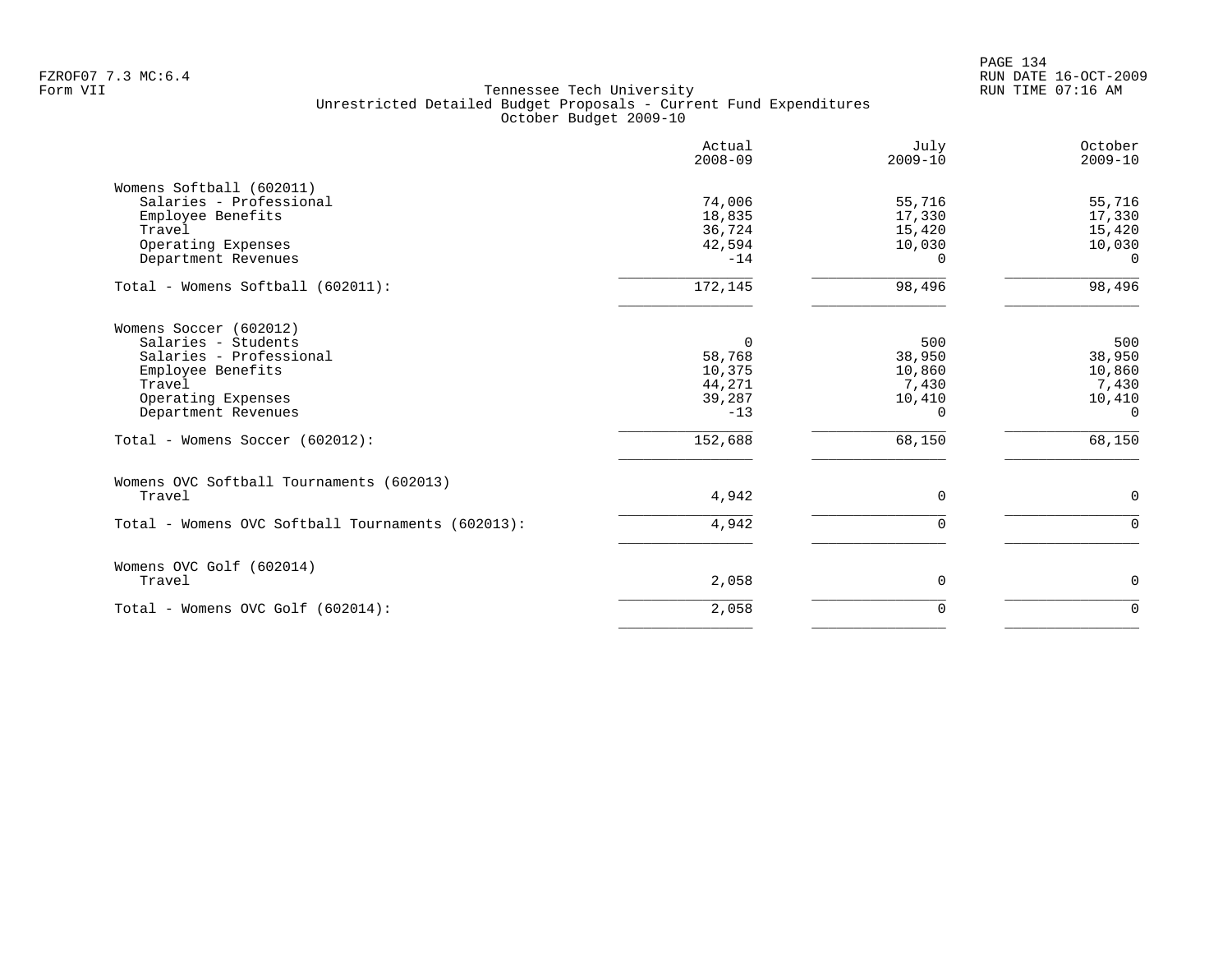# PAGE 135 FZROF07 7.3 MC:6.4 RUN DATE 16-OCT-2009

|                                                               | Actual<br>$2008 - 09$ | July<br>$2009 - 10$ | October<br>$2009 - 10$ |
|---------------------------------------------------------------|-----------------------|---------------------|------------------------|
| Womens Soccer OVC Tourney (602015)<br>Travel                  | 3,486                 | $\Omega$            | 0                      |
| Total - Womens Soccer OVC Tourney (602015):                   | 3,486                 | $\Omega$            | $\Omega$               |
| Womens Basketball Scholarships (602060)<br>Operating Expenses | 278,165               | 350,640             | 377,820                |
| Total - Womens Basketball Scholarships (602060):              | 278,165               | 350,640             | 377,820                |
| Womens Volleyball Scholarships (602061)<br>Operating Expenses | 259,633               | 286,130             | 308,210                |
| Total - Womens Volleyball Scholarships (602061):              | 259,633               | 286,130             | 308,210                |
| Womens Tennis Scholarships (602062)<br>Operating Expenses     | 155,733               | 187,010             | 201,500                |
| Total - Womens Tennis Scholarships (602062):                  | 155,733               | 187,010             | 201,500                |
| Womens Golf Scholarships (602063)<br>Operating Expenses       | 61,026                | 140,260             | 151,130                |
| Total - Womens Golf Scholarships (602063):                    | 61,026                | 140,260             | 151,130                |
|                                                               |                       |                     |                        |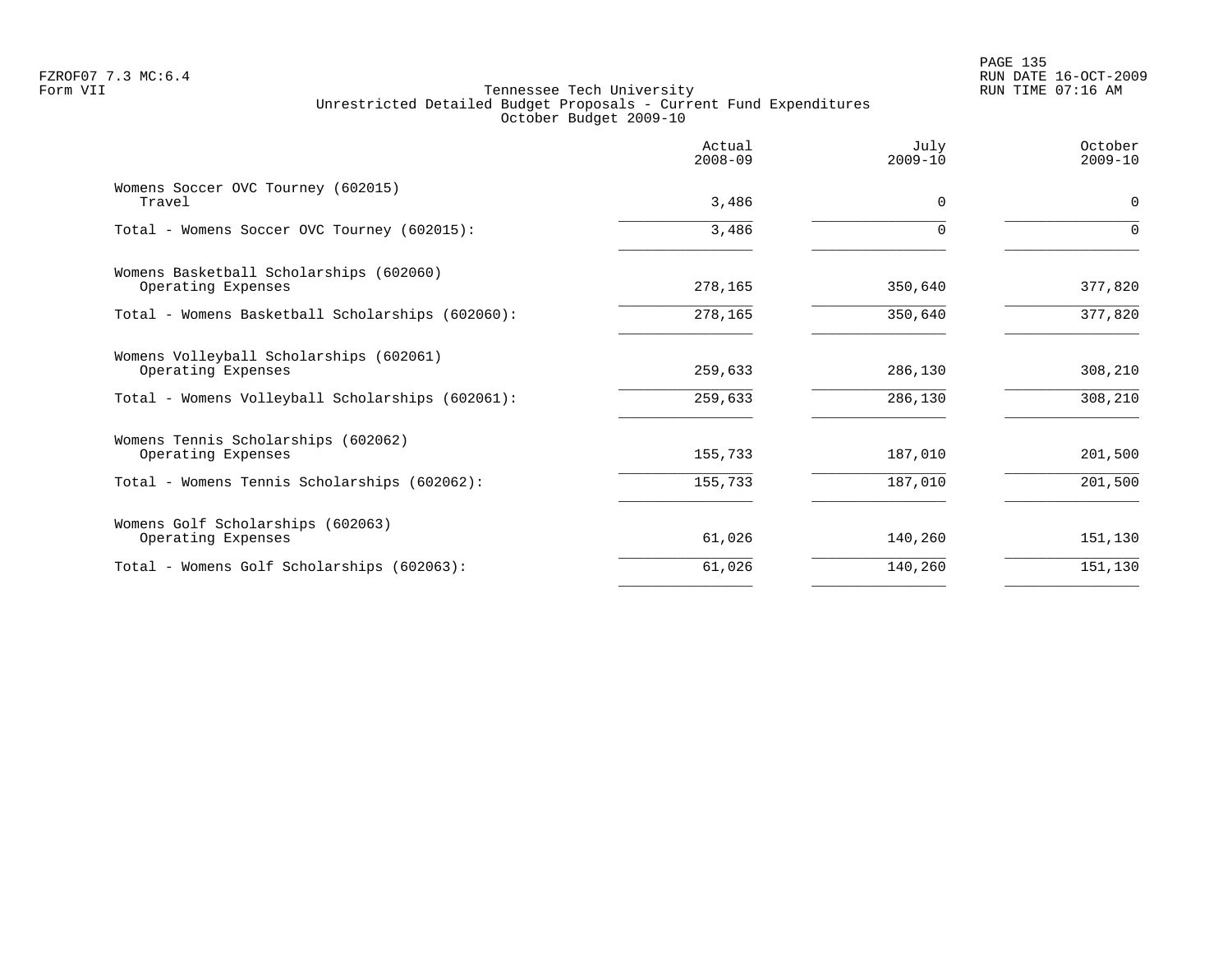|                                                                                                                                       | Actual<br>$2008 - 09$                       | July<br>$2009 - 10$                       | October<br>$2009 - 10$                                  |
|---------------------------------------------------------------------------------------------------------------------------------------|---------------------------------------------|-------------------------------------------|---------------------------------------------------------|
| Womens Softball Scholarships (602064)<br>Operating Expenses                                                                           | 231,572                                     | 280,510                                   | 302,260                                                 |
| Total - Womens Softball Scholarships (602064):                                                                                        | 231,572                                     | 280,510                                   | 302,260                                                 |
| Womens Cross Country Scholarships (602065)<br>Operating Expenses                                                                      | 183,720                                     | 290,060                                   | 320,530                                                 |
| Total - Womens Cross Country Scholarships (602065):                                                                                   | 183,720                                     | 290,060                                   | 320,530                                                 |
| Womens Soccer Scholarships (602066)<br>Operating Expenses                                                                             | 241,494                                     | 327,260                                   | 352,630                                                 |
| Total - Womens Soccer Scholarships (602066):                                                                                          | 241,494                                     | 327,260                                   | 352,630                                                 |
| Athletic Motor Pool (650000)<br>Salaries - Supporting<br>Salaries - Professional<br>Employee Benefits<br>Travel<br>Operating Expenses | 1,340<br>$\Omega$<br>102<br>2,238<br>38,585 | $\Omega$<br>4,000<br>$\Omega$<br>$\Omega$ | $\overline{0}$<br>4,000<br>0<br>$\mathbf 0$<br>$\Omega$ |
| Total - Athletic Motor Pool (650000):                                                                                                 | 42,265                                      | 4,000                                     | 4,000                                                   |
| Athletic Motor Pool Revenue (650001)<br>Travel<br>Operating Expenses<br>Department Revenues                                           | $-52,885$<br>$-4,274$<br>$-182$             | $\Omega$<br>$-4,000$<br>$\Omega$          | $\mathbf 0$<br>$-4,000$<br>$\Omega$                     |
| Total - Athletic Motor Pool Revenue (650001):                                                                                         | $-57,341$                                   | $-4,000$                                  | $-4,000$                                                |
|                                                                                                                                       |                                             |                                           |                                                         |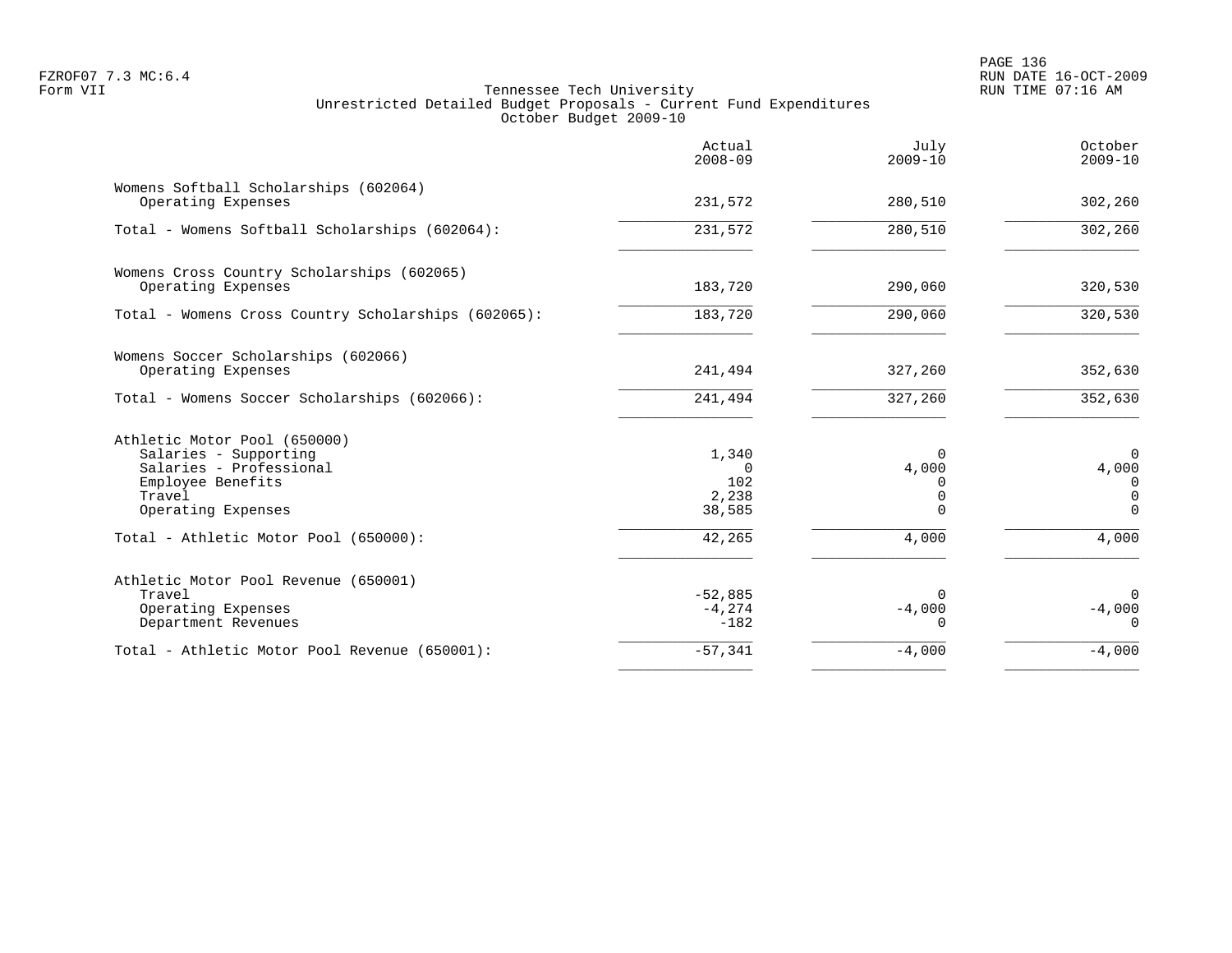PAGE 137 FZROF07 7.3 MC:6.4 RUN DATE 16-OCT-2009

|                                                   | Actual<br>$2008 - 09$ | July<br>$2009 - 10$ | October<br>$2009 - 10$ |
|---------------------------------------------------|-----------------------|---------------------|------------------------|
| Student Sports Comp (650002)                      |                       |                     |                        |
| Salaries - Professional                           | 27,470                | 30,000              | 30,000                 |
| Employee Benefits                                 | 7,266                 | 15,960              | 15,960                 |
| Operating Expenses                                | 21,163                | 18,870              | 18,870                 |
| Department Revenues                               | $-20$                 | $\Omega$            | $\Omega$               |
| Total - Student Sports Comp (650002):             | 55,879                | 64,830              | 64,830                 |
| Student Sports Comp Grad Assist (650003)          |                       |                     |                        |
| Operating Expenses                                | 2,220                 | 2,220               | 2,350                  |
| Total - Student Sports Comp Grad Assist (650003): | 2,220                 | 2,220               | 2,350                  |
| Tennis Center (650004)                            |                       |                     |                        |
| Salaries - Professional                           | 11,235                | 11,235              | 11,235                 |
| Employee Benefits                                 | 3,633                 | 11,040              | 11,040                 |
| Total - Tennis Center (650004):                   | 14,868                | 22,275              | 22,275                 |
| TBR Spouse Dependent Discount (700000)            |                       |                     |                        |
| Employee Benefits                                 | 69,096                | 58,700              | 95,000                 |
| Total - TBR Spouse Dependent Discount (700000):   | 69,096                | 58,700              | 95,000                 |
| TBR Employ Remission PC191 (700001)               |                       |                     |                        |
| Employee Benefits                                 | 32,031                | 17,620              | 29,460                 |
| Total - TBR Employ Remission PC191 (700001):      | 32,031                | 17,620              | 29,460                 |
|                                                   |                       |                     |                        |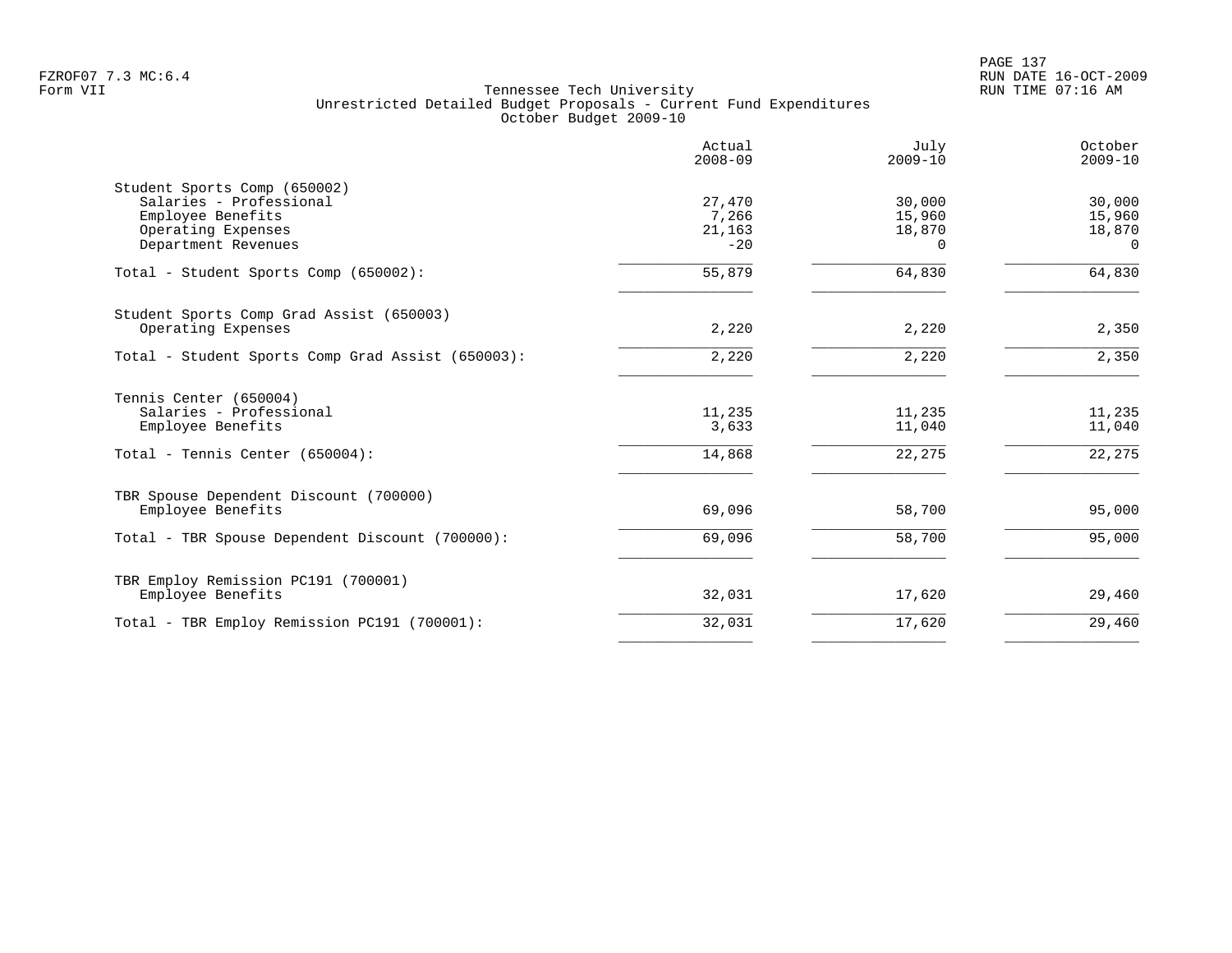PAGE 138 FZROF07 7.3 MC:6.4 RUN DATE 16-OCT-2009

|                                                                                                                                       | Actual<br>$2008 - 09$         | July<br>$2009 - 10$        | October<br>$2009 - 10$     |
|---------------------------------------------------------------------------------------------------------------------------------------|-------------------------------|----------------------------|----------------------------|
| E and G Data Processing Allocation (700003)<br>Department Revenues                                                                    | 268,365                       | 252,290                    | 256,970                    |
| Total - E and G Data Processing Allocation (700003):                                                                                  | 268,365                       | 252,290                    | 256,970                    |
| E and G Claims Adjustment (700004)<br>Operating Expenses                                                                              | 15,447                        | 25,570                     | 27,050                     |
| Total - E and G Claims Adjustment $(700004)$ :                                                                                        | 15,447                        | 25,570                     | 27,050                     |
| $E$ and G Support (700005)<br>Employee Benefits<br>Operating Expenses<br>Total - E and G Support $(700005)$ :                         | 207,242<br>113,925<br>321,167 | 450<br>93,910<br>94,360    | 450<br>62,790<br>63,240    |
| E and G Other Salary Pool (700009)<br>Salaries - Supporting<br>Salaries - Professional<br>Total - E and G Other Salary Pool (700009): | 0<br>$\Omega$<br>$\Omega$     | 21,350<br>21,520<br>42,870 | 21,350<br>21,520<br>42,870 |
| TAF Student Banner Support (700019)<br>Travel                                                                                         | 1,831                         | 8,480                      | 3,480                      |
| Total - TAF Student Banner Support (700019):                                                                                          | 1,831                         | 8,480                      | 3,480                      |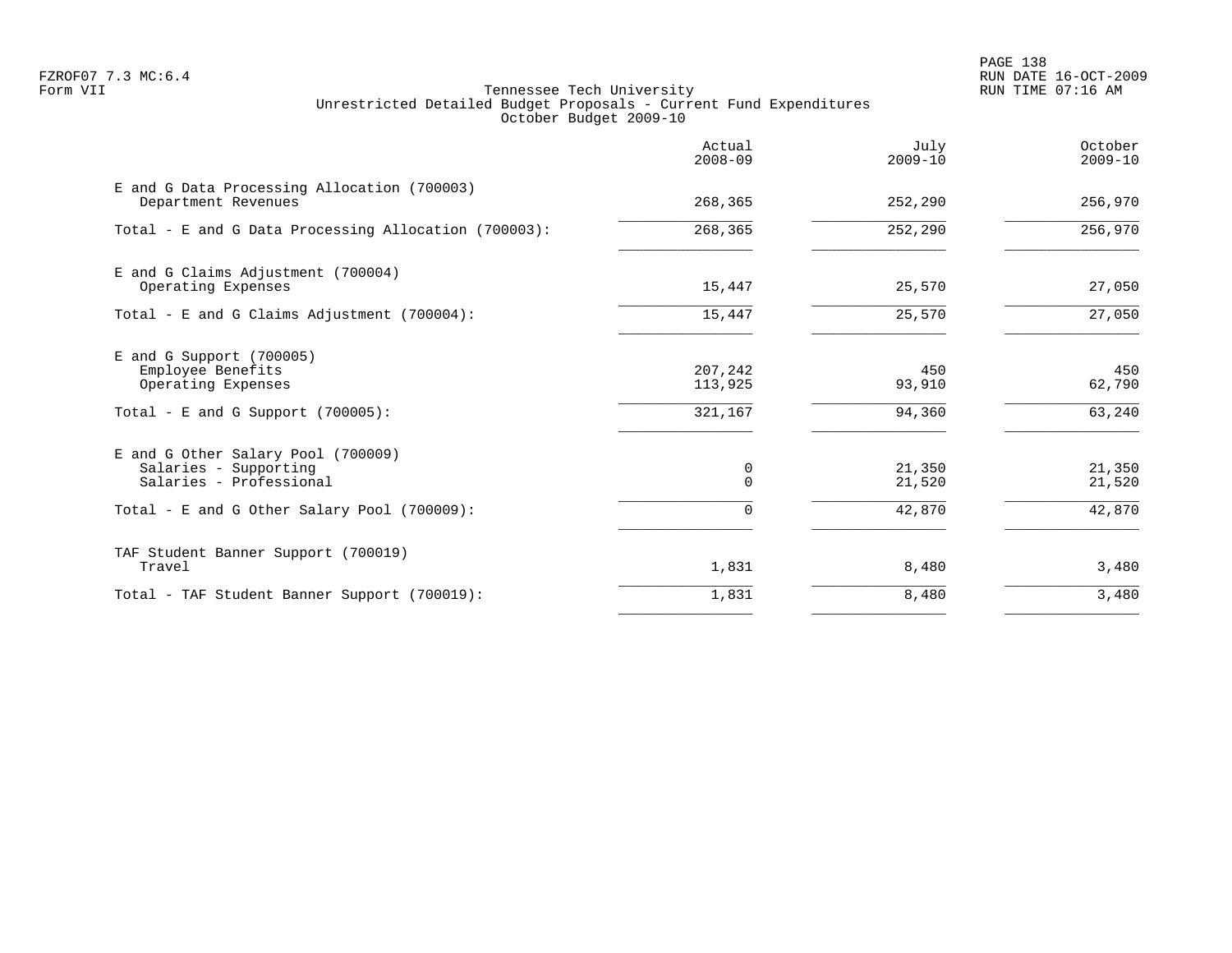# FZROF07 7.3 MC:6.4 RUN DATE 16-OCT-2009<br>Form VII RUN TIME 07:16 AM Tennessee Tech University Unrestricted Detailed Budget Proposals - Current Fund Expenditures October Budget 2009-10

|                                                                              | Actual<br>$2008 - 09$ | July<br>$2009 - 10$ | October<br>$2009 - 10$ |
|------------------------------------------------------------------------------|-----------------------|---------------------|------------------------|
| Post Office Allocation (700045)<br>Operating Expenses<br>Department Revenues | 11,941                | 6,080               | 7,240<br>$\Omega$      |
| Total - Post Office Allocation (700045):                                     | 11,941                | 6,080               | 7,240                  |
| ARRA Am Recvry Reinvst Act (700062)                                          |                       |                     |                        |
| Salaries - Supporting<br>Salaries - Students                                 | 26,232<br>42,847      | 20,000              |                        |
| Salaries - Professional                                                      |                       | 10,740              |                        |
| Employee Benefits                                                            | 2,669                 | 2,130               |                        |
| Total - ARRA Am Recvry Reinvst Act (700062):                                 | 71,748                | 32,870              |                        |
|                                                                              |                       |                     |                        |

Total - Student Services (400):

| Salaries - Administrative | 557,161    | 551,498    | 551,498    |
|---------------------------|------------|------------|------------|
| Salaries - Academic       | 1,500      |            |            |
| Salaries - Supporting     | 1,463,619  | 1,350,069  | 1,360,229  |
| Salaries - Students       | 297,235    | 128,740    | 136,790    |
| Salaries - Professional   | 2,980,835  | 3,101,041  | 3,210,288  |
| Employee Benefits         | 2,153,206  | 2,254,300  | 2,348,210  |
| Travel                    | 931,164    | 467,890    | 458,430    |
| Operating Expenses        | 7,559,374  | 6,757,459  | 8,229,439  |
| Capital Outlay            |            | 1,050      | 1,050      |
| Department Revenues       | 150,415    | 242,290    | 239,470    |
|                           |            |            |            |
| Total                     | 16,094,509 | 14,854,337 | 16,535,404 |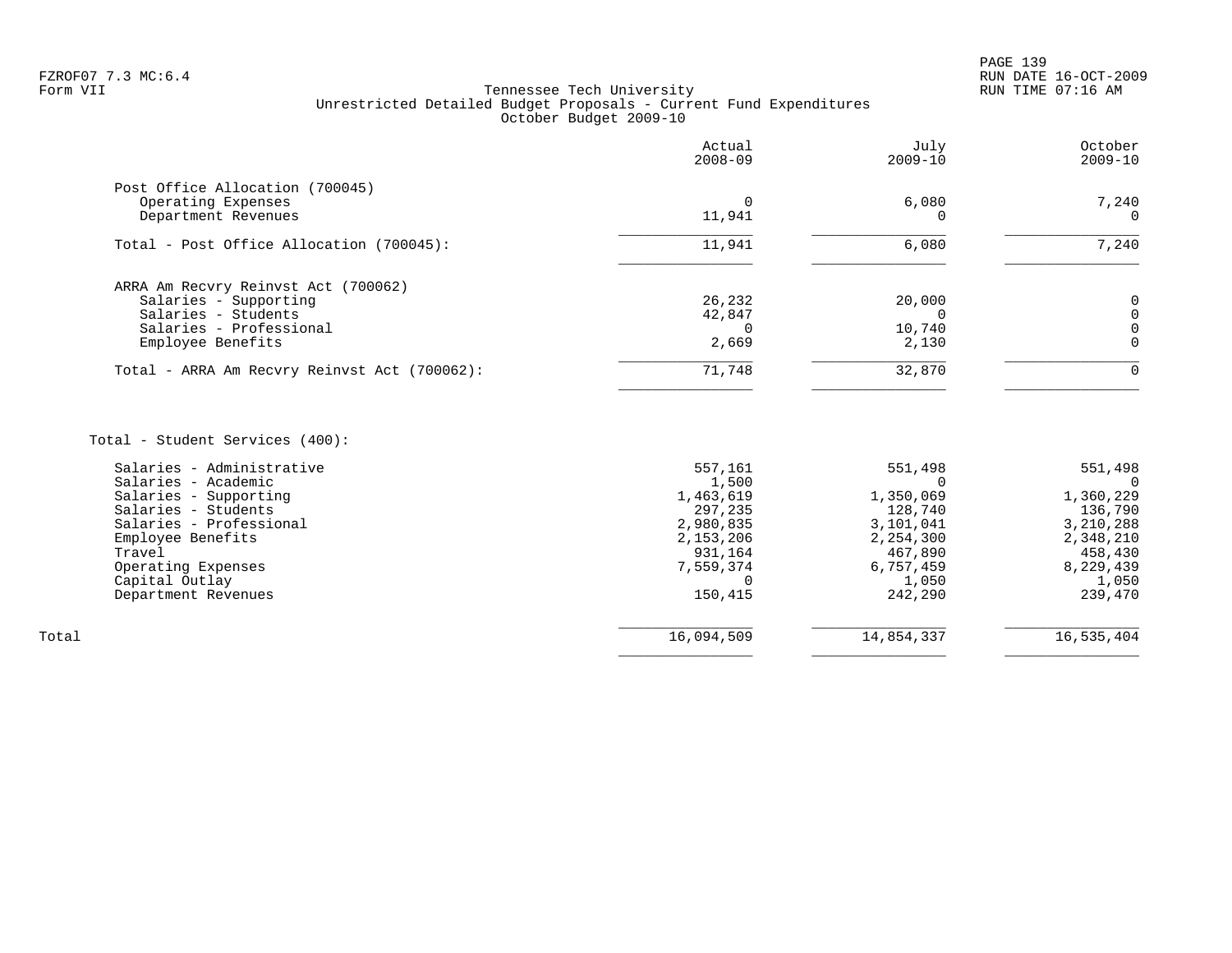PAGE 140 FZROF07 7.3 MC:6.4 RUN DATE 16-OCT-2009

|                                                                                         | Actual<br>$2008 - 09$ | July<br>$2009 - 10$ | October<br>$2009 - 10$ |
|-----------------------------------------------------------------------------------------|-----------------------|---------------------|------------------------|
| Total - Student Services (40):                                                          |                       |                     |                        |
| Salaries - Administrative<br>Salaries - Academic                                        | 557,161<br>1,500      | 551,498<br>$\Omega$ | 551,498<br>$\Omega$    |
| Salaries - Supporting                                                                   | 1,463,619             | 1,350,069           | 1,360,229              |
| Salaries - Students                                                                     | 297,235               | 128,740             | 136,790                |
| Salaries - Professional                                                                 | 2,980,835             | 3,101,041           | 3,210,288              |
| Employee Benefits                                                                       | 2,153,206             | 2,254,300           | 2,348,210              |
| Travel                                                                                  | 931,164               | 467,890             | 458,430                |
| Operating Expense                                                                       | 7,559,374             | 6,757,459           | 8,229,439              |
| Capital Outlay                                                                          |                       | 1,050               | 1,050                  |
| Department Revenues                                                                     | 150,415               | 242,290             | 239,470                |
| Total                                                                                   | 16,094,509            | 14,854,337          | 16,535,404             |
| Institutional Support (45)<br>Institutional Support (450)<br>Presidents Office (110000) |                       |                     |                        |
| Salaries - Administrative                                                               | 243,100               | 242,700             | 242,700                |
| Salaries - Academic                                                                     | 265                   | $\Omega$            | $\Omega$               |
| Salaries - Supporting                                                                   | 26,340                | 28,280              | 28,280                 |
| Salaries - Students                                                                     | 9,206                 | 3,190               | 3,190                  |
| Salaries - Professional                                                                 | 202,240               | 199,430             | 199,430                |
| Employee Benefits                                                                       | 141,269               | 134,120             | 135,120                |
| Travel                                                                                  | 6,818                 | 4,000               | 12,000                 |
| Operating Expenses                                                                      | 17,709                | 15,580              | 15,580                 |
| Department Revenues                                                                     | $-116$                | 0                   | $\Omega$               |
| Total - Presidents Office (110000):                                                     | 646,831               | 627,300             | 636,300                |
|                                                                                         |                       |                     |                        |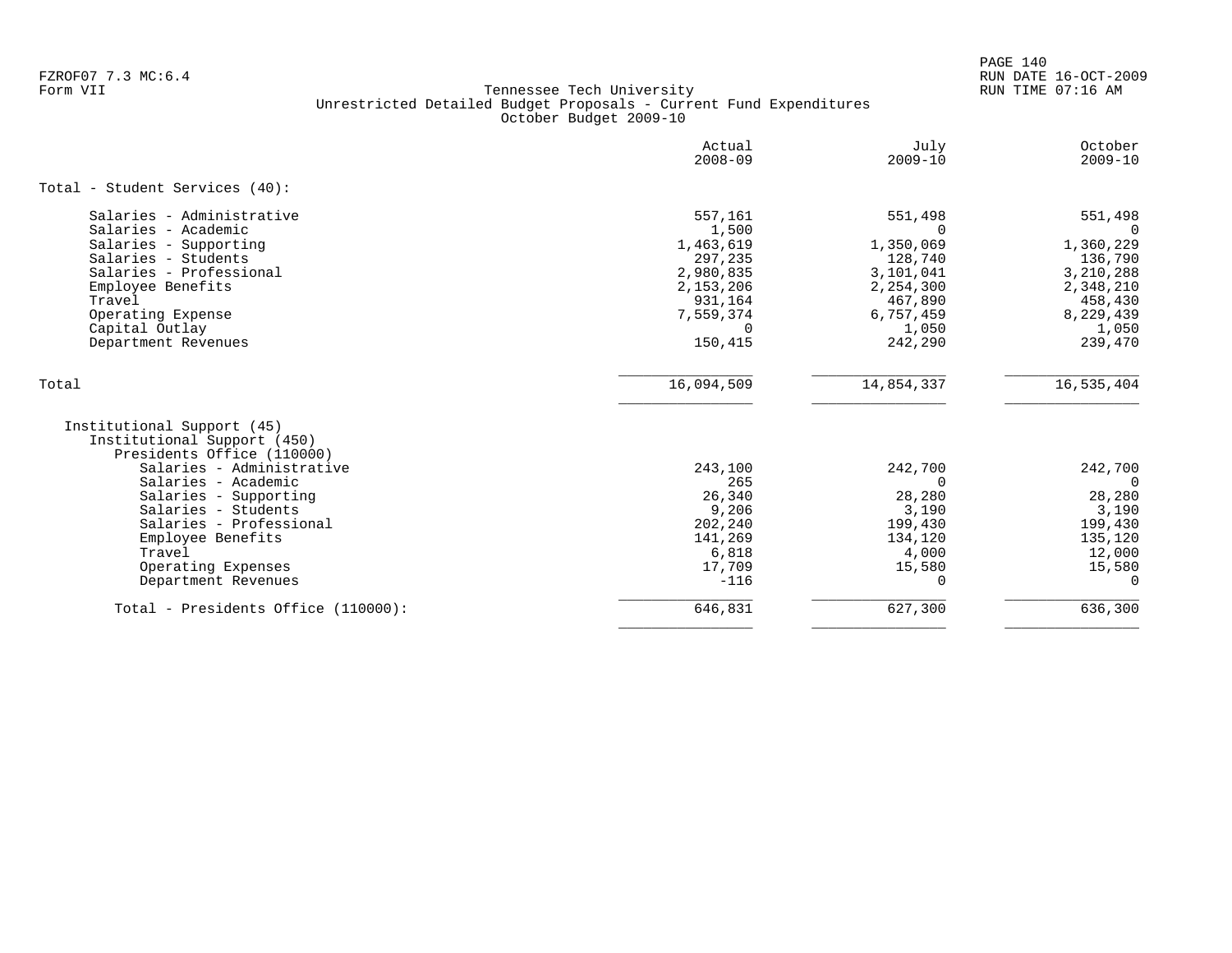|                                                                                                                      | Actual<br>$2008 - 09$           | July<br>$2009 - 10$             | October<br>$2009 - 10$          |
|----------------------------------------------------------------------------------------------------------------------|---------------------------------|---------------------------------|---------------------------------|
| University Support (110001)<br>Operating Expenses                                                                    | $\Omega$                        | 60,520                          | 60,520                          |
| Total - University Support (110001):                                                                                 | $\Omega$                        | 60,520                          | 60,520                          |
| Allow for Retired Personnel (110002)<br>Salaries - Professional<br>Employee Benefits<br>Travel<br>Operating Expenses | 28,540<br>414<br>1,700<br>204   | 28,540<br>470<br>1,000<br>1,000 | 28,540<br>470<br>1,000<br>1,000 |
| Total - Allow for Retired Personnel (110002):                                                                        | 30,858                          | 31,010                          | 31,010                          |
| Faculty Senate (110003)<br>Salaries - Academic<br>Employee Benefits<br>Travel<br>Operating Expenses                  | 2,405<br>432<br>240<br>$\Omega$ | 2,400<br>500<br>400<br>550      | 2,400<br>500<br>400<br>550      |
| Total - Faculty Senate (110003):                                                                                     | 3,077                           | 3,850                           | 3,850                           |
| Staff Advancement Committee (110004)<br>Operating Expenses                                                           | 0                               | 400                             | 400                             |
| Total - Staff Advancement Committee (110004):                                                                        | $\Omega$                        | 400                             | 400                             |
|                                                                                                                      |                                 |                                 |                                 |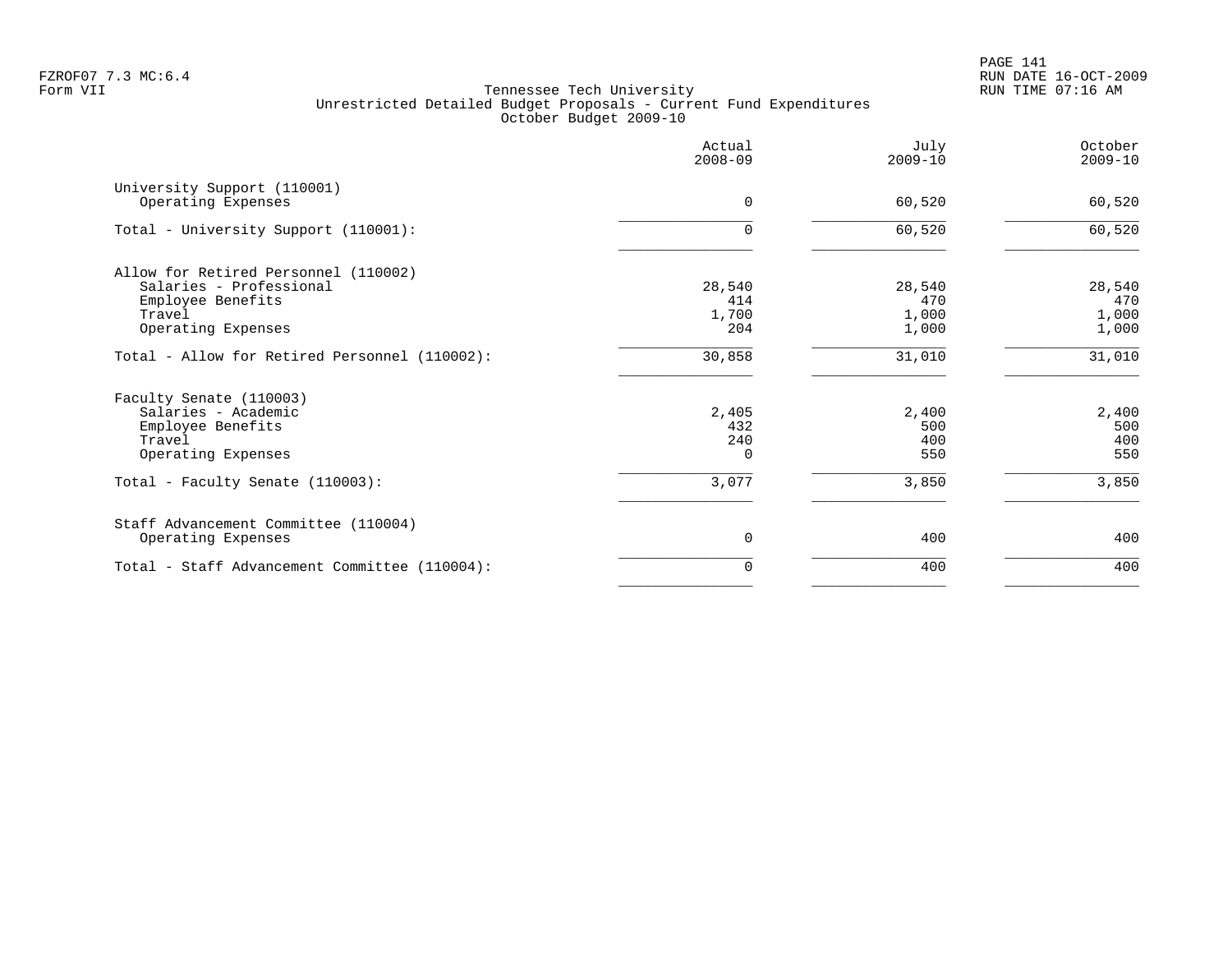|                                                                                                                             | Actual<br>$2008 - 09$             | July<br>$2009 - 10$          | October<br>$2009 - 10$       |
|-----------------------------------------------------------------------------------------------------------------------------|-----------------------------------|------------------------------|------------------------------|
| Staff Development (110005)<br>Operating Expenses                                                                            | 1,500                             | 1,500                        | 1,500                        |
| Total - Staff Development (110005):                                                                                         | 1,500                             | 1,500                        | 1,500                        |
| President Grad Assistant (110006)<br>Operating Expenses                                                                     | 24,800                            | 13,100                       | 13,850                       |
| Total - President Grad Assistant (110006):                                                                                  | 24,800                            | 13,100                       | 13,850                       |
| Staff Moving (110007)<br>Travel<br>Operating Expenses<br>Total - Staff Moving (110007):                                     | 0<br>$\mathbf 0$<br>$\Omega$      | 1,400<br>520<br>1,920        | 1,400<br>520<br>1,920        |
| Staff Awards (110008)<br>Salaries - Supporting<br>Employee Benefits<br>Operating Expenses<br>Total - Staff Awards (110008): | 2,000<br>$\Omega$<br>200<br>2,200 | 2,000<br>300<br>200<br>2,500 | 2,000<br>300<br>200<br>2,500 |
| Professional Awards (110009)<br>Salaries - Professional<br>Operating Expenses                                               | 1,000<br>50                       | 1,000<br>50                  | 1,000<br>50                  |
| Total - Professional Awards (110009):                                                                                       | 1,050                             | 1,050                        | 1,050                        |
|                                                                                                                             |                                   |                              |                              |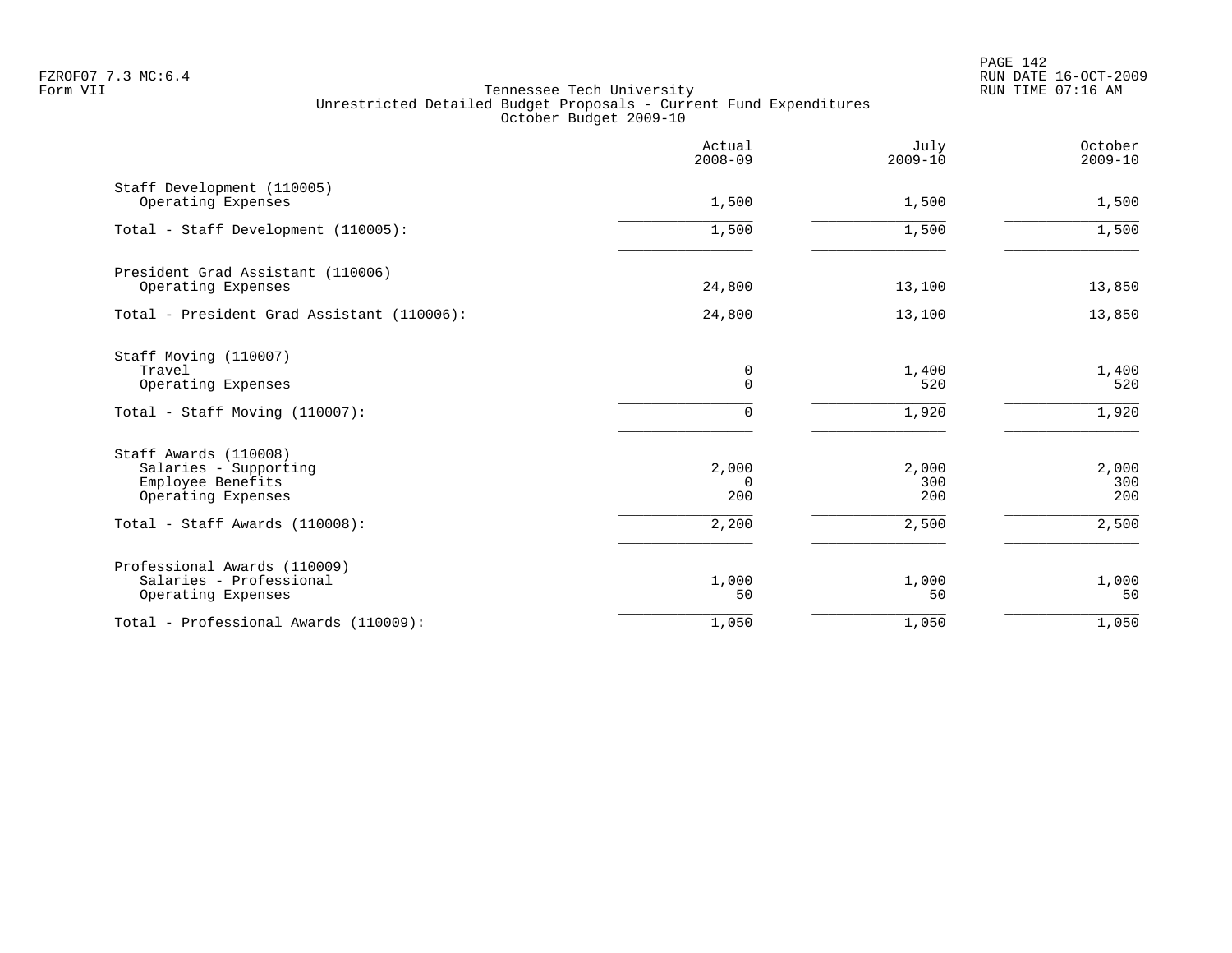|                                                                                                                                                | Actual<br>$2008 - 09$                        | July<br>$2009 - 10$                          | October<br>$2009 - 10$                       |
|------------------------------------------------------------------------------------------------------------------------------------------------|----------------------------------------------|----------------------------------------------|----------------------------------------------|
| Performance Awards (110010)<br>Operating Expenses                                                                                              | 0                                            | 12,000                                       | 12,000                                       |
| Total - Performance Awards (110010):                                                                                                           | $\Omega$                                     | 12,000                                       | 12,000                                       |
| Graduation Experience (110012)<br>Salaries - Students<br>Operating Expenses                                                                    | 2,000<br>73,767                              | $\Omega$<br>60,110                           | 2,000<br>60,110                              |
| Total - Graduation Experience (110012):                                                                                                        | 75,767                                       | 60,110                                       | 62,110                                       |
| Exec Mgt Strategic Initiatives (110016)<br>Operating Expenses                                                                                  | 0                                            | 246,130                                      | 301,320                                      |
| Total - Exec Mgt Strategic Initiatives (110016):                                                                                               | $\Omega$                                     | 246,130                                      | 301,320                                      |
| Office of Internal Audit (111000)<br>Salaries - Administrative<br>Salaries - Professional<br>Employee Benefits<br>Travel<br>Operating Expenses | 73,950<br>61,110<br>45,082<br>1,822<br>3,201 | 73,550<br>60,810<br>43,220<br>1,700<br>2,930 | 73,550<br>60,810<br>44,220<br>1,700<br>2,930 |
| Total - Office of Internal Audit (111000):                                                                                                     | 185,165                                      | 182,210                                      | 183,210                                      |
| Diversity and Legal Affiars (112000)<br>Travel<br>Operating Expenses<br>Department Revenues                                                    | 384<br>6,909<br>$-1$                         | 1,000<br>3,500<br>$\Omega$                   | 1,000<br>6,400<br>$\Omega$                   |
| Total - Diversity and Legal Affiars (112000):                                                                                                  | 7,292                                        | 4,500                                        | 7,400                                        |
|                                                                                                                                                |                                              |                                              |                                              |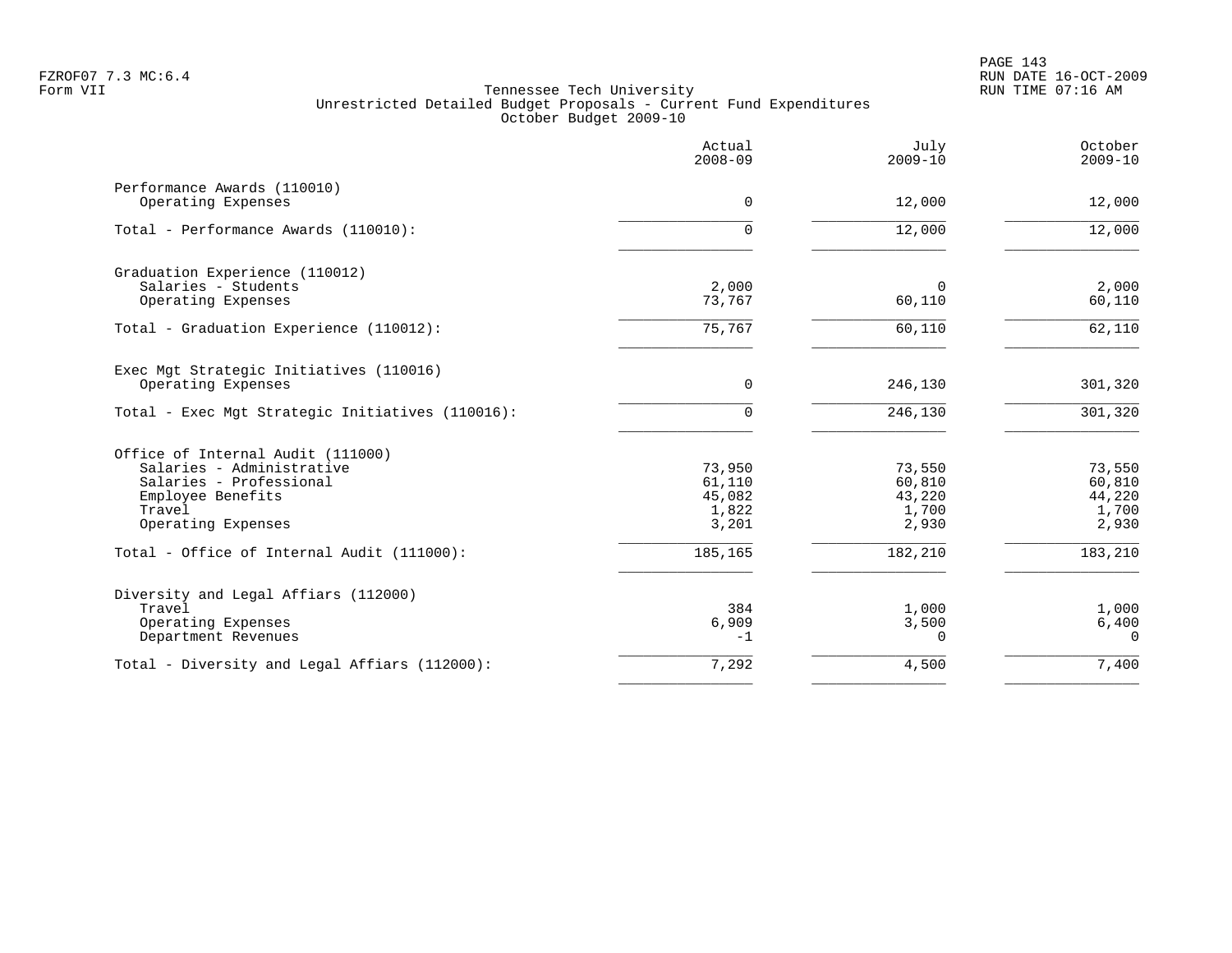|                                                  | Actual<br>$2008 - 09$ | July<br>$2009 - 10$ | October<br>$2009 - 10$ |
|--------------------------------------------------|-----------------------|---------------------|------------------------|
| Commission on Status of Women (112001)           |                       |                     |                        |
| Travel                                           | 89                    | $\Omega$            | $\overline{0}$         |
| Operating Expenses                               | 1,911                 | 2,000               | 2,000                  |
| Total - Commission on Status of Women (112001):  | 2,000                 | 2,000               | 2,000                  |
| Vice President of Acad Affairs (120000)          |                       |                     |                        |
| Salaries - Administrative                        | 183,300               | 183,000             | 183,000                |
| Salaries - Supporting                            | 46,960                | 46,960              | 46,960                 |
| Salaries - Students                              | 1,471                 | $\Omega$            | $\Omega$               |
| Salaries - Professional                          | 47,010                | 46,710              | 46,710                 |
| Employee Benefits                                | 90,227                | 111,050             | 111,050                |
| Travel                                           | 1,526                 | 1,920               | 1,920                  |
| Operating Expenses                               | 5,007                 | 5,400               | 5,400                  |
| Department Revenues                              | $-1$                  | $\Omega$            | $\Omega$               |
| Total - Vice President of Acad Affairs (120000): | 375,500               | 395,040             | 395,040                |
| Self Study (120001)                              |                       |                     |                        |
| Travel                                           | 3,424                 | 4,000               | 6,000                  |
| Operating Expenses                               | $\Omega$              | 960                 | $\Omega$               |
| Total - Self Study $(120001)$ :                  | 3,424                 | 4,960               | 6,000                  |
|                                                  |                       |                     |                        |
| Craft Center Security (121771)                   |                       |                     |                        |
| Salaries - Supporting                            | 44,286                | 38,280              | 38,280                 |
| Salaries - Students                              | 4,168                 | 7,000               | 7,000                  |
| Employee Benefits<br>Operating Expenses          | 18,827<br>$-2,348$    | 18,460<br>100       | 18,460<br>100          |
| Total - Craft Center Security (121771):          | 64,933                | 63,840              | 63,840                 |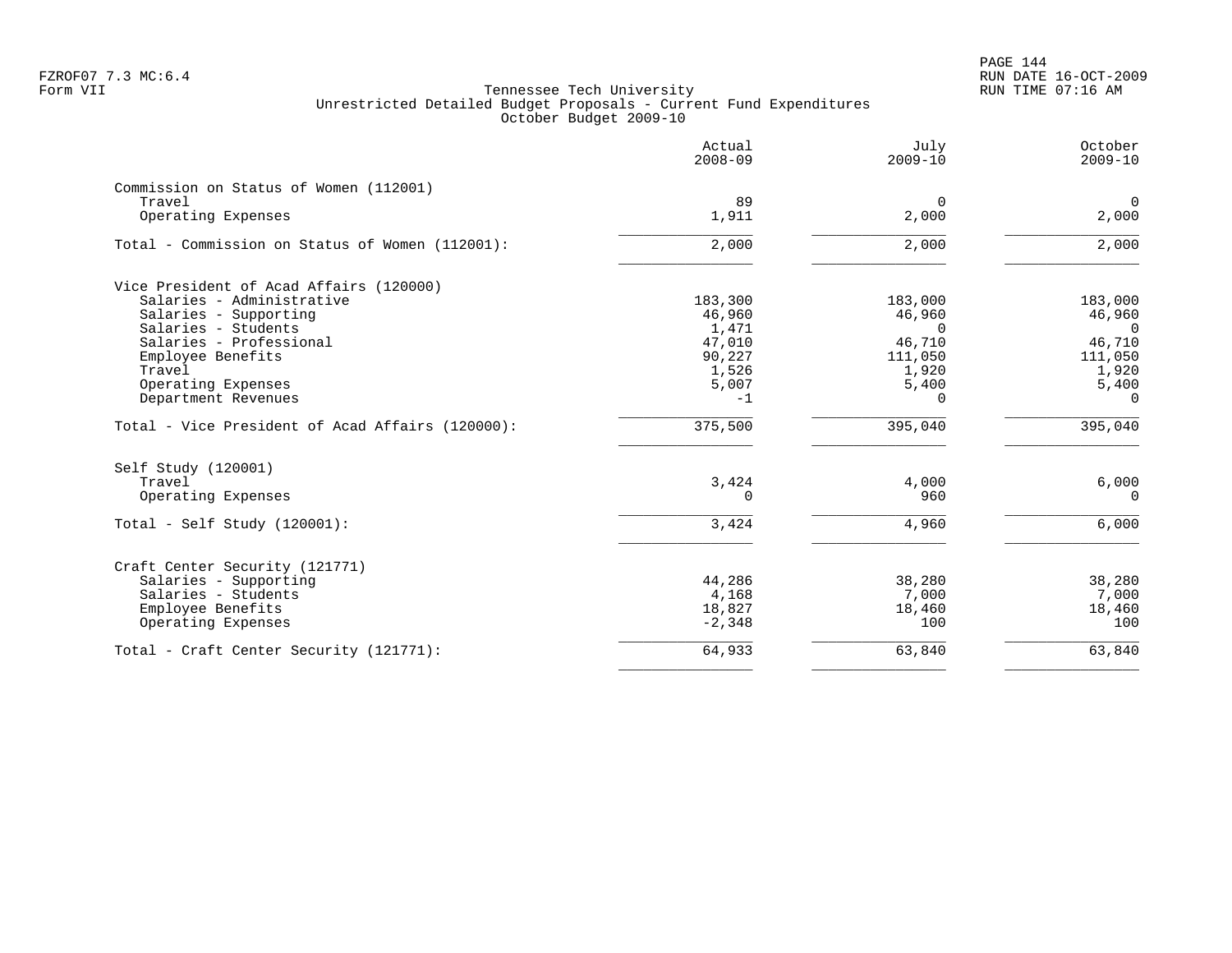PAGE 145 FZROF07 7.3 MC:6.4 RUN DATE 16-OCT-2009

|                                                                    | Actual<br>$2008 - 09$ | July<br>$2009 - 10$ | October<br>$2009 - 10$ |
|--------------------------------------------------------------------|-----------------------|---------------------|------------------------|
| Federal College Work Study Program (122001)<br>Salaries - Students | 14,843                | 16,390              | 20,410                 |
| Total - Federal College Work Study Program (122001):               | 14,843                | 16,390              | 20,410                 |
| Graduation Diplomas (123503)                                       |                       |                     |                        |
| Operating Expenses                                                 | 15,449                | 9,310               | 9,310                  |
| Total - Graduation Diplomas (123503):                              | 15,449                | 9,310               | 9,310                  |
| Institutional Research Office (125000)                             |                       |                     |                        |
| Salaries - Administrative                                          | 76,780                | 76,480              | 76,480                 |
| Salaries - Professional<br>Employee Benefits                       | 148,380<br>76,670     | 158,480<br>65,130   | 158,480<br>77,130      |
| Travel                                                             | 5,488                 | 2,300               | 2,300                  |
| Operating Expenses                                                 | 5,489                 | 12,040              | 16,480                 |
| Department Revenues                                                | $-12$                 | $\Omega$            | $\mathbf 0$            |
| Total - Institutional Research Office (125000):                    | 312,795               | 314,430             | 330,870                |
| Institutional Res Graduate Assist (125001)                         |                       |                     |                        |
| Operating Expenses                                                 | $\mathbf 0$           | 9,120               | 9,640                  |
| Total - Institutional Res Graduate Assist (125001):                | 0                     | 9,120               | 9,640                  |
| Institutional Planning (125100)                                    |                       |                     |                        |
| Salaries - Administrative                                          | 34,805                | 29,896              | 0                      |
| Salaries - Students                                                | 1,374                 | $\Omega$            | $\Omega$               |
| Salaries - Professional<br>Employee Benefits                       | 38,608<br>19,850      | 40,080<br>8,950     | 40,080<br>8,950        |
| Operating Expenses                                                 | 164                   | $\Omega$            | $\Omega$               |
| Total - Institutional Planning (125100):                           | 94,801                | 78,926              | 49,030                 |
|                                                                    |                       |                     |                        |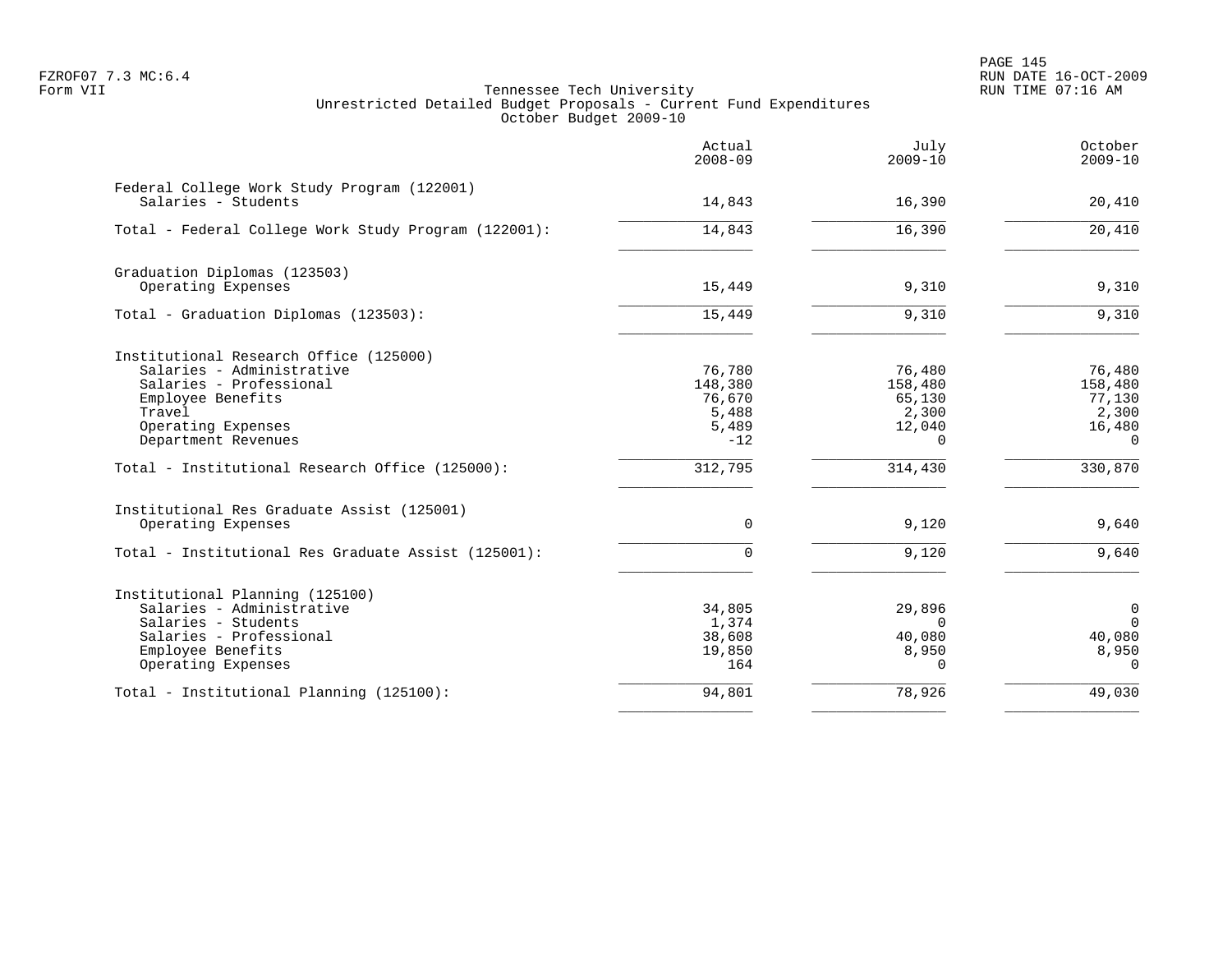|                                                       | Actual<br>$2008 - 09$ | July<br>$2009 - 10$ | October<br>$2009 - 10$ |
|-------------------------------------------------------|-----------------------|---------------------|------------------------|
| Student Affairs Administration (127000)               |                       |                     |                        |
| Salaries - Administrative                             | 108,480               | 108,180             | 108,180                |
| Salaries - Supporting                                 | 26,720                | 26,420              | 26,420                 |
| Salaries - Students                                   | $\cap$                | 1,200               | 1,200                  |
| Salaries - Professional                               | 33,025                | 32,725              | 32,725                 |
| Employee Benefits                                     | 54,080                | 54,270              | 57,270                 |
| Travel                                                | 1,038                 | 480                 | 480                    |
| Operating Expenses                                    | 13,521                | 7,320               | 7,320                  |
| Total - Student Affairs Administration (127000):      | 236,864               | 230,595             | 233,595                |
| Student Affairs Grad Assist (127001)                  |                       |                     |                        |
| Operating Expenses                                    | 36,124                | 33,240              | 39,150                 |
| Total - Student Affairs Grad Assist (127001):         | 36,124                | 33,240              | 39,150                 |
| Commission on Status of Blacks (127002)               |                       |                     |                        |
| Travel                                                | 655                   | $\Omega$            | $\Omega$               |
| Operating Expenses                                    | 1,355                 | 2,010               | 2,010                  |
| Total - Commission on Status of Blacks (127002):      | 2,010                 | 2,010               | 2,010                  |
|                                                       |                       |                     |                        |
| VP Ext Programs Regional Developmnt (180000)          |                       |                     |                        |
| Salaries - Administrative                             | 32,845                | 34,245              | 34,245                 |
| Employee Benefits                                     | 6,831                 | 7,360               | 7,360                  |
| Total - VP Ext Programs Regional Developmnt (180000): | 39,676                | 41,605              | 41,605                 |
|                                                       |                       |                     |                        |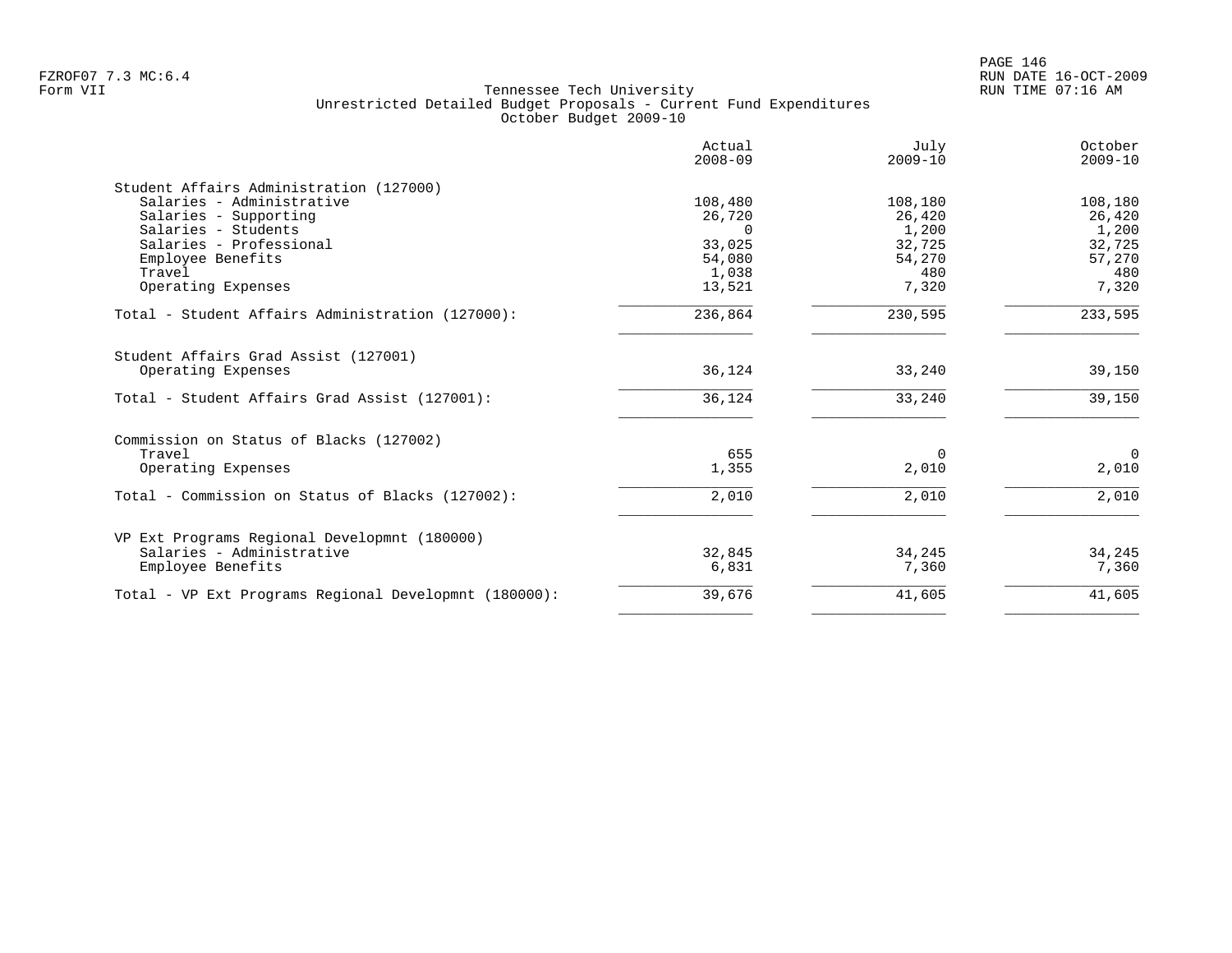PAGE 147 FZROF07 7.3 MC:6.4 RUN DATE 16-OCT-2009

|                                                      | Actual<br>$2008 - 09$ | July<br>$2009 - 10$ | October<br>$2009 - 10$ |
|------------------------------------------------------|-----------------------|---------------------|------------------------|
| Vice Pres for Planning and Finance (200000)          |                       |                     |                        |
| Salaries - Administrative                            | 130,750               | 130,450             | 130,450                |
| Salaries - Supporting                                | 22,976                | 23,490              | 23,490                 |
| Salaries - Professional                              | 36,695                | 34,630              | 64,520                 |
| Employee Benefits                                    | 49,009                | 53,740              | 53,740                 |
| Travel                                               | 2,120                 | 750                 | 750                    |
| Operating Expenses                                   | 3,424                 | 3,820               | 3,820                  |
| Total - Vice Pres for Planning and Finance (200000): | 244,974               | 246,880             | 276,770                |
| Business Office (200001)                             |                       |                     |                        |
| Salaries - Administrative                            | 108,320               | 107,920             | 107,920                |
| Salaries - Supporting                                | 404,854               | 380,170             | 382,980                |
| Salaries - Professional                              | 553,986               | 504,870             | 504,870                |
| Employee Benefits                                    | 455,891               | 453,550             | 454,000                |
| Travel                                               | 5,456                 | 5,670               | 5,670                  |
| Operating Expenses                                   | 69,489                | 63,870              | 78,150                 |
| Department Revenues                                  | $-171$                | $\Omega$            | $\Omega$               |
| Total - Business Office (200001):                    | 1,597,825             | 1,516,050           | 1,533,590              |
| Personnel Office (200002)                            |                       |                     |                        |
| Salaries - Administrative                            | 45,554                | 45,600              | 45,600                 |
| Salaries - Supporting                                | 69,838                | 73,355              | 73,355                 |
| Salaries - Professional                              | 153,167               | 161,410             | 161,410                |
| Employee Benefits                                    | 101,297               | 87,170              | 111,170                |
| Travel                                               | 9,073                 | 630                 | 630                    |
| Operating Expenses                                   | 21,415                | 7,640               | 7,640                  |
| Department Revenues                                  | $-221$                | $\Omega$            | $\Omega$               |
| Total - Personnel Office (200002):                   | 400,123               | 375,805             | 399,805                |
|                                                      |                       |                     |                        |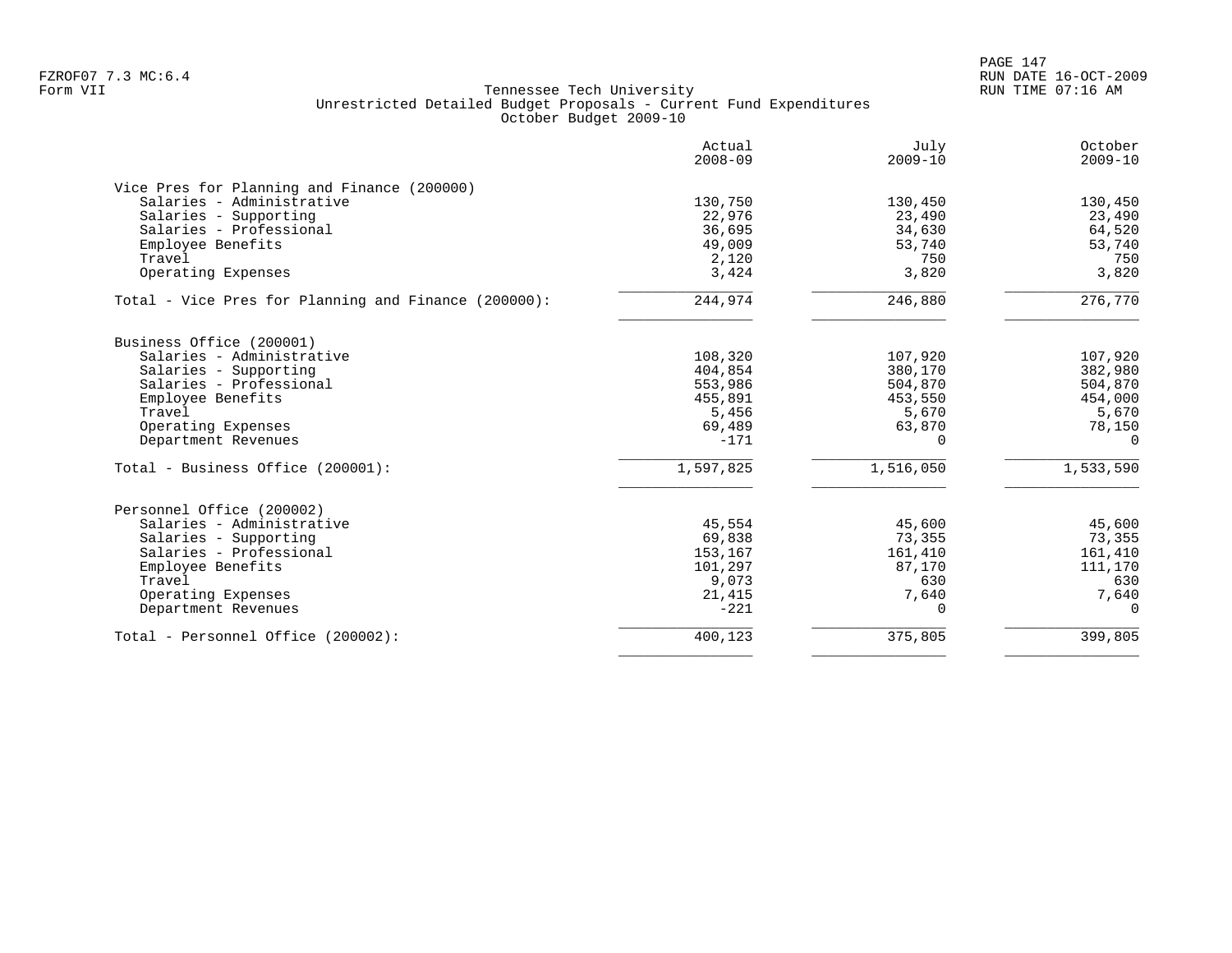PAGE 148 FZROF07 7.3 MC:6.4 RUN DATE 16-OCT-2009

|                                                    | Actual<br>$2008 - 09$ | July<br>$2009 - 10$ | October<br>$2009 - 10$ |
|----------------------------------------------------|-----------------------|---------------------|------------------------|
| Payroll Office (200003)                            |                       |                     |                        |
| Salaries - Administrative                          | 44,654                | 45,000              | 45,000                 |
| Salaries - Supporting<br>Salaries - Professional   | 55,747                | 50,075<br>94,190    | 50,075                 |
| Employee Benefits                                  | 83,126<br>90,767      | 104,620             | 94,190<br>104,620      |
| Travel                                             | 237                   | 150                 | 150                    |
| Operating Expenses                                 | 10,179                | 5,000               | 5,000                  |
|                                                    |                       |                     |                        |
| Total - Payroll Office (200003):                   | 284,710               | 299,035             | 299,035                |
| University Police (200004)                         |                       |                     |                        |
| Salaries - Supporting                              | 557,332               | 585,840             | 585,840                |
| Salaries - Professional                            | 67,105                | 68,480              | 68,480                 |
| Employee Benefits                                  | 294,727               | 315,200             | 315,200                |
| Travel                                             | 887                   | 710                 | 710                    |
| Operating Expenses                                 | 68,811                | 53,870              | 63,490                 |
| Department Revenues                                | $-166$                | $\Omega$            | $\Omega$               |
| Total - University Police (200004):                | 988,696               | 1,024,100           | 1,033,720              |
| Match University Police (200015)                   |                       |                     |                        |
| Operating Expenses                                 | $\Omega$              | $\Omega$            | 3,930                  |
| Total - Match University Police (200015):          | 0                     | $\Omega$            | 3,930                  |
| Business Office Stimulus Funding (200019)          |                       |                     |                        |
| Salaries - Professional                            | 0                     | 46,820              | 78,620                 |
| Total - Business Office Stimulus Funding (200019): | 0                     | 46,820              | 78,620                 |
|                                                    |                       |                     |                        |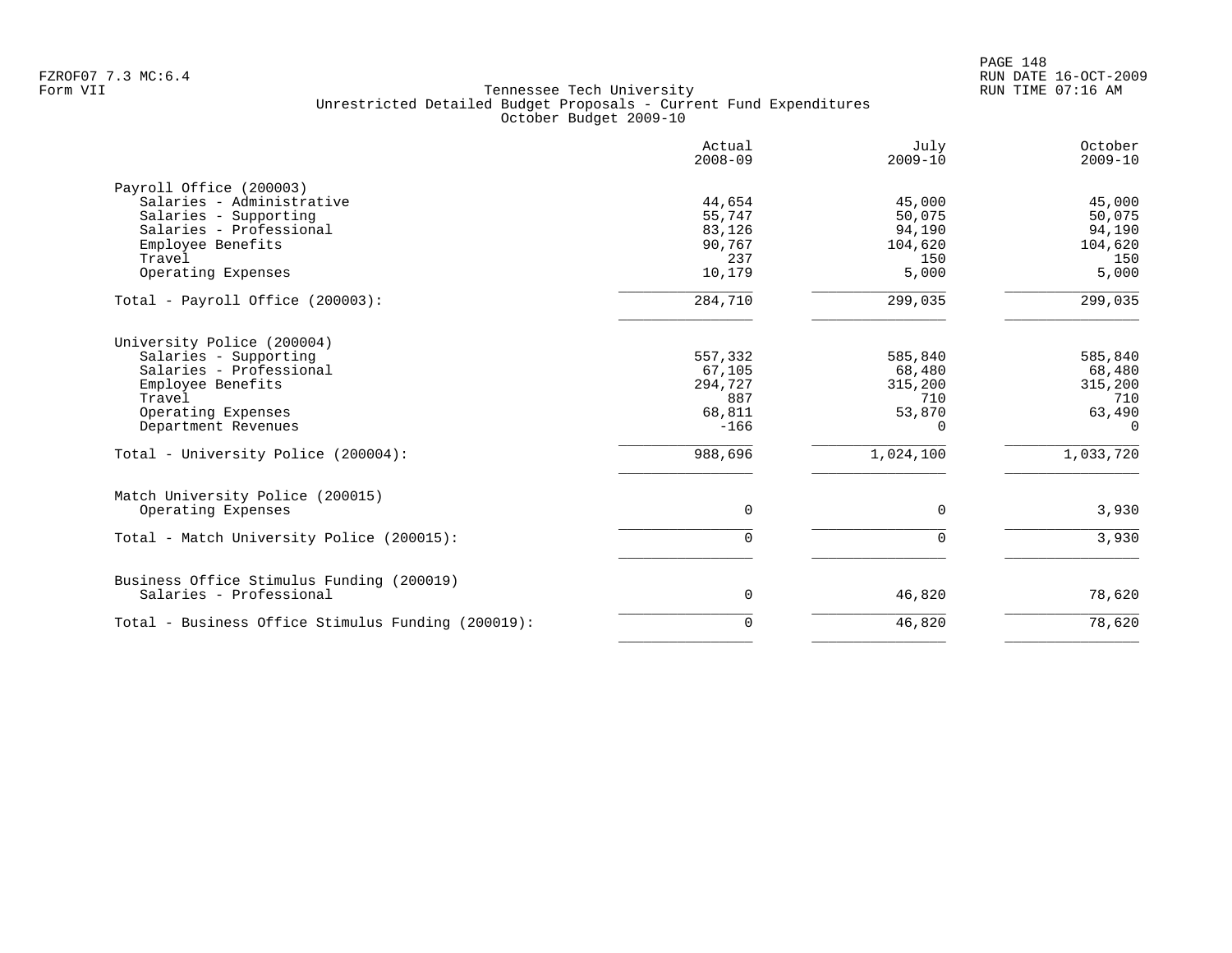|                                                    | Actual<br>$2008 - 09$ | July<br>$2009 - 10$ | October<br>$2009 - 10$ |
|----------------------------------------------------|-----------------------|---------------------|------------------------|
| Postage and Mailing (203007)<br>Operating Expenses | 226,854               | 240,620             | 240,620                |
|                                                    |                       |                     |                        |
| Total - Postage and Mailing (203007):              | 226,854               | 240,620             | 240,620                |
| Postage and Mailing Transfer In (203008)           |                       |                     |                        |
| Operating Expenses                                 | $-205,647$            | 0                   | $\Omega$               |
| Department Revenues                                | $-3,024$              | $-240,620$          | $-240,620$             |
| Total - Postage and Mailing Transfer In (203008):  | $-208,671$            | $-240,620$          | $-240,620$             |
| Printing Services (203009)                         |                       |                     |                        |
| Salaries - Supporting                              | 101,150               | 102,560             | 56,620                 |
| Salaries - Students                                | $\cap$                | 2,120               | 2,120                  |
| Salaries - Professional                            | 29,350                | 29,050              | 29,050                 |
| Employee Benefits                                  | 71,226                | 74,440              | 74,440                 |
| Travel                                             | $\Omega$              | 140                 | 140                    |
| Operating Expenses                                 | 75,628                | 68,320              | 68,320                 |
| Department Revenues                                | 12,000                | 12,000              | 12,000                 |
| Total - Printing Services (203009):                | 289,354               | 288,630             | 242,690                |
| Printing Serv Transf In (203010)                   |                       |                     |                        |
| Operating Expenses                                 | $-264, 146$           |                     | $\Omega$               |
| Department Revenues                                |                       | $-266, 470$         | $-220,530$             |
| Total - Printing Serv Transf In (203010):          | $-264, 146$           | $-266, 470$         | $-220,530$             |
|                                                    |                       |                     |                        |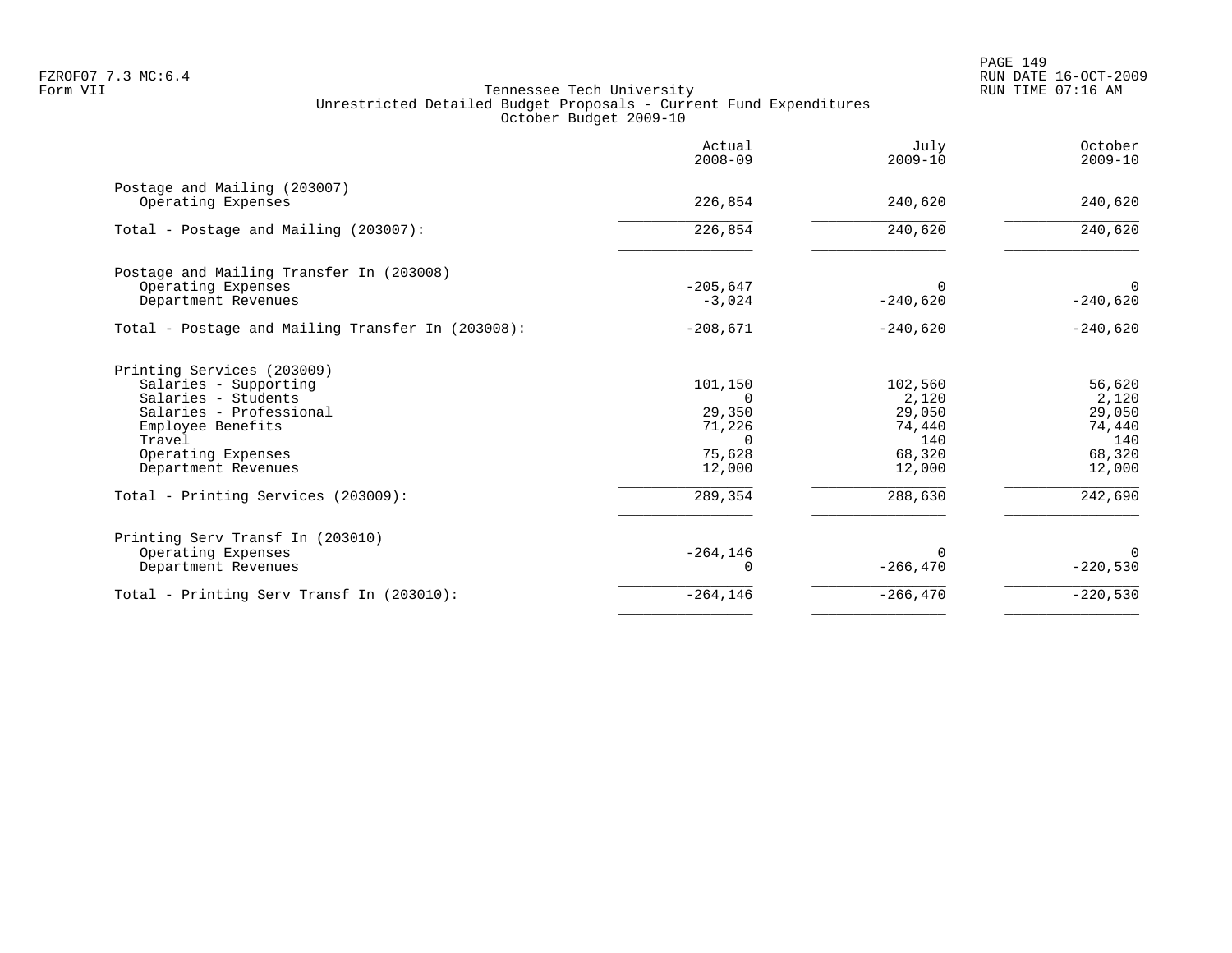PAGE 150 FZROF07 7.3 MC:6.4 RUN DATE 16-OCT-2009

|                                                                                                                                                                                                                                                       | Actual<br>$2008 - 09$                                                             | July<br>$2009 - 10$                                                                 | October<br>$2009 - 10$                                                                |
|-------------------------------------------------------------------------------------------------------------------------------------------------------------------------------------------------------------------------------------------------------|-----------------------------------------------------------------------------------|-------------------------------------------------------------------------------------|---------------------------------------------------------------------------------------|
| Printing Serv Transf Revenue (203011)<br>Operating Expenses<br>Department Revenues                                                                                                                                                                    | $-6$<br>$-25,200$                                                                 | $\Omega$<br>$-22,160$                                                               | $\Omega$<br>$-22,160$                                                                 |
| Total - Printing Serv Transf Revenue (203011):                                                                                                                                                                                                        | $-25, 206$                                                                        | $-22,160$                                                                           | $-22,160$                                                                             |
| Purchasing Office (221001)<br>Salaries - Administrative<br>Salaries - Supporting<br>Salaries - Students<br>Salaries - Professional<br>Employee Benefits<br>Travel<br>Operating Expenses<br>Department Revenues<br>Total - Purchasing Office (221001): | 66,000<br>58,332<br>3,194<br>47,960<br>80,948<br>118<br>10,453<br>$-2$<br>267,003 | 65,700<br>64,000<br>410<br>46,660<br>93,950<br>200<br>13,190<br>$\Omega$<br>284,110 | 65,700<br>62,000<br>410<br>46,660<br>93,950<br>2,200<br>13,190<br>$\Omega$<br>284,110 |
| Purchasing Fax Service (221002)<br>Operating Expenses<br>Total - Purchasing Fax Service (221002):                                                                                                                                                     | 568<br>568                                                                        | 1,200<br>1,200                                                                      | 1,200<br>1,200                                                                        |
| Central Receiving (221005)<br>Employee Benefits                                                                                                                                                                                                       | 0                                                                                 | 340                                                                                 | 340                                                                                   |
| Total - Central Receiving (221005):                                                                                                                                                                                                                   | 0                                                                                 | 340                                                                                 | 340                                                                                   |
|                                                                                                                                                                                                                                                       |                                                                                   |                                                                                     |                                                                                       |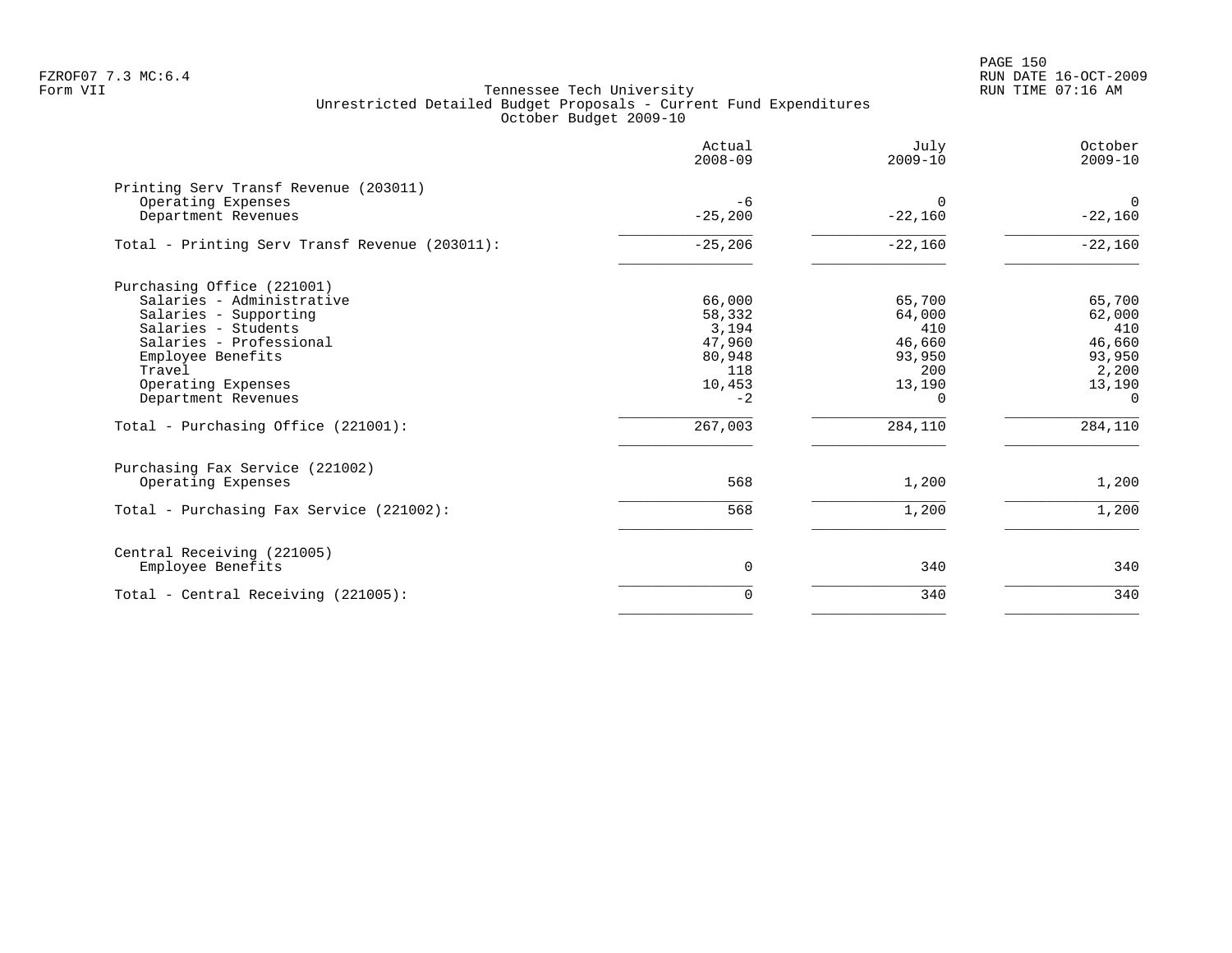PAGE 151 FZROF07 7.3 MC:6.4 RUN DATE 16-OCT-2009

|                                               | Actual<br>$2008 - 09$ | July<br>$2009 - 10$ | October<br>$2009 - 10$ |
|-----------------------------------------------|-----------------------|---------------------|------------------------|
| Motor Pool Fuel (221006)                      |                       |                     |                        |
| Operating Expenses                            | 115,098               | 90,000              | 90,000                 |
| Total - Motor Pool Fuel (221006):             | 115,098               | 90,000              | 90,000                 |
| Motor Pool Fuel Transfer In (221007)          |                       |                     |                        |
| Operating Expenses                            | $-115,990$            | $-90,000$           | $-90,000$              |
| Total - Motor Pool Fuel Transfer In (221007): | $-115,990$            | $-90,000$           | $-90,000$              |
| Telephone Services (231000)                   |                       |                     |                        |
| Salaries - Supporting                         | 92,577                | 95,570              | 95,570                 |
| Salaries - Students                           | 5,287                 | 1,140               | 5,640                  |
| Salaries - Professional                       | 160,629<br>90,399     | 118,860<br>105,790  | 118,860<br>105,790     |
| Employee Benefits<br>Travel                   | 827                   | 1,000               | 1,000                  |
| Operating Expenses                            | 217,191               | 558,470             | 558,380                |
| Department Revenues                           | 113,994               | 114,000             | 114,000                |
| Total - Telephone Services (231000):          | 680,904               | 994,830             | 999,240                |
| Telephone Transfer In (231001)                |                       |                     |                        |
| Operating Expenses                            | $-654,642$            | 0                   | 0                      |
| Department Revenues                           | $-26, 259$            | $-994,830$          | $-999,240$             |
| Total - Telephone Transfer In (231001):       | $-680,901$            | $-994,830$          | $-999,240$             |
|                                               |                       |                     |                        |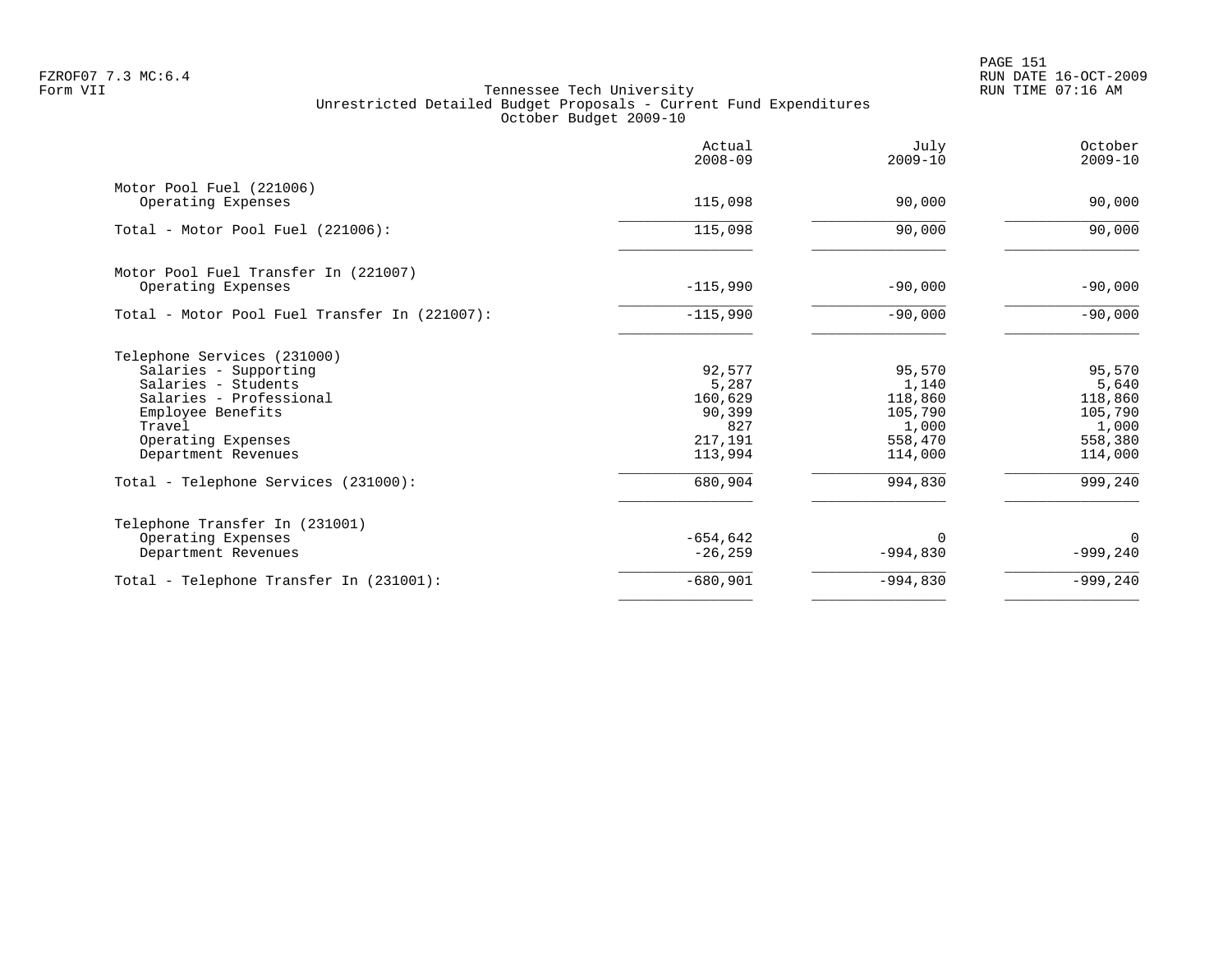|                                                                                                                                                                                                                                               | Actual<br>$2008 - 09$                                                                       | July<br>$2009 - 10$                                                                        | October<br>$2009 - 10$                                                                     |
|-----------------------------------------------------------------------------------------------------------------------------------------------------------------------------------------------------------------------------------------------|---------------------------------------------------------------------------------------------|--------------------------------------------------------------------------------------------|--------------------------------------------------------------------------------------------|
| Cable TV (231002)<br>Operating Expenses                                                                                                                                                                                                       | 81,996                                                                                      | 85,700                                                                                     | 85,700                                                                                     |
| Total - Cable TV $(231002)$ :                                                                                                                                                                                                                 | 81,996                                                                                      | 85,700                                                                                     | 85,700                                                                                     |
| Cable TV Transfer In (231003)<br>Operating Expenses<br>Department Revenues                                                                                                                                                                    | $-138,716$<br>$-93$                                                                         | $\Omega$<br>$-85,700$                                                                      | 0<br>$-85,700$                                                                             |
| Total - Cable TV Transfer In (231003):                                                                                                                                                                                                        | $-138,809$                                                                                  | $-85,700$                                                                                  | $-85,700$                                                                                  |
| VP for Univ Advancement Office (300000)<br>Salaries - Administrative<br>Salaries - Supporting<br>Salaries - Students<br>Salaries - Professional<br>Employee Benefits<br>Travel<br>Operating Expenses<br>Capital Outlay<br>Department Revenues | 286,852<br>164,116<br>12,237<br>772,574<br>458,763<br>14,646<br>66,741<br>$\Omega$<br>$-13$ | 287,152<br>163,960<br>1,940<br>760,210<br>433,950<br>12,310<br>41,760<br>6,970<br>$\Omega$ | 287,152<br>181,420<br>1,940<br>762,730<br>463,950<br>12,310<br>50,210<br>6,970<br>$\Omega$ |
| Total - VP for Univ Advancement Office (300000):                                                                                                                                                                                              | 1,775,916                                                                                   | 1,708,252                                                                                  | 1,766,682                                                                                  |
| Capital Campaign (300004)<br>Travel<br>Operating Expenses                                                                                                                                                                                     | 2,446<br>23,608                                                                             | 0<br>$\Omega$                                                                              | 20,000<br>169,000                                                                          |
| Total - Capital Campaign (300004):                                                                                                                                                                                                            | 26,054                                                                                      | 0                                                                                          | 189,000                                                                                    |
|                                                                                                                                                                                                                                               |                                                                                             |                                                                                            |                                                                                            |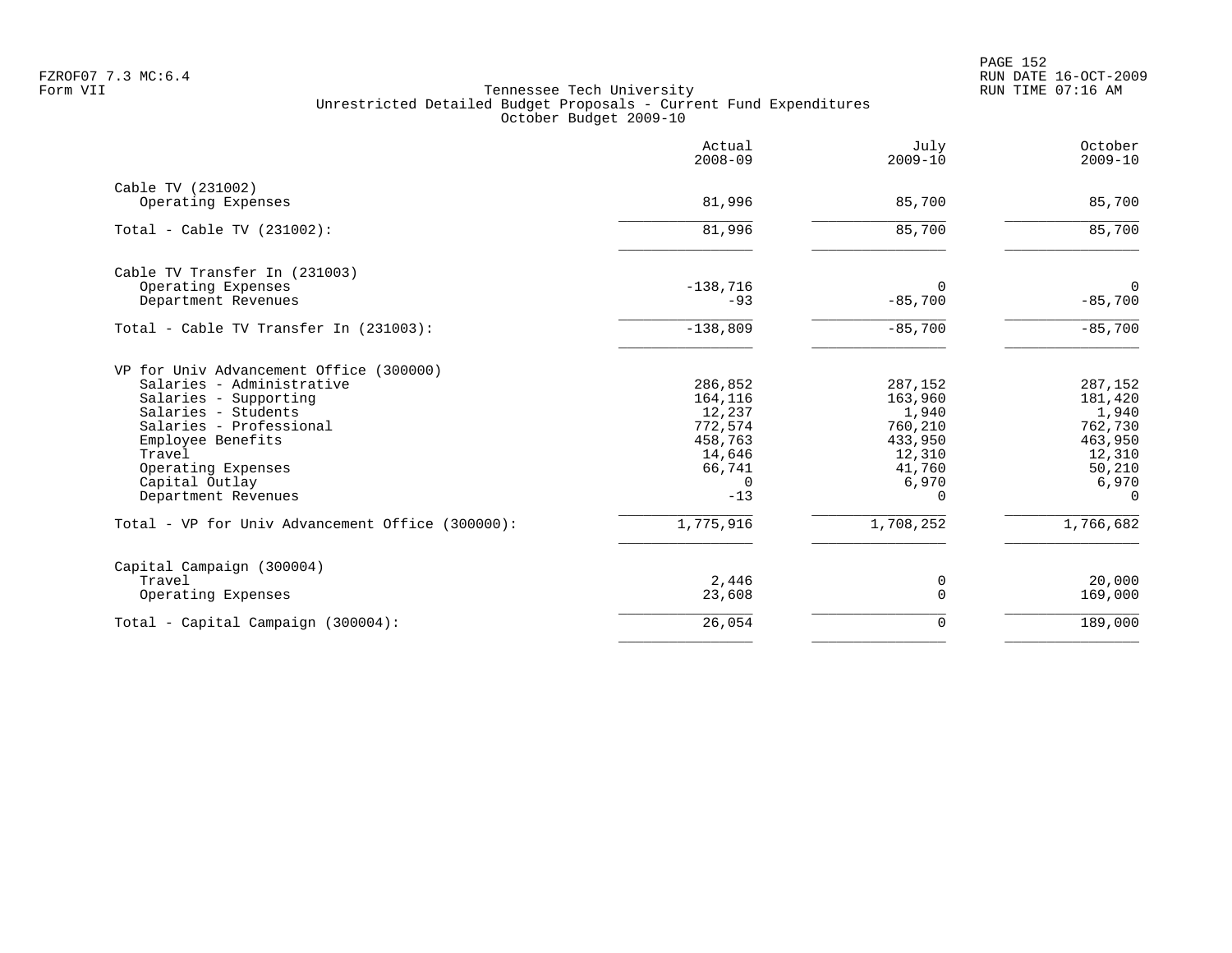|                                                                                                                                                                        | Actual<br>$2008 - 09$                                | July<br>$2009 - 10$                                   | October<br>$2009 - 10$                                      |
|------------------------------------------------------------------------------------------------------------------------------------------------------------------------|------------------------------------------------------|-------------------------------------------------------|-------------------------------------------------------------|
| Univ Advancement Advertising (301000)<br>Operating Expenses                                                                                                            | $\Omega$                                             | 3,490                                                 | 3,490                                                       |
| Total - Univ Advancement Advertising (301000):                                                                                                                         | $\Omega$                                             | 3,490                                                 | 3,490                                                       |
| Univ Advancement Athletic Tickets (301001)<br>Operating Expenses                                                                                                       | 106,209                                              | 106,210                                               | 106,210                                                     |
| Total - Univ Advancement Athletic Tickets (301001):                                                                                                                    | 106,209                                              | 106,210                                               | 106,210                                                     |
| Univ Adv Graduate Assistant (301003)<br>Operating Expenses                                                                                                             | 18,865                                               | 20,340                                                | 21,510                                                      |
| Total - Univ Adv Graduate Assistant (301003):                                                                                                                          | 18,865                                               | 20,340                                                | 21,510                                                      |
| Univ Develop and Alumni Relations (302000)<br>Salaries - Supporting<br>Salaries - Students<br>Employee Benefits<br>Travel<br>Operating Expenses<br>Department Revenues | 0<br>10,333<br>$\Omega$<br>5,912<br>29,390<br>$-110$ | 500<br>$\Omega$<br>110<br>6,170<br>23,670<br>$\Omega$ | 500<br>$\overline{0}$<br>110<br>6,170<br>23,670<br>$\Omega$ |
| Total - Univ Develop and Alumni Relations (302000):                                                                                                                    | 45,525                                               | 30,450                                                | 30,450                                                      |
| Alumni Catering CDS (302001)<br>Operating Expenses                                                                                                                     | 14,276                                               | 0                                                     | $\mathbf 0$                                                 |
| Total - Alumni Catering CDS (302001):                                                                                                                                  | 14,276                                               | 0                                                     | $\Omega$                                                    |
|                                                                                                                                                                        |                                                      |                                                       |                                                             |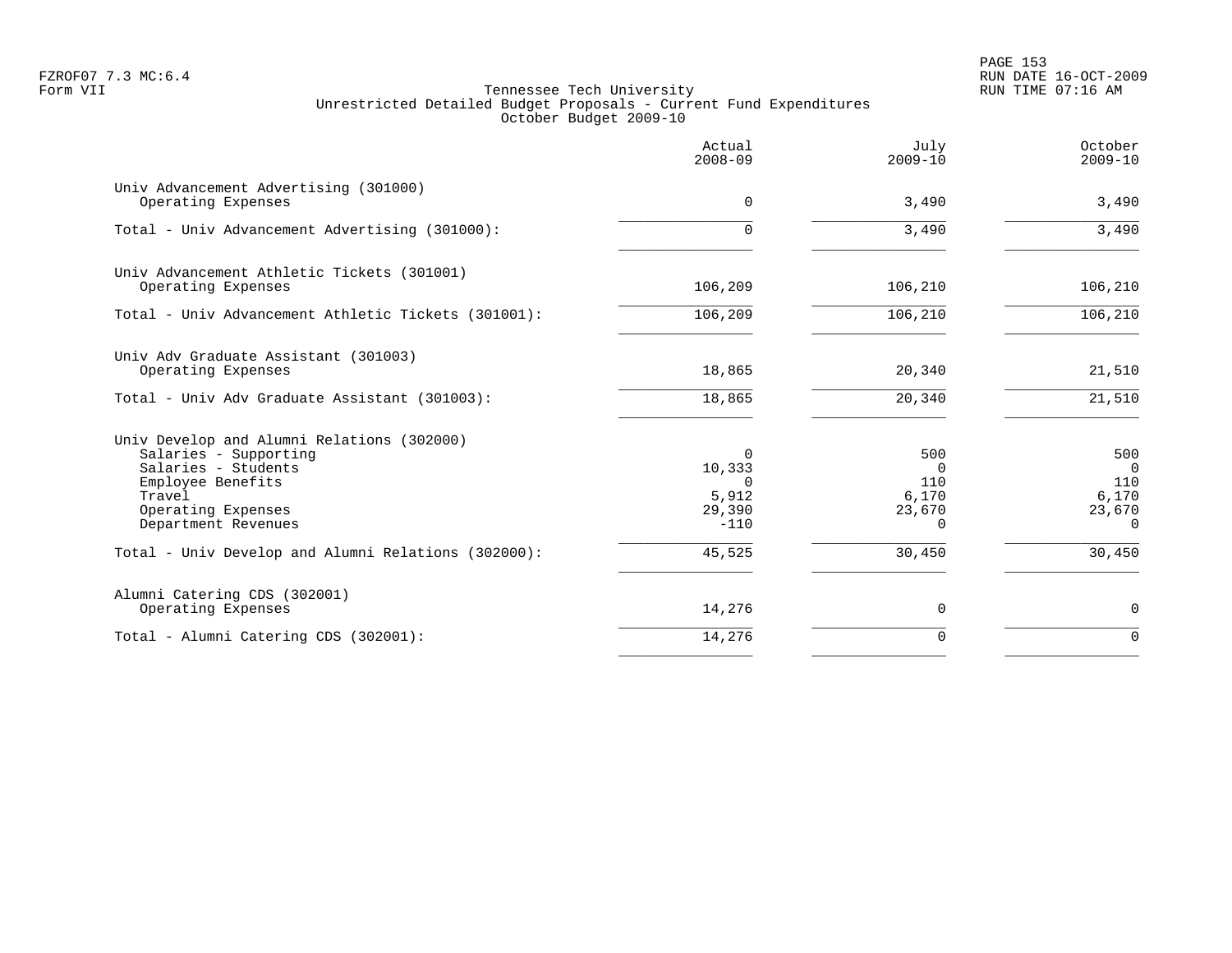|                                              | Actual<br>$2008 - 09$ | July<br>$2009 - 10$ | October<br>$2009 - 10$ |
|----------------------------------------------|-----------------------|---------------------|------------------------|
| Public Affairs Office (303000)               |                       |                     |                        |
| Salaries - Administrative                    | 77,030                | 76,730              | 76,730                 |
| Salaries - Supporting                        | 43,065                | 42,920              | 42,920                 |
| Salaries - Students                          | 1,640                 | <sup>n</sup>        | $\Omega$               |
| Salaries - Professional                      | 230,766               | 254,790             | 254,450                |
| Employee Benefits                            | 145,300               | 146,070             | 146,070                |
| Travel                                       | 584                   | 820                 | 820                    |
| Operating Expenses                           | 32,845                | 25,570              | 16,160                 |
| Department Revenues                          | $-370$                | 0                   | $\Omega$               |
| Total - Public Affairs Office (303000):      | 530,860               | 546,900             | 537,150                |
| Public Affairs Transfer In (303001)          |                       |                     |                        |
| Operating Expenses                           | $-10,946$             |                     | $\mathbf 0$            |
| Department Revenues                          | $-30$                 | $-3,120$            | $-3,120$               |
| Total - Public Affairs Transfer In (303001): | $-10,976$             | $-3,120$            | $-3,120$               |
| Photo Services Office (304000)               |                       |                     |                        |
| Salaries - Supporting                        | 73,633                | 77,830              | 60,370                 |
| Salaries - Professional                      | 52,810                | 52,510              | 52,510                 |
| Employee Benefits                            | 68,219                | 76,780              | 76,780                 |
| Travel                                       | 357                   | 420                 | 420                    |
| Operating Expenses                           | 31,256                | 41,680              | 41,680                 |
| Department Revenues                          | 1,500                 | 1,500               | 1,500                  |
| Total - Photo Services Office (304000):      | 227,775               | 250,720             | 233,260                |
|                                              |                       |                     |                        |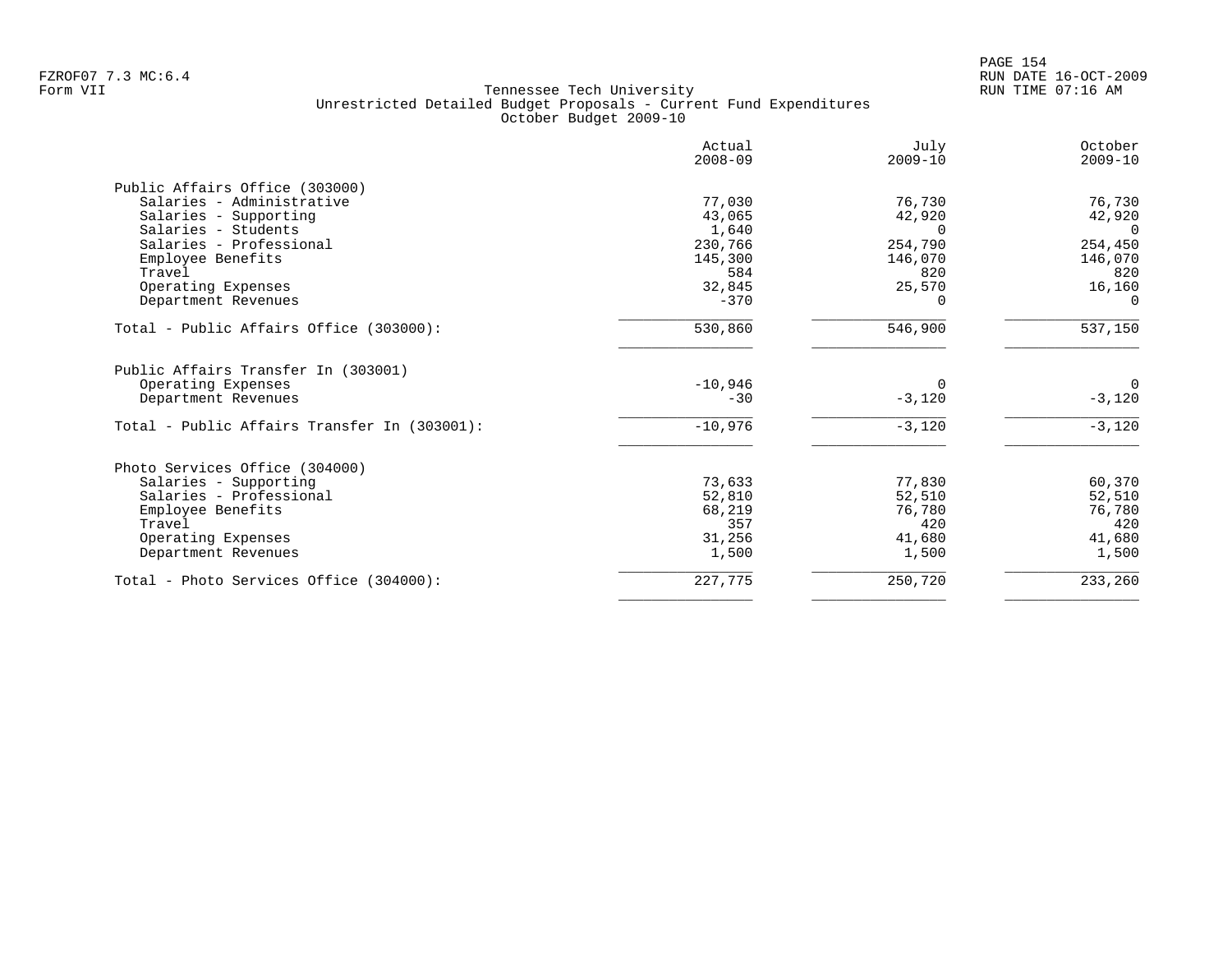|                                                                                                                                      | Actual<br>$2008 - 09$         | July<br>$2009 - 10$              | October<br>$2009 - 10$              |
|--------------------------------------------------------------------------------------------------------------------------------------|-------------------------------|----------------------------------|-------------------------------------|
| Photo Svc Transfer In Revenue (304001)<br>Operating Expenses<br>Department Revenues                                                  | $-192,962$<br>0               | $\Omega$<br>$-203,940$           | $\Omega$<br>$-186,480$              |
| Total - Photo Svc Transfer In Revenue (304001):                                                                                      | $-192,962$                    | $-203,940$                       | $-186, 480$                         |
| Photo Svc Taxable Revenue (304002)<br>Operating Expenses<br>Department Revenues                                                      | $-40$<br>$-32,879$            | $\Omega$<br>$-44,490$            | $\Omega$<br>$-44,490$               |
| Total - Photo Svc Taxable Revenue (304002):                                                                                          | $-32,919$                     | $-44,490$                        | $-44,490$                           |
| Graduation Video Transfer In (304003)<br>Operating Expenses<br>Department Revenues<br>Total - Graduation Video Transfer In (304003): | $-62$<br>$-1,835$<br>$-1,897$ | $\Omega$<br>$-2,290$<br>$-2,290$ | $\mathbf 0$<br>$-2,290$<br>$-2,290$ |
| TBR Spouse Dependent Discount (700000)<br>Employee Benefits<br>Total - TBR Spouse Dependent Discount (700000):                       | 66,255<br>66,255              | 73,940<br>73,940                 | 73,940<br>73,940                    |
| TBR Employ Remission PC191 (700001)<br>Employee Benefits                                                                             | 18,342                        | 19,810                           | 19,810                              |
| Total - TBR Employ Remission PC191 (700001):                                                                                         | 18,342                        | 19,810                           | 19,810                              |
|                                                                                                                                      |                               |                                  |                                     |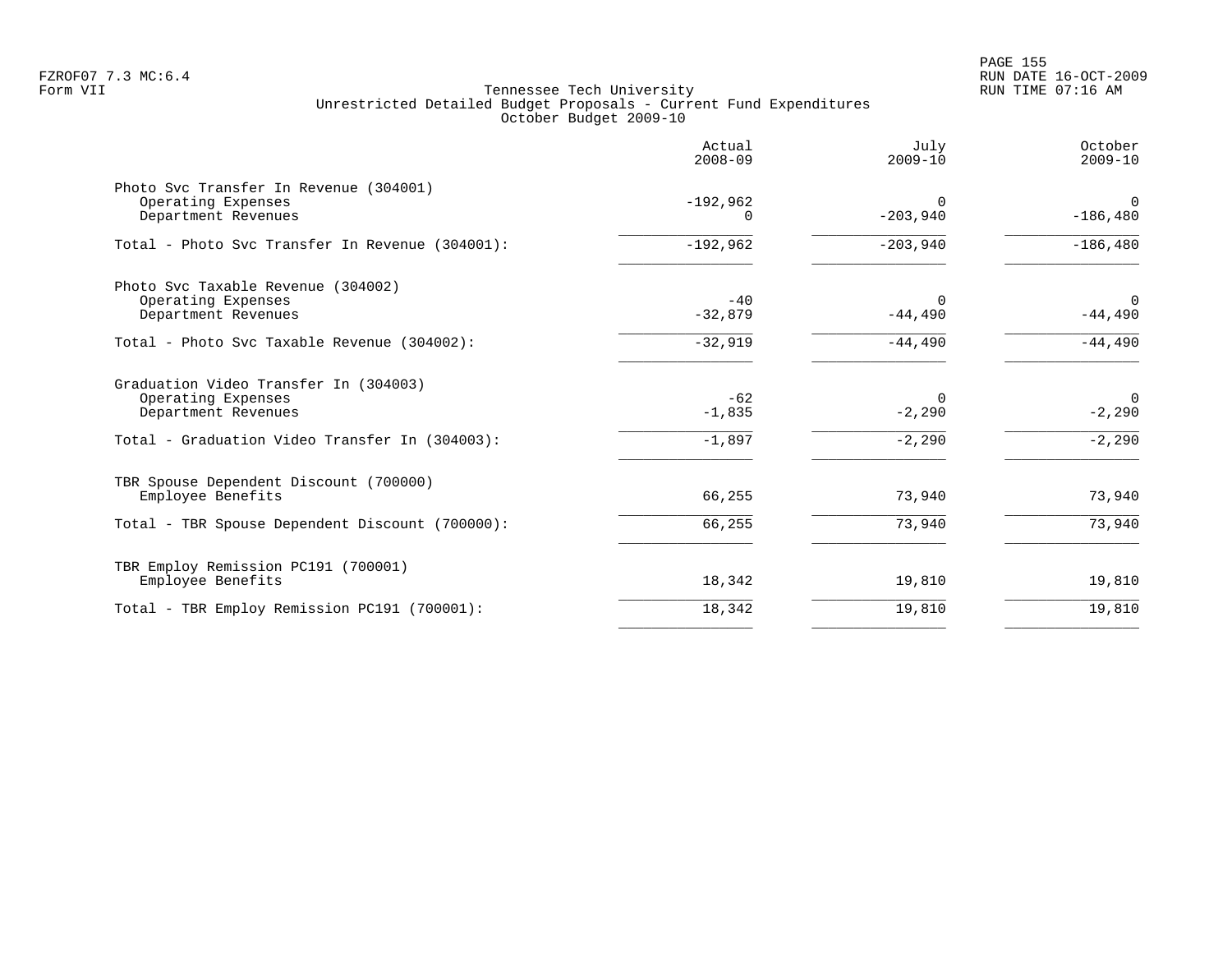en and the set of the set of the set of the set of the set of the set of the set of the set of the set of the set of the set of the set of the set of the set of the set of the set of the set of the set of the set of the se FZROF07 7.3 MC:6.4 RUN DATE 16-OCT-2009

|                                                                                                                                                                   | Actual<br>$2008 - 09$                        | July<br>$2009 - 10$                            | October<br>$2009 - 10$                        |
|-------------------------------------------------------------------------------------------------------------------------------------------------------------------|----------------------------------------------|------------------------------------------------|-----------------------------------------------|
| E and G Data Processing Allocation (700003)<br>Department Revenues                                                                                                | 237,492                                      | 222,950                                        | 227,090                                       |
| Total - E and G Data Processing Allocation (700003):                                                                                                              | 237,492                                      | 222,950                                        | 227,090                                       |
| E and G Claims Adjustment (700004)<br>Operating Expenses                                                                                                          | 18,349                                       | 31,500                                         | 33,260                                        |
| Total - E and G Claims Adjustment $(700004)$ :                                                                                                                    | 18,349                                       | 31,500                                         | 33,260                                        |
| $E$ and G Support (700005)<br>Salaries - Supporting<br>Salaries - Professional<br>Employee Benefits<br>Operating Expenses<br>Total - E and G Support $(700005)$ : | 0<br>$\Omega$<br>141,887<br>3,778<br>145,665 | 2,970<br>3,220<br>68,480<br>105,200<br>179,870 | 2,970<br>3,220<br>68,480<br>96,420<br>171,090 |
| E and G Other Salary Pool (700009)<br>Salaries - Supporting<br>Total - E and G Other Salary Pool (700009):                                                        | $\mathbf 0$<br>$\Omega$                      | 15,220<br>15,220                               | 15,220<br>15,220                              |
| C C Security Trans (700015)<br>Operating Expenses                                                                                                                 | $-63,980$                                    | $-70,000$                                      | $-70,000$                                     |
| Total - C C Security Trans (700015):                                                                                                                              | $-63,980$                                    | $-70,000$                                      | $-70,000$                                     |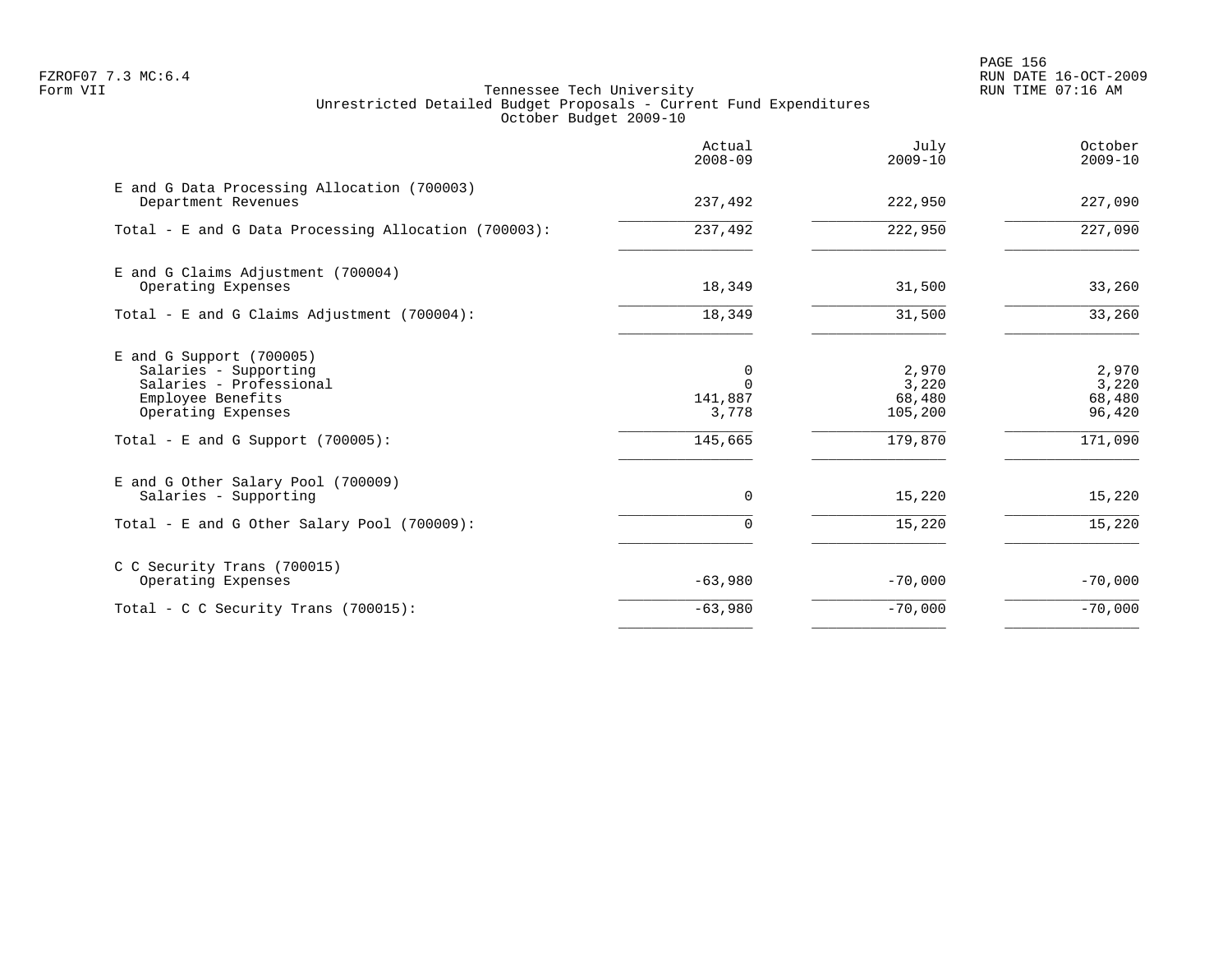PAGE 157 FZROF07 7.3 MC:6.4 RUN DATE 16-OCT-2009

|                                                                           | Actual<br>$2008 - 09$ | July<br>$2009 - 10$ | October<br>$2009 - 10$ |
|---------------------------------------------------------------------------|-----------------------|---------------------|------------------------|
| TBR Chargeback non RODP (700017)<br>Operating Expenses                    | 269,275               | 254,000             | 254,000                |
| Total - TBR Chargeback non RODP (700017):                                 | 269,275               | 254,000             | 254,000                |
| TAF Institional Banner Support (700020)<br>Travel                         | 878                   | 10,000              | 10,000                 |
| Total - TAF Institional Banner Support (700020):                          | 878                   | 10,000              | 10,000                 |
| Legal Fees (700023)<br>Operating Expenses<br>Total - Legal Fees (700023): | 25,009<br>25,009      | 27,000<br>27,000    | 27,000<br>27,000       |
| License Fees (700024)<br>Operating Expenses                               | 18,408                | 20,000              | 20,000                 |
| Total - License Fees (700024):                                            | 18,408                | 20,000              | 20,000                 |
| Membership Fees (700025)<br>Operating Expenses                            | 137,559               | 144,665             | 144,665                |
| Total - Membership Fees (700025):                                         | 137,559               | 144,665             | 144,665                |
|                                                                           |                       |                     |                        |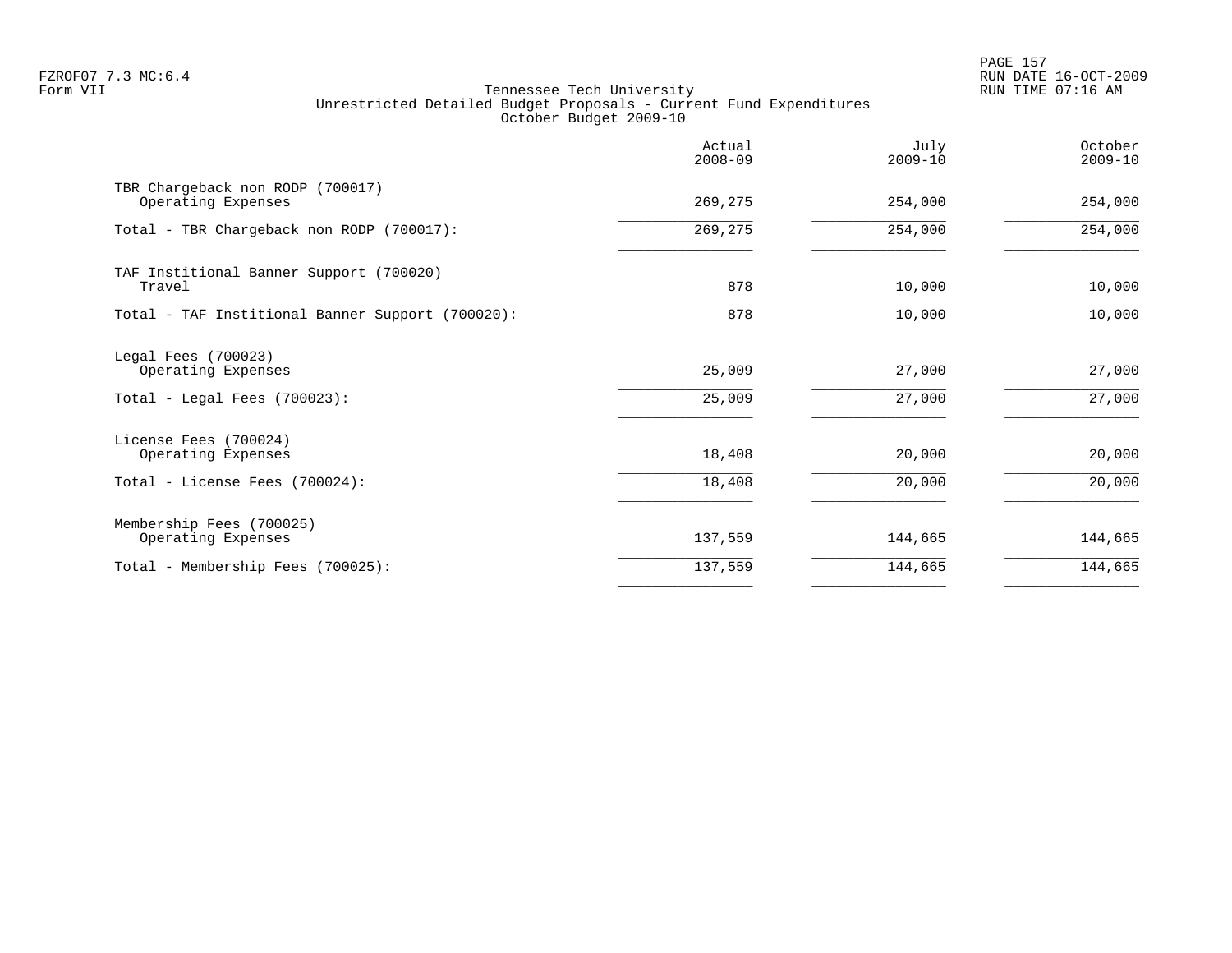PAGE 158 FZROF07 7.3 MC:6.4 RUN DATE 16-OCT-2009

|                                                             | Actual<br>$2008 - 09$ | July<br>$2009 - 10$ | October<br>$2009 - 10$ |
|-------------------------------------------------------------|-----------------------|---------------------|------------------------|
| Consultation Services (700026)<br>Operating Expenses        | 0                     | 7,800               | 7,800                  |
| Total - Consultation Services (700026):                     | 0                     | 7,800               | 7,800                  |
| Banking Services (700027)<br>Operating Expenses             | 432,613               | 440,700             | 440,700                |
| Total - Banking Services (700027):                          | 432,613               | 440,700             | 440,700                |
| Collection of Debts (700028)<br>Operating Expenses          | 23,265                | 23,770              | 23,770                 |
| Total - Collection of Debts (700028):                       | 23,265                | 23,770              | 23,770                 |
| Provision for Doubtful Accts (700029)<br>Operating Expenses | 78,252                | 80,000              | 80,000                 |
| Total - Provision for Doubtful Accts (700029):              | 78,252                | 80,000              | 80,000                 |
| External Audit (700030)<br>Operating Expenses               | 75,412                | 39,840              | 39,840                 |
| Total - External Audit (700030):                            | 75,412                | 39,840              | 39,840                 |
|                                                             |                       |                     |                        |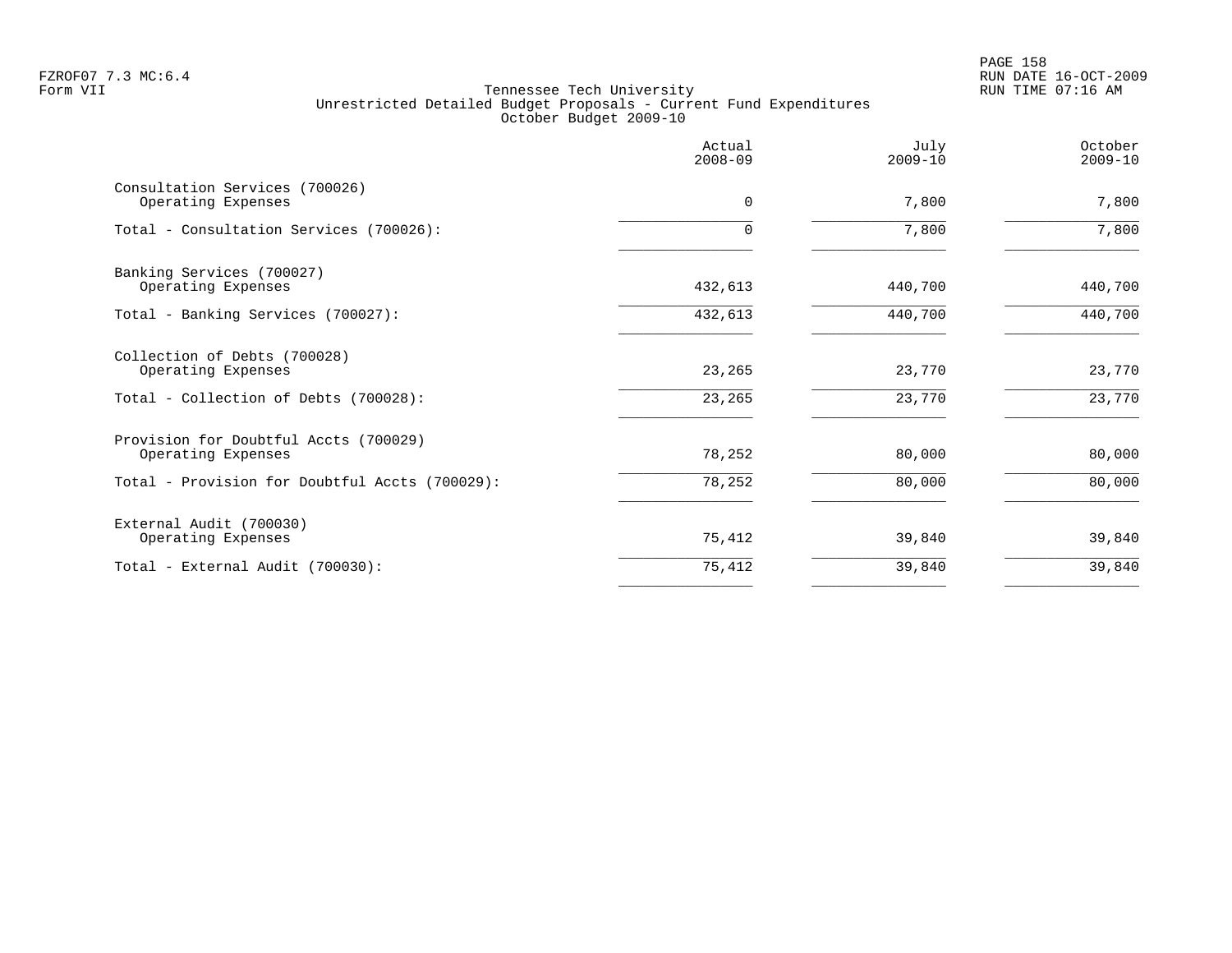PAGE 159 FZROF07 7.3 MC:6.4 RUN DATE 16-OCT-2009

|                                                                              | Actual<br>$2008 - 09$ | July<br>$2009 - 10$ | October<br>$2009 - 10$ |
|------------------------------------------------------------------------------|-----------------------|---------------------|------------------------|
| Training (700031)<br>Operating Expenses                                      | 0                     | 1,360               | 1,360                  |
| Total - Training $(700031)$ :                                                | 0                     | 1,360               | 1,360                  |
| Cafeteria Benefits (700032)<br>Operating Expenses                            | 9,335                 | 15,000              | 15,000                 |
| Total - Cafeteria Benefits (700032):                                         | 9,335                 | 15,000              | 15,000                 |
| Background Checks (700033)<br>Operating Expenses                             | 1,561                 | 3,500               | 3,500                  |
| Total - Background Checks (700033):                                          | 1,561                 | 3,500               | 3,500                  |
| Allocation to Aux Ent (700037)<br>Department Revenues                        | $-291,057$            | $-322,970$          | $-323,250$             |
| Total - Allocation to Aux Ent (700037):                                      | $-291,057$            | $-322,970$          | $-323,250$             |
| Post Office Allocation (700045)<br>Operating Expenses<br>Department Revenues | $\Omega$<br>7,237     | 4,950<br>0          | 4,520<br>$\Omega$      |
| Total - Post Office Allocation (700045):                                     | 7,237                 | 4,950               | 4,520                  |
|                                                                              |                       |                     |                        |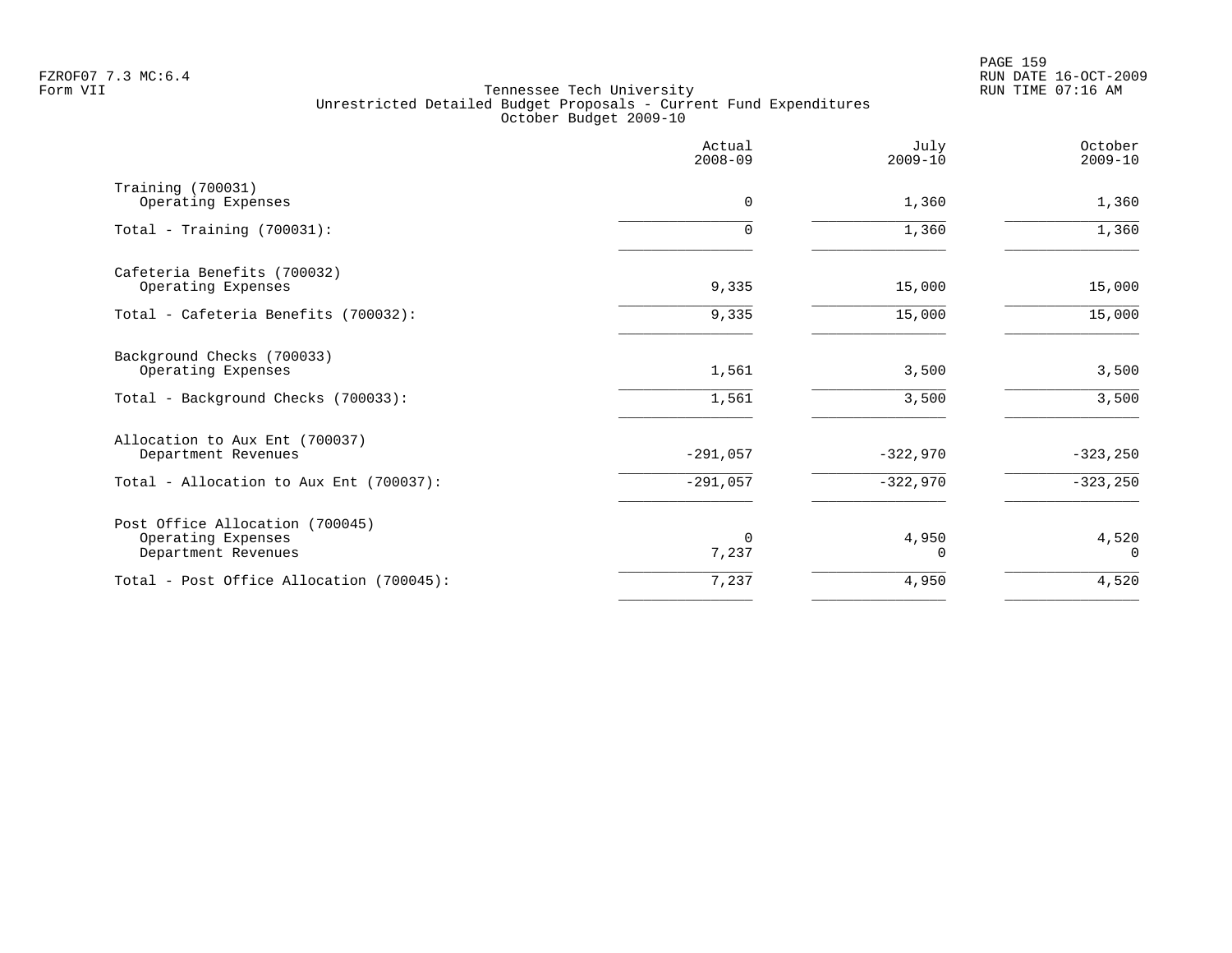|                                                                                                                                                                                                                           | Actual<br>$2008 - 09$                                                                                            | July<br>$2009 - 10$                                                                                                 | October<br>$2009 - 10$                                                                                                |
|---------------------------------------------------------------------------------------------------------------------------------------------------------------------------------------------------------------------------|------------------------------------------------------------------------------------------------------------------|---------------------------------------------------------------------------------------------------------------------|-----------------------------------------------------------------------------------------------------------------------|
| System Internal Audit (700061)<br>Operating Expenses                                                                                                                                                                      | 30,200                                                                                                           | 30,900                                                                                                              | 30,900                                                                                                                |
| Total - System Internal Audit (700061):                                                                                                                                                                                   | 30,200                                                                                                           | 30,900                                                                                                              | 30,900                                                                                                                |
| ARRA Am Recvry Reinvst Act (700062)<br>Salaries - Administrative<br>Salaries - Supporting<br>Salaries - Students<br>Salaries - Professional<br>Employee Benefits                                                          | 21,404<br>203,568<br>19,067<br>10,192<br>26,491                                                                  | 100,000<br>138,210<br>$\Omega$<br>100,000<br>23,400                                                                 | 0<br>$\mathbf 0$<br>0<br>0<br>$\Omega$                                                                                |
| Total - ARRA Am Recvry Reinvst Act (700062):                                                                                                                                                                              | 280,722                                                                                                          | 361,610                                                                                                             | $\Omega$                                                                                                              |
| Total - Institutional Support (450):                                                                                                                                                                                      |                                                                                                                  |                                                                                                                     |                                                                                                                       |
| Salaries - Administrative<br>Salaries - Academic<br>Salaries - Supporting<br>Salaries - Students<br>Salaries - Professional<br>Employee Benefits<br>Travel<br>Operating Expenses<br>Capital Outlay<br>Department Revenues | 1,533,824<br>2,670<br>1,993,494<br>84,820<br>2,758,273<br>2,613,203<br>66,725<br>905,187<br>$\Omega$<br>$-9,337$ | 1,606,603<br>2,400<br>1,958,610<br>33,390<br>2,843,475<br>2,575,170<br>57,170<br>3,024,195<br>6,970<br>$-1,836,140$ | 1,476,707<br>2,400<br>1,775,270<br>43,910<br>2,807,345<br>2,623,220<br>89,170<br>3, 282, 445<br>6,970<br>$-1,773,290$ |
| Total                                                                                                                                                                                                                     | 9,948,859                                                                                                        | 10, 271, 843                                                                                                        | 10,334,147                                                                                                            |

 $\overline{\phantom{a}}$  , and the contract of the contract of the contract of the contract of the contract of the contract of the contract of the contract of the contract of the contract of the contract of the contract of the contrac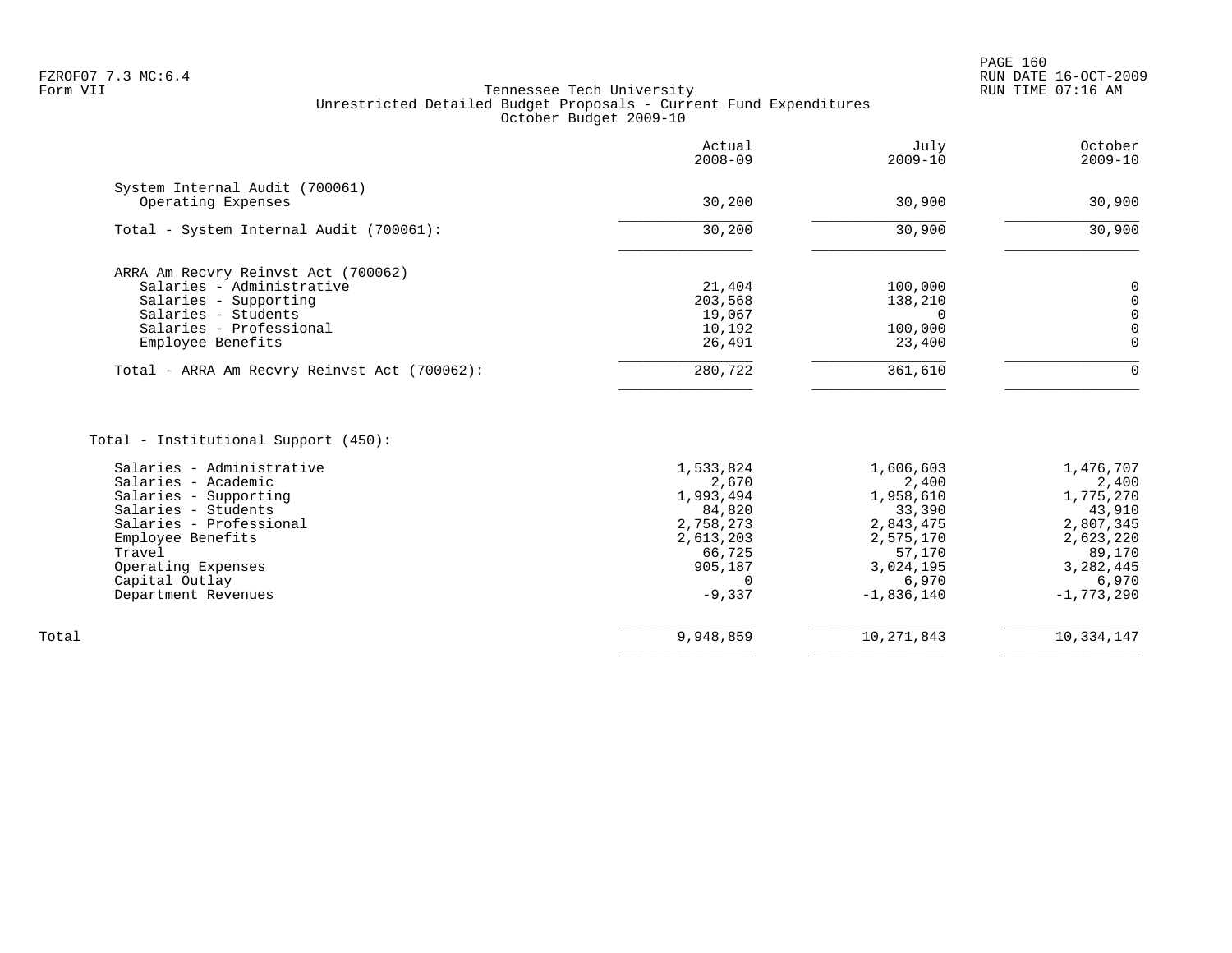PAGE 161 FZROF07 7.3 MC:6.4 RUN DATE 16-OCT-2009

|                                                                                     | Actual<br>$2008 - 09$ | July<br>$2009 - 10$ | October<br>$2009 - 10$ |
|-------------------------------------------------------------------------------------|-----------------------|---------------------|------------------------|
| Total - Institutional Support (45):                                                 |                       |                     |                        |
| Salaries - Administrative                                                           | 1,533,824             | 1,606,603           | 1,476,707              |
| Salaries - Academic                                                                 | 2,670                 | 2,400               | 2,400                  |
| Salaries - Supporting                                                               | 1,993,494             | 1,958,610           | 1,775,270              |
| Salaries - Students                                                                 | 84,820                | 33,390              | 43,910                 |
| Salaries - Professional                                                             | 2,758,273             | 2,843,475           | 2,807,345              |
| Employee Benefits                                                                   | 2,613,203             | 2,575,170           | 2,623,220              |
| Travel                                                                              | 66,725                | 57,170              | 89,170                 |
| Operating Expense                                                                   | 905,187               | 3,024,195           | 3,282,445              |
| Capital Outlay                                                                      | $\Omega$              | 6,970               | 6,970                  |
| Department Revenues                                                                 | $-9,337$              | $-1,836,140$        | $-1,773,290$           |
| Total                                                                               | 9,948,859             | 10, 271, 843        | 10,334,147             |
| Physical Plant (50)<br>Physical Plant (500)<br>Craft Center Property Insur (121772) |                       |                     |                        |
| Operating Expenses                                                                  | 38,500                | 22,920              | 38,500                 |
| Total - Craft Center Property Insur (121772):                                       | 38,500                | 22,920              | 38,500                 |
| M and R Craft Center (121773)                                                       |                       |                     |                        |
| Salaries - Supporting                                                               | 103,517               | 101,950             | 101,950                |
| Salaries - Students                                                                 | 315                   | 6,400               | 6,400                  |
| Salaries - Professional                                                             | 51,060                | 50,760              | 50,760                 |
| Employee Benefits                                                                   | 78,834                | 79,360              | 79,360                 |
| Travel                                                                              | 86                    | 200                 | 200                    |
| Operating Expenses                                                                  | 46,359                | 46,050              | 46,050                 |
| Total - M and R Craft Center (121773):                                              | 280,171               | 284,720             | 284,720                |
|                                                                                     |                       |                     |                        |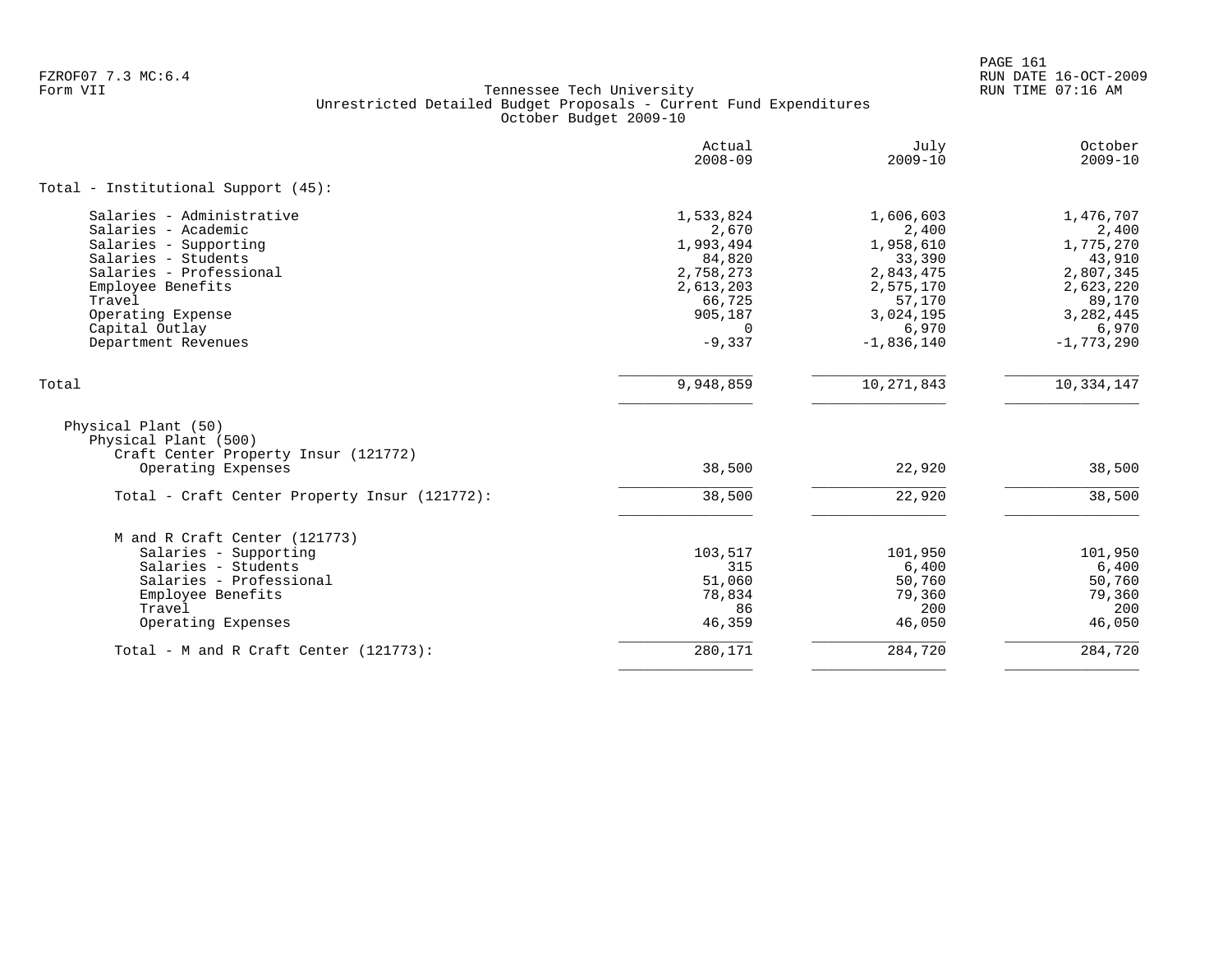|                                                                                                | Actual<br>$2008 - 09$       | July<br>$2009 - 10$           | October<br>$2009 - 10$        |
|------------------------------------------------------------------------------------------------|-----------------------------|-------------------------------|-------------------------------|
| Utilities Craft Center (121774)<br>Operating Expenses                                          | 250,389                     | 245,530                       | 240,000                       |
| Total - Utilities Craft Center (121774):                                                       | 250,389                     | 245,530                       | 240,000                       |
| Craft Center Repairs and Renov (121775)<br>Operating Expenses                                  | 109                         | 33,982                        | 7,272                         |
| Total - Craft Center Repairs and Renov (121775):                                               | 109                         | 33,982                        | 7,272                         |
| Federal College Work Study Program (122001)<br>Salaries - Students                             | 2,209                       | 460                           | 550                           |
| Total - Federal College Work Study Program (122001):                                           | 2,209                       | 460                           | 550                           |
| M and R University Progrms (127604)<br>Operating Expenses                                      | 12,654                      | 12,750                        | 12,750                        |
| Total - M and R University Progrms (127604):                                                   | 12,654                      | 12,750                        | 12,750                        |
| Custodial Serv UC (127605)<br>Salaries - Supporting<br>Employee Benefits<br>Operating Expenses | 116,309<br>69,438<br>10,108 | 109,640<br>84,740<br>$\Omega$ | 109,640<br>84,740<br>$\Omega$ |
| Total - Custodial Serv UC (127605):                                                            | 195,855                     | 194,380                       | 194,380                       |
|                                                                                                |                             |                               |                               |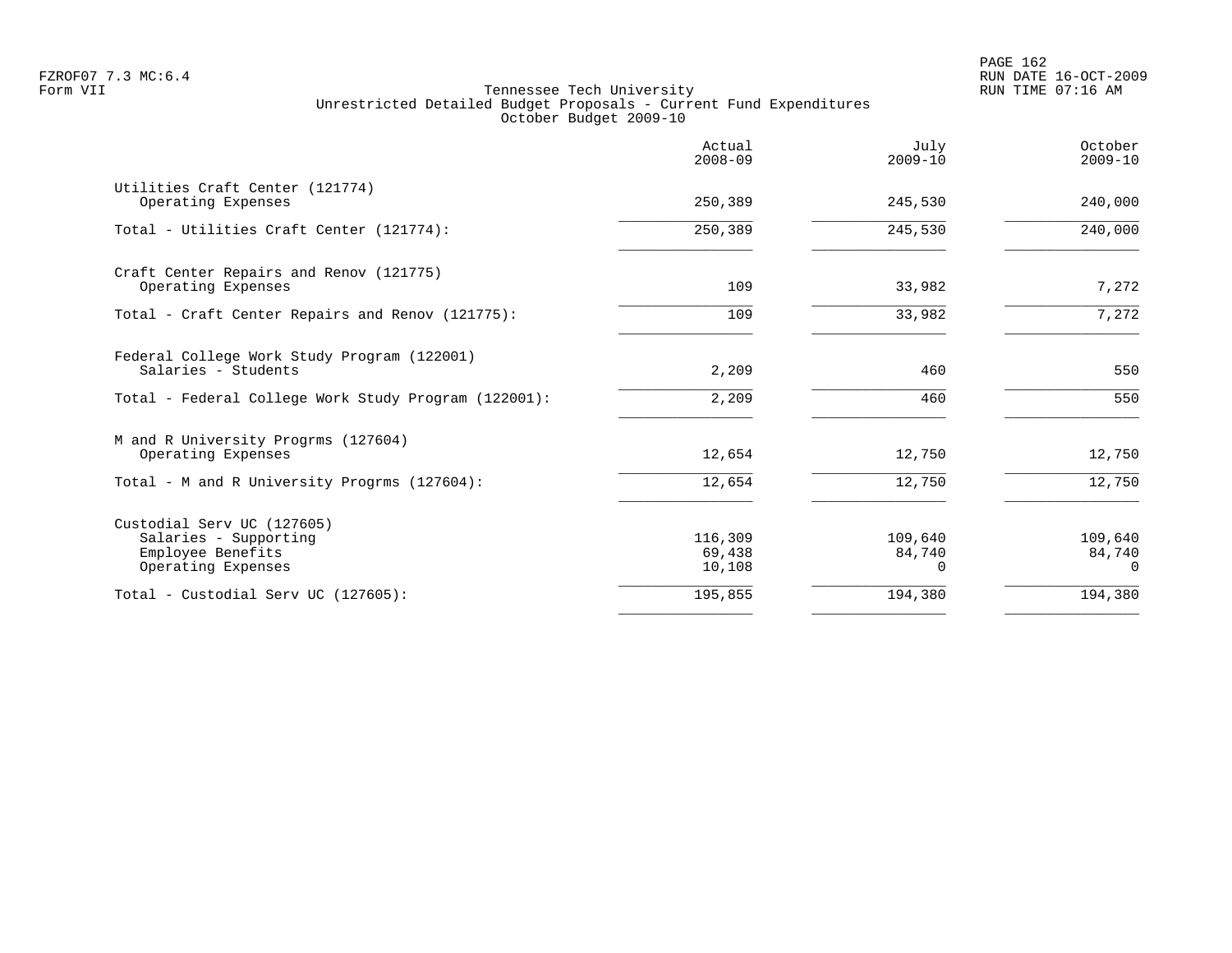PAGE 163 FZROF07 7.3 MC:6.4 RUN DATE 16-OCT-2009

|                                          | Actual<br>$2008 - 09$ | July<br>$2009 - 10$ | October<br>$2009 - 10$ |
|------------------------------------------|-----------------------|---------------------|------------------------|
| M and R Ag Pavilion (161001)             |                       |                     |                        |
| Salaries - Supporting                    | 58,327                | 59,240              | 59,240                 |
| Employee Benefits                        | 37,357                | 37,820              | 37,820                 |
| Operating Expenses                       | 1,729                 | $\Omega$            | $\Omega$               |
| Total - M and R Ag Pavilion (161001):    | 97,413                | 97,060              | 97,060                 |
| Greenhouse (162002)                      |                       |                     |                        |
| Salaries - Academic                      | 1,409                 | 0                   | 620                    |
| Salaries - Supporting                    | 828                   | $\Omega$            | 390                    |
| Salaries - Students                      | 2,289                 | $\Omega$            | 700                    |
| Employee Benefits                        | 339                   | 720                 | 720                    |
| Travel                                   | 1,617                 | $\Omega$            | $\overline{0}$         |
| Operating Expenses                       | 1,970                 | 2,060               | 860                    |
| Total - Greenhouse (162002):             | 8,452                 | 2,780               | 3,290                  |
| Greenhouse Transfer In (162003)          |                       |                     |                        |
| Operating Expenses                       | $-2,740$              | 0                   | $\overline{0}$         |
| Department Revenues                      | $-3,333$              | $\Omega$            | 510                    |
| Total - Greenhouse Transfer In (162003): | $-6,073$              | $\Omega$            | 510                    |
| M and R Farm (162004)                    |                       |                     |                        |
| Operating Expenses                       | 6,653                 | 6,650               | 6,650                  |
| Total - M and R Farm $(162004)$ :        | 6,653                 | 6,650               | 6,650                  |
|                                          |                       |                     |                        |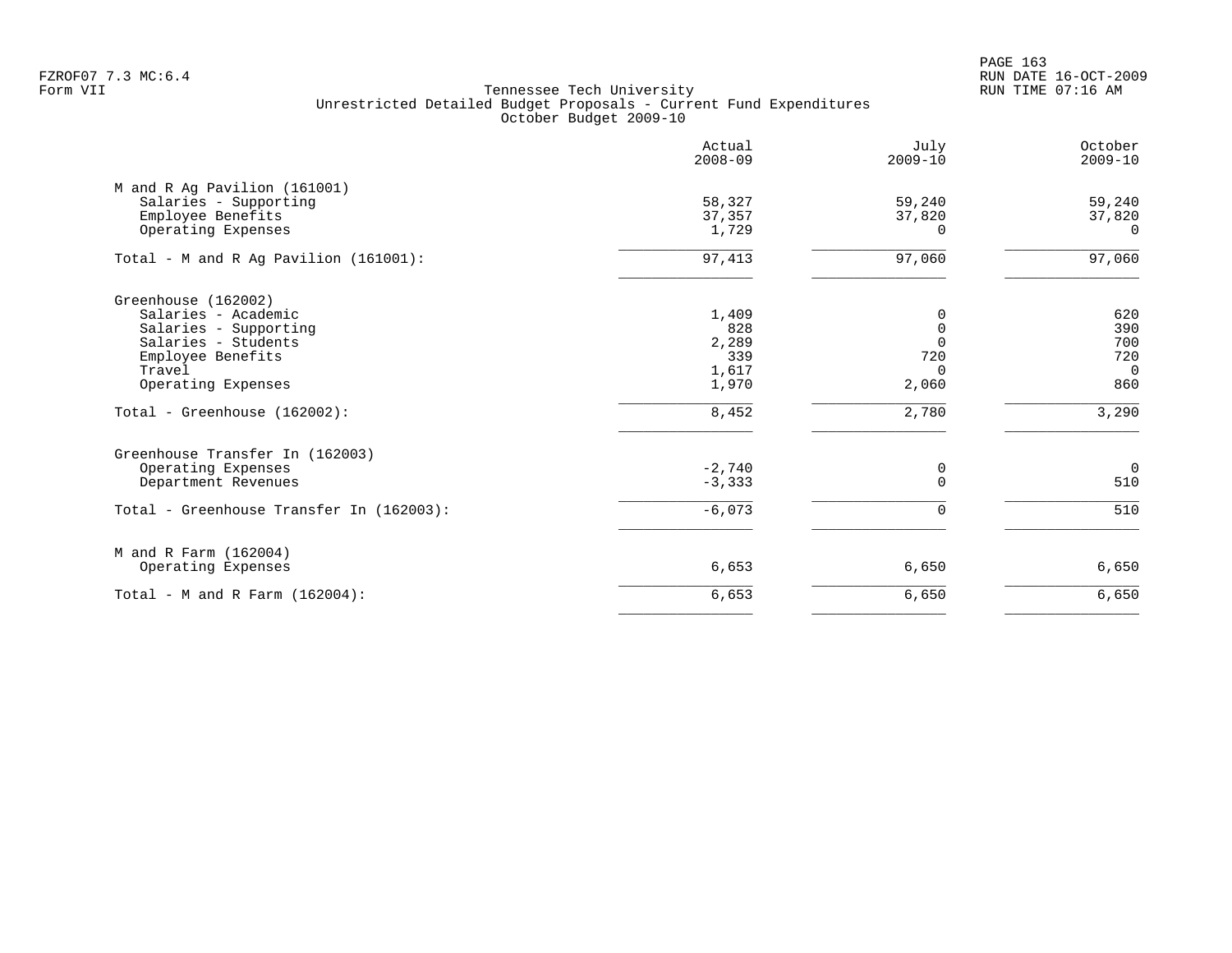PAGE 164 FZROF07 7.3 MC:6.4 RUN DATE 16-OCT-2009

|                                                 | Actual<br>$2008 - 09$ | July<br>$2009 - 10$ | October<br>$2009 - 10$ |
|-------------------------------------------------|-----------------------|---------------------|------------------------|
| Safety and Environ Compliance (221003)          |                       |                     |                        |
| Salaries - Supporting                           | 20,313                | 20,480              | 20,480                 |
| Salaries - Students                             | 8,772                 | 11,000              | 11,000                 |
| Salaries - Professional                         | 69,890                | 124,590             | 124,590                |
| Employee Benefits                               | 24,830                | 15,850              | 15,850                 |
| Travel                                          | 1,120                 | $\Omega$            | 1,000                  |
| Operating Expenses                              | 11,983                | 28,390              | 39,270                 |
| Total - Safety and Environ Compliance (221003): | 136,908               | 200,310             | 212,190                |
| Central Receiving (221005)                      |                       |                     |                        |
| Salaries - Supporting                           | 63,394                | 60,220              | 56,720                 |
| Salaries - Students                             | 3,668                 | 6,000               | 6,000                  |
| Salaries - Professional                         | 45,200                | 40,800              | 70,800                 |
| Employee Benefits                               | 33,127                | 31,760              | 46,760                 |
| Travel                                          | $-30$                 | 530                 | $\Omega$               |
| Operating Expenses                              | 17,016                | 3,680               | 7,180                  |
| Total - Central Receiving (221005):             | 162,375               | 142,990             | 187,460                |
| Facilities Administration (241000)              |                       |                     |                        |
| Salaries - Administrative                       | 194,820               | 194,020             | 194,020                |
| Salaries - Supporting                           | 81,240                | 66,530              | 66,530                 |
| Salaries - Students                             | 16,844                | 6,820               | 6,820                  |
| Salaries - Professional                         | 144,555               | 157,030             | 157,030                |
| Employee Benefits                               | 154,611               | 173,010             | 173,010                |
| Travel                                          | $-1,179$              | $\Omega$            | 530                    |
| Operating Expenses                              | 26,867                | 65,120              | 65,120                 |
| Department Revenues                             | $-5$                  | $\Omega$            | $\Omega$               |
| Total - Facilities Administration (241000):     | 617,753               | 662,530             | 663,060                |
|                                                 |                       |                     |                        |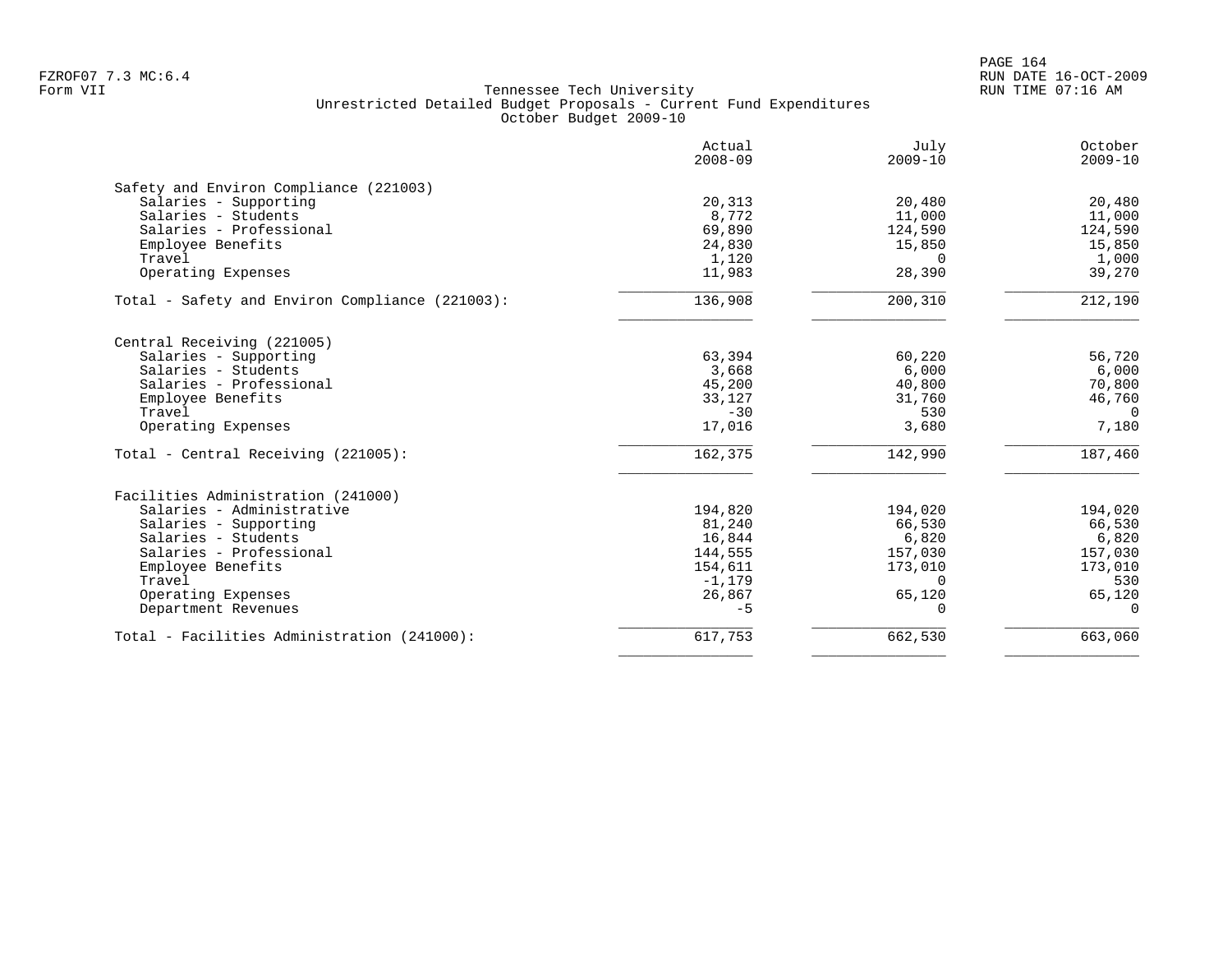|                                                    | Actual<br>$2008 - 09$ | July<br>$2009 - 10$ | October<br>$2009 - 10$ |
|----------------------------------------------------|-----------------------|---------------------|------------------------|
| Vehicle Maintenance (241001)<br>Operating Expenses | 17,403                | $\Omega$            | 15,000                 |
| Total - Vehicle Maintenance (241001):              | 17,403                | U                   | 15,000                 |
| Property Insurance (241002)                        |                       |                     |                        |
| Operating Expenses                                 | 247,500               | 201,490             | 201,490                |
| Total - Property Insurance (241002):               | 247,500               | 201,490             | 201,490                |
| Facilities Development Fee (241003)                |                       |                     |                        |
| Operating Expenses                                 | 111,400               | 139,400             | 139,400                |
| Total - Facilities Development Fee (241003):       | 111,400               | 139,400             | 139,400                |
| Facilities Stimulus Funding (241019)               |                       |                     |                        |
| Salaries - Professional                            | $\mathbf 0$           | 30,000              | $\mathbf 0$            |
| Total - Facilities Stimulus Funding (241019):      | $\Omega$              | 30,000              | $\Omega$               |
| Maintenance and Repairs (251000)                   |                       |                     |                        |
| Salaries - Supporting                              | 733,215               | 762,519             | 762,519                |
| Salaries - Students<br>Salaries - Professional     | 144<br>64,130         | $\Omega$<br>69,430  | $\Omega$<br>69,430     |
| Employee Benefits                                  | 457,092               | 468,010             | 468,010                |
| Travel                                             | 1,832                 | 1,000               | 1,000                  |
| Operating Expenses                                 | 283,489               | 357,170             | 356,470                |
| Department Revenues                                | $\Omega$              | $-9,000$            | $-9,000$               |
| Total - Maintenance and Repairs (251000):          | 1,539,902             | 1,649,129           | 1,648,429              |
|                                                    |                       |                     |                        |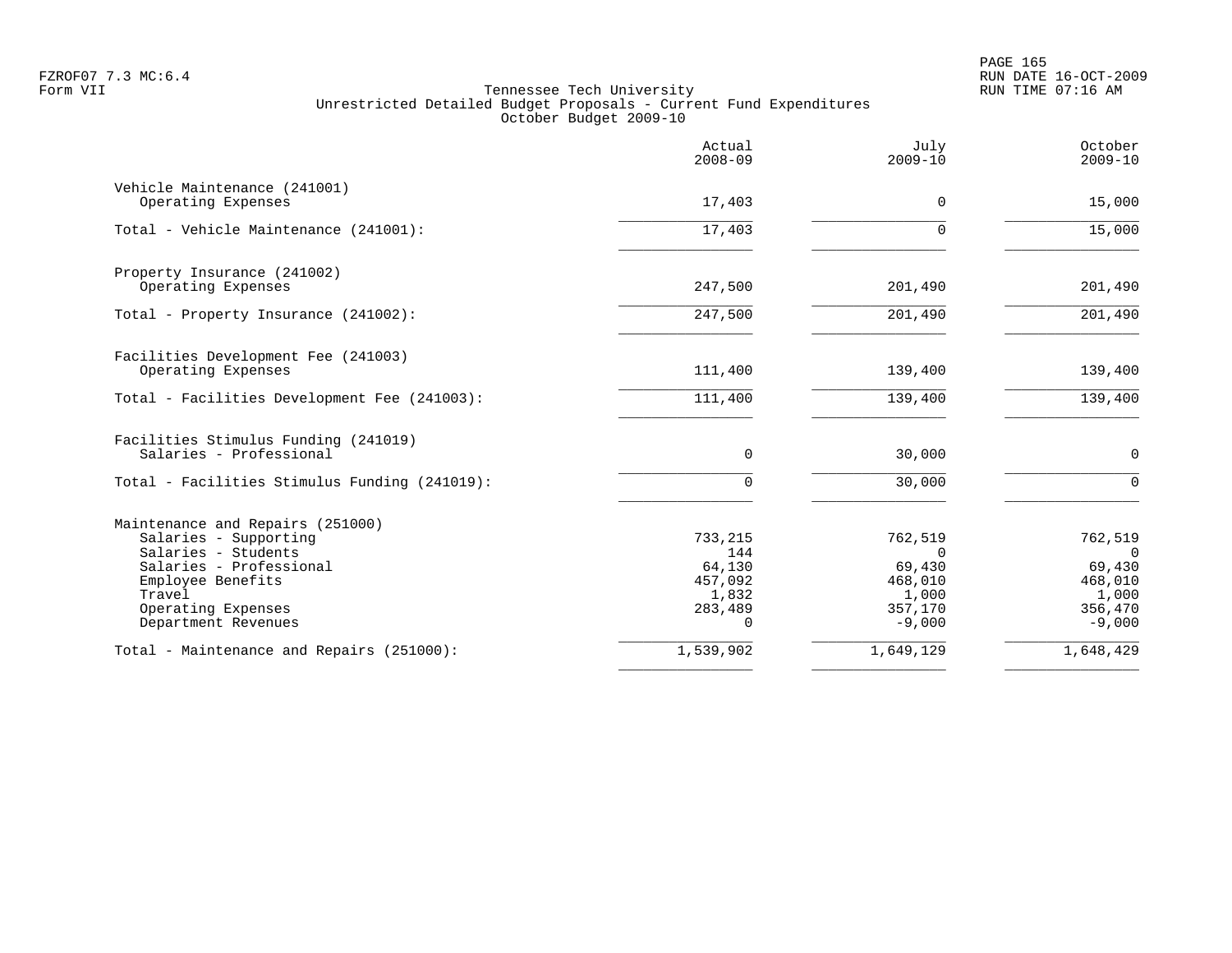PAGE 166 FZROF07 7.3 MC:6.4 RUN DATE 16-OCT-2009

|                                                                                                                                             | Actual<br>$2008 - 09$                           | July<br>$2009 - 10$                                  | October<br>$2009 - 10$                                  |
|---------------------------------------------------------------------------------------------------------------------------------------------|-------------------------------------------------|------------------------------------------------------|---------------------------------------------------------|
| M and R Projects (251001)<br>Operating Expenses<br>Department Revenues                                                                      | $-5,505$<br>$-1,002$                            | 0<br>$\Omega$                                        | 192,980<br>$\Omega$                                     |
| Total - M and R Projects (251001):                                                                                                          | $-6,507$                                        | 0                                                    | 192,980                                                 |
| American Disability Act (251002)<br>Operating Expenses                                                                                      | 728                                             | 10,000                                               | 10,000                                                  |
| Total - American Disability Act (251002):                                                                                                   | 728                                             | 10,000                                               | 10,000                                                  |
| Fire Alarm System (251004)<br>Operating Expenses                                                                                            | 56,846                                          | 30,000                                               | 30,000                                                  |
| Total - Fire Alarm System (251004):                                                                                                         | 56,846                                          | 30,000                                               | 30,000                                                  |
| Building Controls (251005)<br>Operating Expenses                                                                                            | 21,767                                          | 75,000                                               | 75,000                                                  |
| Total - Building Controls (251005):                                                                                                         | 21,767                                          | 75,000                                               | 75,000                                                  |
| M and R HVAC (251006)<br>Salaries - Supporting<br>Salaries - Professional<br>Employee Benefits<br>Operating Expenses<br>Department Revenues | 271,102<br>72,420<br>173,127<br>155,941<br>$-1$ | 273,900<br>71,720<br>$\Omega$<br>110,000<br>$\Omega$ | 273,900<br>71,720<br>$\Omega$<br>110,000<br>$\mathbf 0$ |
| Total - M and R HVAC (251006):                                                                                                              | 672,589                                         | 455,620                                              | 455,620                                                 |
|                                                                                                                                             |                                                 |                                                      |                                                         |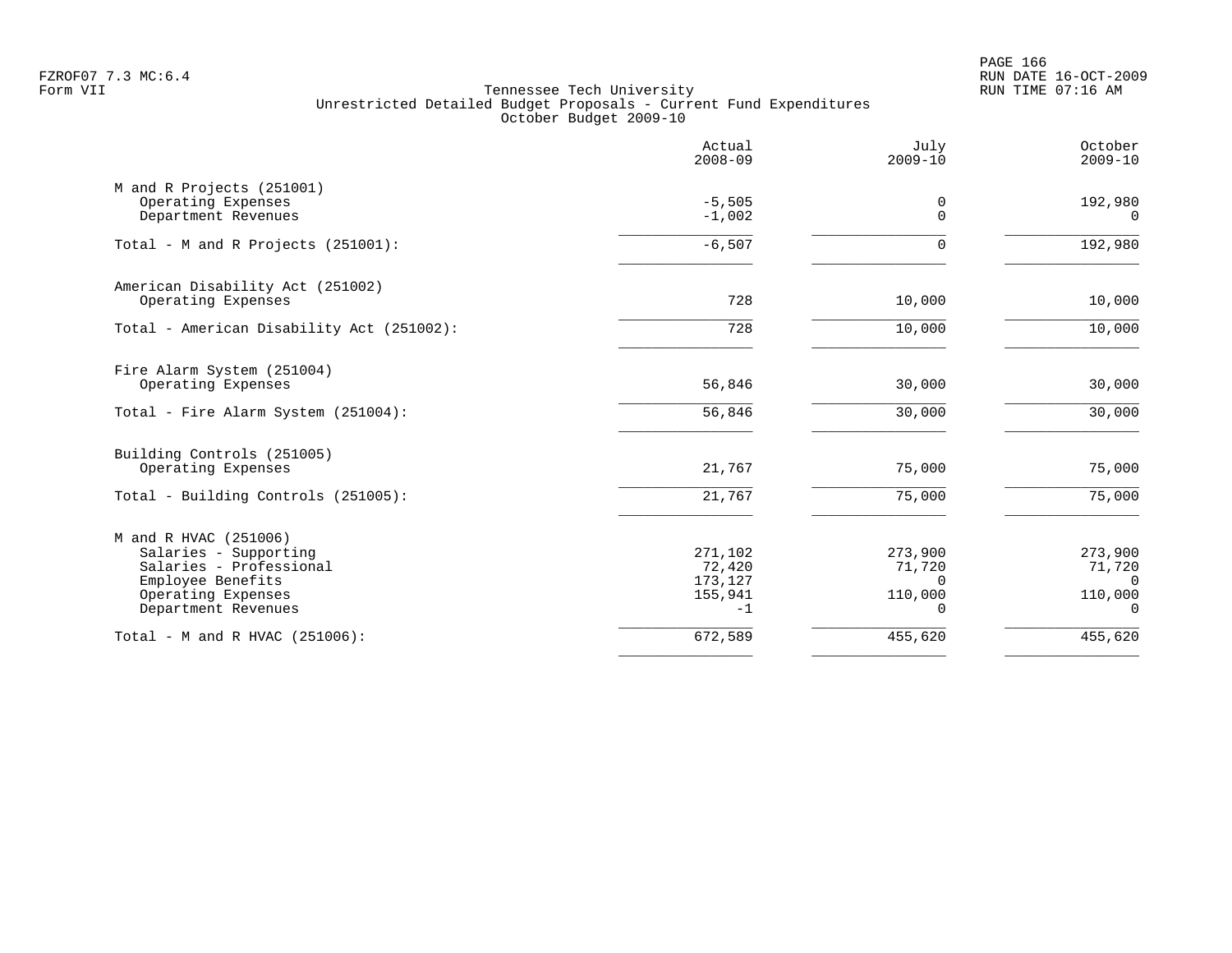PAGE 167 FZROF07 7.3 MC:6.4 RUN DATE 16-OCT-2009

| Actual<br>$2008 - 09$ | July<br>$2009 - 10$                     | October<br>$2009 - 10$                                |
|-----------------------|-----------------------------------------|-------------------------------------------------------|
|                       |                                         |                                                       |
|                       |                                         | 292,820                                               |
| 336,086               | 290,000                                 | 292,820                                               |
|                       |                                         |                                                       |
| $-363,963$            | $\Omega$                                | $\mathbf 0$                                           |
| 0                     |                                         | $-290,000$                                            |
| $-363,963$            | $-290,000$                              | $-290,000$                                            |
|                       |                                         |                                                       |
| 906,961               | 929,590                                 | 930,390                                               |
| 58,610                | 58,310                                  | 58,310                                                |
| 521,049               | 604,340                                 | 604,340                                               |
|                       |                                         | 171,500                                               |
| 1,706,309             | 1,763,740                               | 1,764,540                                             |
|                       |                                         |                                                       |
| 43,971                | 25,000                                  | 25,000                                                |
| 43,971                | 25,000                                  | 25,000                                                |
|                       |                                         |                                                       |
|                       |                                         | 346,800                                               |
|                       |                                         | 76,220                                                |
| 210,488               | 408,900                                 | 408,900                                               |
| 733                   | 500                                     | 500                                                   |
| 156,606               | 160,120                                 | 197,680                                               |
| 796,811               | 992,540                                 | 1,030,100                                             |
|                       | 336,086<br>219,689<br>352,764<br>76,220 | 290,000<br>$-290,000$<br>171,500<br>346,800<br>76,220 |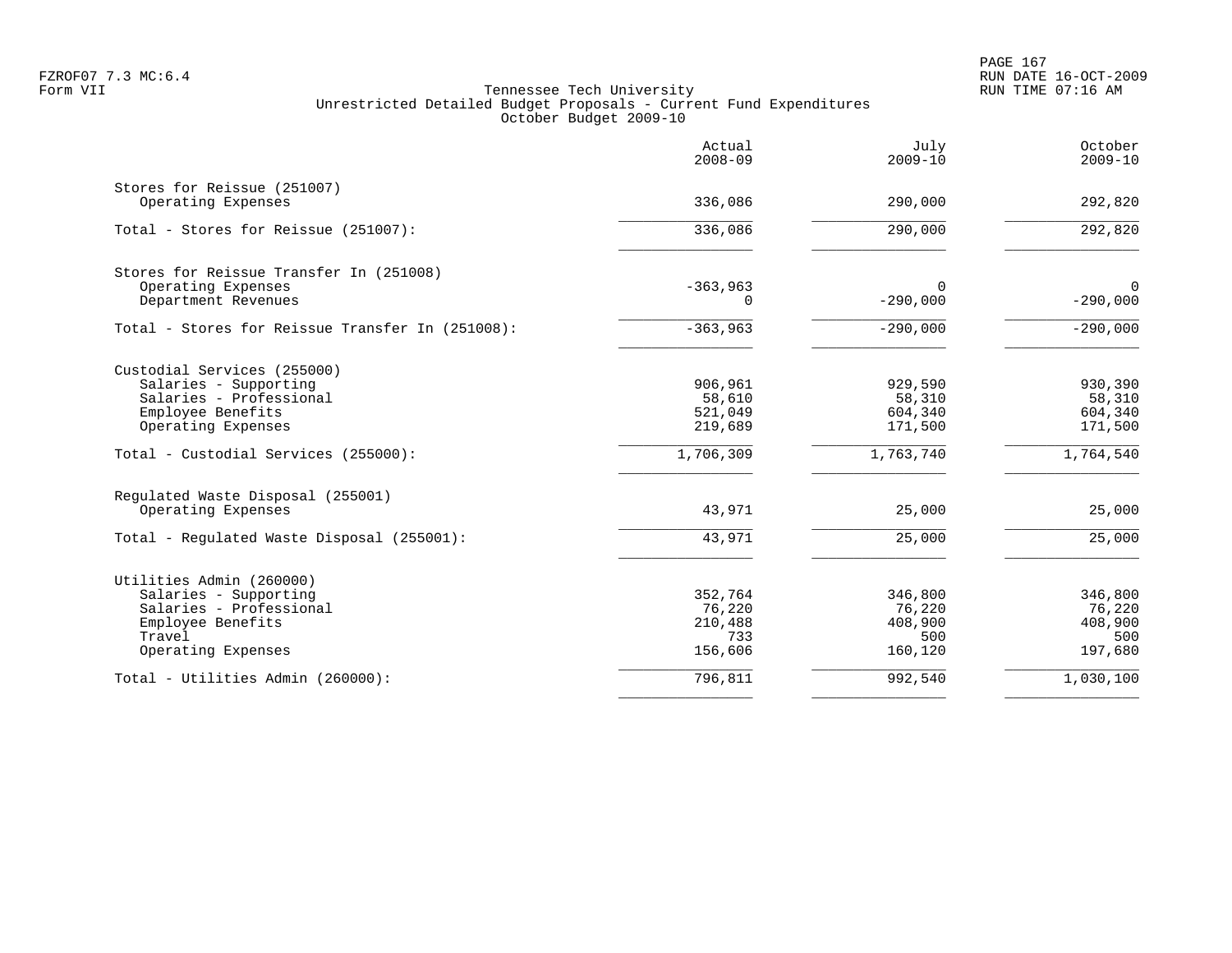|                                                                                                                                                              | Actual<br>$2008 - 09$                                    | July<br>$2009 - 10$                              | October<br>$2009 - 10$                                               |
|--------------------------------------------------------------------------------------------------------------------------------------------------------------|----------------------------------------------------------|--------------------------------------------------|----------------------------------------------------------------------|
| Utilities Main Campus (260001)<br>Operating Expenses                                                                                                         | 4,817,047                                                | 5,540,910                                        | 5,540,910                                                            |
| Total - Utilities Main Campus (260001):                                                                                                                      | 4,817,047                                                | 5,540,910                                        | 5,540,910                                                            |
| Utilities Farm (260002)<br>Operating Expenses                                                                                                                | 63,798                                                   | 76,680                                           | 76,680                                                               |
| Total - Utilities Farm (260002):                                                                                                                             | 63,798                                                   | 76,680                                           | 76,680                                                               |
| Utilities Ag Pavilion (260003)<br>Operating Expenses                                                                                                         | 64,522                                                   | 75,600                                           | 75,600                                                               |
| Total - Utilities Ag Pavilion (260003):                                                                                                                      | 64,522                                                   | 75,600                                           | 75,600                                                               |
| SAF Sustainable Campus Fee (260004)<br>Salaries - Students<br>Salaries - Professional<br>Employee Benefits<br>Travel<br>Operating Expenses<br>Capital Outlay | 2,056<br>6,343<br>$\Omega$<br>2,527<br>75,367<br>115,730 | 0<br>$\Omega$<br>$\Omega$<br>154,300<br>$\Omega$ | $\overline{0}$<br>$\Omega$<br>700<br>$\Omega$<br>331,580<br>$\Omega$ |
| Total - SAF Sustainable Campus Fee (260004):                                                                                                                 | 202,023                                                  | 154,300                                          | 332,280                                                              |
| Utilities TVA Energy Reimb (260005)<br>Operating Expenses                                                                                                    | $-214, 352$                                              | $-155,000$                                       | $-155,000$                                                           |
| Total - Utilities TVA Energy Reimb (260005):                                                                                                                 | $-214, 352$                                              | $-155,000$                                       | $-155,000$                                                           |
|                                                                                                                                                              |                                                          |                                                  |                                                                      |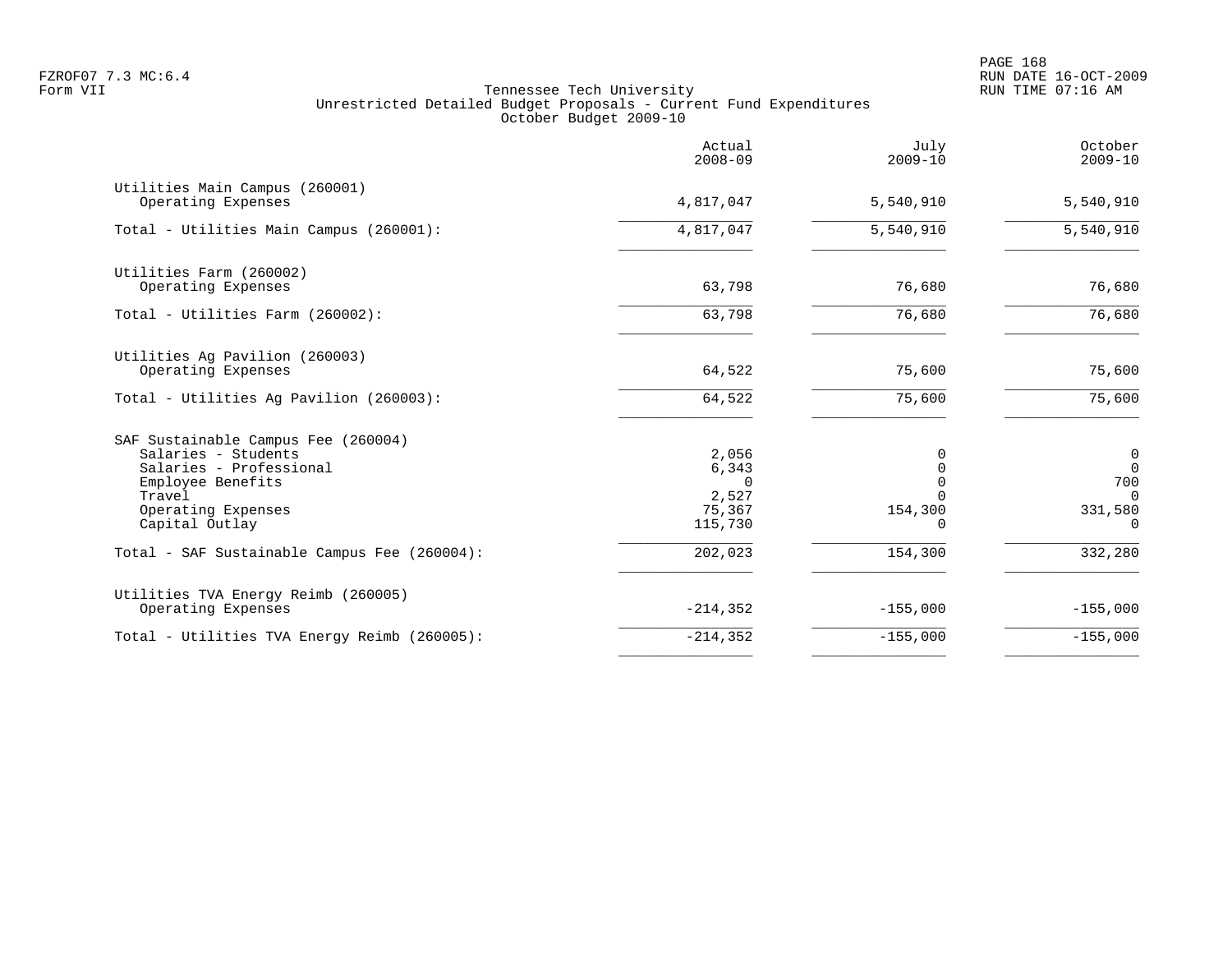|                                                         | Actual<br>$2008 - 09$ | July<br>$2009 - 10$ | October<br>$2009 - 10$ |
|---------------------------------------------------------|-----------------------|---------------------|------------------------|
| Utilities TVA Energy Exp (260006)<br>Operating Expenses | 56,954                | 6,800               | 6,800                  |
| Total - Utilities TVA Energy Exp (260006):              | 56,954                | 6,800               | 6,800                  |
| Grounds Roads and Walks (265000)                        |                       |                     |                        |
| Salaries - Supporting                                   | 326,423               | 311,880             | 311,880                |
| Salaries - Students                                     | 528                   | 1,550               | 1,550                  |
| Employee Benefits                                       | 182,553               | 190,460             | 190,460                |
| Travel                                                  | $-1,591$              | $\Omega$            | $\Omega$               |
| Operating Expenses                                      | 101,825<br>$\Omega$   | 75,830              | 75,830                 |
| Capital Outlay                                          |                       | $\Omega$            | 26,420                 |
| Total - Grounds Roads and Walks (265000):               | 609,738               | 579,720             | 606,140                |
| Grounds Refuse Disposal (265001)<br>Operating Expenses  | 54,452                | 50,000              | 50,000                 |
|                                                         |                       |                     |                        |
| Total - Grounds Refuse Disposal (265001):               | 54,452                | 50,000              | 50,000                 |
| Major Repairs and Renovations (270000)                  |                       |                     |                        |
| Operating Expenses                                      | 241,218               | 185,720             | 406,140                |
| Total - Major Repairs and Renovations (270000):         | 241,218               | 185,720             | 406,140                |
| TBR Spouse Dependent Discount (700000)                  |                       |                     |                        |
| Employee Benefits                                       | 16,194                | 27,910              | 27,910                 |
| Total - TBR Spouse Dependent Discount (700000):         | 16,194                | 27,910              | 27,910                 |
|                                                         |                       |                     |                        |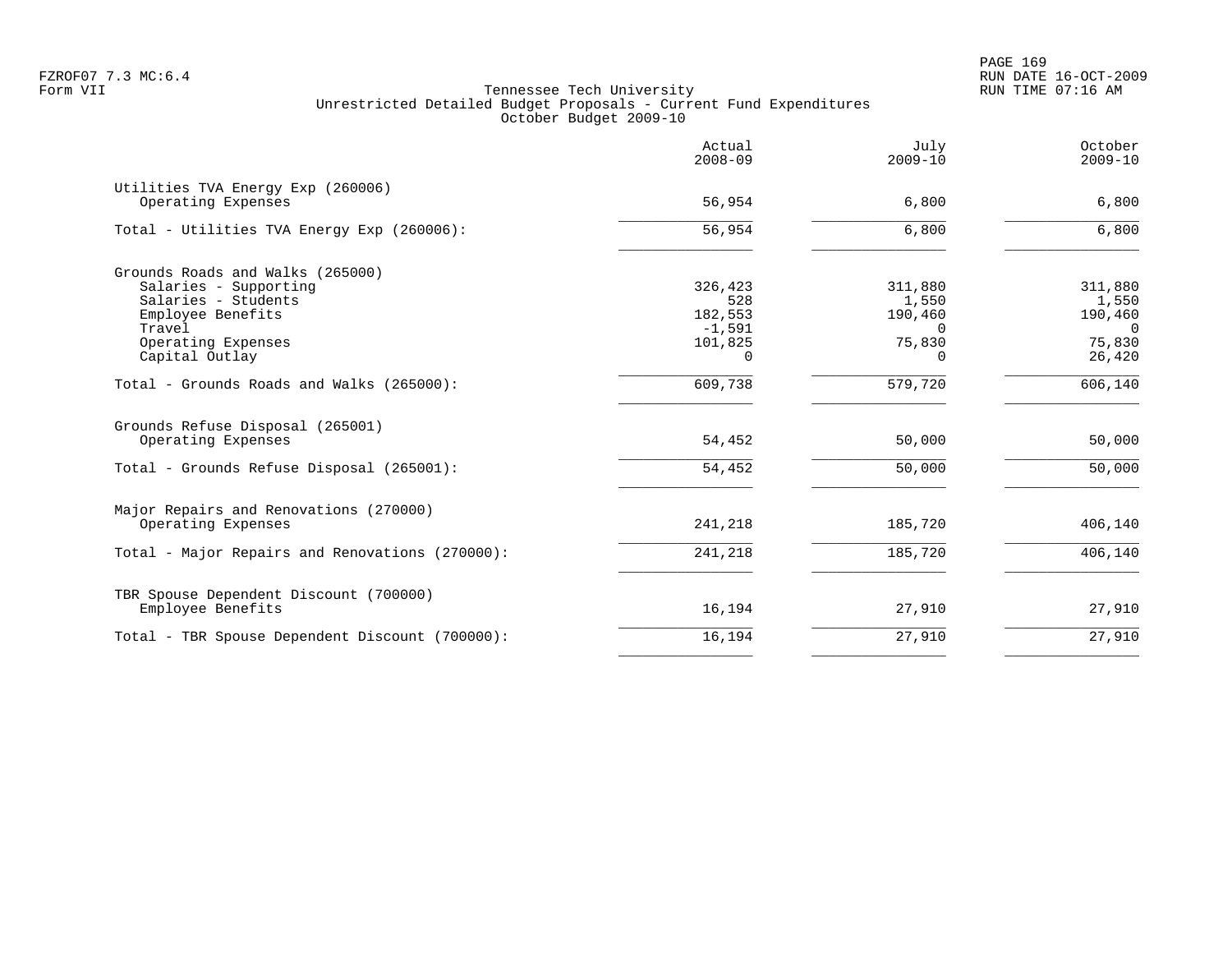PAGE 170 FZROF07 7.3 MC:6.4 RUN DATE 16-OCT-2009

|                                                                                                | Actual<br>$2008 - 09$           | July<br>$2009 - 10$       | October<br>$2009 - 10$    |
|------------------------------------------------------------------------------------------------|---------------------------------|---------------------------|---------------------------|
| TBR Employ Remission PC191 (700001)<br>Employee Benefits                                       | 4,599                           | 2,530                     | 2,530                     |
| Total - TBR Employ Remission PC191 (700001):                                                   | 4,599                           | 2,530                     | 2,530                     |
| E and G Data Processing Allocation (700003)<br>Department Revenues                             | 18,999                          | 17,890                    | 18,220                    |
| Total - E and G Data Processing Allocation (700003):                                           | 18,999                          | 17,890                    | 18,220                    |
| E and G Claims Adjustment (700004)<br>Operating Expenses                                       | 11,425                          | 19,110                    | 20,210                    |
| Total - E and G Claims Adjustment (700004):                                                    | 11,425                          | 19,110                    | 20,210                    |
| $E$ and G Support (700005)<br>Salaries - Supporting<br>Employee Benefits<br>Operating Expenses | $\Omega$<br>92,111<br>$-11,510$ | 3,910<br>36,630<br>22,102 | 3,910<br>36,630<br>21,812 |
| Total - E and G Support $(700005)$ :                                                           | 80,601                          | 62,642                    | 62,352                    |
| E and G Other Salary Pool (700009)<br>Salaries - Supporting                                    | 0                               | 19,520                    | 19,520                    |
| Total - E and G Other Salary Pool (700009):                                                    | 0                               | 19,520                    | 19,520                    |
|                                                                                                |                                 |                           |                           |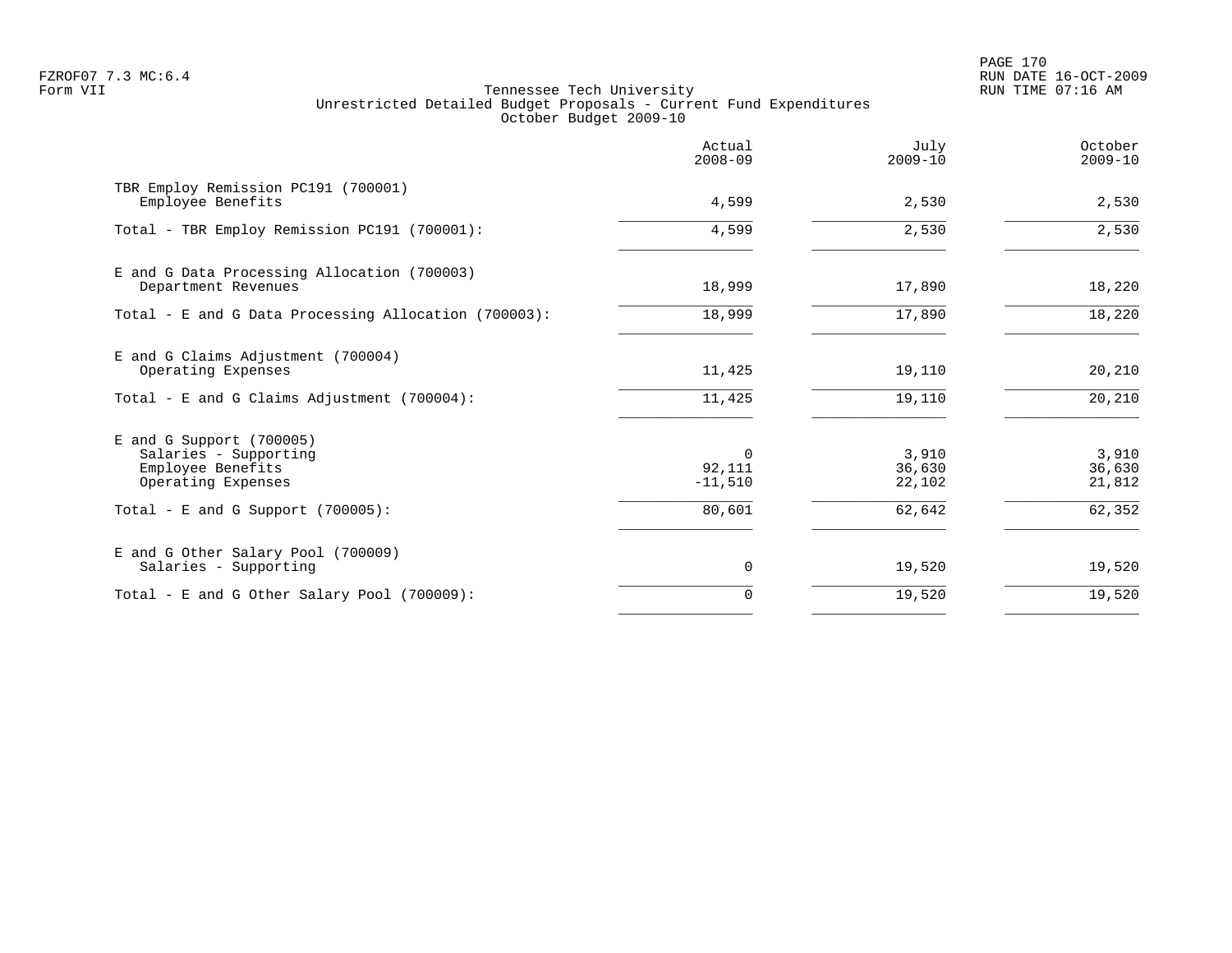PAGE 171 FZROF07 7.3 MC:6.4 RUN DATE 16-OCT-2009

|                                                                              | Actual<br>$2008 - 09$ | July<br>$2009 - 10$ | October<br>$2009 - 10$ |
|------------------------------------------------------------------------------|-----------------------|---------------------|------------------------|
| App Plant Non Utility Allocation (700038)<br>Department Revenues             | $-971,010$            | $-930, 430$         | $-1,022,240$           |
| Total - App Plant Non Utility Allocation (700038):                           | $-971,010$            | $-930, 430$         | $-1,022,240$           |
| App Plant Utilities Allocation (700039)<br>Department Revenues               | $-816,740$            | $-945,590$          | $-953,320$             |
| Total - App Plant Utilities Allocation (700039):                             | $-816,740$            | $-945,590$          | $-953,320$             |
| App Plant CC Utility Alloc (700042)<br>Department Revenues                   | $-21,360$             | $-21,660$           | $-20,470$              |
| Total - App Plant CC Utility Alloc (700042):                                 | $-21,360$             | $-21,660$           | $-20,470$              |
| App Plant CC Non Utility Alloc (700043)<br>Department Revenues               | $-62,760$             | $-63,960$           | $-63,660$              |
| Total - App Plant CC Non Utility Alloc (700043):                             | $-62,760$             | $-63,960$           | $-63,660$              |
| Post Office Allocation (700045)<br>Operating Expenses<br>Department Revenues | $\Omega$<br>8,303     | 4,950<br>O          | 5,520<br>$\Omega$      |
| Total - Post Office Allocation (700045):                                     | 8,303                 | 4,950               | 5,520                  |
|                                                                              |                       |                     |                        |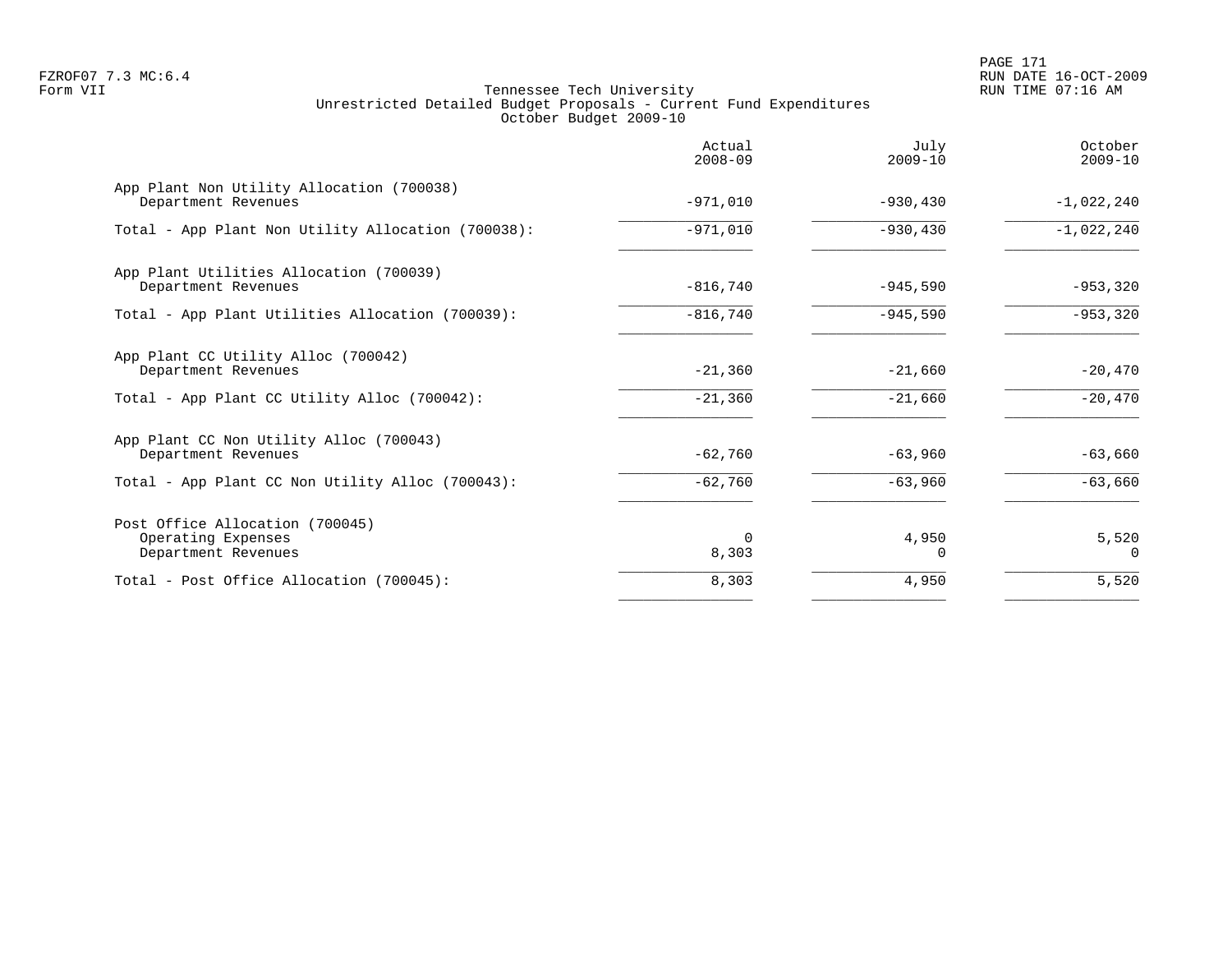# FZROF07 7.3 MC:6.4 RUN DATE 16-OCT-2009<br>Form VII RUN TIME 07:16 AM Tennessee Tech University Unrestricted Detailed Budget Proposals - Current Fund Expenditures October Budget 2009-10

|                                                  | Actual<br>$2008 - 09$ | July<br>$2009 - 10$ | October<br>$2009 - 10$ |
|--------------------------------------------------|-----------------------|---------------------|------------------------|
| ARRA Am Recvry Reinvst Act (700062)              |                       |                     |                        |
| Salaries - Supporting                            | 422,269               | 250,000             | 0                      |
| Salaries - Students                              | 2,733                 | $\Omega$            | $\mathbf 0$            |
| Salaries - Professional                          | 15,050                | 57,460              | $\mathbf 0$            |
| Employee Benefits                                | 46,501                | 21,250              | $\Omega$               |
| Operating Expenses                               | $\Omega$              | 0                   | 20,000                 |
| Total - ARRA Am Recvry Reinvst Act (700062):     | 486,553               | 328,710             | 20,000                 |
| Total - Physical Plant (500):                    |                       |                     |                        |
|                                                  |                       |                     |                        |
| Salaries - Administrative<br>Salaries - Academic | 194,820<br>1,409      | 194,020<br>∩        | 194,020<br>620         |
| Salaries - Supporting                            | 3,456,662             | 3, 316, 179         | 3,063,869              |
| Salaries - Students                              | 39,558                | 32,230              | 33,020                 |
| Salaries - Professional                          | 603,478               | 736,320             | 678,860                |
| Employee Benefits                                | 2,102,250             | 2,183,290           | 2,177,740              |
| Travel                                           | 5,115                 | 2,230               | 3,230                  |
| Operating Expenses                               | 6,964,301             | 8,093,814           | 8,757,074              |
| Capital Outlay                                   | 115,730               | $\Omega$            | 26,420                 |
| Department Revenues                              | $-1,848,909$          | $-2, 242, 750$      | $-2, 339, 960$         |
|                                                  |                       |                     |                        |
| Total                                            | 11,634,414            | 12, 315, 333        | 12,594,893             |

 $\overline{\phantom{a}}$  , and the contract of the contract of the contract of the contract of the contract of the contract of the contract of the contract of the contract of the contract of the contract of the contract of the contrac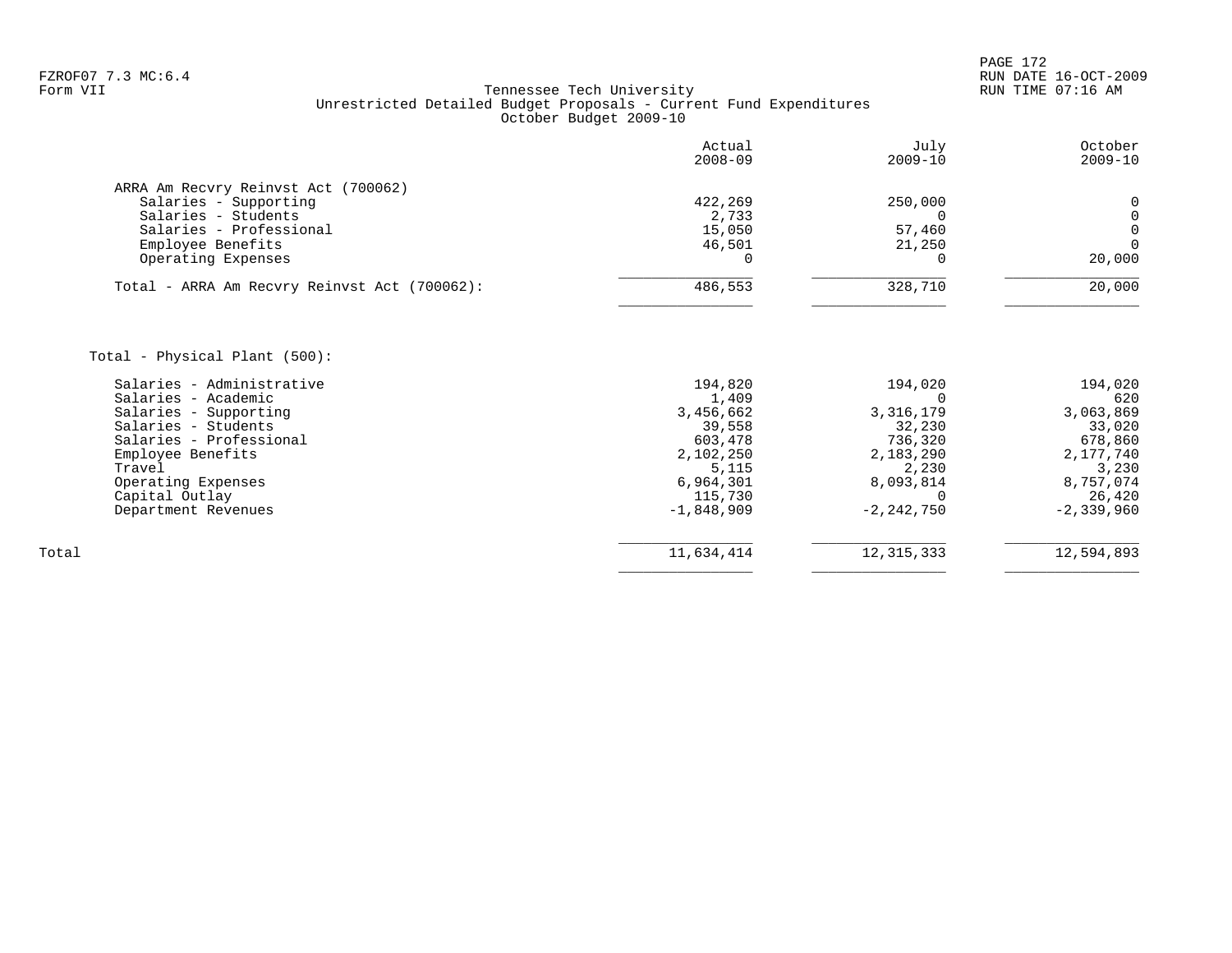PAGE 173 FZROF07 7.3 MC:6.4 RUN DATE 16-OCT-2009

|                                                                                                                                                                                                                          | Actual<br>$2008 - 09$                                                                                            | July<br>$2009 - 10$                                                                                                      | October<br>$2009 - 10$                                                                                          |
|--------------------------------------------------------------------------------------------------------------------------------------------------------------------------------------------------------------------------|------------------------------------------------------------------------------------------------------------------|--------------------------------------------------------------------------------------------------------------------------|-----------------------------------------------------------------------------------------------------------------|
| Total - Physical Plant (50):                                                                                                                                                                                             |                                                                                                                  |                                                                                                                          |                                                                                                                 |
| Salaries - Administrative<br>Salaries - Academic<br>Salaries - Supporting<br>Salaries - Students<br>Salaries - Professional<br>Employee Benefits<br>Travel<br>Operating Expense<br>Capital Outlay<br>Department Revenues | 194,820<br>1,409<br>3,456,662<br>39,558<br>603,478<br>2,102,250<br>5,115<br>6,964,301<br>115,730<br>$-1,848,909$ | 194,020<br>$\Omega$<br>3, 316, 179<br>32,230<br>736,320<br>2,183,290<br>2,230<br>8,093,814<br>$\Omega$<br>$-2, 242, 750$ | 194,020<br>620<br>3,063,869<br>33,020<br>678,860<br>2,177,740<br>3,230<br>8,757,074<br>26,420<br>$-2, 339, 960$ |
| Total                                                                                                                                                                                                                    | 11,634,414                                                                                                       | 12, 315, 333                                                                                                             | 12,594,893                                                                                                      |
| Scholarships and Fellowships (55)<br>Scholarships and Fellowships (550)<br>Alumni Scholarships (120019)<br>Operating Expenses                                                                                            | 9,000                                                                                                            | 58,410                                                                                                                   | 61,590                                                                                                          |
| Total - Alumni Scholarships (120019):                                                                                                                                                                                    | 9,000                                                                                                            | 58,410                                                                                                                   | 61,590                                                                                                          |
| Honors Scholarship (121901)<br>Operating Expenses                                                                                                                                                                        | 288,646                                                                                                          | 191,060                                                                                                                  | 201,460                                                                                                         |
| Total - Honors Scholarship (121901):                                                                                                                                                                                     | 288,646                                                                                                          | 191,060                                                                                                                  | 201,460                                                                                                         |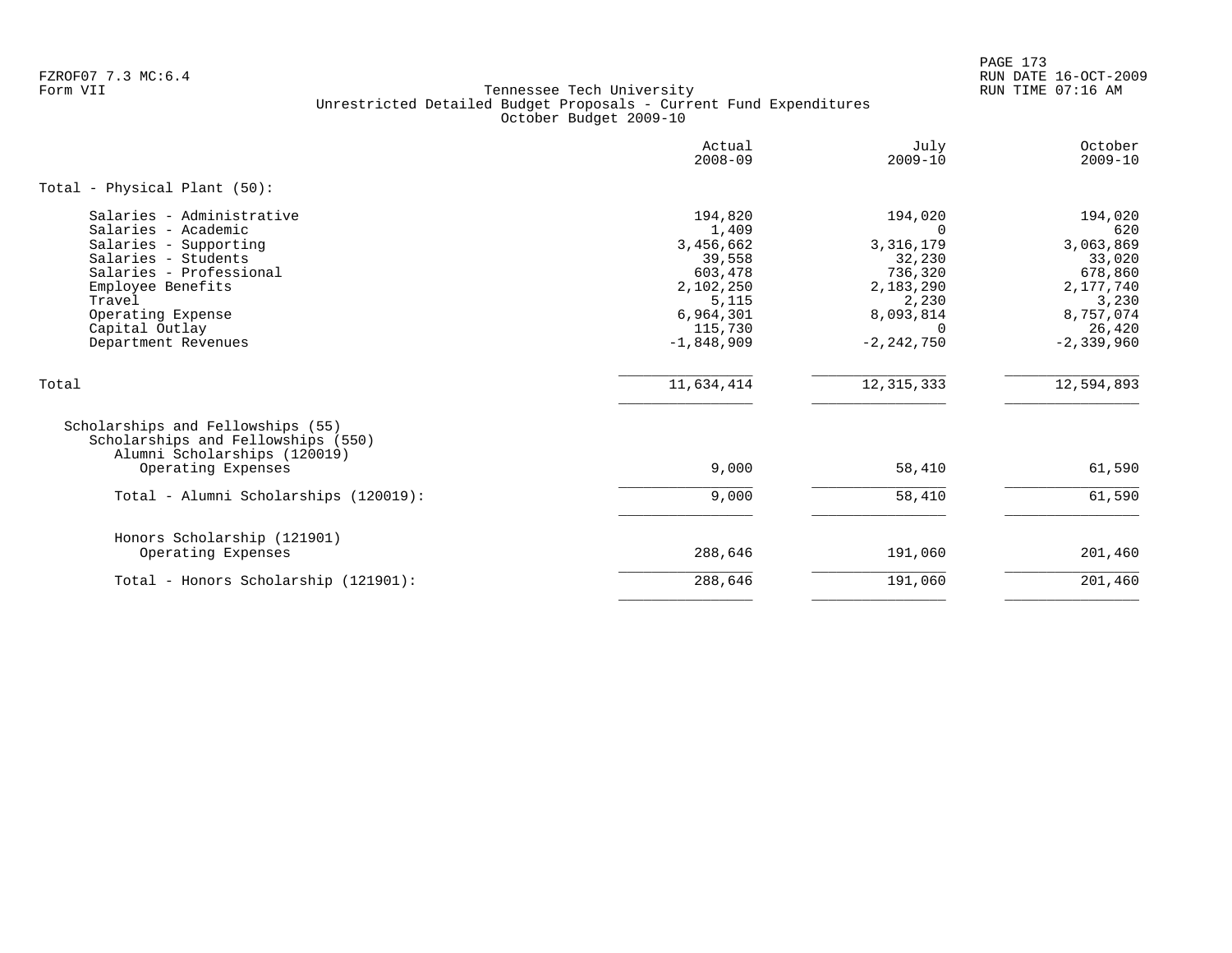|                                                                                                                         | Actual<br>$2008 - 09$ | July<br>$2009 - 10$ | October<br>$2009 - 10$ |
|-------------------------------------------------------------------------------------------------------------------------|-----------------------|---------------------|------------------------|
| Comm Coll Scholarship (121902)<br>Operating Expenses                                                                    | $\Omega$              | 107,740             | 113,600                |
| Total - Comm Coll Scholarship (121902):                                                                                 | $\Omega$              | 107,740             | 113,600                |
| Academic Work Study Program (122002)<br>Employee Benefits                                                               | $\mathbf 0$           | 1,440               | 1,440                  |
| Total - Academic Work Study Program (122002):                                                                           | $\Omega$              | 1,440               | 1,440                  |
| Financial Aid Housing Scholarship (122003)<br>Operating Expenses<br>Total - Financial Aid Housing Scholarship (122003): | 19,500<br>19,500      | 32,430<br>32,430    | 33,730<br>33,730       |
| SEOG Matching (122004)                                                                                                  |                       |                     |                        |
| Operating Expenses<br>Total - SEOG Matching (122004):                                                                   | 105,486<br>105,486    | 80,270<br>80,270    | 86,160<br>86,160       |
| UAS (122005)<br>Operating Expenses                                                                                      | 2,655,468             | 2,064,870           | 2,463,370              |
| $Total - UAS (122005):$                                                                                                 | 2,655,468             | 2,064,870           | 2,463,370              |
|                                                                                                                         |                       |                     |                        |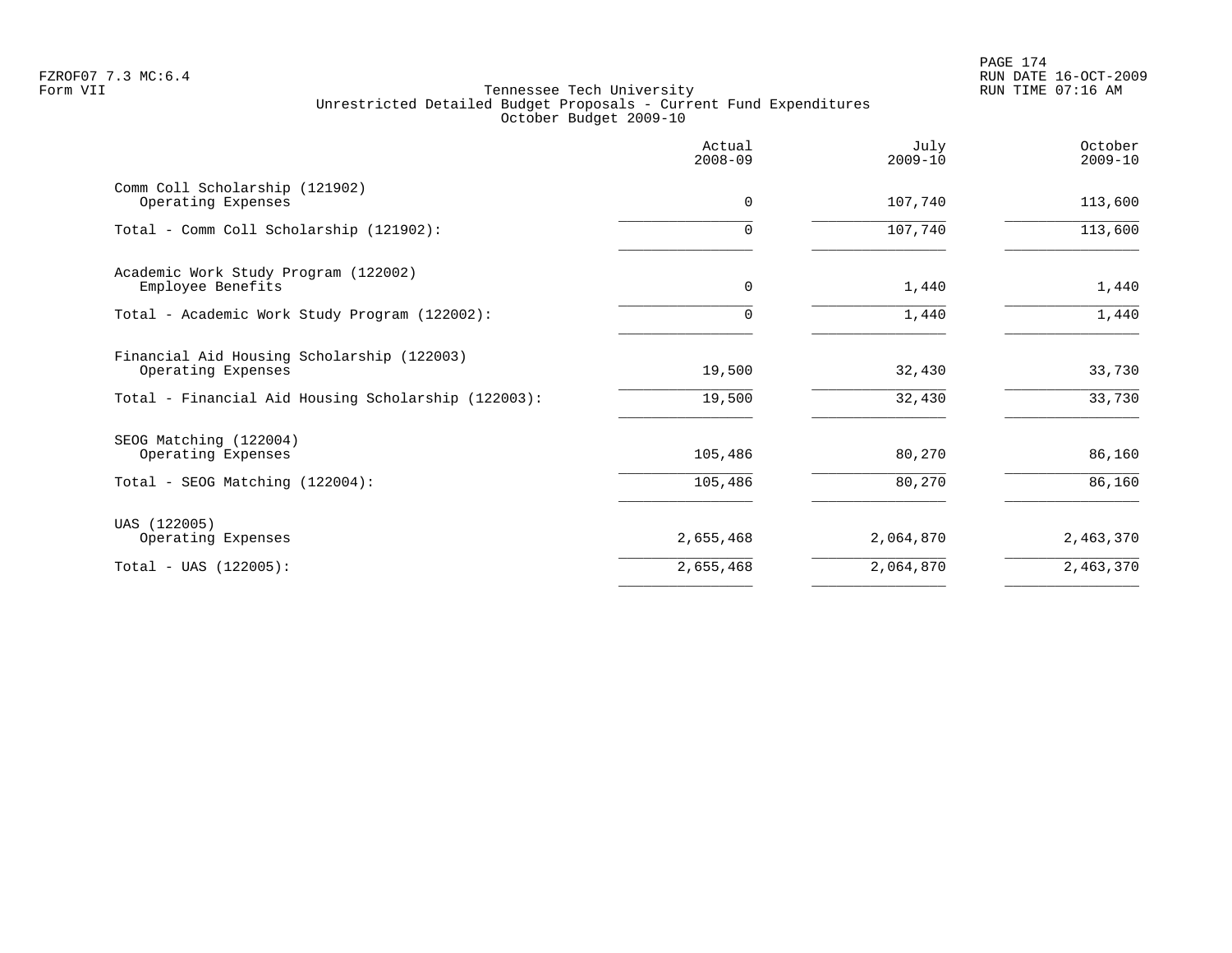PAGE 175 FZROF07 7.3 MC:6.4 RUN DATE 16-OCT-2009

|                                                                | Actual<br>$2008 - 09$ | July<br>$2009 - 10$ | October<br>$2009 - 10$ |
|----------------------------------------------------------------|-----------------------|---------------------|------------------------|
| University Minority Scholarship (123010)<br>Operating Expenses | $\Omega$              | 100,000             | $\mathbf 0$            |
| Total - University Minority Scholarship (123010):              | $\Omega$              | 100,000             | $\Omega$               |
| Science Fair Scholarship (123011)<br>Operating Expenses        | 997                   | 25,400              | 26,780                 |
| Total - Science Fair Scholarship (123011):                     | 997                   | 25,400              | 26,780                 |
| Alumni OST Scholarship (123012)<br>Operating Expenses          | 47,216                | $\Omega$            | 47,000                 |
| Total - Alumni OST Scholarship (123012):                       | 47,216                | $\Omega$            | 47,000                 |
| Boys Girls State Sch (123014)<br>Operating Expenses            | 4,000                 | 9,460               | 9,970                  |
| Total - Boys Girls State Sch (123014):                         | 4,000                 | 9,460               | 9,970                  |
| Admissions Hounsing Sch (123015)<br>Operating Expenses         | 105,000               | 178,100             | 185,220                |
| Total - Admissions Hounsing Sch (123015):                      | 105,000               | 178,100             | 185,220                |
|                                                                |                       |                     |                        |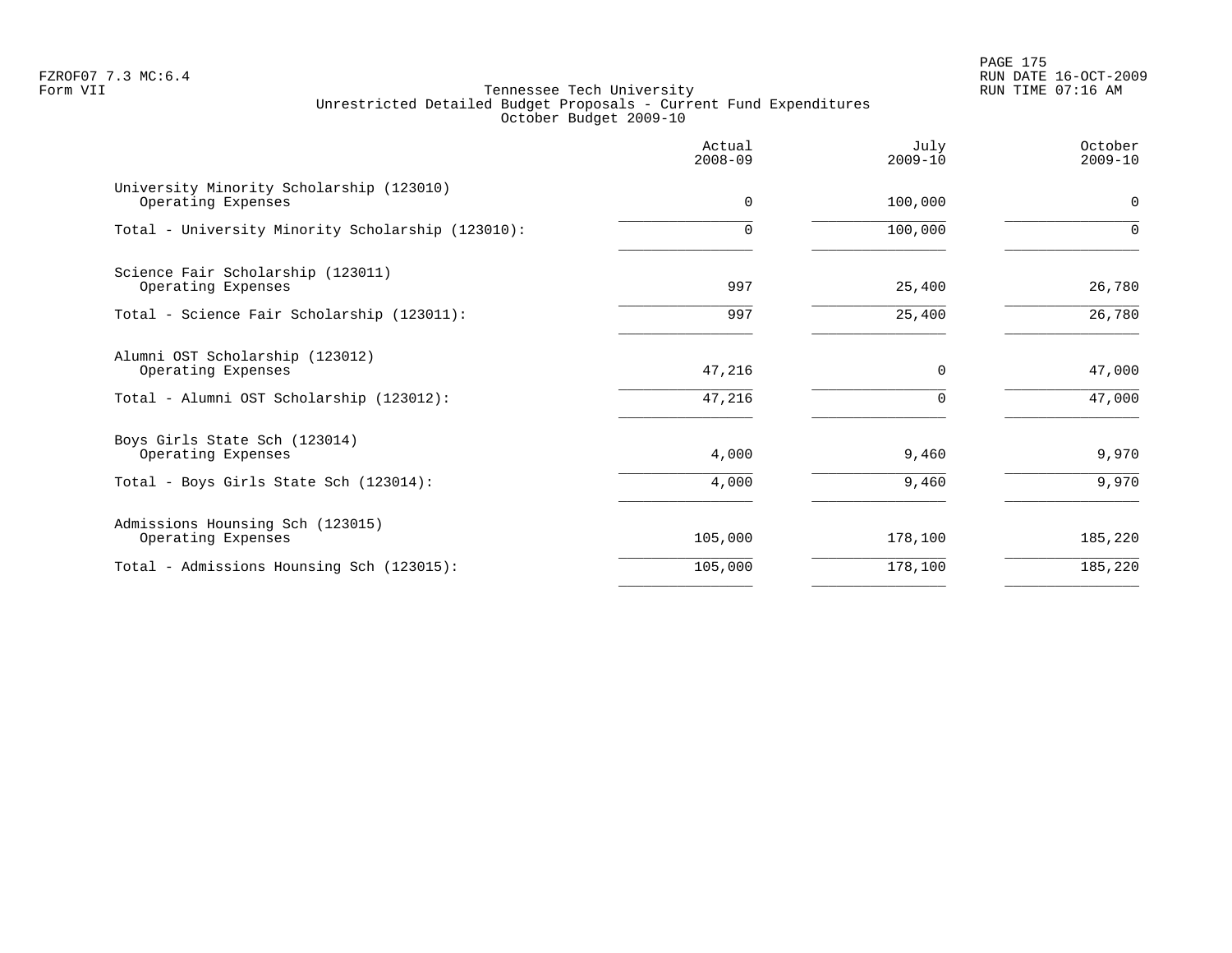|                                                                  | Actual<br>$2008 - 09$ | July<br>$2009 - 10$ | October<br>$2009 - 10$ |
|------------------------------------------------------------------|-----------------------|---------------------|------------------------|
| African Am Undergrad Sch (123017)<br>Operating Expenses          | 160,051               | 355,500             | 221,550                |
| Total - African Am Undergrad Sch (123017):                       | 160,051               | 355,500             | 221,550                |
| Minority Housing Sch (123018)<br>Operating Expenses              | 13,000                | 101,400             | 105,460                |
| Total - Minority Housing Sch (123018):                           | 13,000                | 101,400             | 105,460                |
| TnCIS Study Abroad Scholarship (123708)<br>Operating Expenses    | 7,560                 | $\Omega$            | $\mathbf 0$            |
| Total - TnCIS Study Abroad Scholarship (123708):                 | 7,560                 | $\Omega$            | $\mathbf 0$            |
| Intl Stu Affairs IREX Scholarship (123710)<br>Operating Expenses | 50,959                | $\Omega$            | $\mathbf 0$            |
| Total - Intl Stu Affairs IREX Scholarship (123710):              | 50,959                | $\Omega$            | 0                      |
| ROTC Housing Scholarship (125601)<br>Operating Expenses          | 92,068                | 101,400             | 105,460                |
| Total - ROTC Housing Scholarship (125601):                       | 92,068                | 101,400             | 105,460                |
|                                                                  |                       |                     |                        |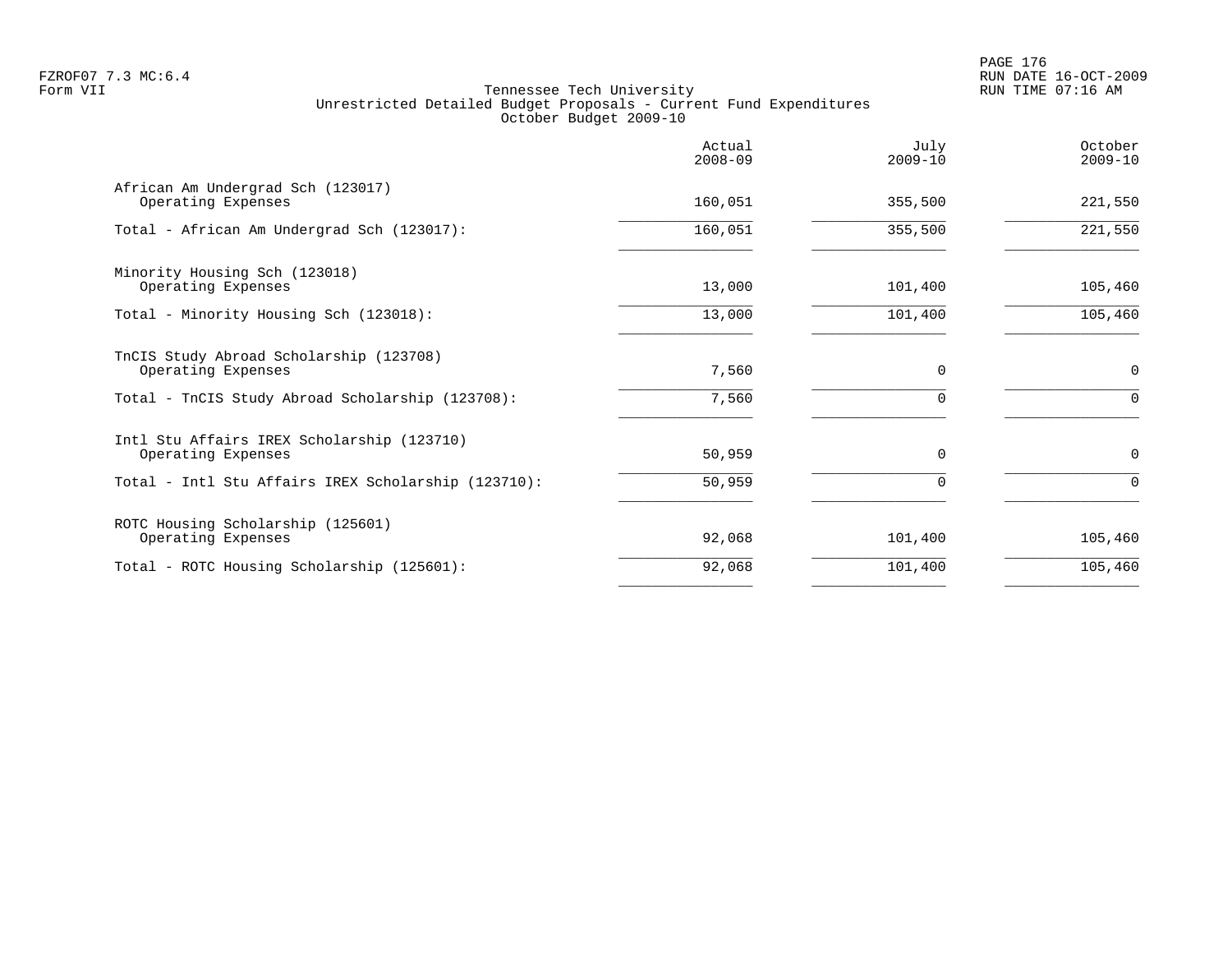# PAGE 177 FZROF07 7.3 MC:6.4 RUN DATE 16-OCT-2009

|                                                                   | Actual<br>$2008 - 09$ | July<br>$2009 - 10$ | October<br>$2009 - 10$ |
|-------------------------------------------------------------------|-----------------------|---------------------|------------------------|
| Gov Schools Info Tech Scholarships (148001)<br>Operating Expenses | 40,824                | $\Omega$            | 0                      |
| Total - Gov Schools Info Tech Scholarships (148001):              | 40,824                | $\Omega$            | $\Omega$               |
| Early Admissions Scholarship (180011)<br>Operating Expenses       | 26,918                | 56,340              | 59,410                 |
| Total - Early Admissions Scholarship (180011):                    | 26,918                | 56,340              | 59,410                 |
| Restricted Ext Prog Regl Dev (180013)<br>Operating Expenses       | 504,412               | 483,050             | 509,340                |
| Total - Restricted Ext Prog Regl Dev (180013):                    | 504,412               | 483,050             | 509,340                |
| Gov School Emerg Tech Scholarships (183001)<br>Operating Expenses | 61,236                | $\Omega$            | 0                      |
| Total - Gov School Emerg Tech Scholarships (183001):              | 61,236                | 0                   | $\Omega$               |
| TBR Spouse Dependent Discount (700000)<br>Operating Expenses      | 357                   | 55,350              | 58,360                 |
| Total - TBR Spouse Dependent Discount (700000):                   | 357                   | 55,350              | 58,360                 |
|                                                                   |                       |                     |                        |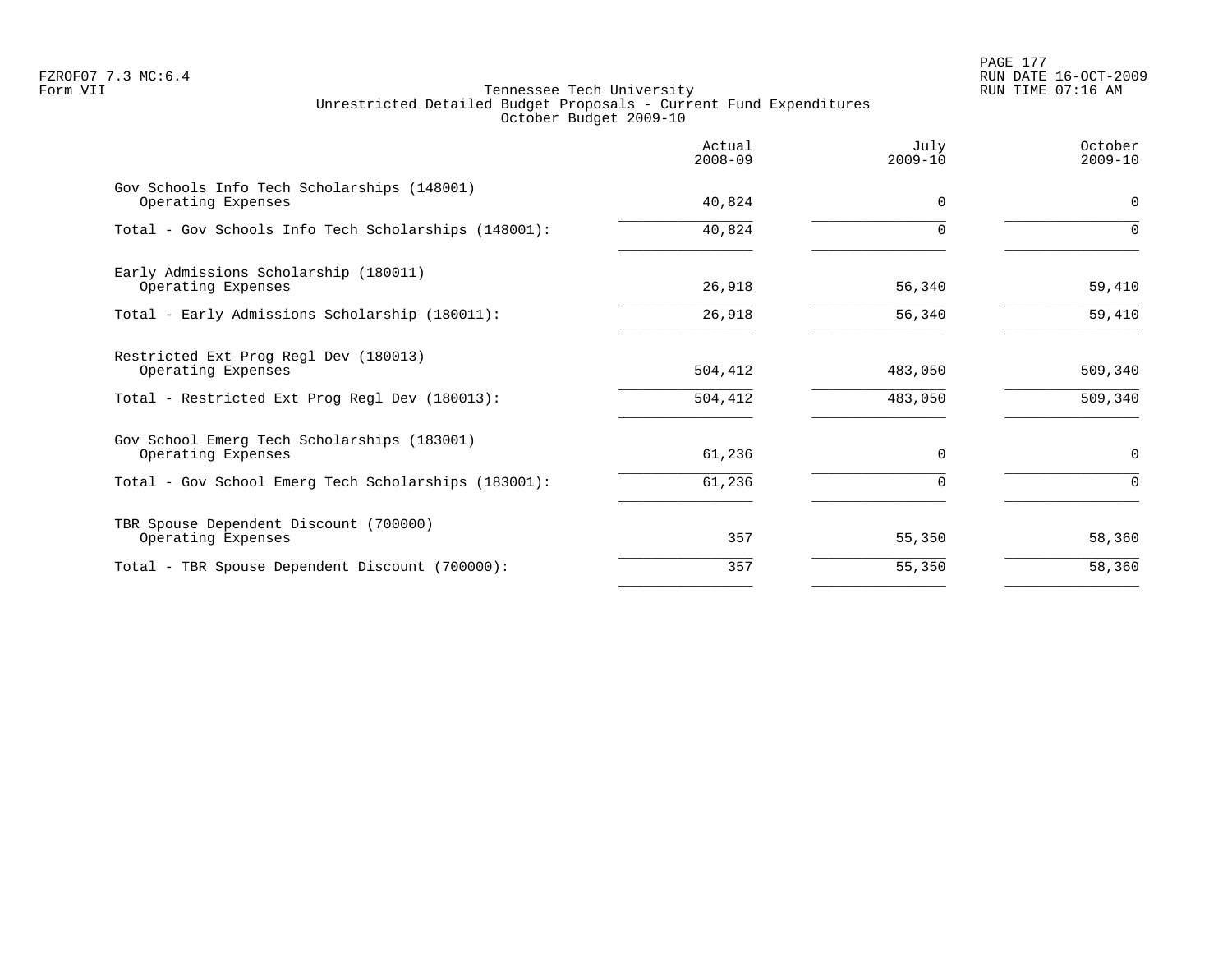PAGE 178 FZROF07 7.3 MC:6.4 RUN DATE 16-OCT-2009

|                                                                  | Actual<br>$2008 - 09$ | July<br>$2009 - 10$ | October<br>$2009 - 10$ |
|------------------------------------------------------------------|-----------------------|---------------------|------------------------|
| TBR Employ Remission PC191 (700001)<br>Operating Expenses        | 92,247                | 44,620              | 47,050                 |
| Total - TBR Employ Remission PC191 (700001):                     | 92,247                | 44,620              | 47,050                 |
| Staff Scholarships (700053)<br>Operating Expenses                | 47,138                | 51,430              | 54,230                 |
| Total - Staff Scholarships (700053):                             | 47,138                | 51,430              | 54,230                 |
| Armed Forces Dependent Schoarship (700054)<br>Operating Expenses | $\mathbf 0$           | 9,960               | 10,500                 |
| Total - Armed Forces Dependent Schoarship (700054):              | 0                     | 9,960               | 10,500                 |
| TSAC Scholarship Match (700055)<br>Operating Expenses            | $\Omega$              | 17,070              | 18,000                 |
| Total - TSAC Scholarship Match (700055):                         | 0                     | 17,070              | 18,000                 |
| State Employee Fee Waiver (700056)<br>Operating Expenses         | 148,182               | 173,680             | 183,130                |
| Total - State Employee Fee Waiver (700056):                      | 148,182               | 173,680             | 183,130                |
|                                                                  |                       |                     |                        |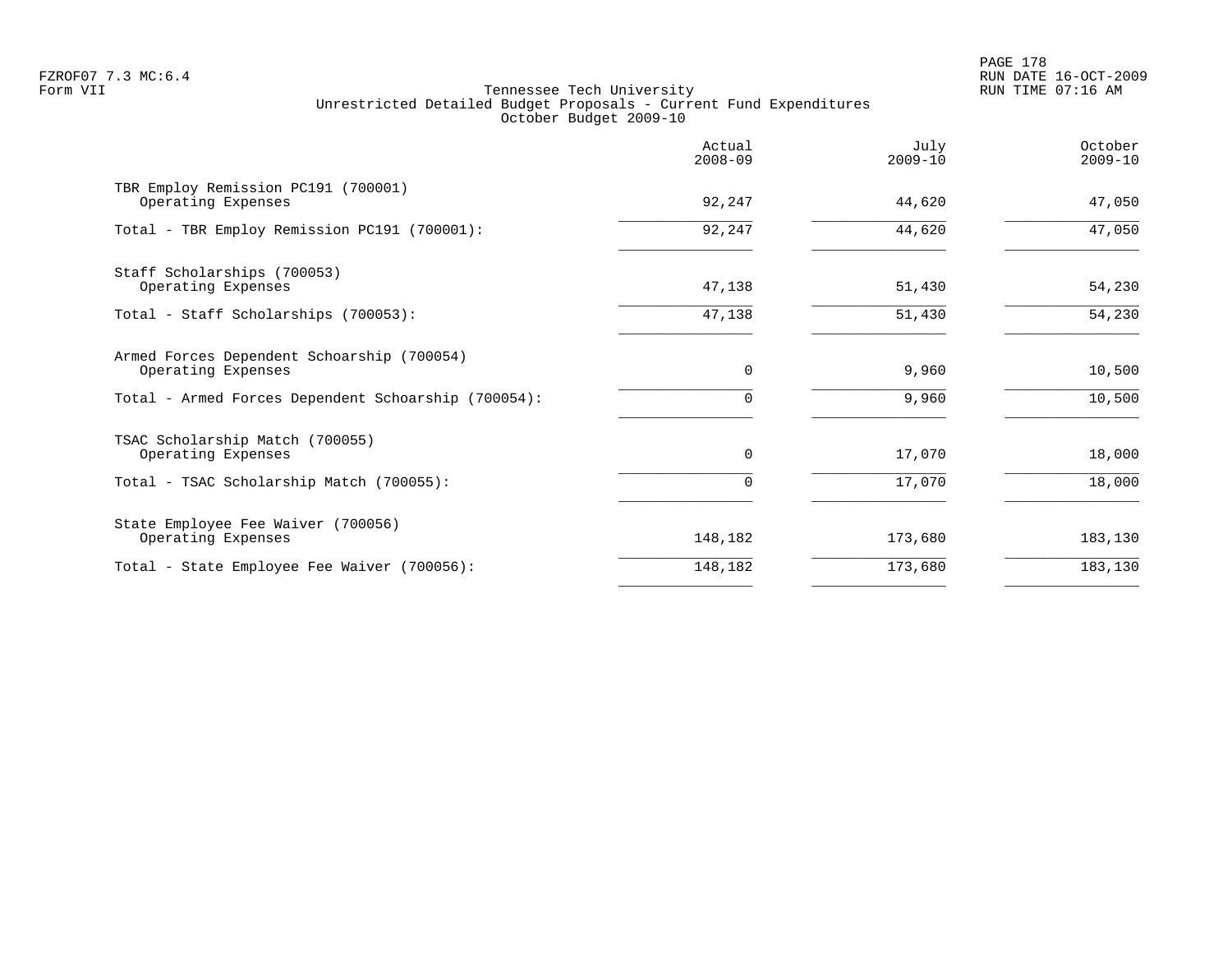PAGE 179 FZROF07 7.3 MC:6.4 RUN DATE 16-OCT-2009

|                                                                                        | Actual<br>$2008 - 09$ | July<br>$2009 - 10$ | October<br>$2009 - 10$ |
|----------------------------------------------------------------------------------------|-----------------------|---------------------|------------------------|
| Public Schl Teach Dep Discount (700057)<br>Operating Expenses                          | 773,372               | 802,240             | 845,910                |
| Total - Public Schl Teach Dep Discount (700057):                                       | 773,372               | 802,240             | 845,910                |
| State Employee Dep Discount (700058)<br>Operating Expenses                             | 345,025               | 320,140             | 337,570                |
| Total - State Employee Dep Discount (700058):                                          | 345,025               | 320,140             | 337,570                |
| Faculty Staff Tuition Maint (700059)<br>Operating Expenses                             | 77,566                | 60,270              | 63,550                 |
| Total - Faculty Staff Tuition Maint (700059):                                          | 77,566                | 60,270              | 63,550                 |
| Total - Scholarships and Fellowships (550):<br>Employee Benefits<br>Operating Expenses | $\Omega$<br>5,676,228 | 1,440<br>5,480,190  | 1,440<br>5,848,400     |
| Total                                                                                  | 5,676,228             | 5,481,630           | 5,849,840              |
|                                                                                        |                       |                     |                        |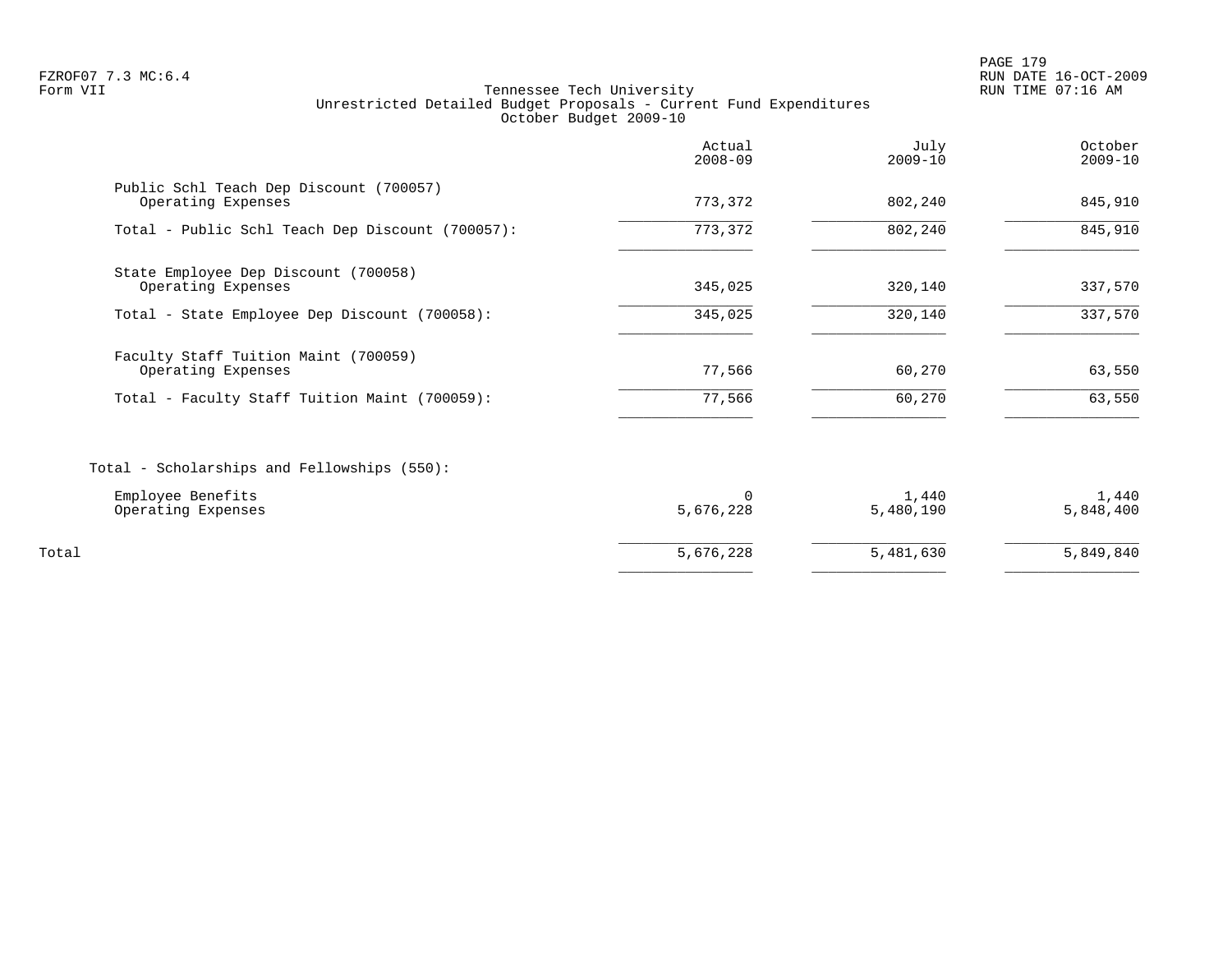| FZROF07 7.3 MC:6.4<br>Form VII                                                                                                                                                                                                                          | Tennessee Tech University<br>Unrestricted Detailed Budget Proposals - Current Fund Expenditures<br>October Budget 2009-10                |                                                                                                                                    | PAGE 180<br>RUN DATE 16-OCT-2009<br>RUN TIME 07:16 AM                                                                               |
|---------------------------------------------------------------------------------------------------------------------------------------------------------------------------------------------------------------------------------------------------------|------------------------------------------------------------------------------------------------------------------------------------------|------------------------------------------------------------------------------------------------------------------------------------|-------------------------------------------------------------------------------------------------------------------------------------|
|                                                                                                                                                                                                                                                         | Actual<br>$2008 - 09$                                                                                                                    | July<br>$2009 - 10$                                                                                                                | October<br>$2009 - 10$                                                                                                              |
| Total - Scholarships and Fellowships (55):                                                                                                                                                                                                              |                                                                                                                                          |                                                                                                                                    |                                                                                                                                     |
| Employee Benefits<br>Operating Expense                                                                                                                                                                                                                  | 0<br>5,676,228                                                                                                                           | 1,440<br>5,480,190                                                                                                                 | 1,440<br>5,848,400                                                                                                                  |
| Total                                                                                                                                                                                                                                                   | 5,676,228                                                                                                                                | 5,481,630                                                                                                                          | 5,849,840                                                                                                                           |
| Total Education and General<br>Salaries - Administrative<br>Salaries - Academic<br>Salaries - Supporting<br>Salaries - Students<br>Salaries - Professional<br>Employee Benefits<br>Travel<br>Operating Expense<br>Capital Outlay<br>Department Revenues | 4,306,363<br>30,103,756<br>10,533,568<br>1,239,992<br>10,696,235<br>20,519,707<br>1,587,557<br>28, 477, 052<br>1,217,636<br>$-2,423,562$ | 4,463,976<br>30,438,645<br>10,153,082<br>627,800<br>10,967,495<br>19,716,660<br>743,250<br>30,819,062<br>1,158,990<br>$-4,427,700$ | 4,298,220<br>30, 371, 827<br>9,629,892<br>689,220<br>11,015,264<br>20,033,880<br>923,720<br>36,508,442<br>1,376,860<br>$-4,428,340$ |
| Total                                                                                                                                                                                                                                                   | 106, 258, 304                                                                                                                            | 104,661,260                                                                                                                        | 110,418,985                                                                                                                         |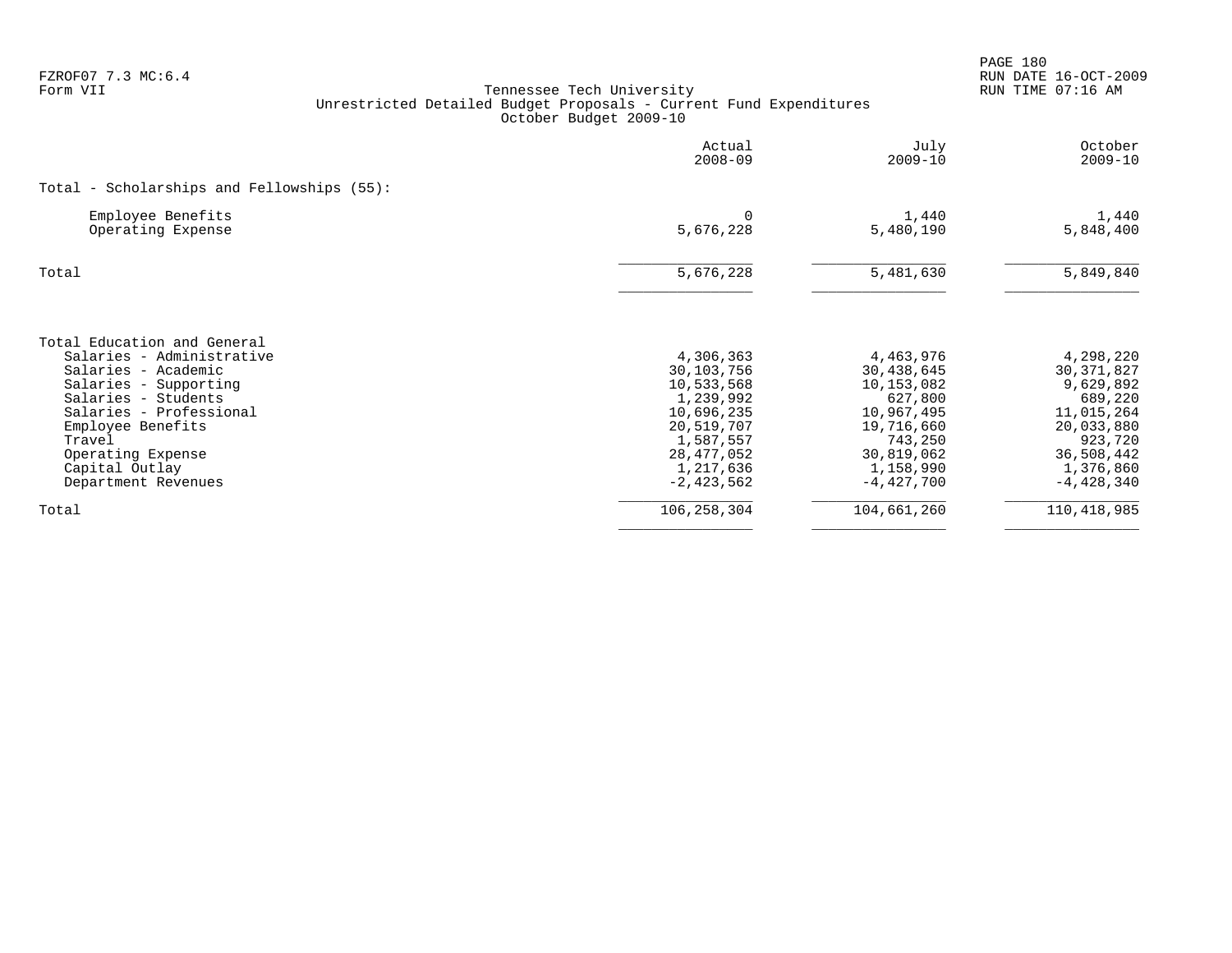PAGE 181 FZROF07 7.3 MC:6.4 RUN DATE 16-OCT-2009

|                                                                           | Actual<br>$2008 - 09$ | July<br>$2009 - 10$  | October<br>$2009 - 10$   |
|---------------------------------------------------------------------------|-----------------------|----------------------|--------------------------|
| E & G Transfers                                                           |                       |                      |                          |
| Mandatory Transfers                                                       |                       |                      |                          |
| ROI Fitness Center 1998D 912 Bds                                          | 203,703               | 209,520              | 209,520                  |
| ROI Energy Performance Contract                                           | 15,960                | 317,750              | 314,650                  |
| ROI Performance Contr Order 2                                             | 2,634                 | 191,350              | 202,580                  |
| Total E & G Mandatory Transfers:                                          | 222, 297              | 718,620              | 726,750                  |
|                                                                           |                       |                      |                          |
| Non-Mandatory Transfers                                                   |                       |                      |                          |
| Transf to Un Ex Plant Extra Maint                                         | 90,000                | 90,000               | 90,000                   |
| Transf to Un Ex Plant Parkg Paving                                        | 224,800               | 214,800              | 214,800                  |
| Trf to Un Ex Plnt JH 401 Renov                                            | $\Omega$              | $\Omega$             | 170,000                  |
| Trf to Un Ex Plnt Learning Village                                        | $\Omega$<br>$\Omega$  | $\Omega$<br>$\Omega$ | 46,000                   |
| Trf to Un Ex Plnt ARRA Central Cool<br>Trf to Un Ex Plnt ARRA IT Infrastr | $\Omega$              | $\Omega$             | 3,250,000<br>3,380,000   |
| Transfers to RR Computer Ctr                                              | 300,000               | 300,000              | 300,000                  |
| Transfers to RR Computer TAF                                              | 465,903               | 446,200              | 474,700                  |
| Transfers to RR Motor Pool                                                | 8,160                 | $\Omega$             | 0                        |
| Transfers to RR Ag Pavilion                                               | 2,550                 | $\mathbf 0$          | $\overline{0}$           |
| Transfers to RR MP Athletics                                              | 15,076                | $\Omega$             | $\Omega$                 |
| Transfers to RR MP Ext Educ                                               | 9,911                 | 8,000                | 8,000                    |
| Transfers to RR MP Arts n Sci                                             | 10,020                | 6,000                | 6,000                    |
| Transfers to RR MP Water Ctr                                              | 17,975                | 17,590               | 17,590                   |
| Transfers to RR Reserves                                                  | 1,329,310             | 1,329,310            | 1,329,310                |
| Transfers to RR Athletic Fund                                             | 73,892                | 573,656              | 397,731                  |
| Transfers to RR Craft Ctr E&G                                             | 30,509                | $\Omega$             | $\Omega$                 |
| Transfers to RR Com Equipment Repl<br>Transfers to RR Oakley Sust Ag Ctr  | 100,000<br>61,734     | 77,110<br>$\Omega$   | 77,110<br>$\overline{0}$ |
| Transfers to ROI Fitness Center                                           | 32,552                | 31,170               | 37,440                   |
| Transfers to ROI Univ Center                                              | 90,867                | 92,560               | 94,980                   |
| Transfers to ROI Eblen Center                                             | 199,908               | 203,650              | 208,960                  |
| Transfers to ROI Engy Perform Contr                                       | 301,790               | $\Omega$             | $\Omega$                 |
| Transfers to ROI Perf Order 2                                             | 188,716               | $\Omega$             | $\Omega$                 |
| Total E & G Non-Mandatory Transfers:                                      | 3,553,673             | 3,390,046            | 10,102,621               |
|                                                                           |                       |                      |                          |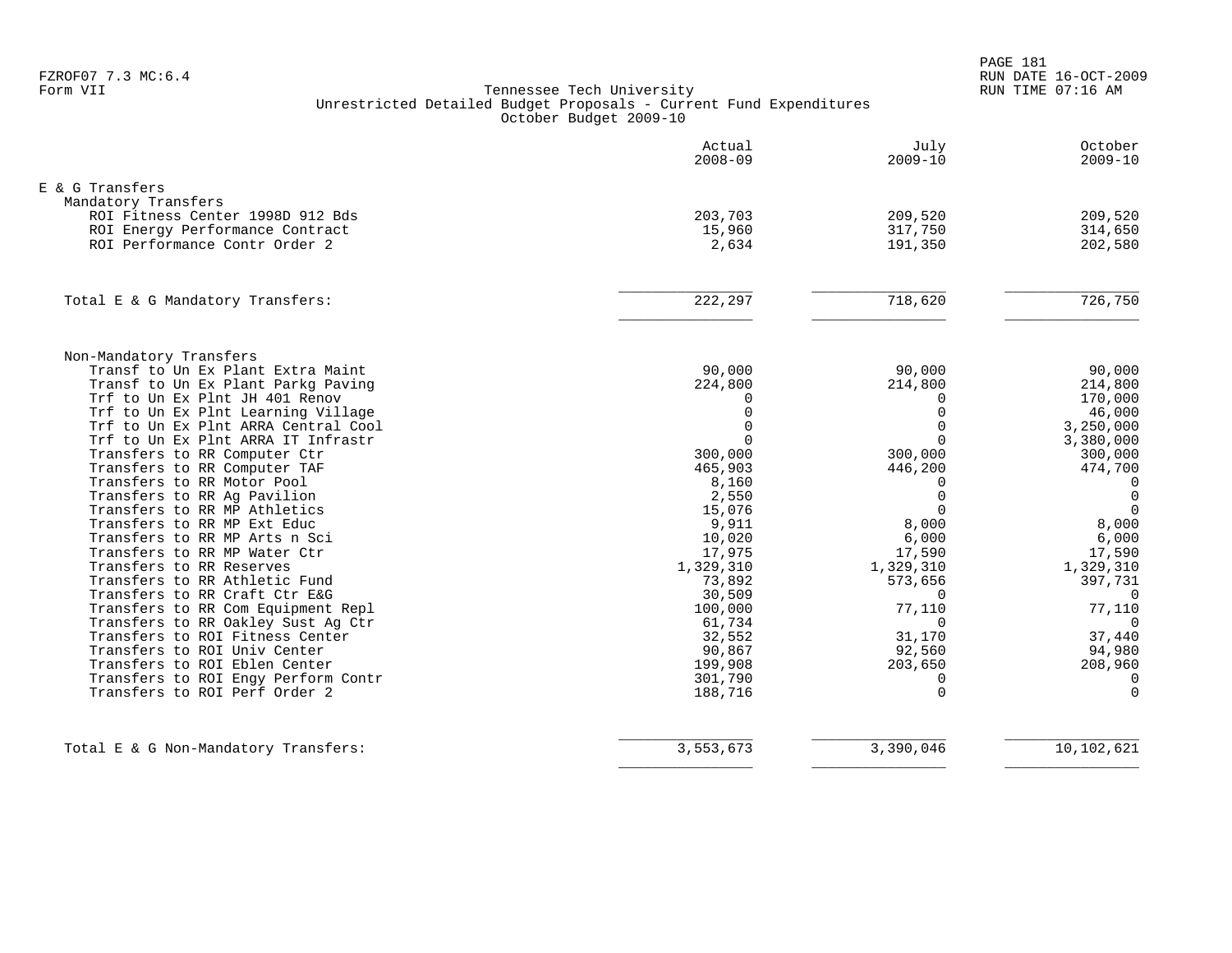|                                                                                                                                                                                                                                                                                                       | Actual<br>$2008 - 09$                                                                                                                             | July<br>$2009 - 10$                                                                                                                             | October<br>$2009 - 10$                                                                                                                            |
|-------------------------------------------------------------------------------------------------------------------------------------------------------------------------------------------------------------------------------------------------------------------------------------------------------|---------------------------------------------------------------------------------------------------------------------------------------------------|-------------------------------------------------------------------------------------------------------------------------------------------------|---------------------------------------------------------------------------------------------------------------------------------------------------|
| Total E & G Transfers                                                                                                                                                                                                                                                                                 | 3,775,970                                                                                                                                         | 4,108,666                                                                                                                                       | 10,829,371                                                                                                                                        |
| Total Education and General (Expenditures & Transfers)<br>Salaries - Administrative<br>Salaries - Academic<br>Salaries - Supporting<br>Salaries - Students<br>Salaries - Professional<br>Employee Benefits<br>Travel<br>Operating Expense<br>Capital Outlay<br>Department Revenues<br>E & G Transfers | 4,306,363<br>30,103,756<br>10,533,568<br>1,239,992<br>10,696,235<br>20,519,707<br>1,587,557<br>28,477,052<br>1,217,636<br>-2,423,562<br>3,775,970 | 4,463,976<br>30,438,645<br>10,153,082<br>627,800<br>10,967,495<br>19,716,660<br>743,250<br>30,819,062<br>1,158,990<br>$-4,427,700$<br>4,108,666 | 4,298,220<br>30, 371, 827<br>9,629,892<br>689,220<br>11,015,264<br>20,033,880<br>923,720<br>36,508,442<br>1,376,860<br>$-4,428,340$<br>10,829,371 |
| Total                                                                                                                                                                                                                                                                                                 | 110,034,274                                                                                                                                       | 108,769,926                                                                                                                                     | 121, 248, 356                                                                                                                                     |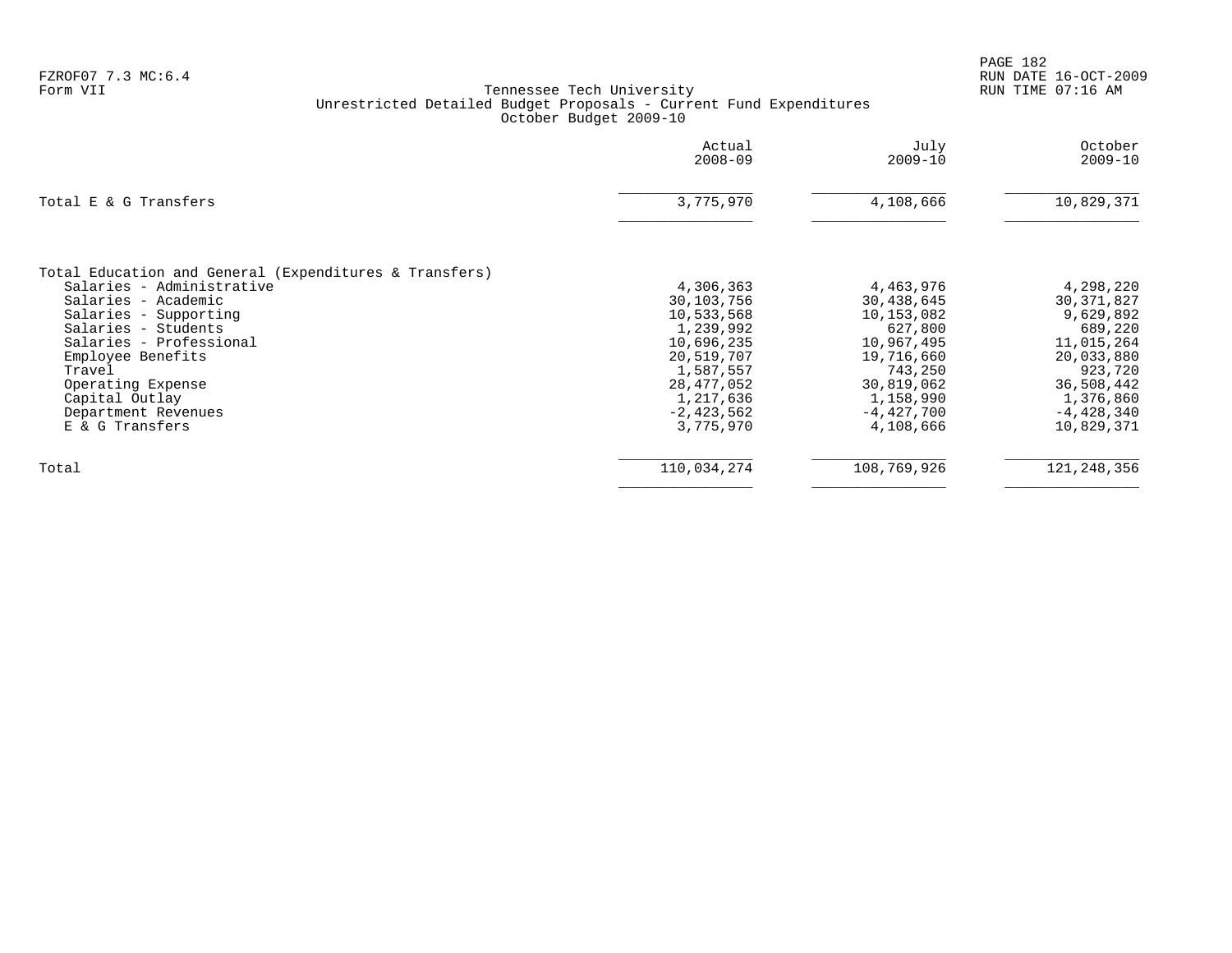PAGE 183 FZROF07 7.3 MC:6.4 RUN DATE 16-OCT-2009

|                                                                                                                                                                                                           | Actual<br>$2008 - 09$                                   | July<br>$2009 - 10$                                  | October<br>$2009 - 10$                               |
|-----------------------------------------------------------------------------------------------------------------------------------------------------------------------------------------------------------|---------------------------------------------------------|------------------------------------------------------|------------------------------------------------------|
| Auxiliaries<br>Auxiliary Expenditures                                                                                                                                                                     |                                                         |                                                      |                                                      |
| Auxiliary Enterprises Expenditures (710)<br>Craft Center Gallery (121776)<br>Salaries - Supporting<br>Salaries - Students<br>Salaries - Professional<br>Employee Benefits<br>Travel<br>Operating Expenses | 5,178<br>11,892<br>28,658<br>9,807<br>$\cap$<br>134,114 | 6,500<br>7,000<br>28,724<br>12,800<br>200<br>137,000 | 6,500<br>7,000<br>28,724<br>12,800<br>200<br>121,600 |
| Total - Craft Center Gallery (121776):                                                                                                                                                                    | 189,649                                                 | 192,224                                              | 176,824                                              |
| Craft Center Housing (121777)<br>Operating Expenses<br>Department Revenues                                                                                                                                | 5,870<br>3,189                                          | 14,580<br>0                                          | 11,170<br>$\Omega$                                   |
| Total - Craft Center Housing (121777):                                                                                                                                                                    | 9,059                                                   | 14,580                                               | 11,170                                               |
| Craft Center Food Svc (121780)<br>Operating Expenses                                                                                                                                                      | 2,612                                                   | 2,500                                                | 2,500                                                |
| Total - Craft Center Food Svc (121780):                                                                                                                                                                   | 2,612                                                   | 2,500                                                | 2,500                                                |
| Residence Halls Honors (121904)<br>Operating Expenses                                                                                                                                                     | 0                                                       | 18,900                                               | 18,900                                               |
| Total - Residence Halls Honors (121904):                                                                                                                                                                  | $\mathbf 0$                                             | 18,900                                               | 18,900                                               |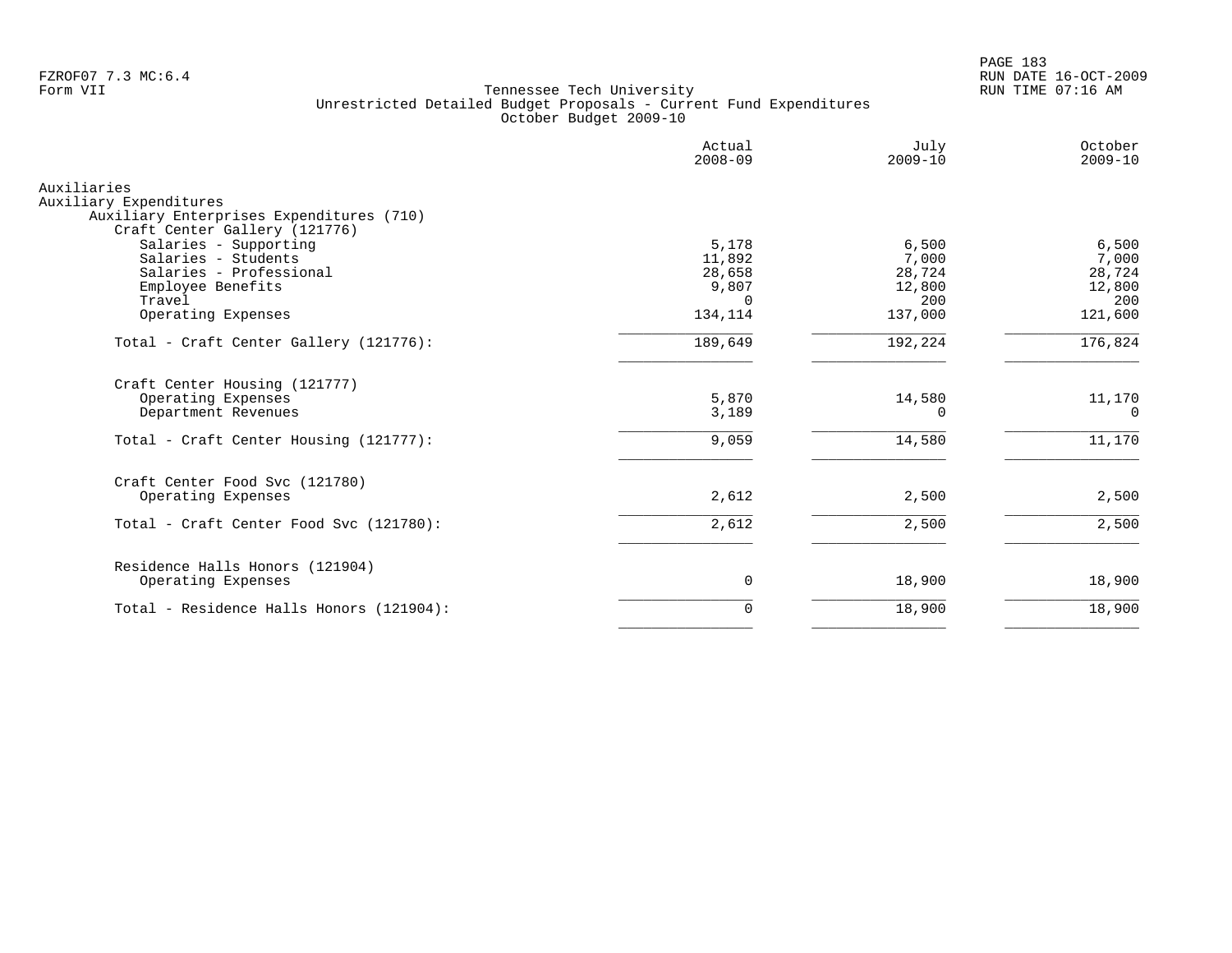PAGE 184 FZROF07 7.3 MC:6.4 RUN DATE 16-OCT-2009

|                                                 | Actual<br>$2008 - 09$ | July<br>$2009 - 10$ | October<br>$2009 - 10$ |
|-------------------------------------------------|-----------------------|---------------------|------------------------|
| Residence Halls International (123705)          |                       |                     |                        |
| Salaries - Supporting                           | 0                     | 2,000               | 2,000                  |
| Operating Expenses                              | 4,892                 | 3,440               | 3,440                  |
| Total - Residence Halls International (123705): | 4,892                 | 5,440               | 5,440                  |
| Housing Administration (128000)                 |                       |                     |                        |
| Salaries - Administrative                       | 69,270                | 69,370              | 69,370                 |
| Salaries - Supporting                           | 38,448                | 38,980              | 38,980                 |
| Salaries - Students                             | 15,933                | 13,900              | 13,900                 |
| Salaries - Professional                         | 57,750                | 57,350              | 57,350                 |
| Employee Benefits                               | 83,223                | 81,070              | 81,070                 |
| Travel                                          | 938                   | 500                 | 500                    |
| Operating Expenses                              | 24,174                | 60,865              | 43,865                 |
| Department Revenues                             | $-714$                | $\Omega$            | $\Omega$               |
| Total - Housing Administration (128000):        | 289,022               | 322,035             | 305,035                |
| Housing Admin Allocation (128001)               |                       |                     |                        |
| Operating Expenses                              | $-289,020$            | $-322,035$          | $-305,035$             |
| Total - Housing Admin Allocation (128001):      | $-289,020$            | $-322,035$          | $-305,035$             |
| Residential Halls General (128002)              |                       |                     |                        |
| Salaries - Supporting                           | 18,640                | 18,740              | 18,740                 |
| Salaries - Students                             | 48,661                | 59,000              | 52,000                 |
| Salaries - Professional                         | 103,597               | 163,420             | 163,420                |
| Employee Benefits                               | 42,779                | 47,880              | 63,880                 |
| Travel                                          | 3,578                 | 3,400               | 5,000                  |
| Operating Expenses                              | 437,269               | 469,295             | 632,528                |
| Department Revenues                             | 12,757                | $\Omega$            | $\Omega$               |
| Total - Residential Halls General (128002):     | 667,281               | 761,735             | 935,568                |
|                                                 |                       |                     |                        |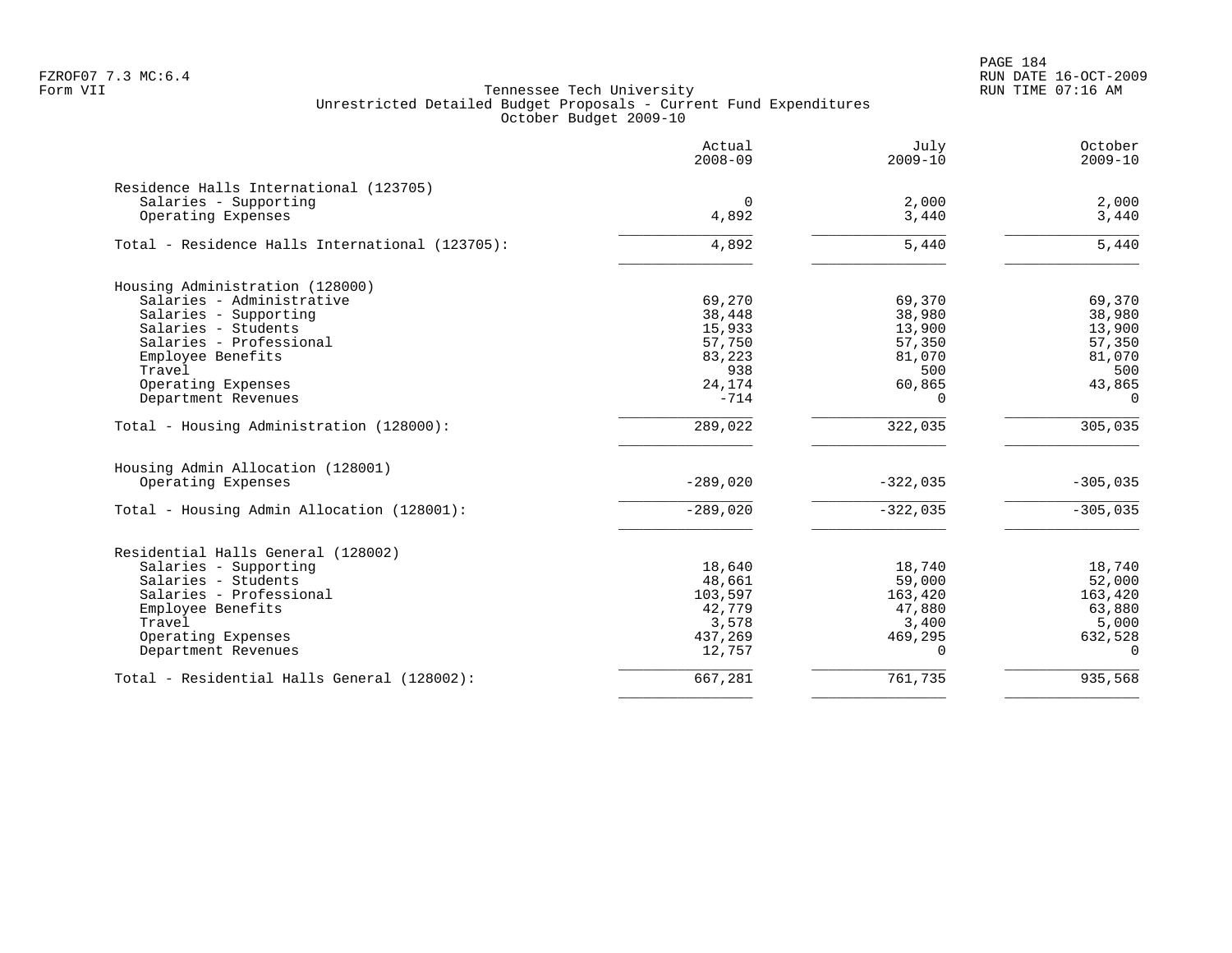PAGE 185 FZROF07 7.3 MC:6.4 RUN DATE 16-OCT-2009

|                                                                                                                                       | Actual<br>$2008 - 09$            | July<br>$2009 - 10$              | October<br>$2009 - 10$           |
|---------------------------------------------------------------------------------------------------------------------------------------|----------------------------------|----------------------------------|----------------------------------|
| Residential Halls Telephone (128003)<br>Operating Expenses                                                                            | 326,424                          | 339,000                          | 340,000                          |
| Total - Residential Halls Telephone (128003):                                                                                         | 326,424                          | 339,000                          | 340,000                          |
| Counselor Fees (128009)<br>Salaries - Students<br>Employee Benefits                                                                   | 216,134<br>265                   | 258,650<br>1,580                 | 258,650<br>1,580                 |
| Total - Counselor Fees (128009):                                                                                                      | 216,399                          | 260,230                          | 260,230                          |
| Summer Conferences (128010)<br>Salaries - Students<br>Employee Benefits<br>Operating Expenses<br>Total - Summer Conferences (128010): | 14,680<br>436<br>2,576<br>17,692 | 14,200<br>900<br>7,500<br>22,600 | 14,200<br>900<br>7,500<br>22,600 |
| Residential Halls Sp Dep Disc (128011)<br>Employee Benefits<br>Total - Residential Halls Sp Dep Disc (128011):                        | 11,255<br>11,255                 | 9,840<br>9,840                   | 15,840<br>15,840                 |
| Residential Hall PC 191 (128012)<br>Employee Benefits                                                                                 | 2,190                            | 6,760                            | 7,260                            |
| Total - Residential Hall PC 191 (128012):                                                                                             | 2,190                            | 6,760                            | 7,260                            |
|                                                                                                                                       |                                  |                                  |                                  |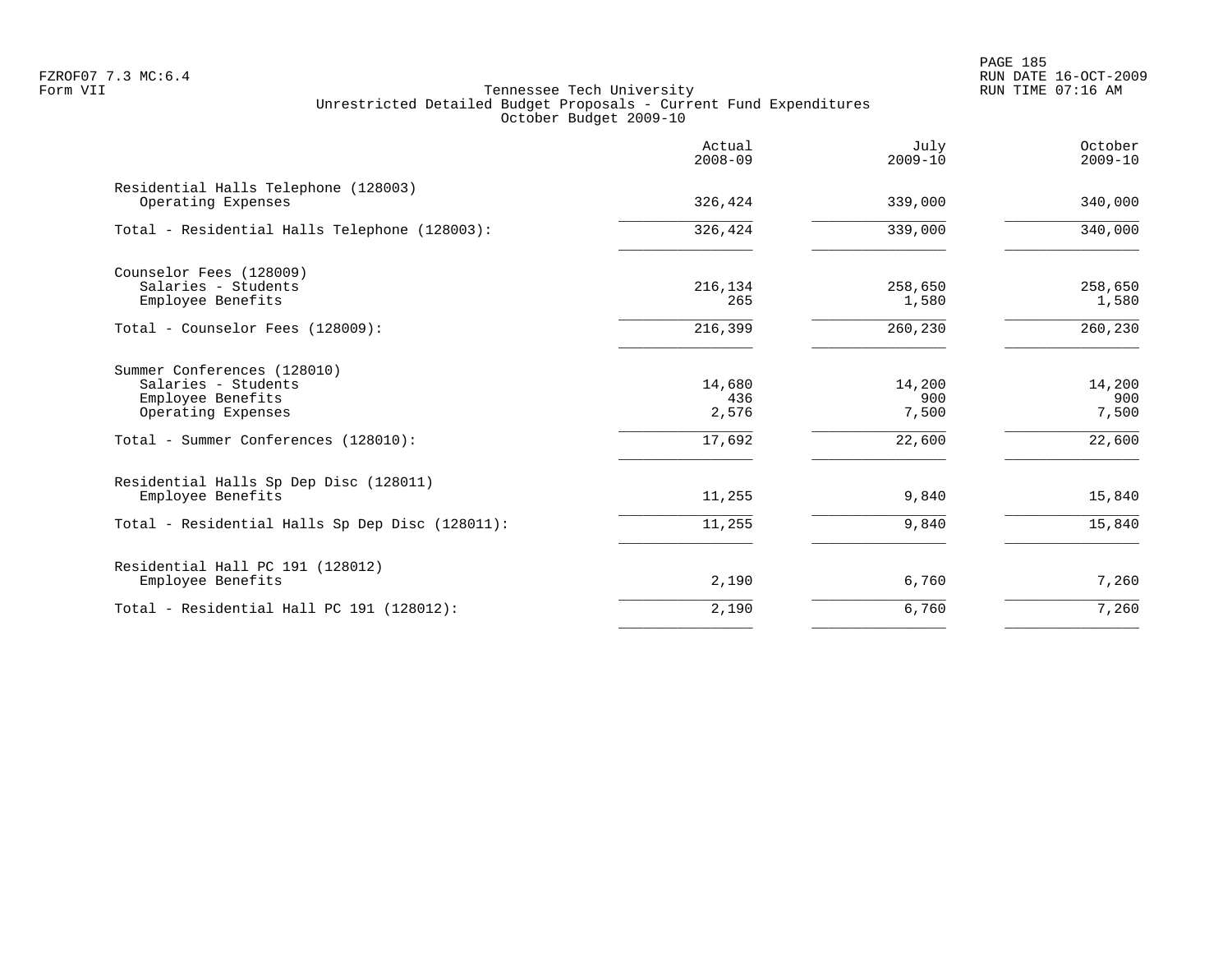|                                                               | Actual<br>$2008 - 09$ | July<br>$2009 - 10$ | October<br>$2009 - 10$ |
|---------------------------------------------------------------|-----------------------|---------------------|------------------------|
| Tech Village Administration (128100)<br>Salaries - Supporting | 30,520                | 30,600              | 30,600                 |
| Salaries - Students                                           | 23,508                | 21,160              | 30,660                 |
| Employee Benefits                                             | 20,955                | 18,550              | 18,550                 |
| Operating Expenses                                            | 71,274                | 84,105              | 81,732                 |
| Department Revenues                                           | 3,189                 | 0                   | $\Omega$               |
| Total - Tech Village Administration (128100):                 | 149,446               | 154,415             | 161,542                |
| Tech Village Telephone (128102)                               |                       |                     |                        |
| Operating Expenses                                            | 89,700                | 90,200              | 90,200                 |
| Total - Tech Village Telephone (128102):                      | 89,700                | 90,200              | 90,200                 |
| University Recreation Fitness Ctr (128500)                    |                       |                     |                        |
| Salaries - Academic                                           | $\Omega$              | 6,000               | 6,000                  |
| Salaries - Supporting                                         | 164,481               | 142,020             | 142,020                |
| Salaries - Students                                           | 139,177               | 111,000             | 111,000                |
| Salaries - Professional                                       | 136,796               | 148,406             | 148,406                |
| Employee Benefits                                             | 164,631               | 151,810             | 160,510                |
| Operating Expenses                                            | 22,278                | 36,740              | 36,330                 |
| Department Revenues                                           | 3,189                 | $\Omega$            | $\Omega$               |
| Total - University Recreation Fitness Ctr (128500):           | 630,552               | 595,976             | 604,266                |
| Fitness Ctr Spouse Dep Disc (128501)                          |                       |                     |                        |
| Employee Benefits                                             | 0                     | 0                   | 4,160                  |
| Total - Fitness Ctr Spouse Dep Disc (128501):                 | $\Omega$              | $\Omega$            | 4,160                  |
|                                                               |                       |                     |                        |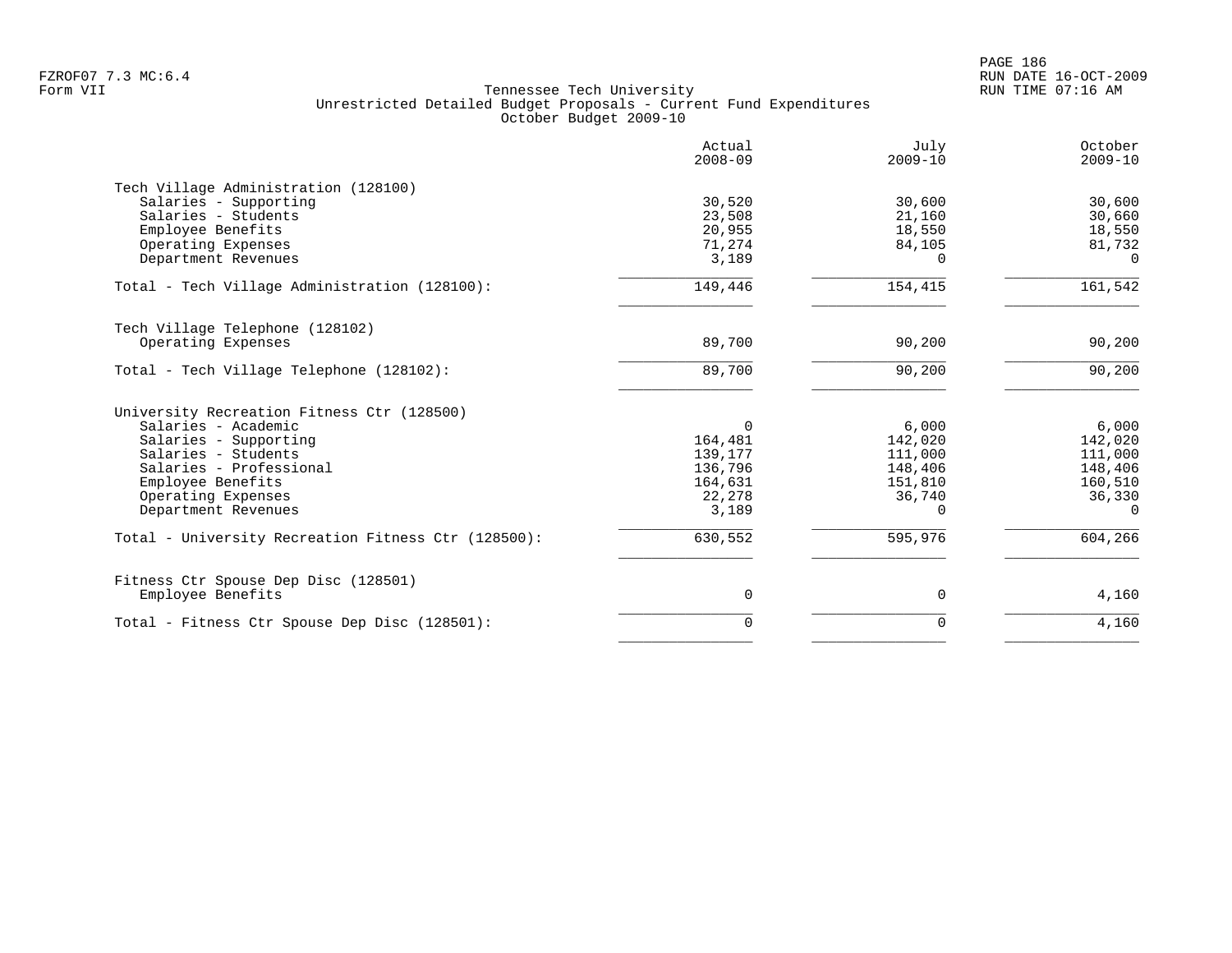PAGE 187 FZROF07 7.3 MC:6.4 RUN DATE 16-OCT-2009

|                                                                                                                  | Actual<br>$2008 - 09$                 | July<br>$2009 - 10$              | October<br>$2009 - 10$           |
|------------------------------------------------------------------------------------------------------------------|---------------------------------------|----------------------------------|----------------------------------|
| Residence Halls Engineering (137204)<br>Salaries - Students<br>Operating Expenses                                | 392<br>33,718                         | $\Omega$<br>47,600               | $\mathbf 0$<br>47,600            |
| Total - Residence Halls Engineering (137204):                                                                    | 34,110                                | 47,600                           | 47,600                           |
| Residence Halls Business (140018)<br>Operating Expenses                                                          | 17,382                                | 23,900                           | 23,900                           |
| Total - Residence Halls Business (140018):                                                                       | 17,382                                | 23,900                           | 23,900                           |
| Department of Teacher Education (152500)<br>Travel                                                               | 34                                    | $\mathbf 0$                      | $\mathbf 0$                      |
| Total - Department of Teacher Education (152500):                                                                | 34                                    | $\Omega$                         | $\Omega$                         |
| Residential Hall Security (200006)<br>Salaries - Supporting<br>Employee Benefits<br>Operating Expenses           | 56,078<br>50,237<br>6,336             | 53,260<br>32,350<br>8,530        | 53,260<br>66,350<br>8,530        |
| Total - Residential Hall Security (200006):                                                                      | 112,651                               | 94,140                           | 128,140                          |
| Director of Auxiliaries (203000)<br>Salaries - Professional<br>Employee Benefits<br>Travel<br>Operating Expenses | 32,984<br>25,585<br>$\Omega$<br>5,217 | 56,640<br>13,530<br>750<br>5,000 | 48,420<br>13,530<br>750<br>5,020 |
| Total - Director of Auxiliaries (203000):                                                                        | 63,786                                | 75,920                           | 67,720                           |
|                                                                                                                  |                                       |                                  |                                  |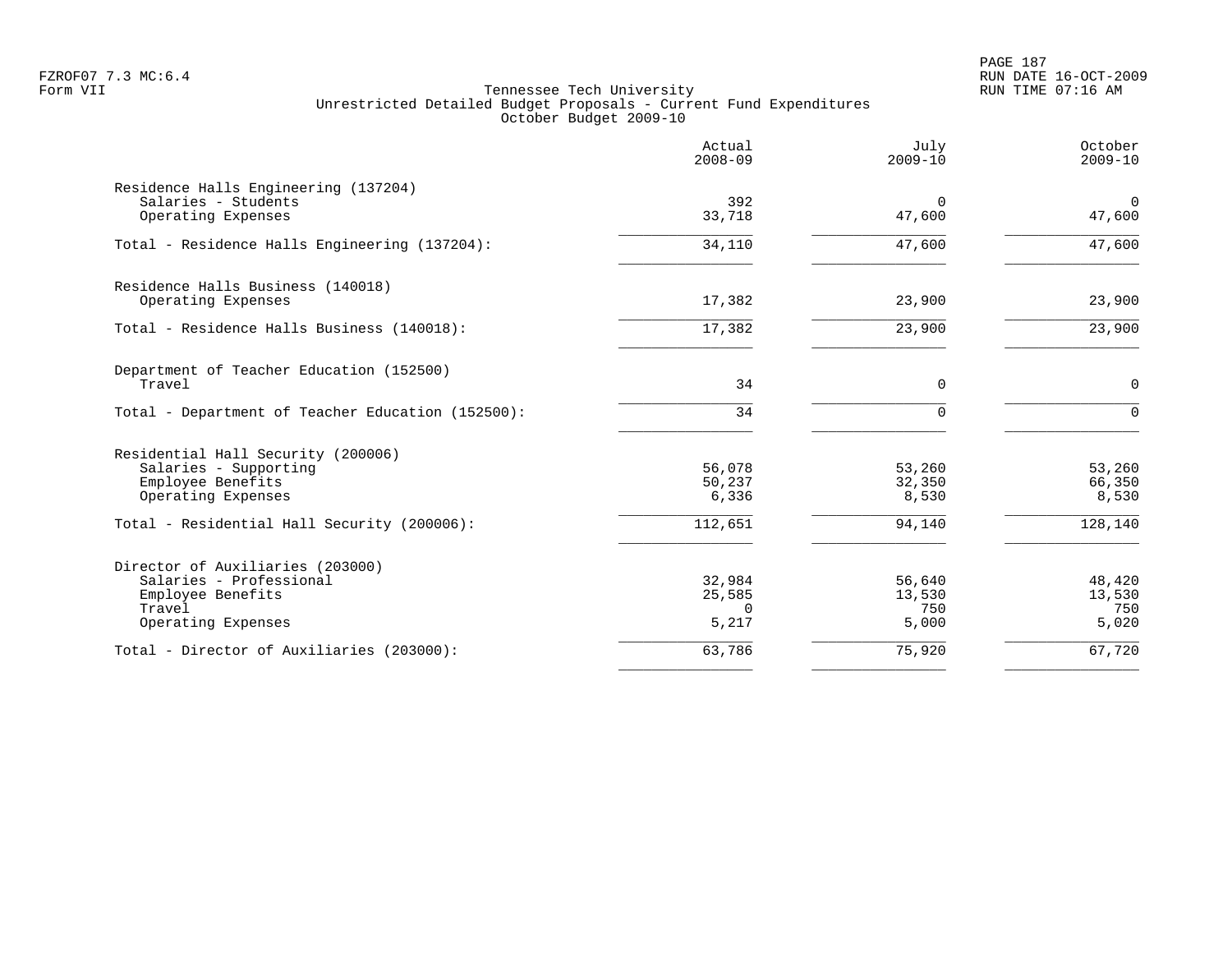PAGE 188 FZROF07 7.3 MC:6.4 RUN DATE 16-OCT-2009

| Actual<br>$2008 - 09$ | July<br>$2009 - 10$                                                                | October<br>$2009 - 10$                                                                        |
|-----------------------|------------------------------------------------------------------------------------|-----------------------------------------------------------------------------------------------|
|                       |                                                                                    |                                                                                               |
|                       |                                                                                    | $-67,720$                                                                                     |
|                       |                                                                                    | 0                                                                                             |
| $-63,785$             | $-75,920$                                                                          | $-67,720$                                                                                     |
|                       |                                                                                    |                                                                                               |
|                       |                                                                                    | 23,950                                                                                        |
|                       |                                                                                    | 16,550                                                                                        |
|                       |                                                                                    | 40,310<br>$\Omega$                                                                            |
|                       |                                                                                    |                                                                                               |
| 60,907                | 87,380                                                                             | 80,810                                                                                        |
|                       |                                                                                    |                                                                                               |
| 13                    | 250                                                                                | 250                                                                                           |
| 13                    | 250                                                                                | 250                                                                                           |
|                       |                                                                                    |                                                                                               |
| 8,568                 | 4,230                                                                              | 8,320                                                                                         |
| 8,568                 | 4,230                                                                              | 8,320                                                                                         |
|                       |                                                                                    |                                                                                               |
| 147,131               | 115,510                                                                            | 115,510                                                                                       |
| $\Omega$              | 6,000                                                                              | 6,000                                                                                         |
|                       |                                                                                    | 26,250                                                                                        |
|                       |                                                                                    | 60,170                                                                                        |
| 2,818                 | $\Omega$                                                                           | 13,390<br>$\Omega$                                                                            |
|                       |                                                                                    |                                                                                               |
|                       | 0<br>$-63,785$<br>1,330<br>2,481<br>37,589<br>19,507<br>26,250<br>80,425<br>10,636 | $-75,920$<br>$\Omega$<br>23,950<br>20,640<br>42,790<br>$\Omega$<br>26,250<br>77,670<br>13,800 |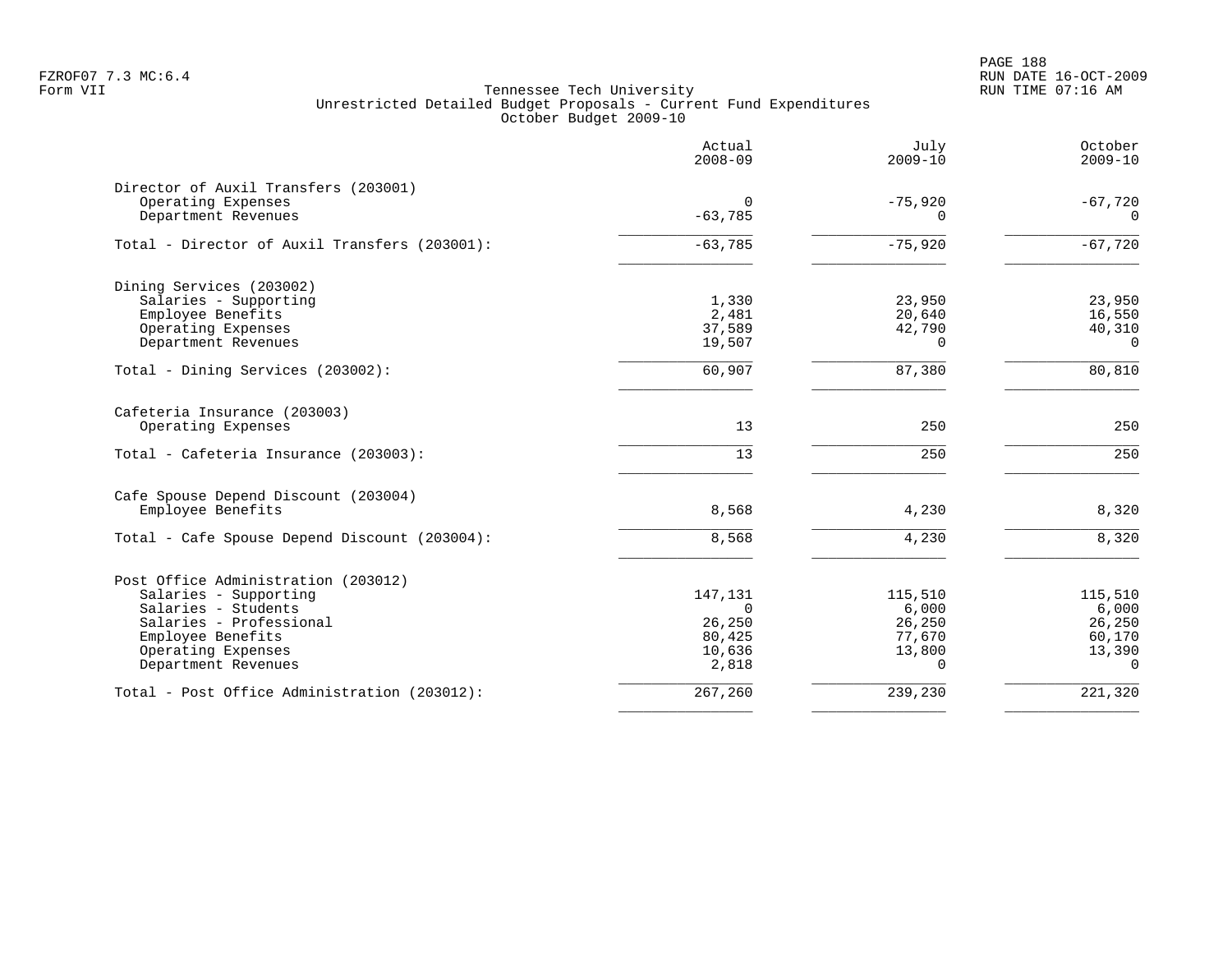PAGE 189 FZROF07 7.3 MC:6.4 RUN DATE 16-OCT-2009

|                                                                                                             | Actual<br>$2008 - 09$                | July<br>$2009 - 10$                     | October<br>$2009 - 10$                  |
|-------------------------------------------------------------------------------------------------------------|--------------------------------------|-----------------------------------------|-----------------------------------------|
| Post Office Spouse Dependent (203014)<br>Employee Benefits                                                  | 8,202                                | 2,630                                   | 10,830                                  |
| Total - Post Office Spouse Dependent (203014):                                                              | 8,202                                | 2,630                                   | 10,830                                  |
| Post Office PC191 (203015)<br>Employee Benefits                                                             | 1,767                                | 0                                       | 3,300                                   |
| Total - Post Office PC191 (203015):                                                                         | 1,767                                |                                         | 3,300                                   |
| Bookstore Operating (203016)<br>Operating Expenses<br>Department Revenues                                   | $-467$<br>12,757                     | 25,180<br>0                             | 23,550<br>$\Omega$                      |
| Total - Bookstore Operating (203016):                                                                       | 12,290                               | 25,180                                  | 23,550                                  |
| Vending General (203017)<br>Operating Expenses<br>Department Revenues                                       | 9,473<br>6,379                       | 18,590<br>0                             | 17,770<br>0                             |
| Total - Vending General (203017):                                                                           | 15,852                               | 18,590                                  | 17,770                                  |
| Tech Village General (221010)<br>Salaries - Supporting<br>Employee Benefits<br>Travel<br>Operating Expenses | 149,726<br>55,937<br>$-34$<br>95,388 | 107,540<br>39,410<br>$\Omega$<br>59,120 | 107,540<br>59,410<br>$\Omega$<br>59,120 |
| Total - Tech Village General (221010):                                                                      | 301,017                              | 206,070                                 | 226,070                                 |
|                                                                                                             |                                      |                                         |                                         |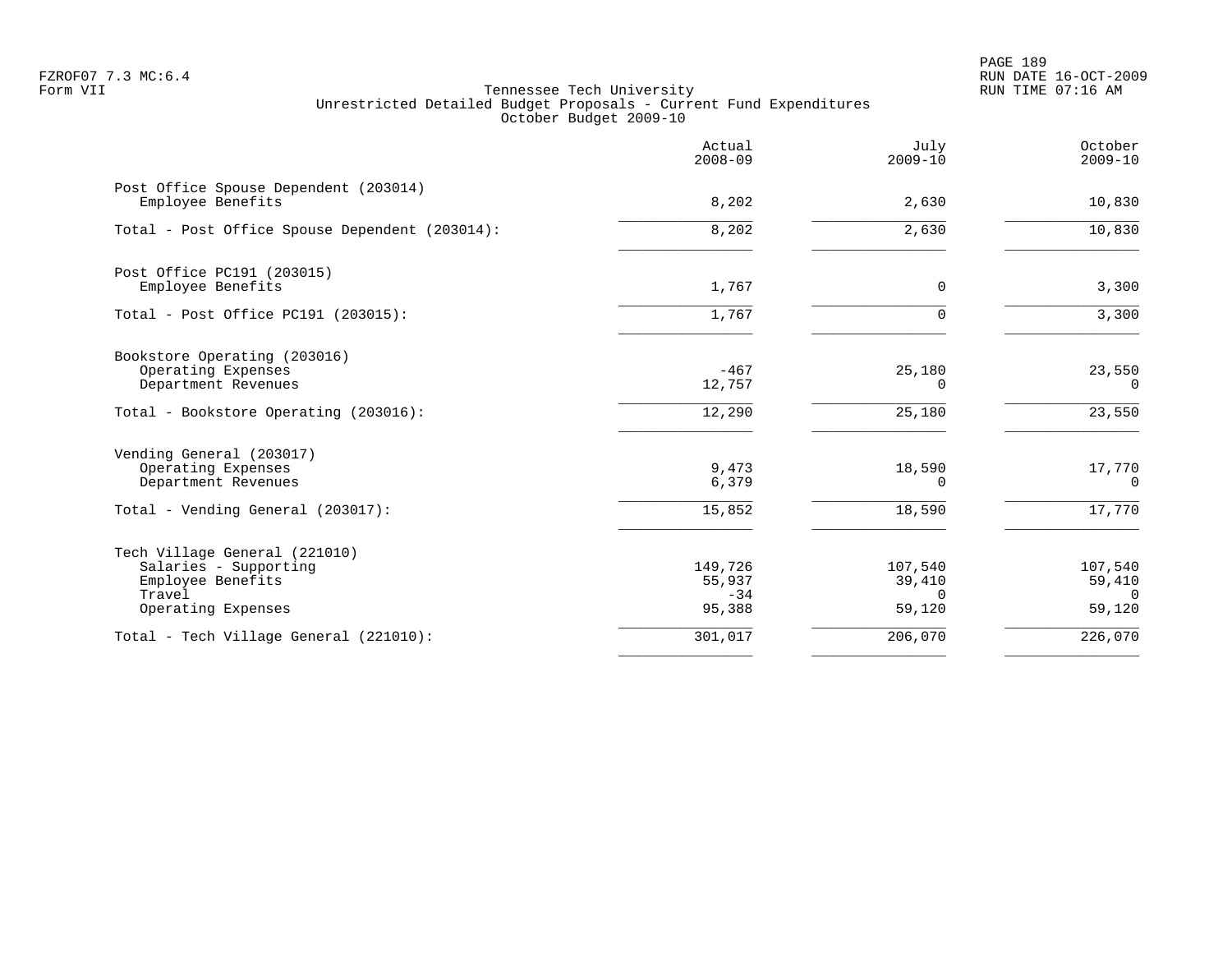|                                                                                             | Actual<br>$2008 - 09$     | July<br>$2009 - 10$            | October<br>$2009 - 10$         |
|---------------------------------------------------------------------------------------------|---------------------------|--------------------------------|--------------------------------|
| Residence Hall Maintenance (255002)<br>Salaries - Supporting<br>Employee Benefits<br>Travel | 730,359<br>377,861<br>145 | 764,420<br>411,900<br>$\Omega$ | 764,420<br>341,900<br>$\Omega$ |
| Operating Expenses                                                                          | 201,082                   | 250,000                        | 250,000                        |
| Total - Residence Hall Maintenance (255002):                                                | 1,309,447                 | 1,426,320                      | 1,356,320                      |
| Auxil Inst Supp Allocation (700046)<br>Department Revenues                                  | 291,057                   | 322,970                        | 323,250                        |
| Total - Auxil Inst Supp Allocation (700046):                                                | 291,057                   | 322,970                        | 323,250                        |
| Auxil Data Processing Allocation (700047)<br>Department Revenues                            | 17,812                    | 16,730                         | 17,040                         |
| Total - Auxil Data Processing Allocation (700047):                                          | 17,812                    | 16,730                         | 17,040                         |
| Auxil Pro Rata Allocation (700048)<br>Department Revenues                                   | 1,871,870                 | 1,961,640                      | 2,059,690                      |
| Total - Auxil Pro Rata Allocation (700048):                                                 | 1,871,870                 | 1,961,640                      | 2,059,690                      |
| Auxil Insurance Allocation (700049)<br>Operating Expenses                                   | 6,368                     | 10,320                         | 10,920                         |
| Total - Auxil Insurance Allocation (700049):                                                | 6,368                     | 10,320                         | 10,920                         |
|                                                                                             |                           |                                |                                |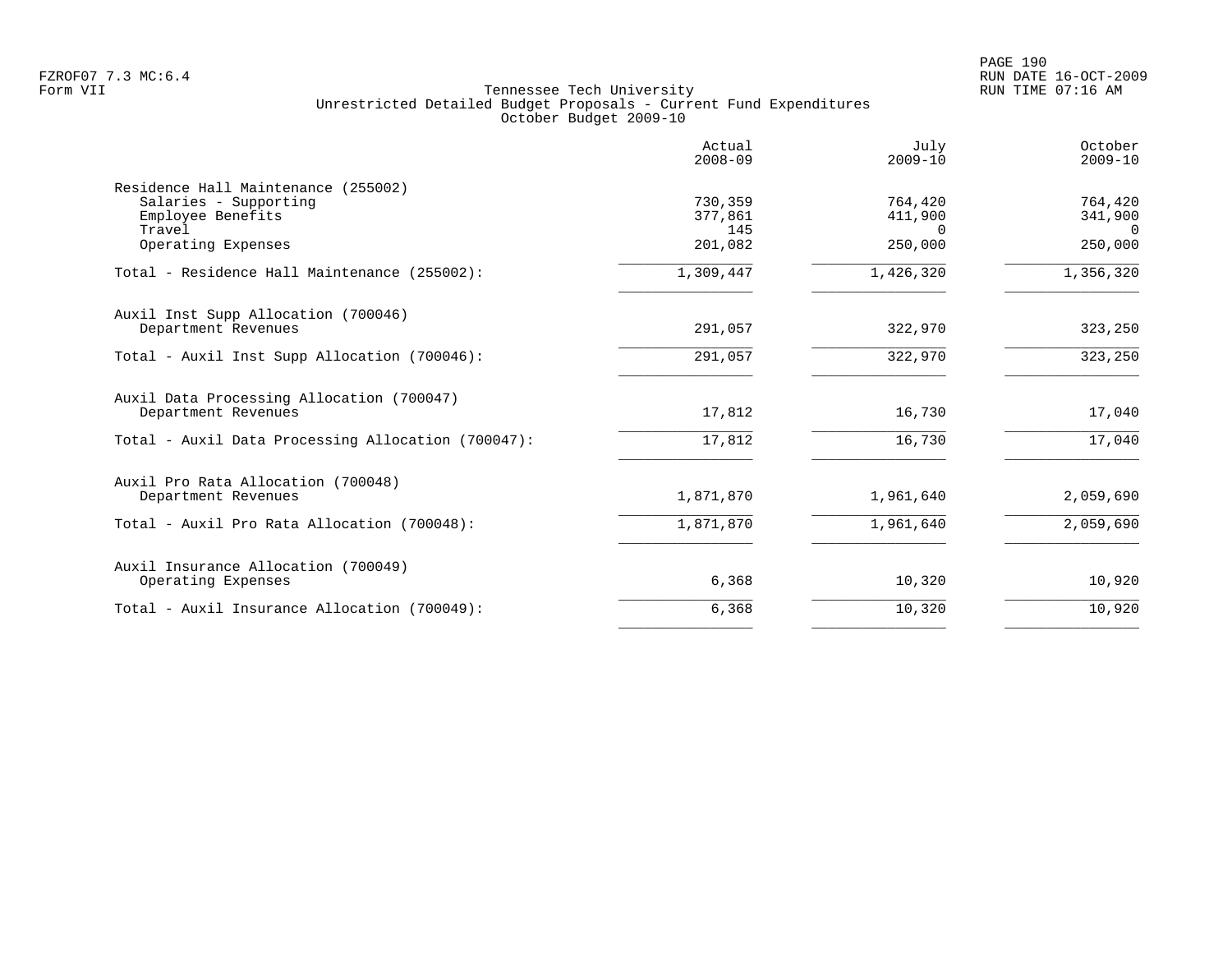PAGE 191

### FZROF07 7.3 MC:6.4 RUN DATE 16-OCT-2009<br>Form VII RUN TIME 07:16 AM Tennessee Tech University Unrestricted Detailed Budget Proposals - Current Fund Expenditures October Budget 2009-10

|                                                   | Actual<br>$2008 - 09$ | July<br>$2009 - 10$ | October<br>$2009 - 10$ |
|---------------------------------------------------|-----------------------|---------------------|------------------------|
| Total - Auxiliary Enterprises Expenditures (710): |                       |                     |                        |
| Salaries - Administrative                         | 69,270                | 69,370              | 69,370                 |
| Salaries - Academic                               |                       | 6,000               | 6,000                  |
| Salaries - Supporting                             | 1,341,891             | 1,303,520           | 1,303,520              |
| Salaries - Students                               | 470.377               | 490,910             | 493,410                |
| Salaries - Professional                           | 386,035               | 480,790             | 472,570                |
| Employee Benefits                                 | 946,604               | 933,550             | 946,910                |
| Travel                                            | 4,661                 | 4,850               | 6,450                  |
| Operating Expenses                                | 1,254,898             | 1,371,250           | 1,517,370              |
| Department Revenues                               | 2,180,025             | 2,301,340           | 2,399,980              |
| Total                                             | 6,653,761             | 6,961,580           | 7,215,580              |

# Auxiliary Mandatory Transfers (720)

Auxiliary Nonmandatory Transfers (730)

| Total Auxiliary Expenditures |           |           |           |
|------------------------------|-----------|-----------|-----------|
| Salaries - Administrative    | 69,270    | 69,370    | 69,370    |
| Salaries - Academic          |           | 6,000     | 6,000     |
| Salaries - Supporting        | 1,341,891 | 1,303,520 | 1,303,520 |
| Salaries - Students          | 470,377   | 490,910   | 493,410   |
| Salaries - Professional      | 386,035   | 480,790   | 472,570   |
| Employee Benefits            | 946,604   | 933,550   | 946,910   |
| Travel                       | 4,661     | 4,850     | 6,450     |
| Operating Expense            | 1,254,898 | 1,371,250 | 1,517,370 |
| Department Revenues          | 2,180,025 | 2,301,340 | 2,399,980 |
| Total                        | 6,653,761 | 6,961,580 | 7,215,580 |
|                              |           |           |           |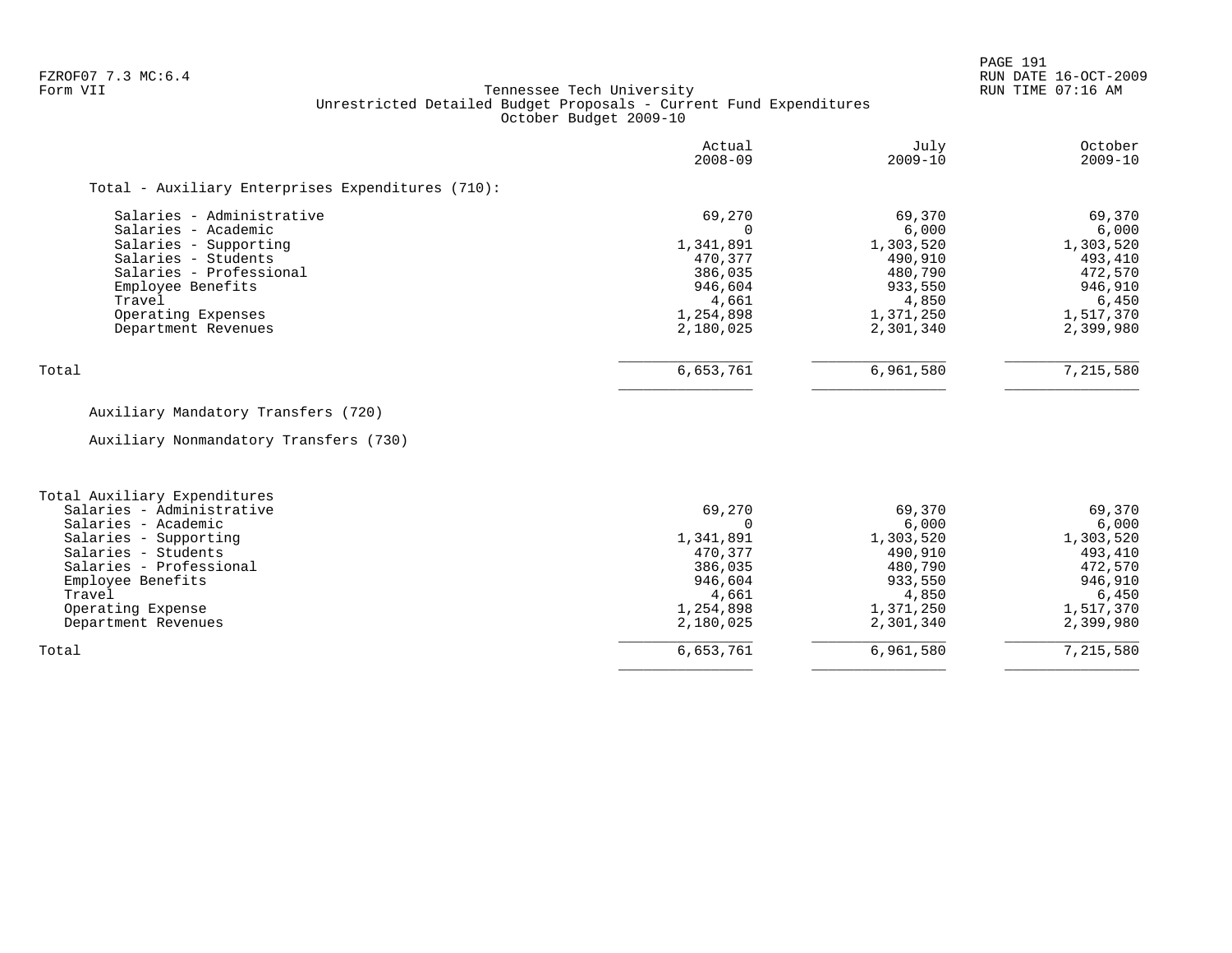PAGE 192 FZROF07 7.3 MC:6.4 RUN DATE 16-OCT-2009

|                                                                                                                                                                                                                                                                                                  | Actual<br>$2008 - 09$                                                                              | July<br>$2009 - 10$                                                                         | October<br>$2009 - 10$                                                                        |
|--------------------------------------------------------------------------------------------------------------------------------------------------------------------------------------------------------------------------------------------------------------------------------------------------|----------------------------------------------------------------------------------------------------|---------------------------------------------------------------------------------------------|-----------------------------------------------------------------------------------------------|
| Auxiliary Transfers                                                                                                                                                                                                                                                                              |                                                                                                    |                                                                                             |                                                                                               |
| Mandatory Transfers<br>ROI TV West 1976B 907 Bonds<br>ROI TV West 2005A 907 Bonds<br>ROI Dorms 10TH Dixie 2002A 914 Bd<br>ROI Dorms 10TH Dixie 2004B 914 Bd<br>ROI Dorms 10TH Dixie 2005A 914 Bd<br>ROI R H Rep 2007C 914 Bd<br>ROI New Dorm Phase 2                                             | 12,837<br>78,034<br>130,498<br>392,227<br>35,772<br>186,172<br>91,405                              | 12,940<br>43,750<br>131,430<br>401,190<br>37,200<br>193,620<br>$\Omega$                     | 12,940<br>43,750<br>131,430<br>401,190<br>37,200<br>193,620<br>90,000                         |
| Total Auxiliary Mandatory Transfers:                                                                                                                                                                                                                                                             | 926,945                                                                                            | 820,130                                                                                     | 910,130                                                                                       |
| Non-Mandatory Transfers<br>Transfers to RR Housing<br>Transfers to RR Aptments<br>Transfers to RR Bookstore<br>Transfers to RR Cafeteria<br>Transfers to RR Vending<br>Transfers to RR Post Office<br>Transfers to RR Fitness Center<br>Transfers to RR CC Housing<br>Transfers to RR CC Gallery | 2,707,077<br>87,467<br>311,611<br>1,263,143<br>121,585<br>$\Omega$<br>39,537<br>11,313<br>$\Omega$ | 2,269,645<br>149,435<br>231,080<br>1,140,150<br>108,680<br>10,810<br>7,084<br>35,630<br>956 | 1,946,032<br>115,368<br>232,520<br>1,232,400<br>109,120<br>17,050<br>9,194<br>27,070<br>1,316 |
| Total Auxiliary Non-Mandatory Transfers:                                                                                                                                                                                                                                                         | 4,541,733                                                                                          | 3,953,470                                                                                   | 3,690,070                                                                                     |
| Total Auxiliary Transfers                                                                                                                                                                                                                                                                        | 5,468,678                                                                                          | 4,773,600                                                                                   | 4,600,200                                                                                     |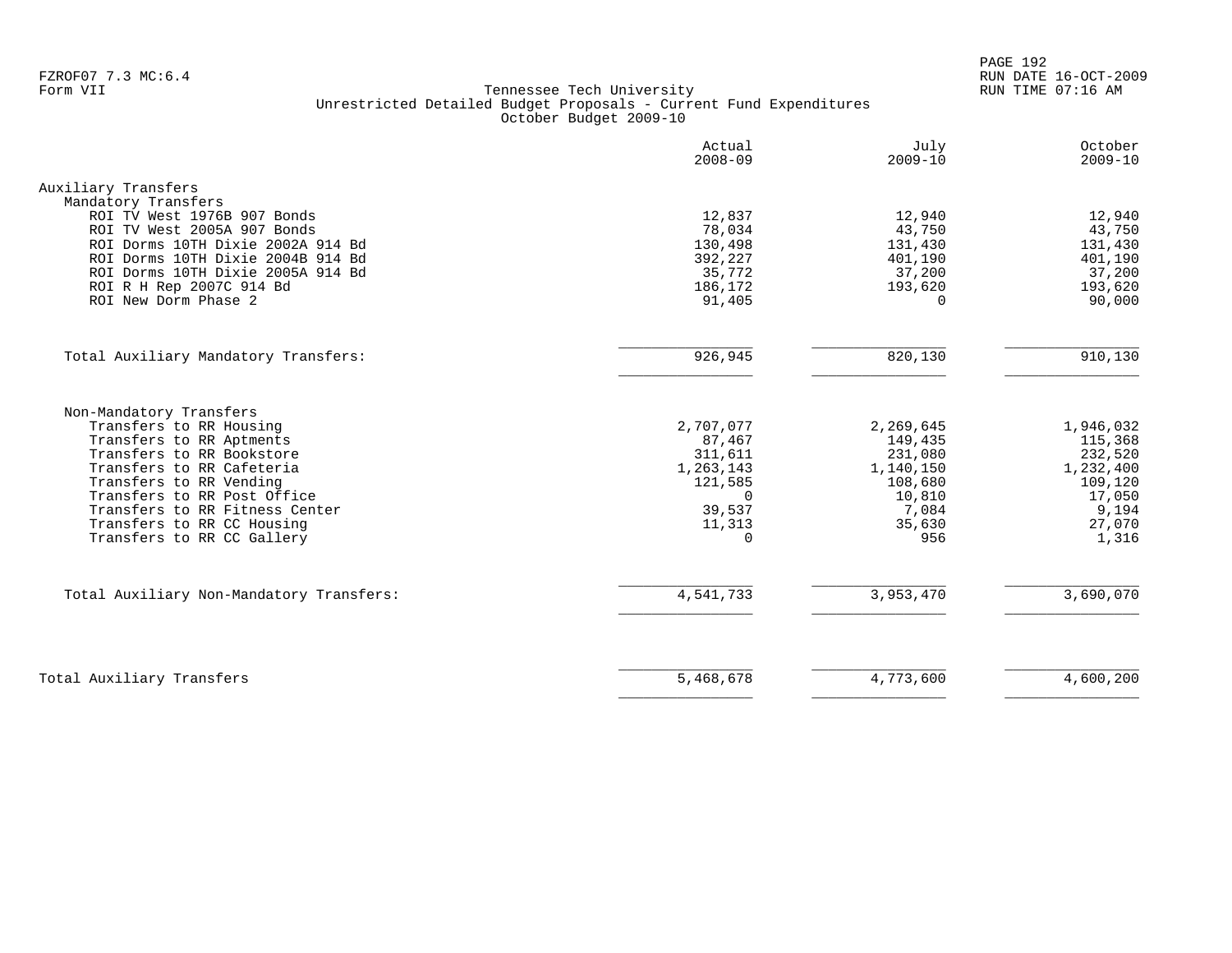|                                                                                                                        | Actual<br>$2008 - 09$                              | July<br>$2009 - 10$                                  | October<br>$2009 - 10$                               |
|------------------------------------------------------------------------------------------------------------------------|----------------------------------------------------|------------------------------------------------------|------------------------------------------------------|
| Total Auxiliary Enterprises (Expenditures & Transfers)                                                                 |                                                    |                                                      |                                                      |
| Salaries - Administrative                                                                                              | 69,270                                             | 69,370                                               | 69,370                                               |
| Salaries - Academic                                                                                                    | ∩                                                  | 6,000                                                | 6,000                                                |
| Salaries - Supporting                                                                                                  | 1,341,891                                          | 1,303,520                                            | 1,303,520                                            |
| Salaries - Students                                                                                                    | 470,377                                            | 490,910                                              | 493,410                                              |
| Salaries - Professional                                                                                                | 386,035                                            | 480,790                                              | 472,570                                              |
| Employee Benefits                                                                                                      | 946,604                                            | 933,550                                              | 946,910                                              |
| Travel                                                                                                                 | 4,661                                              | 4,850                                                | 6,450                                                |
| Operating Expense                                                                                                      | 1,254,898                                          | 1,371,250                                            | 1,517,370                                            |
| Department Revenues                                                                                                    | 2,180,025                                          | 2,301,340                                            | 2,399,980                                            |
| Auxiliary Transfers                                                                                                    | 5,468,678                                          | 4,773,600                                            | 4,600,200                                            |
| Total                                                                                                                  | 12, 122, 439                                       | 11,735,180                                           | 11,815,780                                           |
| Total Unrestricted<br>Salaries - Administrative<br>Salaries - Academic<br>Salaries - Supporting<br>Salaries - Students | 4,375,633<br>30,103,756<br>11,875,459<br>1,710,369 | 4,533,346<br>30, 444, 645<br>11,456,602<br>1,118,710 | 4,367,590<br>30, 377, 827<br>10,933,412<br>1,182,630 |
| Salaries - Professional                                                                                                | 11,082,270                                         | 11,448,285                                           | 11,487,834                                           |
| Employee Benefits                                                                                                      | 21, 466, 311                                       | 20,650,210                                           | 20,980,790                                           |
| Travel                                                                                                                 | 1,592,218                                          | 748,100                                              | 930,170                                              |
| Operating Expenses                                                                                                     | 29,731,950                                         | 32,190,312                                           | 38,025,812                                           |
| Capital Outlay                                                                                                         | 1,217,636                                          | 1,158,990                                            | 1,376,860                                            |
| Department Revenues                                                                                                    | $-243,537$                                         | $-2,126,360$                                         | $-2,028,360$                                         |
| E & G Transfers and Auxiliary Transfers                                                                                | 9,244,648                                          | 8,882,266                                            | 15,429,571                                           |
| Total                                                                                                                  | 122, 156, 713                                      | 120,505,106                                          | 133,064,136                                          |
|                                                                                                                        |                                                    |                                                      |                                                      |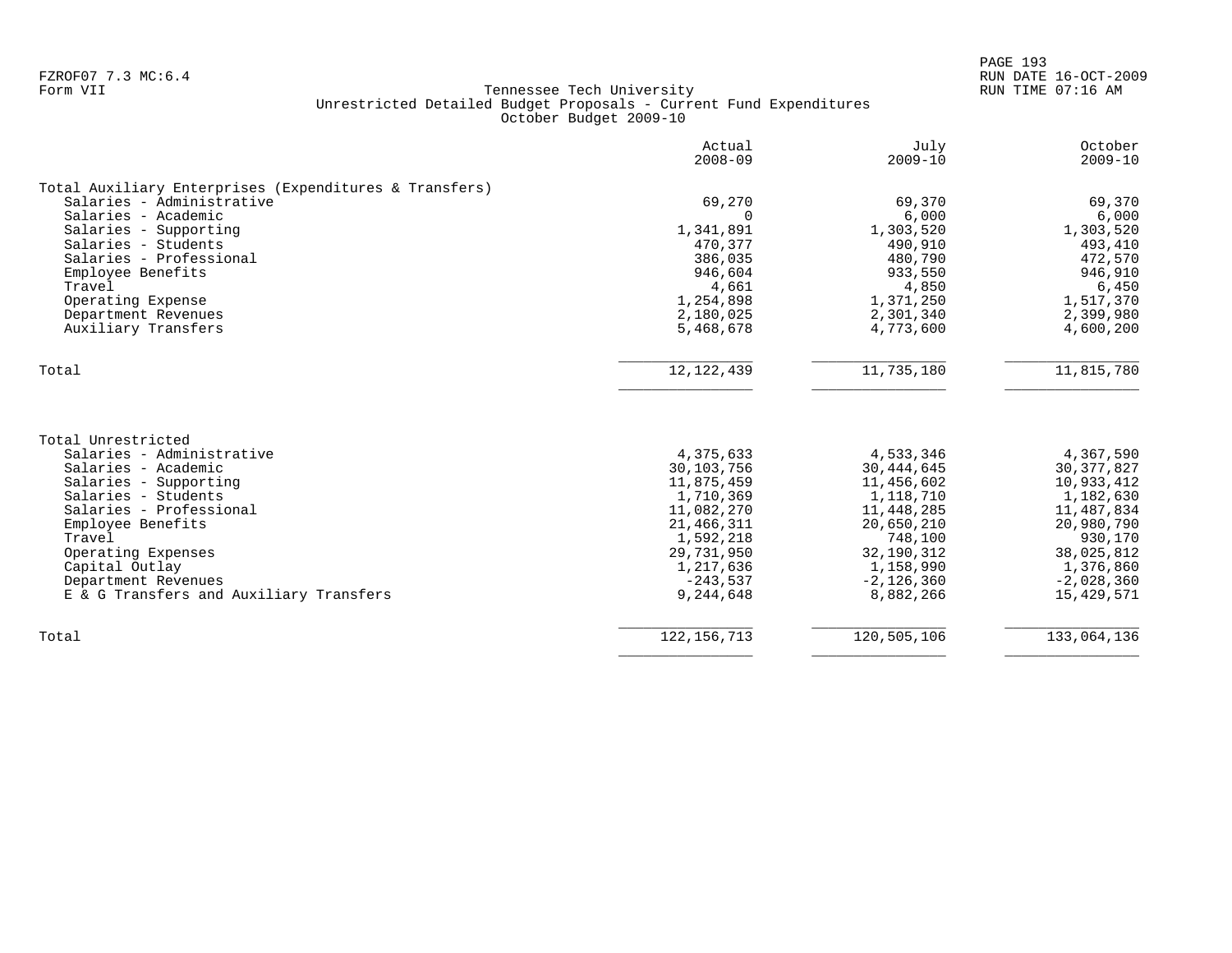PAGE 194

## FZROF07 7.3 MC:6.4 RUN DATE 16-OCT-2009<br>Form VII RUN TIME 07:16 AM Form VII Tennessee Tech University RUN TIME 07:16 AM Unrestricted Detailed Budget Proposals - Current Fund Expenditures October Budget 2009-10 \* \* \* REPORT CONTROL INFORMATION \* \* \* Parameters have been entered via Job Submission.<br>Value

| Parameter Name            | Value  |
|---------------------------|--------|
| Parameter Seq No:         | 224008 |
| $char:$                   | Ͳ      |
| Budget Id:                | FY2010 |
| Budget Phase 5:           | 095A   |
| Budget Phase 1:           | 1010   |
| Budget Phase 2:           | 102R   |
| Fund:                     |        |
| Print Organization Codes: | Υ      |
| Begin Page Number:        | 16     |
| Suppress Zero Amounts:    | Y      |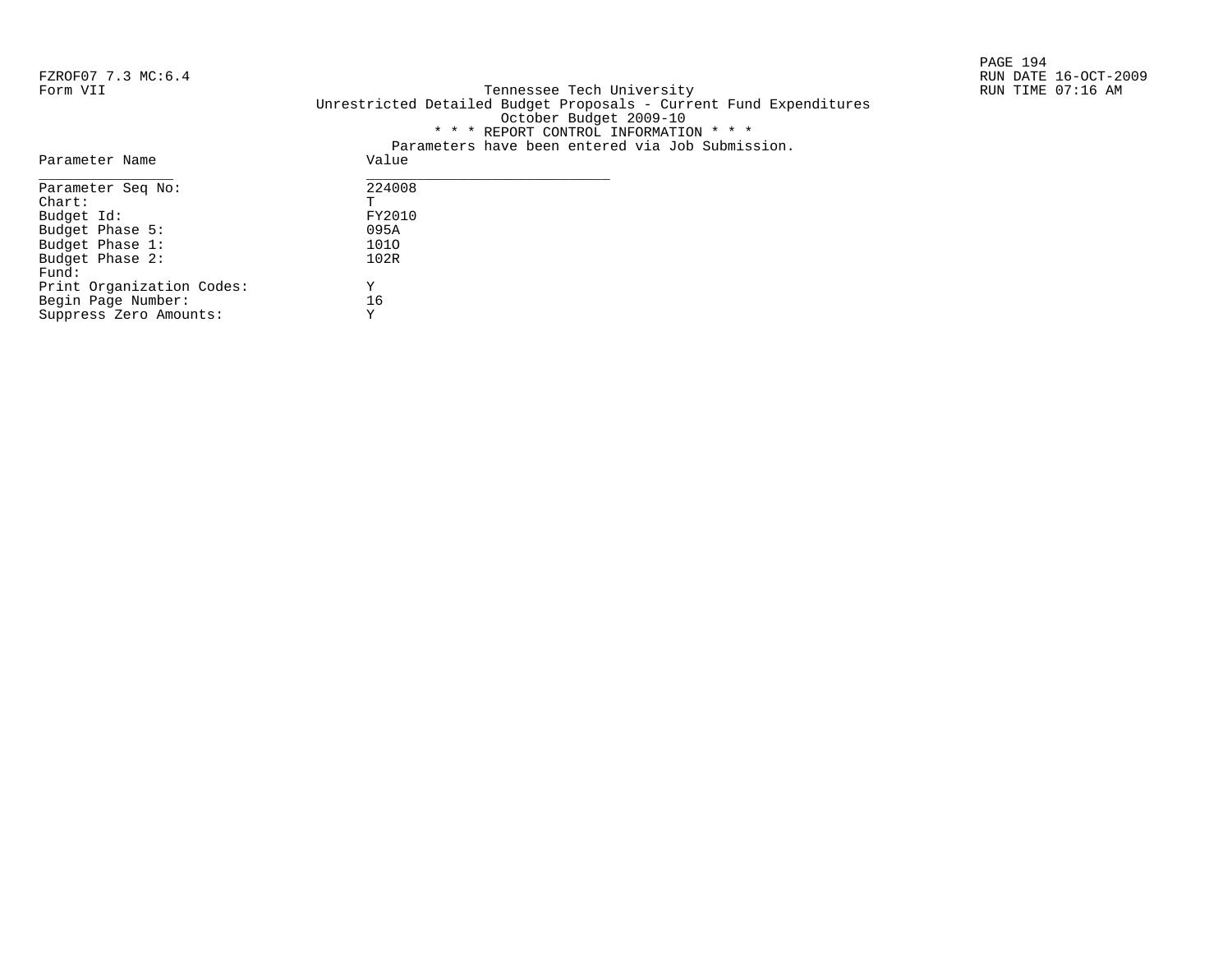### Form VIII Tennessee Tech University RUN TIME 07:20 AM Summary of Restricted Current Funds Available and Applied October Budget 2009-10

|                                                 | Actual<br>$2008 - 09$ | July<br>Budget<br>$2009 - 10$ | October<br>Budget<br>$2009 - 10$    | % Change<br>October<br>Over<br>Actual |
|-------------------------------------------------|-----------------------|-------------------------------|-------------------------------------|---------------------------------------|
| Restricted Revenues                             |                       |                               |                                     |                                       |
| 9004 Tuition and Fees                           | 143,568               | 150,200                       | 148,000                             | 3.09                                  |
| 9005 Federal Grants and Contracts               | 21,673,689 18,468,800 |                               | 23,500,000                          | 8.43                                  |
| 9010 State Appropriations: Center of Excellence | 3,758,600 3,930,800   |                               | 3,737,000                           | $-0.57$                               |
| 9027 State Appropriations: Special Allocations  | 700,900               | 700,900                       | 700,900                             | 0.00                                  |
| 9035 State Grants and Contracts                 | 20,784,696            | 21,875,000                    | 22,800,000                          | 9.70                                  |
| 9040 Local Grants and Contracts                 | 37,072                | 17,000                        | 24,000                              | $-35.26$                              |
| 9045 Private Grants & Contracts                 |                       | 339,555 330,300               | 330,000                             | $-2.81$                               |
| 9047 Private Gifts                              |                       | 676,148 606,500               | 475,000                             | $-29.75$                              |
| 9050 Endowment Income                           |                       |                               | 164,251 151,200 135,000             | $-17.81$                              |
| 9055 Other Income                               |                       | 765.780 359.300               | 550,000                             | $-28.18$                              |
| Total Restricted Revenues                       |                       | 49.044.259 46.590.000         | 52,399,900                          | 6.84                                  |
| Restricted Expenditures                         |                       |                               |                                     |                                       |
| 9205 Instruction                                |                       |                               | $3,826,554$ $2,351,000$ $3,950,000$ | 3.23                                  |
| 9210 Research                                   | 11,286,967            | 10,871,100                    | 12,800,000                          | 13.41                                 |
| 9215 Public Service                             | 2,859,923             | 2,516,900                     | 3,250,000                           | 13.64                                 |
| 9220 Academic Support                           |                       | 726,453 273,100               | $700,000$ $-3.64$                   |                                       |
| 9225 Student Services                           |                       | 900,793 580,000               | 750,000                             | $-16.74$                              |
| 9230 Institutional Support                      | 519,286               | 123,300                       | 475,000                             | $-8.53$                               |
| 9235 Operation & Maintenance of Plant           |                       | 501,757 23,700                | 950,000                             | 89.33                                 |
| 9240 Scholarships and Fellowships               |                       | 28,619,440 29,675,000         | 29,178,600                          | 1.95                                  |
| 9305 Auxiliary Enterprises                      | 1,358                 | 2,600                         | 1,300                               | $-4.27$                               |
| Total Restricted Expenditures                   |                       | 49, 242, 531 46, 416, 700     | 52,054,900                          | 5.71                                  |